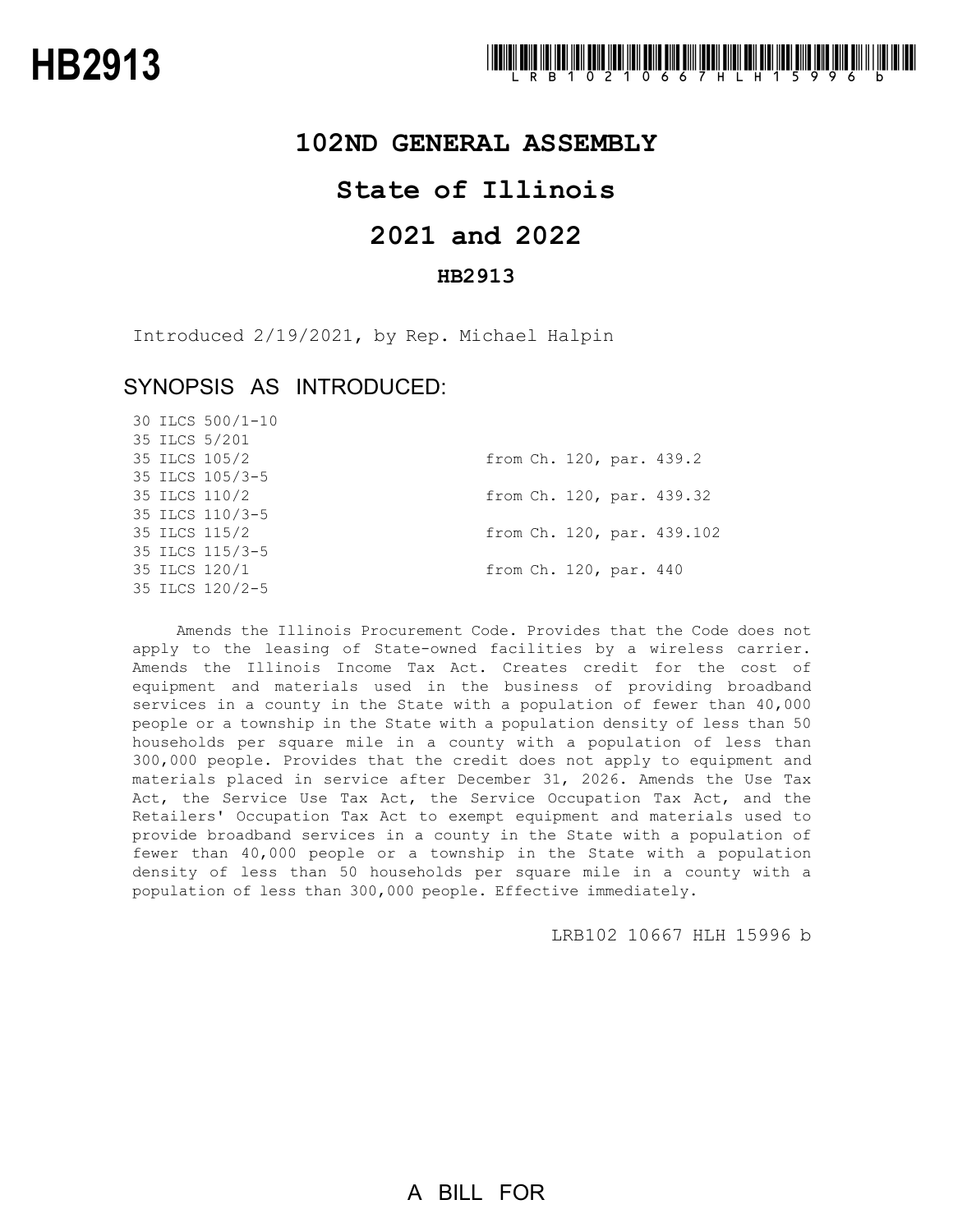AN ACT concerning revenue. 1

### **Be it enacted by the People of the State of Illinois, represented in the General Assembly:** 2 3

Section 1. Short title. This Act may be cited as the Illinois Broadband Investment Act. 4 5

Section 3. The Illinois Procurement Code is amended by changing Section 1-10 as follows: 6 7

(30 ILCS 500/1-10) 8

Sec. 1-10. Application. 9

(a) This Code applies only to procurements for which bidders, offerors, potential contractors, or contractors were first solicited on or after July 1, 1998. This Code shall not be construed to affect or impair any contract, or any provision of a contract, entered into based on a solicitation prior to the implementation date of this Code as described in Article 99, including, but not limited to, any covenant entered into with respect to any revenue bonds or similar instruments. All procurements for which contracts are solicited between the effective date of Articles 50 and 99 and July 1, 1998 shall be substantially in accordance with this Code and its intent. 10 11 12 13 14 15 16 17 18 19 20 21

22

(b) This Code shall apply regardless of the source of the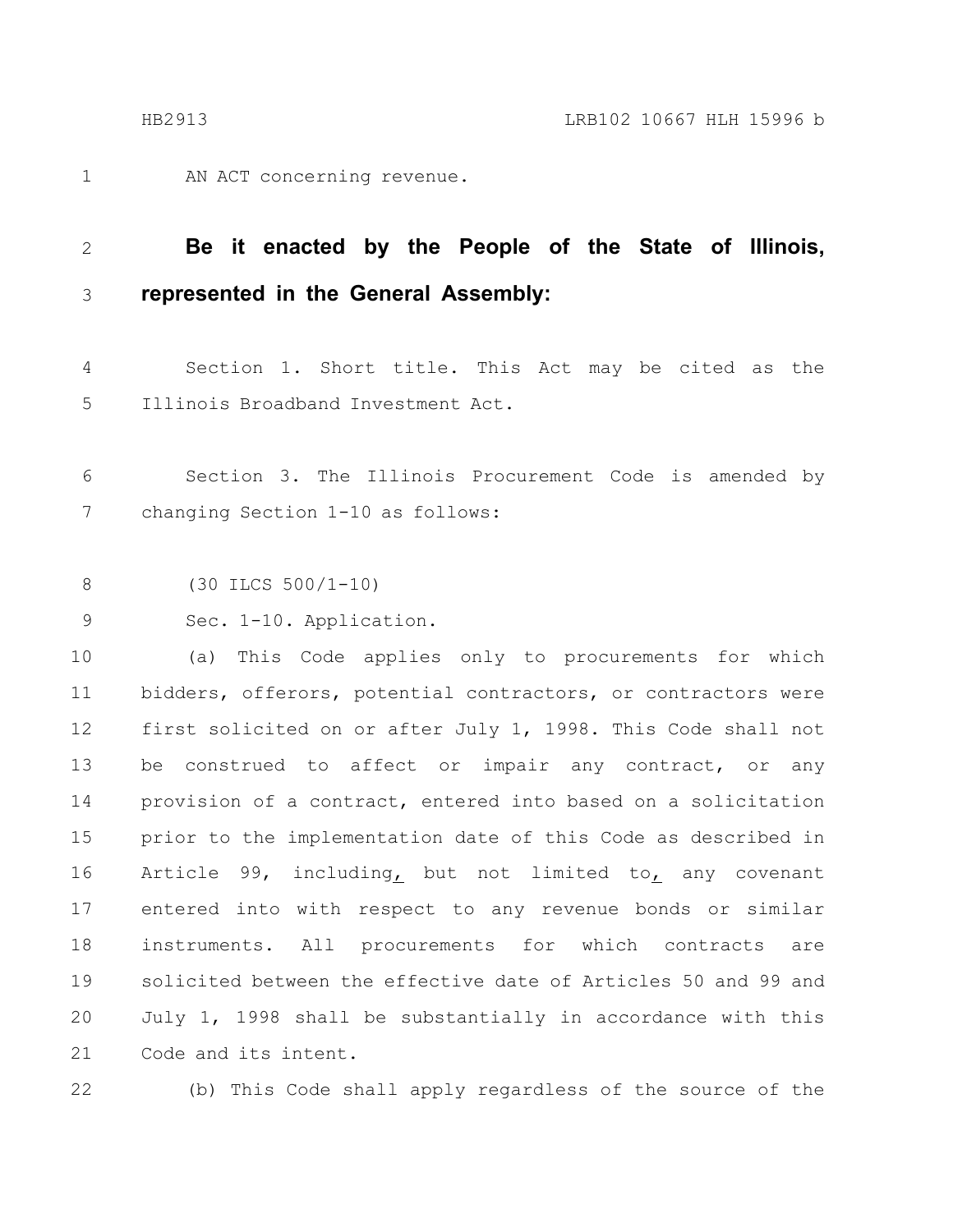HB2913 - 2 - LRB102 10667 HLH 15996 b

funds with which the contracts are paid, including federal assistance moneys. This Code shall not apply to: 1 2

(1) Contracts between the State and its political subdivisions or other governments, or between State governmental bodies, except as specifically provided in this Code. 3 4 5 6

(2) Grants, except for the filing requirements of Section 20-80. 7 8

(3) Purchase of care, except as provided in Section 5-30.6 of the Illinois Public Aid Code and this Section.

(4) Hiring of an individual as employee and not as an independent contractor, whether pursuant to an employment code or policy or by contract directly with that individual. 11 12 13 14

15

9

10

(5) Collective bargaining contracts.

(6) Purchase of real estate, except that notice of this type of contract with a value of more than \$25,000 must be published in the Procurement Bulletin within 10 calendar days after the deed is recorded in the county of jurisdiction. The notice shall identify the real estate purchased, the names of all parties to the contract, the value of the contract, and the effective date of the contract. 16 17 18 19 20 21 22 23

(7) Contracts necessary to prepare for anticipated litigation, enforcement actions, or investigations, provided that the chief legal counsel to the Governor 24 25 26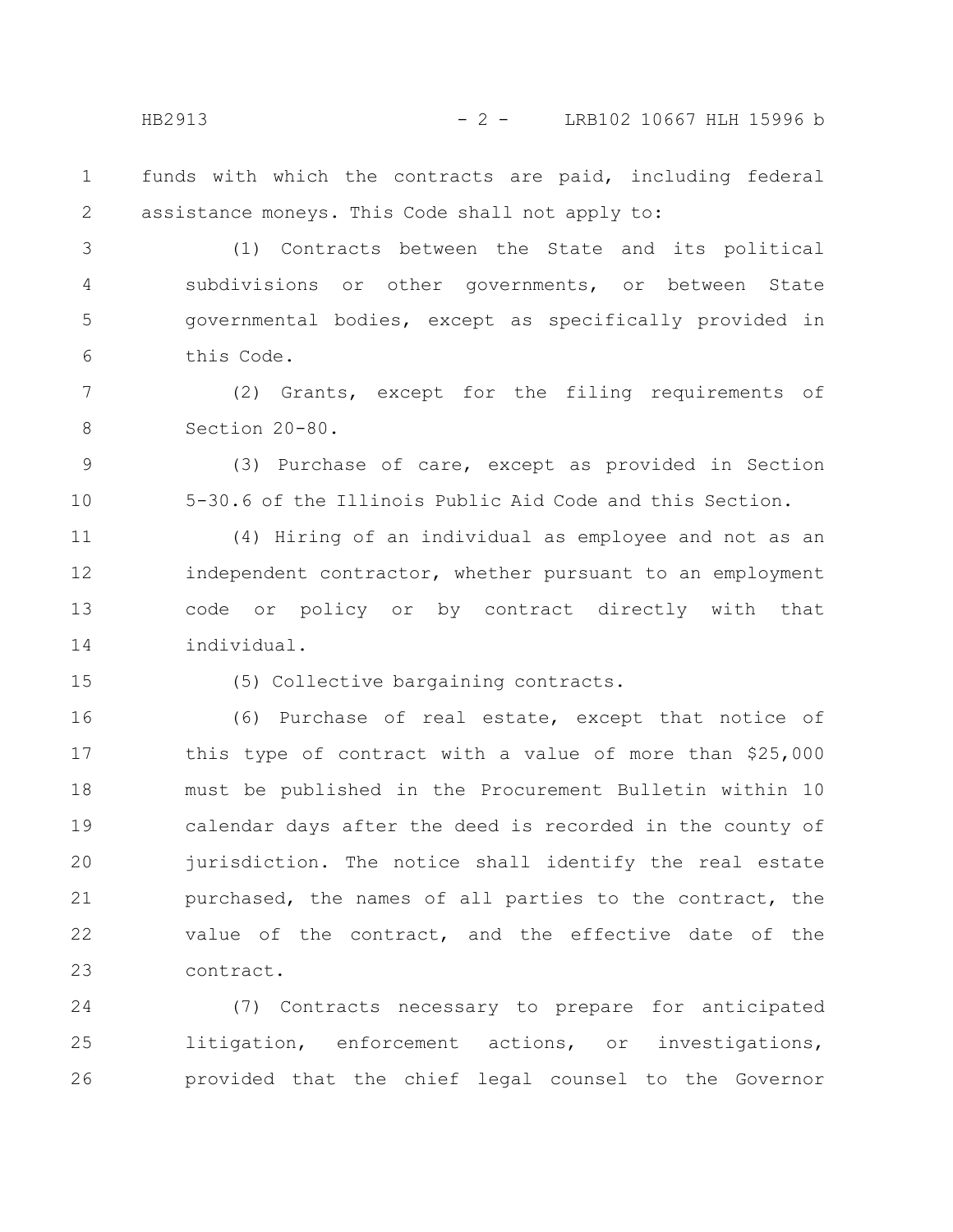HB2913 - 3 - LRB102 10667 HLH 15996 b

shall give his or her prior approval when the procuring agency is one subject to the jurisdiction of the Governor, and provided that the chief legal counsel of any other procuring entity subject to this Code shall give his or her prior approval when the procuring entity is not one subject to the jurisdiction of the Governor. 1 2 3 4 5 6

(8) (Blank).

(9) Procurement expenditures by the Illinois Conservation Foundation when only private funds are used. 8 9

10

7

(10) (Blank).

(11) Public-private agreements entered into according to the procurement requirements of Section 20 of the Public-Private Partnerships for Transportation Act and design-build agreements entered into according to the procurement requirements of Section 25 of the Public-Private Partnerships for Transportation Act. 11 12 13 14 15 16

(12) Contracts for legal, financial, and other professional and artistic services entered into on or before December 31, 2018 by the Illinois Finance Authority in which the State of Illinois is not obligated. Such contracts shall be awarded through a competitive process authorized by the Board of the Illinois Finance Authority and are subject to Sections 5-30, 20-160, 50-13, 50-20, 50-35, and 50-37 of this Code, as well as the final approval by the Board of the Illinois Finance Authority of the terms of the contract. 17 18 19 20 21 22 23 24 25 26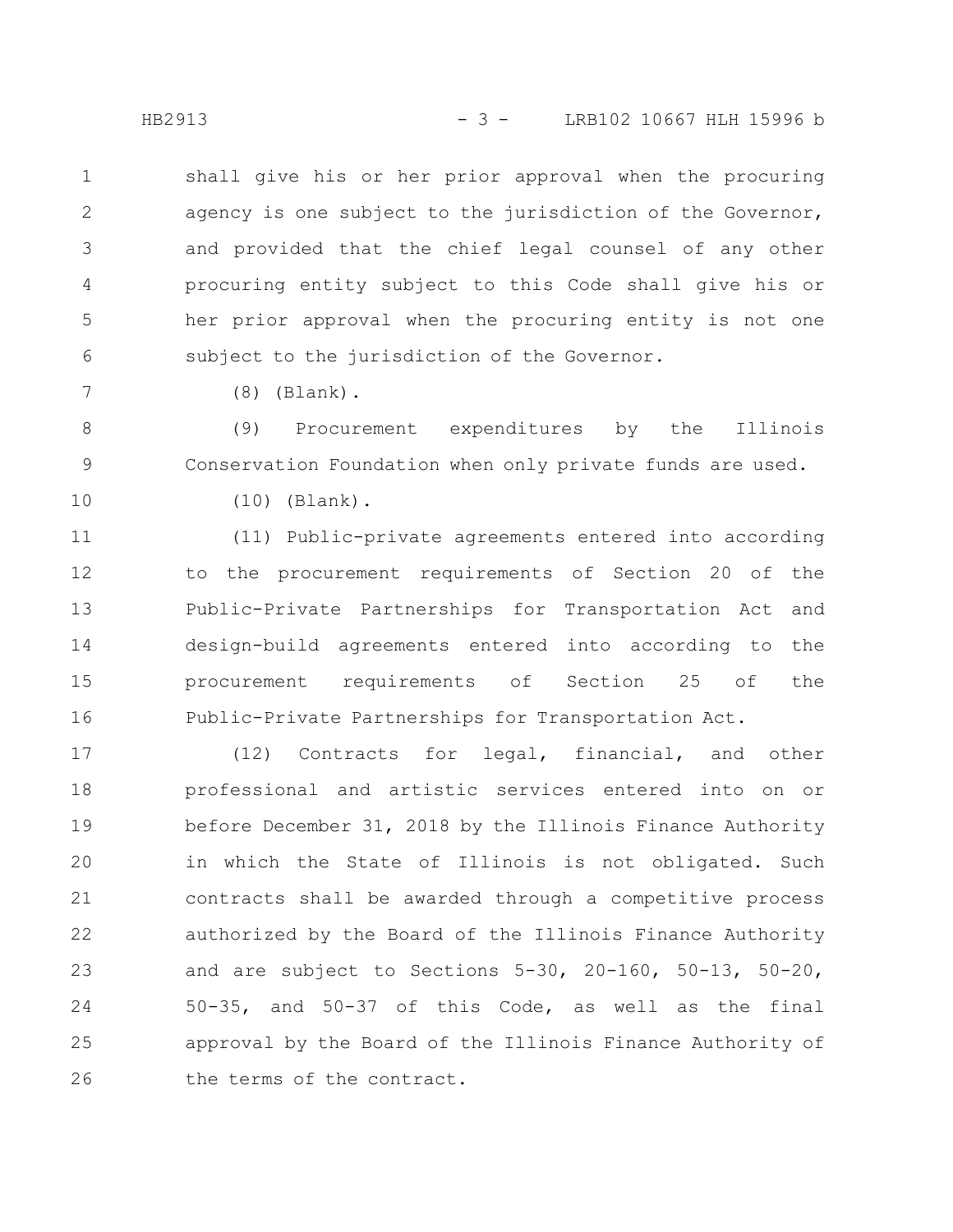HB2913 - 4 - LRB102 10667 HLH 15996 b

(13) Contracts for services, commodities, and equipment to support the delivery of timely forensic science services in consultation with and subject to the approval of the Chief Procurement Officer as provided in subsection (d) of Section 5-4-3a of the Unified Code of Corrections, except for the requirements of Sections 20-60, 20-65, 20-70, and 20-160 and Article 50 of this Code; however, the Chief Procurement Officer may, in writing with justification, waive any certification required under Article 50 of this Code. For any contracts for services which are currently provided by members of a collective bargaining agreement, the applicable terms of the collective bargaining agreement concerning subcontracting shall be followed. 1 2 3 4 5 6 7 8 9 10 11 12 13 14

On and after January 1, 2019, this paragraph (13), except for this sentence, is inoperative. 15 16

(14) Contracts for participation expenditures required by a domestic or international trade show or exhibition of an exhibitor, member, or sponsor. 17 18 19

(15) Contracts with a railroad or utility that requires the State to reimburse the railroad or utilities for the relocation of utilities for construction or other public purpose. Contracts included within this paragraph (15) shall include, but not be limited to, those associated with: relocations, crossings, installations, and maintenance. For the purposes of this paragraph (15), 20 21 22 23 24 25 26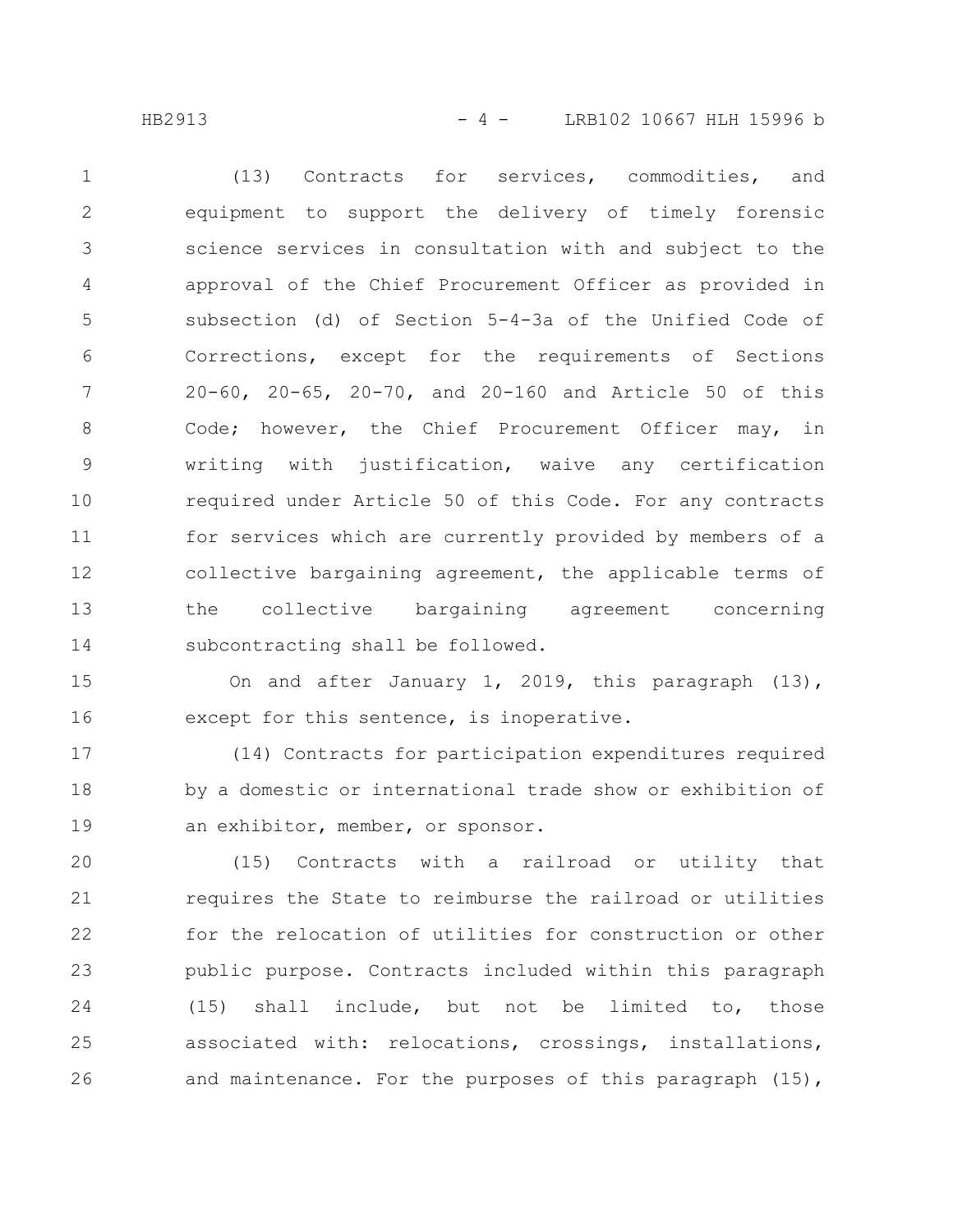"railroad" means any form of non-highway ground transportation that runs on rails or electromagnetic guideways and "utility" means: (1) public utilities as defined in Section 3-105 of the Public Utilities Act, (2) telecommunications carriers as defined in Section 13-202 of the Public Utilities Act, (3) electric cooperatives as defined in Section 3.4 of the Electric Supplier Act, (4) telephone or telecommunications cooperatives as defined in Section 13-212 of the Public Utilities Act, (5) rural water or waste water systems with 10,000 connections or less, (6) a holder as defined in Section 21-201 of the Public Utilities Act, and (7) municipalities owning or operating utility systems consisting of public utilities as that term is defined in Section 11-117-2 of the Illinois Municipal Code. 1 2 3 4 5 6 7 8 9 10 11 12 13 14 15

(16) Procurement expenditures necessary for the Department of Public Health to provide the delivery of timely newborn screening services in accordance with the Newborn Metabolic Screening Act. 16 17 18 19

(17) Procurement expenditures necessary for the Department of Agriculture, the Department of Financial and Professional Regulation, the Department of Human Services, and the Department of Public Health to implement the Compassionate Use of Medical Cannabis Program and Opioid Alternative Pilot Program requirements and ensure access to medical cannabis for patients with debilitating medical 20 21 22 23 24 25 26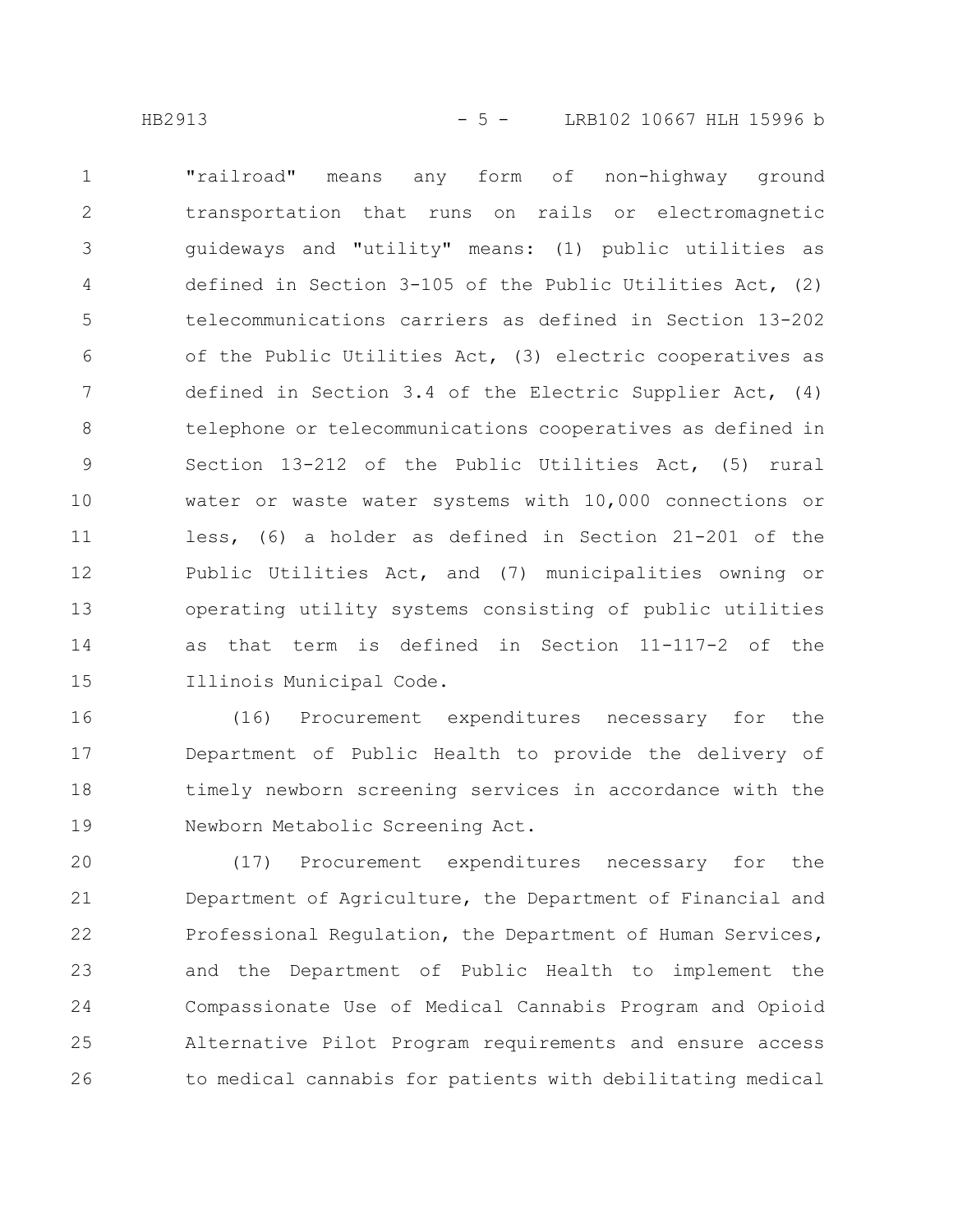1

2

conditions in accordance with the Compassionate Use of Medical Cannabis Program Act.

(18) This Code does not apply to any procurements necessary for the Department of Agriculture, the Department of Financial and Professional Regulation, the Department of Human Services, the Department of Commerce and Economic Opportunity, and the Department of Public Health to implement the Cannabis Regulation and Tax Act if the applicable agency has made a good faith determination that it is necessary and appropriate for the expenditure to fall within this exemption and if the process is conducted in a manner substantially in accordance with the requirements of Sections 20-160, 25-60, 30-22, 50-5, 50-10, 50-10.5, 50-12, 50-13, 50-15, 50-20, 50-21, 50-35, 50-36, 50-37, 50-38, and 50-50 of this Code; however, for Section 50-35, compliance applies only to contracts or subcontracts over \$100,000. Notice of each contract entered into under this paragraph (18) that is related to the procurement of goods and services identified in paragraph (1) through (9) of this subsection shall be published in the Procurement Bulletin within 14 calendar days after contract execution. The Chief Procurement Officer shall prescribe the form and content of the notice. Each agency shall provide the Chief Procurement Officer, on a monthly basis, in the form and content prescribed by the Chief Procurement Officer, a report of 3 4 5 6 7 8 9 10 11 12 13 14 15 16 17 18 19 20 21 22 23 24 25 26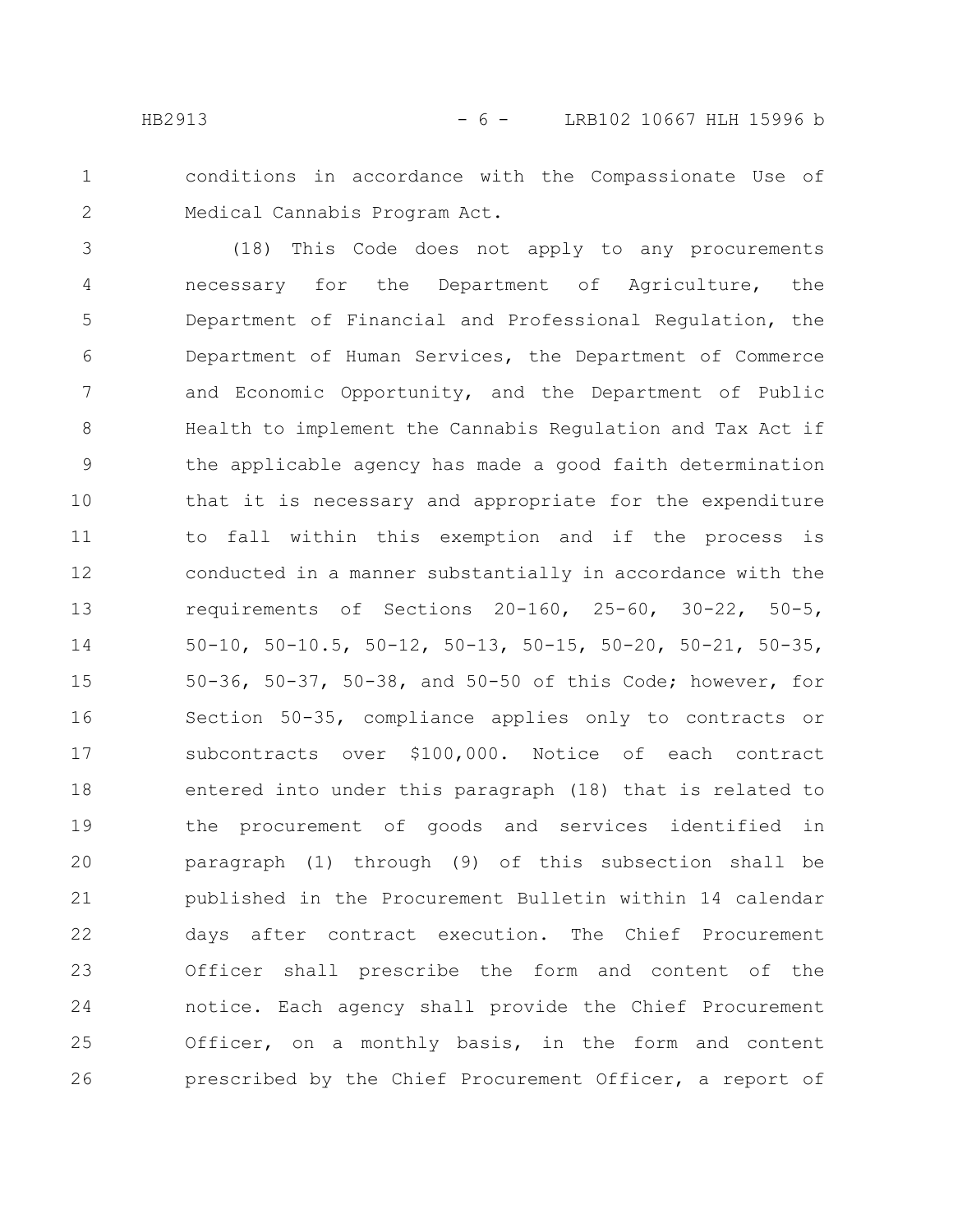contracts that are related to the procurement of goods and services identified in this subsection. At a minimum, this report shall include the name of the contractor, a description of the supply or service provided, the total amount of the contract, the term of the contract, and the exception to this Code utilized. A copy of any or all of these contracts shall be made available to the Chief Procurement Officer immediately upon request. The Chief Procurement Officer shall submit a report to the Governor and General Assembly no later than November 1 of each year that includes, at a minimum, an annual summary of the monthly information reported to the Chief Procurement Officer. This exemption becomes inoperative 5 years after June 25, 2019 (the effective date of Public Act 101-27) this amendatory Act of the 101st General Assembly. 1 2 3 4 5 6 7 8 9 10 11 12 13 14 15

Notwithstanding any other provision of law, for contracts entered into on or after October 1, 2017 under an exemption provided in any paragraph of this subsection (b), except paragraph  $(1)$ ,  $(2)$ , or  $(5)$ , each State agency shall post to the appropriate procurement bulletin the name of the contractor, a description of the supply or service provided, the total amount of the contract, the term of the contract, and the exception to the Code utilized. The chief procurement officer shall submit a report to the Governor and General Assembly no later than November 1 of each year that shall include, at a minimum, an annual summary of the monthly information reported 16 17 18 19 20 21 22 23 24 25 26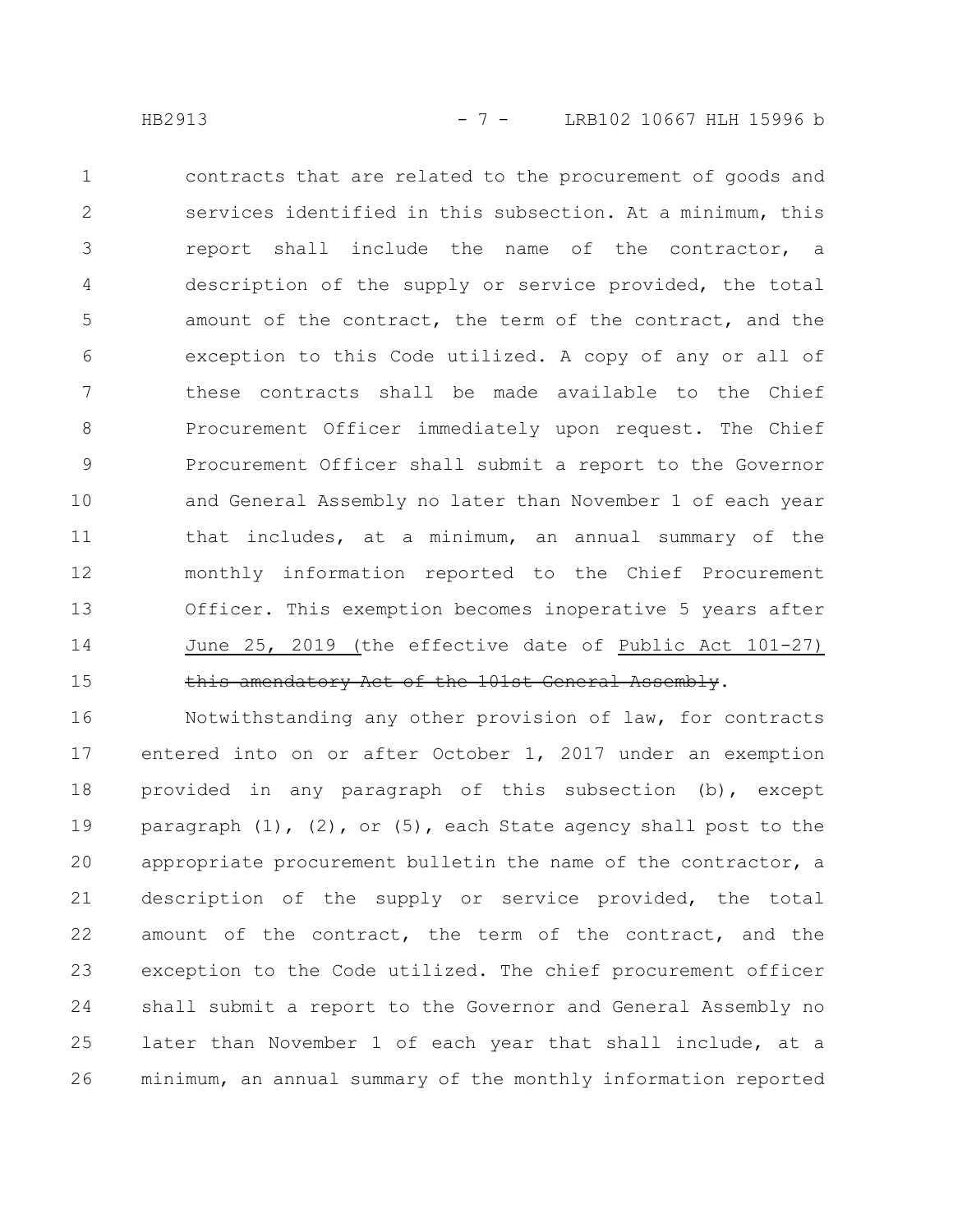HB2913 - 8 - LRB102 10667 HLH 15996 b

to the chief procurement officer. 1

(c) This Code does not apply to the electric power procurement process provided for under Section 1-75 of the Illinois Power Agency Act and Section 16-111.5 of the Public Utilities Act. 2 3 4 5

(d) Except for Section 20-160 and Article 50 of this Code, and as expressly required by Section 9.1 of the Illinois Lottery Law, the provisions of this Code do not apply to the procurement process provided for under Section 9.1 of the Illinois Lottery Law. 6 7 8 9 10

(e) This Code does not apply to the process used by the Capital Development Board to retain a person or entity to assist the Capital Development Board with its duties related to the determination of costs of a clean coal SNG brownfield facility, as defined by Section 1-10 of the Illinois Power Agency Act, as required in subsection (h-3) of Section 9-220 of the Public Utilities Act, including calculating the range of capital costs, the range of operating and maintenance costs, or the sequestration costs or monitoring the construction of clean coal SNG brownfield facility for the full duration of construction. 11 12 13 14 15 16 17 18 19 20 21

(f) (Blank). 22

(g) (Blank). 23

(g-5) This Code does not apply to the leasing of State-owned facilities by a wireless carrier, as defined in Section 2 of the Emergency Telephone System Act. 24 25 26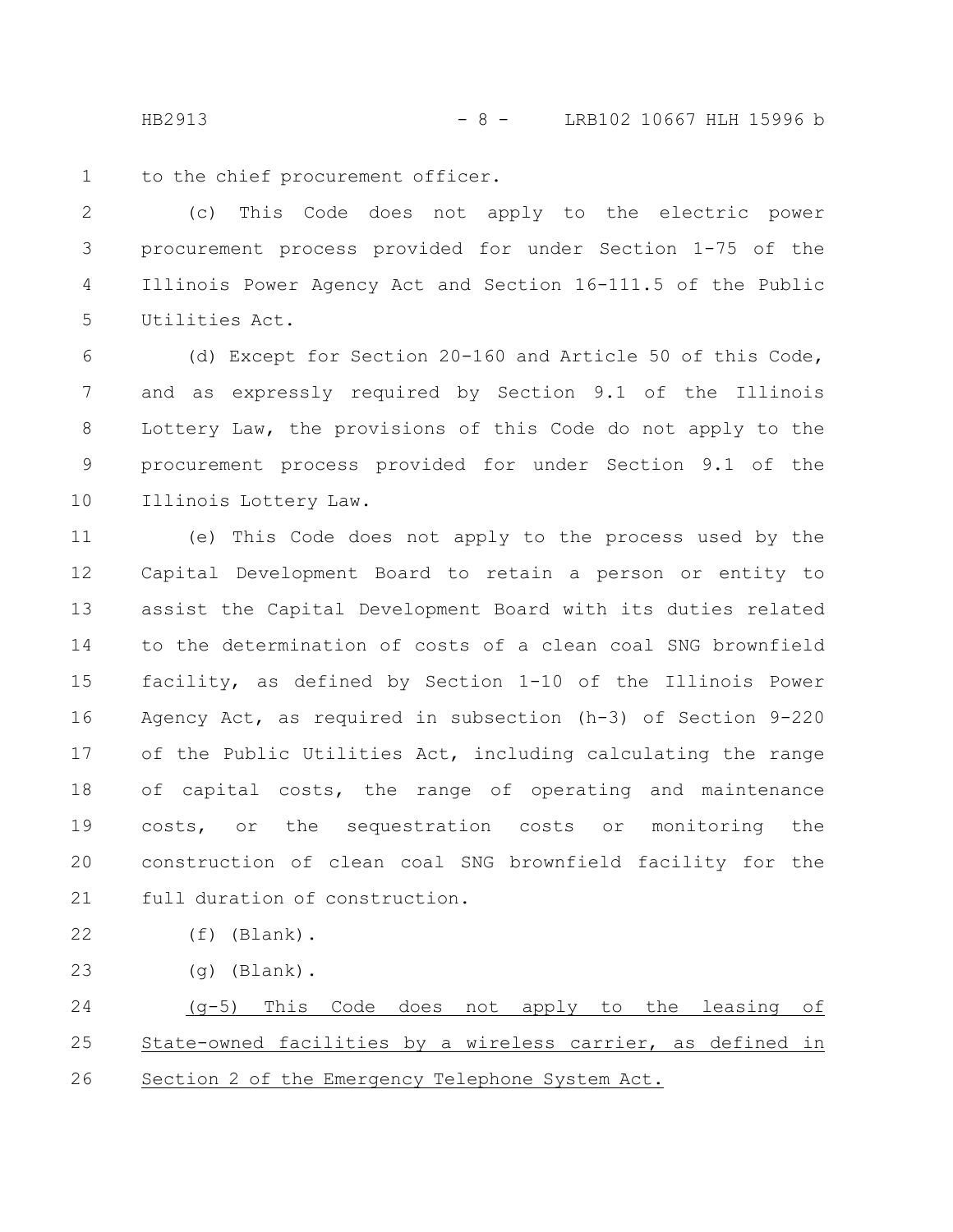(h) This Code does not apply to the process to procure or contracts entered into in accordance with Sections 11-5.2 and 11-5.3 of the Illinois Public Aid Code. 1 2 3

(i) Each chief procurement officer may access records necessary to review whether a contract, purchase, or other expenditure is or is not subject to the provisions of this Code, unless such records would be subject to attorney-client privilege. 4 5 6 7 8

(j) This Code does not apply to the process used by the Capital Development Board to retain an artist or work or works of art as required in Section 14 of the Capital Development Board Act. 9 10 11 12

(k) This Code does not apply to the process to procure contracts, or contracts entered into, by the State Board of Elections or the State Electoral Board for hearing officers appointed pursuant to the Election Code. 13 14 15 16

(l) This Code does not apply to the processes used by the Illinois Student Assistance Commission to procure supplies and services paid for from the private funds of the Illinois Prepaid Tuition Fund. As used in this subsection (l), "private funds" means funds derived from deposits paid into the Illinois Prepaid Tuition Trust Fund and the earnings thereon. (Source: P.A. 100-43, eff. 8-9-17; 100-580, eff. 3-12-18; 100-757, eff. 8-10-18; 100-1114, eff. 8-28-18; 101-27, eff. 6-25-19; 101-81, eff. 7-12-19; 101-363, eff. 8-9-19; revised  $9-17-19.$ 17 18 19 20 21 22 23 24 25 26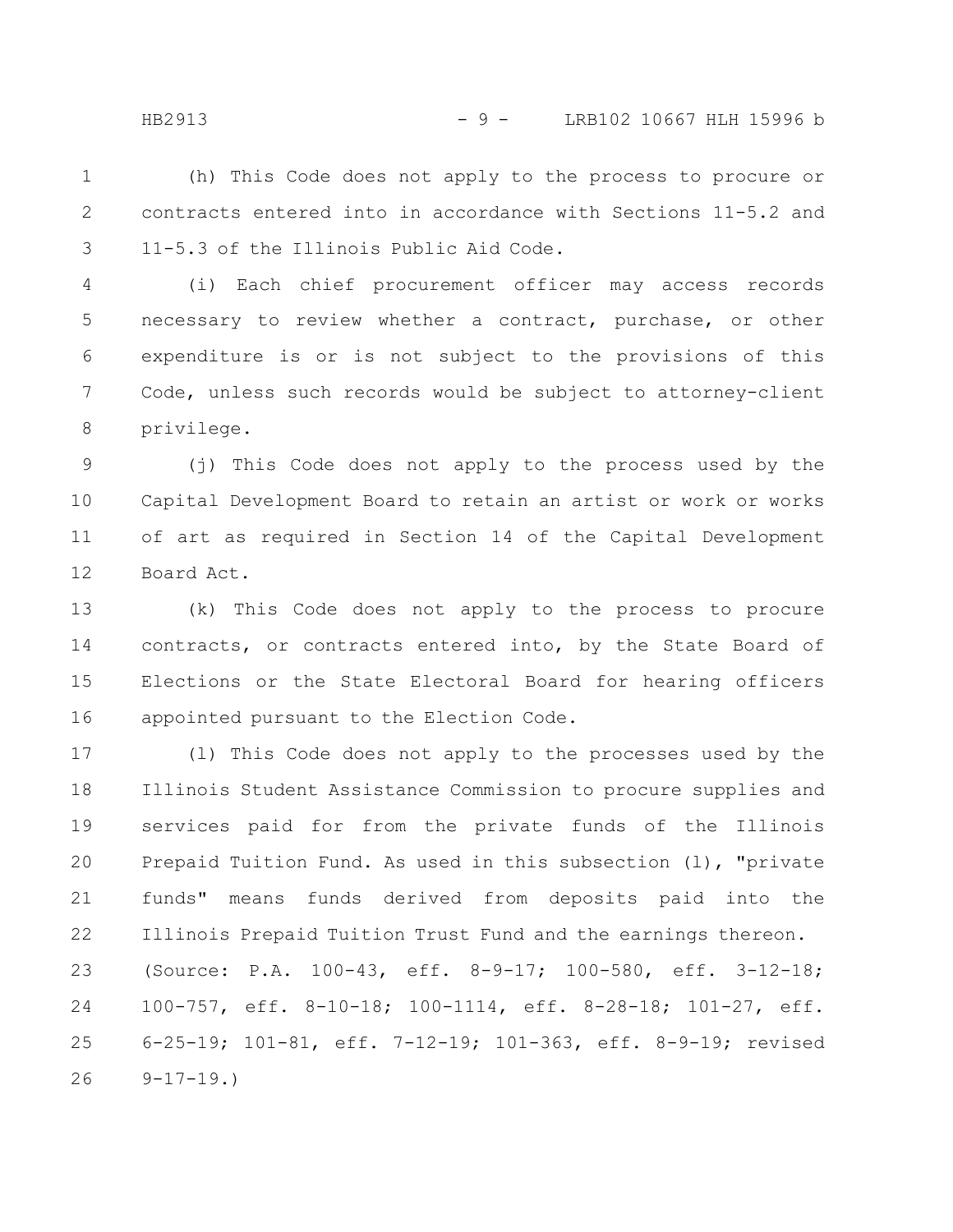Section 5. The Illinois Income Tax Act is amended by changing Section 201 as follows: 1 2

(35 ILCS 5/201) 3

(Text of Section without the changes made by P.A. 101-8, which did not take effect (see Section 99 of P.A. 101-8)) 4 5

Sec. 201. Tax imposed. 6

(a) In general. A tax measured by net income is hereby imposed on every individual, corporation, trust and estate for each taxable year ending after July 31, 1969 on the privilege of earning or receiving income in or as a resident of this State. Such tax shall be in addition to all other occupation or privilege taxes imposed by this State or by any municipal corporation or political subdivision thereof. 7 8 9 10 11 12 13

(b) Rates. The tax imposed by subsection (a) of this Section shall be determined as follows, except as adjusted by subsection (d-1): 14 15 16

(1) In the case of an individual, trust or estate, for taxable years ending prior to July 1, 1989, an amount equal to 2 1/2% of the taxpayer's net income for the taxable year. 17 18 19 20

(2) In the case of an individual, trust or estate, for taxable years beginning prior to July 1, 1989 and ending after June 30, 1989, an amount equal to the sum of (i) 2 1/2% of the taxpayer's net income for the period prior to 21 22 23 24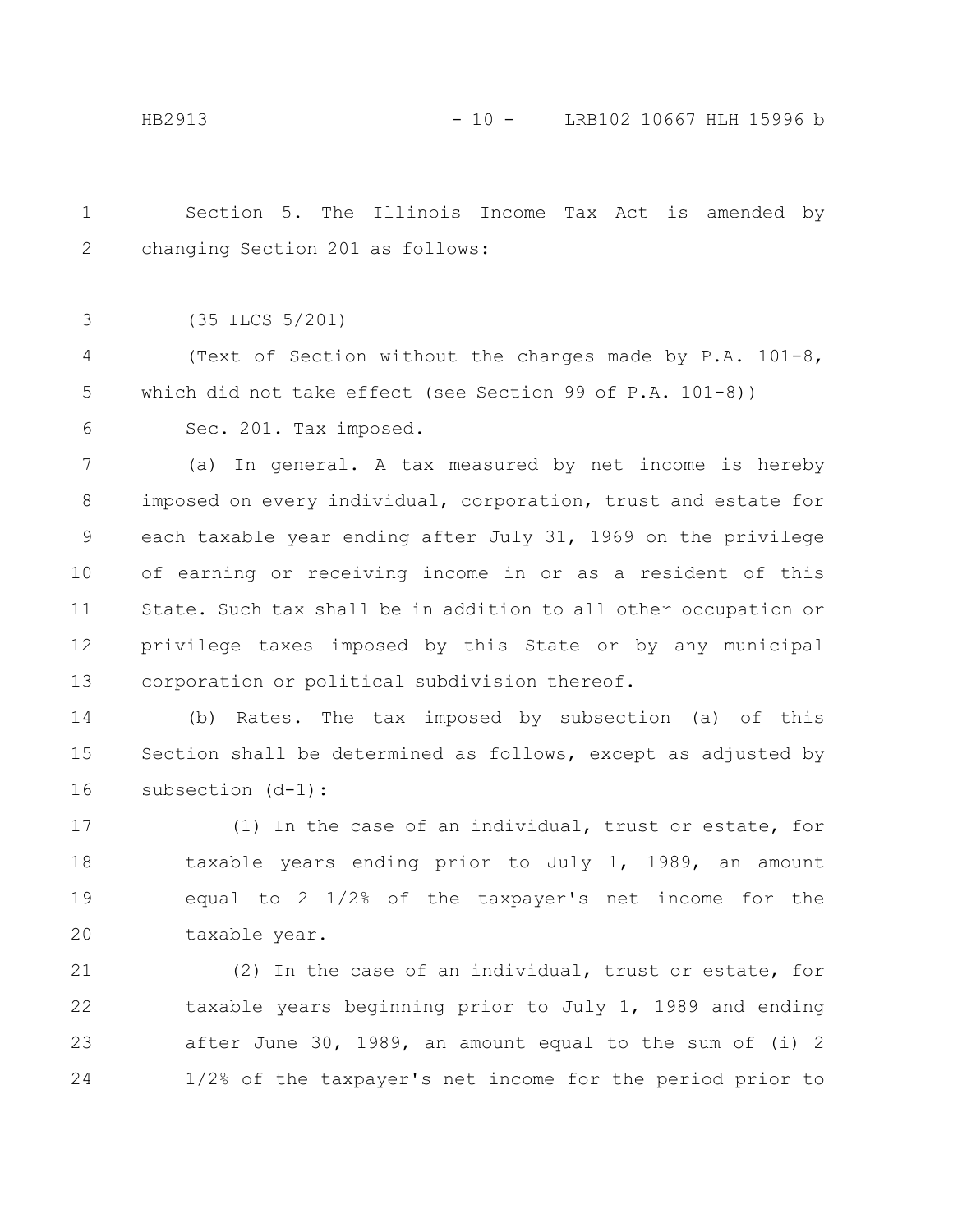July 1, 1989, as calculated under Section 202.3, and (ii) 3% of the taxpayer's net income for the period after June 30, 1989, as calculated under Section 202.3. 1 2 3

(3) In the case of an individual, trust or estate, for taxable years beginning after June 30, 1989, and ending prior to January 1, 2011, an amount equal to 3% of the taxpayer's net income for the taxable year. 4 5 6 7

(4) In the case of an individual, trust, or estate, for taxable years beginning prior to January 1, 2011, and ending after December 31, 2010, an amount equal to the sum of (i) 3% of the taxpayer's net income for the period prior to January 1, 2011, as calculated under Section 202.5, and (ii) 5% of the taxpayer's net income for the period after December 31, 2010, as calculated under Section 202.5. 8 9 10 11 12 13 14

(5) In the case of an individual, trust, or estate, for taxable years beginning on or after January 1, 2011, and ending prior to January 1, 2015, an amount equal to 5% of the taxpayer's net income for the taxable year. 15 16 17 18

(5.1) In the case of an individual, trust, or estate, for taxable years beginning prior to January 1, 2015, and ending after December 31, 2014, an amount equal to the sum of (i) 5% of the taxpayer's net income for the period prior to January 1, 2015, as calculated under Section 202.5, and (ii) 3.75% of the taxpayer's net income for the period after December 31, 2014, as calculated under Section 202.5. 19 20 21 22 23 24 25 26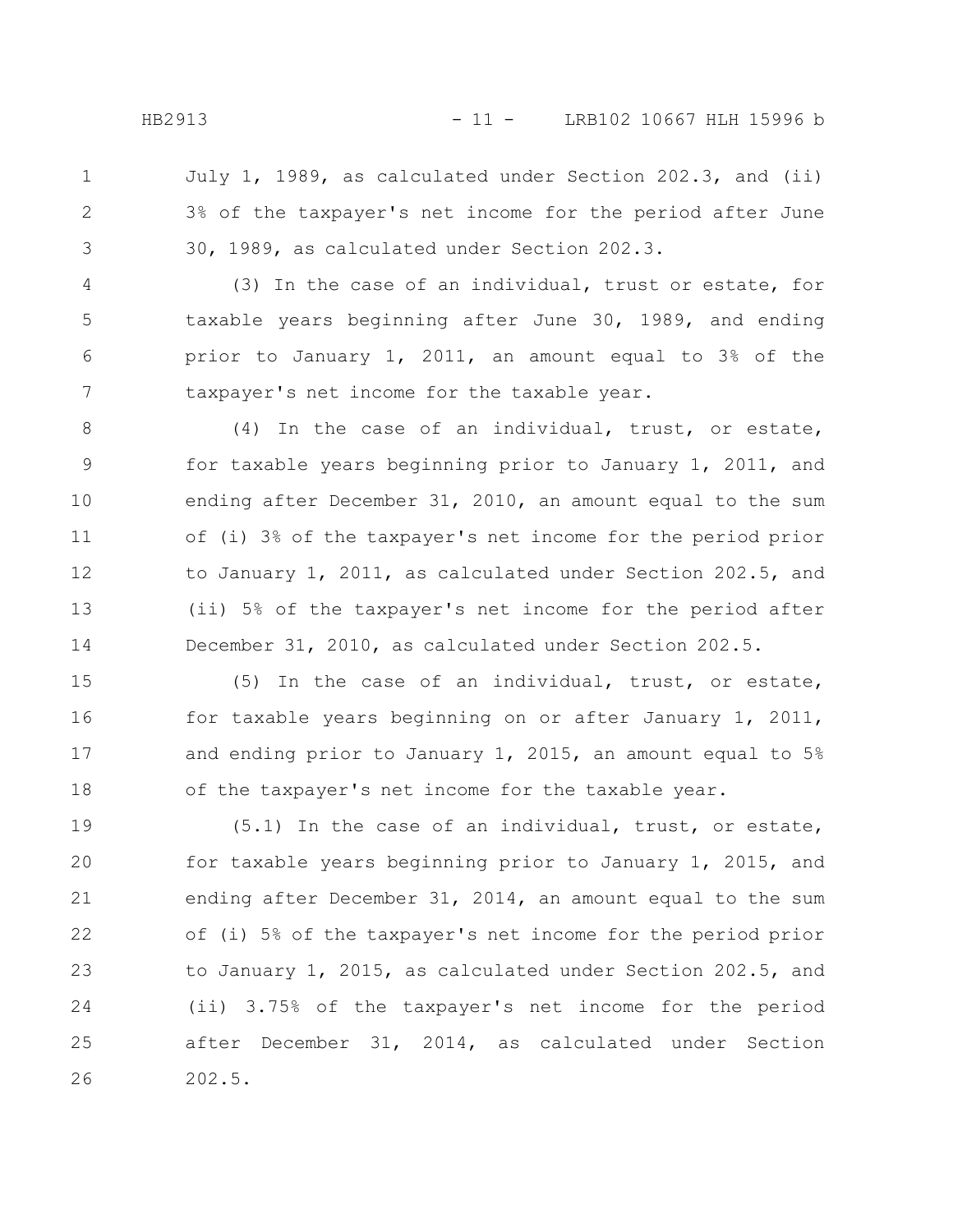(5.2) In the case of an individual, trust, or estate, for taxable years beginning on or after January 1, 2015, and ending prior to July 1, 2017, an amount equal to 3.75% of the taxpayer's net income for the taxable year. 1 2 3 4

(5.3) In the case of an individual, trust, or estate, for taxable years beginning prior to July 1, 2017, and ending after June 30, 2017, an amount equal to the sum of (i) 3.75% of the taxpayer's net income for the period prior to July 1, 2017, as calculated under Section 202.5, and (ii) 4.95% of the taxpayer's net income for the period after June 30, 2017, as calculated under Section 202.5. 5 6 7 8 9 10 11

(5.4) In the case of an individual, trust, or estate, for taxable years beginning on or after July 1, 2017, an amount equal to 4.95% of the taxpayer's net income for the taxable year. 12 13 14 15

(6) In the case of a corporation, for taxable years ending prior to July 1, 1989, an amount equal to 4% of the taxpayer's net income for the taxable year. 16 17 18

(7) In the case of a corporation, for taxable years beginning prior to July 1, 1989 and ending after June 30, 1989, an amount equal to the sum of (i) 4% of the taxpayer's net income for the period prior to July 1, 1989, as calculated under Section 202.3, and (ii) 4.8% of the taxpayer's net income for the period after June 30, 1989, as calculated under Section 202.3. 19 20 21 22 23 24 25

26

(8) In the case of a corporation, for taxable years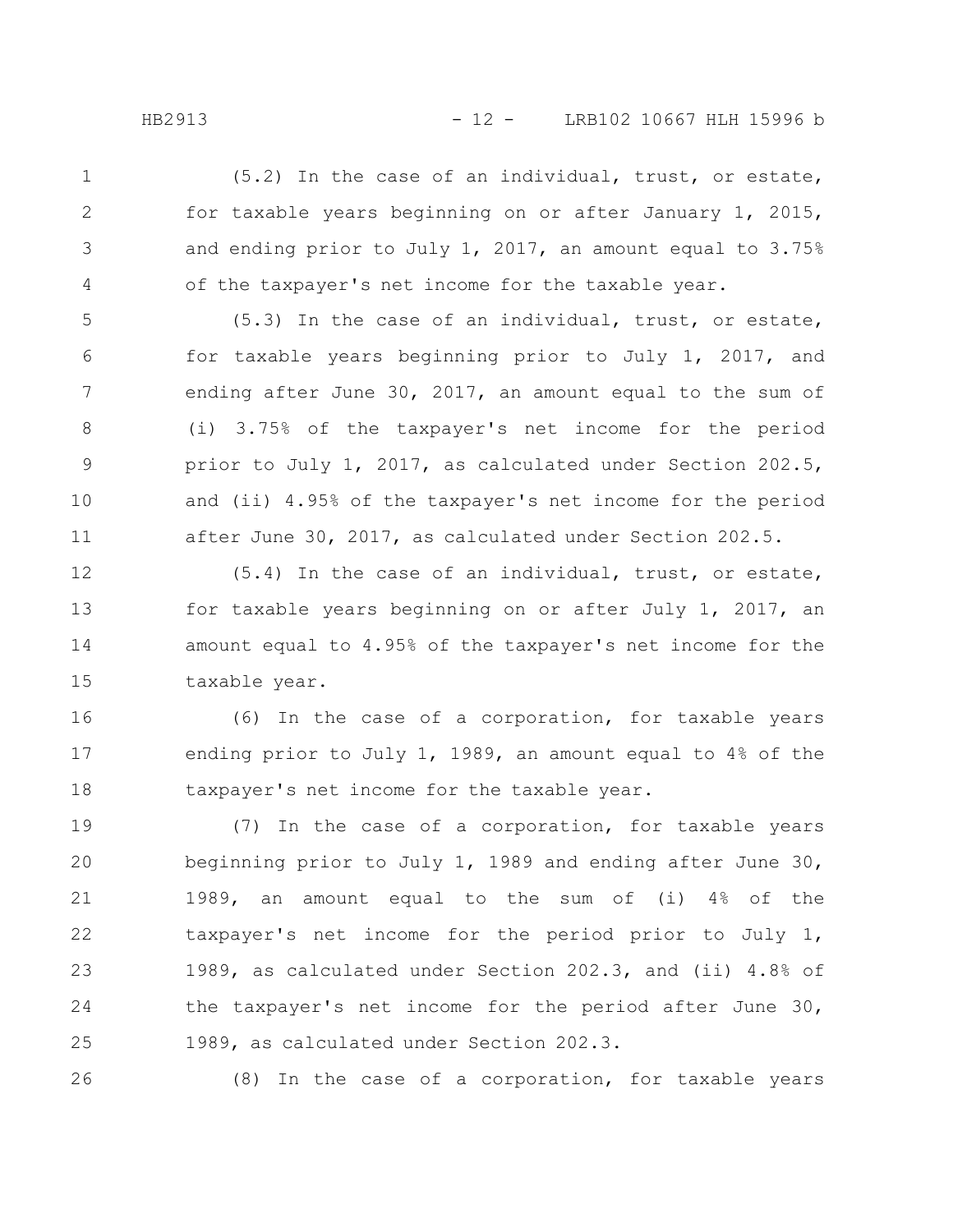beginning after June 30, 1989, and ending prior to January 1, 2011, an amount equal to 4.8% of the taxpayer's net income for the taxable year. 1 2 3

(9) In the case of a corporation, for taxable years beginning prior to January 1, 2011, and ending after December 31, 2010, an amount equal to the sum of (i) 4.8% of the taxpayer's net income for the period prior to January 1, 2011, as calculated under Section 202.5, and (ii) 7% of the taxpayer's net income for the period after December 31, 2010, as calculated under Section 202.5. 4 5 6 7 8 9 10

(10) In the case of a corporation, for taxable years beginning on or after January 1, 2011, and ending prior to January 1, 2015, an amount equal to 7% of the taxpayer's net income for the taxable year. 11 12 13 14

(11) In the case of a corporation, for taxable years beginning prior to January 1, 2015, and ending after December 31, 2014, an amount equal to the sum of (i) 7% of the taxpayer's net income for the period prior to January 1, 2015, as calculated under Section 202.5, and (ii) 5.25% of the taxpayer's net income for the period after December 31, 2014, as calculated under Section 202.5. 15 16 17 18 19 20 21

(12) In the case of a corporation, for taxable years beginning on or after January 1, 2015, and ending prior to July 1, 2017, an amount equal to 5.25% of the taxpayer's net income for the taxable year. 22 23 24 25

26

(13) In the case of a corporation, for taxable years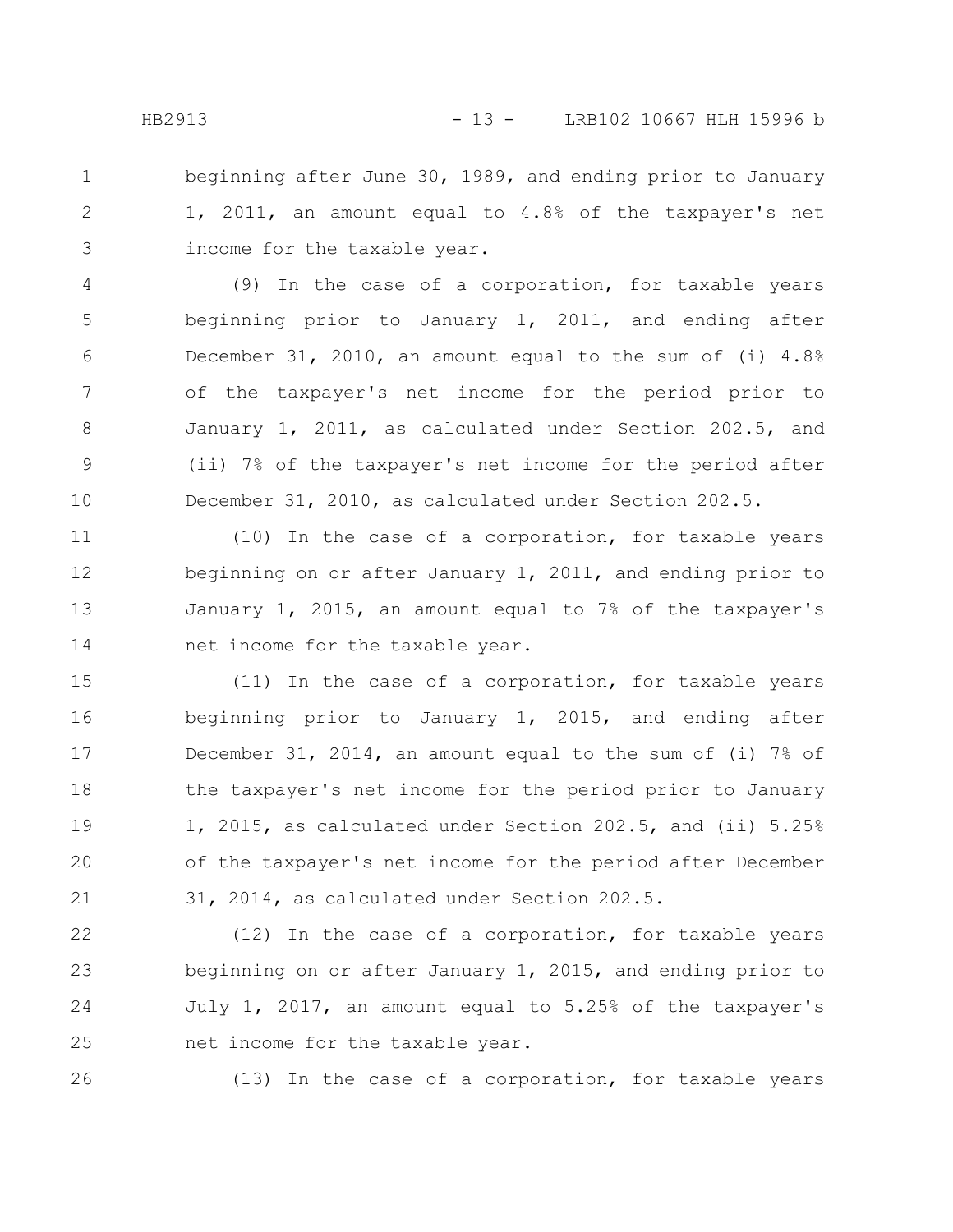beginning prior to July 1, 2017, and ending after June 30, 2017, an amount equal to the sum of (i) 5.25% of the taxpayer's net income for the period prior to July 1, 2017, as calculated under Section 202.5, and (ii) 7% of the taxpayer's net income for the period after June 30, 2017, as calculated under Section 202.5. 1 2 3 4 5 6

(14) In the case of a corporation, for taxable years beginning on or after July 1, 2017, an amount equal to 7% of the taxpayer's net income for the taxable year. 7 8 9

The rates under this subsection (b) are subject to the provisions of Section 201.5. 10 11

(b-5) Surcharge; sale or exchange of assets, properties, and intangibles of organization gaming licensees. For each of taxable years 2019 through 2027, a surcharge is imposed on all taxpayers on income arising from the sale or exchange of capital assets, depreciable business property, real property used in the trade or business, and Section 197 intangibles (i) of an organization licensee under the Illinois Horse Racing Act of 1975 and (ii) of an organization gaming licensee under the Illinois Gambling Act. The amount of the surcharge is equal to the amount of federal income tax liability for the taxable year attributable to those sales and exchanges. The surcharge imposed shall not apply if: 12 13 14 15 16 17 18 19 20 21 22 23

(1) the organization gaming license, organization license, or racetrack property is transferred as a result of any of the following: 24 25 26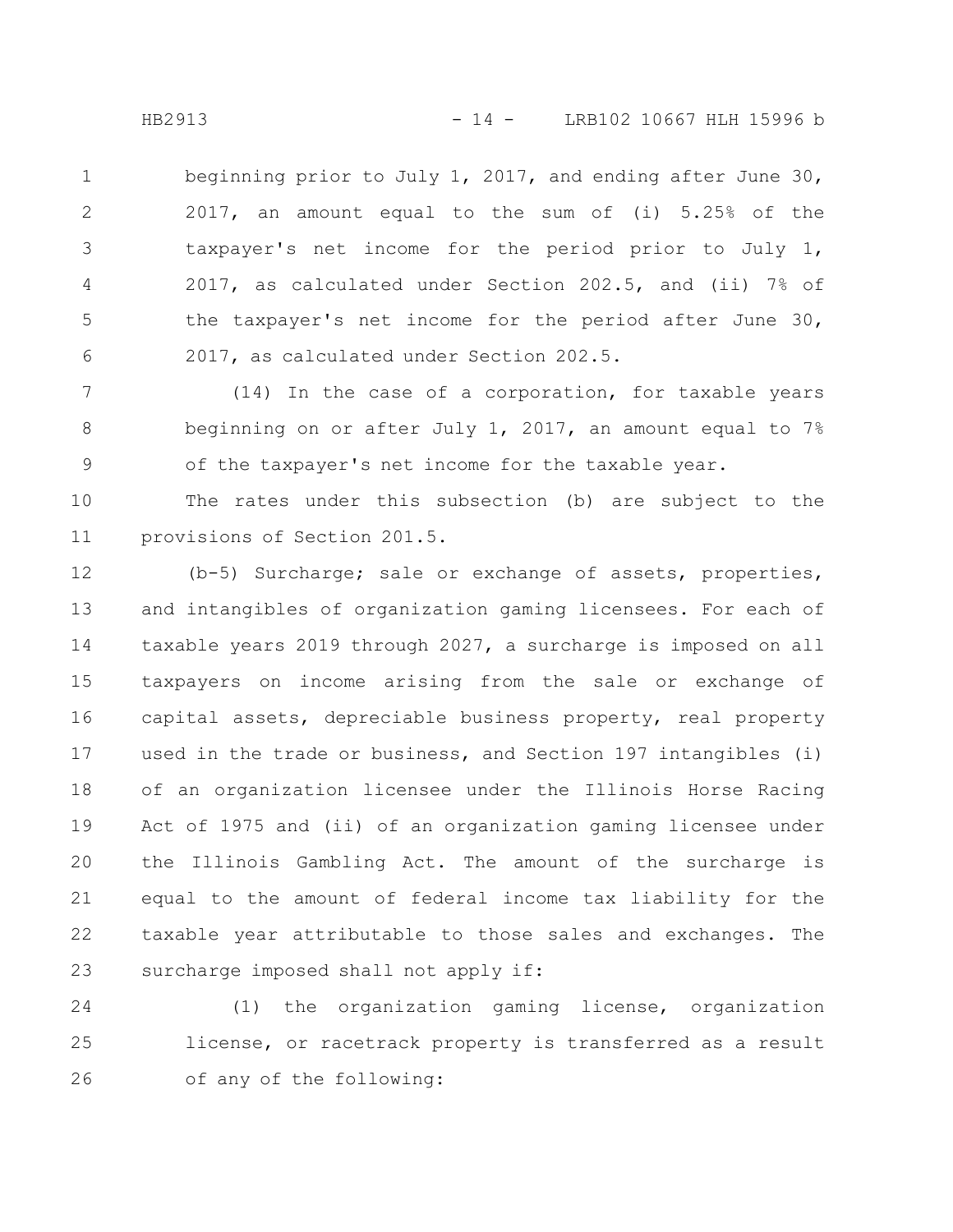| $\mathbf{1}$ | (A)<br>bankruptcy, a receivership, or<br>debt<br>a         |
|--------------|------------------------------------------------------------|
| $\mathbf{2}$ | adjustment initiated by or against the<br>initial          |
| 3            | licensee or the substantial owners of the initial          |
| 4            | licensee;                                                  |
| 5            | (B) cancellation, revocation, or termination of            |
| 6            | any such license by the Illinois Gaming Board or the       |
| 7            | Illinois Racing Board;                                     |
| 8            | (C) a determination by the Illinois Gaming Board           |
| 9            | that transfer of the license is in the best interests      |
| 10           | of Illinois gaming;                                        |
| 11           | (D) the death of an owner of the equity interest in        |
| 12           | a licensee;                                                |
| 13           | (E) the acquisition of a controlling interest in           |
| 14           | the stock or substantially all of the assets of a          |
| 15           | publicly traded company;                                   |
| 16           | (F) a transfer by a parent company to a wholly             |
| 17           | owned subsidiary; or                                       |
| 18           | (G) the transfer or sale to or by one person to            |
| 19           | another person where both persons were initial owners      |
| 20           | of the license when the license was issued; or             |
| 21           | (2) the controlling interest in the organization           |
| 22           | gaming license, organization license, or racetrack         |
| 23           | property is transferred in a transaction to lineal         |
| 24           | descendants in which no gain or loss is recognized or as a |
| 25           | result of a transaction in accordance with Section 351 of  |
| 26           | the Internal Revenue Code in which no gain or loss is      |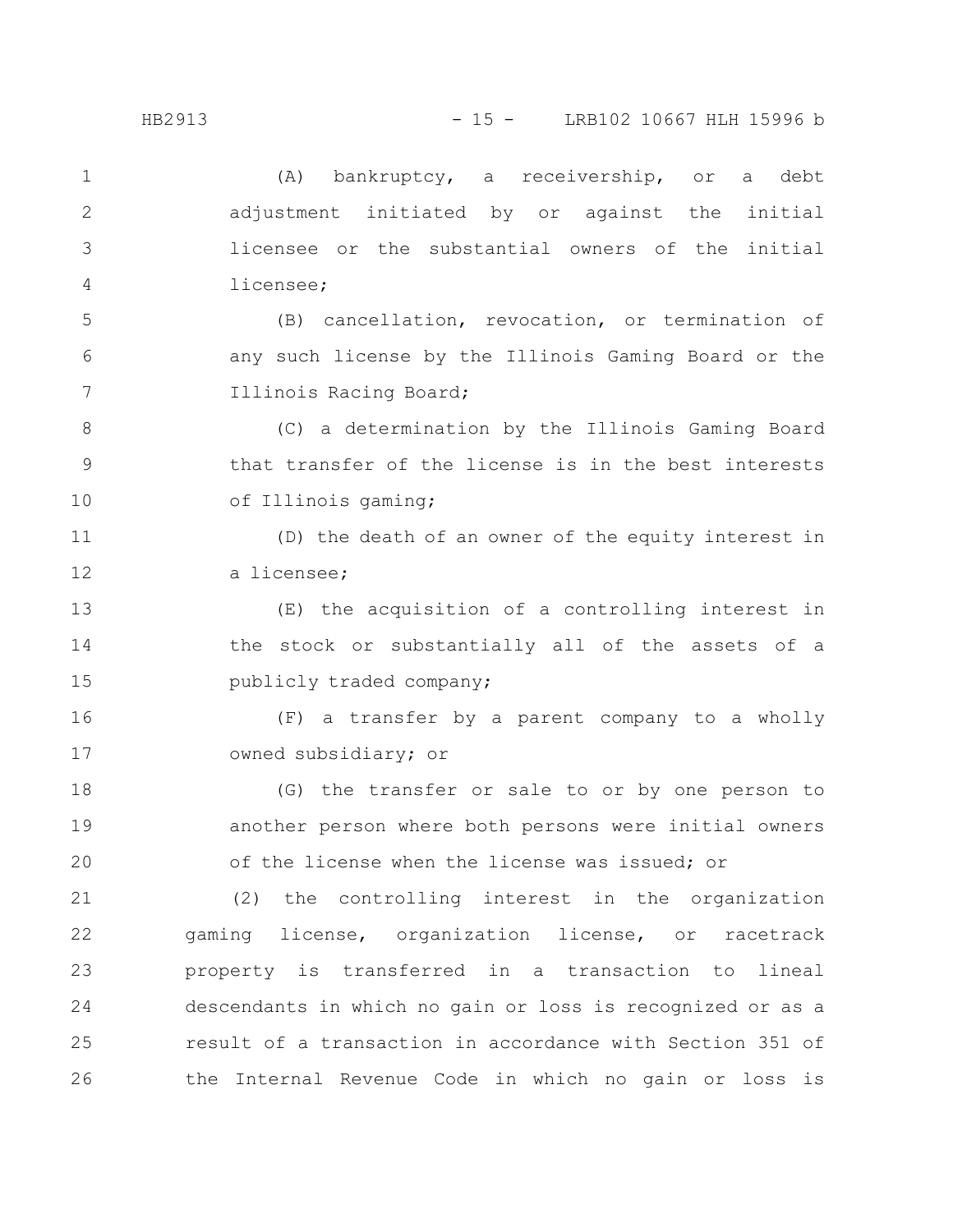recognized; or 1

(3) live horse racing was not conducted in 2010 at a racetrack located within 3 miles of the Mississippi River under a license issued pursuant to the Illinois Horse Racing Act of 1975. 2 3 4 5

The transfer of an organization gaming license, organization license, or racetrack property by a person other than the initial licensee to receive the organization gaming license is not subject to a surcharge. The Department shall adopt rules necessary to implement and administer this subsection. 6 7 8 9 10 11

(c) Personal Property Tax Replacement Income Tax. Beginning on July 1, 1979 and thereafter, in addition to such income tax, there is also hereby imposed the Personal Property Tax Replacement Income Tax measured by net income on every corporation (including Subchapter S corporations), partnership and trust, for each taxable year ending after June 30, 1979. Such taxes are imposed on the privilege of earning or receiving income in or as a resident of this State. The Personal Property Tax Replacement Income Tax shall be in addition to the income tax imposed by subsections (a) and (b) of this Section and in addition to all other occupation or privilege taxes imposed by this State or by any municipal corporation or political subdivision thereof. 12 13 14 15 16 17 18 19 20 21 22 23 24

(d) Additional Personal Property Tax Replacement Income Tax Rates. The personal property tax replacement income tax 25 26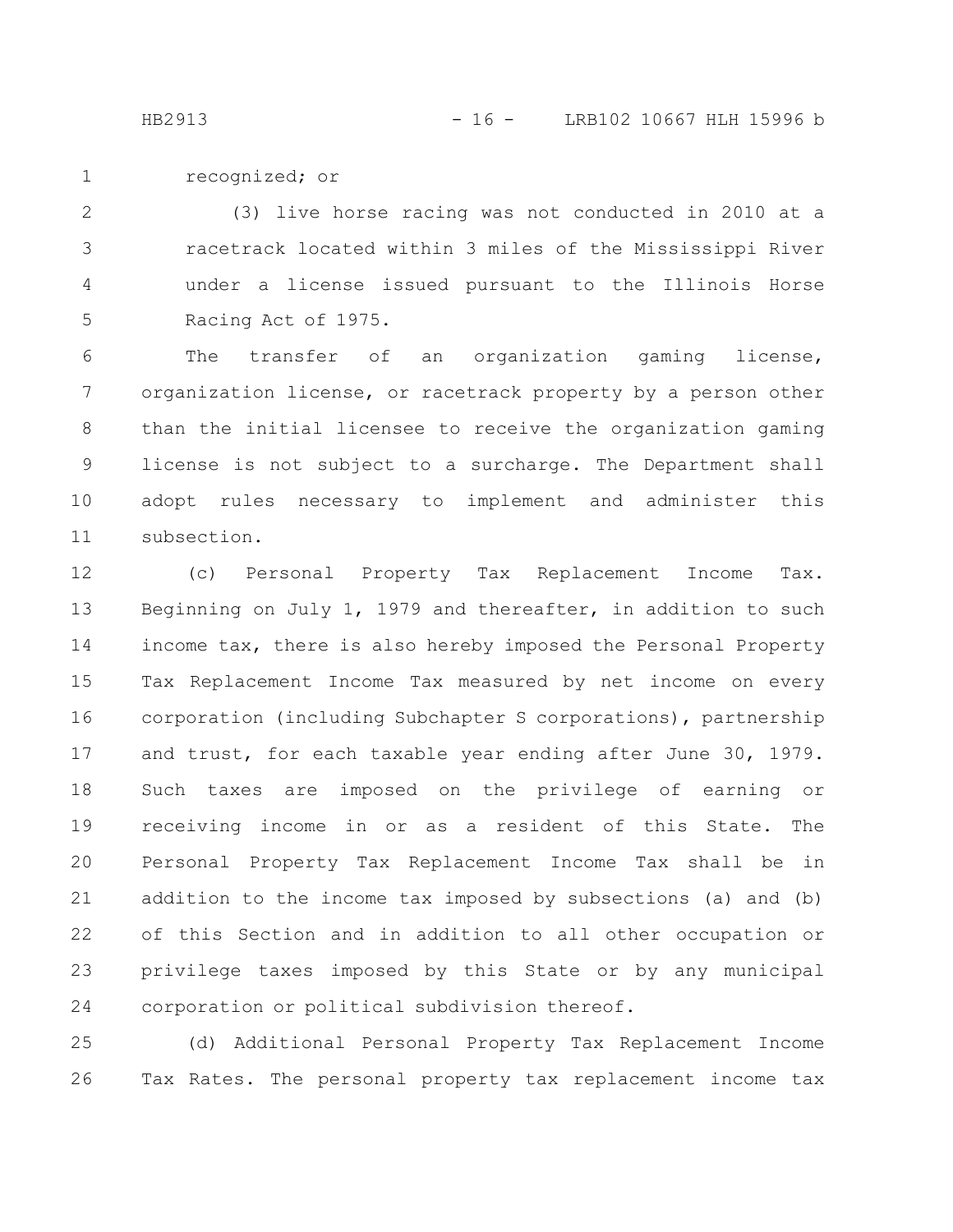imposed by this subsection and subsection (c) of this Section in the case of a corporation, other than a Subchapter S corporation and except as adjusted by subsection (d-1), shall be an additional amount equal to 2.85% of such taxpayer's net income for the taxable year, except that beginning on January 1, 1981, and thereafter, the rate of 2.85% specified in this subsection shall be reduced to 2.5%, and in the case of a partnership, trust or a Subchapter S corporation shall be an additional amount equal to 1.5% of such taxpayer's net income for the taxable year. 1 2 3 4 5 6 7 8 9 10

(d-1) Rate reduction for certain foreign insurers. In the case of a foreign insurer, as defined by Section 35A-5 of the Illinois Insurance Code, whose state or country of domicile imposes on insurers domiciled in Illinois a retaliatory tax (excluding any insurer whose premiums from reinsurance assumed are 50% or more of its total insurance premiums as determined under paragraph (2) of subsection (b) of Section 304, except that for purposes of this determination premiums from reinsurance do not include premiums from inter-affiliate reinsurance arrangements), beginning with taxable years ending on or after December 31, 1999, the sum of the rates of tax imposed by subsections (b) and (d) shall be reduced (but not increased) to the rate at which the total amount of tax imposed under this Act, net of all credits allowed under this Act, shall equal (i) the total amount of tax that would be imposed on the foreign insurer's net income allocable to Illinois for 11 12 13 14 15 16 17 18 19 20 21 22 23 24 25 26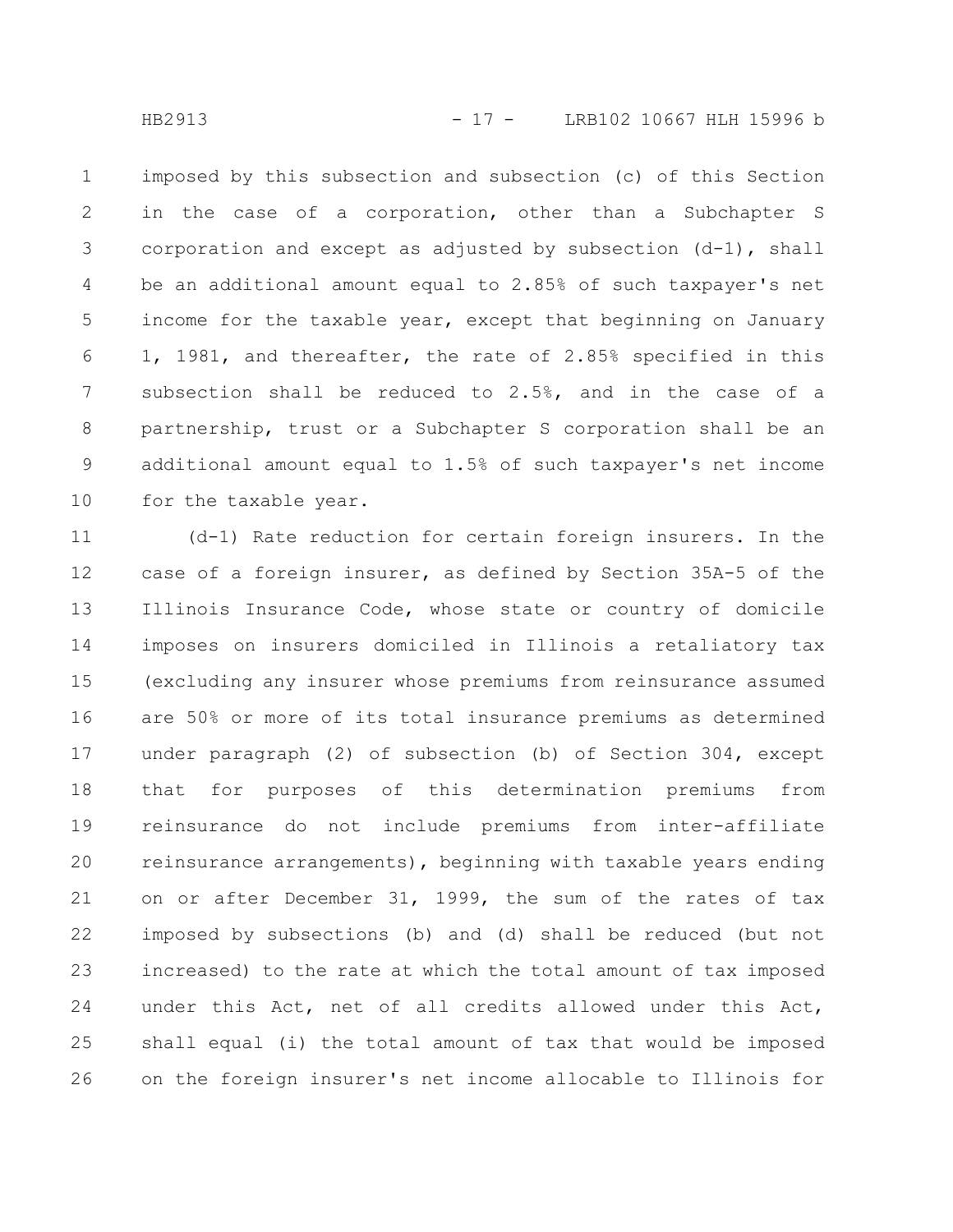the taxable year by such foreign insurer's state or country of domicile if that net income were subject to all income taxes and taxes measured by net income imposed by such foreign insurer's state or country of domicile, net of all credits allowed or (ii) a rate of zero if no such tax is imposed on such income by the foreign insurer's state of domicile. For the purposes of this subsection  $(d-1)$ , an inter-affiliate includes a mutual insurer under common management. 1 2 3 4 5 6 7 8

(1) For the purposes of subsection  $(d-1)$ , in no event shall the sum of the rates of tax imposed by subsections (b) and (d) be reduced below the rate at which the sum of: 9 10 11

(A) the total amount of tax imposed on such foreign insurer under this Act for a taxable year, net of all credits allowed under this Act, plus 12 13 14

(B) the privilege tax imposed by Section 409 of the Illinois Insurance Code, the fire insurance company tax imposed by Section 12 of the Fire Investigation Act, and the fire department taxes imposed under Section 11-10-1 of the Illinois Municipal Code, 15 16 17 18 19 20

equals 1.25% for taxable years ending prior to December 31, 2003, or 1.75% for taxable years ending on or after December 31, 2003, of the net taxable premiums written for the taxable year, as described by subsection (1) of Section 409 of the Illinois Insurance Code. This paragraph will in no event increase the rates imposed under 21 22 23 24 25 26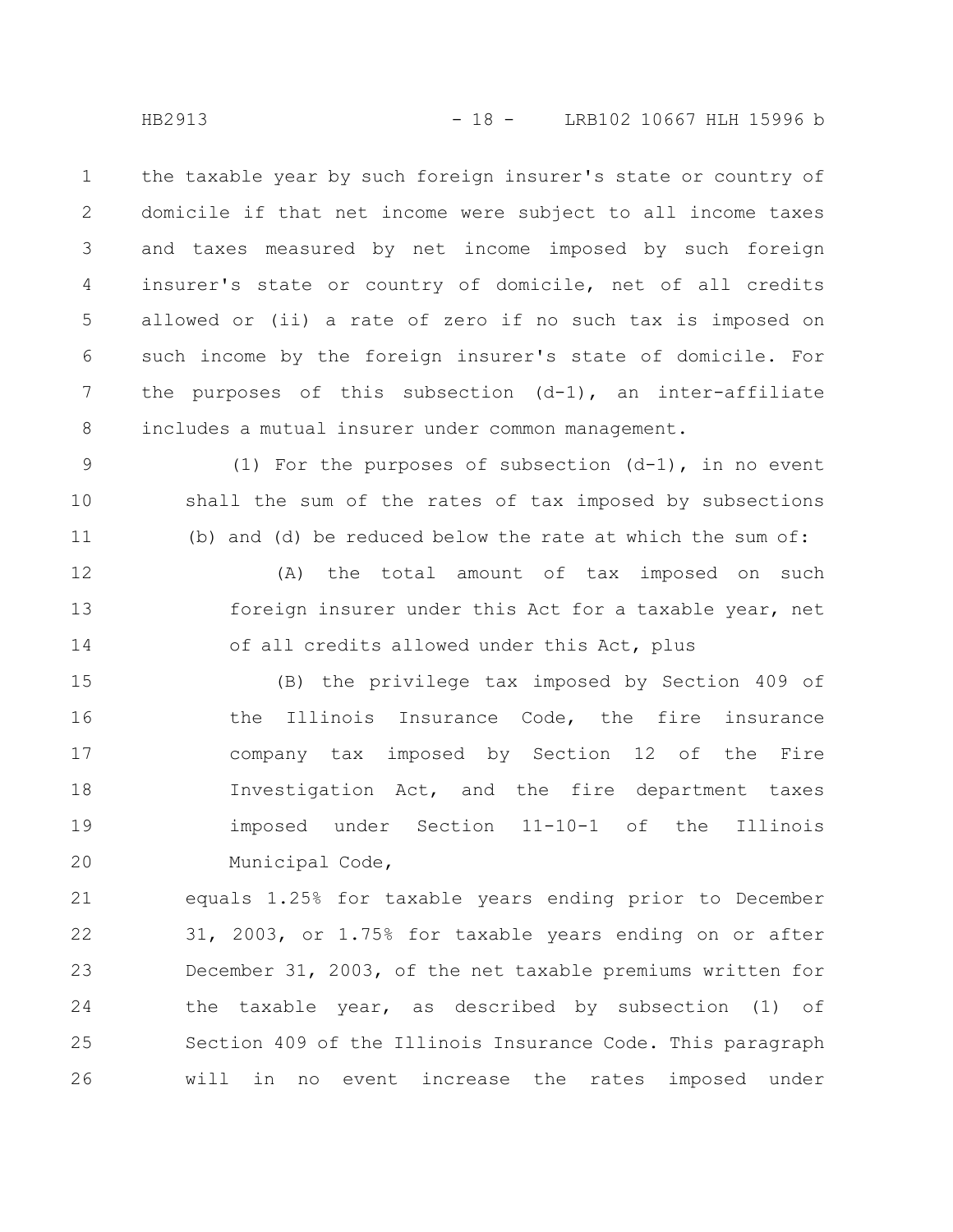subsections (b) and (d). 1

(2) Any reduction in the rates of tax imposed by this subsection shall be applied first against the rates imposed by subsection (b) and only after the tax imposed by subsection (a) net of all credits allowed under this Section other than the credit allowed under subsection (i) has been reduced to zero, against the rates imposed by subsection (d). 2 3 4 5 6 7 8

This subsection (d-1) is exempt from the provisions of Section 250. 9 10

(e) Investment credit. A taxpayer shall be allowed a credit against the Personal Property Tax Replacement Income Tax for investment in qualified property. 11 12 13

(1) A taxpayer shall be allowed a credit equal to .5% of the basis of qualified property placed in service during the taxable year, provided such property is placed in service on or after July 1, 1984. There shall be allowed an additional credit equal to .5% of the basis of qualified property placed in service during the taxable year, provided such property is placed in service on or after July 1, 1986, and the taxpayer's base employment within Illinois has increased by 1% or more over the preceding year as determined by the taxpayer's employment records filed with the Illinois Department of Employment Security. Taxpayers who are new to Illinois shall be deemed to have met the 1% growth in base employment for the 14 15 16 17 18 19 20 21 22 23 24 25 26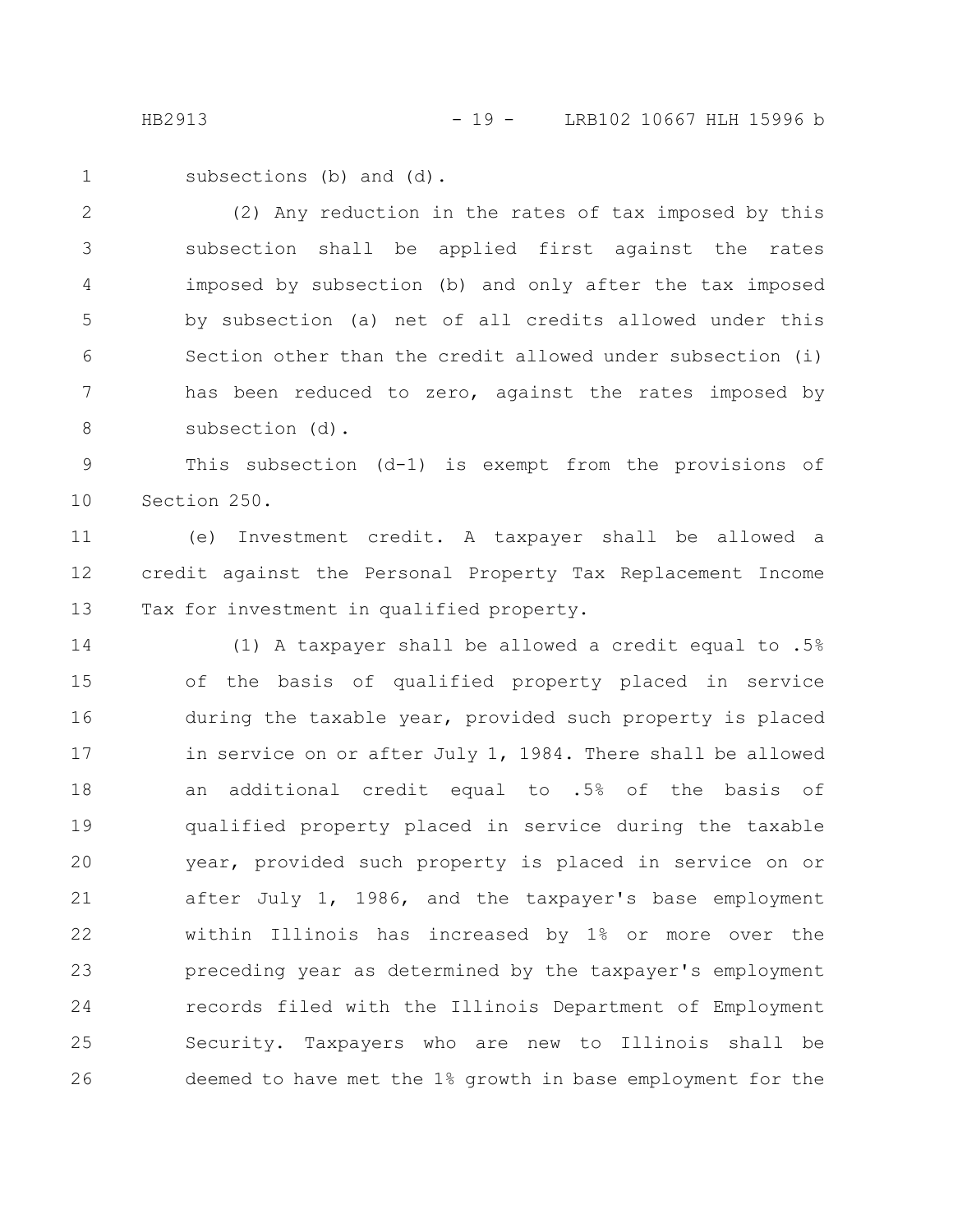first year in which they file employment records with the Illinois Department of Employment Security. The provisions added to this Section by Public Act 85-1200 (and restored by Public Act 87-895) shall be construed as declaratory of existing law and not as a new enactment. If, in any year, the increase in base employment within Illinois over the preceding year is less than 1%, the additional credit shall be limited to that percentage times a fraction, the numerator of which is .5% and the denominator of which is 1%, but shall not exceed .5%. The investment credit shall not be allowed to the extent that it would reduce a taxpayer's liability in any tax year below zero, nor may any credit for qualified property be allowed for any year other than the year in which the property was placed in service in Illinois. For tax years ending on or after December 31, 1987, and on or before December 31, 1988, the credit shall be allowed for the tax year in which the property is placed in service, or, if the amount of the credit exceeds the tax liability for that year, whether it exceeds the original liability or the liability as later amended, such excess may be carried forward and applied to the tax liability of the 5 taxable years following the excess credit years if the taxpayer (i) makes investments which cause the creation of a minimum of 2,000 full-time equivalent jobs in Illinois, (ii) is located in an enterprise zone established pursuant to the Illinois 1 2 3 4 5 6 7 8 9 10 11 12 13 14 15 16 17 18 19 20 21 22 23 24 25 26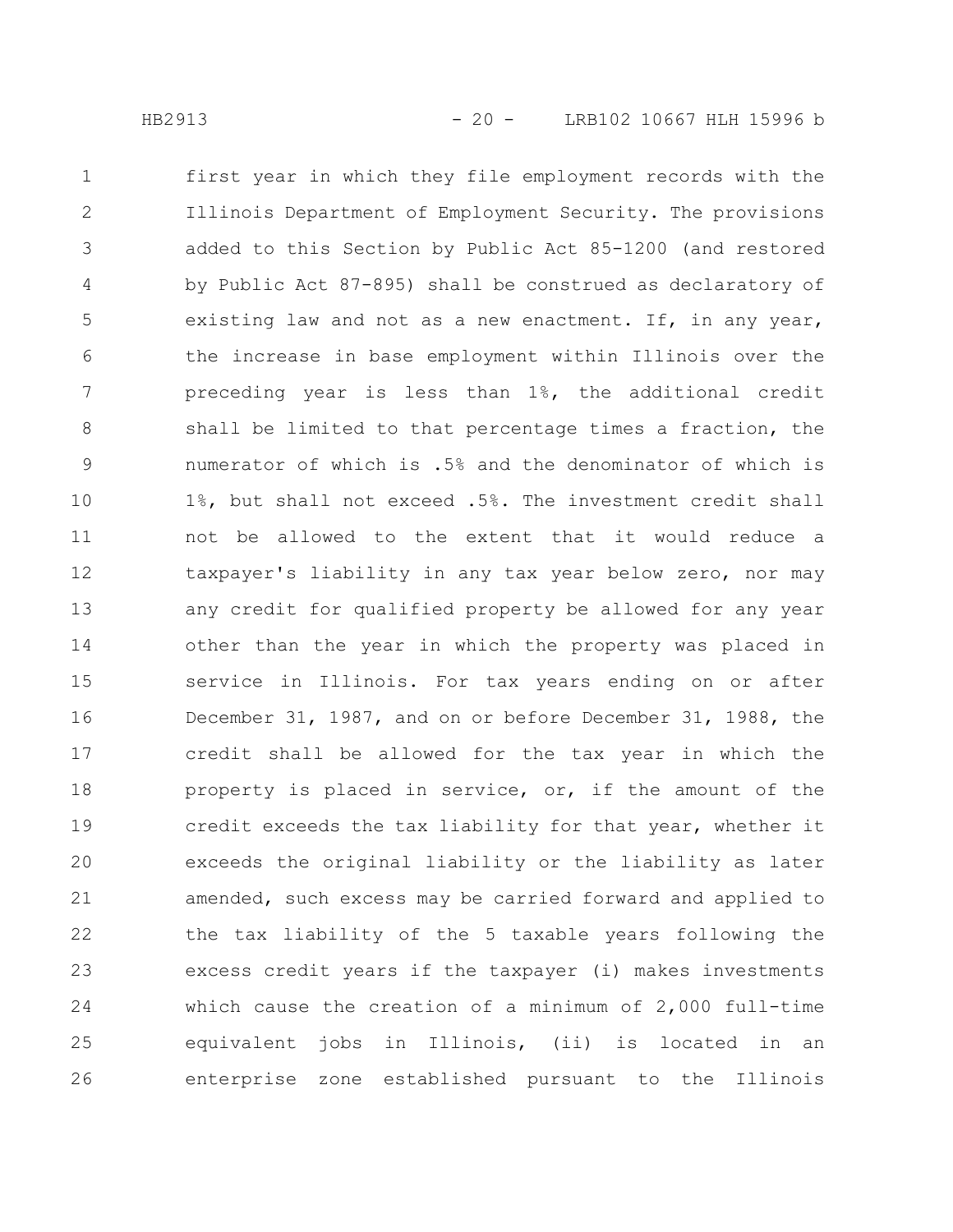Enterprise Zone Act and (iii) is certified by the Department of Commerce and Community Affairs (now Department of Commerce and Economic Opportunity) as complying with the requirements specified in clause (i) and (ii) by July 1, 1986. The Department of Commerce and Community Affairs (now Department of Commerce and Economic Opportunity) shall notify the Department of Revenue of all such certifications immediately. For tax years ending after December 31, 1988, the credit shall be allowed for the tax year in which the property is placed in service, or, if the amount of the credit exceeds the tax liability for that year, whether it exceeds the original liability or the liability as later amended, such excess may be carried forward and applied to the tax liability of the 5 taxable years following the excess credit years. The credit shall be applied to the earliest year for which there is a liability. If there is credit from more than one tax year that is available to offset a liability, earlier credit shall be applied first. 1 2 3 4 5 6 7 8 9 10 11 12 13 14 15 16 17 18 19

(2) The term "qualified property" means property which: 20 21

(A) is tangible, whether new or used, including buildings and structural components of buildings and signs that are real property, but not including land or improvements to real property that are not a structural component of a building such as 22 23 24 25 26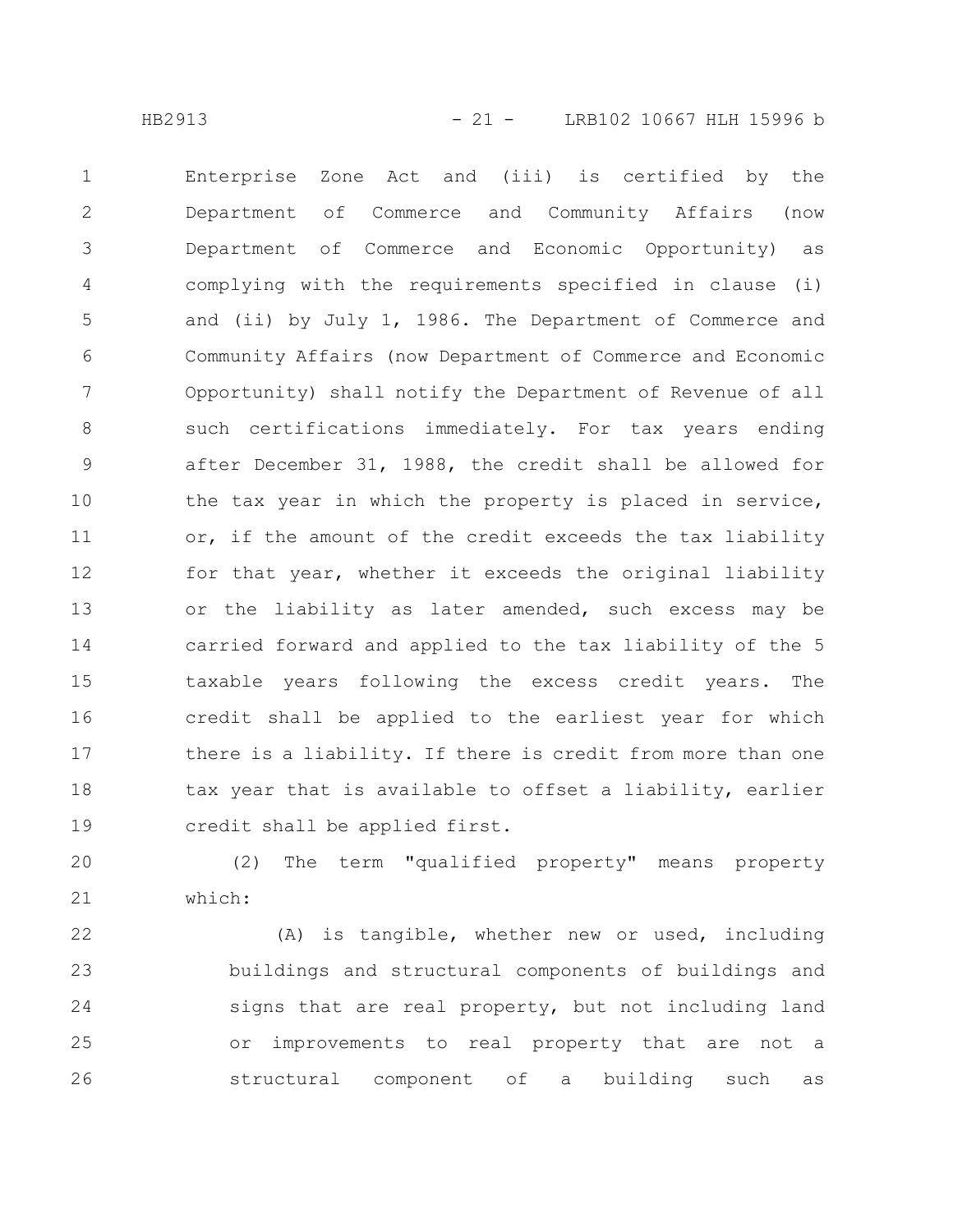1 2

3

4

5

6

7

landscaping, sewer lines, local access roads, fencing, parking lots, and other appurtenances;

(B) is depreciable pursuant to Section 167 of the Internal Revenue Code, except that "3-year property" as defined in Section 168(c)(2)(A) of that Code is not eligible for the credit provided by this subsection  $(e)$ :

(C) is acquired by purchase as defined in Section 179(d) of the Internal Revenue Code; 8 9

(D) is used in Illinois by a taxpayer who is primarily engaged in manufacturing, or in mining coal or fluorite, or in retailing, or was placed in service on or after July 1, 2006 in a River Edge Redevelopment Zone established pursuant to the River Edge Redevelopment Zone Act; and 10 11 12 13 14 15

(E) has not previously been used in Illinois in such a manner and by such a person as would qualify for the credit provided by this subsection (e) or subsection (f). 16 17 18 19

(3) For purposes of this subsection (e), "manufacturing" means the material staging and production of tangible personal property by procedures commonly regarded as manufacturing, processing, fabrication, or assembling which changes some existing material into new shapes, new qualities, or new combinations. For purposes of this subsection (e) the term "mining" shall have the 20 21 22 23 24 25 26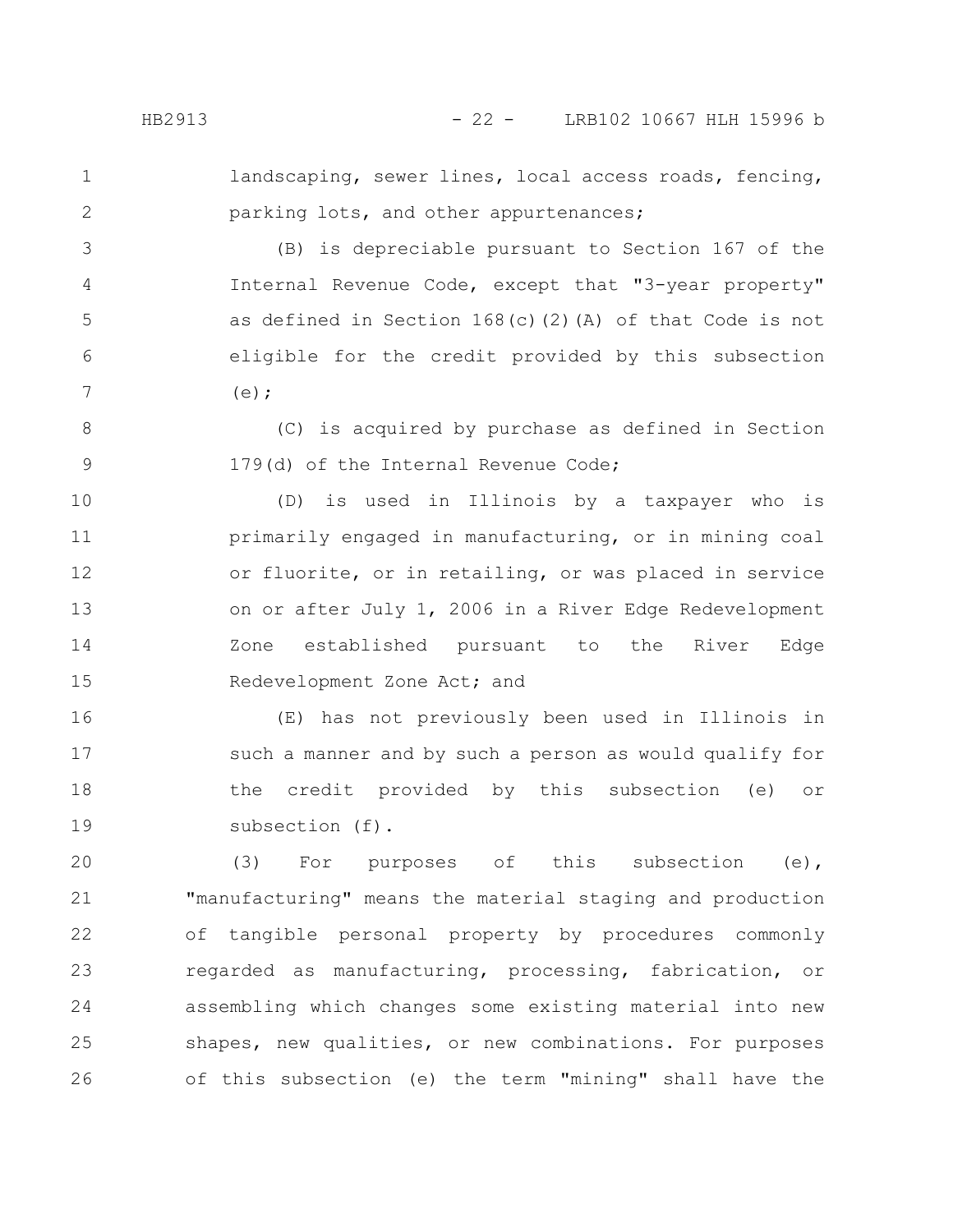same meaning as the term "mining" in Section 613(c) of the Internal Revenue Code. For purposes of this subsection (e), the term "retailing" means the sale of tangible personal property for use or consumption and not for resale, or services rendered in conjunction with the sale of tangible personal property for use or consumption and not for resale. For purposes of this subsection (e), "tangible personal property" has the same meaning as when that term is used in the Retailers' Occupation Tax Act, and, for taxable years ending after December 31, 2008, does not include the generation, transmission, or distribution of electricity. 1 2 3 4 5 6 7 8 9 10 11 12

(4) The basis of qualified property shall be the basis used to compute the depreciation deduction for federal income tax purposes. 13 14 15

(5) If the basis of the property for federal income tax depreciation purposes is increased after it has been placed in service in Illinois by the taxpayer, the amount of such increase shall be deemed property placed in service on the date of such increase in basis. 16 17 18 19 20

(6) The term "placed in service" shall have the same meaning as under Section 46 of the Internal Revenue Code. 21 22

(7) If during any taxable year, any property ceases to be qualified property in the hands of the taxpayer within 48 months after being placed in service, or the situs of any qualified property is moved outside Illinois within 48 23 24 25 26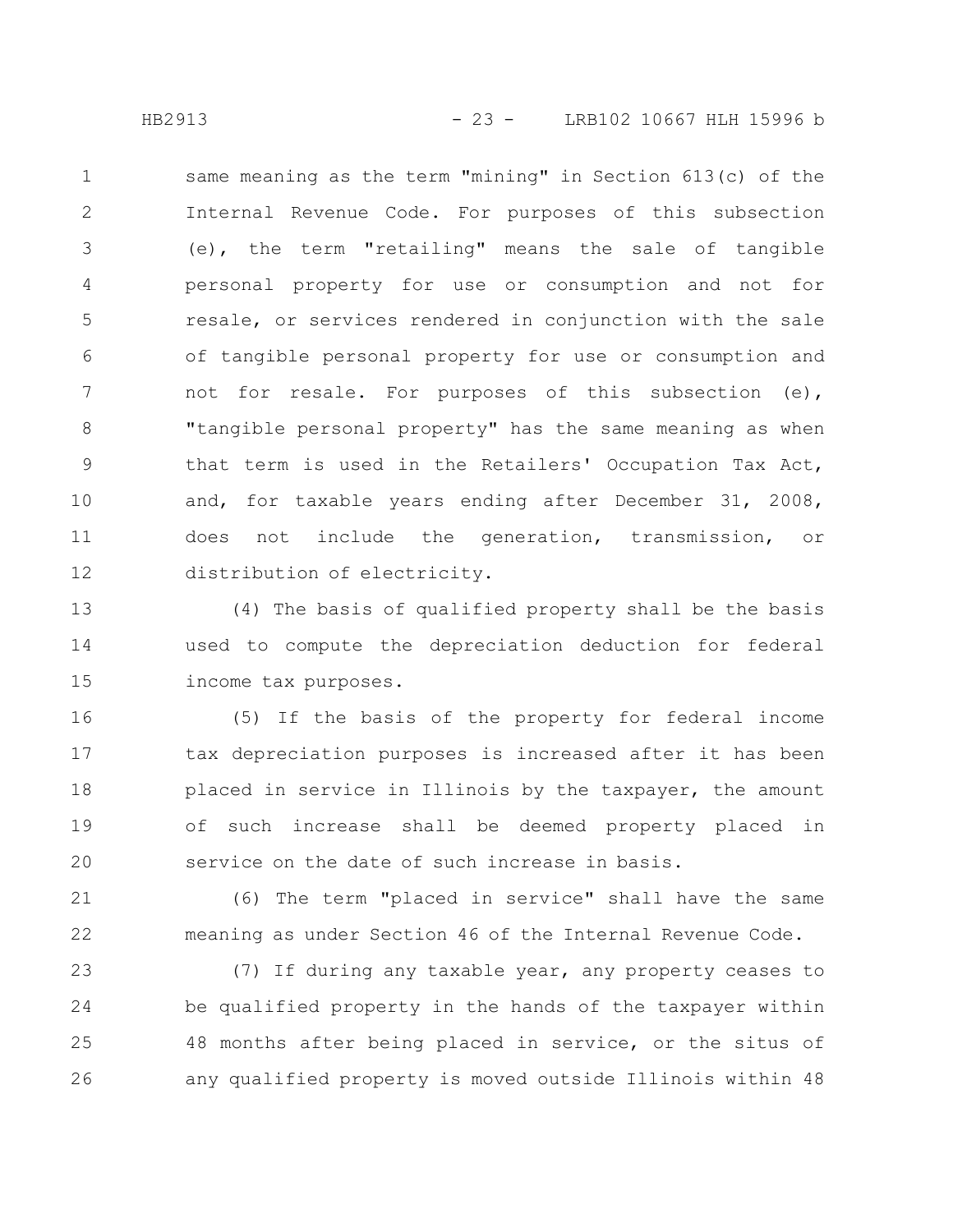months after being placed in service, the Personal Property Tax Replacement Income Tax for such taxable year shall be increased. Such increase shall be determined by (i) recomputing the investment credit which would have been allowed for the year in which credit for such property was originally allowed by eliminating such property from such computation and, (ii) subtracting such recomputed credit from the amount of credit previously allowed. For the purposes of this paragraph (7), a reduction of the basis of qualified property resulting from a redetermination of the purchase price shall be deemed a disposition of qualified property to the extent of such reduction. 1 2 3 4 5 6 7 8 9 10 11 12 13

(8) Unless the investment credit is extended by law, the basis of qualified property shall not include costs incurred after December 31, 2018, except for costs incurred pursuant to a binding contract entered into on or before December 31, 2018. 14 15 16 17 18

(9) Each taxable year ending before December 31, 2000, a partnership may elect to pass through to its partners the credits to which the partnership is entitled under this subsection (e) for the taxable year. A partner may use the credit allocated to him or her under this paragraph only against the tax imposed in subsections (c) and (d) of this Section. If the partnership makes that election, those credits shall be allocated among the 19 20 21 22 23 24 25 26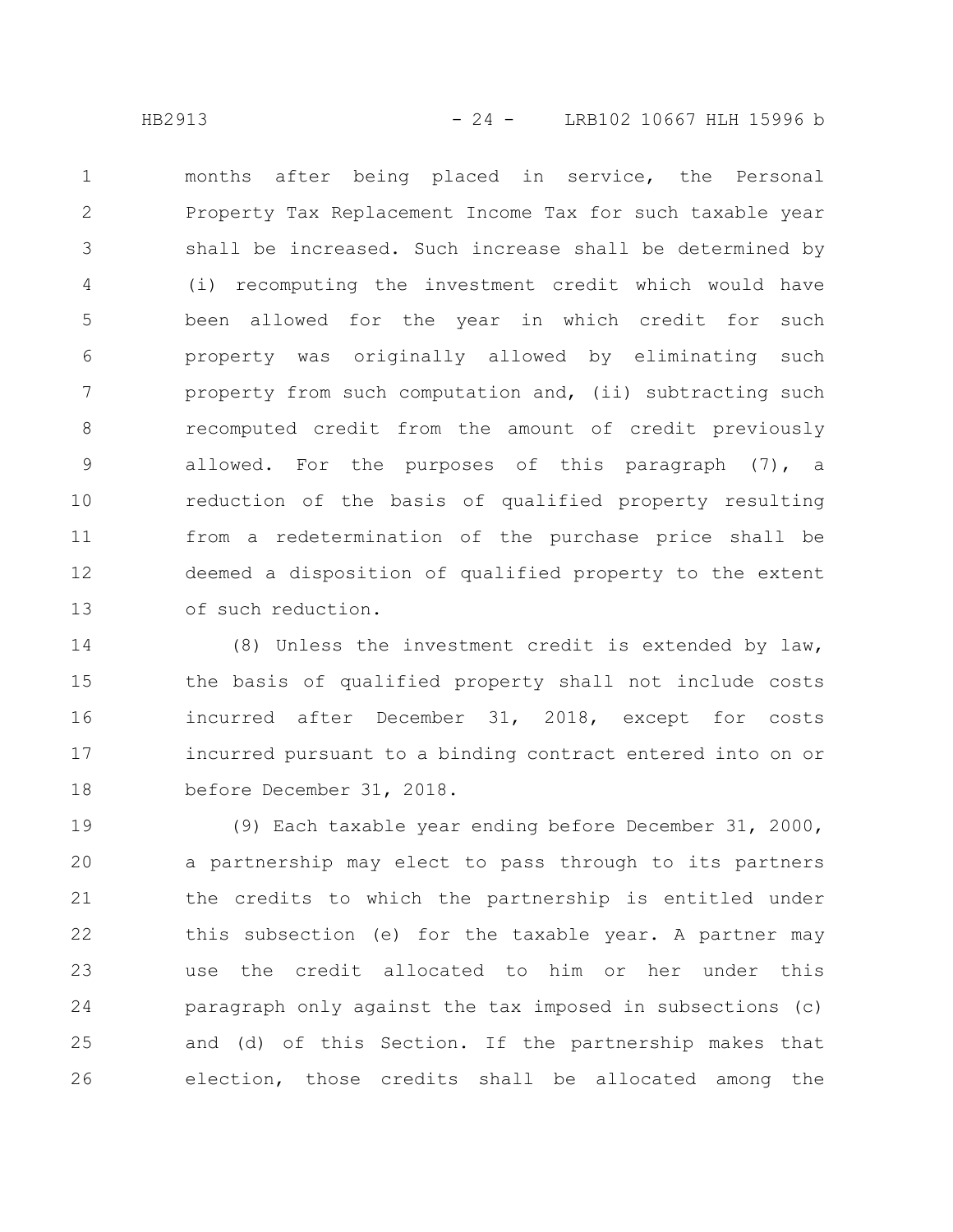partners in the partnership in accordance with the rules set forth in Section 704(b) of the Internal Revenue Code, and the rules promulgated under that Section, and the allocated amount of the credits shall be allowed to the partners for that taxable year. The partnership shall make this election on its Personal Property Tax Replacement Income Tax return for that taxable year. The election to pass through the credits shall be irrevocable. 1 2 3 4 5 6 7 8

For taxable years ending on or after December 31, 2000, a partner that qualifies its partnership for a subtraction under subparagraph (I) of paragraph (2) of subsection (d) of Section 203 or a shareholder that qualifies a Subchapter S corporation for a subtraction under subparagraph (S) of paragraph (2) of subsection (b) of Section 203 shall be allowed a credit under this subsection (e) equal to its share of the credit earned under this subsection (e) during the taxable year by the partnership or Subchapter S corporation, determined in accordance with the determination of income and distributive share of income under Sections 702 and 704 and Subchapter S of the Internal Revenue Code. This paragraph is exempt from the provisions of Section 250. 9 10 11 12 13 14 15 16 17 18 19 20 21 22

(f) Investment credit; Enterprise Zone; River Edge Redevelopment Zone. 23 24

(1) A taxpayer shall be allowed a credit against the tax imposed by subsections (a) and (b) of this Section for 25 26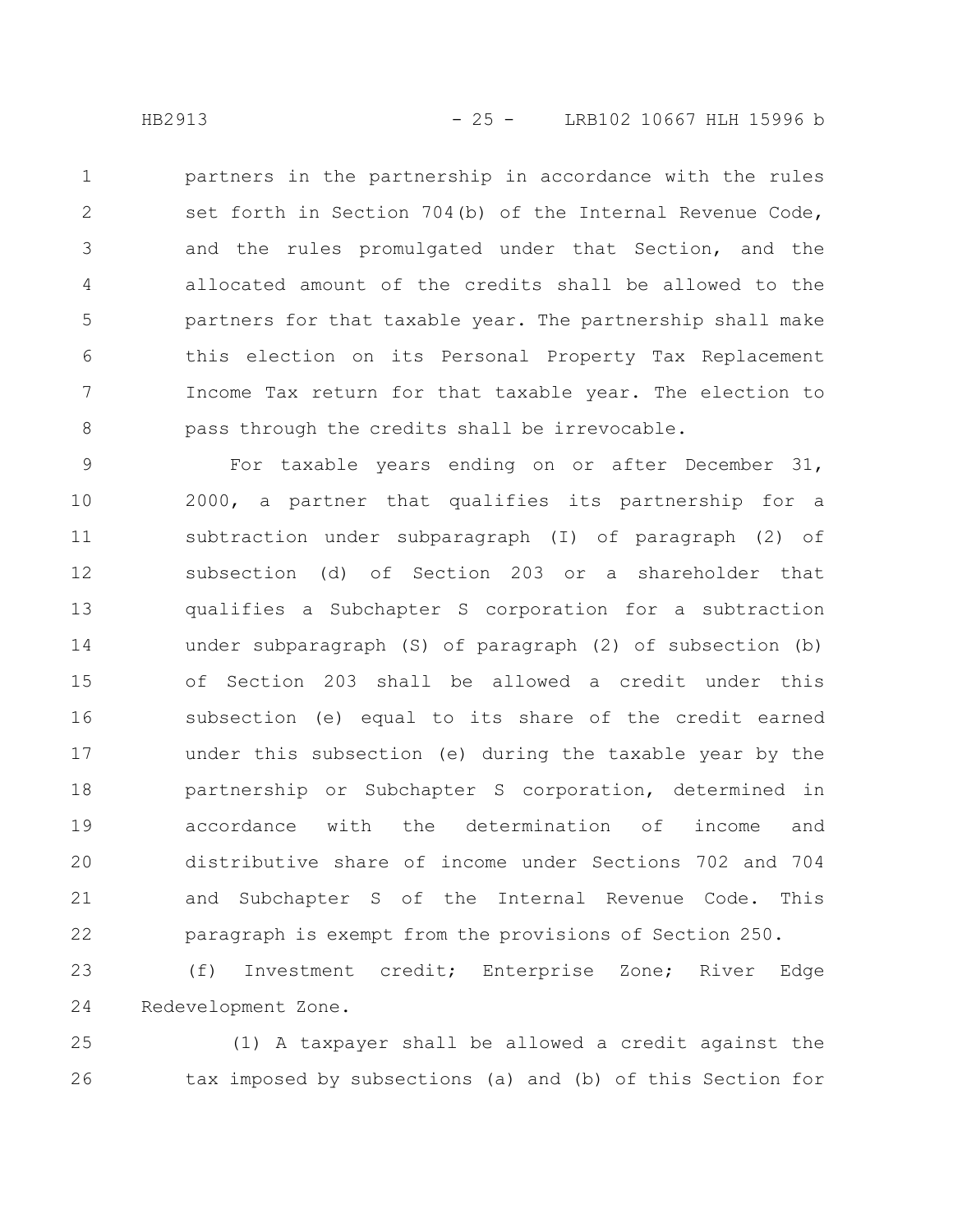investment in qualified property which is placed in service in an Enterprise Zone created pursuant to the Illinois Enterprise Zone Act or, for property placed in service on or after July 1, 2006, a River Edge Redevelopment Zone established pursuant to the River Edge Redevelopment Zone Act. For partners, shareholders of Subchapter S corporations, and owners of limited liability companies, if the liability company is treated as a partnership for purposes of federal and State income taxation, there shall be allowed a credit under this subsection (f) to be determined in accordance with the determination of income and distributive share of income under Sections 702 and 704 and Subchapter S of the Internal Revenue Code. The credit shall be .5% of the basis for such property. The credit shall be available only in the taxable year in which the property is placed in service in the Enterprise Zone or River Edge Redevelopment Zone and shall not be allowed to the extent that it would reduce a taxpayer's liability for the tax imposed by subsections (a) and (b) of this Section to below zero. For tax years ending on or after December 31, 1985, the credit shall be allowed for the tax year in which the property is placed in service, or, if the amount of the credit exceeds the tax liability for that year, whether it exceeds the original liability or the liability as later amended, such excess may be carried forward and applied to the tax 1 2 3 4 5 6 7 8 9 10 11 12 13 14 15 16 17 18 19 20 21 22 23 24 25 26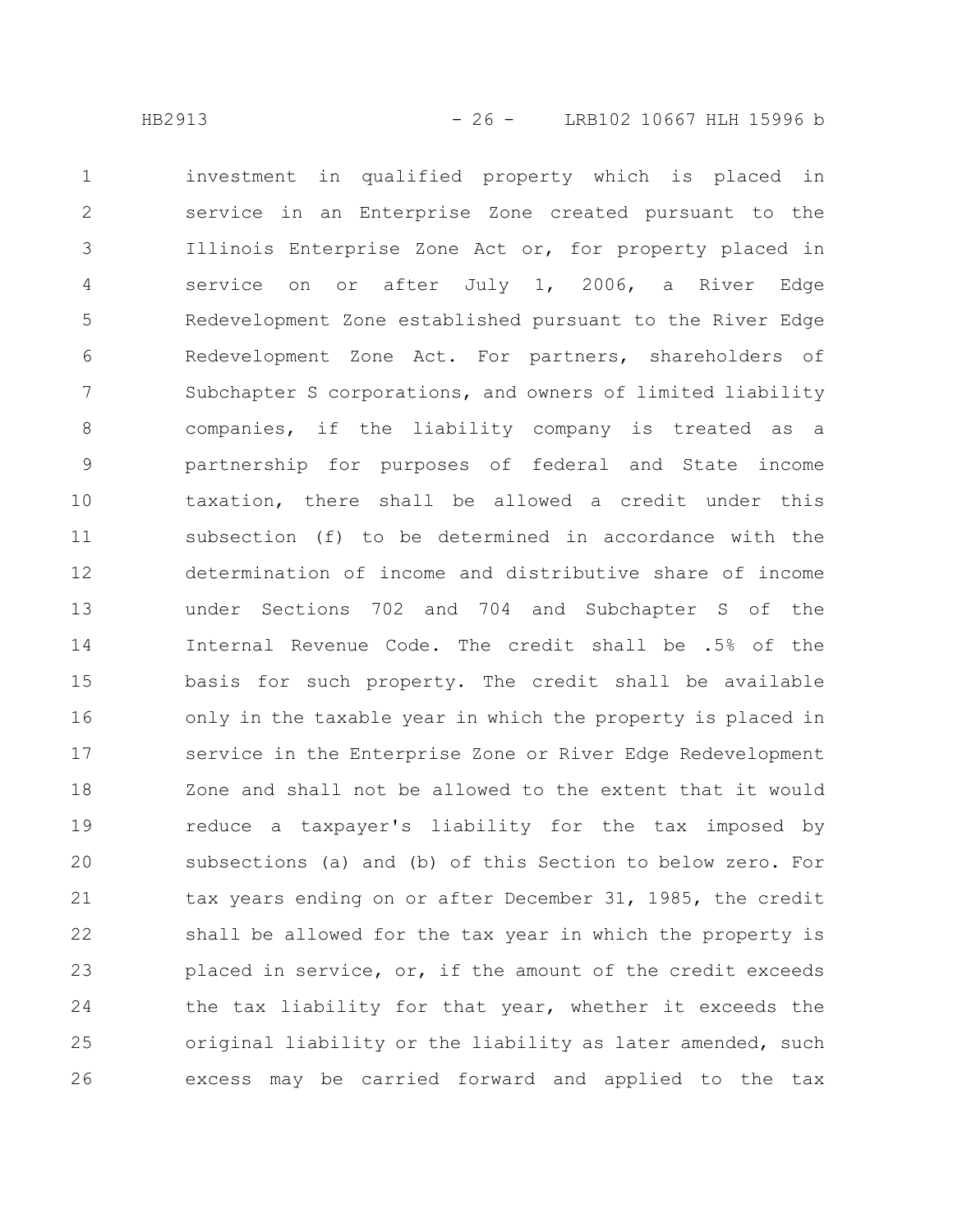liability of the 5 taxable years following the excess credit year. The credit shall be applied to the earliest year for which there is a liability. If there is credit from more than one tax year that is available to offset a liability, the credit accruing first in time shall be applied first. 1 2 3 4 5 6

7

8

9

(2) The term qualified property means property which:

(A) is tangible, whether new or used, including buildings and structural components of buildings;

(B) is depreciable pursuant to Section 167 of the Internal Revenue Code, except that "3-year property" as defined in Section 168(c)(2)(A) of that Code is not eligible for the credit provided by this subsection  $(f)$ ; 10 11 12 13 14

(C) is acquired by purchase as defined in Section 179(d) of the Internal Revenue Code; 15 16

(D) is used in the Enterprise Zone or River Edge Redevelopment Zone by the taxpayer; and 17 18

(E) has not been previously used in Illinois in such a manner and by such a person as would qualify for the credit provided by this subsection (f) or subsection (e). 19 20 21 22

(3) The basis of qualified property shall be the basis used to compute the depreciation deduction for federal income tax purposes. 23 24 25

26

(4) If the basis of the property for federal income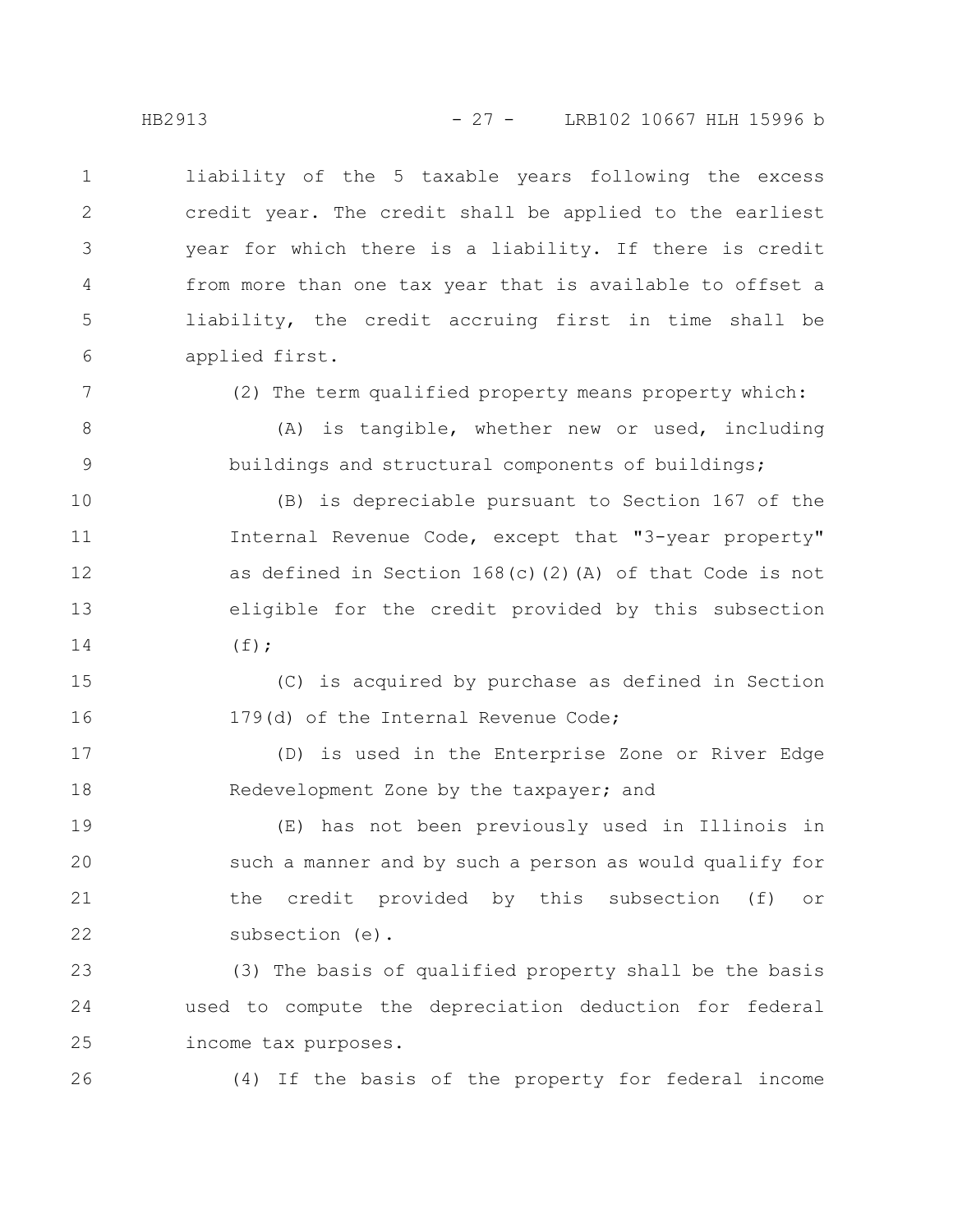tax depreciation purposes is increased after it has been placed in service in the Enterprise Zone or River Edge Redevelopment Zone by the taxpayer, the amount of such increase shall be deemed property placed in service on the date of such increase in basis. 1 2 3 4 5

(5) The term "placed in service" shall have the same meaning as under Section 46 of the Internal Revenue Code.

(6) If during any taxable year, any property ceases to be qualified property in the hands of the taxpayer within 48 months after being placed in service, or the situs of any qualified property is moved outside the Enterprise Zone or River Edge Redevelopment Zone within 48 months after being placed in service, the tax imposed under subsections (a) and (b) of this Section for such taxable year shall be increased. Such increase shall be determined by (i) recomputing the investment credit which would have been allowed for the year in which credit for such property was originally allowed by eliminating such property from such computation, and (ii) subtracting such recomputed credit from the amount of credit previously allowed. For the purposes of this paragraph (6), a reduction of the basis of qualified property resulting from a redetermination of the purchase price shall be deemed a disposition of qualified property to the extent of such reduction. 8 9 10 11 12 13 14 15 16 17 18 19 20 21 22 23 24 25

26

(7) There shall be allowed an additional credit equal

6

7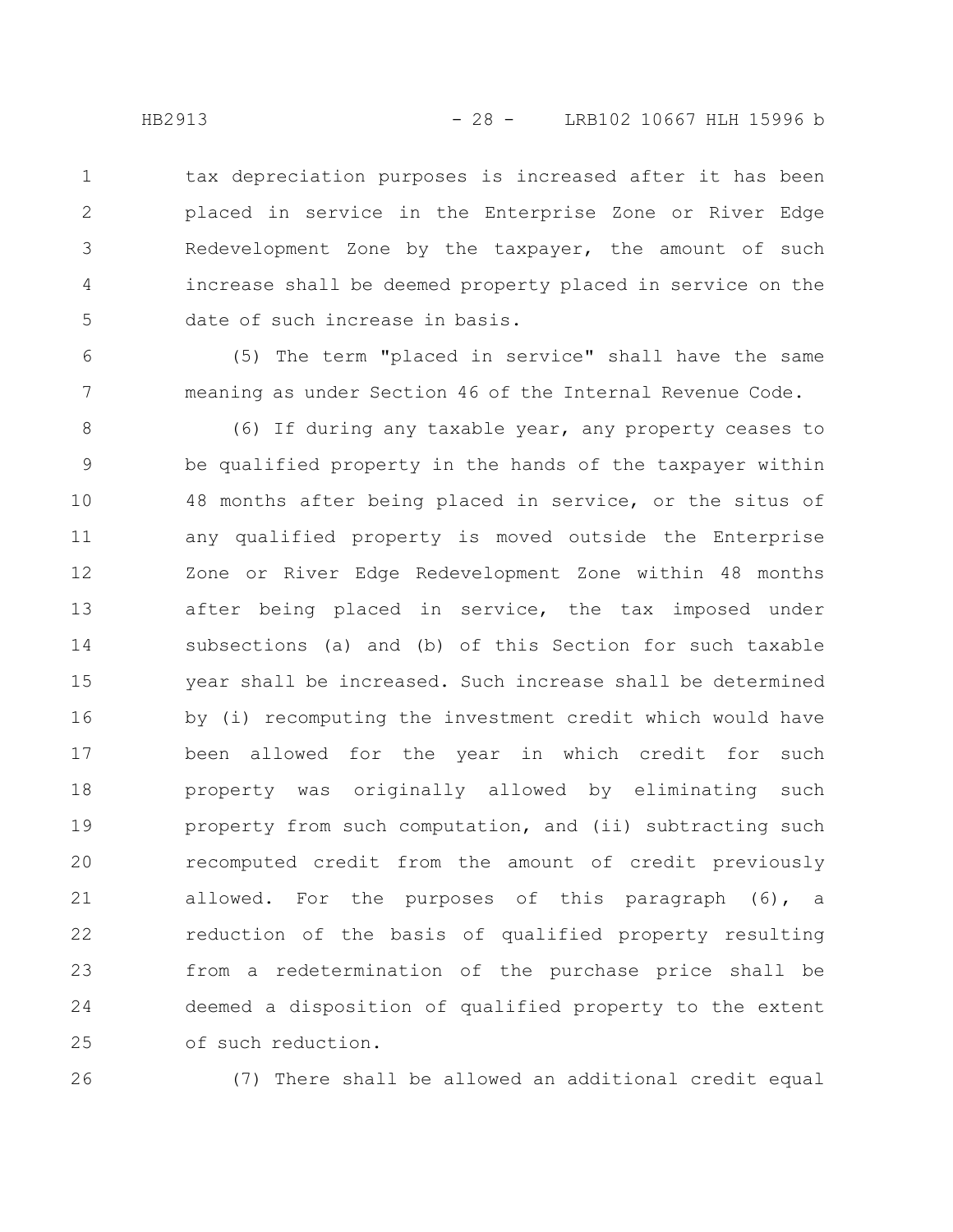to 0.5% of the basis of qualified property placed in service during the taxable year in a River Edge Redevelopment Zone, provided such property is placed in service on or after July 1, 2006, and the taxpayer's base employment within Illinois has increased by 1% or more over the preceding year as determined by the taxpayer's employment records filed with the Illinois Department of Employment Security. Taxpayers who are new to Illinois shall be deemed to have met the 1% growth in base employment for the first year in which they file employment records with the Illinois Department of Employment Security. If, in any year, the increase in base employment within Illinois over the preceding year is less than 1%, the additional credit shall be limited to that percentage times a fraction, the numerator of which is 0.5% and the denominator of which is 1%, but shall not exceed 0.5%. 1 2 3 4 5 6 7 8 9 10 11 12 13 14 15 16 17

(8) For taxable years beginning on or after January 1, 2021, there shall be allowed an Enterprise Zone construction jobs credit against the taxes imposed under subsections (a) and (b) of this Section as provided in Section 13 of the Illinois Enterprise Zone Act. 18 19 20 21 22

The credit or credits may not reduce the taxpayer's liability to less than zero. If the amount of the credit or credits exceeds the taxpayer's liability, the excess may be carried forward and applied against the taxpayer's 23 24 25 26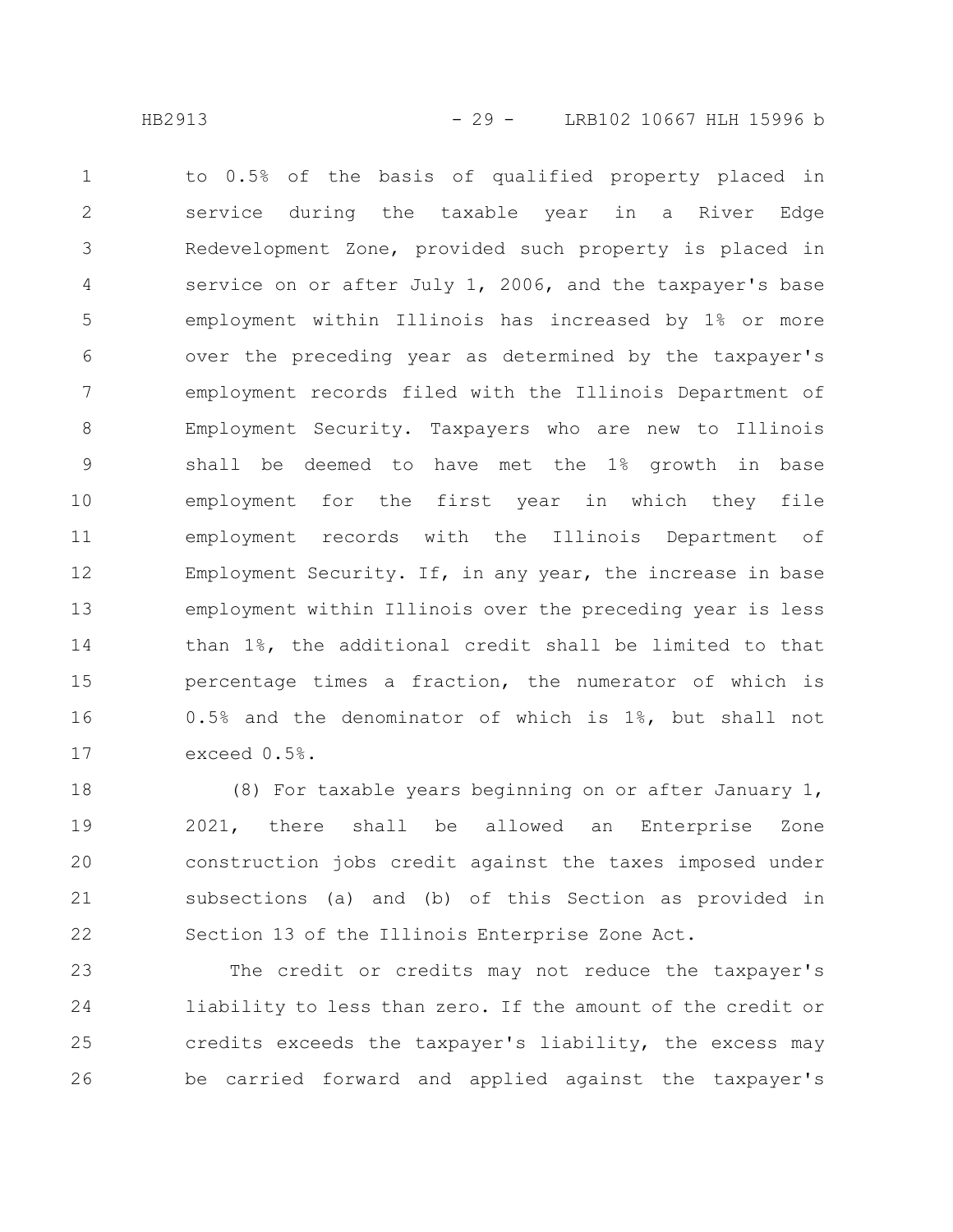liability in succeeding calendar years in the same manner provided under paragraph (4) of Section 211 of this Act. The credit or credits shall be applied to the earliest year for which there is a tax liability. If there are credits from more than one taxable year that are available to offset a liability, the earlier credit shall be applied first. 1 2 3 4 5 6 7

For partners, shareholders of Subchapter S corporations, and owners of limited liability companies, if the liability company is treated as a partnership for the purposes of federal and State income taxation, there shall be allowed a credit under this Section to be determined in accordance with the determination of income and distributive share of income under Sections 702 and 704 and Subchapter S of the Internal Revenue Code. 8 9 10 11 12 13 14 15

The total aggregate amount of credits awarded under the Blue Collar Jobs Act (Article 20 of Public Act 101-9 this amendatory Act of the 101st General Assembly) shall not exceed \$20,000,000 in any State fiscal year. 16 17 18 19

This paragraph (8) is exempt from the provisions of Section 250. 20 21

(g) (Blank). 22

(h) Investment credit; High Impact Business. 23

(1) Subject to subsections (b) and (b-5) of Section 5.5 of the Illinois Enterprise Zone Act, a taxpayer shall be allowed a credit against the tax imposed by subsections 24 25 26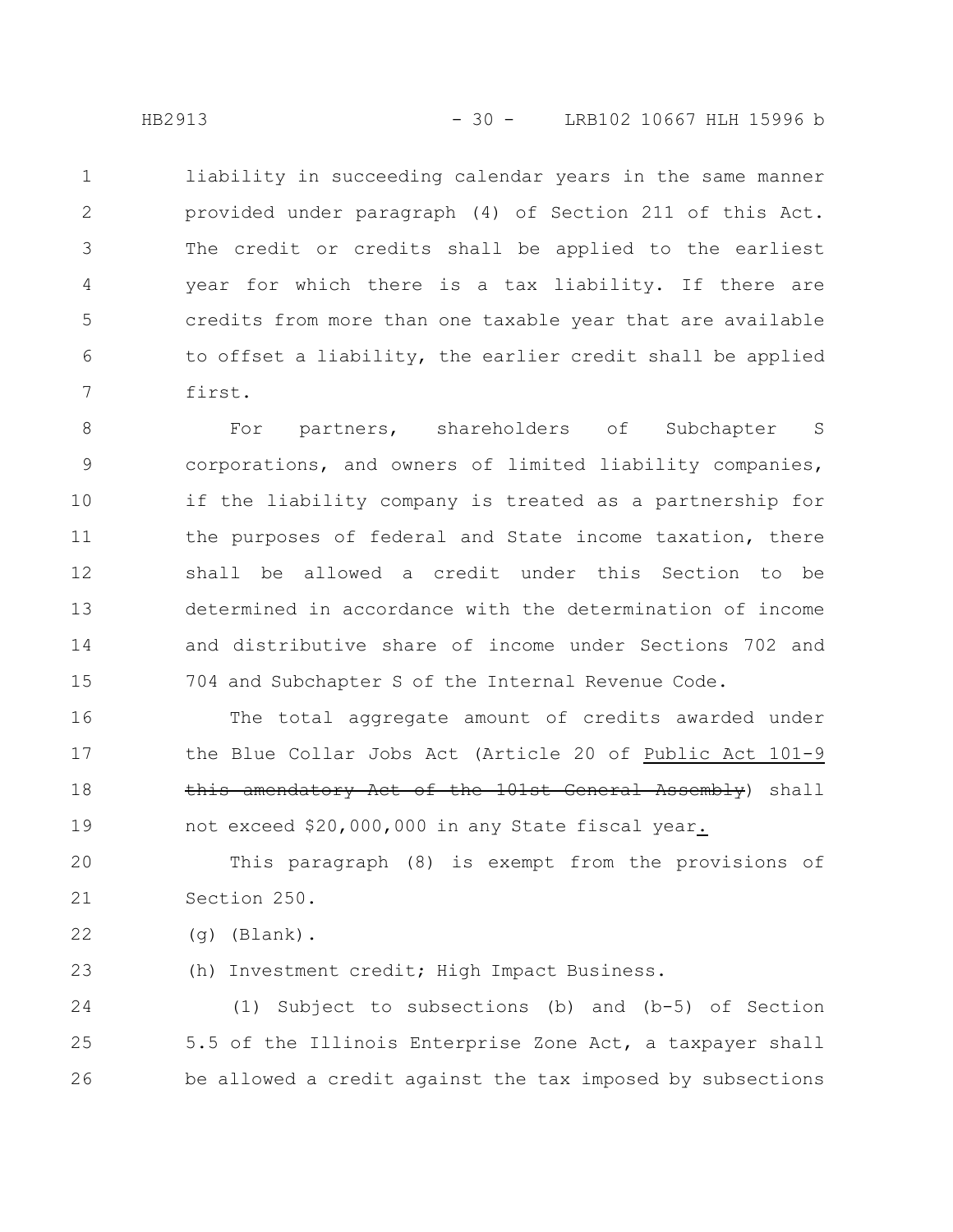(a) and (b) of this Section for investment in qualified property which is placed in service by a Department of Commerce and Economic Opportunity designated High Impact Business. The credit shall be .5% of the basis for such property. The credit shall not be available (i) until the minimum investments in qualified property set forth in subdivision (a)(3)(A) of Section 5.5 of the Illinois Enterprise Zone Act have been satisfied or (ii) until the time authorized in subsection (b-5) of the Illinois Enterprise Zone Act for entities designated as High Impact Businesses under subdivisions (a)(3)(B), (a)(3)(C), and (a)(3)(D) of Section 5.5 of the Illinois Enterprise Zone Act, and shall not be allowed to the extent that it would reduce a taxpayer's liability for the tax imposed by subsections (a) and (b) of this Section to below zero. The credit applicable to such investments shall be taken in the taxable year in which such investments have been completed. The credit for additional investments beyond the minimum investment by a designated high impact business authorized under subdivision (a)(3)(A) of Section 5.5 of the Illinois Enterprise Zone Act shall be available only in the taxable year in which the property is placed in service and shall not be allowed to the extent that it would reduce a taxpayer's liability for the tax imposed by subsections (a) and (b) of this Section to below zero. For tax years ending on or after December 31, 1987, the credit 1 2 3 4 5 6 7 8 9 10 11 12 13 14 15 16 17 18 19 20 21 22 23 24 25 26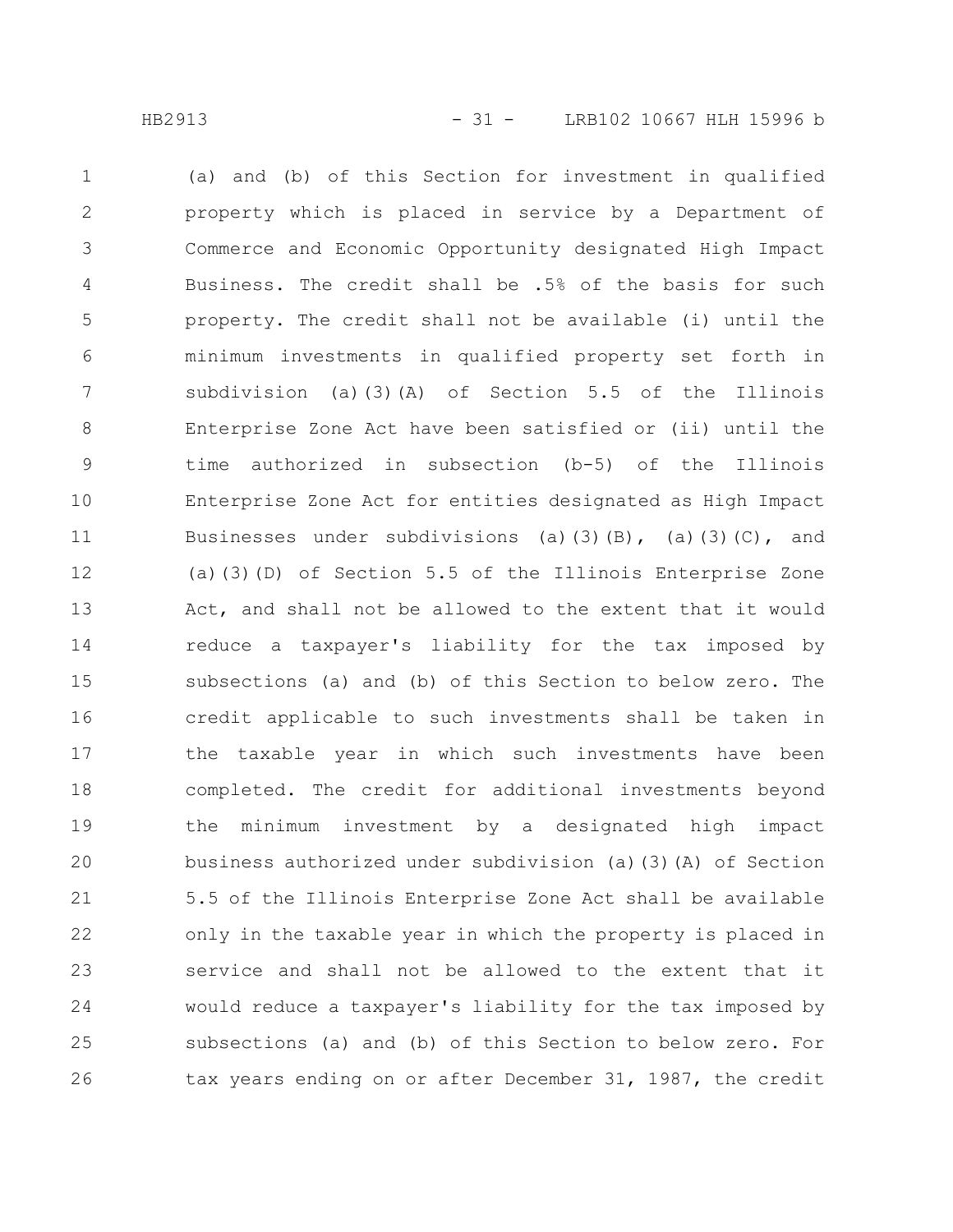shall be allowed for the tax year in which the property is placed in service, or, if the amount of the credit exceeds the tax liability for that year, whether it exceeds the original liability or the liability as later amended, such excess may be carried forward and applied to the tax liability of the 5 taxable years following the excess credit year. The credit shall be applied to the earliest year for which there is a liability. If there is credit from more than one tax year that is available to offset a liability, the credit accruing first in time shall be applied first. 1 2 3 4 5 6 7 8 9 10 11

Changes made in this subdivision (h)(1) by Public Act 88-670 restore changes made by Public Act 85-1182 and reflect existing law. 12 13 14

15

16

17

(2) The term qualified property means property which:

(A) is tangible, whether new or used, including buildings and structural components of buildings;

(B) is depreciable pursuant to Section 167 of the Internal Revenue Code, except that "3-year property" as defined in Section 168(c)(2)(A) of that Code is not eligible for the credit provided by this subsection  $(h);$ 18 19 20 21 22

(C) is acquired by purchase as defined in Section 179(d) of the Internal Revenue Code; and 23 24

(D) is not eligible for the Enterprise Zone Investment Credit provided by subsection (f) of this 25 26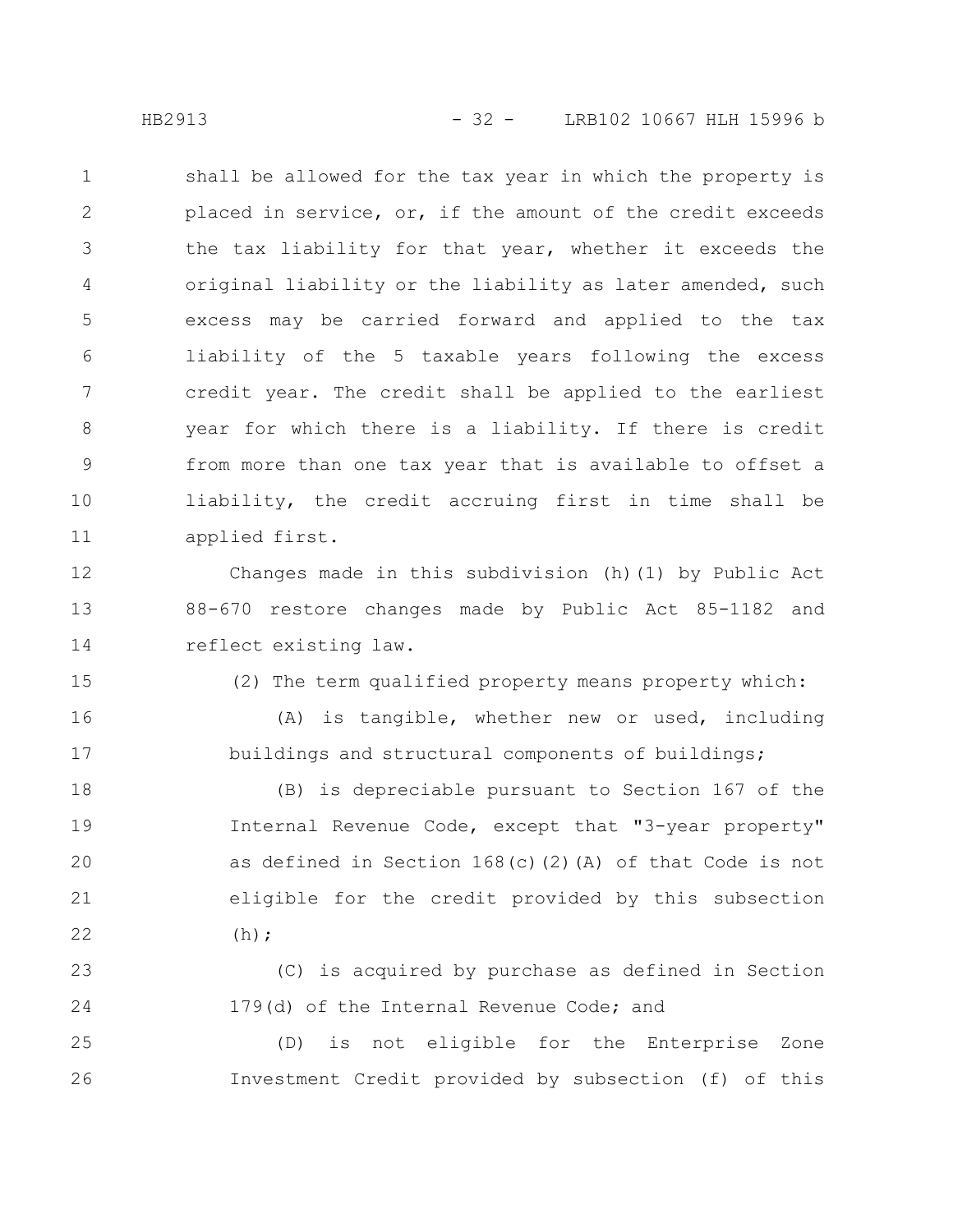11

12

Section. 1

(3) The basis of qualified property shall be the basis used to compute the depreciation deduction for federal income tax purposes. 2 3 4

(4) If the basis of the property for federal income tax depreciation purposes is increased after it has been placed in service in a federally designated Foreign Trade Zone or Sub-Zone located in Illinois by the taxpayer, the amount of such increase shall be deemed property placed in service on the date of such increase in basis. 5 6 7 8 9 10

(5) The term "placed in service" shall have the same meaning as under Section 46 of the Internal Revenue Code.

(6) If during any taxable year ending on or before December 31, 1996, any property ceases to be qualified property in the hands of the taxpayer within 48 months after being placed in service, or the situs of any qualified property is moved outside Illinois within 48 months after being placed in service, the tax imposed under subsections (a) and (b) of this Section for such taxable year shall be increased. Such increase shall be determined by (i) recomputing the investment credit which would have been allowed for the year in which credit for such property was originally allowed by eliminating such property from such computation, and (ii) subtracting such recomputed credit from the amount of credit previously allowed. For the purposes of this paragraph (6), a 13 14 15 16 17 18 19 20 21 22 23 24 25 26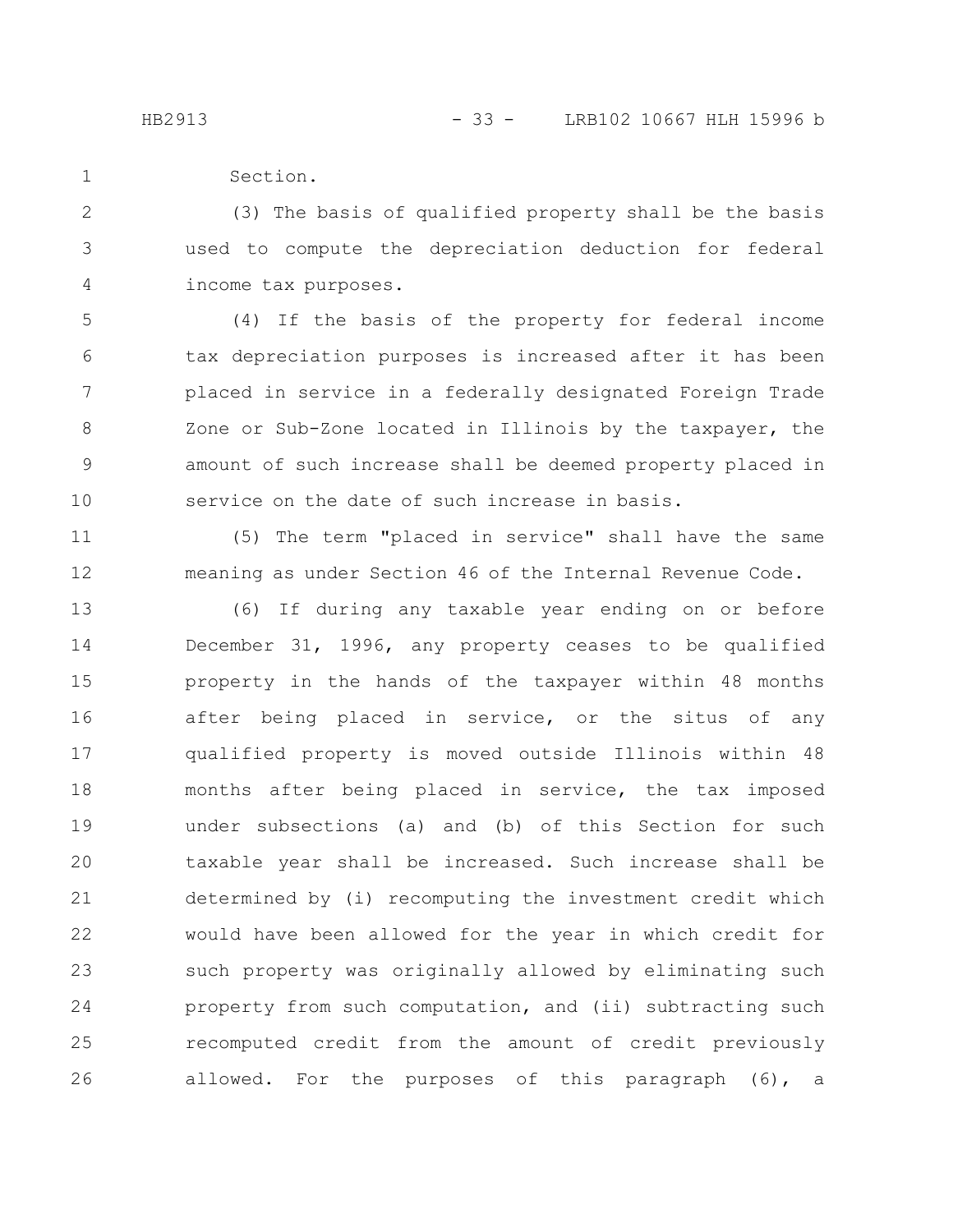reduction of the basis of qualified property resulting from a redetermination of the purchase price shall be deemed a disposition of qualified property to the extent of such reduction. 1 2 3 4

(7) Beginning with tax years ending after December 31, 1996, if a taxpayer qualifies for the credit under this subsection (h) and thereby is granted a tax abatement and the taxpayer relocates its entire facility in violation of the explicit terms and length of the contract under Section 18-183 of the Property Tax Code, the tax imposed under subsections (a) and (b) of this Section shall be increased for the taxable year in which the taxpayer relocated its facility by an amount equal to the amount of credit received by the taxpayer under this subsection (h). 5 6 7 8 9 10 11 12 13 14

(h-5) High Impact Business construction constructions jobs credit. For taxable years beginning on or after January 1, 2021, there shall also be allowed a High Impact Business construction jobs credit against the tax imposed under subsections (a) and (b) of this Section as provided in subsections (i) and (j) of Section 5.5 of the Illinois Enterprise Zone Act. 15 16 17 18 19 20 21

The credit or credits may not reduce the taxpayer's liability to less than zero. If the amount of the credit or credits exceeds the taxpayer's liability, the excess may be carried forward and applied against the taxpayer's liability in succeeding calendar years in the manner provided under 22 23 24 25 26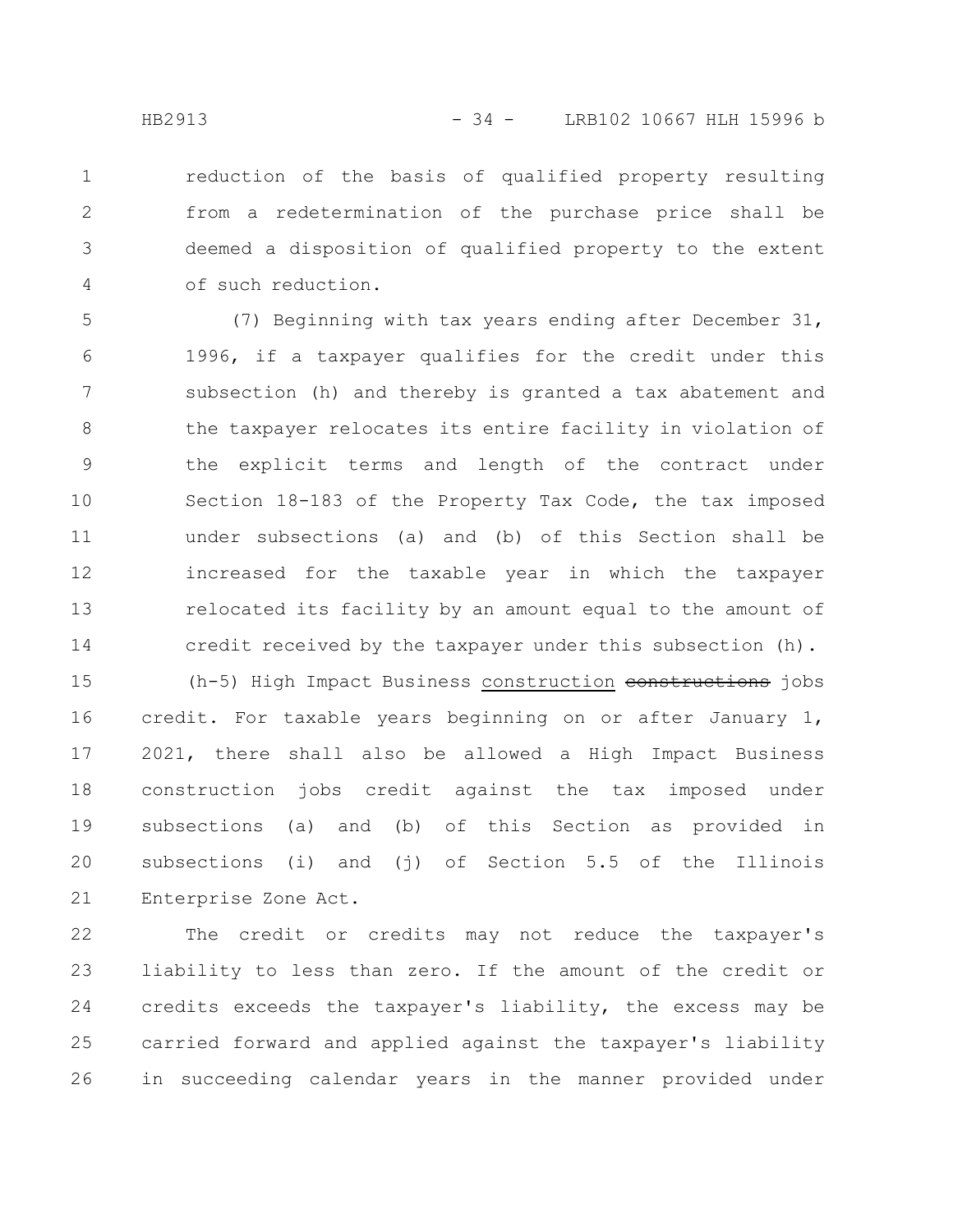paragraph (4) of Section 211 of this Act. The credit or credits shall be applied to the earliest year for which there is a tax liability. If there are credits from more than one taxable year that are available to offset a liability, the earlier credit shall be applied first. 1 2 3 4 5

For partners, shareholders of Subchapter S corporations, and owners of limited liability companies, if the liability company is treated as a partnership for the purposes of federal and State income taxation, there shall be allowed a credit under this Section to be determined in accordance with the determination of income and distributive share of income under Sections 702 and 704 and Subchapter S of the Internal Revenue Code. 6 7 8 9 10 11 12 13

The total aggregate amount of credits awarded under the Blue Collar Jobs Act (Article 20 of Public Act 101-9 this amendatory Act of the 101st General Assembly) shall not exceed \$20,000,000 in any State fiscal year. 14 15 16 17

This subsection (h-5) is exempt from the provisions of Section 250. 18 19

(i) Credit for Personal Property Tax Replacement Income Tax. For tax years ending prior to December 31, 2003, a credit shall be allowed against the tax imposed by subsections (a) and (b) of this Section for the tax imposed by subsections (c) and (d) of this Section. This credit shall be computed by multiplying the tax imposed by subsections (c) and (d) of this Section by a fraction, the numerator of which is base income 20 21 22 23 24 25 26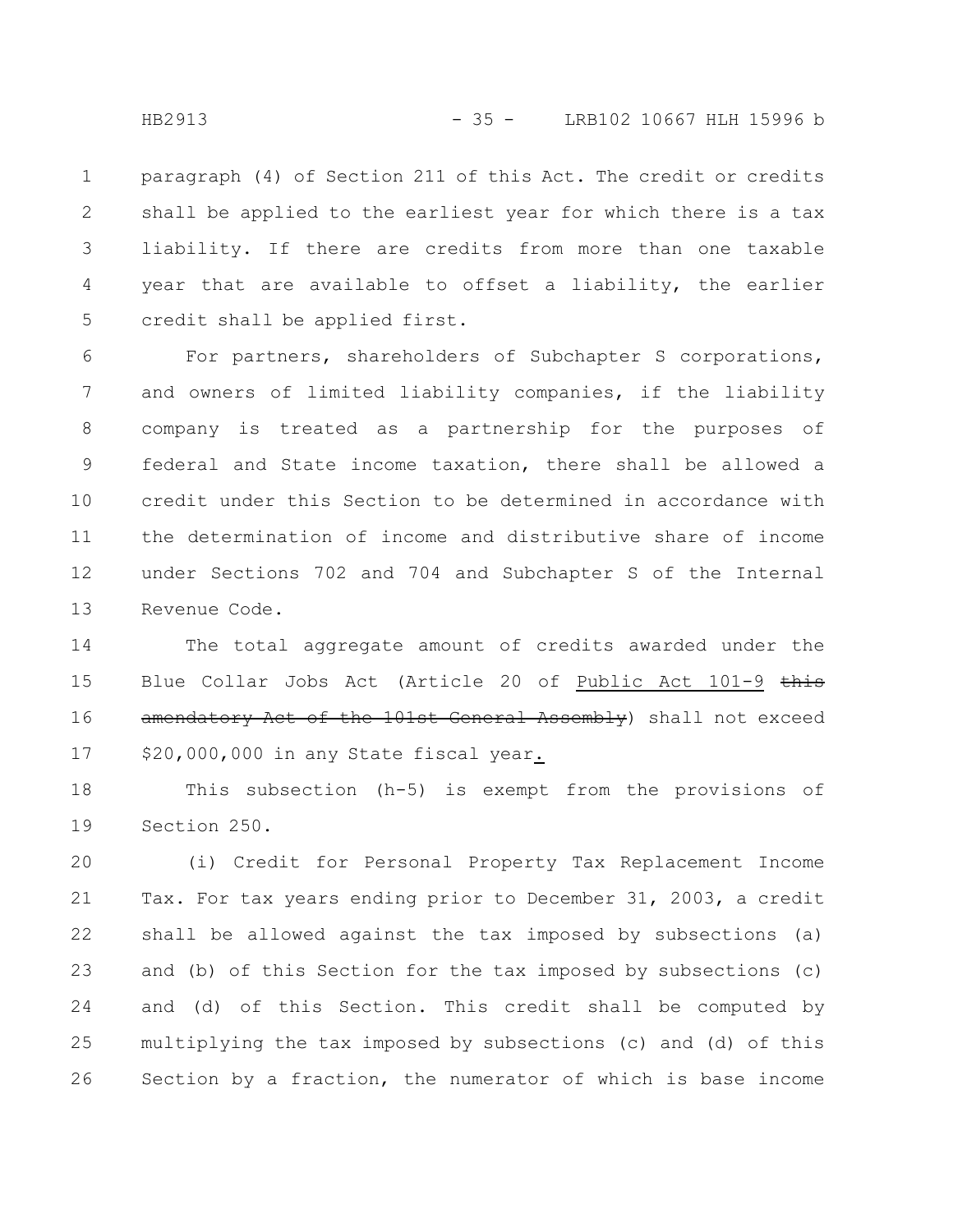allocable to Illinois and the denominator of which is Illinois base income, and further multiplying the product by the tax rate imposed by subsections (a) and (b) of this Section. 1 2 3

Any credit earned on or after December 31, 1986 under this subsection which is unused in the year the credit is computed because it exceeds the tax liability imposed by subsections (a) and (b) for that year (whether it exceeds the original liability or the liability as later amended) may be carried forward and applied to the tax liability imposed by subsections (a) and (b) of the 5 taxable years following the excess credit year, provided that no credit may be carried forward to any year ending on or after December 31, 2003. This credit shall be applied first to the earliest year for which there is a liability. If there is a credit under this subsection from more than one tax year that is available to offset a liability the earliest credit arising under this subsection shall be applied first. 4 5 6 7 8 9 10 11 12 13 14 15 16 17

If, during any taxable year ending on or after December 31, 1986, the tax imposed by subsections (c) and (d) of this Section for which a taxpayer has claimed a credit under this subsection (i) is reduced, the amount of credit for such tax shall also be reduced. Such reduction shall be determined by recomputing the credit to take into account the reduced tax imposed by subsections (c) and (d). If any portion of the reduced amount of credit has been carried to a different taxable year, an amended return shall be filed for such 18 19 20 21 22 23 24 25 26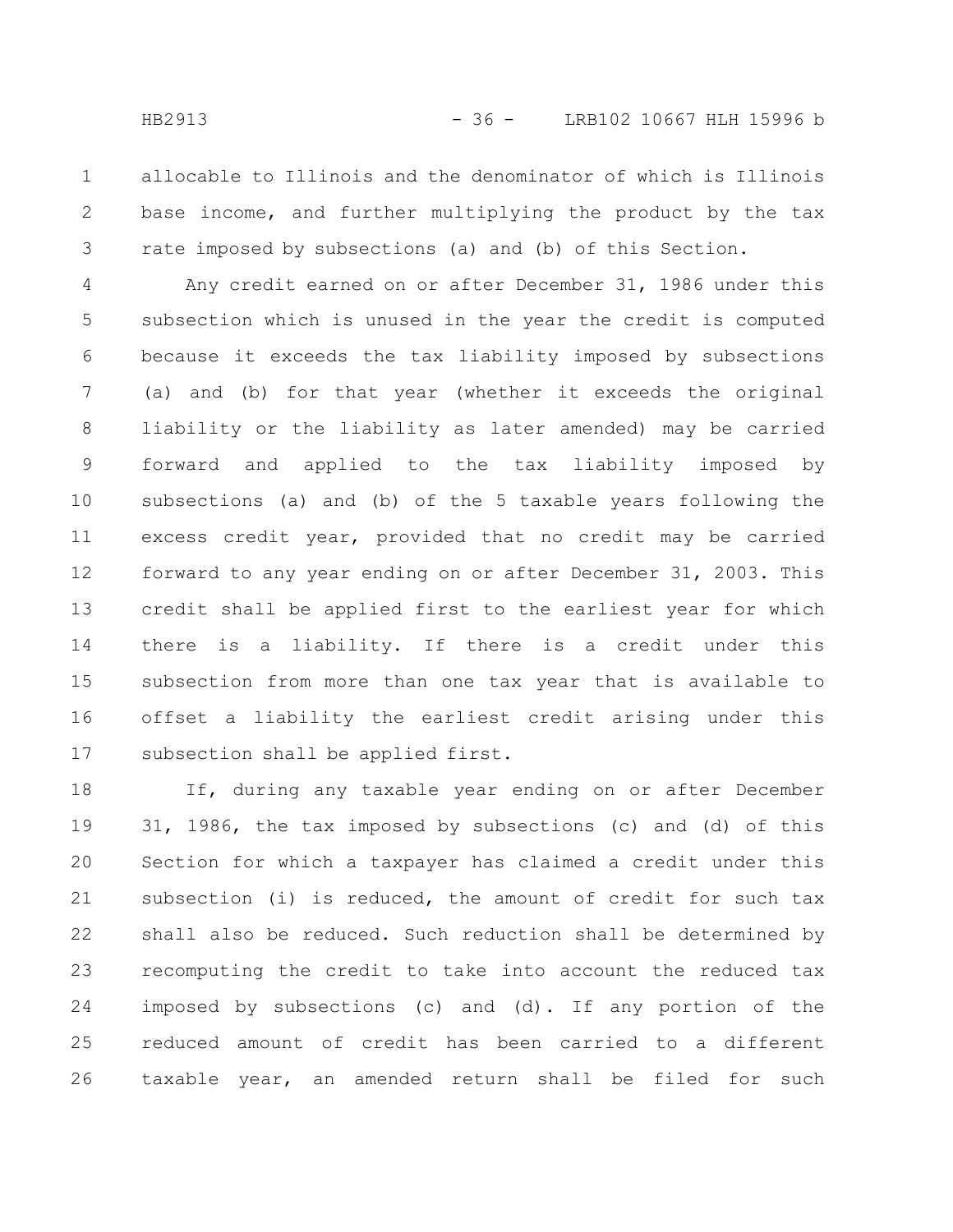HB2913 - 37 - LRB102 10667 HLH 15996 b

1

taxable year to reduce the amount of credit claimed.

(j) Training expense credit. Beginning with tax years ending on or after December 31, 1986 and prior to December 31, 2003, a taxpayer shall be allowed a credit against the tax imposed by subsections (a) and (b) under this Section for all amounts paid or accrued, on behalf of all persons employed by the taxpayer in Illinois or Illinois residents employed outside of Illinois by a taxpayer, for educational or vocational training in semi-technical or technical fields or semi-skilled or skilled fields, which were deducted from gross income in the computation of taxable income. The credit against the tax imposed by subsections (a) and (b) shall be 1.6% of such training expenses. For partners, shareholders of subchapter S corporations, and owners of limited liability companies, if the liability company is treated as a partnership for purposes of federal and State income taxation, there shall be allowed a credit under this subsection (j) to be determined in accordance with the determination of income and distributive share of income under Sections 702 and 704 and subchapter S of the Internal Revenue Code. 2 3 4 5 6 7 8 9 10 11 12 13 14 15 16 17 18 19 20

Any credit allowed under this subsection which is unused in the year the credit is earned may be carried forward to each of the 5 taxable years following the year for which the credit is first computed until it is used. This credit shall be applied first to the earliest year for which there is a liability. If there is a credit under this subsection from 21 22 23 24 25 26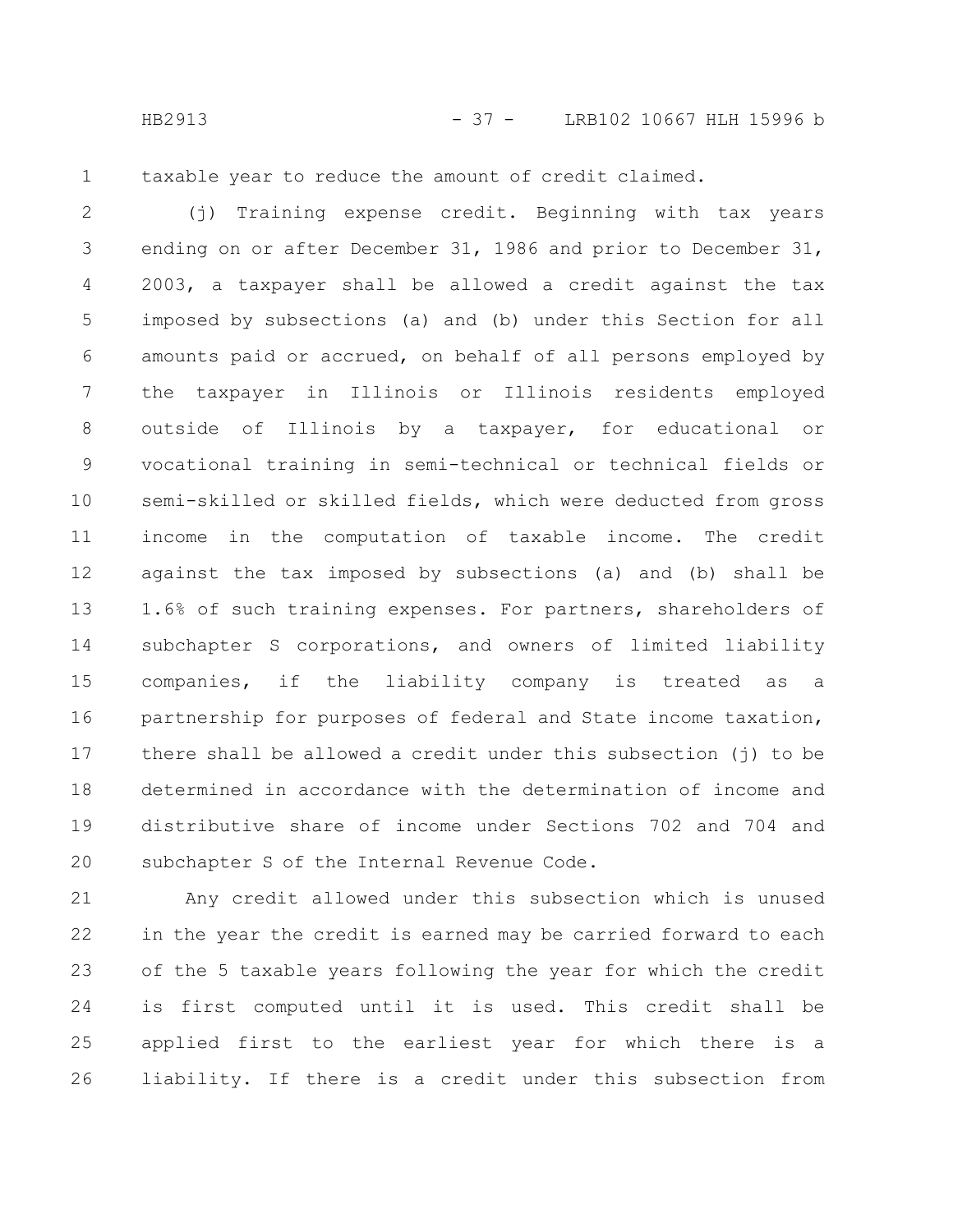more than one tax year that is available to offset a liability, the earliest credit arising under this subsection shall be applied first. No carryforward credit may be claimed in any tax year ending on or after December 31, 2003. 1 2 3 4

(k) Research and development credit. For tax years ending after July 1, 1990 and prior to December 31, 2003, and beginning again for tax years ending on or after December 31, 2004, and ending prior to January 1, 2027, a taxpayer shall be allowed a credit against the tax imposed by subsections (a) and (b) of this Section for increasing research activities in this State. The credit allowed against the tax imposed by subsections (a) and (b) shall be equal to 6 1/2% of the qualifying expenditures for increasing research activities in this State. For partners, shareholders of subchapter S corporations, and owners of limited liability companies, if the liability company is treated as a partnership for purposes of federal and State income taxation, there shall be allowed a credit under this subsection to be determined in accordance with the determination of income and distributive share of income under Sections 702 and 704 and subchapter S of the Internal Revenue Code. 5 6 7 8 9 10 11 12 13 14 15 16 17 18 19 20 21

For purposes of this subsection, "qualifying expenditures" means the qualifying expenditures as defined for the federal credit for increasing research activities which would be allowable under Section 41 of the Internal Revenue Code and which are conducted in this State, "qualifying expenditures 22 23 24 25 26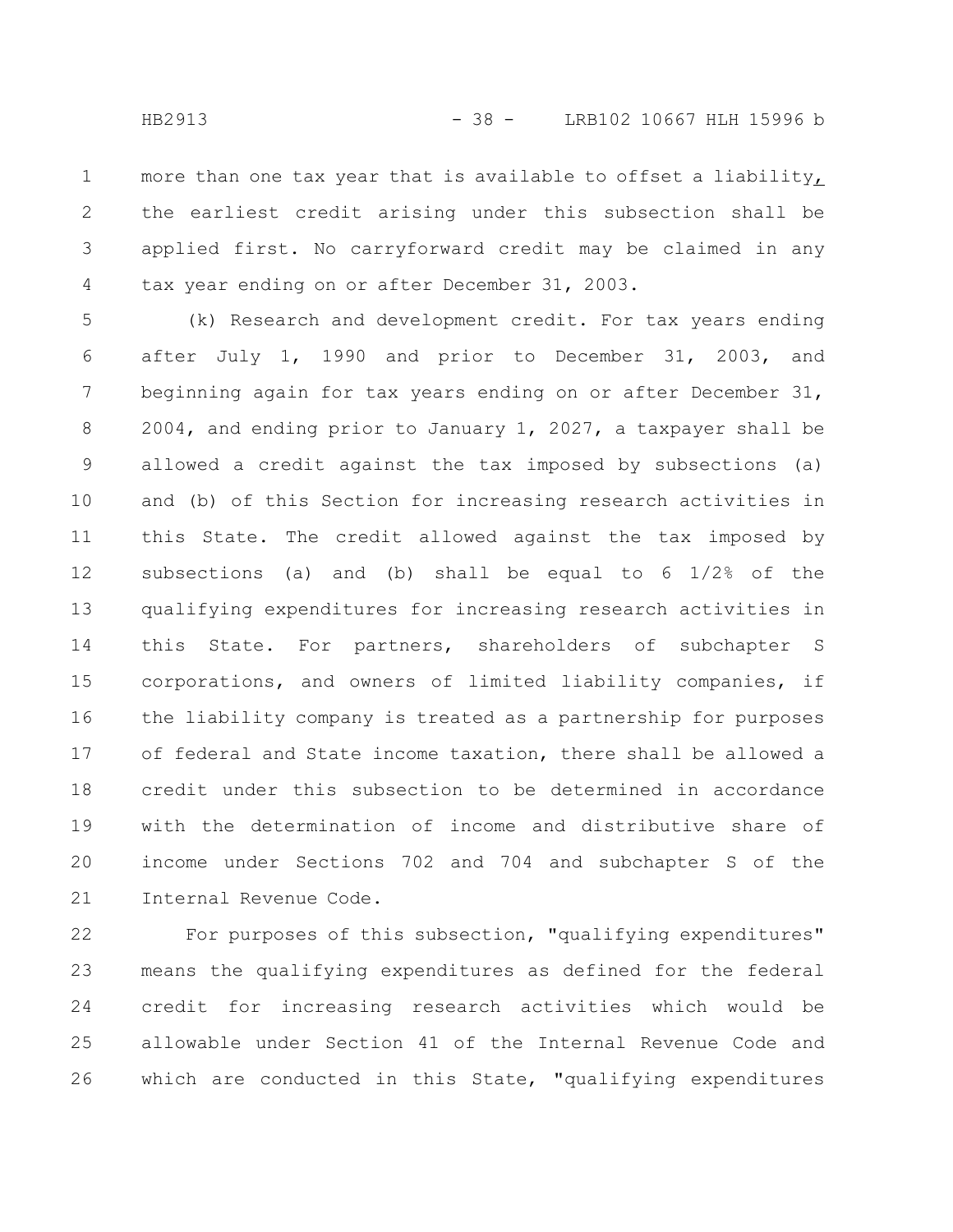for increasing research activities in this State" means the excess of qualifying expenditures for the taxable year in which incurred over qualifying expenditures for the base period, "qualifying expenditures for the base period" means the average of the qualifying expenditures for each year in the base period, and "base period" means the 3 taxable years immediately preceding the taxable year for which the determination is being made. 1 2 3 4 5 6 7 8

Any credit in excess of the tax liability for the taxable year may be carried forward. A taxpayer may elect to have the unused credit shown on its final completed return carried over as a credit against the tax liability for the following 5 taxable years or until it has been fully used, whichever occurs first; provided that no credit earned in a tax year ending prior to December 31, 2003 may be carried forward to any year ending on or after December 31, 2003. 9 10 11 12 13 14 15 16

If an unused credit is carried forward to a given year from 2 or more earlier years, that credit arising in the earliest year will be applied first against the tax liability for the given year. If a tax liability for the given year still remains, the credit from the next earliest year will then be applied, and so on, until all credits have been used or no tax liability for the given year remains. Any remaining unused credit or credits then will be carried forward to the next following year in which a tax liability is incurred, except that no credit can be carried forward to a year which is more 17 18 19 20 21 22 23 24 25 26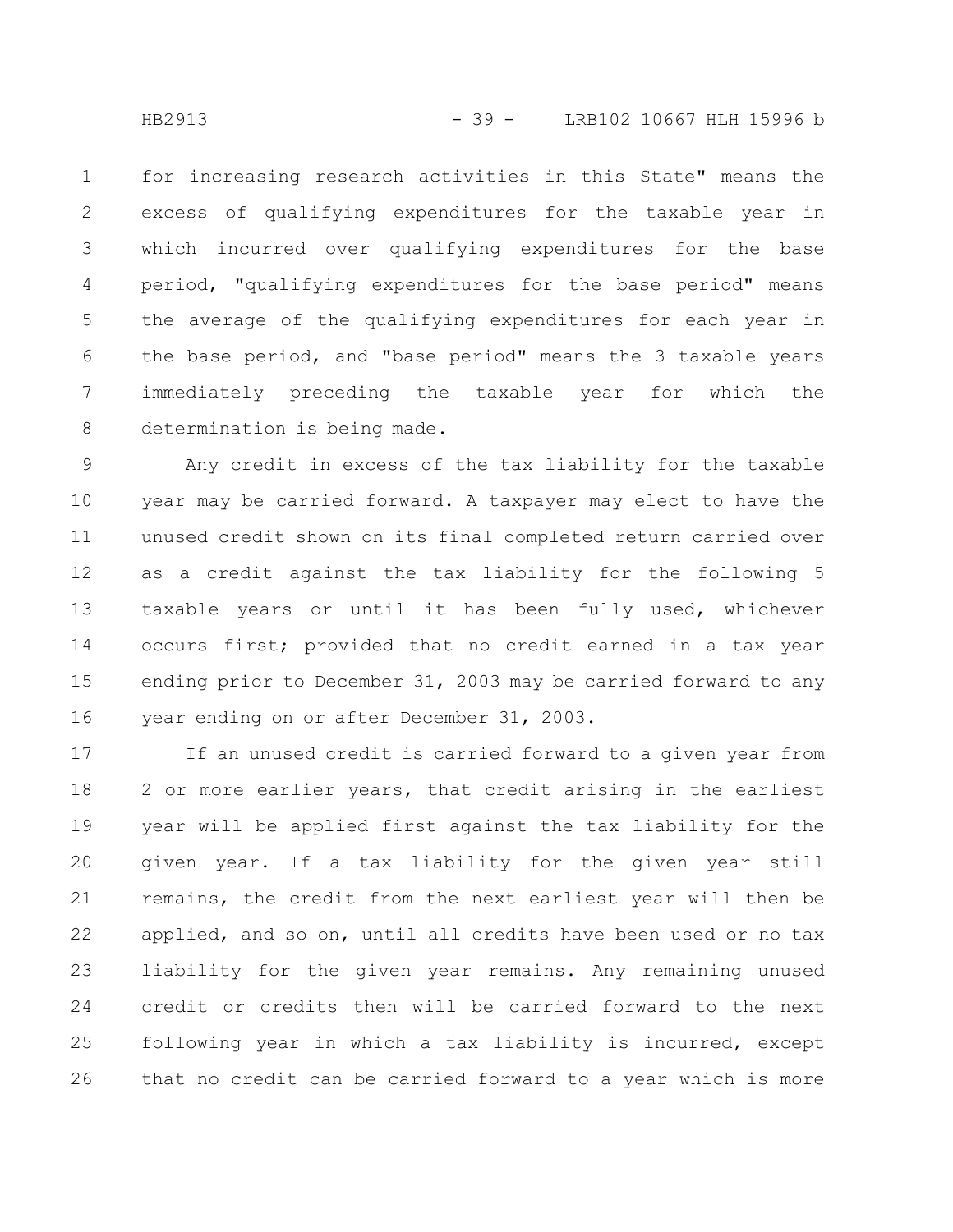than 5 years after the year in which the expense for which the credit is given was incurred. 1 2

No inference shall be drawn from Public Act 91-644 this amendatory Act of the 91st General Assembly in construing this Section for taxable years beginning before January 1, 1999. 3 4 5

It is the intent of the General Assembly that the research and development credit under this subsection (k) shall apply continuously for all tax years ending on or after December 31, 2004 and ending prior to January 1, 2027, including, but not limited to, the period beginning on January 1, 2016 and ending on July 6, 2017 (the effective date of Public Act  $100-22$ ) this amendatory Act of the 100th General Assembly. All actions taken in reliance on the continuation of the credit under this subsection (k) by any taxpayer are hereby validated. 6 7 8 9 10 11 12 13 14

15

(l) Environmental Remediation Tax Credit.

(i) For tax years ending after December 31, 1997 and on or before December 31, 2001, a taxpayer shall be allowed a credit against the tax imposed by subsections (a) and (b) of this Section for certain amounts paid for unreimbursed eligible remediation costs, as specified in this subsection. For purposes of this Section, "unreimbursed eligible remediation costs" means costs approved by the Illinois Environmental Protection Agency ("Agency") under Section 58.14 of the Environmental Protection Act that were paid in performing environmental remediation at a site for which a No Further Remediation 16 17 18 19 20 21 22 23 24 25 26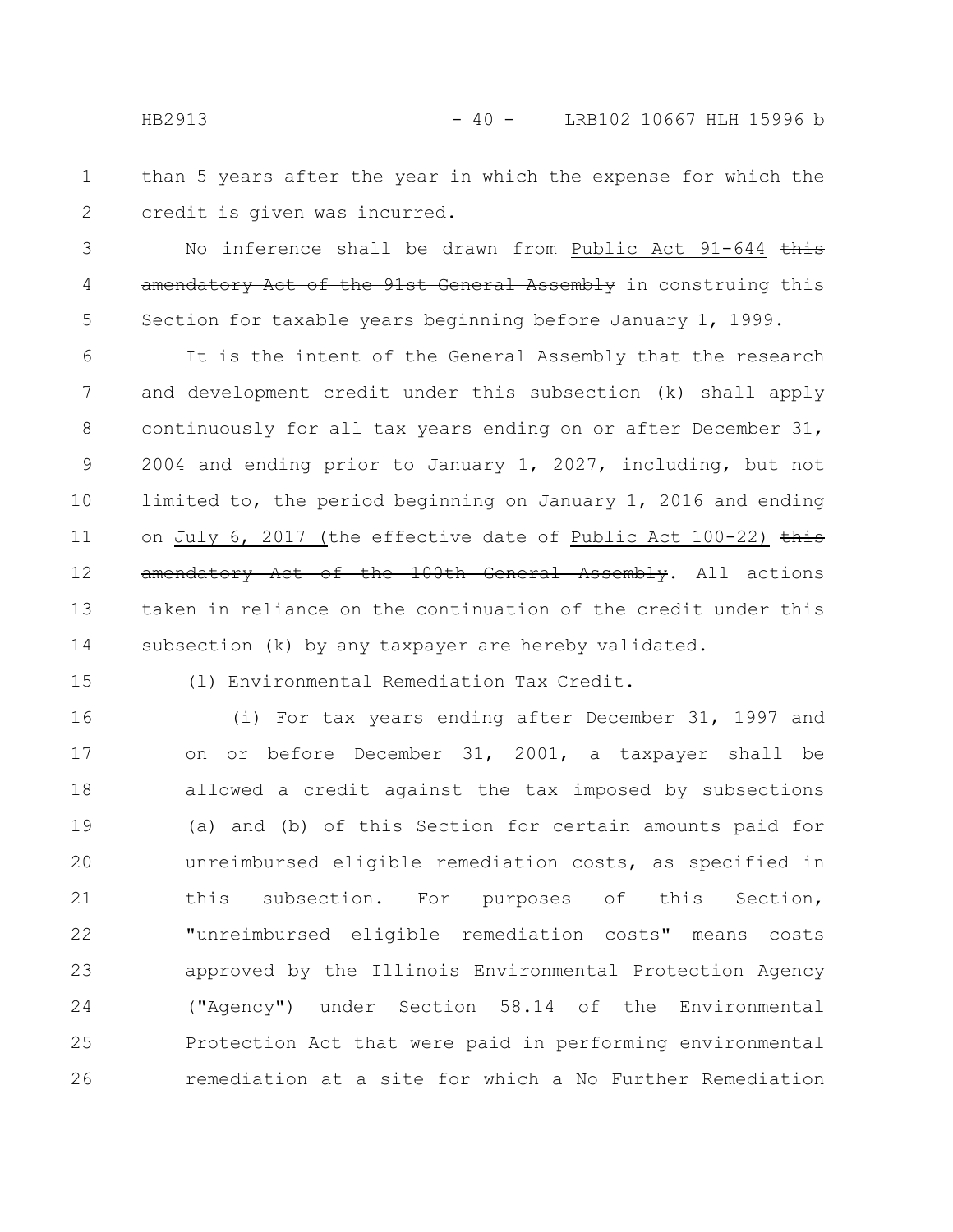Letter was issued by the Agency and recorded under Section 58.10 of the Environmental Protection Act. The credit must be claimed for the taxable year in which Agency approval of the eligible remediation costs is granted. The credit is not available to any taxpayer if the taxpayer or any related party caused or contributed to, in any material respect, a release of regulated substances on, in, or under the site that was identified and addressed by the remedial action pursuant to the Site Remediation Program of the Environmental Protection Act. After the Pollution Control Board rules are adopted pursuant to the Illinois Administrative Procedure Act for the administration and enforcement of Section 58.9 of the Environmental Protection Act, determinations as to credit availability for purposes of this Section shall be made consistent with those rules. For purposes of this Section, "taxpayer" includes a person whose tax attributes the taxpayer has succeeded to under Section 381 of the Internal Revenue Code and "related party" includes the persons disallowed a deduction for losses by paragraphs (b), (c), and (f)(1) of Section 267 of the Internal Revenue Code by virtue of being a related taxpayer, as well as any of its partners. The credit allowed against the tax imposed by subsections (a) and (b) shall be equal to 25% of the unreimbursed eligible remediation costs in excess of \$100,000 per site, except that the \$100,000 threshold shall not apply to any 1 2 3 4 5 6 7 8 9 10 11 12 13 14 15 16 17 18 19 20 21 22 23 24 25 26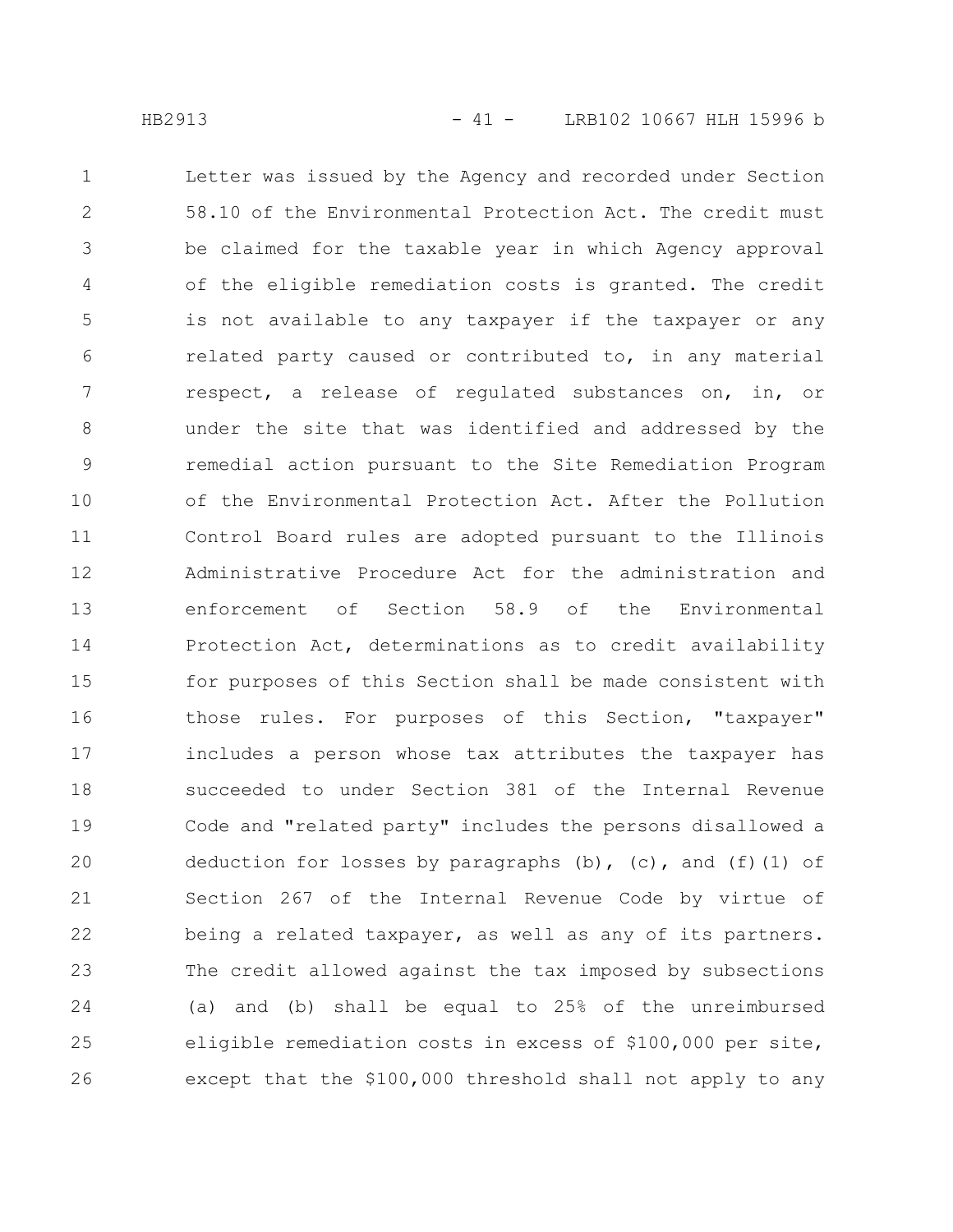site contained in an enterprise zone as determined by the Department of Commerce and Community Affairs (now Department of Commerce and Economic Opportunity). The total credit allowed shall not exceed \$40,000 per year with a maximum total of \$150,000 per site. For partners and shareholders of subchapter S corporations, there shall be allowed a credit under this subsection to be determined in accordance with the determination of income and distributive share of income under Sections 702 and 704 and subchapter S of the Internal Revenue Code. 1 2 3 4 5 6 7 8 9 10

(ii) A credit allowed under this subsection that is unused in the year the credit is earned may be carried forward to each of the 5 taxable years following the year for which the credit is first earned until it is used. The term "unused credit" does not include any amounts of unreimbursed eligible remediation costs in excess of the maximum credit per site authorized under paragraph (i). This credit shall be applied first to the earliest year for which there is a liability. If there is a credit under this subsection from more than one tax year that is available to offset a liability, the earliest credit arising under this subsection shall be applied first. A credit allowed under this subsection may be sold to a buyer as part of a sale of all or part of the remediation site for which the credit was granted. The purchaser of a remediation site and the tax credit shall succeed to the 11 12 13 14 15 16 17 18 19 20 21 22 23 24 25 26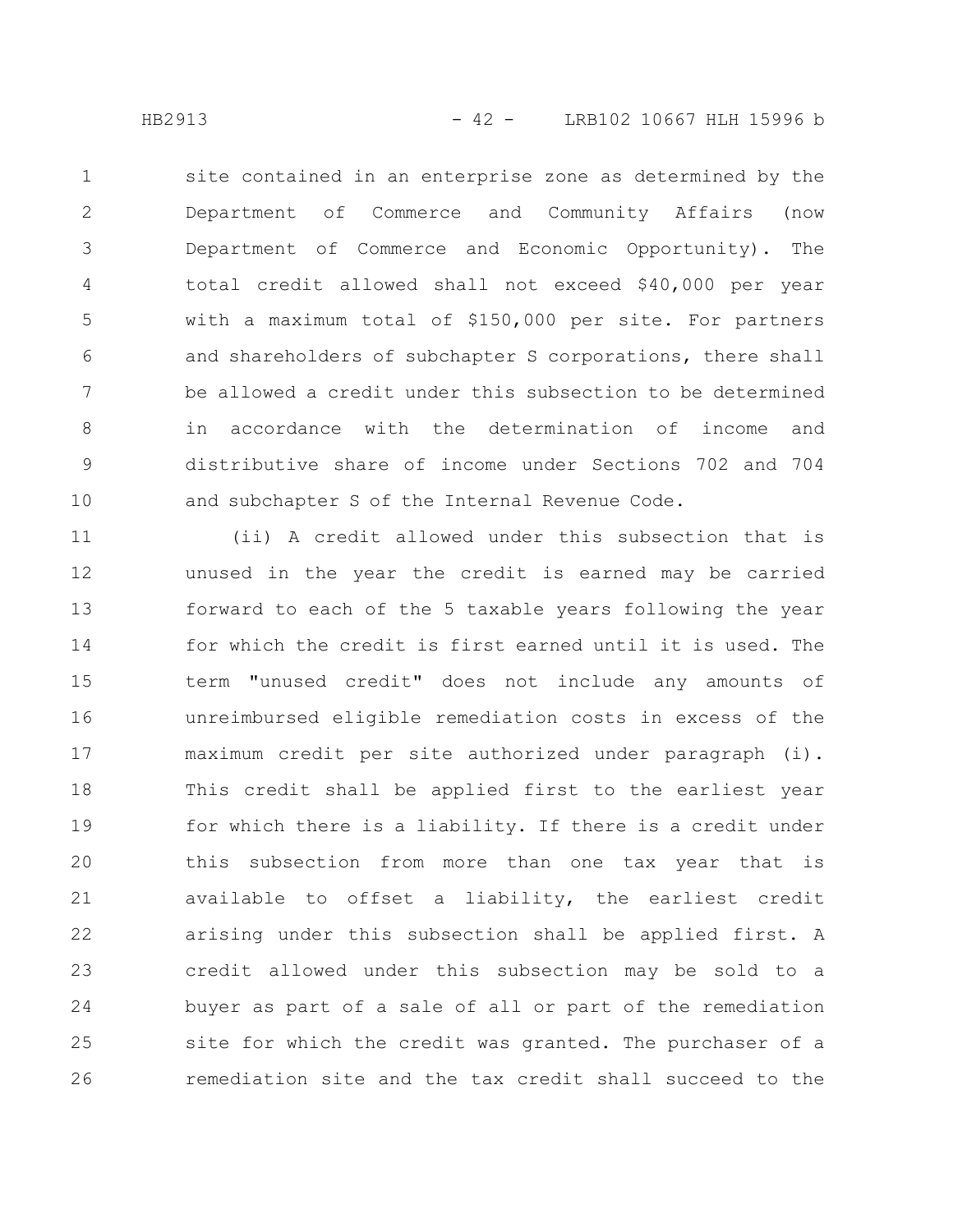unused credit and remaining carry-forward period of the seller. To perfect the transfer, the assignor shall record the transfer in the chain of title for the site and provide written notice to the Director of the Illinois Department of Revenue of the assignor's intent to sell the remediation site and the amount of the tax credit to be transferred as a portion of the sale. In no event may a credit be transferred to any taxpayer if the taxpayer or a related party would not be eligible under the provisions of subsection (i). 1 2 3 4 5 6 7 8 9 10

(iii) For purposes of this Section, the term "site" shall have the same meaning as under Section 58.2 of the Environmental Protection Act. 11 12 13

(m) Education expense credit. Beginning with tax years ending after December 31, 1999, a taxpayer who is the custodian of one or more qualifying pupils shall be allowed a credit against the tax imposed by subsections (a) and (b) of this Section for qualified education expenses incurred on behalf of the qualifying pupils. The credit shall be equal to 25% of qualified education expenses, but in no event may the total credit under this subsection claimed by a family that is the custodian of qualifying pupils exceed (i) \$500 for tax years ending prior to December 31, 2017, and (ii) \$750 for tax years ending on or after December 31, 2017. In no event shall a credit under this subsection reduce the taxpayer's liability under this Act to less than zero. Notwithstanding any other 14 15 16 17 18 19 20 21 22 23 24 25 26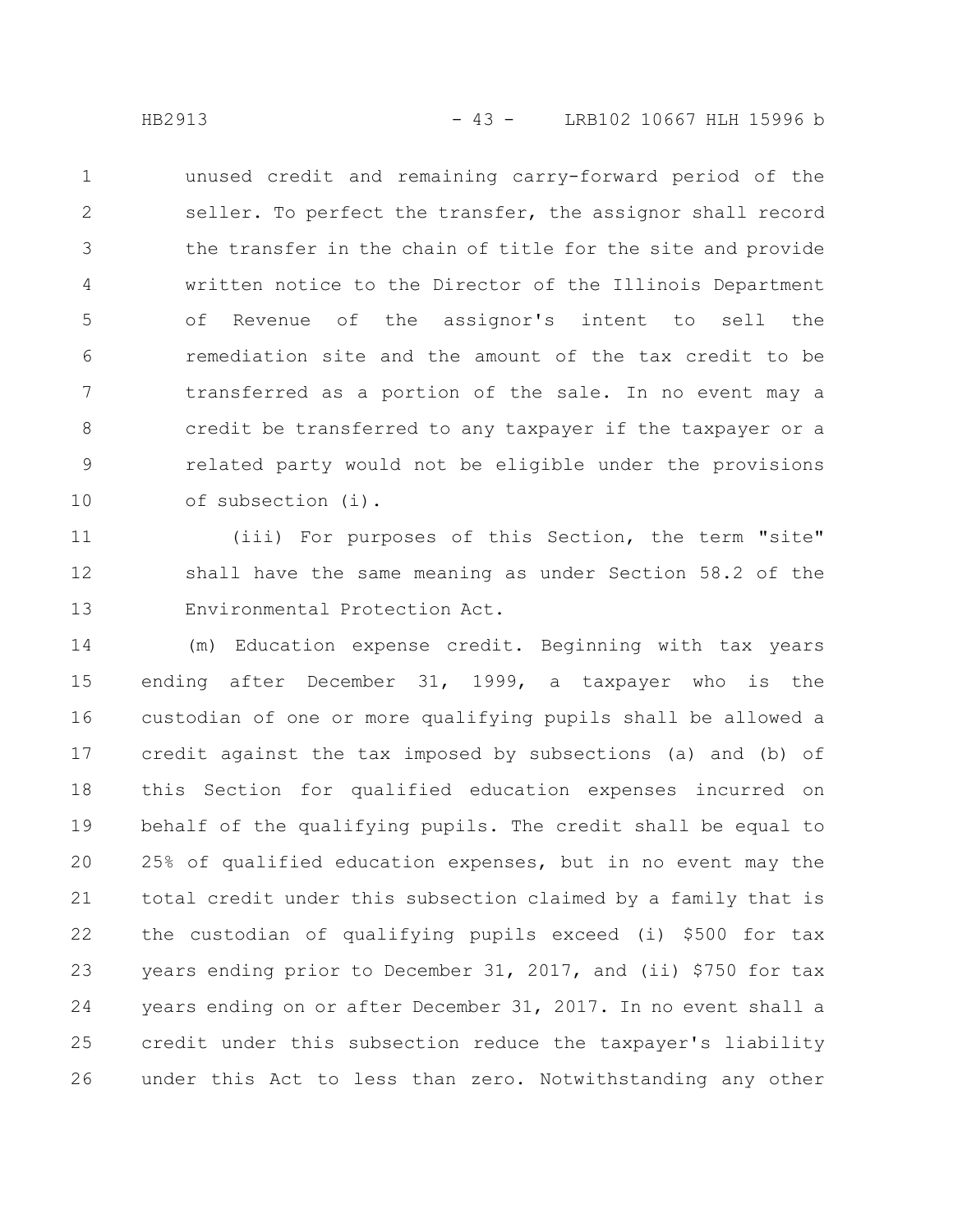provision of law, for taxable years beginning on or after January 1, 2017, no taxpayer may claim a credit under this subsection (m) if the taxpayer's adjusted gross income for the taxable year exceeds (i) \$500,000, in the case of spouses filing a joint federal tax return or (ii) \$250,000, in the case of all other taxpayers. This subsection is exempt from the provisions of Section 250 of this Act. 1 2 3 4 5 6 7

8

## For purposes of this subsection:

"Qualifying pupils" means individuals who (i) are residents of the State of Illinois, (ii) are under the age of 21 at the close of the school year for which a credit is sought, and (iii) during the school year for which a credit is sought were full-time pupils enrolled in a kindergarten through twelfth grade education program at any school, as defined in this subsection. 9 10 11 12 13 14 15

"Qualified education expense" means the amount incurred on behalf of a qualifying pupil in excess of \$250 for tuition, book fees, and lab fees at the school in which the pupil is enrolled during the regular school year. 16 17 18 19

"School" means any public or nonpublic elementary or secondary school in Illinois that is in compliance with Title VI of the Civil Rights Act of 1964 and attendance at which satisfies the requirements of Section 26-1 of the School Code, except that nothing shall be construed to require a child to attend any particular public or nonpublic school to qualify for the credit under this Section. 20 21 22 23 24 25 26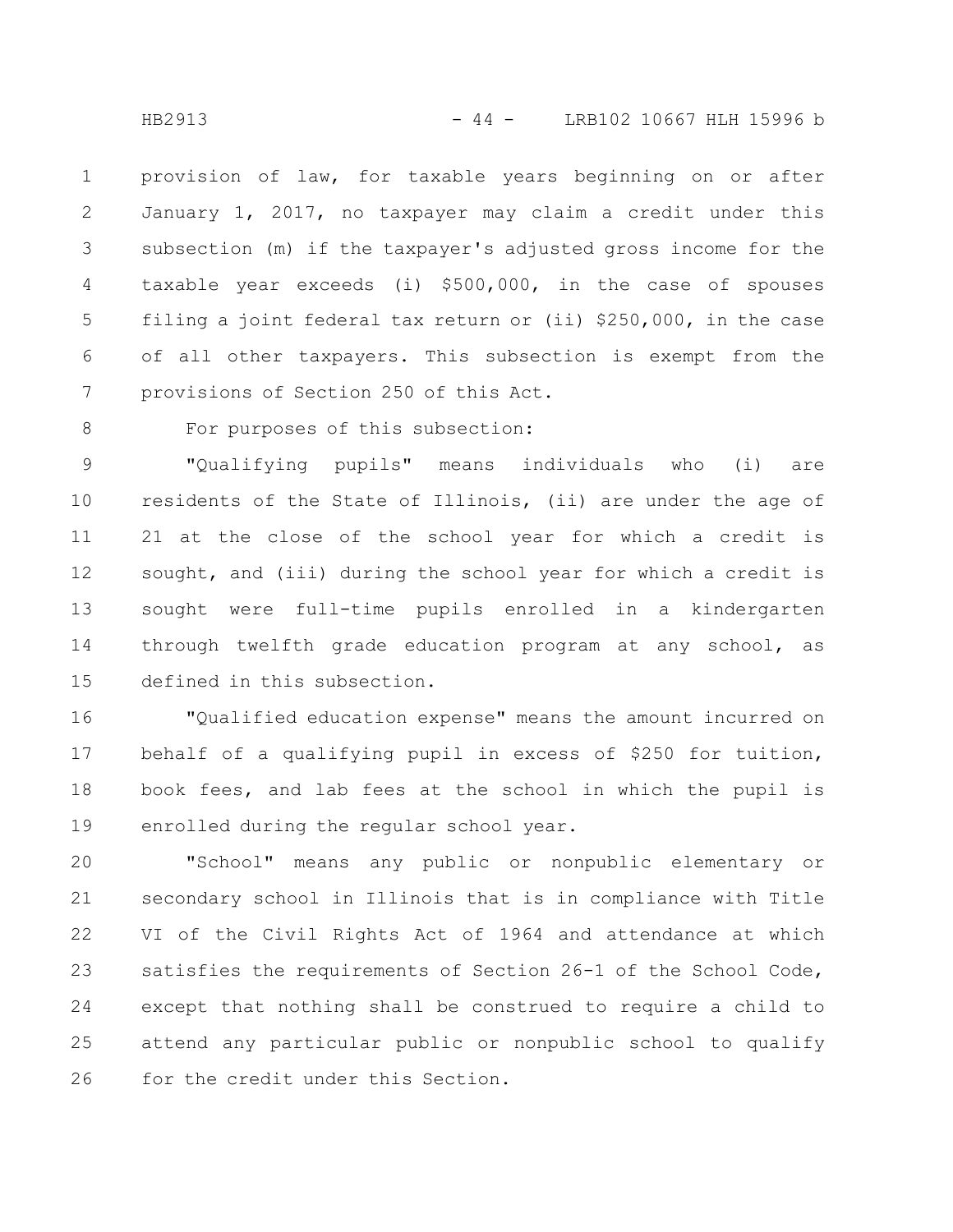"Custodian" means, with respect to qualifying pupils, an Illinois resident who is a parent, the parents, a legal guardian, or the legal guardians of the qualifying pupils. 1 2 3

(n) River Edge Redevelopment Zone site remediation tax credit. 4 5

(i) For tax years ending on or after December 31, 2006, a taxpayer shall be allowed a credit against the tax imposed by subsections (a) and (b) of this Section for certain amounts paid for unreimbursed eligible remediation costs, as specified in this subsection. For purposes of this Section, "unreimbursed eligible remediation costs" means costs approved by the Illinois Environmental Protection Agency ("Agency") under Section 58.14a of the Environmental Protection Act that were paid in performing environmental remediation at a site within a River Edge Redevelopment Zone for which a No Further Remediation Letter was issued by the Agency and recorded under Section 58.10 of the Environmental Protection Act. The credit must be claimed for the taxable year in which Agency approval of the eligible remediation costs is granted. The credit is not available to any taxpayer if the taxpayer or any related party caused or contributed to, in any material respect, a release of regulated substances on, in, or under the site that was identified and addressed by the remedial action pursuant to the Site Remediation Program of the Environmental Protection Act. Determinations as to 6 7 8 9 10 11 12 13 14 15 16 17 18 19 20 21 22 23 24 25 26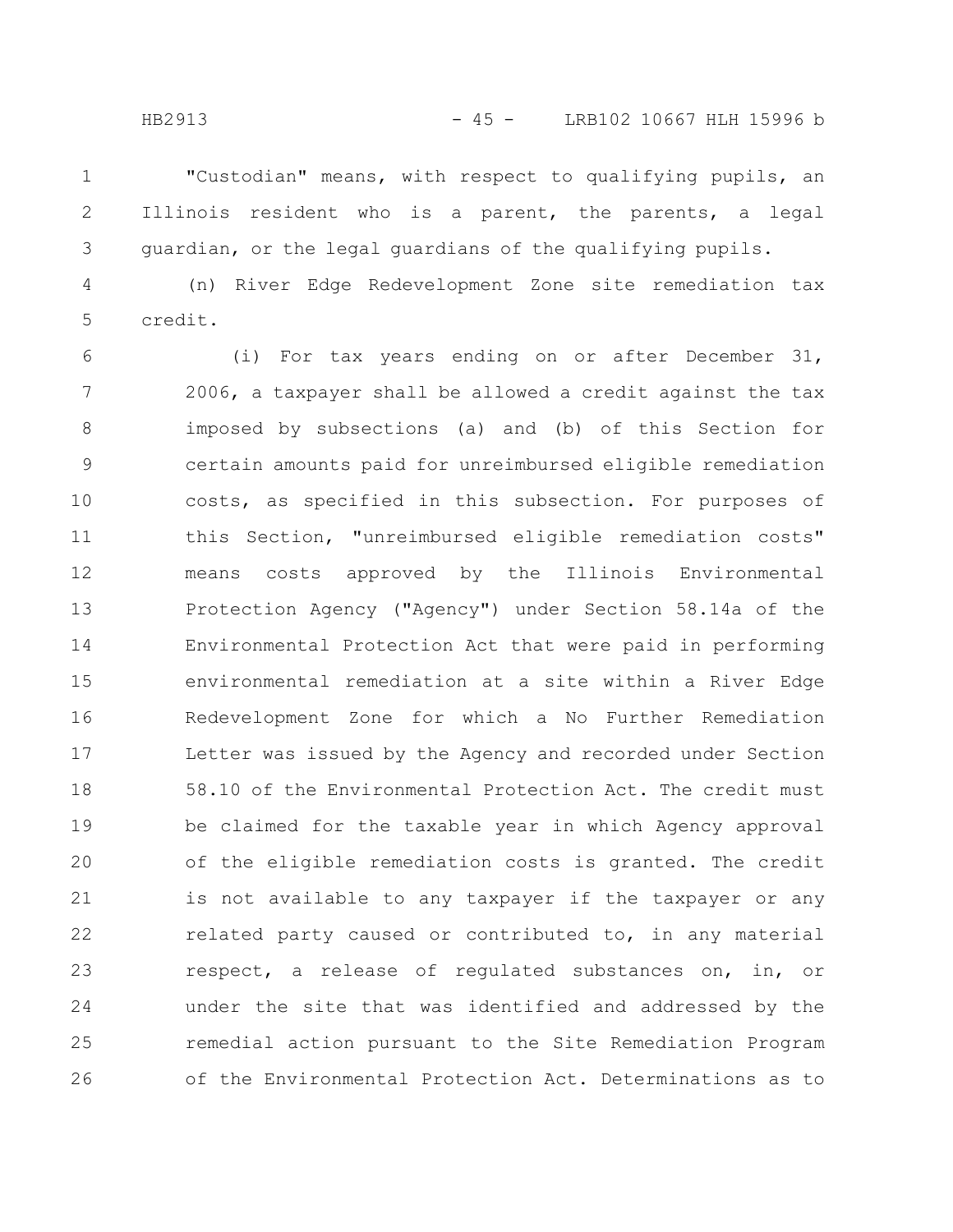credit availability for purposes of this Section shall be made consistent with rules adopted by the Pollution Control Board pursuant to the Illinois Administrative Procedure Act for the administration and enforcement of Section 58.9 of the Environmental Protection Act. For purposes of this Section, "taxpayer" includes a person whose tax attributes the taxpayer has succeeded to under Section 381 of the Internal Revenue Code and "related party" includes the persons disallowed a deduction for losses by paragraphs  $(b)$ ,  $(c)$ , and  $(f)(1)$  of Section 267 of the Internal Revenue Code by virtue of being a related taxpayer, as well as any of its partners. The credit allowed against the tax imposed by subsections (a) and (b) shall be equal to 25% of the unreimbursed eligible remediation costs in excess of \$100,000 per site. 1 2 3 4 5 6 7 8 9 10 11 12 13 14 15

(ii) A credit allowed under this subsection that is unused in the year the credit is earned may be carried forward to each of the 5 taxable years following the year for which the credit is first earned until it is used. This credit shall be applied first to the earliest year for which there is a liability. If there is a credit under this subsection from more than one tax year that is available to offset a liability, the earliest credit arising under this subsection shall be applied first. A credit allowed under this subsection may be sold to a buyer as part of a sale of all or part of the remediation site for which the 16 17 18 19 20 21 22 23 24 25 26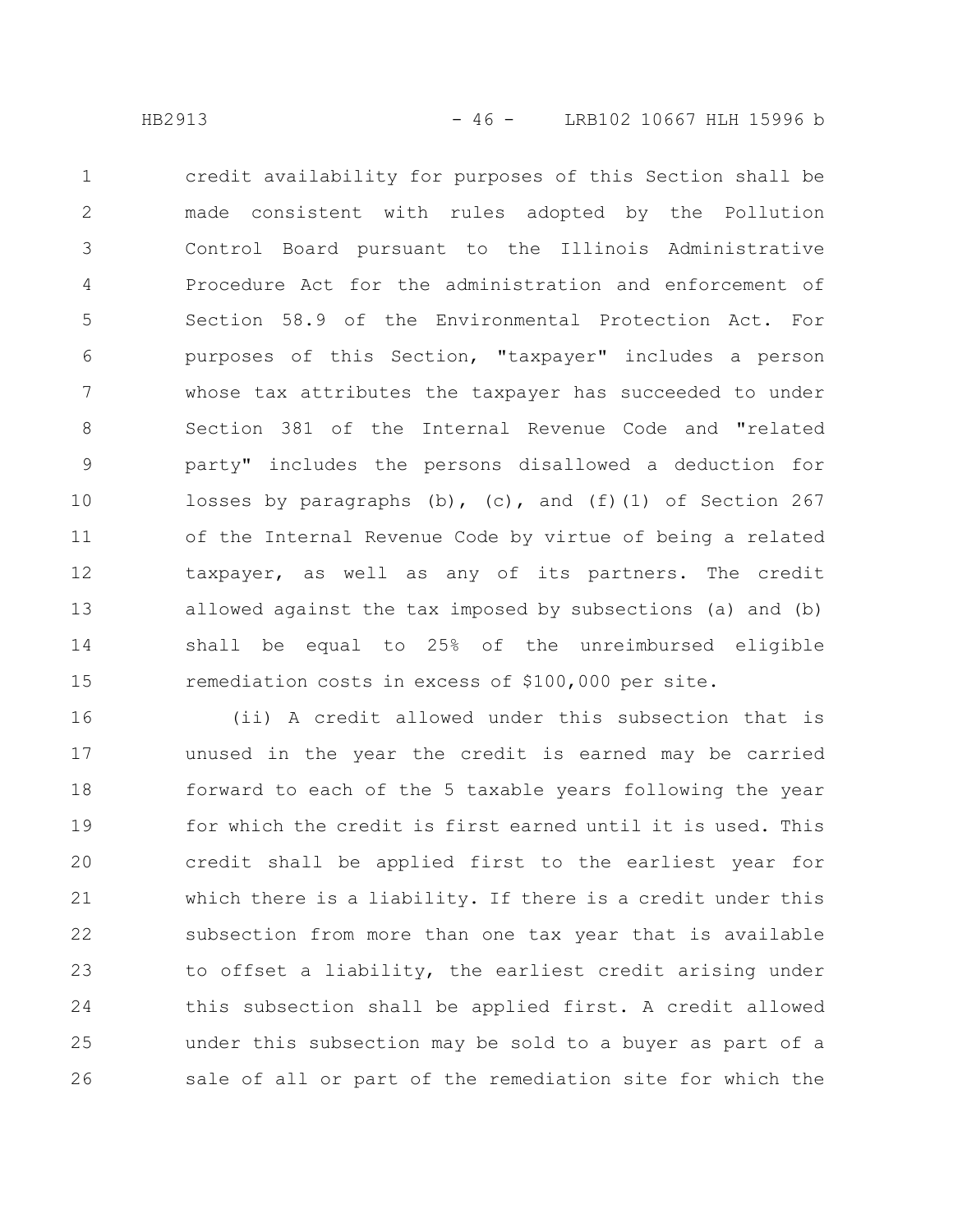credit was granted. The purchaser of a remediation site and the tax credit shall succeed to the unused credit and remaining carry-forward period of the seller. To perfect the transfer, the assignor shall record the transfer in the chain of title for the site and provide written notice to the Director of the Illinois Department of Revenue of the assignor's intent to sell the remediation site and the amount of the tax credit to be transferred as a portion of the sale. In no event may a credit be transferred to any taxpayer if the taxpayer or a related party would not be eligible under the provisions of subsection (i). 1 2 3 4 5 6 7 8 9 10 11

(iii) For purposes of this Section, the term "site" shall have the same meaning as under Section 58.2 of the Environmental Protection Act. 12 13 14

(o) For each of taxable years during the Compassionate Use of Medical Cannabis Program, a surcharge is imposed on all taxpayers on income arising from the sale or exchange of capital assets, depreciable business property, real property used in the trade or business, and Section 197 intangibles of an organization registrant under the Compassionate Use of Medical Cannabis Program Act. The amount of the surcharge is equal to the amount of federal income tax liability for the taxable year attributable to those sales and exchanges. The surcharge imposed does not apply if: 15 16 17 18 19 20 21 22 23 24

(1) the medical cannabis cultivation center registration, medical cannabis dispensary registration, or 25 26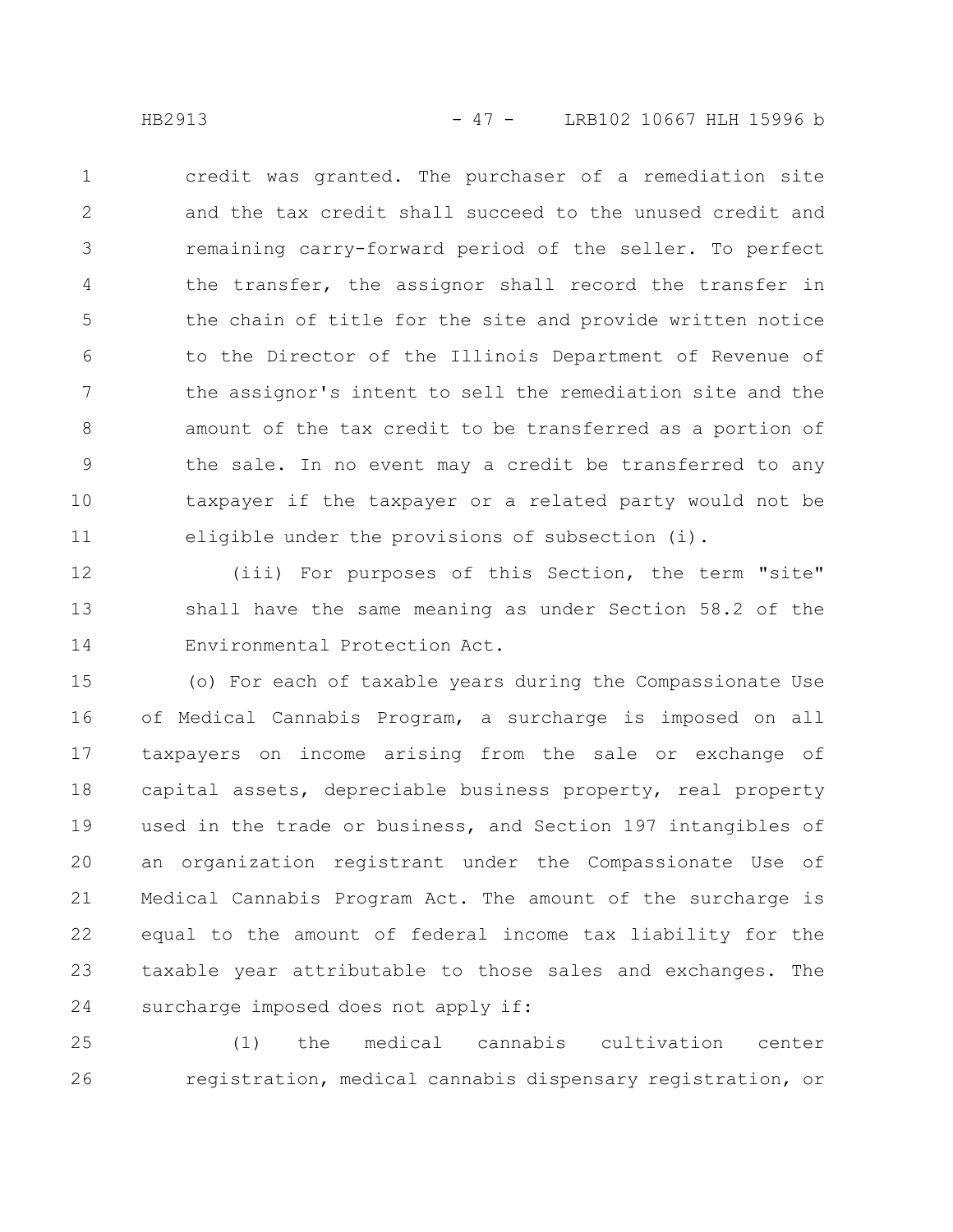the property of a registration is transferred as a result of any of the following: 1 2

(A) bankruptcy, a receivership, or a debt adjustment initiated by or against the initial registration or the substantial owners of the initial registration; 3 4 5 6

(B) cancellation, revocation, or termination of any registration by the Illinois Department of Public Health; 7 8 9

(C) a determination by the Illinois Department of Public Health that transfer of the registration is in the best interests of Illinois qualifying patients as defined by the Compassionate Use of Medical Cannabis Program Act; 10 11 12 13 14

(D) the death of an owner of the equity interest in a registrant; 15 16

(E) the acquisition of a controlling interest in the stock or substantially all of the assets of a publicly traded company; 17 18 19

(F) a transfer by a parent company to a wholly owned subsidiary; or 20 21

(G) the transfer or sale to or by one person to another person where both persons were initial owners of the registration when the registration was issued; or 22 23 24 25

(2) the cannabis cultivation center registration,

26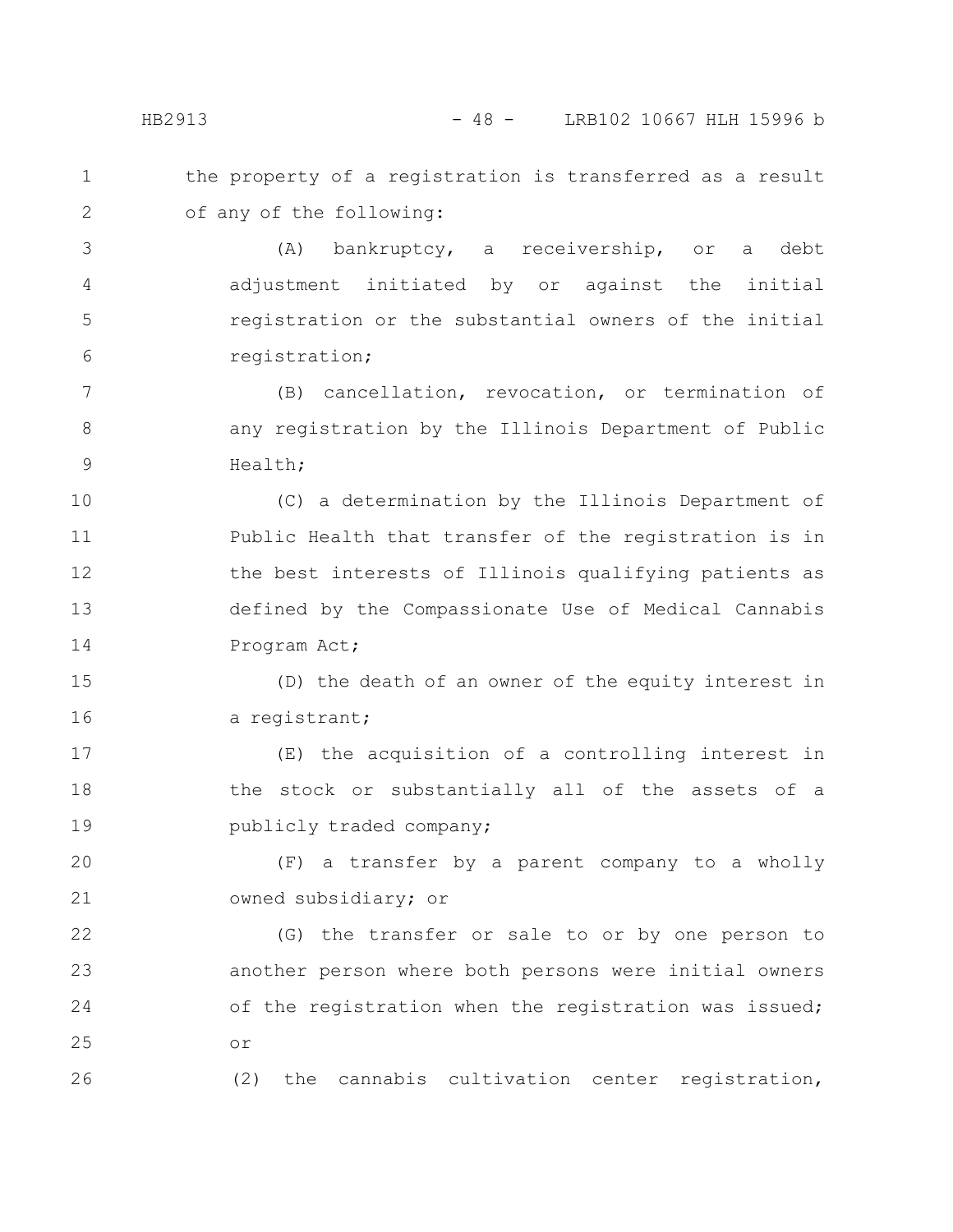medical cannabis dispensary registration, or the controlling interest in a registrant's property is transferred in a transaction to lineal descendants in which no gain or loss is recognized or as a result of a transaction in accordance with Section 351 of the Internal Revenue Code in which no gain or loss is recognized. 1 2 3 4 5 6

(p) A taxpayer shall be allowed an annual credit against the tax imposed by subsections (a) and (b) of this Section of an amount equal to 15% of the cost of equipment and materials incorporated into or used in the business of providing broadband services in a county in the State with a population of fewer than 40,000 people or a township in the State with a population density of less than 50 households per square mile in a county with a population of less than 300,000 people during that year. For partners, shareholders of Subchapter S corporations, and owners of limited liability companies, if the liability company is treated as a partnership for purposes of federal and State income taxation, there shall be allowed a credit under this subsection (f) to be determined in accordance with the determination of income and distributive share of income under Sections 702 and 704 and Subchapter S of the Internal Revenue Code. Such annual credits shall be allowed commencing with the taxable year in which such property is placed in service and continue for 9 consecutive years thereafter. The aggregate credit established by the subsection taken in any one tax year shall not reduce 7 8 9 10 11 12 13 14 15 16 17 18 19 20 21 22 23 24 25 26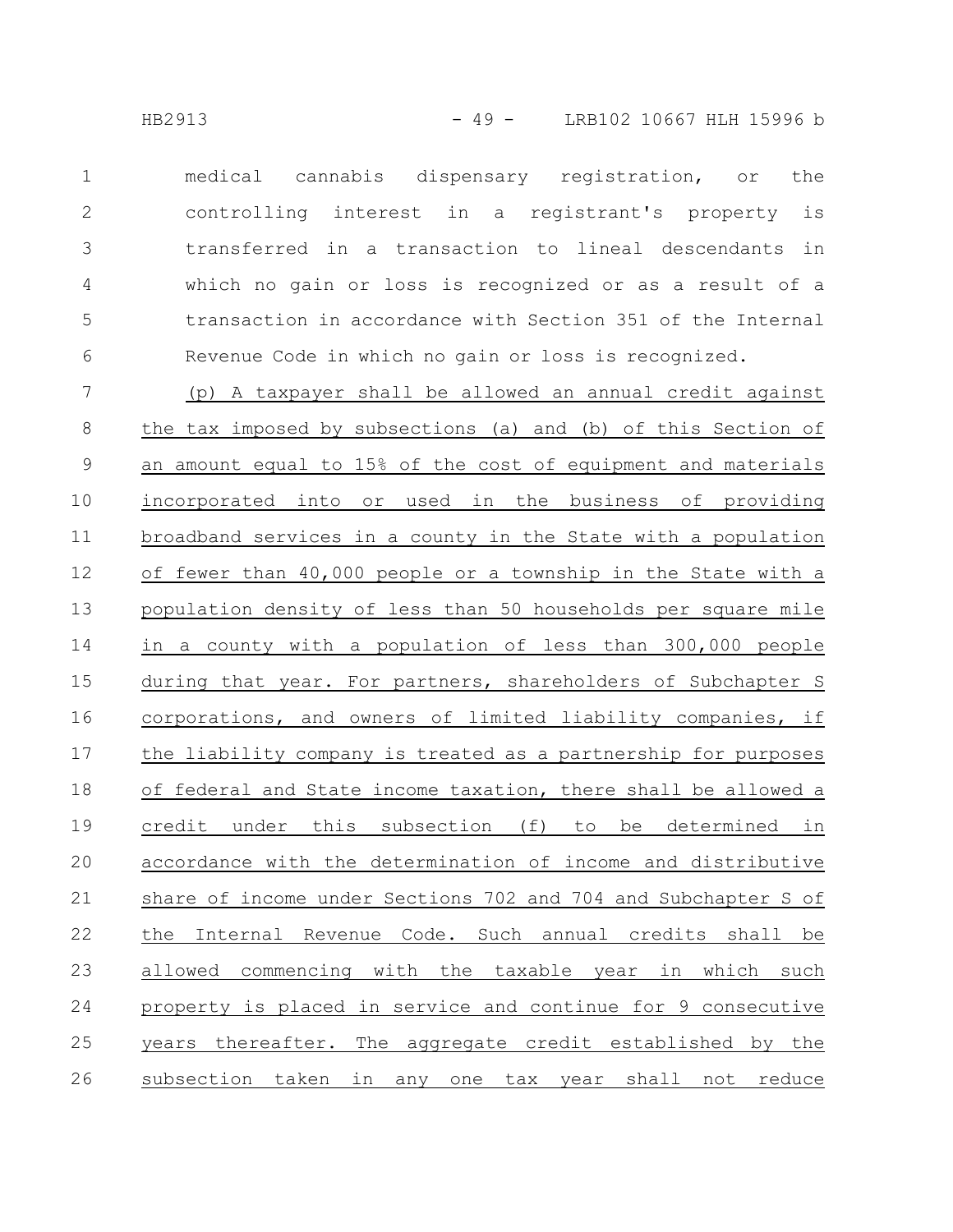| $\mathbf 1$      | taxpayer's tax liability under subsections (a) and (b) of this |
|------------------|----------------------------------------------------------------|
| $\mathbf{2}$     | Subsection by more than 50%; provided, however, that any tax   |
| $\mathfrak{Z}$   | credit claimed under this subsection but not used in any       |
| $\overline{4}$   | taxable year may be carried forward for 10 consecutive years   |
| $\mathsf S$      | from the close of the tax year in which the credits were       |
| $\sqrt{6}$       | earned. The maximum aggregate amount of credits that may be    |
| $\boldsymbol{7}$ | claimed under this subsection shall not exceed the original    |
| $\,8\,$          | investment made by the taxpayer in the qualifying equipment.   |
| $\mathsf 9$      | For purposes this subsection: (i) "broadband service"          |
| 10               | means a service provided by wireline or wireless means capable |
| 11               | of delivering high-speed internet access at speeds of at least |
| 12               | 25 megabits per second of download speed and 3 megabits per    |
| 13               | second of upload speed; and (ii) "equipment, and materials     |
| 14               | incorporated into or used in the business of providing         |
| 15               | broadband services", means all equipment and materials         |
| 16               | machinery, software, or other tangible personal property       |
| 17               | deployed in Illinois on or after January 1, 2022 that is used  |
| 18               | in whole or in part in producing, broadcasting, distributing,  |
| 19               | sending, receiving, storing, transmitting, retransmitting,     |
| 20               | amplifying, switching, or routing broadband services,          |
| 21               | including the monitoring, testing, maintaining, enabling, or   |
| 22               | facilitating of such equipment, machinery, software, or other  |
| 23               | infrastructure. Such property includes, but is not limited to, |
| 24               | wires, cables including fiber optic cables, antennas, poles,   |
| 25               | switches, routers, amplifiers, rectifiers, repeaters,          |
| 26               | receivers, multiplexers, duplexers, transmitters, power        |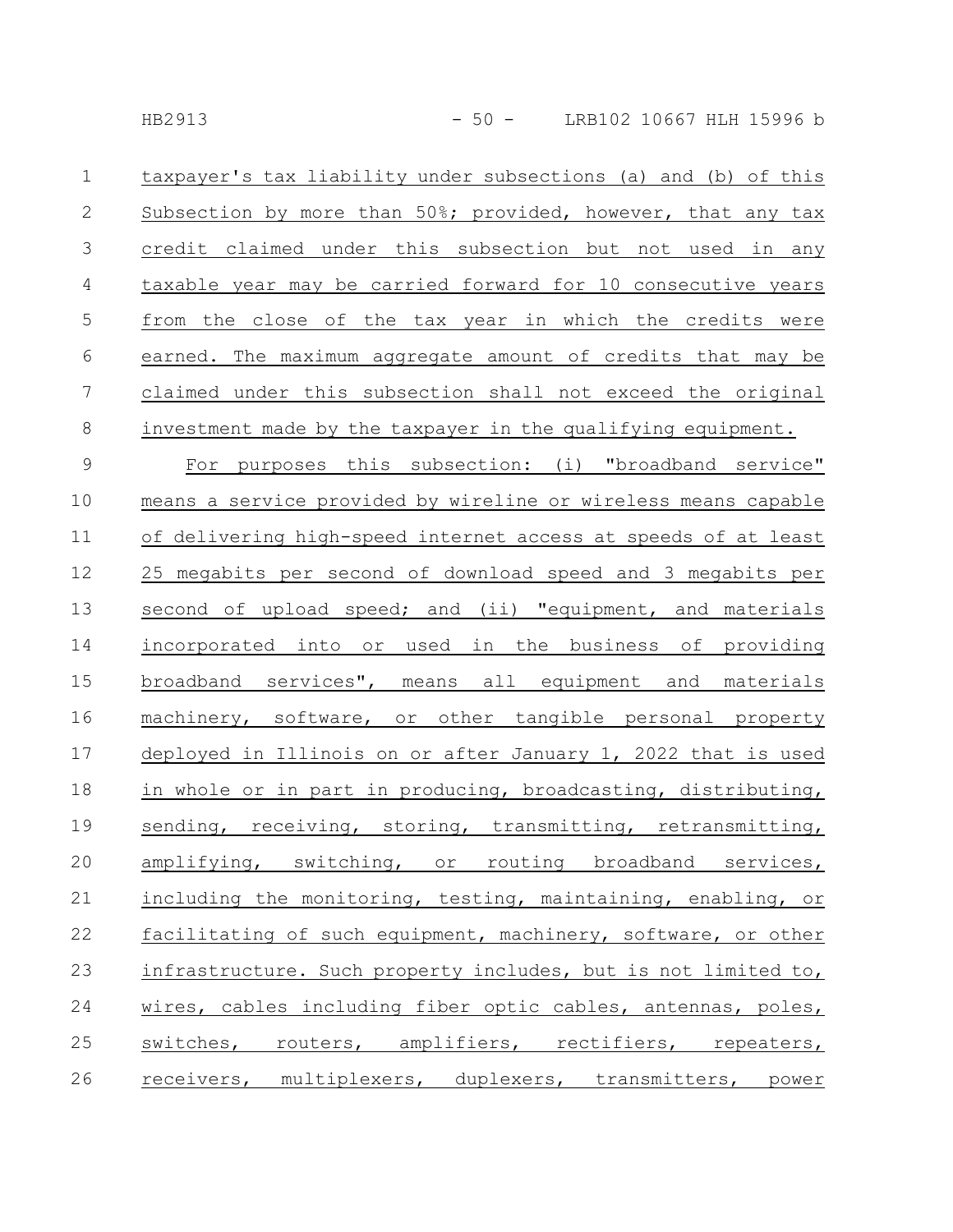equipment, backup power equipment, diagnostic equipment, storage devices, modems, and other general central office equipment, such as channel cards, frames, and cabinets. The credit under this subsection (p) does not apply for property placed in service after December 31, 2026. (Source: P.A. 100-22, eff. 7-6-17; 101-9, eff. 6-5-19; 101-31, 1 2 3 4 5 6

eff. 6-28-19; 101-207, eff. 8-2-19; 101-363, eff. 8-9-19; revised 11-18-20.) 7 8

(Text of Section with the changes made by P.A. 101-8, which did not take effect (see Section 99 of P.A. 101-8)) 9 10

Sec. 201. Tax imposed. 11

(a) In general. A tax measured by net income is hereby imposed on every individual, corporation, trust and estate for each taxable year ending after July 31, 1969 on the privilege of earning or receiving income in or as a resident of this State. Such tax shall be in addition to all other occupation or privilege taxes imposed by this State or by any municipal corporation or political subdivision thereof. 12 13 14 15 16 17 18

(b) Rates. The tax imposed by subsection (a) of this Section shall be determined as follows, except as adjusted by subsection (d-1): 19 20 21

(1) In the case of an individual, trust or estate, for taxable years ending prior to July 1, 1989, an amount equal to 2 1/2% of the taxpayer's net income for the taxable year. 22 23 24 25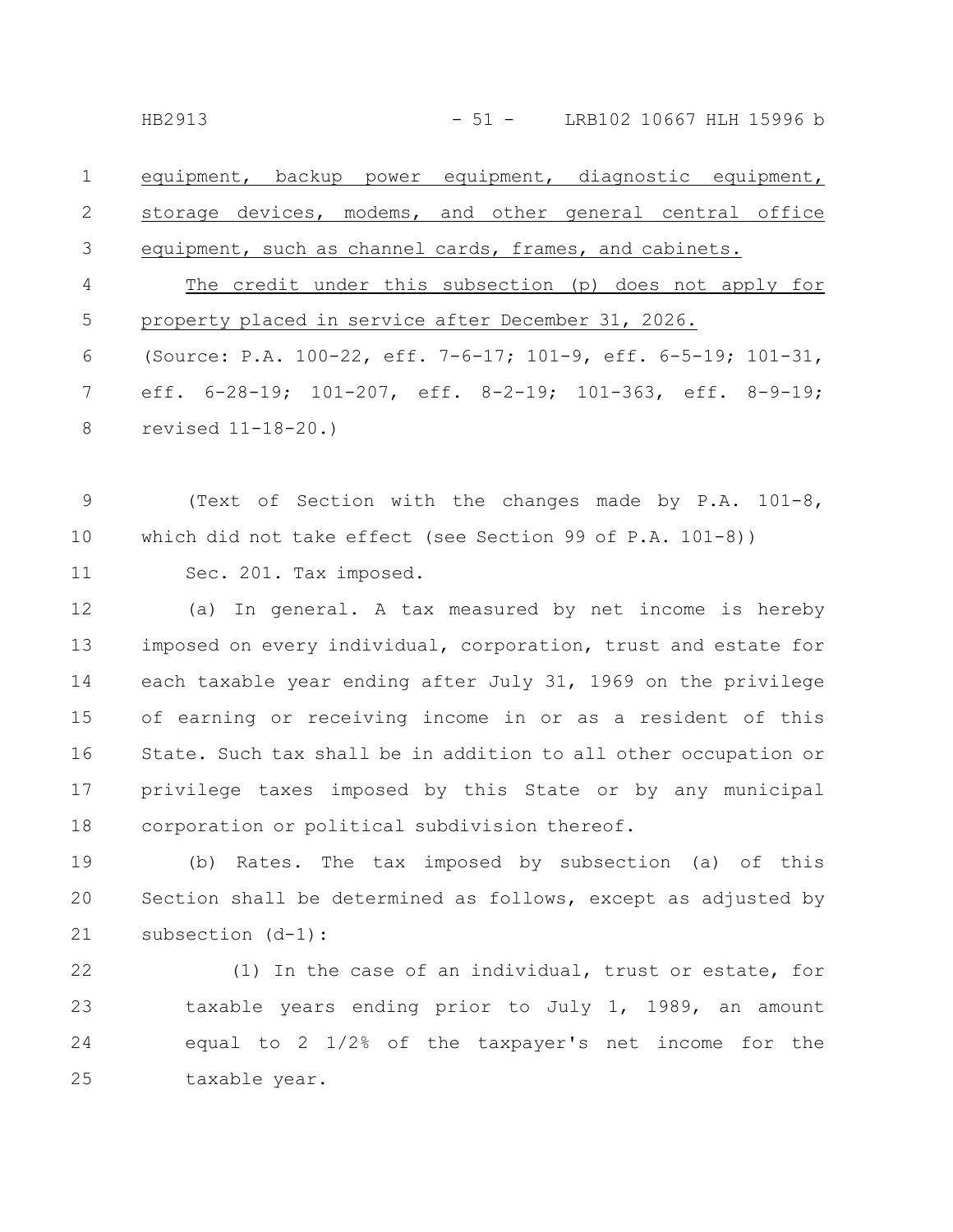(2) In the case of an individual, trust or estate, for taxable years beginning prior to July 1, 1989 and ending after June 30, 1989, an amount equal to the sum of (i) 2 1/2% of the taxpayer's net income for the period prior to July 1, 1989, as calculated under Section 202.3, and (ii) 3% of the taxpayer's net income for the period after June 30, 1989, as calculated under Section 202.3. 1 2 3 4 5 6 7

(3) In the case of an individual, trust or estate, for taxable years beginning after June 30, 1989, and ending prior to January 1, 2011, an amount equal to 3% of the taxpayer's net income for the taxable year. 8 9 10 11

(4) In the case of an individual, trust, or estate, for taxable years beginning prior to January 1, 2011, and ending after December 31, 2010, an amount equal to the sum of (i) 3% of the taxpayer's net income for the period prior to January 1, 2011, as calculated under Section 202.5, and (ii) 5% of the taxpayer's net income for the period after December 31, 2010, as calculated under Section 202.5. 12 13 14 15 16 17 18

(5) In the case of an individual, trust, or estate, for taxable years beginning on or after January 1, 2011, and ending prior to January 1, 2015, an amount equal to 5% of the taxpayer's net income for the taxable year. 19 20 21 22

(5.1) In the case of an individual, trust, or estate, for taxable years beginning prior to January 1, 2015, and ending after December 31, 2014, an amount equal to the sum of (i) 5% of the taxpayer's net income for the period prior 23 24 25 26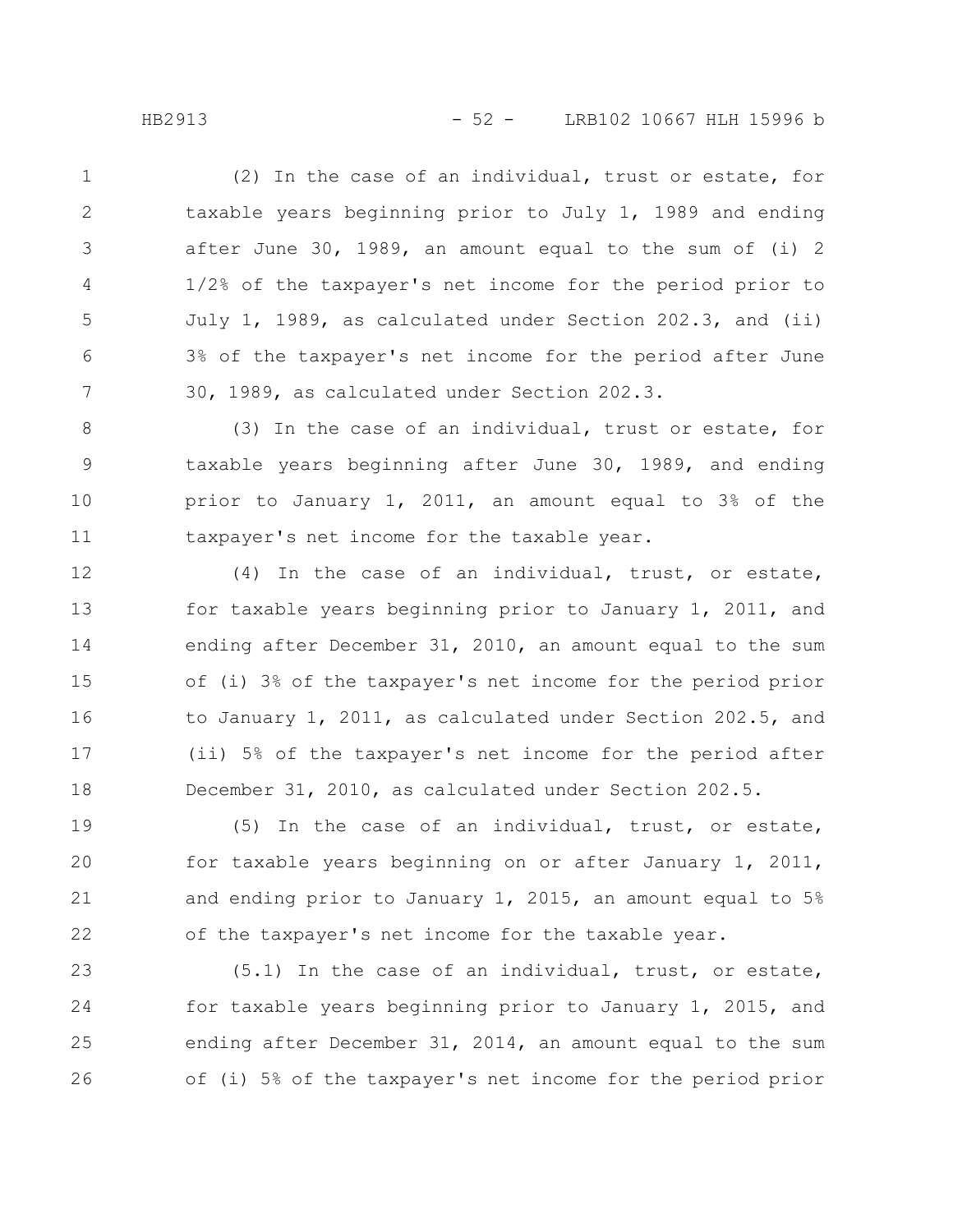to January 1, 2015, as calculated under Section 202.5, and (ii) 3.75% of the taxpayer's net income for the period after December 31, 2014, as calculated under Section 202.5. 1 2 3 4

(5.2) In the case of an individual, trust, or estate, for taxable years beginning on or after January 1, 2015, and ending prior to July 1, 2017, an amount equal to 3.75% of the taxpayer's net income for the taxable year.

(5.3) In the case of an individual, trust, or estate, for taxable years beginning prior to July 1, 2017, and ending after June 30, 2017, an amount equal to the sum of (i) 3.75% of the taxpayer's net income for the period prior to July 1, 2017, as calculated under Section 202.5, and (ii) 4.95% of the taxpayer's net income for the period after June 30, 2017, as calculated under Section 202.5. 9 10 11 12 13 14 15

(5.4) In the case of an individual, trust, or estate, for taxable years beginning on or after July 1, 2017 and beginning prior to January 1, 2021, an amount equal to 4.95% of the taxpayer's net income for the taxable year. 16 17 18 19

(5.5) In the case of an individual, trust, or estate, <del>years beginning on or after</del> an amount calculated under the rate structure set forth in Section 201.1. 20 21 22 23

(6) In the case of a corporation, for taxable years ending prior to July 1, 1989, an amount equal to 4% of the taxpayer's net income for the taxable year. 24 25 26

5

6

7

8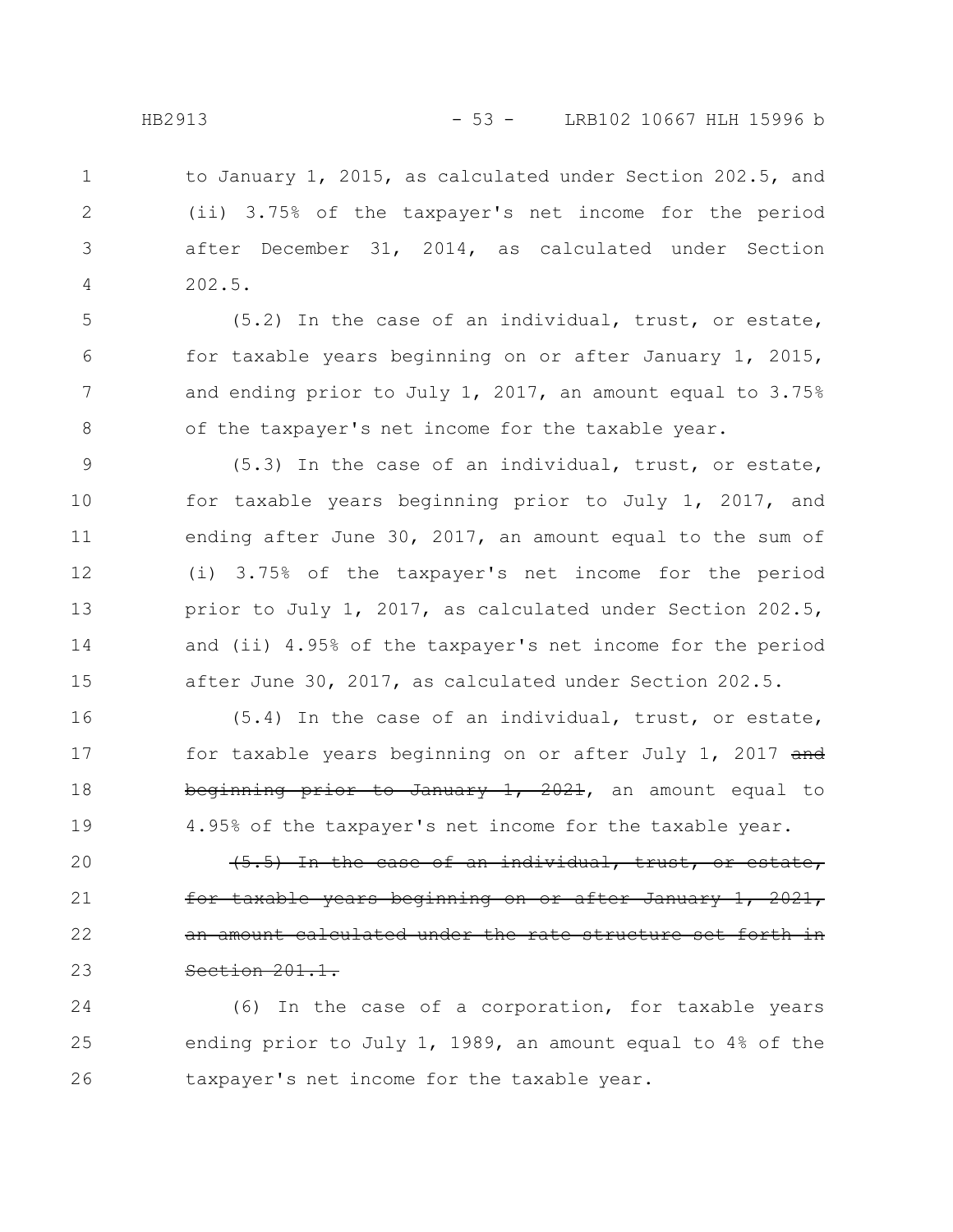(7) In the case of a corporation, for taxable years beginning prior to July 1, 1989 and ending after June 30, 1989, an amount equal to the sum of (i) 4% of the taxpayer's net income for the period prior to July 1, 1989, as calculated under Section 202.3, and (ii) 4.8% of the taxpayer's net income for the period after June 30, 1989, as calculated under Section 202.3. 1 2 3 4 5 6 7

(8) In the case of a corporation, for taxable years beginning after June 30, 1989, and ending prior to January 1, 2011, an amount equal to 4.8% of the taxpayer's net income for the taxable year. 8 9 10 11

(9) In the case of a corporation, for taxable years beginning prior to January 1, 2011, and ending after December 31, 2010, an amount equal to the sum of (i) 4.8% of the taxpayer's net income for the period prior to January 1, 2011, as calculated under Section 202.5, and (ii) 7% of the taxpayer's net income for the period after December 31, 2010, as calculated under Section 202.5. 12 13 14 15 16 17 18

(10) In the case of a corporation, for taxable years beginning on or after January 1, 2011, and ending prior to January 1, 2015, an amount equal to 7% of the taxpayer's net income for the taxable year. 19 20 21 22

(11) In the case of a corporation, for taxable years beginning prior to January 1, 2015, and ending after December 31, 2014, an amount equal to the sum of (i) 7% of the taxpayer's net income for the period prior to January 23 24 25 26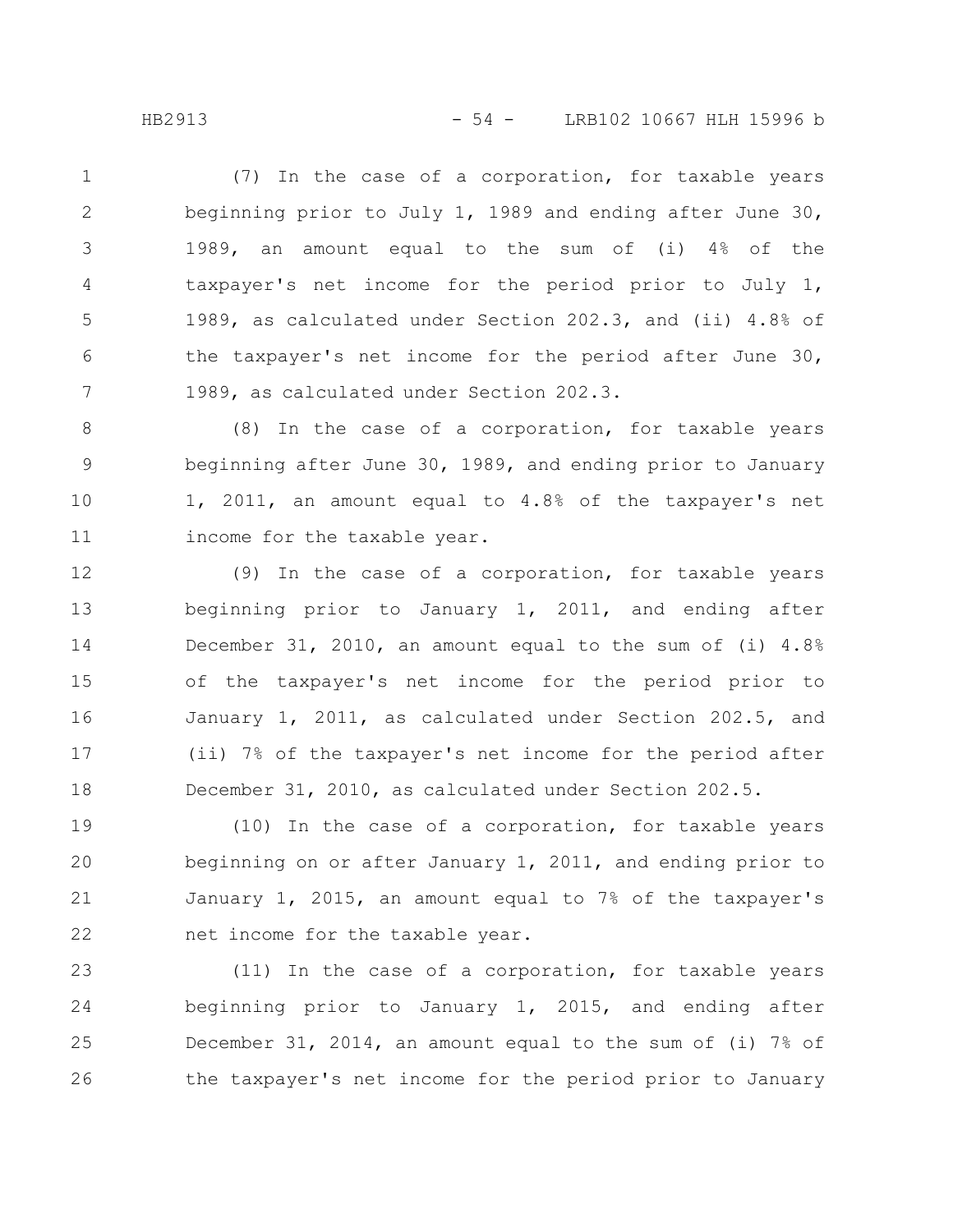1, 2015, as calculated under Section 202.5, and (ii) 5.25% of the taxpayer's net income for the period after December 31, 2014, as calculated under Section 202.5. 1 2 3

(12) In the case of a corporation, for taxable years beginning on or after January 1, 2015, and ending prior to July 1, 2017, an amount equal to 5.25% of the taxpayer's net income for the taxable year. 4 5 6 7

(13) In the case of a corporation, for taxable years beginning prior to July 1, 2017, and ending after June 30, 2017, an amount equal to the sum of (i) 5.25% of the taxpayer's net income for the period prior to July 1, 2017, as calculated under Section 202.5, and (ii) 7% of the taxpayer's net income for the period after June 30, 2017, as calculated under Section 202.5. 8 9 10 11 12 13 14

(14) In the case of a corporation, for taxable years beginning on or after July 1, 2017 and beginning prior to  $\frac{1}{2021}$ ,  $\frac{2021}{2021}$ , an amount equal to 7% of the taxpayer's net income for the taxable year. 15 16 17 18

(15) In the case of a corporation, for taxable years beginning on or after January 1, 2021, an amount equal to 7.99% of the taxpayer's net income for the taxable 19 20 21

The rates under this subsection (b) are subject to the provisions of Section 201.5. 22 23

(b-5) Surcharge; sale or exchange of assets, properties, and intangibles of organization gaming licensees. For each of taxable years 2019 through 2027, a surcharge is imposed on all 24 25 26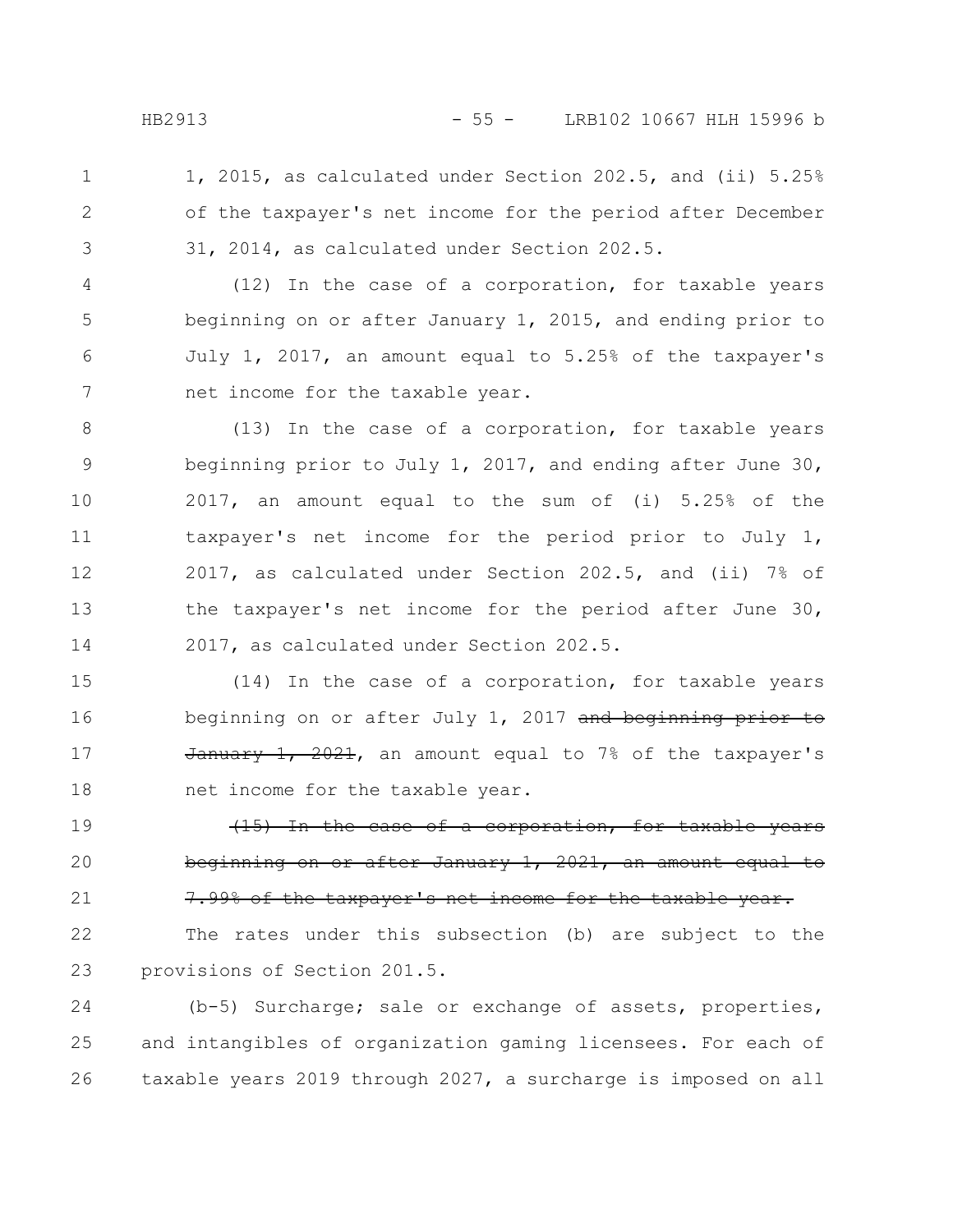taxpayers on income arising from the sale or exchange of capital assets, depreciable business property, real property used in the trade or business, and Section 197 intangibles (i) of an organization licensee under the Illinois Horse Racing Act of 1975 and (ii) of an organization gaming licensee under the Illinois Gambling Act. The amount of the surcharge is equal to the amount of federal income tax liability for the taxable year attributable to those sales and exchanges. The surcharge imposed shall not apply if: 1 2 3 4 5 6 7 8 9

(1) the organization gaming license, organization license, or racetrack property is transferred as a result of any of the following: 10 11 12

(A) bankruptcy, a receivership, or a debt adjustment initiated by or against the initial licensee or the substantial owners of the initial licensee; 13 14 15 16

(B) cancellation, revocation, or termination of any such license by the Illinois Gaming Board or the Illinois Racing Board; 17 18 19

(C) a determination by the Illinois Gaming Board that transfer of the license is in the best interests of Illinois gaming; 20 21 22

(D) the death of an owner of the equity interest in a licensee; 23 24

(E) the acquisition of a controlling interest in the stock or substantially all of the assets of a 25 26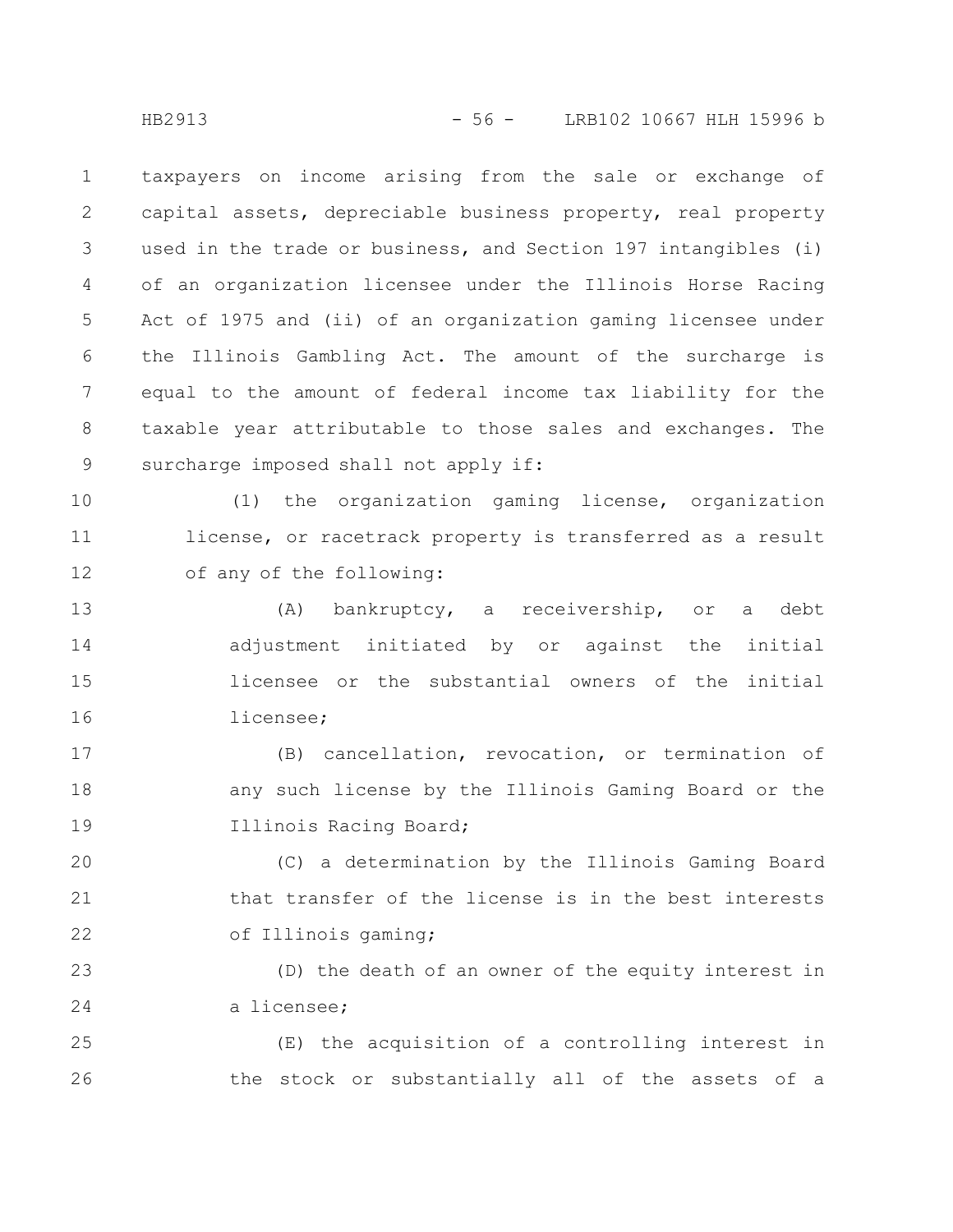1

publicly traded company;

(F) a transfer by a parent company to a wholly owned subsidiary; or 2 3

(G) the transfer or sale to or by one person to another person where both persons were initial owners of the license when the license was issued; or 4 5 6

(2) the controlling interest in the organization gaming license, organization license, or racetrack property is transferred in a transaction to lineal descendants in which no gain or loss is recognized or as a result of a transaction in accordance with Section 351 of the Internal Revenue Code in which no gain or loss is recognized; or 7 8 9 10 11 12 13

(3) live horse racing was not conducted in 2010 at a racetrack located within 3 miles of the Mississippi River under a license issued pursuant to the Illinois Horse Racing Act of 1975. 14 15 16 17

The transfer of an organization gaming license, organization license, or racetrack property by a person other than the initial licensee to receive the organization gaming license is not subject to a surcharge. The Department shall adopt rules necessary to implement and administer this subsection. 18 19 20 21 22 23

(c) Personal Property Tax Replacement Income Tax. Beginning on July 1, 1979 and thereafter, in addition to such income tax, there is also hereby imposed the Personal Property 24 25 26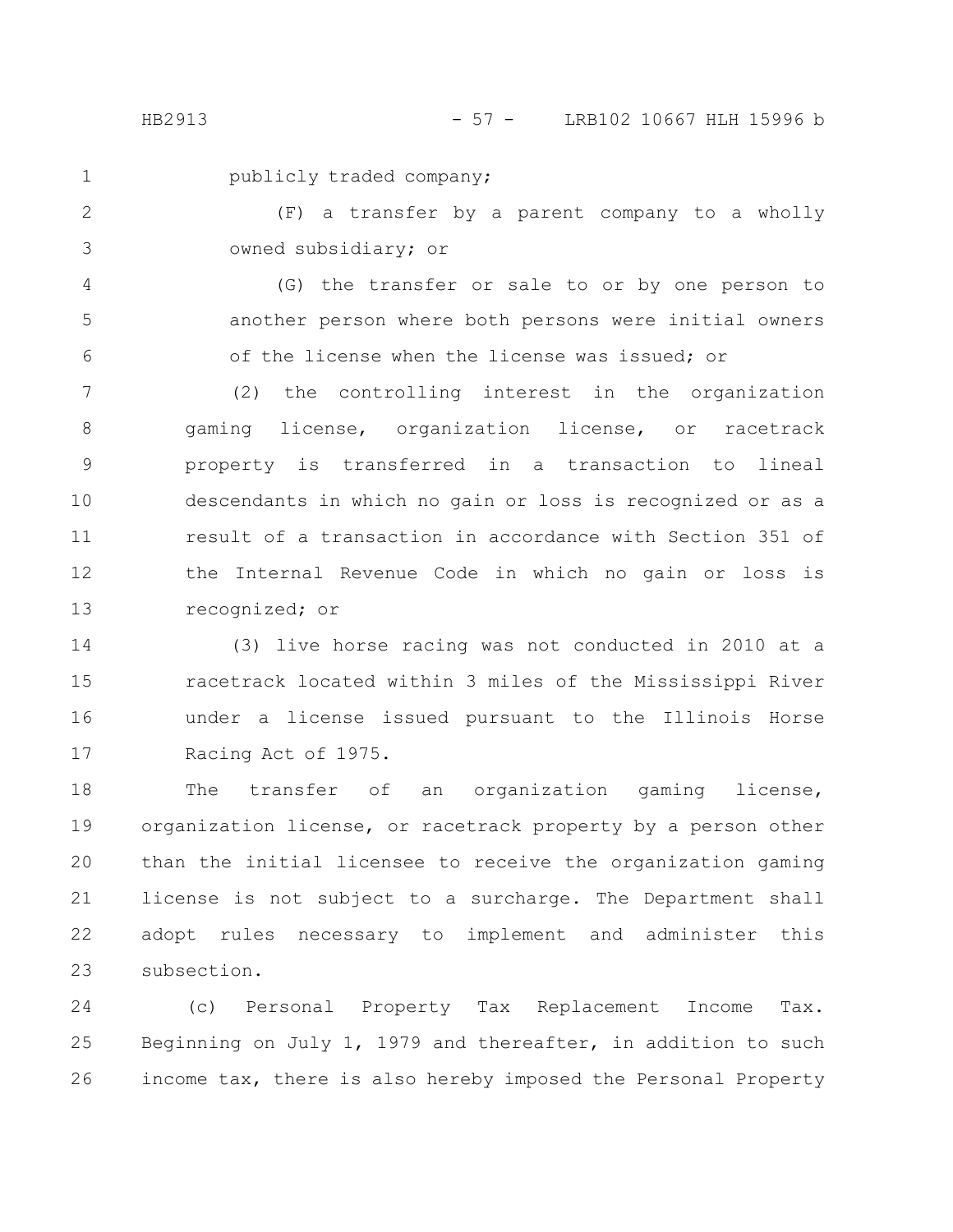Tax Replacement Income Tax measured by net income on every corporation (including Subchapter S corporations), partnership and trust, for each taxable year ending after June 30, 1979. Such taxes are imposed on the privilege of earning or receiving income in or as a resident of this State. The Personal Property Tax Replacement Income Tax shall be in addition to the income tax imposed by subsections (a) and (b) of this Section and in addition to all other occupation or privilege taxes imposed by this State or by any municipal corporation or political subdivision thereof. 1 2 3 4 5 6 7 8 9 10

(d) Additional Personal Property Tax Replacement Income Tax Rates. The personal property tax replacement income tax imposed by this subsection and subsection (c) of this Section in the case of a corporation, other than a Subchapter S corporation and except as adjusted by subsection  $(d-1)$ , shall be an additional amount equal to 2.85% of such taxpayer's net income for the taxable year, except that beginning on January 1, 1981, and thereafter, the rate of 2.85% specified in this subsection shall be reduced to 2.5%, and in the case of a partnership, trust or a Subchapter S corporation shall be an additional amount equal to 1.5% of such taxpayer's net income for the taxable year. 11 12 13 14 15 16 17 18 19 20 21 22

(d-1) Rate reduction for certain foreign insurers. In the case of a foreign insurer, as defined by Section 35A-5 of the Illinois Insurance Code, whose state or country of domicile imposes on insurers domiciled in Illinois a retaliatory tax 23 24 25 26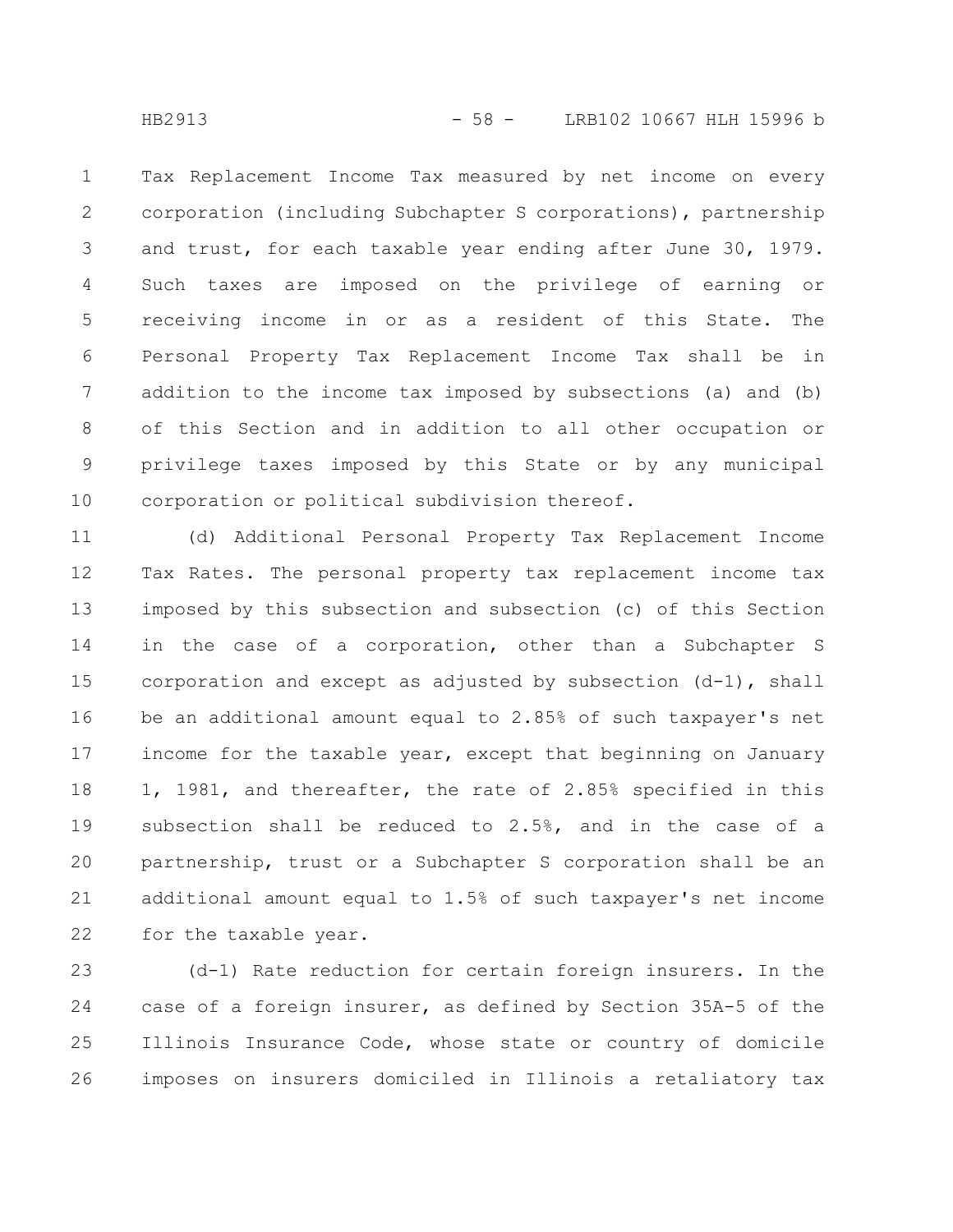(excluding any insurer whose premiums from reinsurance assumed are 50% or more of its total insurance premiums as determined under paragraph (2) of subsection (b) of Section 304, except that for purposes of this determination premiums from reinsurance do not include premiums from inter-affiliate reinsurance arrangements), beginning with taxable years ending on or after December 31, 1999, the sum of the rates of tax imposed by subsections (b) and (d) shall be reduced (but not increased) to the rate at which the total amount of tax imposed under this Act, net of all credits allowed under this Act, shall equal (i) the total amount of tax that would be imposed on the foreign insurer's net income allocable to Illinois for the taxable year by such foreign insurer's state or country of domicile if that net income were subject to all income taxes and taxes measured by net income imposed by such foreign insurer's state or country of domicile, net of all credits allowed or (ii) a rate of zero if no such tax is imposed on such income by the foreign insurer's state of domicile. For the purposes of this subsection (d-1), an inter-affiliate includes a mutual insurer under common management. 1 2 3 4 5 6 7 8 9 10 11 12 13 14 15 16 17 18 19 20

(1) For the purposes of subsection (d-1), in no event shall the sum of the rates of tax imposed by subsections (b) and (d) be reduced below the rate at which the sum of: 21 22 23

(A) the total amount of tax imposed on such foreign insurer under this Act for a taxable year, net of all credits allowed under this Act, plus 24 25 26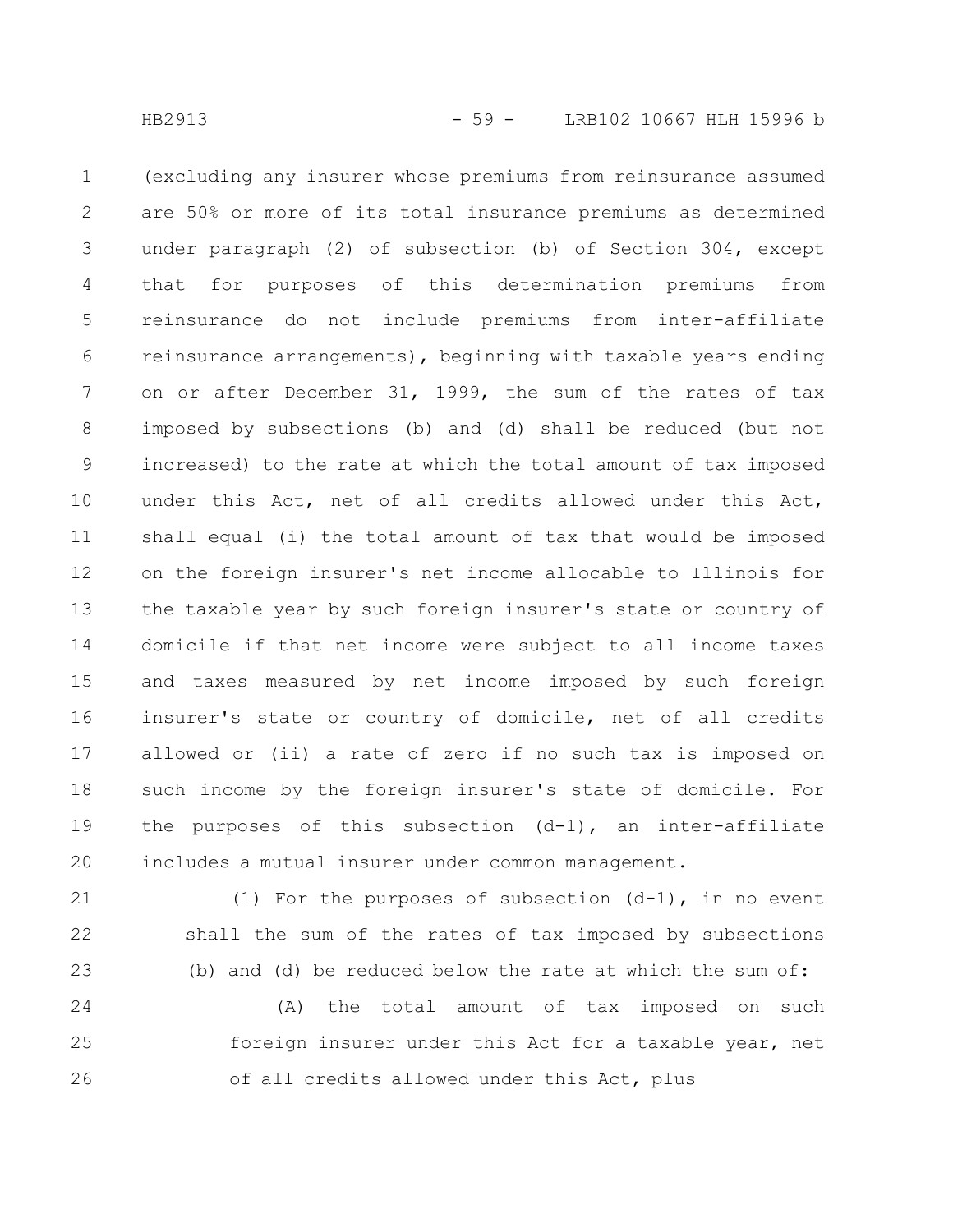(B) the privilege tax imposed by Section 409 of the Illinois Insurance Code, the fire insurance company tax imposed by Section 12 of the Fire Investigation Act, and the fire department taxes imposed under Section 11-10-1 of the Illinois Municipal Code, 1 2 3 4 5 6

equals 1.25% for taxable years ending prior to December 31, 2003, or 1.75% for taxable years ending on or after December 31, 2003, of the net taxable premiums written for the taxable year, as described by subsection (1) of Section 409 of the Illinois Insurance Code. This paragraph will in no event increase the rates imposed under subsections (b) and (d). 7 8 9 10 11 12 13

(2) Any reduction in the rates of tax imposed by this subsection shall be applied first against the rates imposed by subsection (b) and only after the tax imposed by subsection (a) net of all credits allowed under this Section other than the credit allowed under subsection (i) has been reduced to zero, against the rates imposed by subsection (d). 14 15 16 17 18 19 20

This subsection (d-1) is exempt from the provisions of Section 250. 21 22

(e) Investment credit. A taxpayer shall be allowed a credit against the Personal Property Tax Replacement Income Tax for investment in qualified property. 23 24 25

26

(1) A taxpayer shall be allowed a credit equal to .5%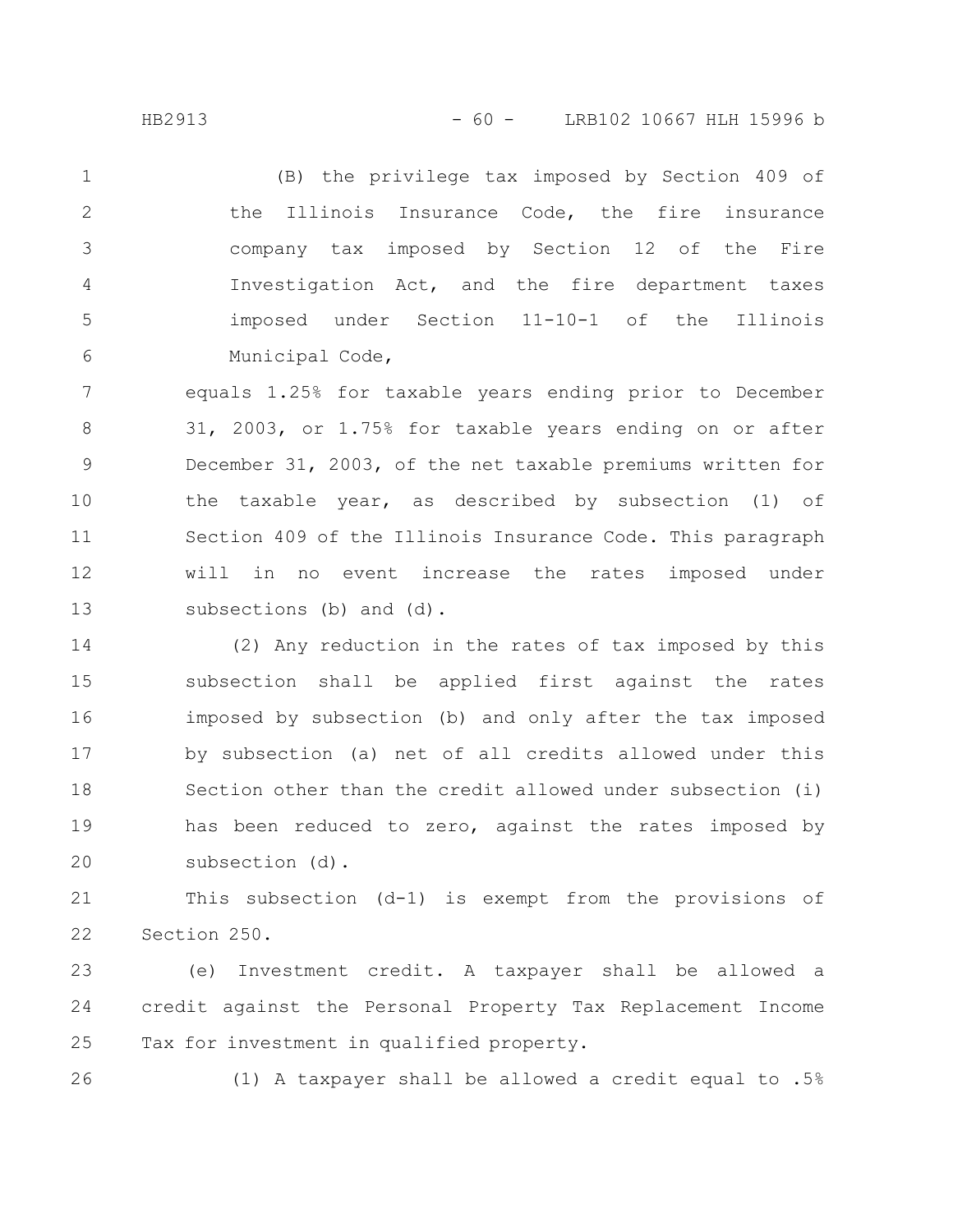of the basis of qualified property placed in service during the taxable year, provided such property is placed in service on or after July 1, 1984. There shall be allowed an additional credit equal to .5% of the basis of qualified property placed in service during the taxable year, provided such property is placed in service on or after July 1, 1986, and the taxpayer's base employment within Illinois has increased by 1% or more over the preceding year as determined by the taxpayer's employment records filed with the Illinois Department of Employment Security. Taxpayers who are new to Illinois shall be deemed to have met the 1% growth in base employment for the first year in which they file employment records with the Illinois Department of Employment Security. The provisions added to this Section by Public Act 85-1200 (and restored by Public Act 87-895) shall be construed as declaratory of existing law and not as a new enactment. If, in any year, the increase in base employment within Illinois over the preceding year is less than 1%, the additional credit shall be limited to that percentage times a fraction, the numerator of which is .5% and the denominator of which is 1%, but shall not exceed .5%. The investment credit shall not be allowed to the extent that it would reduce a taxpayer's liability in any tax year below zero, nor may any credit for qualified property be allowed for any year other than the year in which the property was placed in 1 2 3 4 5 6 7 8 9 10 11 12 13 14 15 16 17 18 19 20 21 22 23 24 25 26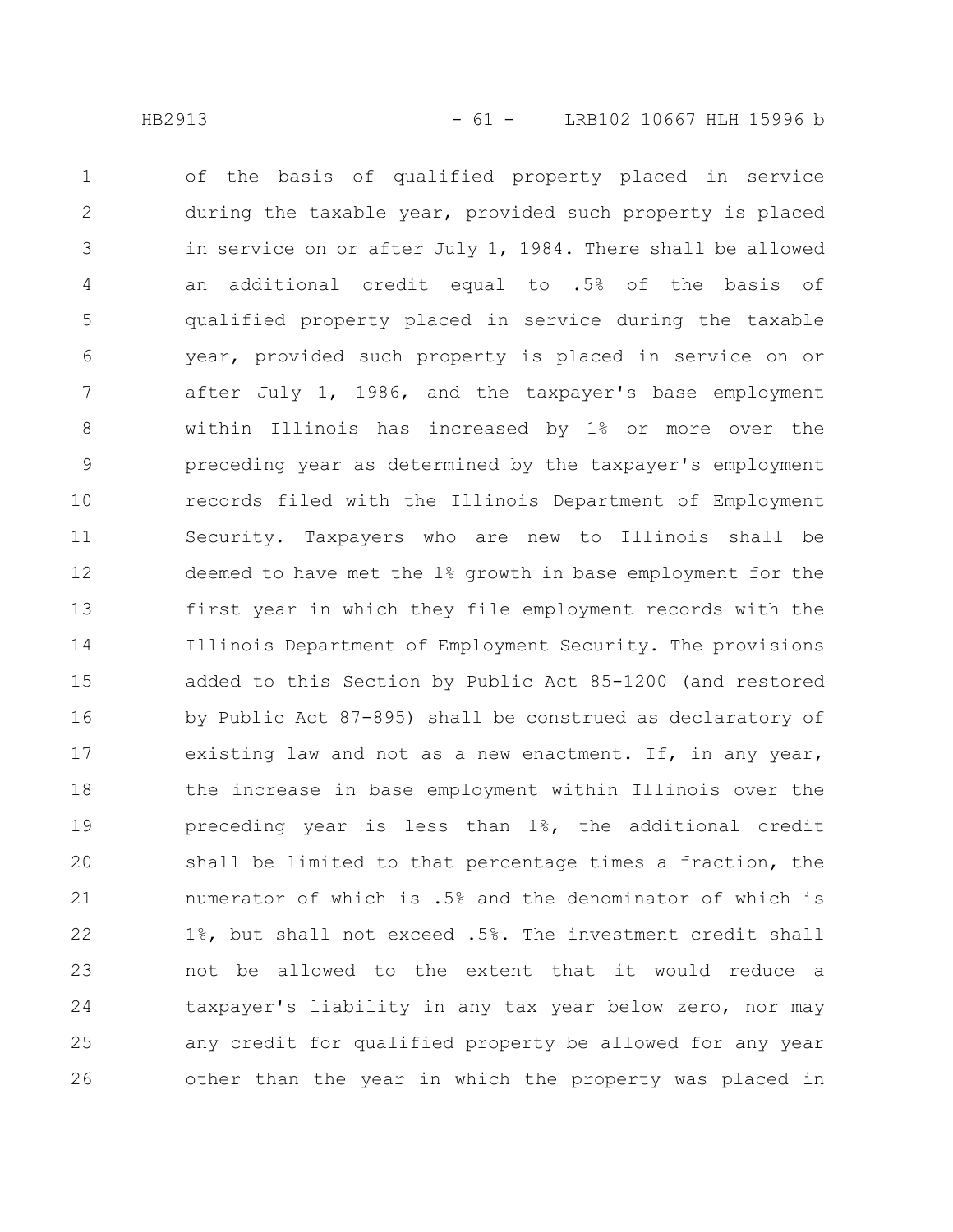service in Illinois. For tax years ending on or after December 31, 1987, and on or before December 31, 1988, the credit shall be allowed for the tax year in which the property is placed in service, or, if the amount of the credit exceeds the tax liability for that year, whether it exceeds the original liability or the liability as later amended, such excess may be carried forward and applied to the tax liability of the 5 taxable years following the excess credit years if the taxpayer (i) makes investments which cause the creation of a minimum of 2,000 full-time equivalent jobs in Illinois, (ii) is located in an enterprise zone established pursuant to the Illinois Enterprise Zone Act and (iii) is certified by the Department of Commerce and Community Affairs (now Department of Commerce and Economic Opportunity) as complying with the requirements specified in clause (i) and (ii) by July 1, 1986. The Department of Commerce and Community Affairs (now Department of Commerce and Economic Opportunity) shall notify the Department of Revenue of all such certifications immediately. For tax years ending after December 31, 1988, the credit shall be allowed for the tax year in which the property is placed in service, or, if the amount of the credit exceeds the tax liability for that year, whether it exceeds the original liability or the liability as later amended, such excess may be carried forward and applied to the tax liability of the 5 1 2 3 4 5 6 7 8 9 10 11 12 13 14 15 16 17 18 19 20 21 22 23 24 25 26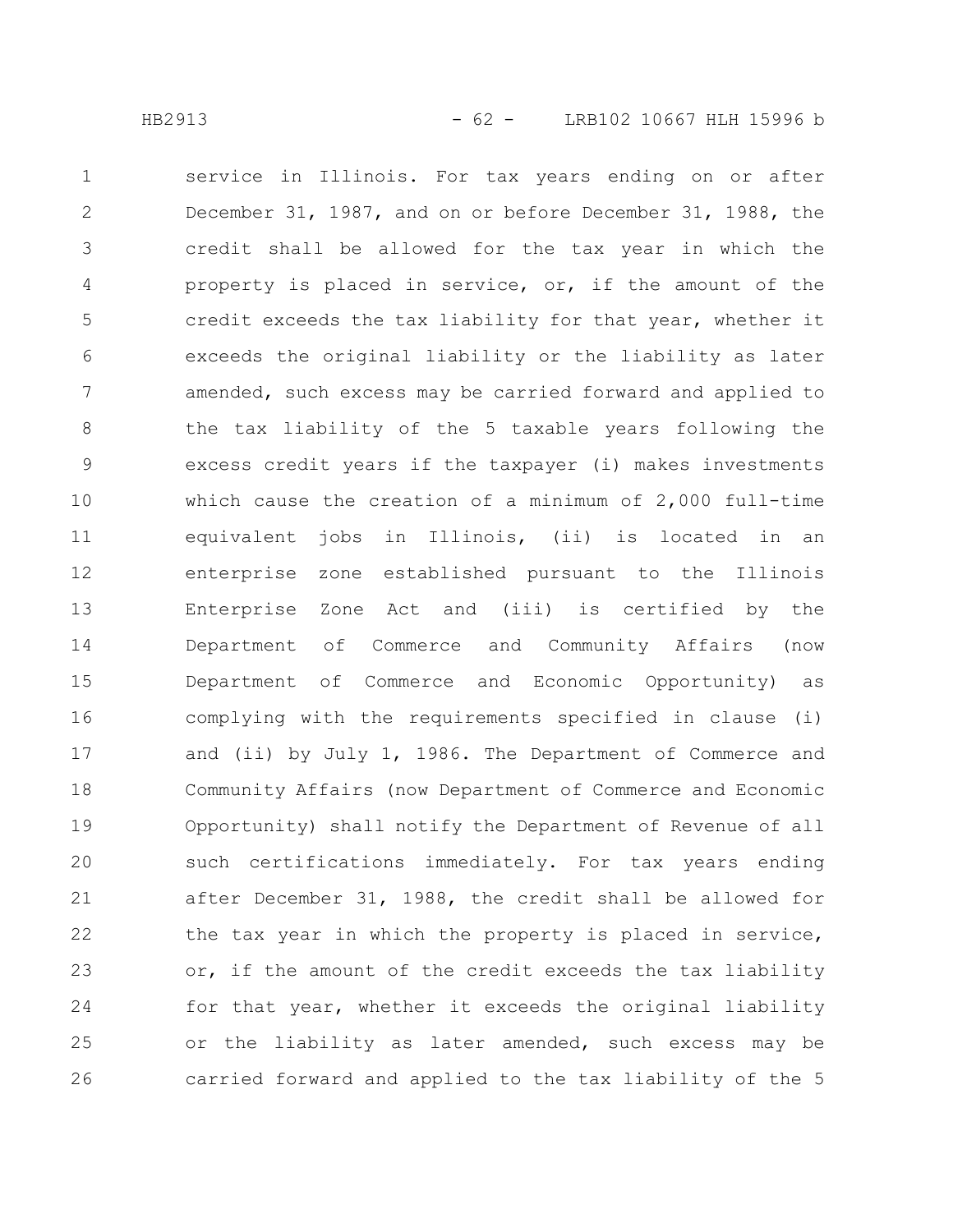taxable years following the excess credit years. The credit shall be applied to the earliest year for which there is a liability. If there is credit from more than one tax year that is available to offset a liability, earlier credit shall be applied first. 1 2 3 4 5

(2) The term "qualified property" means property which:

(A) is tangible, whether new or used, including buildings and structural components of buildings and signs that are real property, but not including land or improvements to real property that are not a structural component of a building such as landscaping, sewer lines, local access roads, fencing, parking lots, and other appurtenances; 8 9 10 11 12 13 14

(B) is depreciable pursuant to Section 167 of the Internal Revenue Code, except that "3-year property" as defined in Section 168(c)(2)(A) of that Code is not eligible for the credit provided by this subsection  $(e)$  ; 15 16 17 18 19

(C) is acquired by purchase as defined in Section 179(d) of the Internal Revenue Code; 20 21

(D) is used in Illinois by a taxpayer who is primarily engaged in manufacturing, or in mining coal or fluorite, or in retailing, or was placed in service on or after July 1, 2006 in a River Edge Redevelopment Zone established pursuant to the River Edge 22 23 24 25 26

6

7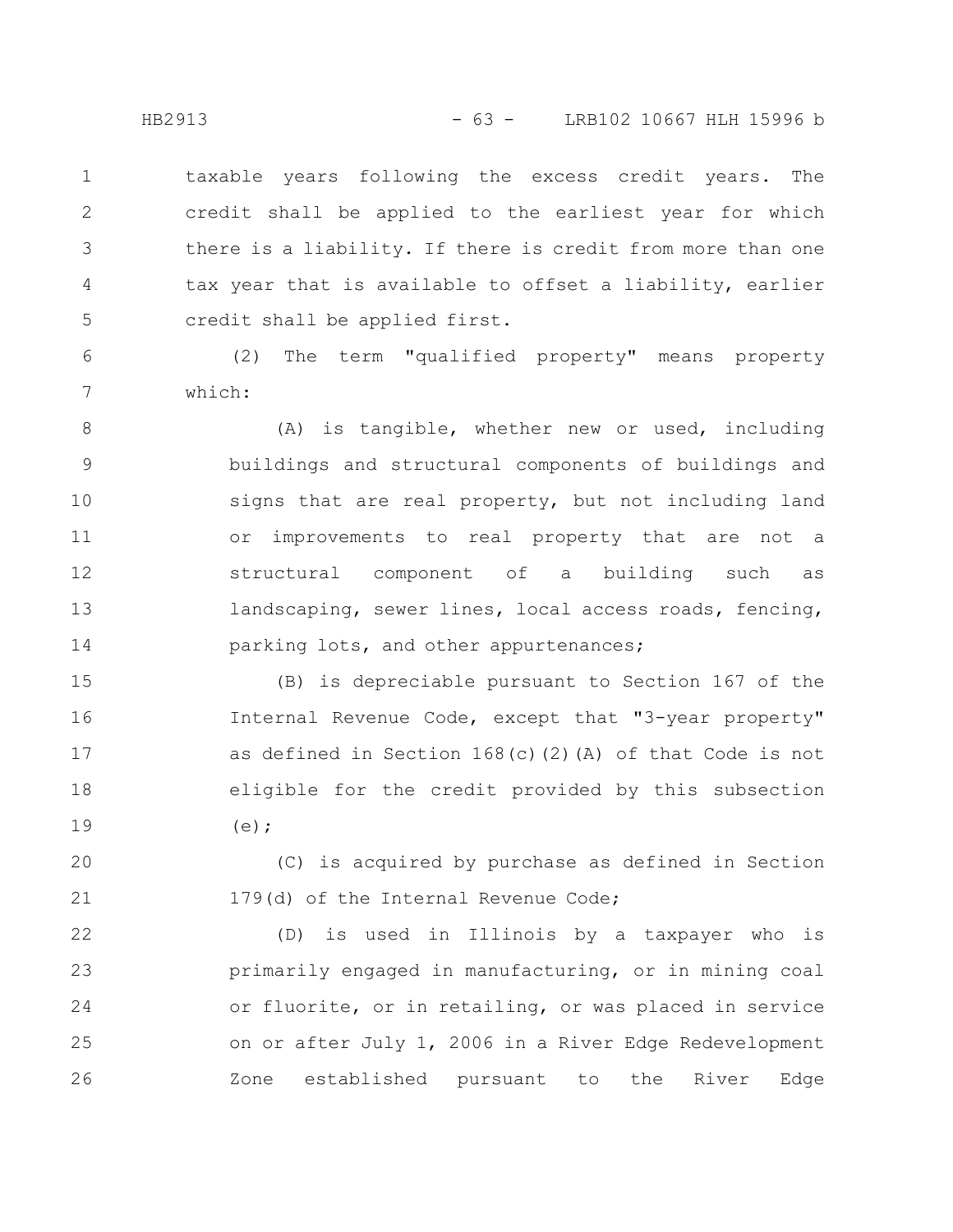1

Redevelopment Zone Act; and

(E) has not previously been used in Illinois in such a manner and by such a person as would qualify for the credit provided by this subsection (e) or subsection (f). 2 3 4 5

(3) For purposes of this subsection (e), "manufacturing" means the material staging and production of tangible personal property by procedures commonly regarded as manufacturing, processing, fabrication, or assembling which changes some existing material into new shapes, new qualities, or new combinations. For purposes of this subsection (e) the term "mining" shall have the same meaning as the term "mining" in Section 613(c) of the Internal Revenue Code. For purposes of this subsection (e), the term "retailing" means the sale of tangible personal property for use or consumption and not for resale, or services rendered in conjunction with the sale of tangible personal property for use or consumption and not for resale. For purposes of this subsection (e), "tangible personal property" has the same meaning as when that term is used in the Retailers' Occupation Tax Act, and, for taxable years ending after December 31, 2008, does not include the generation, transmission, or distribution of electricity. 6 7 8 9 10 11 12 13 14 15 16 17 18 19 20 21 22 23 24

(4) The basis of qualified property shall be the basis used to compute the depreciation deduction for federal 25 26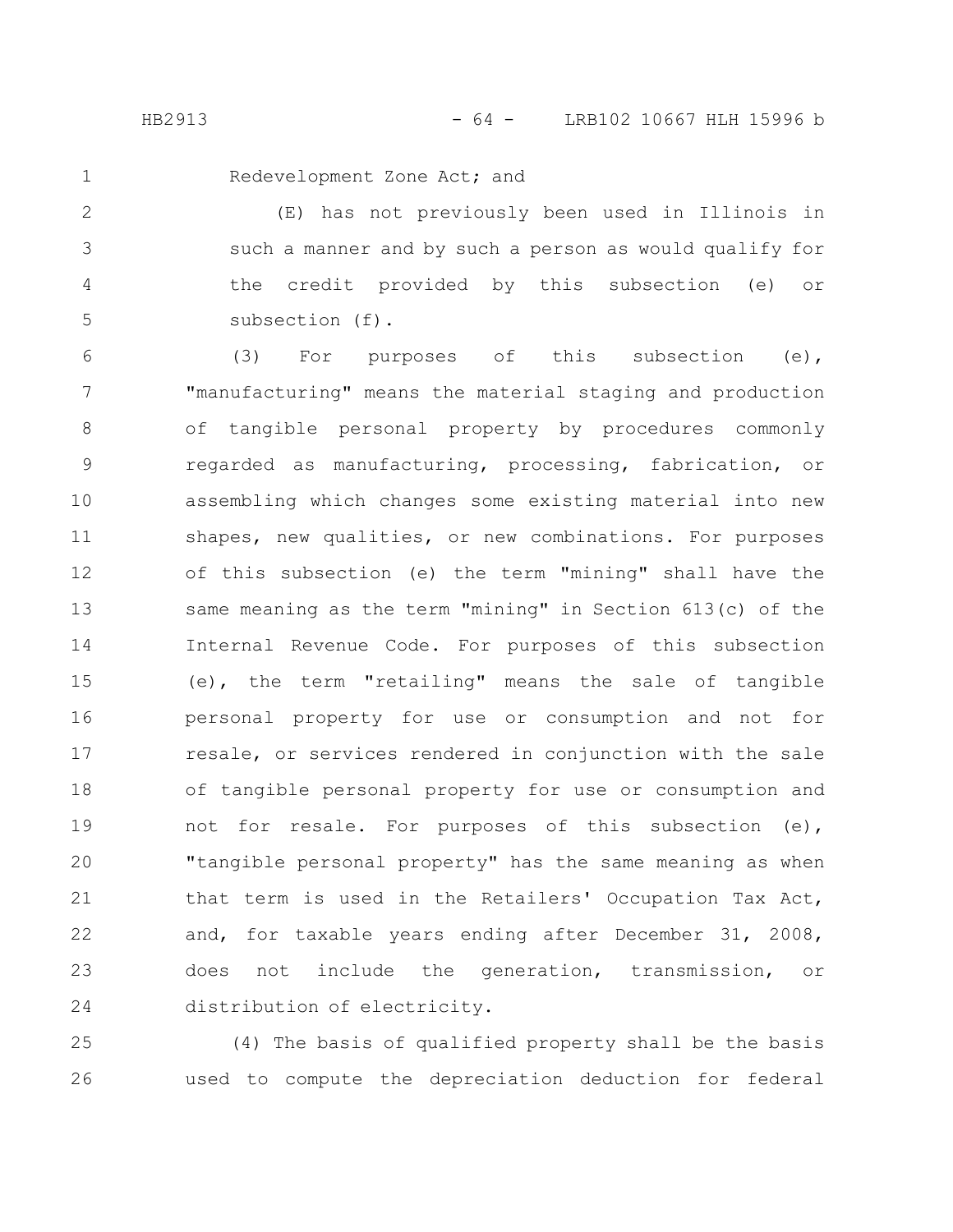income tax purposes. 1

(5) If the basis of the property for federal income tax depreciation purposes is increased after it has been placed in service in Illinois by the taxpayer, the amount of such increase shall be deemed property placed in service on the date of such increase in basis. 2 3 4 5 6

(6) The term "placed in service" shall have the same meaning as under Section 46 of the Internal Revenue Code. 7 8

(7) If during any taxable year, any property ceases to be qualified property in the hands of the taxpayer within 48 months after being placed in service, or the situs of any qualified property is moved outside Illinois within 48 months after being placed in service, the Personal Property Tax Replacement Income Tax for such taxable year shall be increased. Such increase shall be determined by (i) recomputing the investment credit which would have been allowed for the year in which credit for such property was originally allowed by eliminating such property from such computation and, (ii) subtracting such recomputed credit from the amount of credit previously allowed. For the purposes of this paragraph (7), a reduction of the basis of qualified property resulting from a redetermination of the purchase price shall be deemed a disposition of qualified property to the extent of such reduction. 9 10 11 12 13 14 15 16 17 18 19 20 21 22 23 24 25

26

(8) Unless the investment credit is extended by law,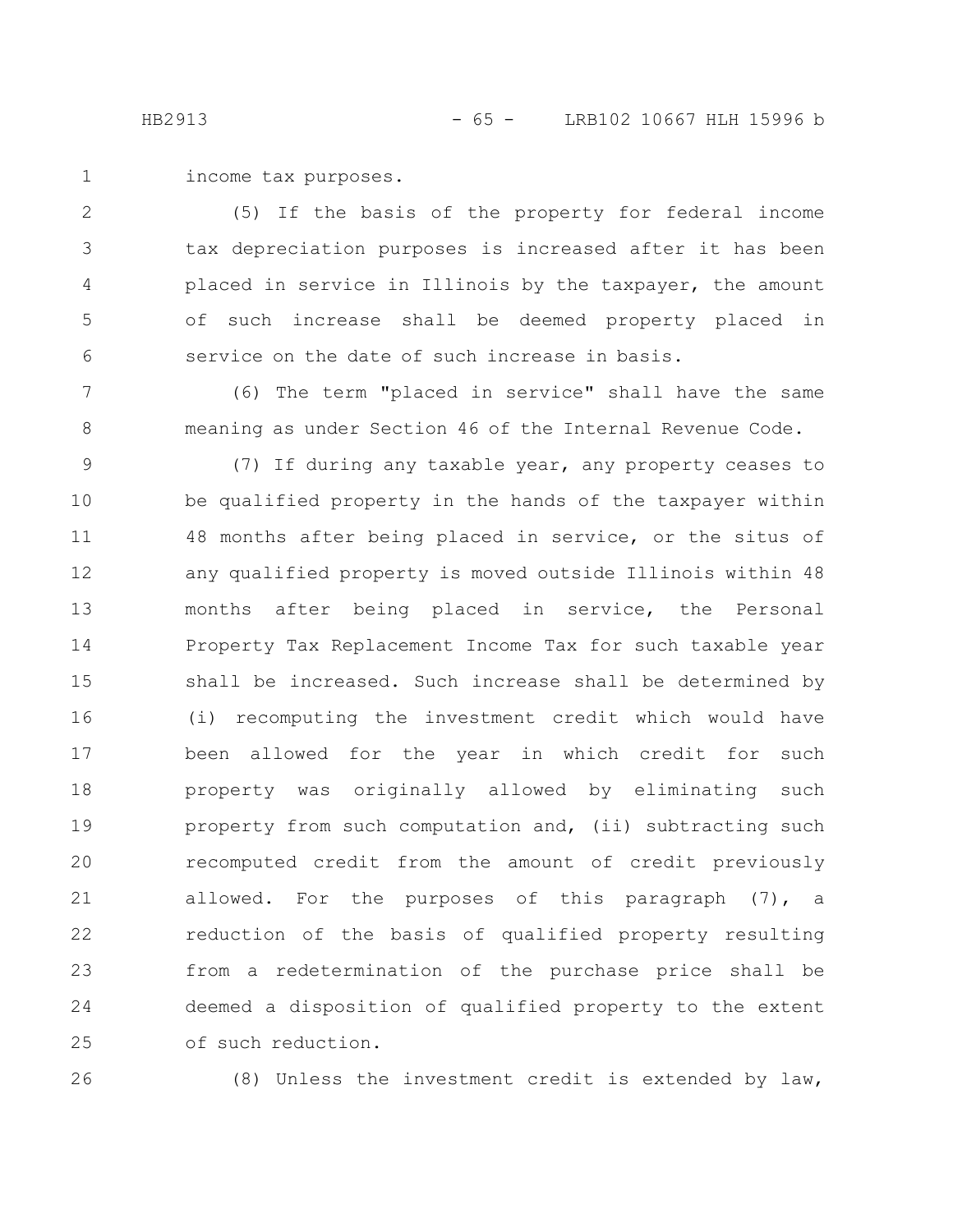the basis of qualified property shall not include costs incurred after December 31, 2018, except for costs incurred pursuant to a binding contract entered into on or before December 31, 2018. 1 2 3 4

(9) Each taxable year ending before December 31, 2000, a partnership may elect to pass through to its partners the credits to which the partnership is entitled under this subsection (e) for the taxable year. A partner may use the credit allocated to him or her under this paragraph only against the tax imposed in subsections (c) and (d) of this Section. If the partnership makes that election, those credits shall be allocated among the partners in the partnership in accordance with the rules set forth in Section 704(b) of the Internal Revenue Code, and the rules promulgated under that Section, and the allocated amount of the credits shall be allowed to the partners for that taxable year. The partnership shall make this election on its Personal Property Tax Replacement Income Tax return for that taxable year. The election to pass through the credits shall be irrevocable. 5 6 7 8 9 10 11 12 13 14 15 16 17 18 19 20

For taxable years ending on or after December 31, 2000, a partner that qualifies its partnership for a subtraction under subparagraph (I) of paragraph (2) of subsection (d) of Section 203 or a shareholder that qualifies a Subchapter S corporation for a subtraction under subparagraph (S) of paragraph (2) of subsection (b) 21 22 23 24 25 26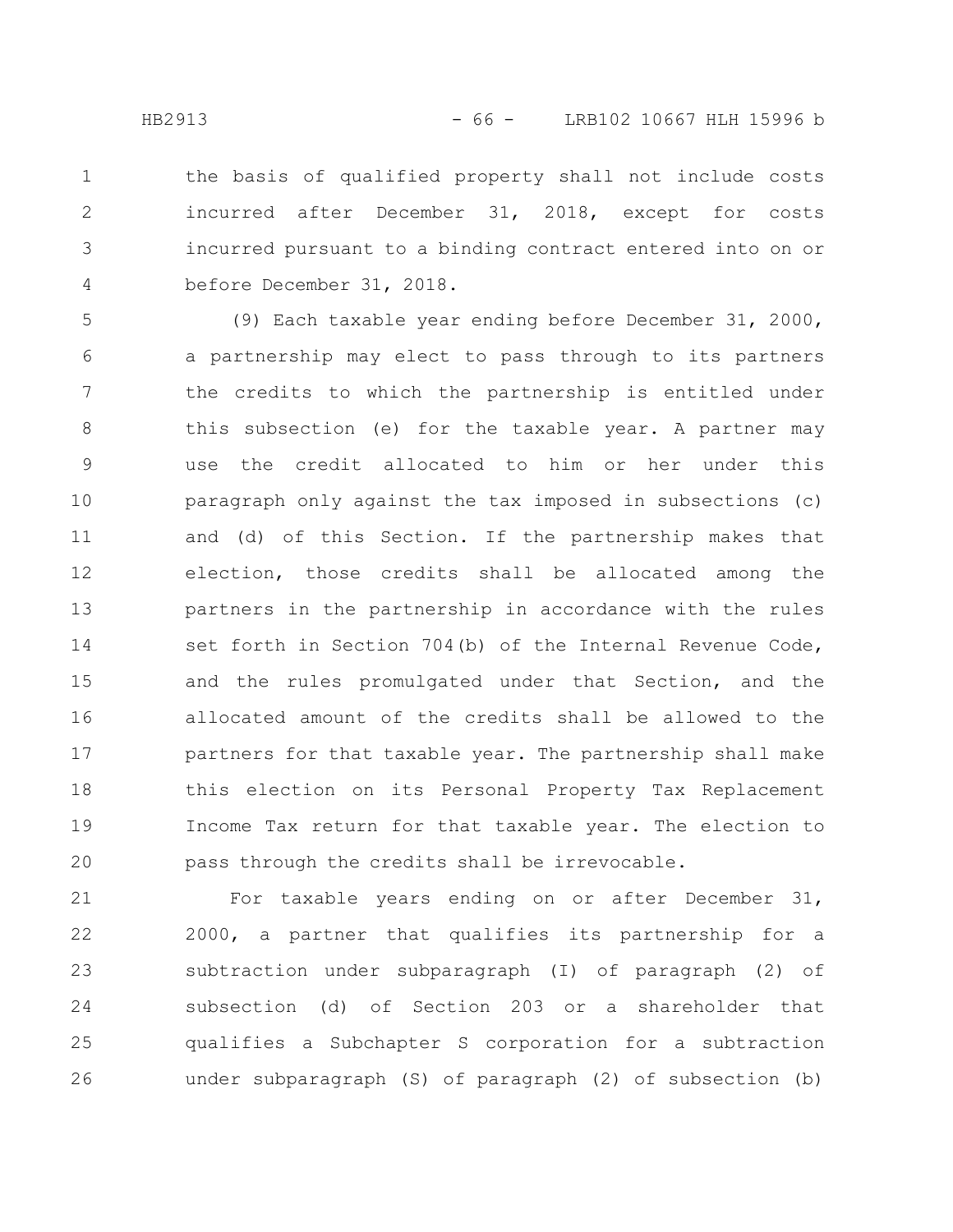HB2913 - 67 - LRB102 10667 HLH 15996 b

of Section 203 shall be allowed a credit under this subsection (e) equal to its share of the credit earned under this subsection (e) during the taxable year by the partnership or Subchapter S corporation, determined in accordance with the determination of income and distributive share of income under Sections 702 and 704 and Subchapter S of the Internal Revenue Code. This paragraph is exempt from the provisions of Section 250. 1 2 3 4 5 6 7 8

(f) Investment credit; Enterprise Zone; River Edge Redevelopment Zone. 9 10

(1) A taxpayer shall be allowed a credit against the tax imposed by subsections (a) and (b) of this Section for investment in qualified property which is placed in service in an Enterprise Zone created pursuant to the Illinois Enterprise Zone Act or, for property placed in service on or after July 1, 2006, a River Edge Redevelopment Zone established pursuant to the River Edge Redevelopment Zone Act. For partners, shareholders of Subchapter S corporations, and owners of limited liability companies, if the liability company is treated as a partnership for purposes of federal and State income taxation, there shall be allowed a credit under this subsection (f) to be determined in accordance with the determination of income and distributive share of income under Sections 702 and 704 and Subchapter S of the Internal Revenue Code. The credit shall be .5% of the 11 12 13 14 15 16 17 18 19 20 21 22 23 24 25 26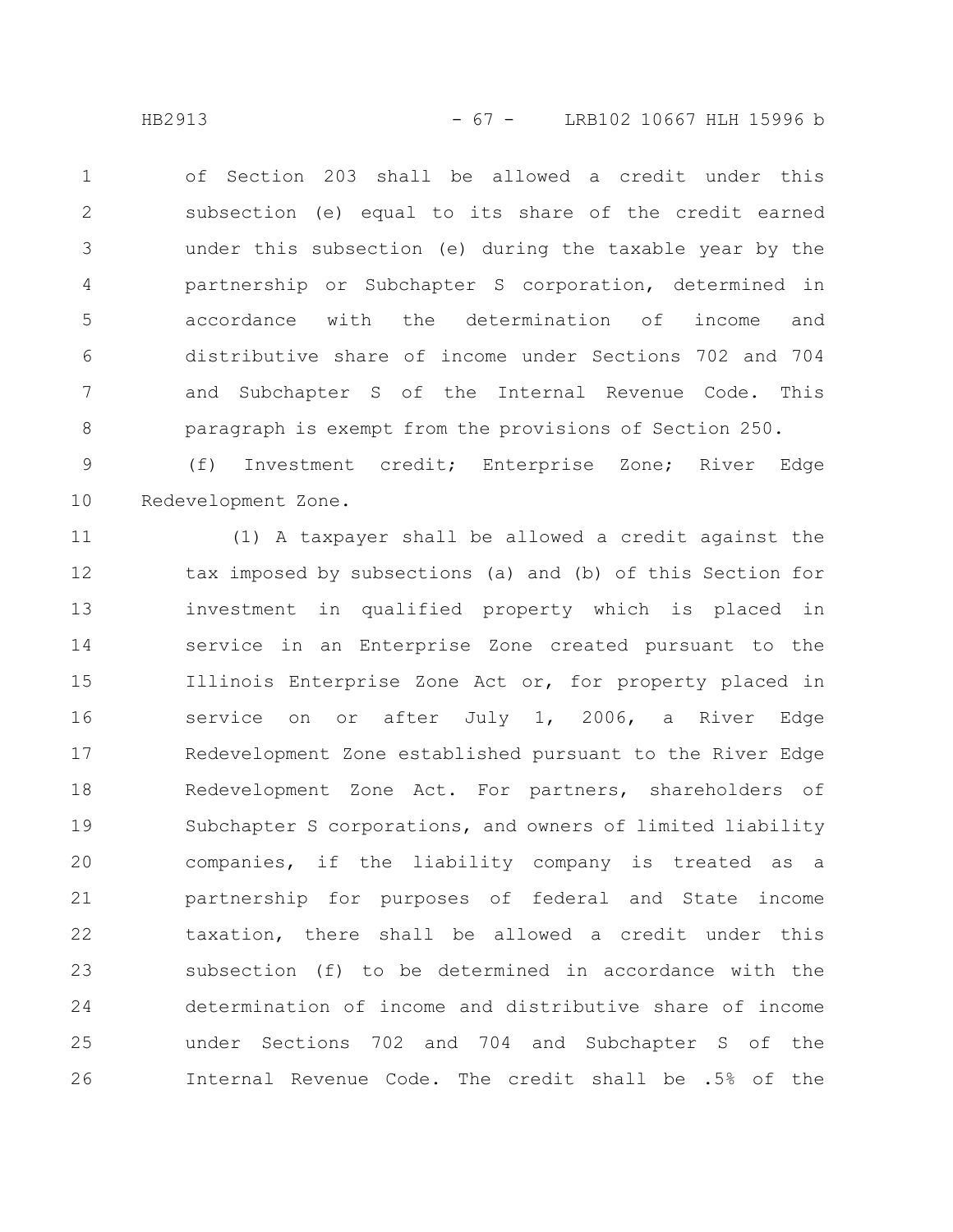basis for such property. The credit shall be available only in the taxable year in which the property is placed in service in the Enterprise Zone or River Edge Redevelopment Zone and shall not be allowed to the extent that it would reduce a taxpayer's liability for the tax imposed by subsections (a) and (b) of this Section to below zero. For tax years ending on or after December 31, 1985, the credit shall be allowed for the tax year in which the property is placed in service, or, if the amount of the credit exceeds the tax liability for that year, whether it exceeds the original liability or the liability as later amended, such excess may be carried forward and applied to the tax liability of the 5 taxable years following the excess credit year. The credit shall be applied to the earliest year for which there is a liability. If there is credit from more than one tax year that is available to offset a liability, the credit accruing first in time shall be applied first. 1 2 3 4 5 6 7 8 9 10 11 12 13 14 15 16 17 18

19

(2) The term qualified property means property which:

(A) is tangible, whether new or used, including buildings and structural components of buildings; 20 21

(B) is depreciable pursuant to Section 167 of the Internal Revenue Code, except that "3-year property" as defined in Section 168(c)(2)(A) of that Code is not eligible for the credit provided by this subsection  $(f);$ 22 23 24 25 26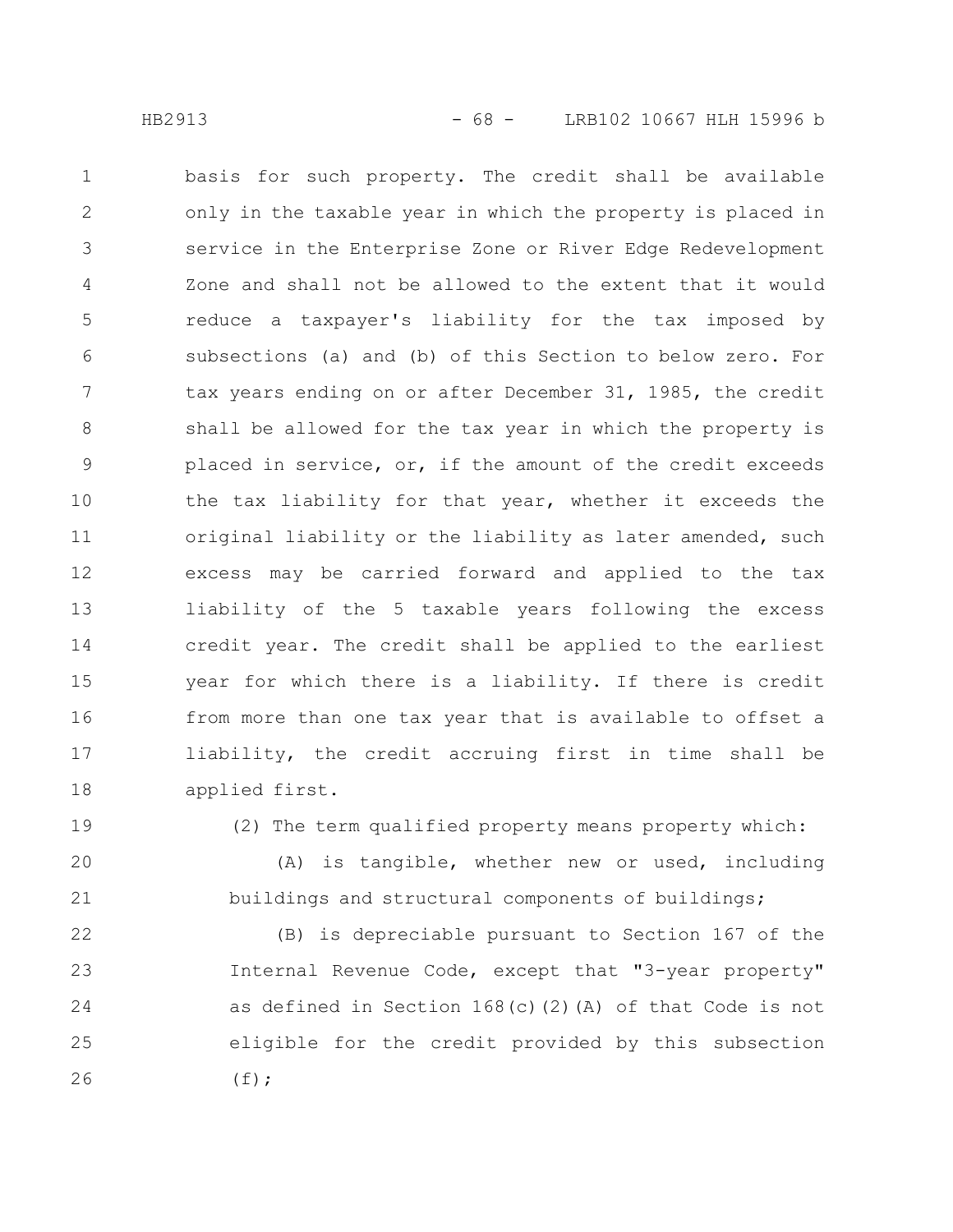(C) is acquired by purchase as defined in Section 179(d) of the Internal Revenue Code; 1 2

(D) is used in the Enterprise Zone or River Edge Redevelopment Zone by the taxpayer; and 3 4

(E) has not been previously used in Illinois in such a manner and by such a person as would qualify for the credit provided by this subsection (f) or subsection (e). 5 6 7 8

(3) The basis of qualified property shall be the basis used to compute the depreciation deduction for federal income tax purposes. 9 10 11

(4) If the basis of the property for federal income tax depreciation purposes is increased after it has been placed in service in the Enterprise Zone or River Edge Redevelopment Zone by the taxpayer, the amount of such increase shall be deemed property placed in service on the date of such increase in basis. 12 13 14 15 16 17

(5) The term "placed in service" shall have the same meaning as under Section 46 of the Internal Revenue Code. 18 19

(6) If during any taxable year, any property ceases to be qualified property in the hands of the taxpayer within 48 months after being placed in service, or the situs of any qualified property is moved outside the Enterprise Zone or River Edge Redevelopment Zone within 48 months after being placed in service, the tax imposed under subsections (a) and (b) of this Section for such taxable 20 21 22 23 24 25 26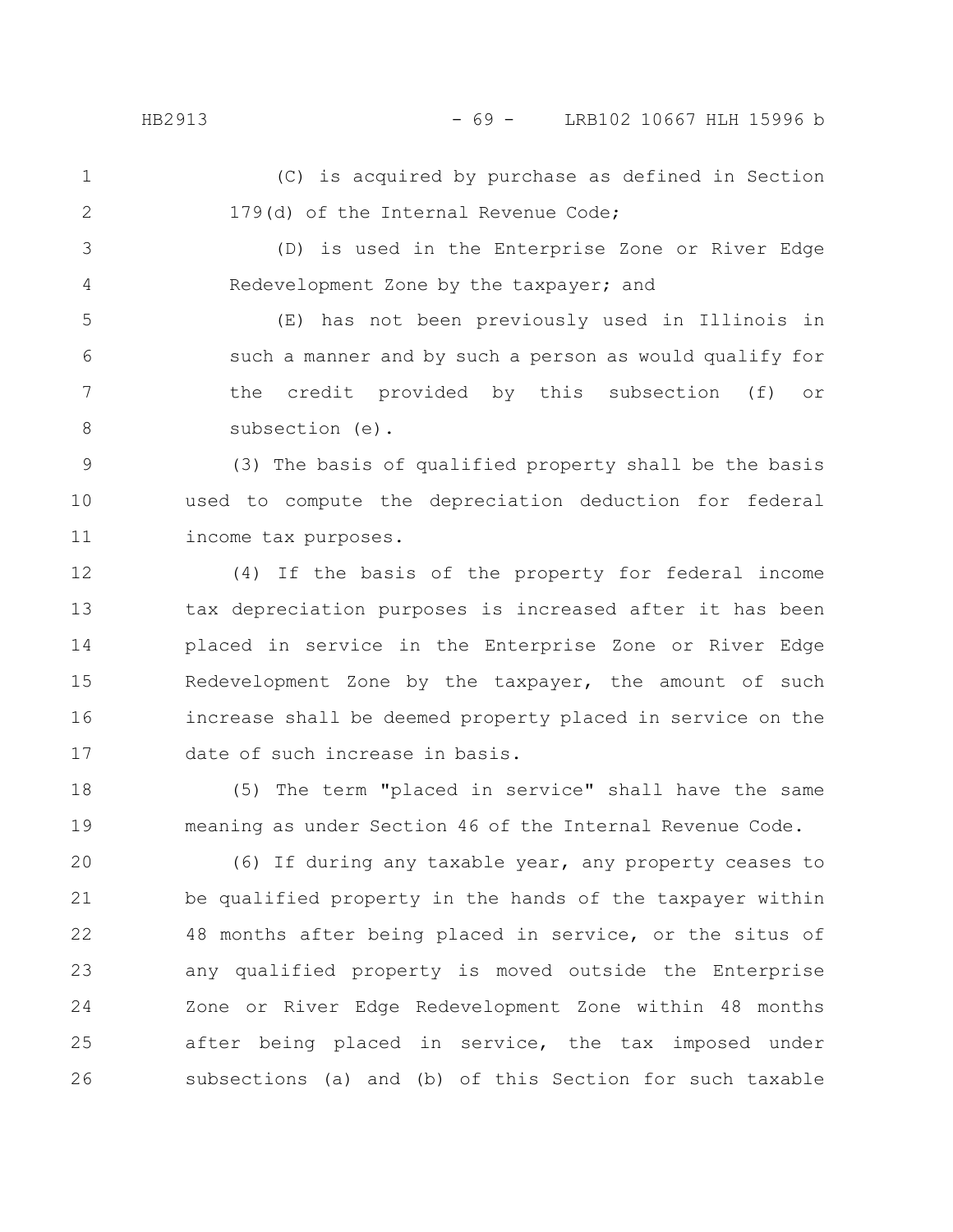year shall be increased. Such increase shall be determined by (i) recomputing the investment credit which would have been allowed for the year in which credit for such property was originally allowed by eliminating such property from such computation, and (ii) subtracting such recomputed credit from the amount of credit previously allowed. For the purposes of this paragraph (6), a reduction of the basis of qualified property resulting from a redetermination of the purchase price shall be deemed a disposition of qualified property to the extent of such reduction. 1 2 3 4 5 6 7 8 9 10 11

(7) There shall be allowed an additional credit equal to 0.5% of the basis of qualified property placed in service during the taxable year in a River Edge Redevelopment Zone, provided such property is placed in service on or after July 1, 2006, and the taxpayer's base employment within Illinois has increased by 1% or more over the preceding year as determined by the taxpayer's employment records filed with the Illinois Department of Employment Security. Taxpayers who are new to Illinois shall be deemed to have met the 1% growth in base employment for the first year in which they file employment records with the Illinois Department of Employment Security. If, in any year, the increase in base employment within Illinois over the preceding year is less than 1%, the additional credit shall be limited to that 12 13 14 15 16 17 18 19 20 21 22 23 24 25 26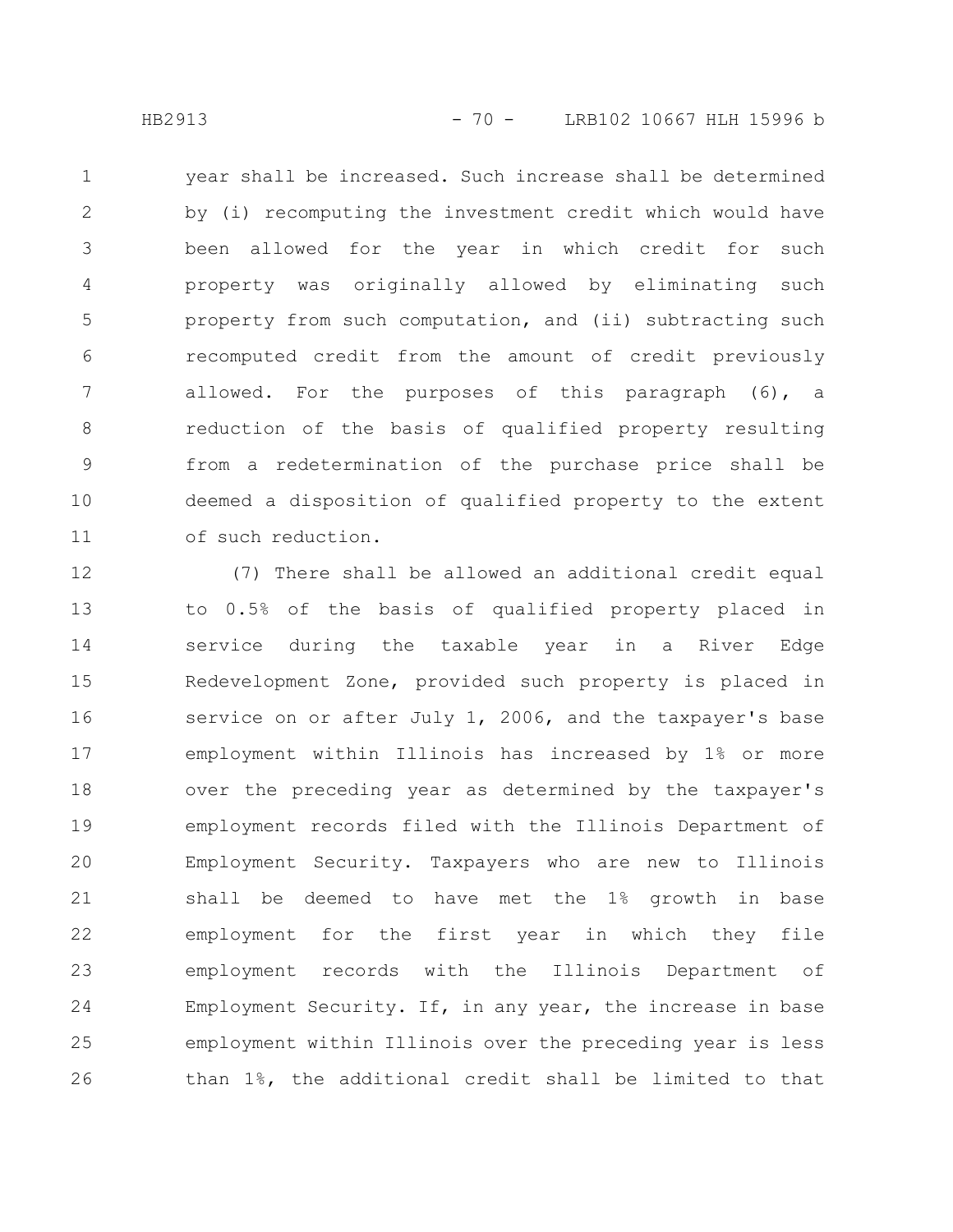percentage times a fraction, the numerator of which is 0.5% and the denominator of which is 1%, but shall not exceed 0.5%. 1 2 3

(8) For taxable years beginning on or after January 1, 2021, there shall be allowed an Enterprise Zone construction jobs credit against the taxes imposed under subsections (a) and (b) of this Section as provided in Section 13 of the Illinois Enterprise Zone Act. 4 5 6 7 8

The credit or credits may not reduce the taxpayer's liability to less than zero. If the amount of the credit or credits exceeds the taxpayer's liability, the excess may be carried forward and applied against the taxpayer's liability in succeeding calendar years in the same manner provided under paragraph (4) of Section 211 of this Act. The credit or credits shall be applied to the earliest year for which there is a tax liability. If there are credits from more than one taxable year that are available to offset a liability, the earlier credit shall be applied first. 9 10 11 12 13 14 15 16 17 18 19

For partners, shareholders of Subchapter S corporations, and owners of limited liability companies, if the liability company is treated as a partnership for the purposes of federal and State income taxation, there shall be allowed a credit under this Section to be determined in accordance with the determination of income and distributive share of income under Sections 702 and 20 21 22 23 24 25 26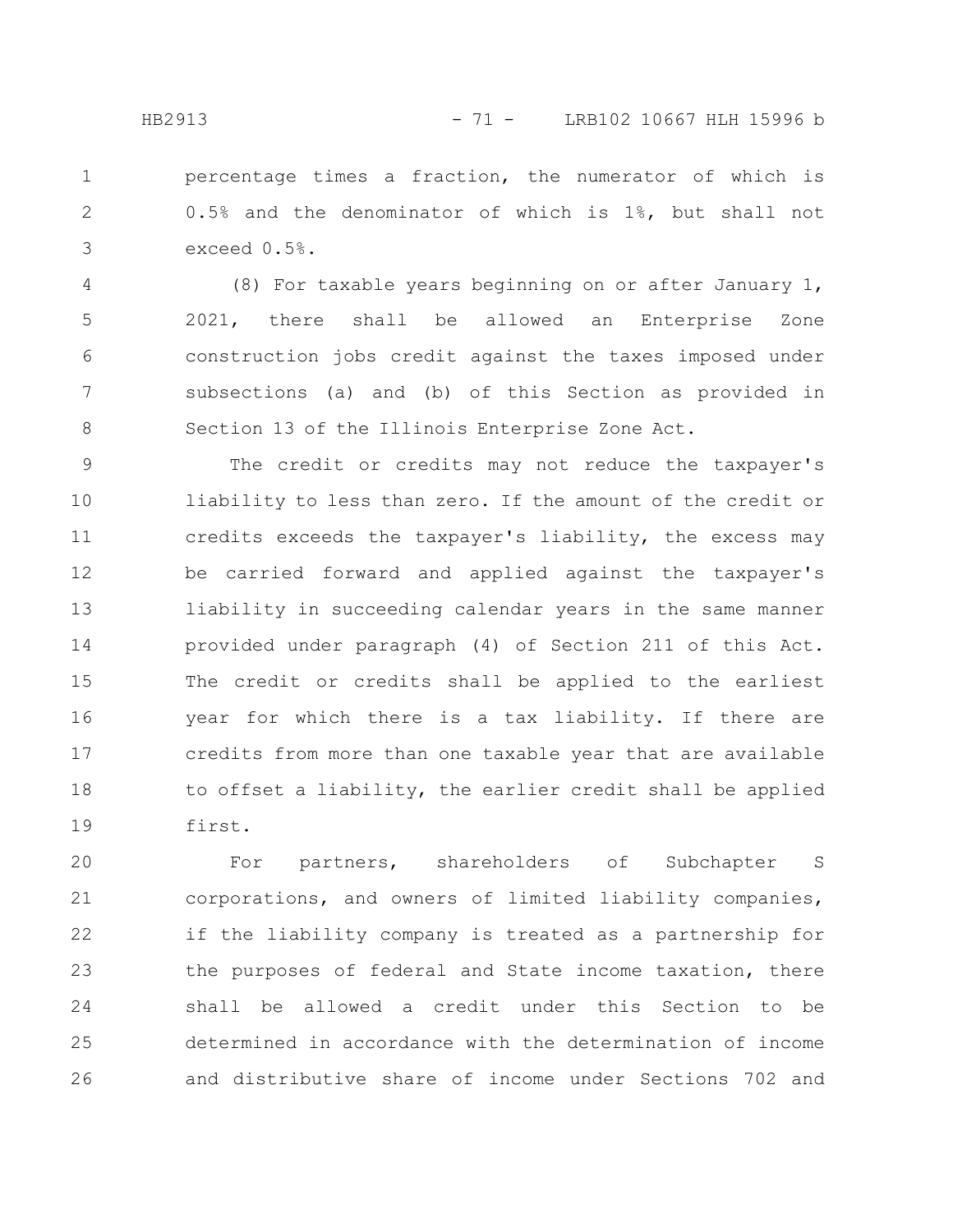1

704 and Subchapter S of the Internal Revenue Code.

The total aggregate amount of credits awarded under the Blue Collar Jobs Act (Article 20 of Public Act 101-9 this amendatory Act of the 101st General Assembly) shall not exceed \$20,000,000 in any State fiscal year. 2 3 4 5

This paragraph (8) is exempt from the provisions of Section 250. 6 7

(g) (Blank).

9

8

(h) Investment credit; High Impact Business.

(1) Subject to subsections (b) and (b-5) of Section 5.5 of the Illinois Enterprise Zone Act, a taxpayer shall be allowed a credit against the tax imposed by subsections (a) and (b) of this Section for investment in qualified property which is placed in service by a Department of Commerce and Economic Opportunity designated High Impact Business. The credit shall be .5% of the basis for such property. The credit shall not be available (i) until the minimum investments in qualified property set forth in subdivision (a)(3)(A) of Section 5.5 of the Illinois Enterprise Zone Act have been satisfied or (ii) until the time authorized in subsection (b-5) of the Illinois Enterprise Zone Act for entities designated as High Impact Businesses under subdivisions (a)(3)(B), (a)(3)(C), and (a)(3)(D) of Section 5.5 of the Illinois Enterprise Zone Act, and shall not be allowed to the extent that it would reduce a taxpayer's liability for the tax imposed by 10 11 12 13 14 15 16 17 18 19 20 21 22 23 24 25 26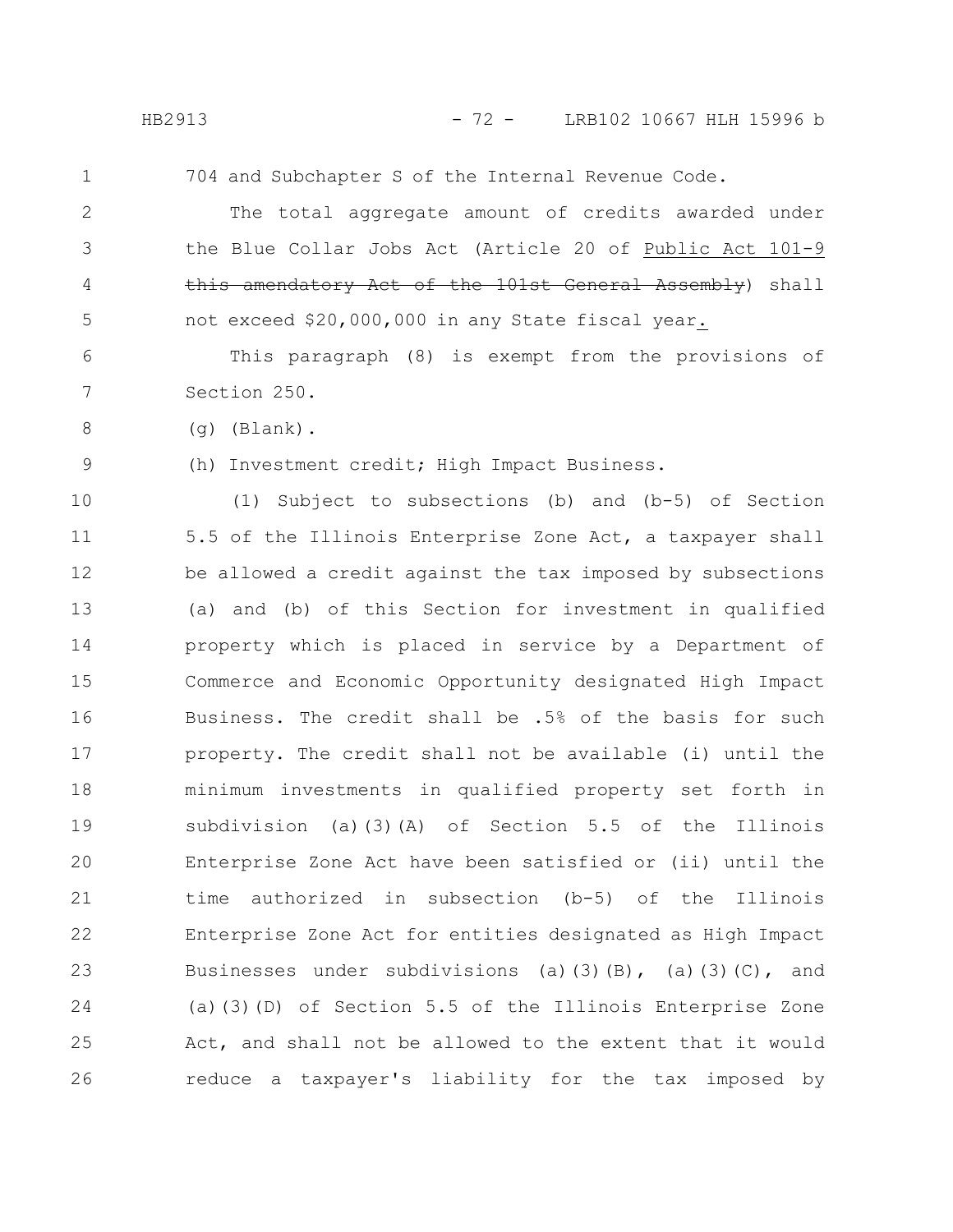subsections (a) and (b) of this Section to below zero. The credit applicable to such investments shall be taken in the taxable year in which such investments have been completed. The credit for additional investments beyond the minimum investment by a designated high impact business authorized under subdivision (a)(3)(A) of Section 5.5 of the Illinois Enterprise Zone Act shall be available only in the taxable year in which the property is placed in service and shall not be allowed to the extent that it would reduce a taxpayer's liability for the tax imposed by subsections (a) and (b) of this Section to below zero. For tax years ending on or after December 31, 1987, the credit shall be allowed for the tax year in which the property is placed in service, or, if the amount of the credit exceeds the tax liability for that year, whether it exceeds the original liability or the liability as later amended, such excess may be carried forward and applied to the tax liability of the 5 taxable years following the excess credit year. The credit shall be applied to the earliest year for which there is a liability. If there is credit from more than one tax year that is available to offset a liability, the credit accruing first in time shall be applied first. 1 2 3 4 5 6 7 8 9 10 11 12 13 14 15 16 17 18 19 20 21 22 23

Changes made in this subdivision (h)(1) by Public Act 88-670 restore changes made by Public Act 85-1182 and reflect existing law. 24 25 26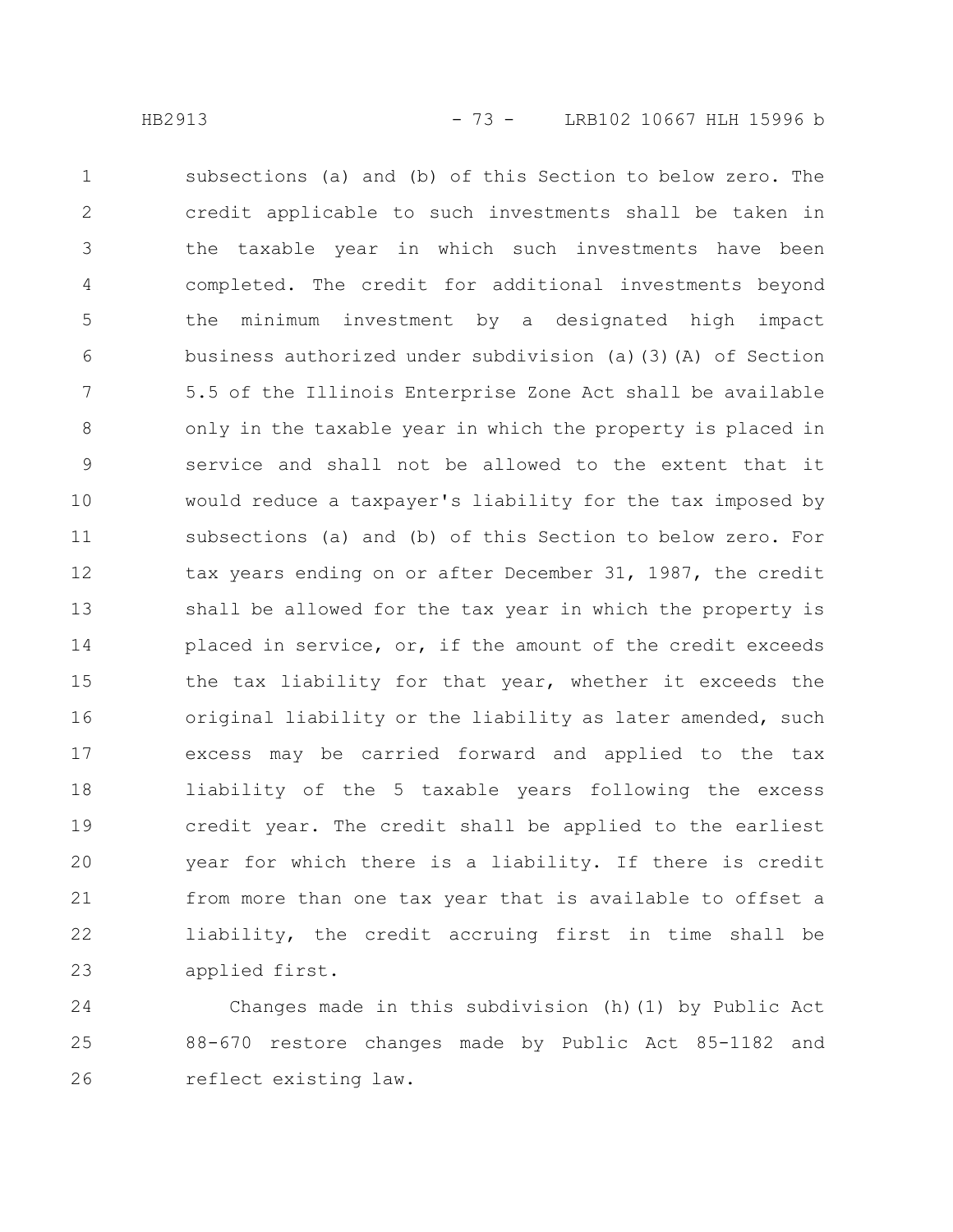(2) The term qualified property means property which:

2

(A) is tangible, whether new or used, including buildings and structural components of buildings;

(B) is depreciable pursuant to Section 167 of the Internal Revenue Code, except that "3-year property" as defined in Section 168(c)(2)(A) of that Code is not eligible for the credit provided by this subsection  $(h)$ : 4 5 6 7 8

(C) is acquired by purchase as defined in Section 179(d) of the Internal Revenue Code; and 9 10

(D) is not eligible for the Enterprise Zone Investment Credit provided by subsection (f) of this Section. 11 12 13

(3) The basis of qualified property shall be the basis used to compute the depreciation deduction for federal income tax purposes. 14 15 16

(4) If the basis of the property for federal income tax depreciation purposes is increased after it has been placed in service in a federally designated Foreign Trade Zone or Sub-Zone located in Illinois by the taxpayer, the amount of such increase shall be deemed property placed in service on the date of such increase in basis. 17 18 19 20 21 22

(5) The term "placed in service" shall have the same meaning as under Section 46 of the Internal Revenue Code. 23 24

(6) If during any taxable year ending on or before December 31, 1996, any property ceases to be qualified 25 26

1

3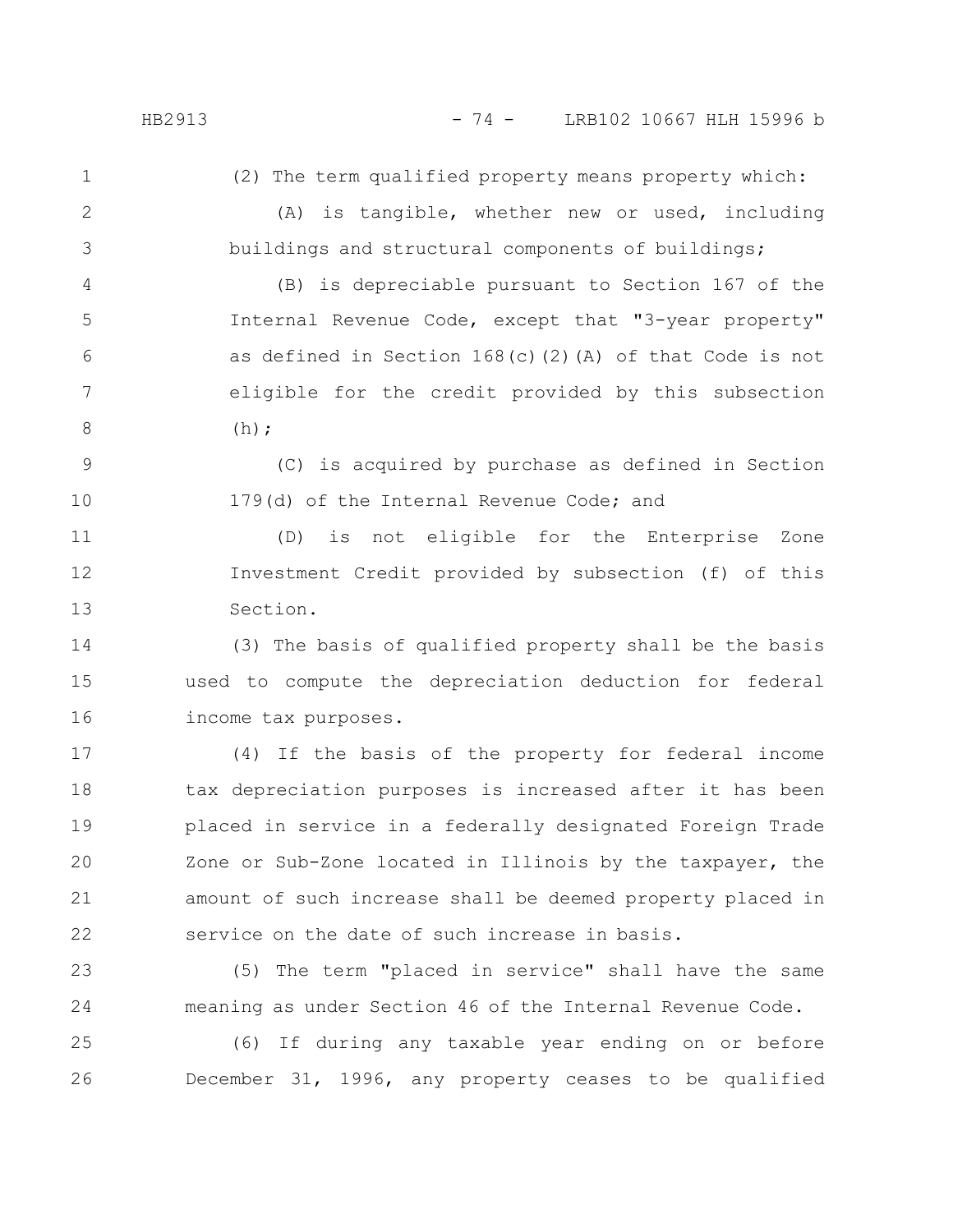property in the hands of the taxpayer within 48 months after being placed in service, or the situs of any qualified property is moved outside Illinois within 48 months after being placed in service, the tax imposed under subsections (a) and (b) of this Section for such taxable year shall be increased. Such increase shall be determined by (i) recomputing the investment credit which would have been allowed for the year in which credit for such property was originally allowed by eliminating such property from such computation, and (ii) subtracting such recomputed credit from the amount of credit previously allowed. For the purposes of this paragraph (6), a reduction of the basis of qualified property resulting from a redetermination of the purchase price shall be deemed a disposition of qualified property to the extent of such reduction. 1 2 3 4 5 6 7 8 9 10 11 12 13 14 15 16

(7) Beginning with tax years ending after December 31, 1996, if a taxpayer qualifies for the credit under this subsection (h) and thereby is granted a tax abatement and the taxpayer relocates its entire facility in violation of the explicit terms and length of the contract under Section 18-183 of the Property Tax Code, the tax imposed under subsections (a) and (b) of this Section shall be increased for the taxable year in which the taxpayer relocated its facility by an amount equal to the amount of credit received by the taxpayer under this subsection (h). 17 18 19 20 21 22 23 24 25 26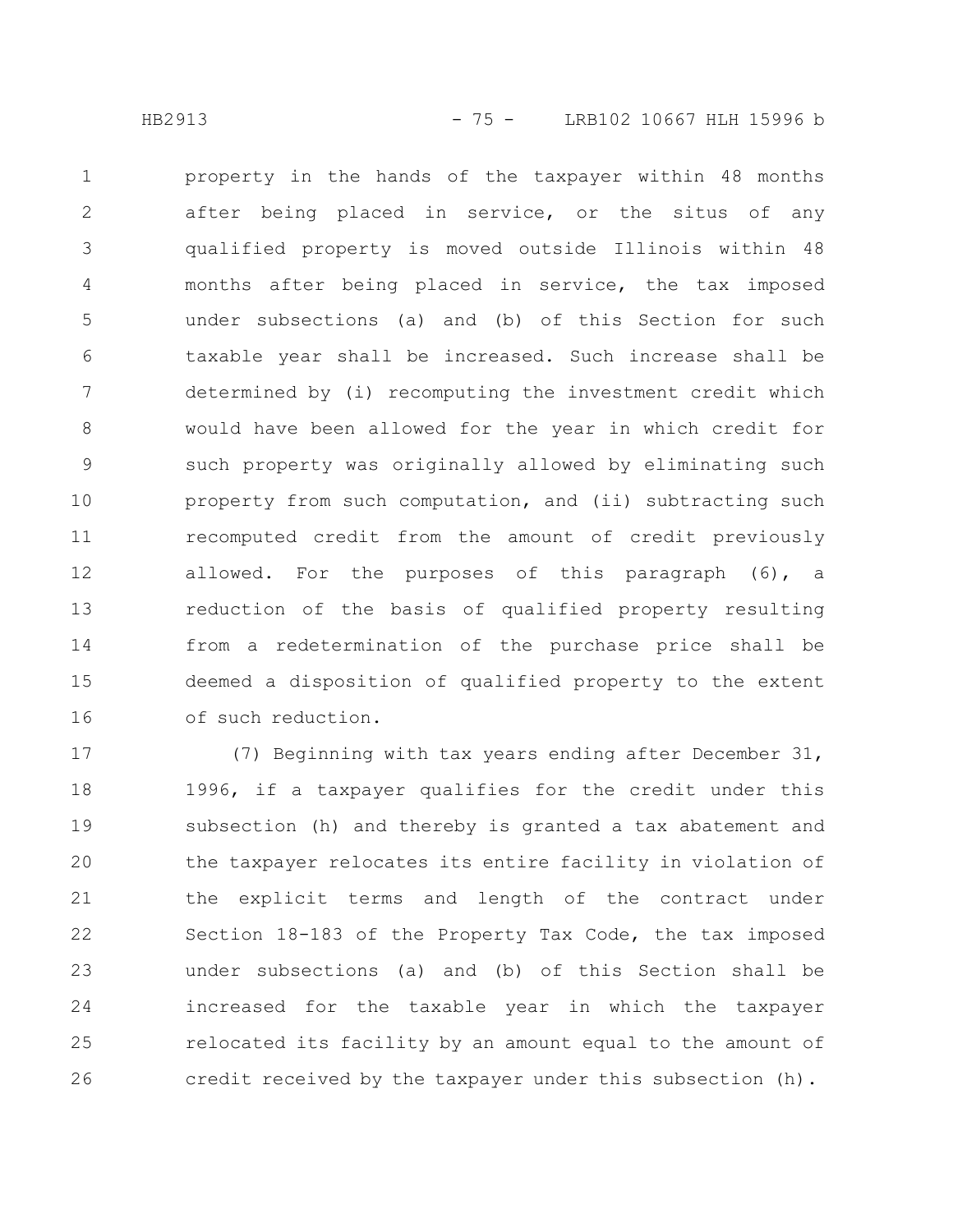HB2913 - 76 - LRB102 10667 HLH 15996 b

(h-5) High Impact Business construction constructions jobs credit. For taxable years beginning on or after January 1, 2021, there shall also be allowed a High Impact Business construction jobs credit against the tax imposed under subsections (a) and (b) of this Section as provided in subsections (i) and (i) of Section 5.5 of the Illinois Enterprise Zone Act. 1 2 3 4 5 6 7

The credit or credits may not reduce the taxpayer's liability to less than zero. If the amount of the credit or credits exceeds the taxpayer's liability, the excess may be carried forward and applied against the taxpayer's liability in succeeding calendar years in the manner provided under paragraph (4) of Section 211 of this Act. The credit or credits shall be applied to the earliest year for which there is a tax liability. If there are credits from more than one taxable year that are available to offset a liability, the earlier credit shall be applied first. 8 9 10 11 12 13 14 15 16 17

For partners, shareholders of Subchapter S corporations, and owners of limited liability companies, if the liability company is treated as a partnership for the purposes of federal and State income taxation, there shall be allowed a credit under this Section to be determined in accordance with the determination of income and distributive share of income under Sections 702 and 704 and Subchapter S of the Internal Revenue Code. 18 19 20 21 22 23 24 25

26

The total aggregate amount of credits awarded under the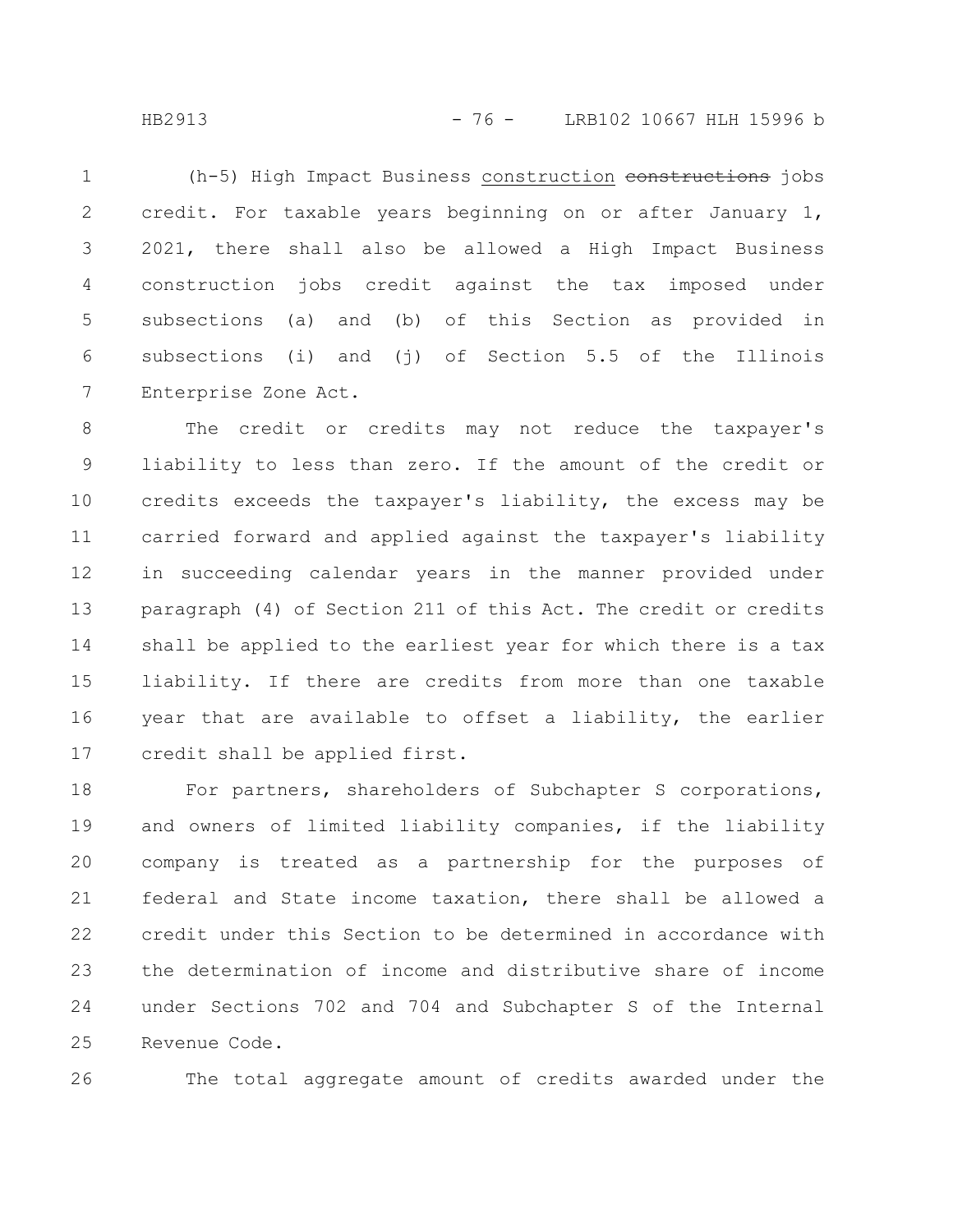Blue Collar Jobs Act (Article 20 of Public Act 101-9 this amendatory Act of the 101st General Assembly) shall not exceed \$20,000,000 in any State fiscal year. 1 2 3

This subsection (h-5) is exempt from the provisions of Section 250. 4 5

(i) Credit for Personal Property Tax Replacement Income Tax. For tax years ending prior to December 31, 2003, a credit shall be allowed against the tax imposed by subsections (a) and (b) of this Section for the tax imposed by subsections (c) and (d) of this Section. This credit shall be computed by multiplying the tax imposed by subsections (c) and (d) of this Section by a fraction, the numerator of which is base income allocable to Illinois and the denominator of which is Illinois base income, and further multiplying the product by the tax rate imposed by subsections (a) and (b) of this Section. 6 7 8 9 10 11 12 13 14 15

Any credit earned on or after December 31, 1986 under this subsection which is unused in the year the credit is computed because it exceeds the tax liability imposed by subsections (a) and (b) for that year (whether it exceeds the original liability or the liability as later amended) may be carried forward and applied to the tax liability imposed by subsections (a) and (b) of the 5 taxable years following the excess credit year, provided that no credit may be carried forward to any year ending on or after December 31, 2003. This credit shall be applied first to the earliest year for which there is a liability. If there is a credit under this 16 17 18 19 20 21 22 23 24 25 26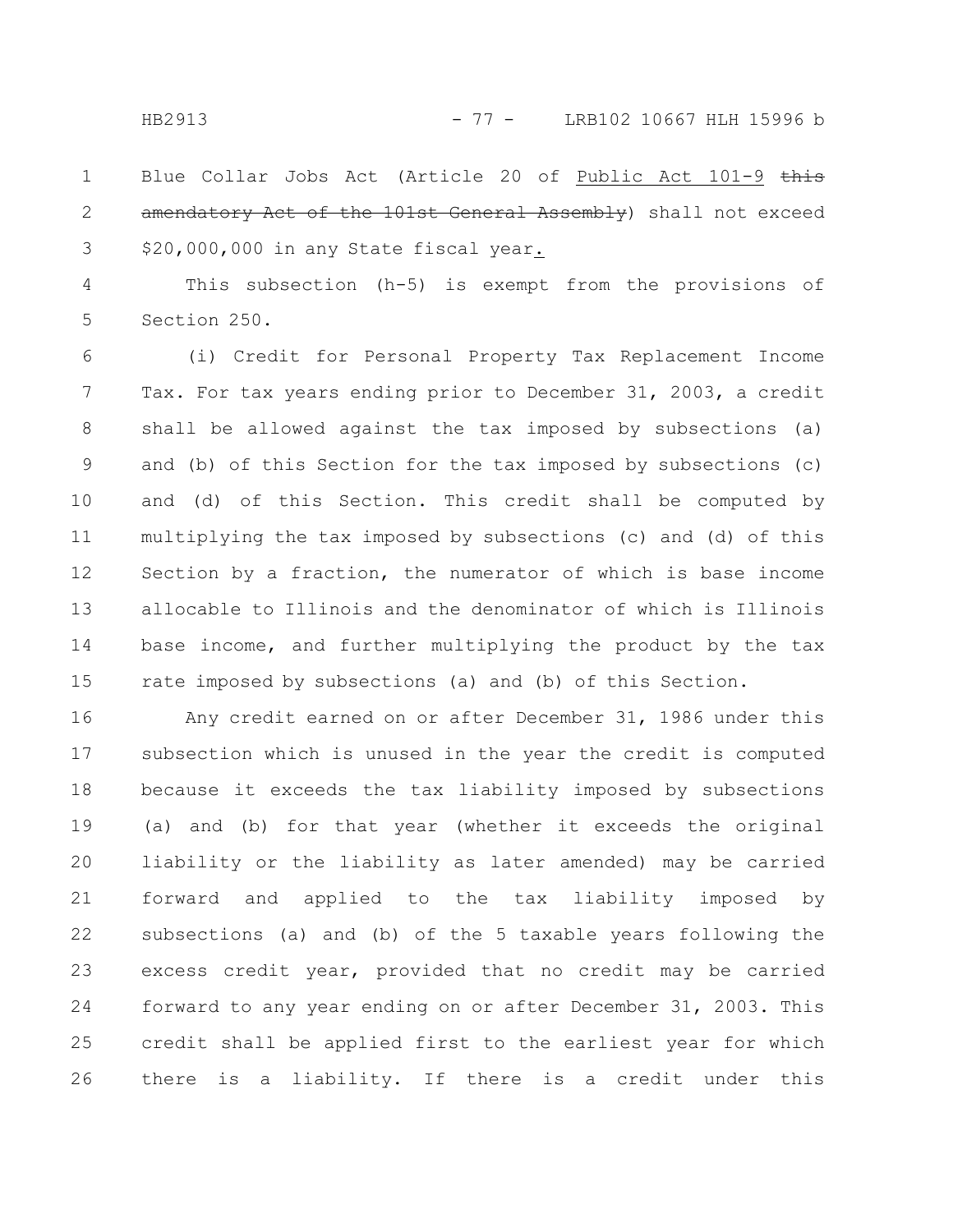subsection from more than one tax year that is available to offset a liability the earliest credit arising under this subsection shall be applied first. 1 2 3

If, during any taxable year ending on or after December 31, 1986, the tax imposed by subsections (c) and (d) of this Section for which a taxpayer has claimed a credit under this subsection (i) is reduced, the amount of credit for such tax shall also be reduced. Such reduction shall be determined by recomputing the credit to take into account the reduced tax imposed by subsections (c) and (d). If any portion of the reduced amount of credit has been carried to a different taxable year, an amended return shall be filed for such taxable year to reduce the amount of credit claimed. 4 5 6 7 8 9 10 11 12 13

(j) Training expense credit. Beginning with tax years ending on or after December 31, 1986 and prior to December 31, 2003, a taxpayer shall be allowed a credit against the tax imposed by subsections (a) and (b) under this Section for all amounts paid or accrued, on behalf of all persons employed by the taxpayer in Illinois or Illinois residents employed outside of Illinois by a taxpayer, for educational or vocational training in semi-technical or technical fields or semi-skilled or skilled fields, which were deducted from gross income in the computation of taxable income. The credit against the tax imposed by subsections (a) and (b) shall be 1.6% of such training expenses. For partners, shareholders of subchapter S corporations, and owners of limited liability 14 15 16 17 18 19 20 21 22 23 24 25 26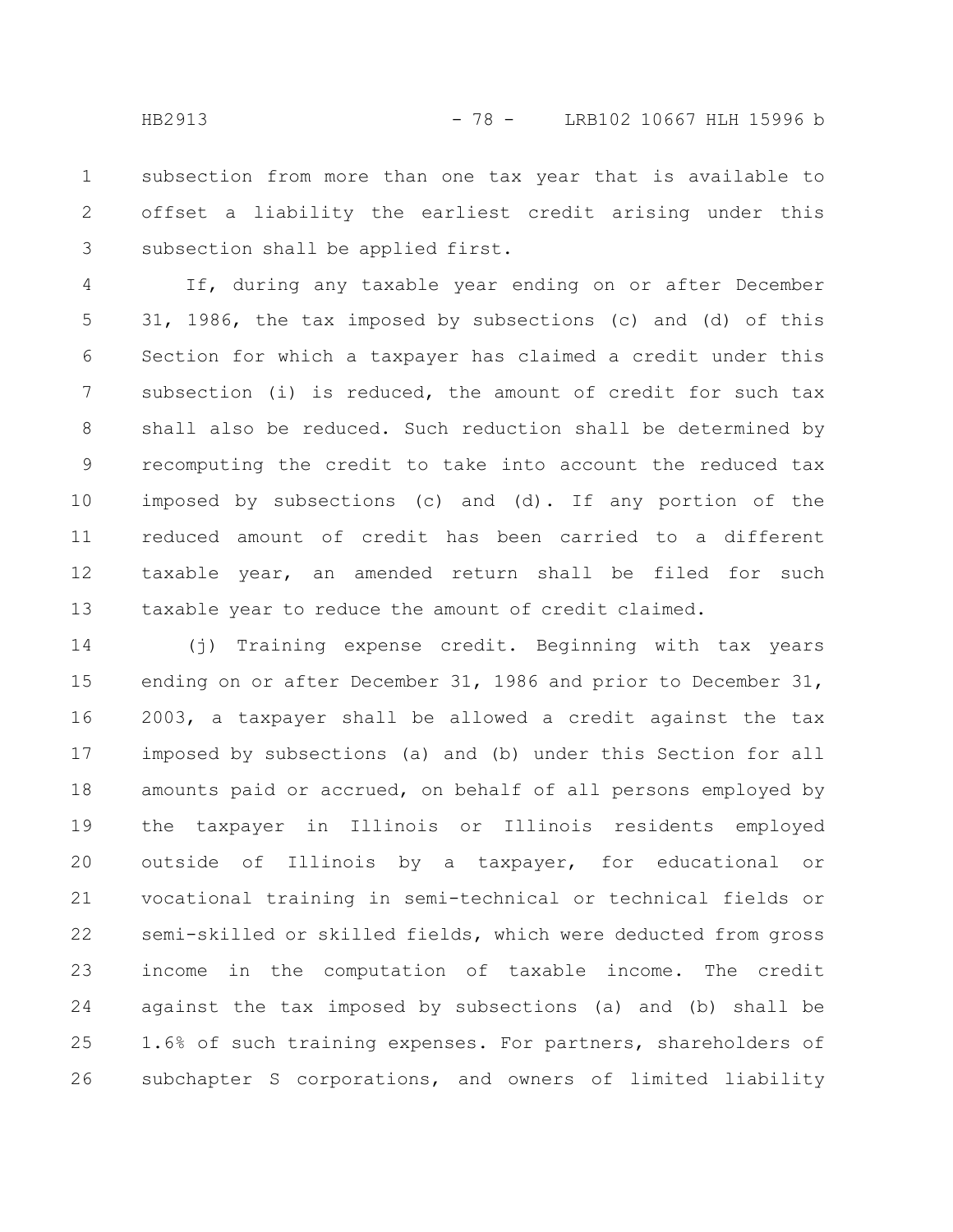companies, if the liability company is treated as a partnership for purposes of federal and State income taxation, there shall be allowed a credit under this subsection (j) to be determined in accordance with the determination of income and distributive share of income under Sections 702 and 704 and subchapter S of the Internal Revenue Code. 1 2 3 4 5 6

Any credit allowed under this subsection which is unused in the year the credit is earned may be carried forward to each of the 5 taxable years following the year for which the credit is first computed until it is used. This credit shall be applied first to the earliest year for which there is a liability. If there is a credit under this subsection from more than one tax year that is available to offset a liability, the earliest credit arising under this subsection shall be applied first. No carryforward credit may be claimed in any tax year ending on or after December 31, 2003. 7 8 9 10 11 12 13 14 15 16

(k) Research and development credit. For tax years ending after July 1, 1990 and prior to December 31, 2003, and beginning again for tax years ending on or after December 31, 2004, and ending prior to January 1, 2027, a taxpayer shall be allowed a credit against the tax imposed by subsections (a) and (b) of this Section for increasing research activities in this State. The credit allowed against the tax imposed by subsections (a) and (b) shall be equal to 6 1/2% of the qualifying expenditures for increasing research activities in this State. For partners, shareholders of subchapter S 17 18 19 20 21 22 23 24 25 26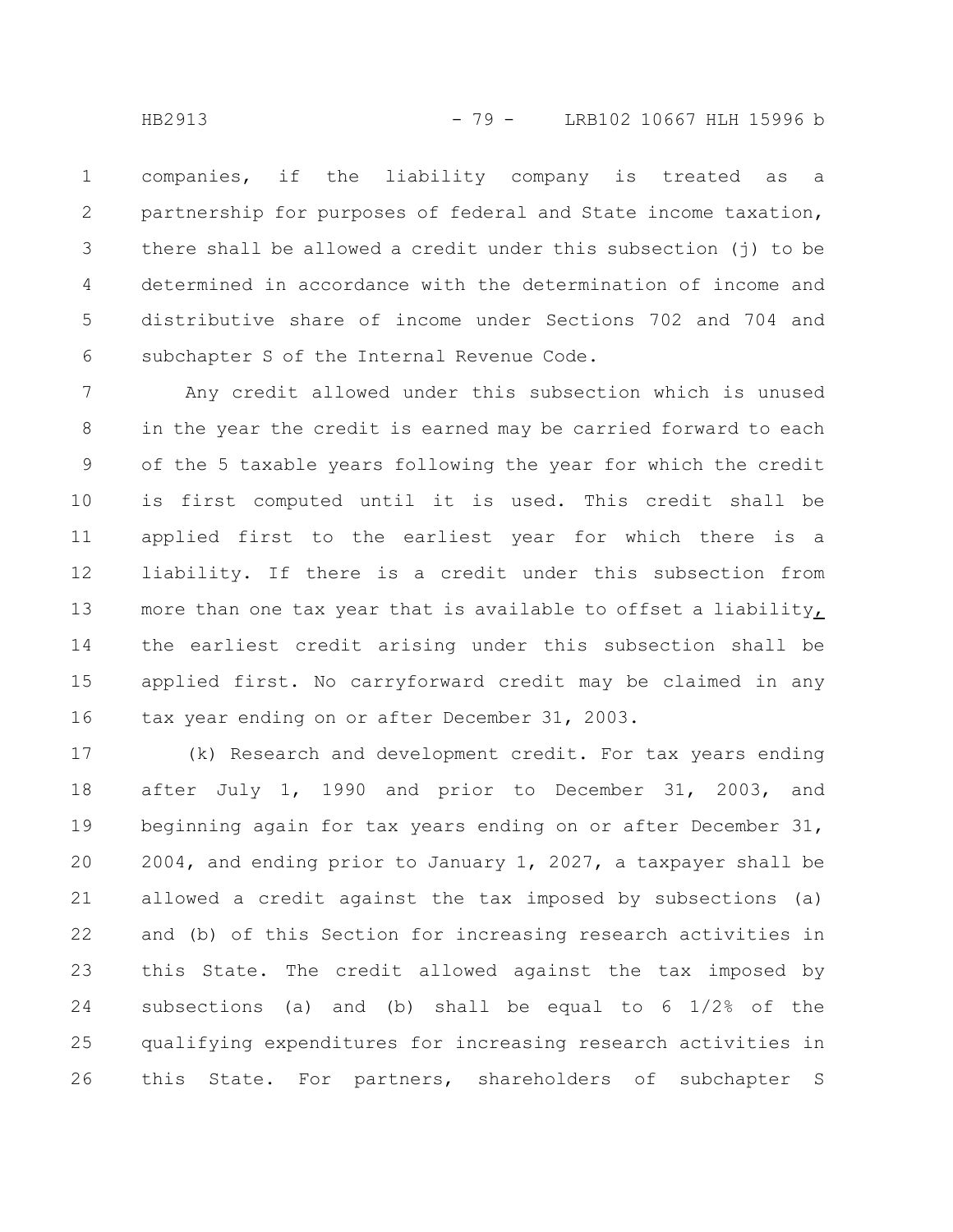corporations, and owners of limited liability companies, if the liability company is treated as a partnership for purposes of federal and State income taxation, there shall be allowed a credit under this subsection to be determined in accordance with the determination of income and distributive share of income under Sections 702 and 704 and subchapter S of the Internal Revenue Code. 1 2 3 4 5 6 7

For purposes of this subsection, "qualifying expenditures" means the qualifying expenditures as defined for the federal credit for increasing research activities which would be allowable under Section 41 of the Internal Revenue Code and which are conducted in this State, "qualifying expenditures for increasing research activities in this State" means the excess of qualifying expenditures for the taxable year in which incurred over qualifying expenditures for the base period, "qualifying expenditures for the base period" means the average of the qualifying expenditures for each year in the base period, and "base period" means the 3 taxable years immediately preceding the taxable year for which the determination is being made. 8 9 10 11 12 13 14 15 16 17 18 19 20

Any credit in excess of the tax liability for the taxable year may be carried forward. A taxpayer may elect to have the unused credit shown on its final completed return carried over as a credit against the tax liability for the following 5 taxable years or until it has been fully used, whichever occurs first; provided that no credit earned in a tax year 21 22 23 24 25 26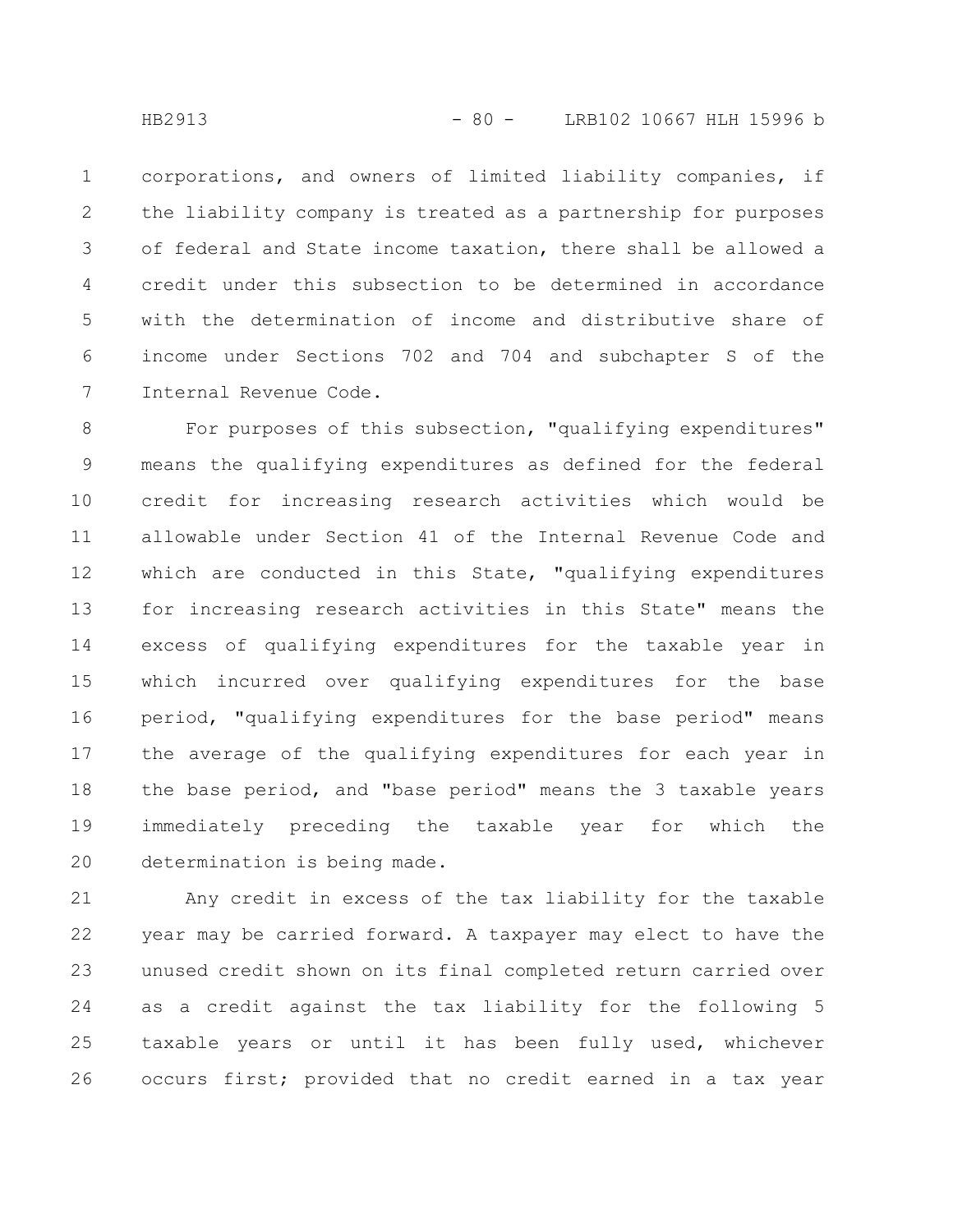ending prior to December 31, 2003 may be carried forward to any year ending on or after December 31, 2003. 1 2

If an unused credit is carried forward to a given year from 2 or more earlier years, that credit arising in the earliest year will be applied first against the tax liability for the given year. If a tax liability for the given year still remains, the credit from the next earliest year will then be applied, and so on, until all credits have been used or no tax liability for the given year remains. Any remaining unused credit or credits then will be carried forward to the next following year in which a tax liability is incurred, except that no credit can be carried forward to a year which is more than 5 years after the year in which the expense for which the credit is given was incurred. 3 4 5 6 7 8 9 10 11 12 13 14

No inference shall be drawn from Public Act 91-644 this amendatory Act of the 91st General Assembly in construing this Section for taxable years beginning before January 1, 1999. 15 16 17

It is the intent of the General Assembly that the research and development credit under this subsection (k) shall apply continuously for all tax years ending on or after December 31, 2004 and ending prior to January 1, 2027, including, but not limited to, the period beginning on January 1, 2016 and ending on July 6, 2017 (the effective date of Public Act 100-22)  $\frac{1}{2}$ amendatory Act of the 100th General Assembly. All actions taken in reliance on the continuation of the credit under this subsection (k) by any taxpayer are hereby validated. 18 19 20 21 22 23 24 25 26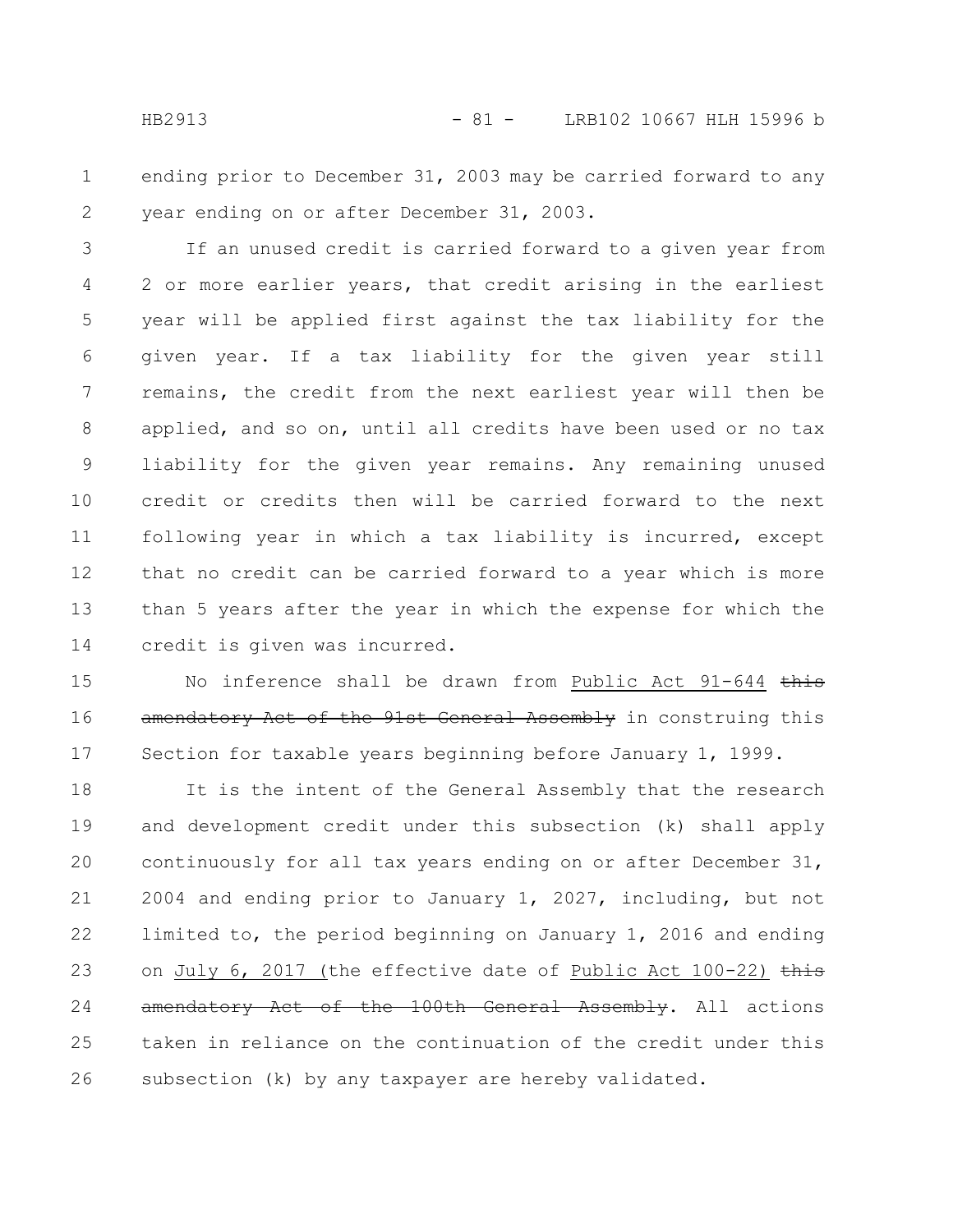1

(l) Environmental Remediation Tax Credit.

(i) For tax years ending after December 31, 1997 and on or before December 31, 2001, a taxpayer shall be allowed a credit against the tax imposed by subsections (a) and (b) of this Section for certain amounts paid for unreimbursed eligible remediation costs, as specified in this subsection. For purposes of this Section, "unreimbursed eligible remediation costs" means costs approved by the Illinois Environmental Protection Agency ("Agency") under Section 58.14 of the Environmental Protection Act that were paid in performing environmental remediation at a site for which a No Further Remediation Letter was issued by the Agency and recorded under Section 58.10 of the Environmental Protection Act. The credit must be claimed for the taxable year in which Agency approval of the eligible remediation costs is granted. The credit is not available to any taxpayer if the taxpayer or any related party caused or contributed to, in any material respect, a release of regulated substances on, in, or under the site that was identified and addressed by the remedial action pursuant to the Site Remediation Program of the Environmental Protection Act. After the Pollution Control Board rules are adopted pursuant to the Illinois Administrative Procedure Act for the administration and enforcement of Section 58.9 of the Environmental Protection Act, determinations as to credit availability 2 3 4 5 6 7 8 9 10 11 12 13 14 15 16 17 18 19 20 21 22 23 24 25 26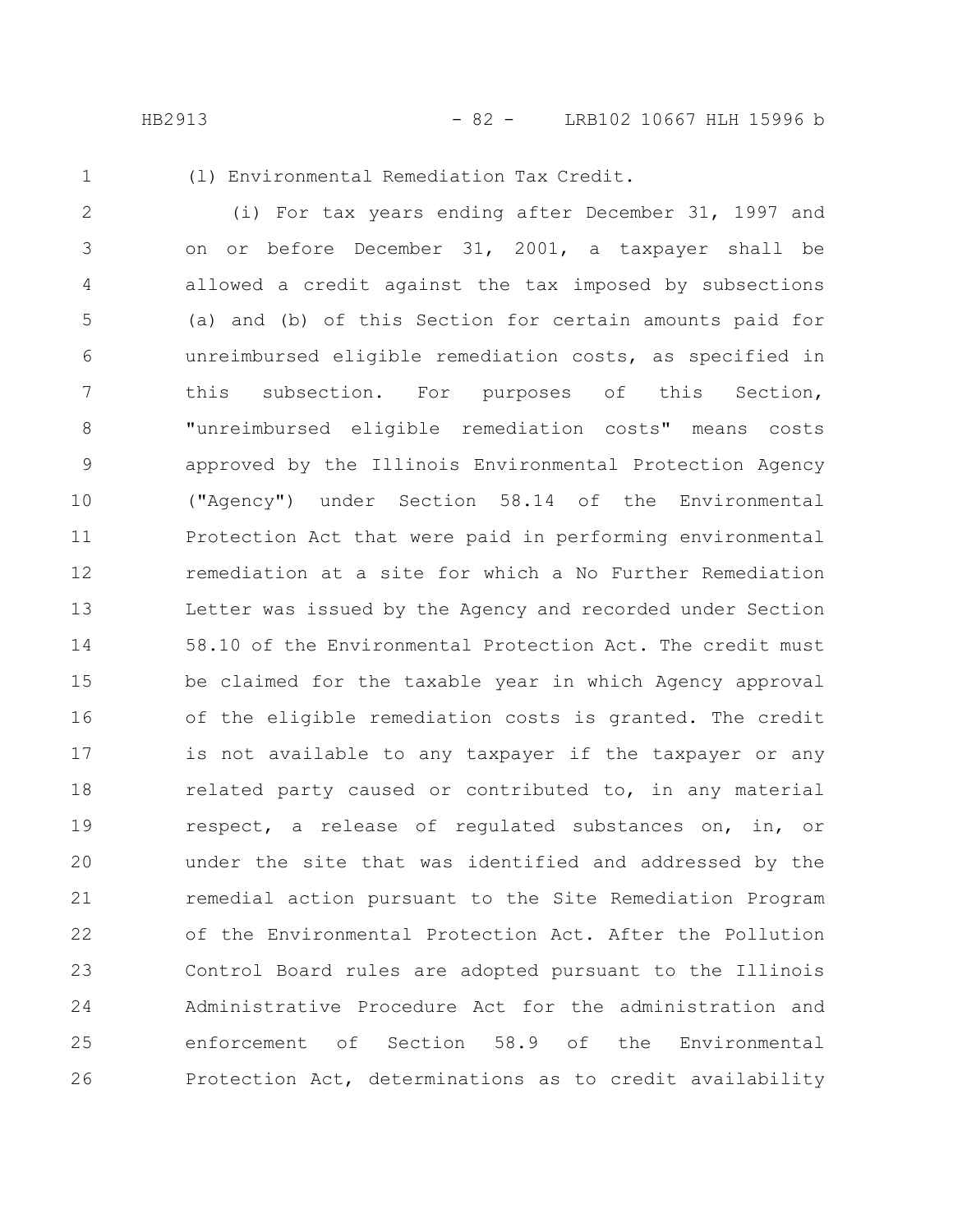for purposes of this Section shall be made consistent with those rules. For purposes of this Section, "taxpayer" includes a person whose tax attributes the taxpayer has succeeded to under Section 381 of the Internal Revenue Code and "related party" includes the persons disallowed a deduction for losses by paragraphs  $(b)$ ,  $(c)$ , and  $(f)$  (1) of Section 267 of the Internal Revenue Code by virtue of being a related taxpayer, as well as any of its partners. The credit allowed against the tax imposed by subsections (a) and (b) shall be equal to 25% of the unreimbursed eligible remediation costs in excess of \$100,000 per site, except that the \$100,000 threshold shall not apply to any site contained in an enterprise zone as determined by the Department of Commerce and Community Affairs (now Department of Commerce and Economic Opportunity). The total credit allowed shall not exceed \$40,000 per year with a maximum total of \$150,000 per site. For partners and shareholders of subchapter S corporations, there shall be allowed a credit under this subsection to be determined in accordance with the determination of income and distributive share of income under Sections 702 and 704 and subchapter S of the Internal Revenue Code. 1 2 3 4 5 6 7 8 9 10 11 12 13 14 15 16 17 18 19 20 21 22

(ii) A credit allowed under this subsection that is unused in the year the credit is earned may be carried forward to each of the 5 taxable years following the year for which the credit is first earned until it is used. The 23 24 25 26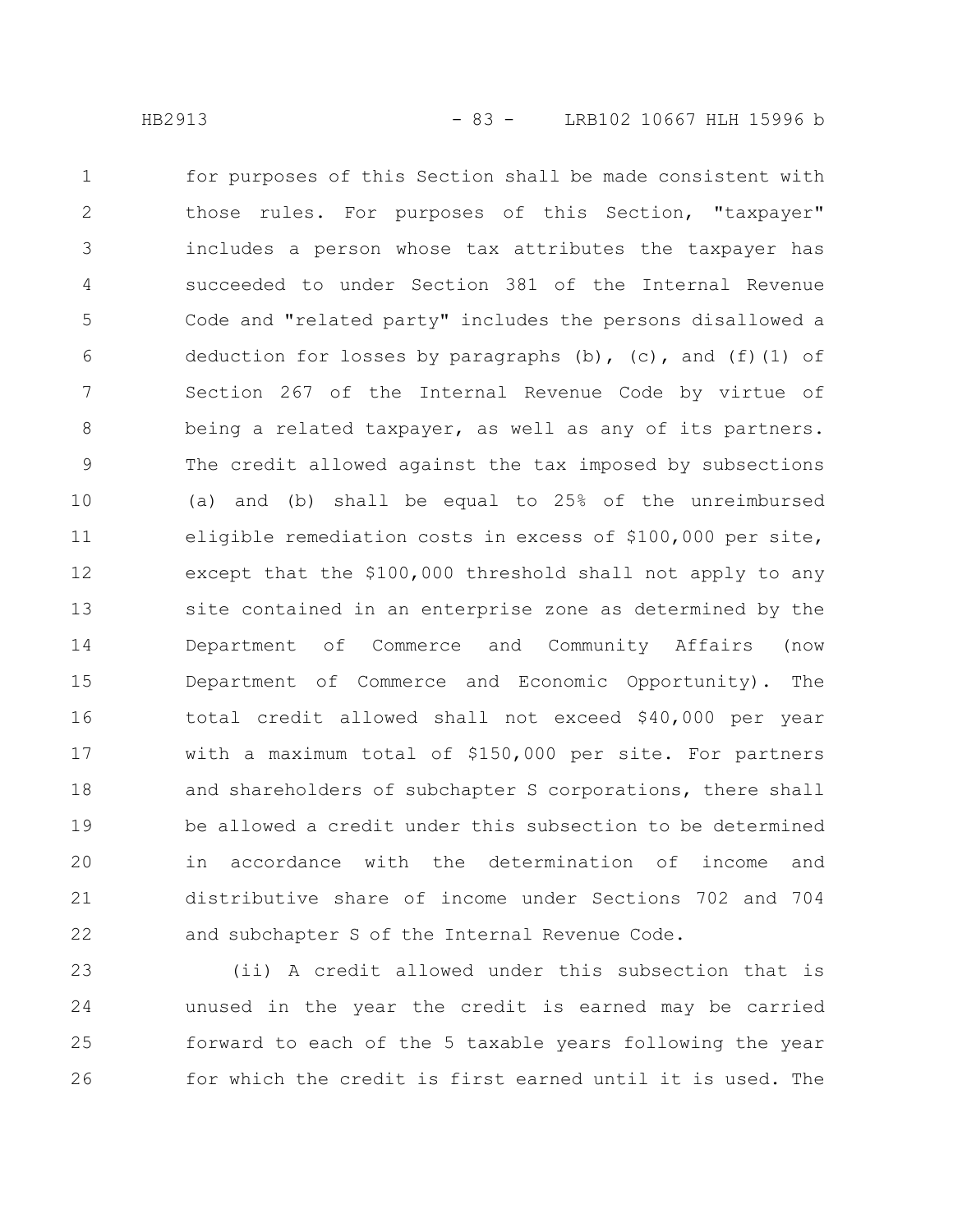term "unused credit" does not include any amounts of unreimbursed eligible remediation costs in excess of the maximum credit per site authorized under paragraph (i). This credit shall be applied first to the earliest year for which there is a liability. If there is a credit under this subsection from more than one tax year that is available to offset a liability, the earliest credit arising under this subsection shall be applied first. A credit allowed under this subsection may be sold to a buyer as part of a sale of all or part of the remediation site for which the credit was granted. The purchaser of a remediation site and the tax credit shall succeed to the unused credit and remaining carry-forward period of the seller. To perfect the transfer, the assignor shall record the transfer in the chain of title for the site and provide written notice to the Director of the Illinois Department of Revenue of the assignor's intent to sell the remediation site and the amount of the tax credit to be transferred as a portion of the sale. In no event may a credit be transferred to any taxpayer if the taxpayer or a related party would not be eligible under the provisions of subsection (i). 1 2 3 4 5 6 7 8 9 10 11 12 13 14 15 16 17 18 19 20 21 22

(iii) For purposes of this Section, the term "site" shall have the same meaning as under Section 58.2 of the Environmental Protection Act. 23 24 25

(m) Education expense credit. Beginning with tax years 26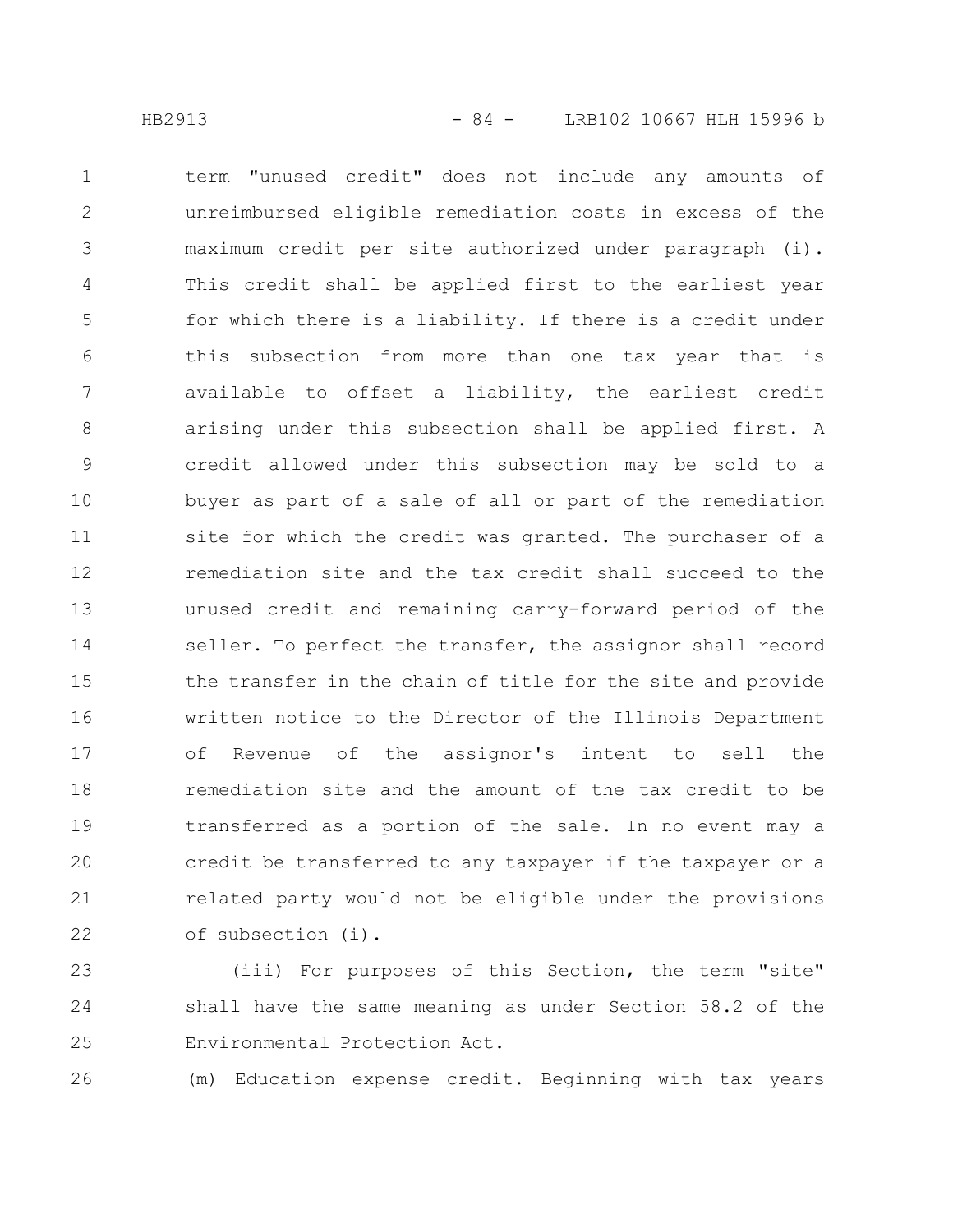ending after December 31, 1999, a taxpayer who is the custodian of one or more qualifying pupils shall be allowed a credit against the tax imposed by subsections (a) and (b) of this Section for qualified education expenses incurred on behalf of the qualifying pupils. The credit shall be equal to 25% of qualified education expenses, but in no event may the total credit under this subsection claimed by a family that is the custodian of qualifying pupils exceed (i) \$500 for tax years ending prior to December 31, 2017, and (ii) \$750 for tax years ending on or after December 31, 2017. In no event shall a credit under this subsection reduce the taxpayer's liability under this Act to less than zero. Notwithstanding any other provision of law, for taxable years beginning on or after January 1, 2017, no taxpayer may claim a credit under this subsection (m) if the taxpayer's adjusted gross income for the taxable year exceeds (i) \$500,000, in the case of spouses filing a joint federal tax return or (ii) \$250,000, in the case of all other taxpayers. This subsection is exempt from the provisions of Section 250 of this Act. 1 2 3 4 5 6 7 8 9 10 11 12 13 14 15 16 17 18 19

20

For purposes of this subsection:

"Qualifying pupils" means individuals who (i) are residents of the State of Illinois, (ii) are under the age of 21 at the close of the school year for which a credit is sought, and (iii) during the school year for which a credit is sought were full-time pupils enrolled in a kindergarten through twelfth grade education program at any school, as 21 22 23 24 25 26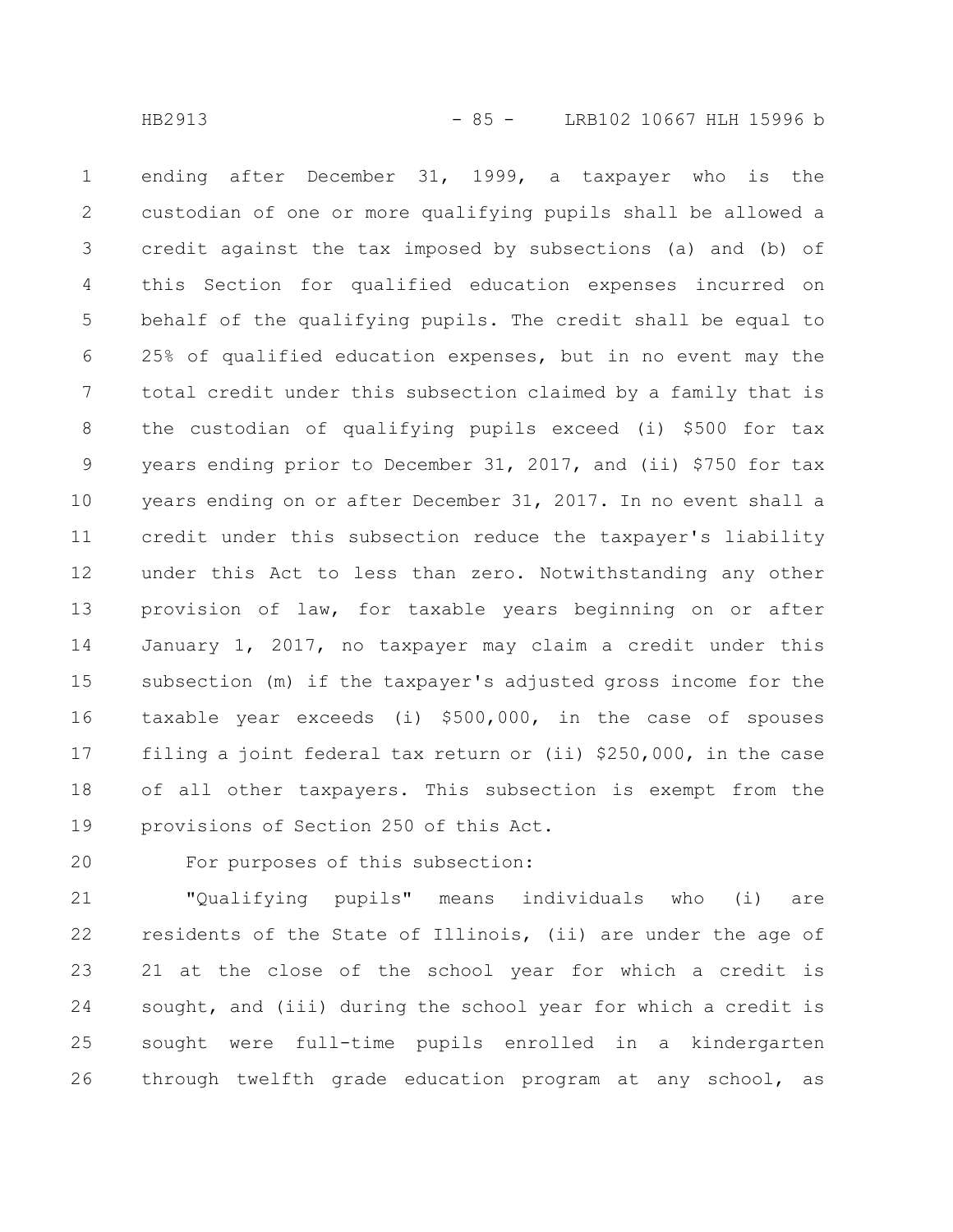HB2913 - 86 - LRB102 10667 HLH 15996 b

defined in this subsection. 1

"Qualified education expense" means the amount incurred on behalf of a qualifying pupil in excess of \$250 for tuition, book fees, and lab fees at the school in which the pupil is enrolled during the regular school year. 2 3 4 5

"School" means any public or nonpublic elementary or secondary school in Illinois that is in compliance with Title VI of the Civil Rights Act of 1964 and attendance at which satisfies the requirements of Section 26-1 of the School Code, except that nothing shall be construed to require a child to attend any particular public or nonpublic school to qualify for the credit under this Section. 6 7 8 9 10 11 12

"Custodian" means, with respect to qualifying pupils, an Illinois resident who is a parent, the parents, a legal guardian, or the legal guardians of the qualifying pupils. 13 14 15

(n) River Edge Redevelopment Zone site remediation tax credit. 16 17

(i) For tax years ending on or after December 31, 2006, a taxpayer shall be allowed a credit against the tax imposed by subsections (a) and (b) of this Section for certain amounts paid for unreimbursed eligible remediation costs, as specified in this subsection. For purposes of this Section, "unreimbursed eligible remediation costs" means costs approved by the Illinois Environmental Protection Agency ("Agency") under Section 58.14a of the Environmental Protection Act that were paid in performing 18 19 20 21 22 23 24 25 26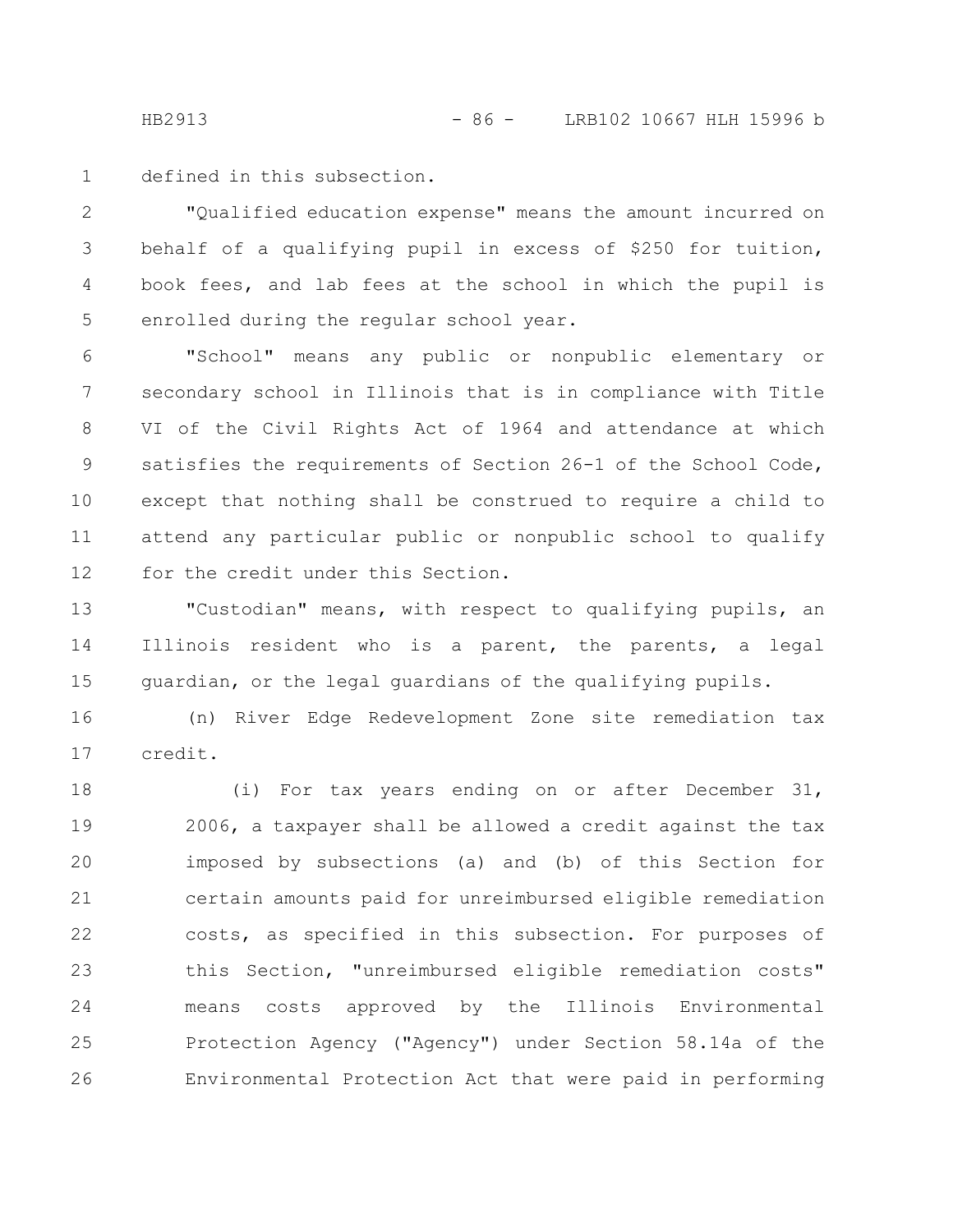environmental remediation at a site within a River Edge Redevelopment Zone for which a No Further Remediation Letter was issued by the Agency and recorded under Section 58.10 of the Environmental Protection Act. The credit must be claimed for the taxable year in which Agency approval of the eligible remediation costs is granted. The credit is not available to any taxpayer if the taxpayer or any related party caused or contributed to, in any material respect, a release of regulated substances on, in, or under the site that was identified and addressed by the remedial action pursuant to the Site Remediation Program of the Environmental Protection Act. Determinations as to credit availability for purposes of this Section shall be made consistent with rules adopted by the Pollution Control Board pursuant to the Illinois Administrative Procedure Act for the administration and enforcement of Section 58.9 of the Environmental Protection Act. For purposes of this Section, "taxpayer" includes a person whose tax attributes the taxpayer has succeeded to under Section 381 of the Internal Revenue Code and "related party" includes the persons disallowed a deduction for losses by paragraphs (b), (c), and (f)(1) of Section 267 of the Internal Revenue Code by virtue of being a related taxpayer, as well as any of its partners. The credit allowed against the tax imposed by subsections (a) and (b) shall be equal to 25% of the unreimbursed eligible 1 2 3 4 5 6 7 8 9 10 11 12 13 14 15 16 17 18 19 20 21 22 23 24 25 26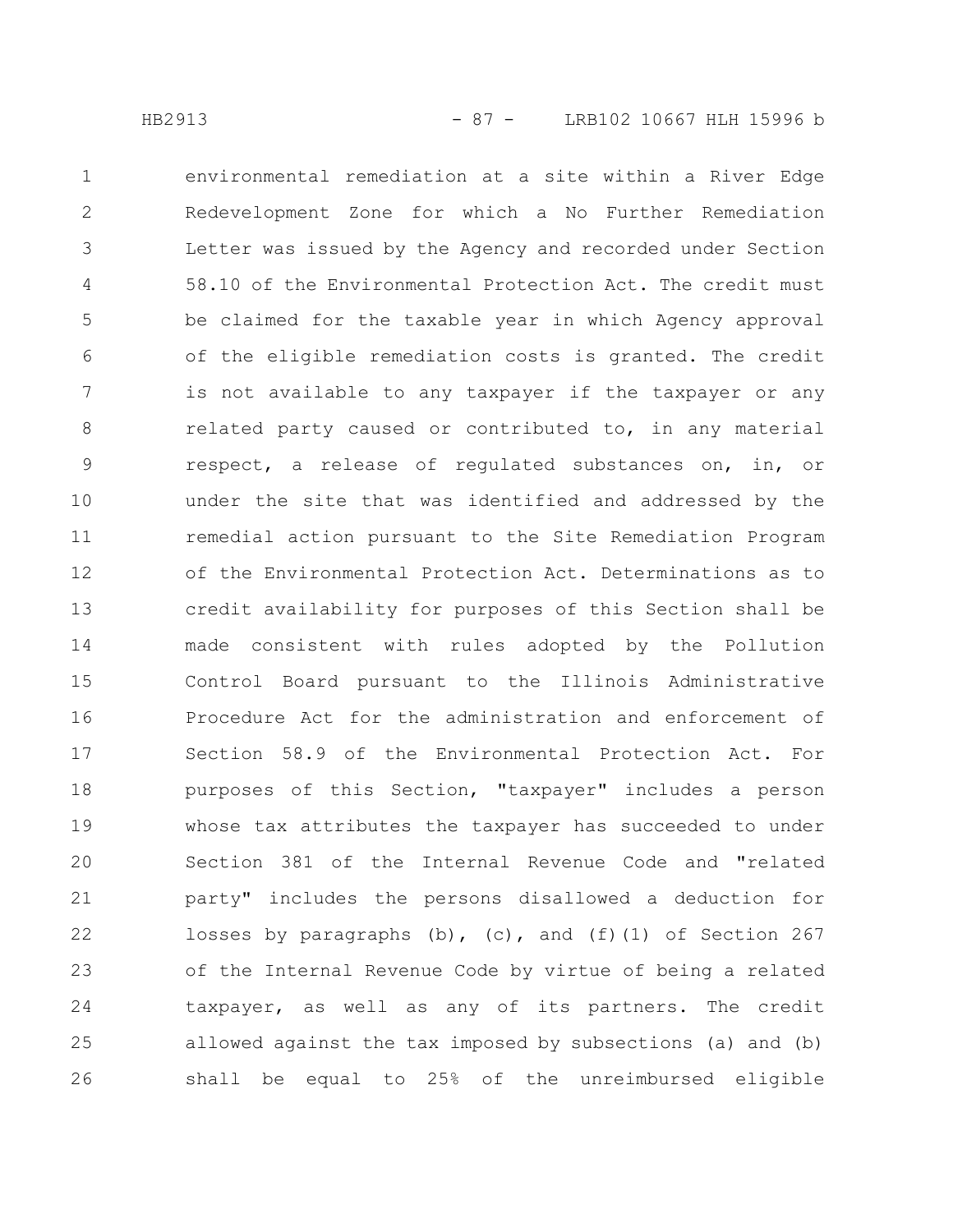1

remediation costs in excess of \$100,000 per site.

(ii) A credit allowed under this subsection that is unused in the year the credit is earned may be carried forward to each of the 5 taxable years following the year for which the credit is first earned until it is used. This credit shall be applied first to the earliest year for which there is a liability. If there is a credit under this subsection from more than one tax year that is available to offset a liability, the earliest credit arising under this subsection shall be applied first. A credit allowed under this subsection may be sold to a buyer as part of a sale of all or part of the remediation site for which the credit was granted. The purchaser of a remediation site and the tax credit shall succeed to the unused credit and remaining carry-forward period of the seller. To perfect the transfer, the assignor shall record the transfer in the chain of title for the site and provide written notice to the Director of the Illinois Department of Revenue of the assignor's intent to sell the remediation site and the amount of the tax credit to be transferred as a portion of the sale. In no event may a credit be transferred to any taxpayer if the taxpayer or a related party would not be eligible under the provisions of subsection (i). 2 3 4 5 6 7 8 9 10 11 12 13 14 15 16 17 18 19 20 21 22 23

(iii) For purposes of this Section, the term "site" shall have the same meaning as under Section 58.2 of the Environmental Protection Act. 24 25 26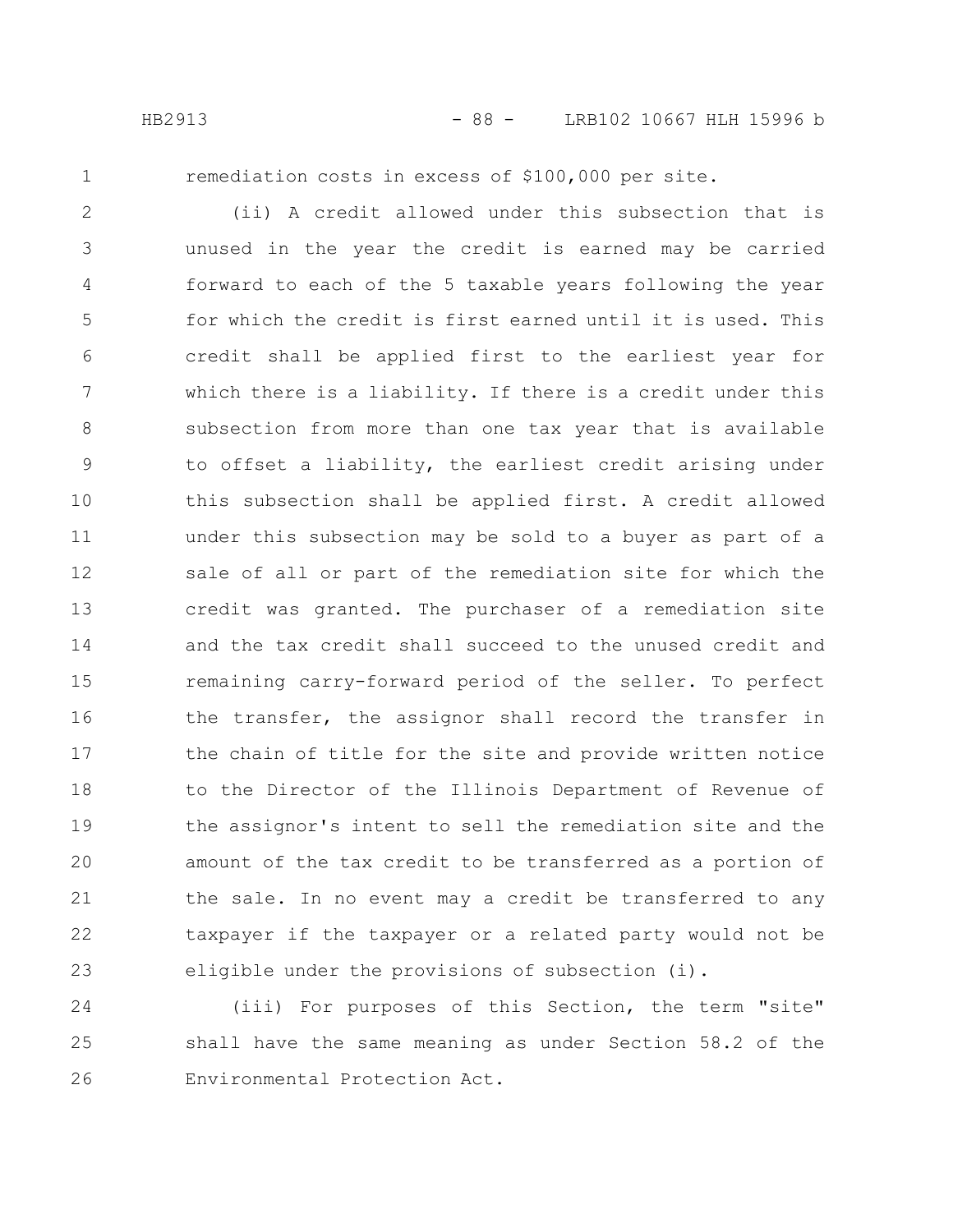HB2913 - 89 - LRB102 10667 HLH 15996 b

(o) For each of taxable years during the Compassionate Use of Medical Cannabis Program, a surcharge is imposed on all taxpayers on income arising from the sale or exchange of capital assets, depreciable business property, real property used in the trade or business, and Section 197 intangibles of an organization registrant under the Compassionate Use of Medical Cannabis Program Act. The amount of the surcharge is equal to the amount of federal income tax liability for the taxable year attributable to those sales and exchanges. The surcharge imposed does not apply if: 1 2 3 4 5 6 7 8 9 10

(1) the medical cannabis cultivation center registration, medical cannabis dispensary registration, or the property of a registration is transferred as a result of any of the following: 11 12 13 14

(A) bankruptcy, a receivership, or a debt adjustment initiated by or against the initial registration or the substantial owners of the initial registration; 15 16 17 18

(B) cancellation, revocation, or termination of any registration by the Illinois Department of Public Health; 19 20 21

(C) a determination by the Illinois Department of Public Health that transfer of the registration is in the best interests of Illinois qualifying patients as defined by the Compassionate Use of Medical Cannabis Program Act; 22 23 24 25 26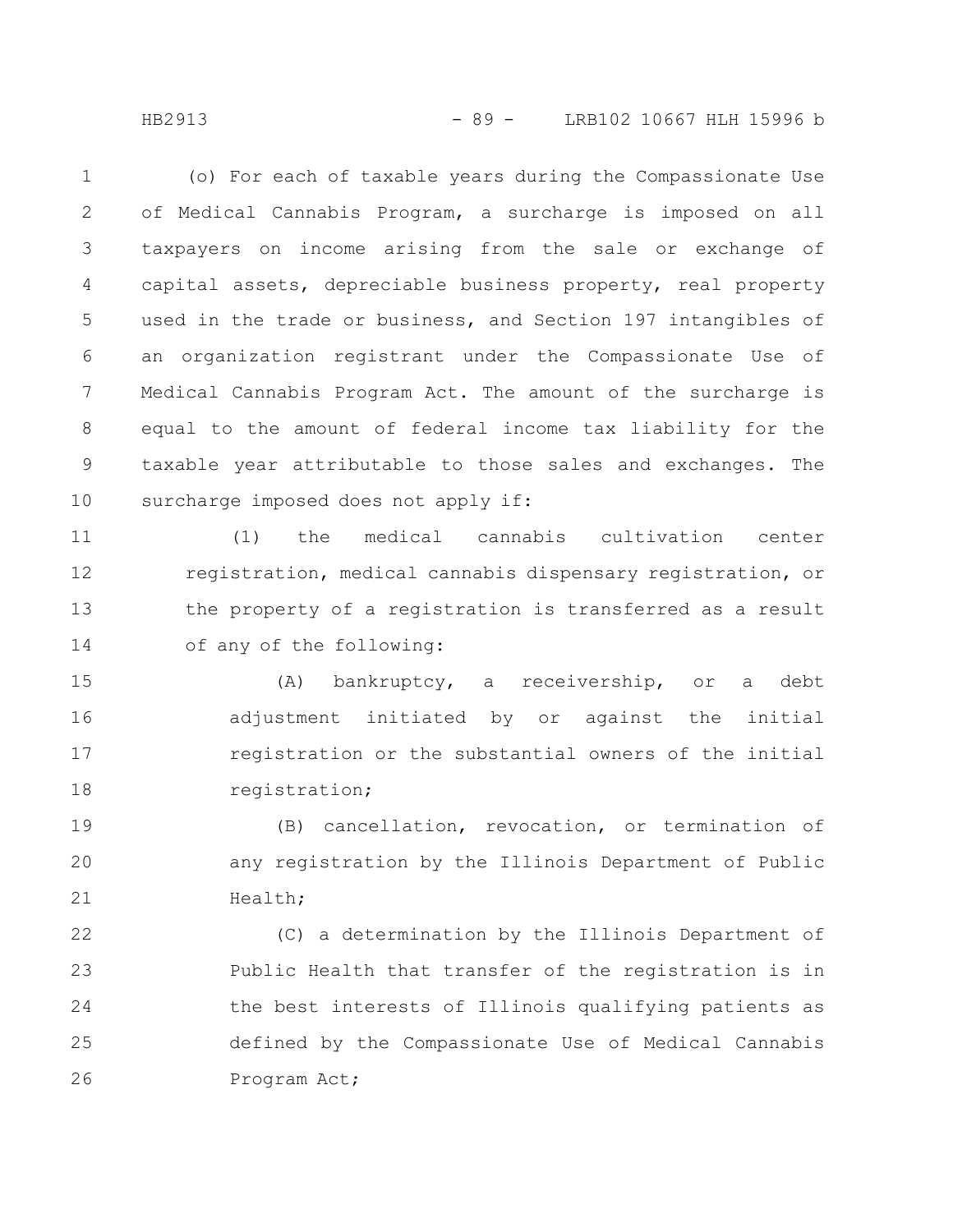(D) the death of an owner of the equity interest in a registrant; 1 2

(E) the acquisition of a controlling interest in the stock or substantially all of the assets of a publicly traded company; 3 4 5

(F) a transfer by a parent company to a wholly owned subsidiary; or 6 7

(G) the transfer or sale to or by one person to another person where both persons were initial owners of the registration when the registration was issued; or 8 9 10 11

(2) the cannabis cultivation center registration, medical cannabis dispensary registration, or the controlling interest in a registrant's property is transferred in a transaction to lineal descendants in which no gain or loss is recognized or as a result of a transaction in accordance with Section 351 of the Internal Revenue Code in which no gain or loss is recognized. 12 13 14 15 16 17 18

(p) A taxpayer shall be allowed an annual credit against the tax imposed by subsections (a) and (b) of this Section of an amount equal to 15% of the cost of equipment and materials incorporated into or used in the business of providing broadband services in a county in the State with a population of fewer than 40,000 people or a township in the State with a population density of less than 50 households per square mile in a county with a population of less than 300,000 people 19 20 21 22 23 24 25 26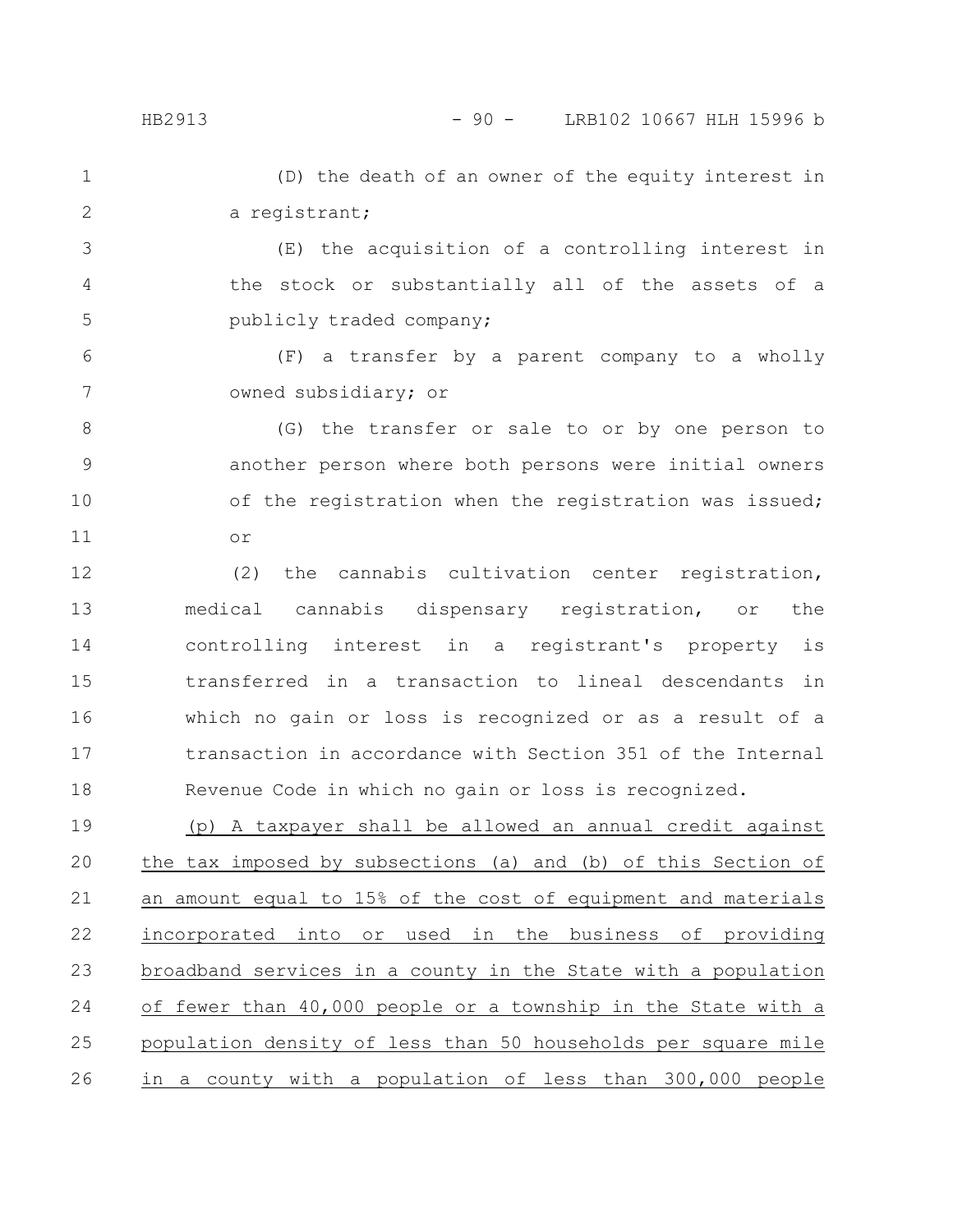| $\mathbf{1}$    | during that year. For partners, shareholders of Subchapter S   |
|-----------------|----------------------------------------------------------------|
| $\mathbf{2}$    | corporations, and owners of limited liability companies, if    |
| $\mathfrak{Z}$  | the liability company is treated as a partnership for purposes |
| $\overline{4}$  | of federal and State income taxation, there shall be allowed a |
| $\mathsf S$     | credit under this subsection (f) to be determined in           |
| 6               | accordance with the determination of income and distributive   |
| $7\phantom{.0}$ | share of income under Sections 702 and 704 and Subchapter S of |
| $8\,$           | Internal Revenue Code. Such annual credits shall be<br>the     |
| $\mathsf 9$     | commencing with the taxable year in which such<br>allowed      |
| 10              | property is placed in service and continue for 9 consecutive   |
| 11              | years thereafter. The aggregate credit established by the      |
| 12              | subsection taken<br>in any one tax year shall not reduce       |
| 13              | taxpayer's tax liability under subsections (a) and (b) of this |
| 14              | Subsection by more than 50%; provided, however, that any tax   |
| 15              | credit claimed under this subsection but not used in any       |
| 16              | taxable year may be carried forward for 10 consecutive years   |
| 17              | from the close of the tax year in which the credits were       |
| 18              | earned. The maximum aggregate amount of credits that may be    |
| 19              | claimed under this subsection shall not exceed the original    |
| 20              | investment made by the taxpayer in the qualifying equipment.   |
| 21              | For purposes this subsection: (i) "broadband service"          |
| 22              | means a service provided by wireline or wireless means capable |
| 23              | of delivering high-speed internet access at speeds of at least |
| 24              | 25 megabits per second of download speed and 3 megabits per    |
| 25              | second of upload speed; and (ii) "equipment, and materials     |
| 26              | incorporated into or used in the business of providing         |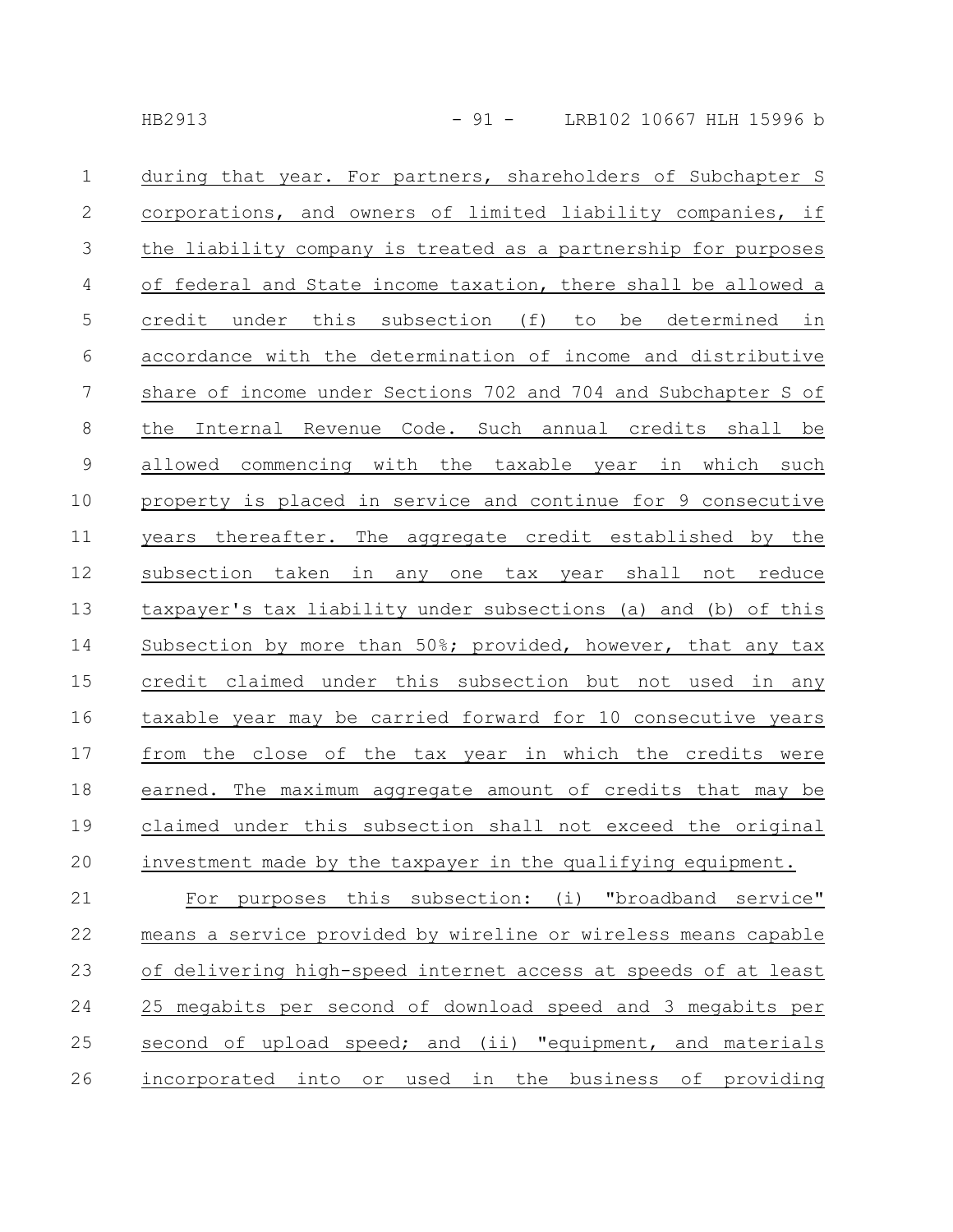HB2913 - 92 - LRB102 10667 HLH 15996 b

broadband services", means all equipment and materials machinery, software, or other tangible personal property deployed in Illinois on or after January 1, 2022 that is used in whole or in part in producing, broadcasting, distributing, sending, receiving, storing, transmitting, retransmitting, amplifying, switching, or routing broadband services, including the monitoring, testing, maintaining, enabling, or facilitating of such equipment, machinery, software, or other infrastructure. Such property includes, but is not limited to, wires, cables including fiber optic cables, antennas, poles, switches, routers, amplifiers, rectifiers, repeaters, receivers, multiplexers, duplexers, transmitters, power equipment, backup power equipment, diagnostic equipment, storage devices, modems, and other general central office equipment, such as channel cards, frames, and cabinets. 1 2 3 4 5 6 7 8 9 10 11 12 13 14 15

The credit under this subsection (p) does not apply for property placed in service after December 31, 2026. (Source: P.A. 100-22, eff. 7-6-17; 101-8, see Section 99 for effective date; 101-9, eff. 6-5-19; 101-31, eff. 6-28-19; 101-207, eff. 8-2-19; 101-363, eff. 8-9-19; revised 11-18-20.) 16 17 18 19 20

- Section 10. The Use Tax Act is amended by changing Sections 2 and 3-5 as follows: 21 22
- (35 ILCS 105/2) (from Ch. 120, par. 439.2) 23
- Sec. 2. Definitions. 24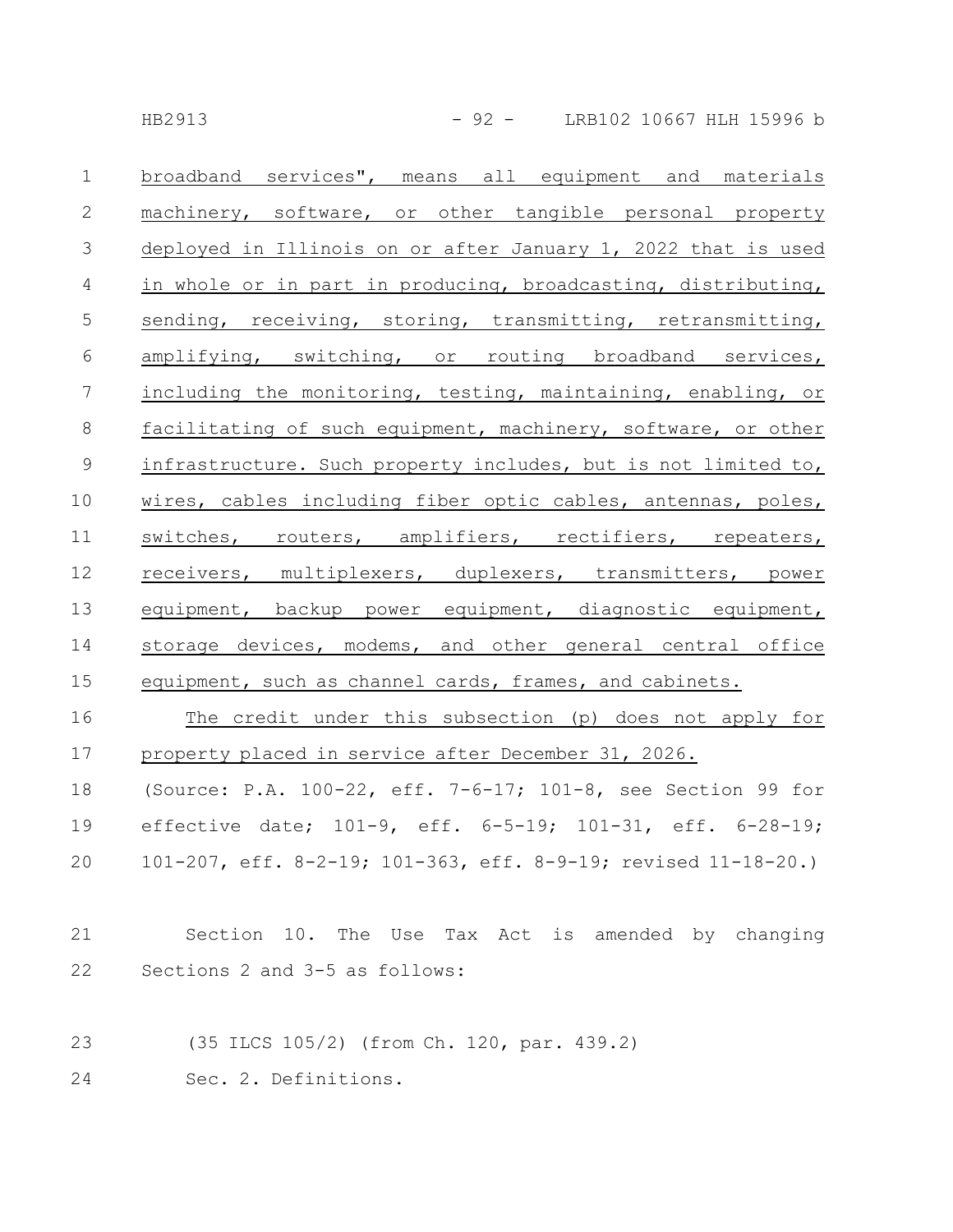"Broadband service" means a service provided by wireline or wireless means capable of delivering high-speed internet access at speeds of at least 25 megabits per second of download speed and 3 megabits per second of upload speed. 1 2 3 4

"Use" means the exercise by any person of any right or power over tangible personal property incident to the ownership of that property, except that it does not include the sale of such property in any form as tangible personal property in the regular course of business to the extent that such property is not first subjected to a use for which it was purchased, and does not include the use of such property by its owner for demonstration purposes: Provided that the property purchased is deemed to be purchased for the purpose of resale, despite first being used, to the extent to which it is resold as an ingredient of an intentionally produced product or by-product of manufacturing. "Use" does not mean the demonstration use or interim use of tangible personal property by a retailer before he sells that tangible personal property. For watercraft or aircraft, if the period of demonstration use or interim use by the retailer exceeds 18 months, the retailer shall pay on the retailers' original cost price the tax imposed by this Act, and no credit for that tax is permitted if the watercraft or aircraft is subsequently sold by the retailer. "Use" does not mean the physical incorporation of tangible personal property, to the extent not first subjected to a use for which it was purchased, as an ingredient or 5 6 7 8 9 10 11 12 13 14 15 16 17 18 19 20 21 22 23 24 25 26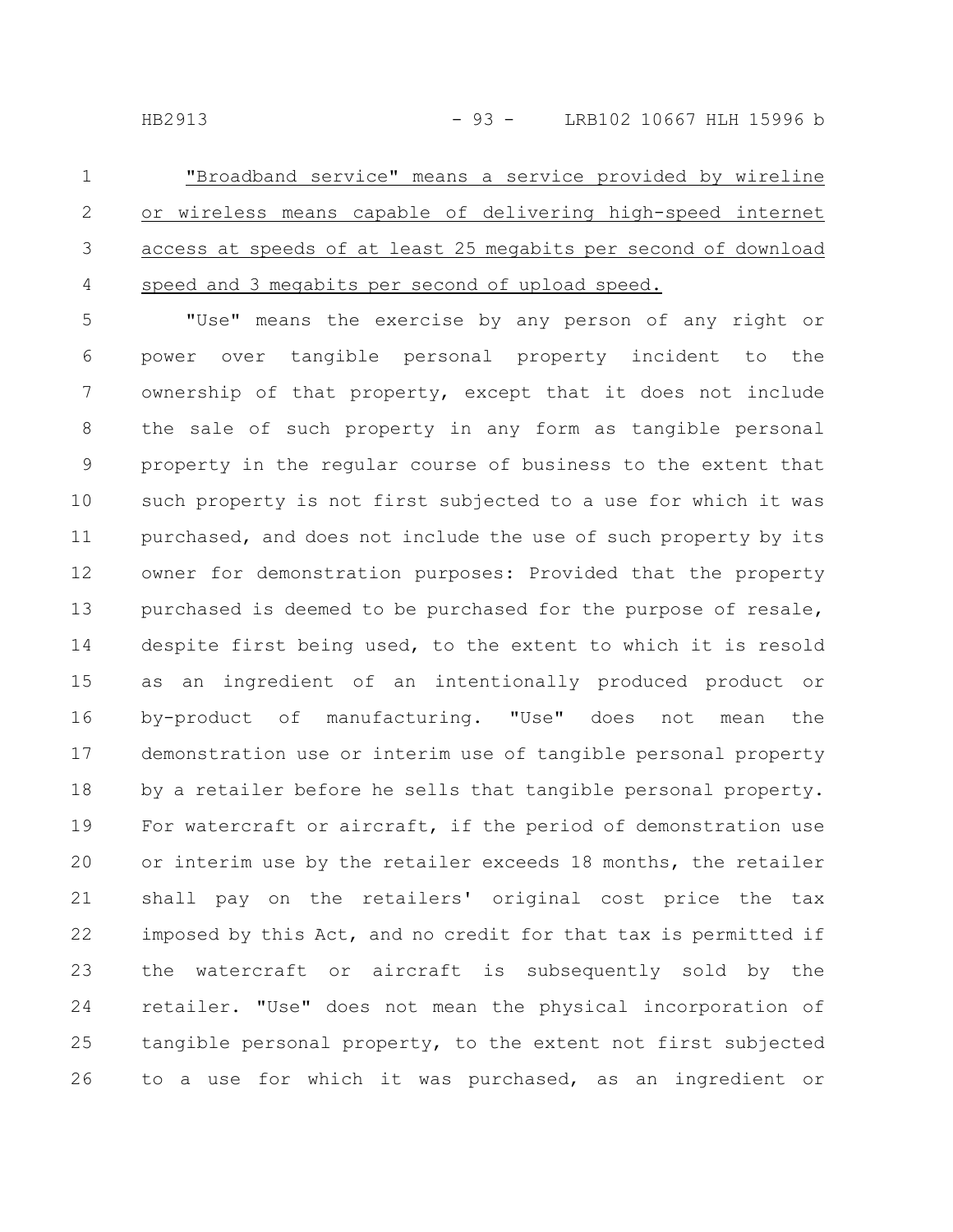constituent, into other tangible personal property (a) which is sold in the regular course of business or (b) which the person incorporating such ingredient or constituent therein has undertaken at the time of such purchase to cause to be transported in interstate commerce to destinations outside the State of Illinois: Provided that the property purchased is deemed to be purchased for the purpose of resale, despite first being used, to the extent to which it is resold as an ingredient of an intentionally produced product or by-product of manufacturing. 1 2 3 4 5 6 7 8 9 10

"Watercraft" means a Class 2, Class 3, or Class 4 watercraft as defined in Section 3-2 of the Boat Registration and Safety Act, a personal watercraft, or any boat equipped with an inboard motor. 11 12 13 14

"Purchase at retail" means the acquisition of the ownership of or title to tangible personal property through a sale at retail. 15 16 17

"Purchaser" means anyone who, through a sale at retail, acquires the ownership of tangible personal property for a valuable consideration. 18 19 20

"Sale at retail" means any transfer of the ownership of or title to tangible personal property to a purchaser, for the purpose of use, and not for the purpose of resale in any form as tangible personal property to the extent not first subjected to a use for which it was purchased, for a valuable consideration: Provided that the property purchased is deemed 21 22 23 24 25 26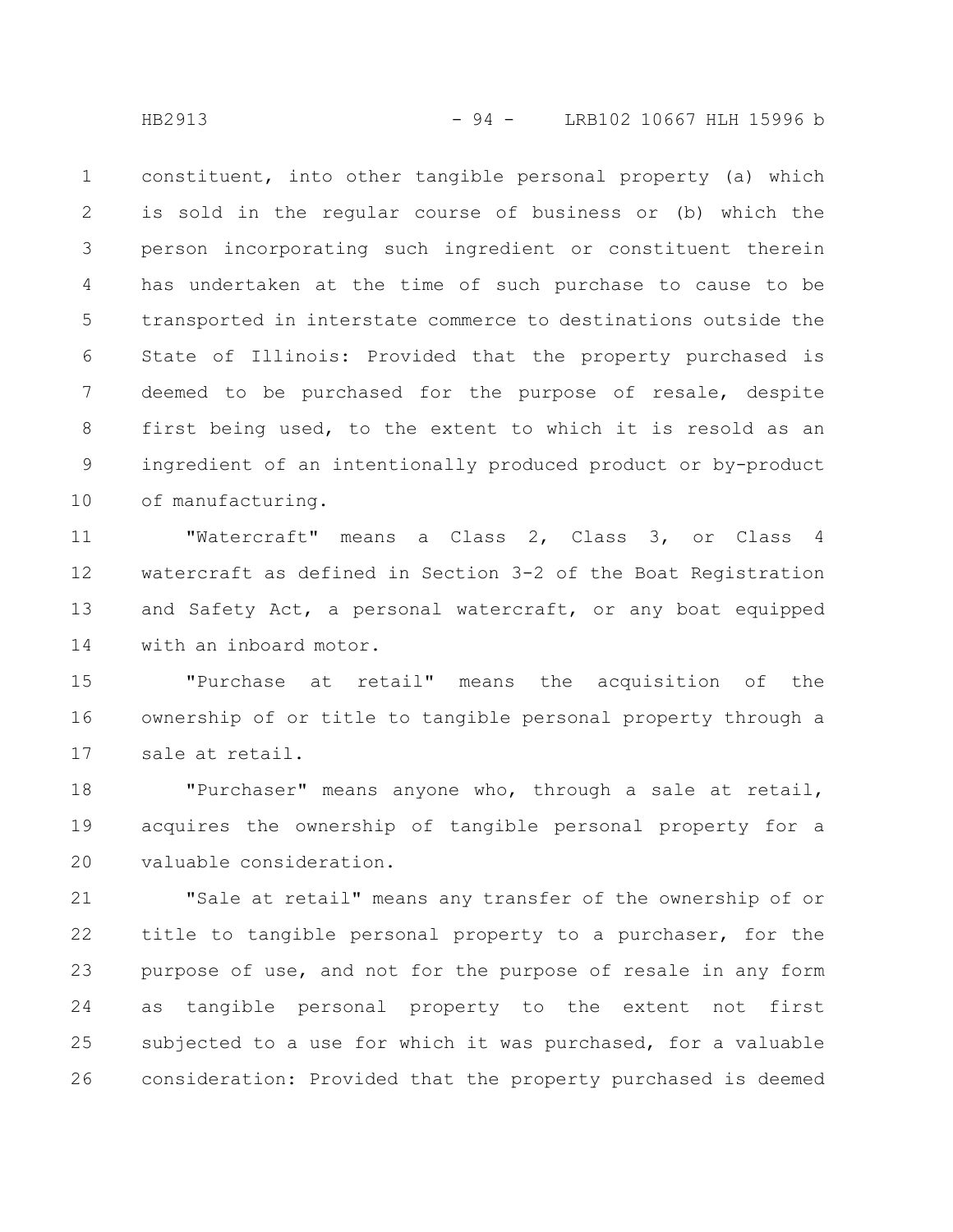to be purchased for the purpose of resale, despite first being used, to the extent to which it is resold as an ingredient of an intentionally produced product or by-product of manufacturing. For this purpose, slag produced as an incident to manufacturing pig iron or steel and sold is considered to be an intentionally produced by-product of manufacturing. "Sale at retail" includes any such transfer made for resale unless made in compliance with Section 2c of the Retailers' Occupation Tax Act, as incorporated by reference into Section 12 of this Act. Transactions whereby the possession of the property is transferred but the seller retains the title as security for payment of the selling price are sales. 1 2 3 4 5 6 7 8 9 10 11 12

"Sale at retail" shall also be construed to include any Illinois florist's sales transaction in which the purchase order is received in Illinois by a florist and the sale is for use or consumption, but the Illinois florist has a florist in another state deliver the property to the purchaser or the purchaser's donee in such other state. 13 14 15 16 17 18

Nonreusable tangible personal property that is used by persons engaged in the business of operating a restaurant, cafeteria, or drive-in is a sale for resale when it is transferred to customers in the ordinary course of business as part of the sale of food or beverages and is used to deliver, package, or consume food or beverages, regardless of where consumption of the food or beverages occurs. Examples of those items include, but are not limited to nonreusable, paper and 19 20 21 22 23 24 25 26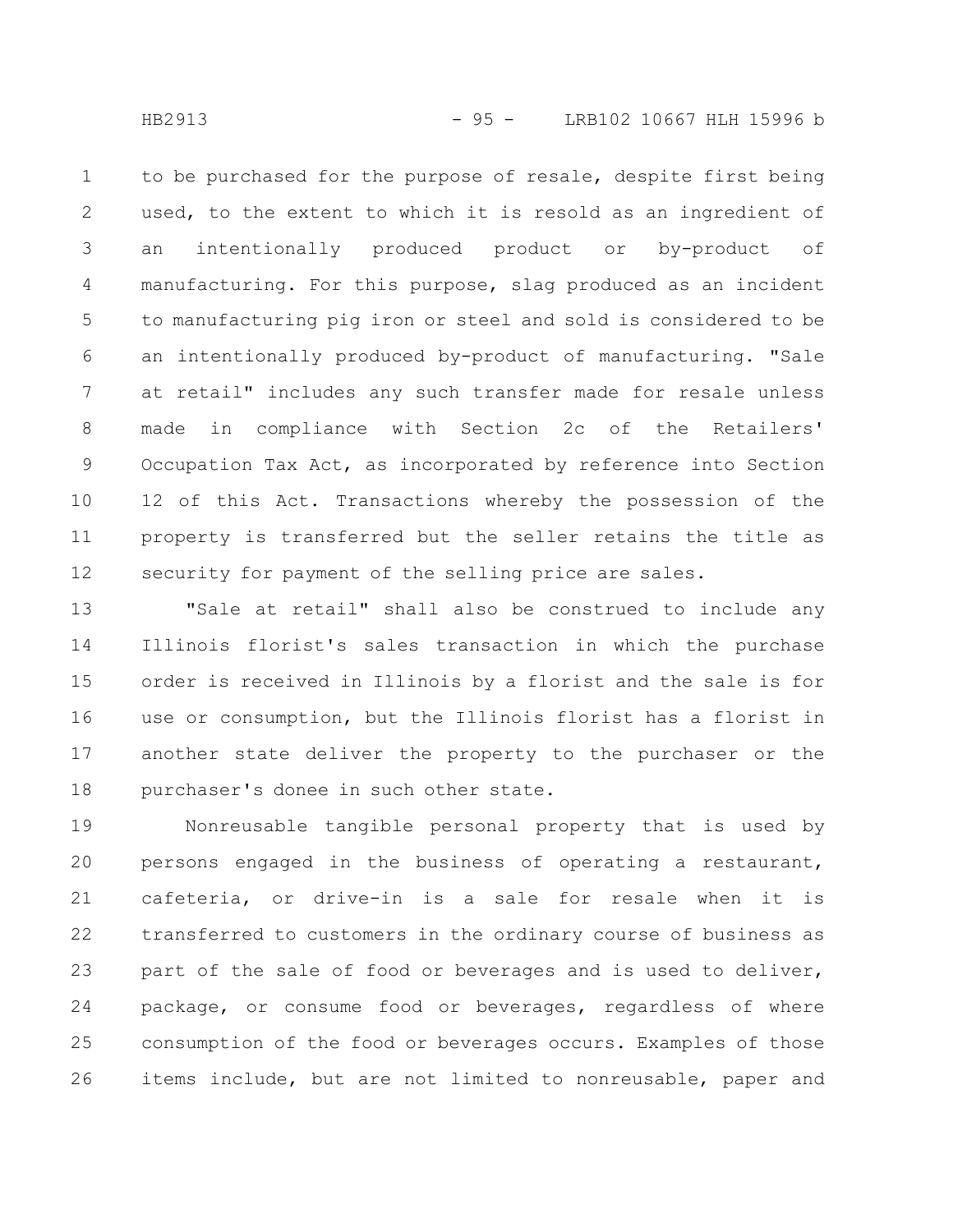plastic cups, plates, baskets, boxes, sleeves, buckets or other containers, utensils, straws, placemats, napkins, doggie bags, and wrapping or packaging materials that are transferred to customers as part of the sale of food or beverages in the ordinary course of business. 1 2 3 4 5

The purchase, employment and transfer of such tangible personal property as newsprint and ink for the primary purpose of conveying news (with or without other information) is not a purchase, use or sale of tangible personal property. 6 7 8 9

"Selling price" means the consideration for a sale valued in money whether received in money or otherwise, including cash, credits, property other than as hereinafter provided, and services, but, prior to January 1, 2020, not including the value of or credit given for traded-in tangible personal property where the item that is traded-in is of like kind and character as that which is being sold; beginning January 1, 2020, "selling price" includes the portion of the value of or credit given for traded-in motor vehicles of the First Division as defined in Section 1-146 of the Illinois Vehicle Code of like kind and character as that which is being sold that exceeds \$10,000. "Selling price" shall be determined without any deduction on account of the cost of the property sold, the cost of materials used, labor or service cost or any other expense whatsoever, but does not include interest or finance charges which appear as separate items on the bill of sale or sales contract nor charges that are added to prices by 10 11 12 13 14 15 16 17 18 19 20 21 22 23 24 25 26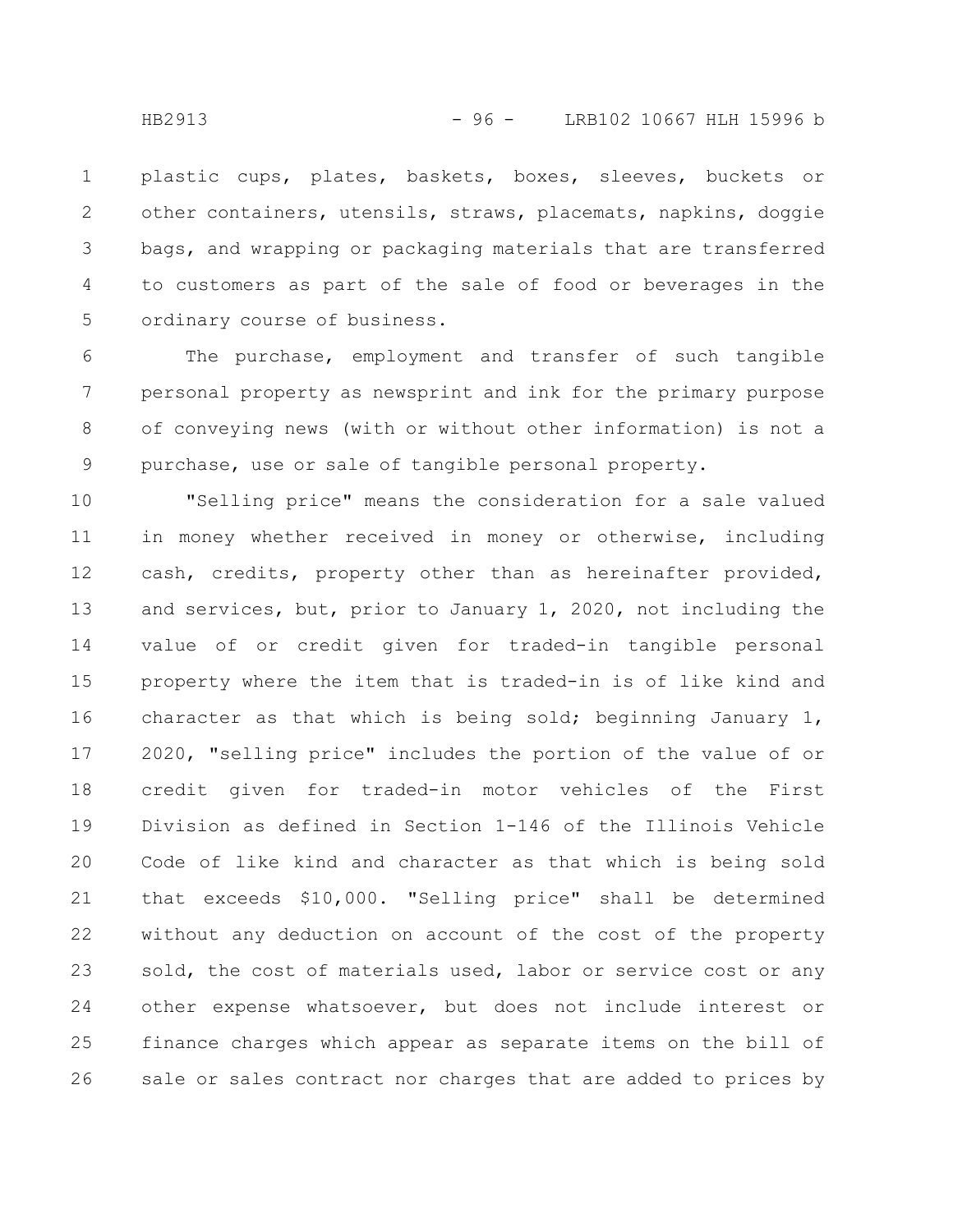sellers on account of the seller's tax liability under the Retailers' Occupation Tax Act, or on account of the seller's duty to collect, from the purchaser, the tax that is imposed by this Act, or, except as otherwise provided with respect to any cigarette tax imposed by a home rule unit, on account of the seller's tax liability under any local occupation tax administered by the Department, or, except as otherwise provided with respect to any cigarette tax imposed by a home rule unit on account of the seller's duty to collect, from the purchasers, the tax that is imposed under any local use tax administered by the Department. Effective December 1, 1985, "selling price" shall include charges that are added to prices by sellers on account of the seller's tax liability under the Cigarette Tax Act, on account of the seller's duty to collect, from the purchaser, the tax imposed under the Cigarette Use Tax Act, and on account of the seller's duty to collect, from the purchaser, any cigarette tax imposed by a home rule unit. 1 2 3 4 5 6 7 8 9 10 11 12 13 14 15 16 17

Notwithstanding any law to the contrary, for any motor vehicle, as defined in Section 1-146 of the Vehicle Code, that is sold on or after January 1, 2015 for the purpose of leasing the vehicle for a defined period that is longer than one year and (1) is a motor vehicle of the second division that: (A) is a self-contained motor vehicle designed or permanently converted to provide living quarters for recreational, camping, or travel use, with direct walk through access to the living quarters from the driver's seat; (B) is of the van 18 19 20 21 22 23 24 25 26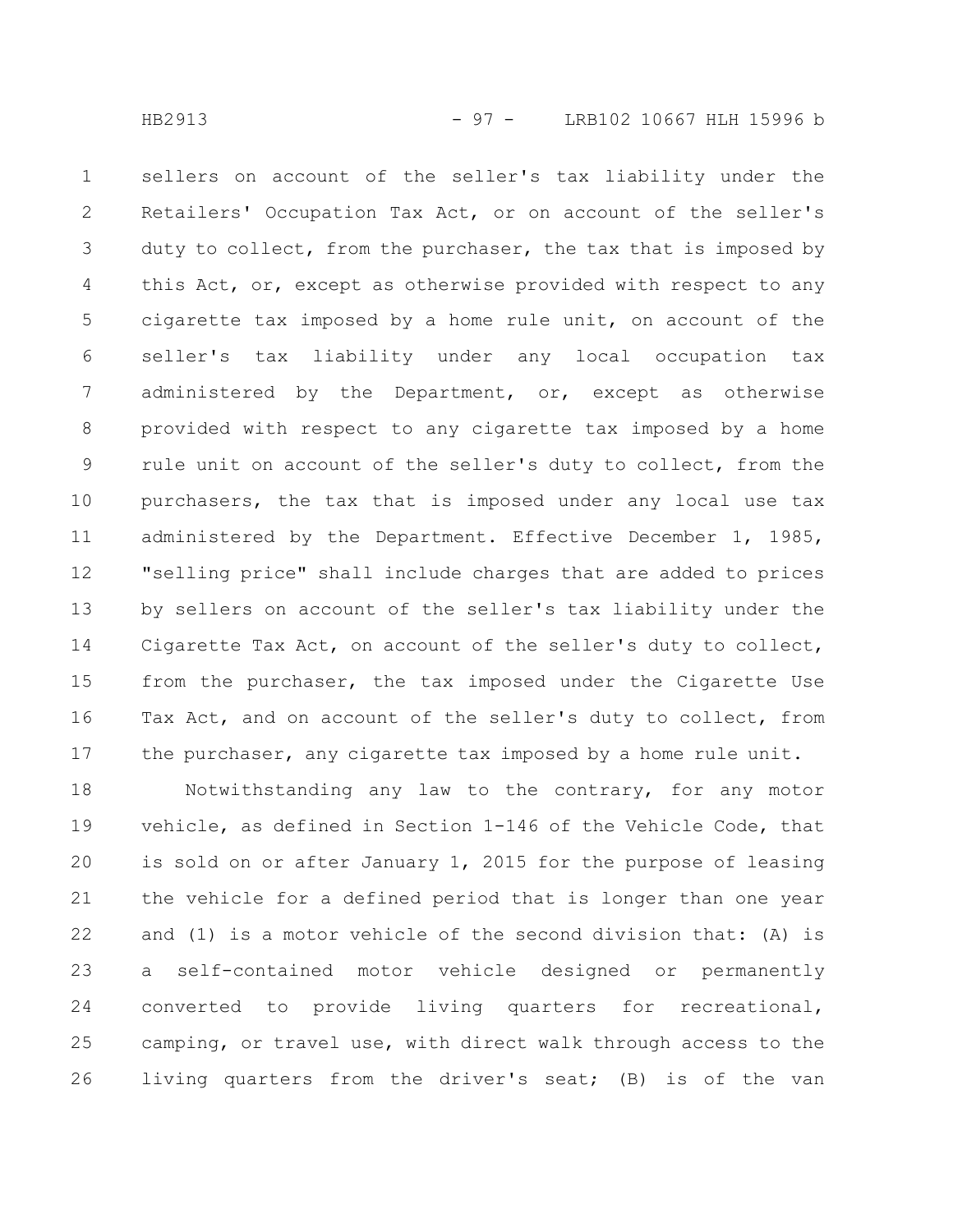configuration designed for the transportation of not less than 7 nor more than 16 passengers; or (C) has a gross vehicle weight rating of 8,000 pounds or less or (2) is a motor vehicle of the first division, "selling price" or "amount of sale" means the consideration received by the lessor pursuant to the lease contract, including amounts due at lease signing and all monthly or other regular payments charged over the term of the lease. Also included in the selling price is any amount received by the lessor from the lessee for the leased vehicle that is not calculated at the time the lease is executed, including, but not limited to, excess mileage charges and charges for excess wear and tear. For sales that occur in Illinois, with respect to any amount received by the lessor from the lessee for the leased vehicle that is not calculated at the time the lease is executed, the lessor who purchased the motor vehicle does not incur the tax imposed by the Use Tax Act on those amounts, and the retailer who makes the retail sale of the motor vehicle to the lessor is not required to collect the tax imposed by this Act or to pay the tax imposed by the Retailers' Occupation Tax Act on those amounts. However, the lessor who purchased the motor vehicle assumes the liability for reporting and paying the tax on those amounts directly to the Department in the same form (Illinois Retailers' Occupation Tax, and local retailers' occupation taxes, if applicable) in which the retailer would have reported and paid such tax if the retailer had accounted for the tax to the 1 2 3 4 5 6 7 8 9 10 11 12 13 14 15 16 17 18 19 20 21 22 23 24 25 26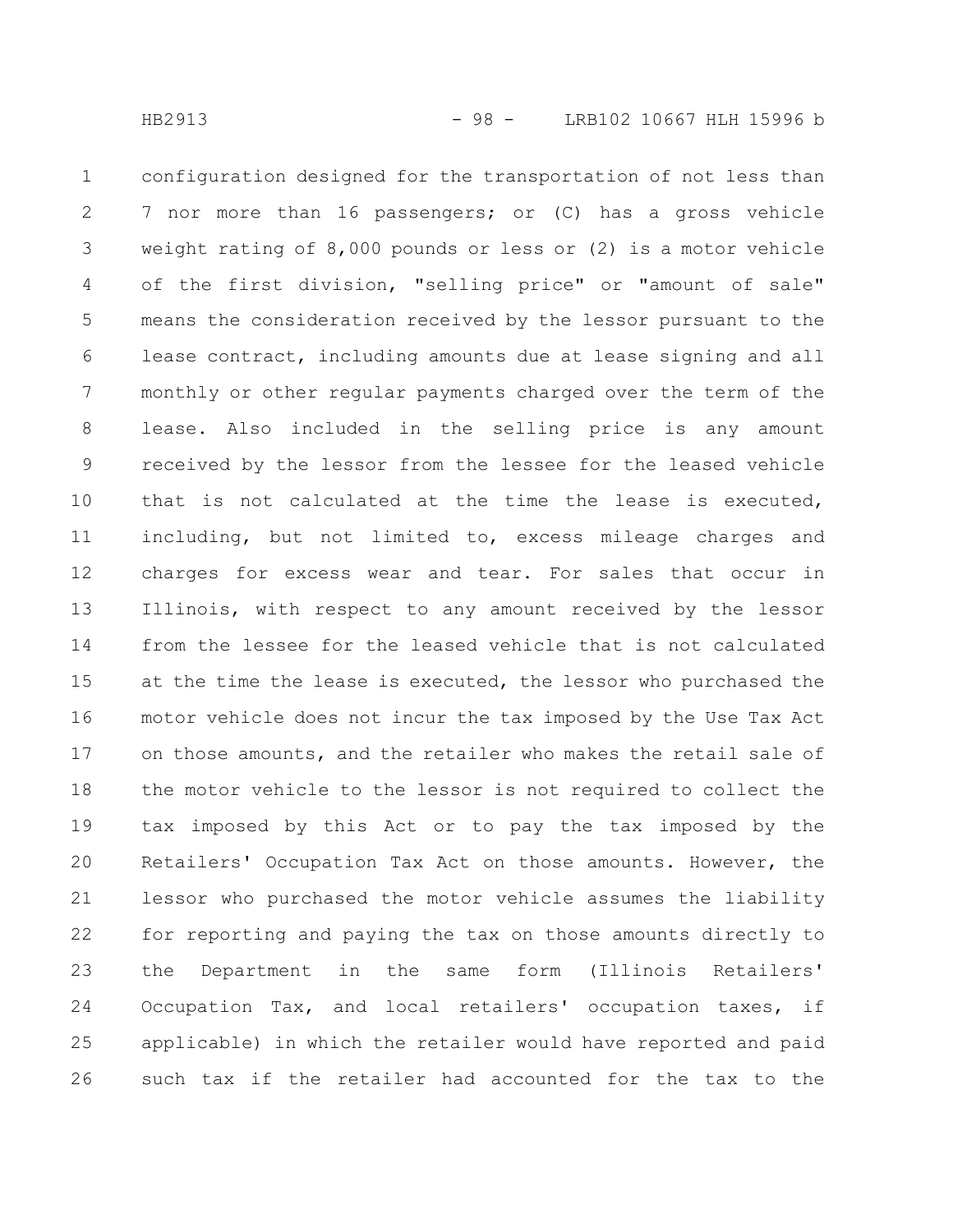Department. For amounts received by the lessor from the lessee that are not calculated at the time the lease is executed, the lessor must file the return and pay the tax to the Department by the due date otherwise required by this Act for returns other than transaction returns. If the retailer is entitled under this Act to a discount for collecting and remitting the tax imposed under this Act to the Department with respect to the sale of the motor vehicle to the lessor, then the right to the discount provided in this Act shall be transferred to the lessor with respect to the tax paid by the lessor for any amount received by the lessor from the lessee for the leased vehicle that is not calculated at the time the lease is executed; provided that the discount is only allowed if the return is timely filed and for amounts timely paid. The "selling price" of a motor vehicle that is sold on or after January 1, 2015 for the purpose of leasing for a defined period of longer than one year shall not be reduced by the value of or credit given for traded-in tangible personal property owned by the lessor, nor shall it be reduced by the value of or credit given for traded-in tangible personal property owned by the lessee, regardless of whether the trade-in value thereof is assigned by the lessee to the lessor. In the case of a motor vehicle that is sold for the purpose of leasing for a defined period of longer than one year, the sale occurs at the time of the delivery of the vehicle, regardless of the due date of any lease payments. A lessor who incurs a Retailers' Occupation 1 2 3 4 5 6 7 8 9 10 11 12 13 14 15 16 17 18 19 20 21 22 23 24 25 26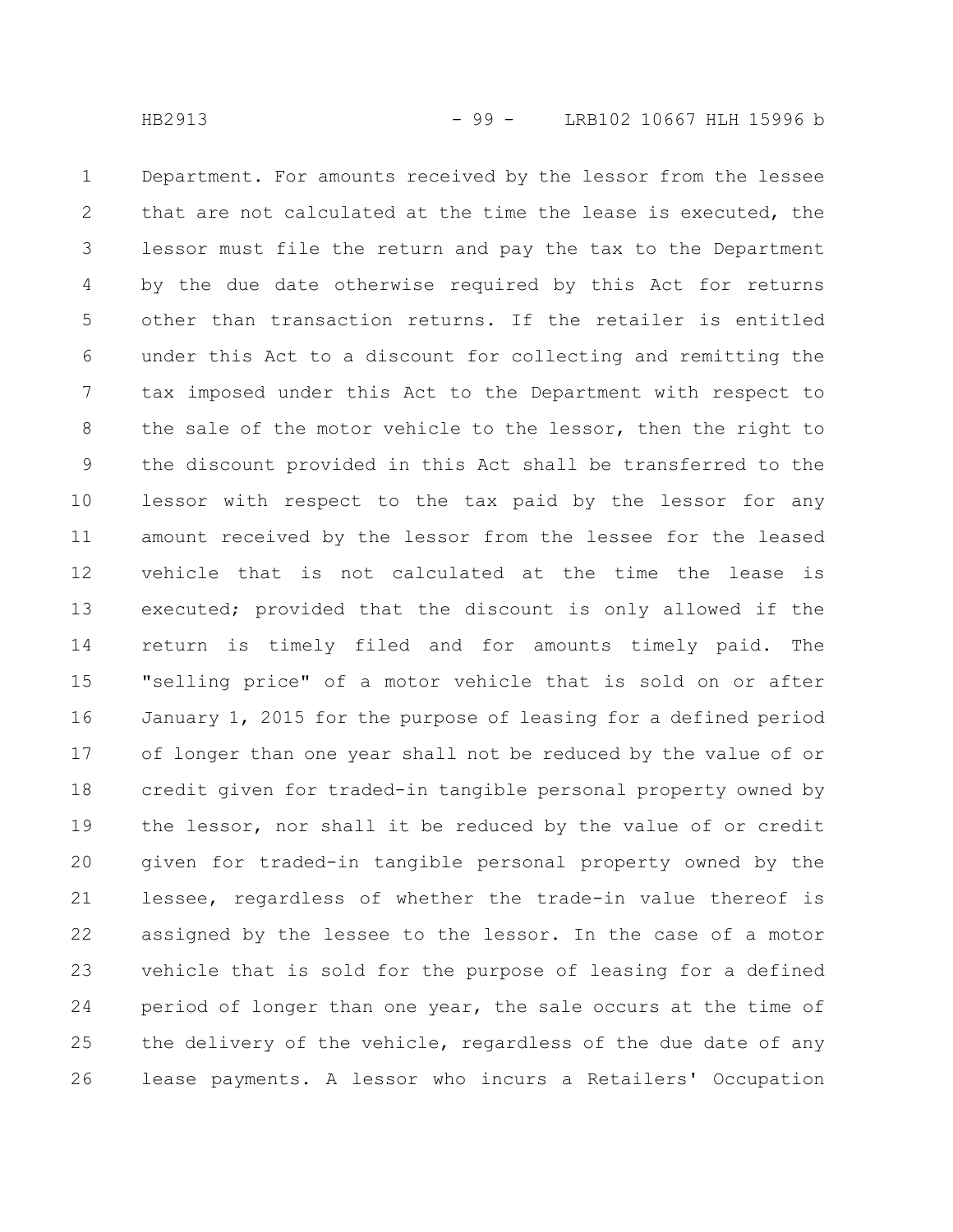Tax liability on the sale of a motor vehicle coming off lease may not take a credit against that liability for the Use Tax the lessor paid upon the purchase of the motor vehicle (or for any tax the lessor paid with respect to any amount received by the lessor from the lessee for the leased vehicle that was not calculated at the time the lease was executed) if the selling price of the motor vehicle at the time of purchase was calculated using the definition of "selling price" as defined in this paragraph. Notwithstanding any other provision of this Act to the contrary, lessors shall file all returns and make all payments required under this paragraph to the Department by electronic means in the manner and form as required by the Department. This paragraph does not apply to leases of motor vehicles for which, at the time the lease is entered into, the term of the lease is not a defined period, including leases with a defined initial period with the option to continue the lease on a month-to-month or other basis beyond the initial defined period. 1 2 3 4 5 6 7 8 9 10 11 12 13 14 15 16 17 18

The phrase "like kind and character" shall be liberally construed (including but not limited to any form of motor vehicle for any form of motor vehicle, or any kind of farm or agricultural implement for any other kind of farm or agricultural implement), while not including a kind of item which, if sold at retail by that retailer, would be exempt from retailers' occupation tax and use tax as an isolated or occasional sale. 19 20 21 22 23 24 25 26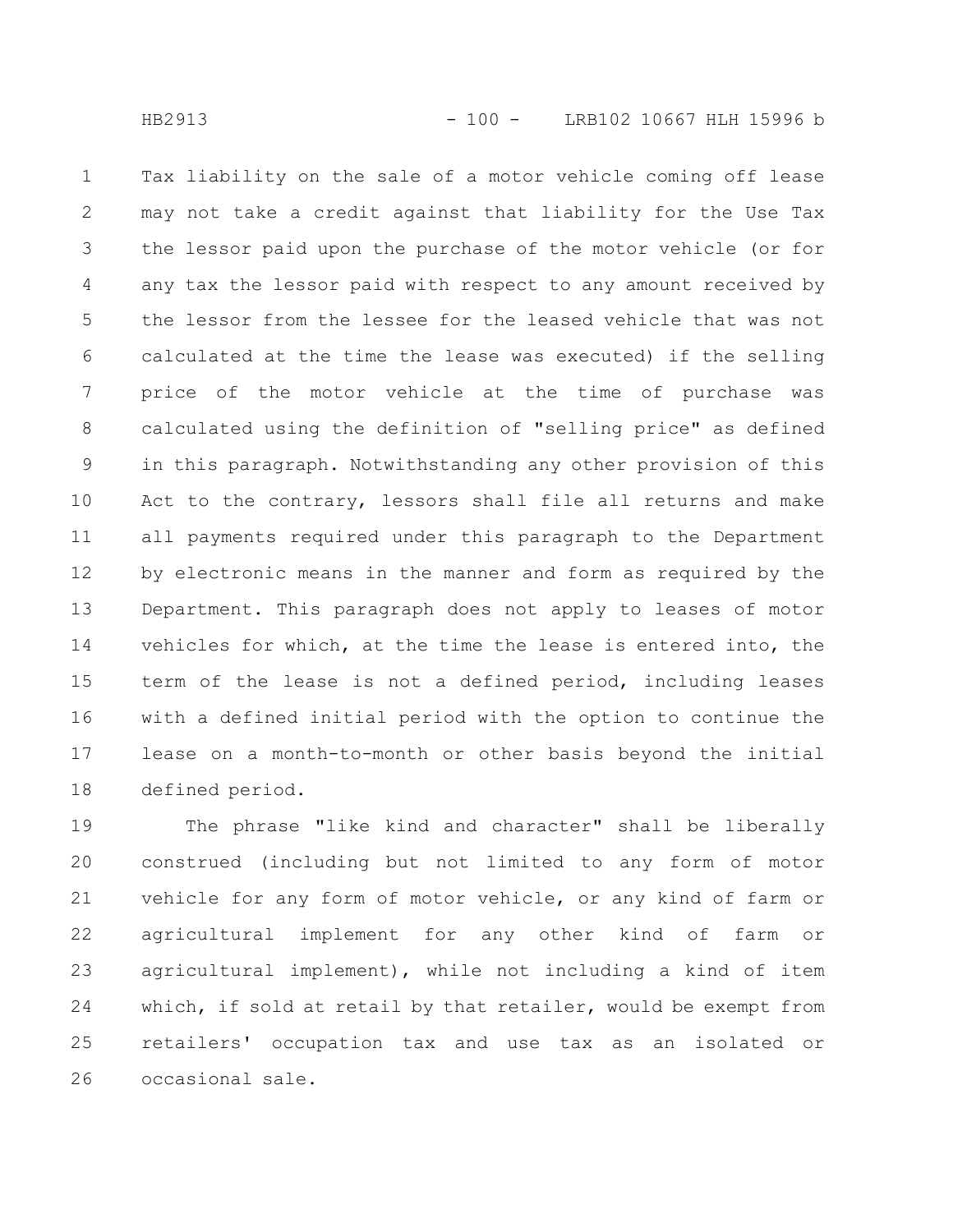1

"Department" means the Department of Revenue.

"Person" means any natural individual, firm, partnership, association, joint stock company, joint adventure, public or private corporation, limited liability company, or a receiver, executor, trustee, guardian or other representative appointed by order of any court. 2 3 4 5 6

"Retailer" means and includes every person engaged in the business of making sales at retail as defined in this Section. 7 8

A person who holds himself or herself out as being engaged (or who habitually engages) in selling tangible personal property at retail is a retailer hereunder with respect to such sales (and not primarily in a service occupation) notwithstanding the fact that such person designs and produces such tangible personal property on special order for the purchaser and in such a way as to render the property of value only to such purchaser, if such tangible personal property so produced on special order serves substantially the same function as stock or standard items of tangible personal property that are sold at retail. 9 10 11 12 13 14 15 16 17 18 19

A person whose activities are organized and conducted primarily as a not-for-profit service enterprise, and who engages in selling tangible personal property at retail (whether to the public or merely to members and their guests) is a retailer with respect to such transactions, excepting only a person organized and operated exclusively for charitable, religious or educational purposes either (1), to 20 21 22 23 24 25 26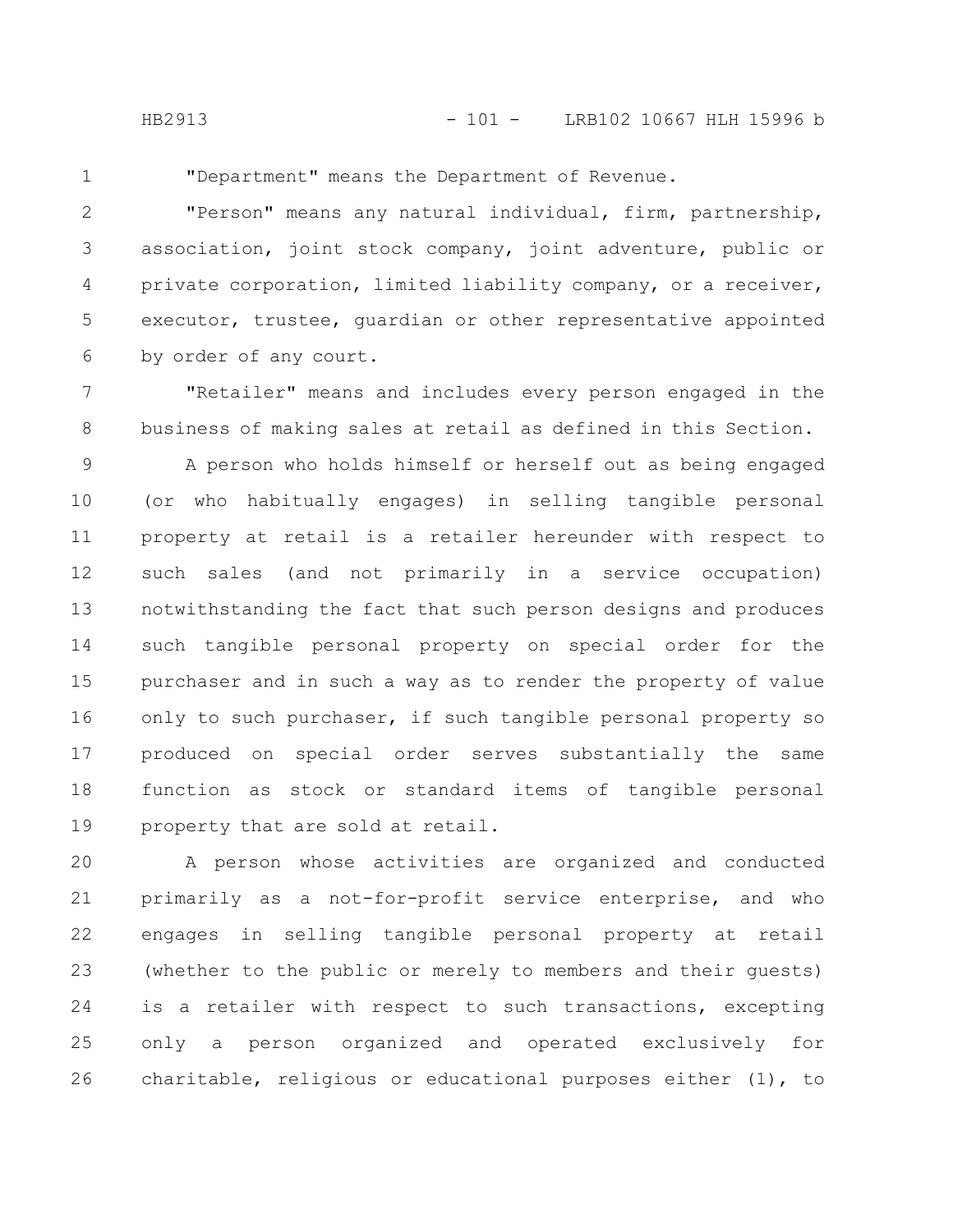the extent of sales by such person to its members, students, patients or inmates of tangible personal property to be used primarily for the purposes of such person, or (2), to the extent of sales by such person of tangible personal property which is not sold or offered for sale by persons organized for profit. The selling of school books and school supplies by schools at retail to students is not "primarily for the purposes of" the school which does such selling. This paragraph does not apply to nor subject to taxation occasional dinners, social or similar activities of a person organized and operated exclusively for charitable, religious or educational purposes, whether or not such activities are open to the public. 1 2 3 4 5 6 7 8 9 10 11 12 13

A person who is the recipient of a grant or contract under Title VII of the Older Americans Act of 1965 (P.L. 92-258) and serves meals to participants in the federal Nutrition Program for the Elderly in return for contributions established in amount by the individual participant pursuant to a schedule of suggested fees as provided for in the federal Act is not a retailer under this Act with respect to such transactions. 14 15 16 17 18 19 20

Persons who engage in the business of transferring tangible personal property upon the redemption of trading stamps are retailers hereunder when engaged in such business. 21 22 23

The isolated or occasional sale of tangible personal property at retail by a person who does not hold himself out as being engaged (or who does not habitually engage) in selling 24 25 26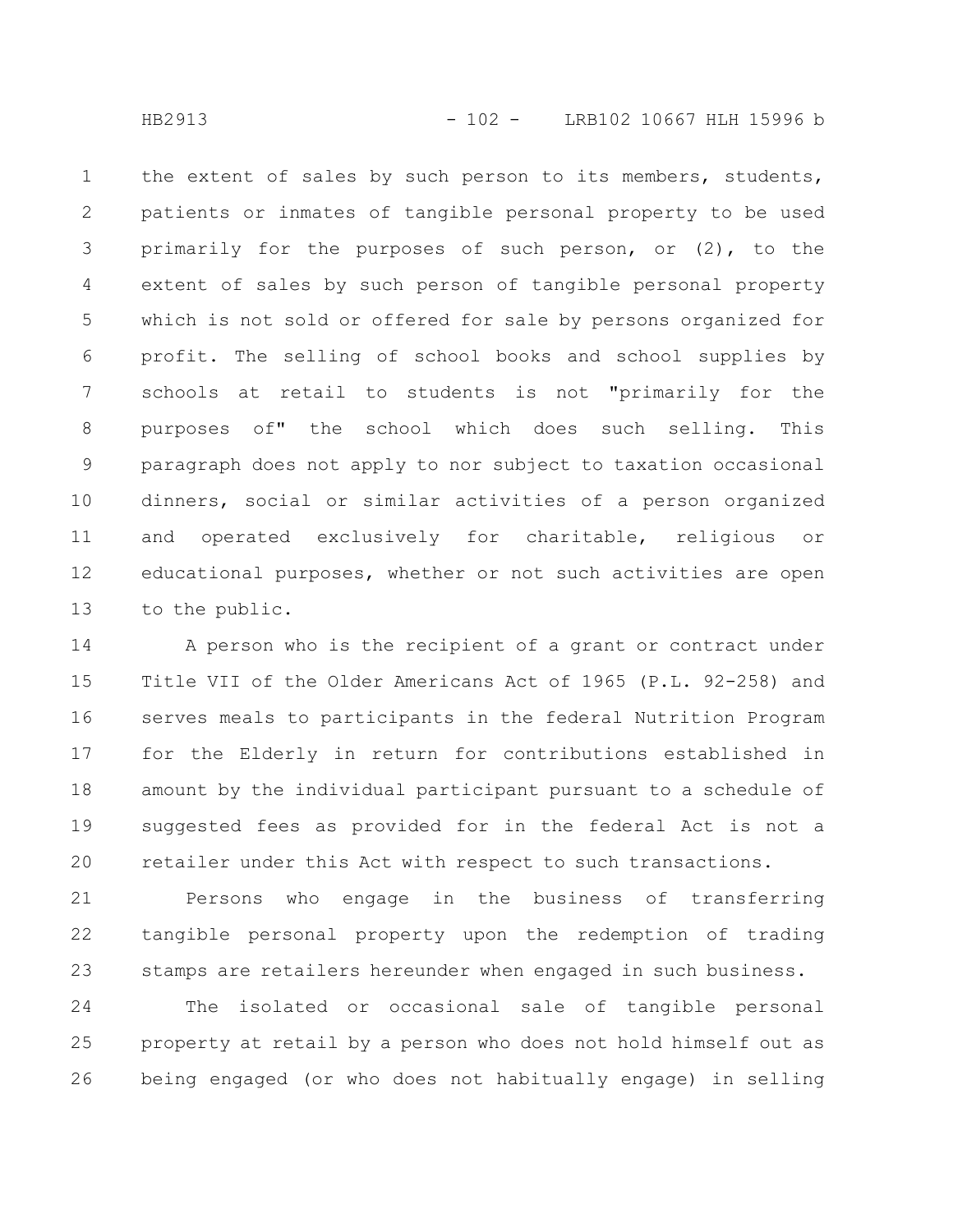such tangible personal property at retail or a sale through a bulk vending machine does not make such person a retailer hereunder. However, any person who is engaged in a business which is not subject to the tax imposed by the Retailers' Occupation Tax Act because of involving the sale of or a contract to sell real estate or a construction contract to improve real estate, but who, in the course of conducting such business, transfers tangible personal property to users or consumers in the finished form in which it was purchased, and which does not become real estate, under any provision of a construction contract or real estate sale or real estate sales agreement entered into with some other person arising out of or because of such nontaxable business, is a retailer to the extent of the value of the tangible personal property so transferred. If, in such transaction, a separate charge is made for the tangible personal property so transferred, the value of such property, for the purposes of this Act, is the amount so separately charged, but not less than the cost of such property to the transferor; if no separate charge is made, the value of such property, for the purposes of this Act, is the cost to the transferor of such tangible personal property. 1 2 3 4 5 6 7 8 9 10 11 12 13 14 15 16 17 18 19 20 21 22

"Retailer maintaining a place of business in this State", or any like term, means and includes any of the following retailers: 23 24 25

26

(1) A retailer having or maintaining within this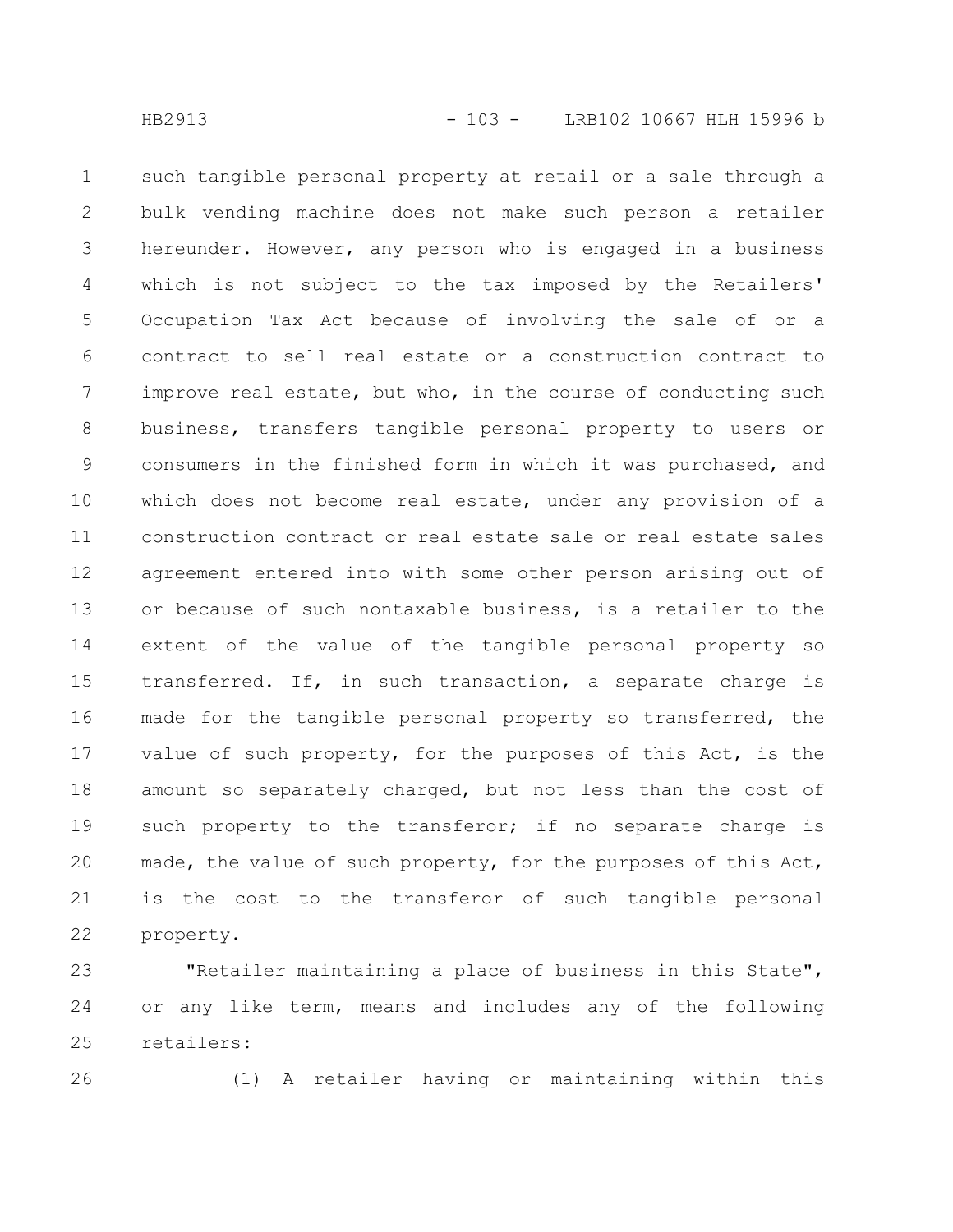State, directly or by a subsidiary, an office, distribution house, sales house, warehouse or other place of business, or any agent or other representative operating within this State under the authority of the retailer or its subsidiary, irrespective of whether such place of business or agent or other representative is located here permanently or temporarily, or whether such retailer or subsidiary is licensed to do business in this State. However, the ownership of property that is located at the premises of a printer with which the retailer has contracted for printing and that consists of the final printed product, property that becomes a part of the final printed product, or copy from which the printed product is produced shall not result in the retailer being deemed to have or maintain an office, distribution house, sales house, warehouse, or other place of business within this State. 1 2 3 4 5 6 7 8 9 10 11 12 13 14 15 16 17

(1.1) A retailer having a contract with a person located in this State under which the person, for a commission or other consideration based upon the sale of tangible personal property by the retailer, directly or indirectly refers potential customers to the retailer by providing to the potential customers a promotional code or other mechanism that allows the retailer to track purchases referred by such persons. Examples of mechanisms that allow the retailer to track purchases referred by 18 19 20 21 22 23 24 25 26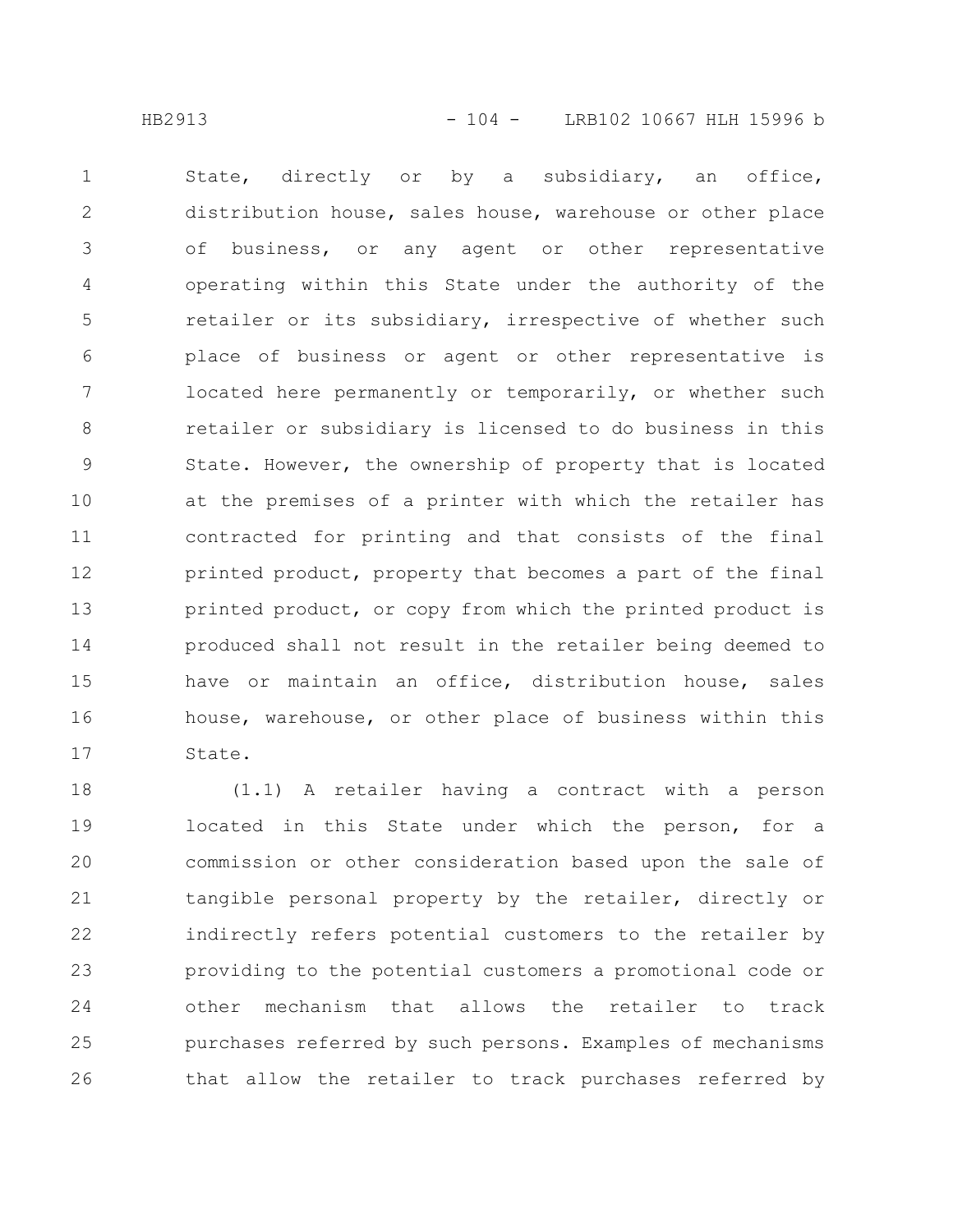such persons include but are not limited to the use of a link on the person's Internet website, promotional codes distributed through the person's hand-delivered or mailed material, and promotional codes distributed by the person through radio or other broadcast media. The provisions of this paragraph (1.1) shall apply only if the cumulative gross receipts from sales of tangible personal property by the retailer to customers who are referred to the retailer by all persons in this State under such contracts exceed \$10,000 during the preceding 4 quarterly periods ending on the last day of March, June, September, and December. A retailer meeting the requirements of this paragraph (1.1) shall be presumed to be maintaining a place of business in this State but may rebut this presumption by submitting proof that the referrals or other activities pursued within this State by such persons were not sufficient to meet the nexus standards of the United States Constitution during the preceding 4 quarterly periods. 1 2 3 4 5 6 7 8 9 10 11 12 13 14 15 16 17 18

(1.2) Beginning July 1, 2011, a retailer having a contract with a person located in this State under which: 19 20

(A) the retailer sells the same or substantially similar line of products as the person located in this State and does so using an identical or substantially similar name, trade name, or trademark as the person located in this State; and 21 22 23 24 25

26

(B) the retailer provides a commission or other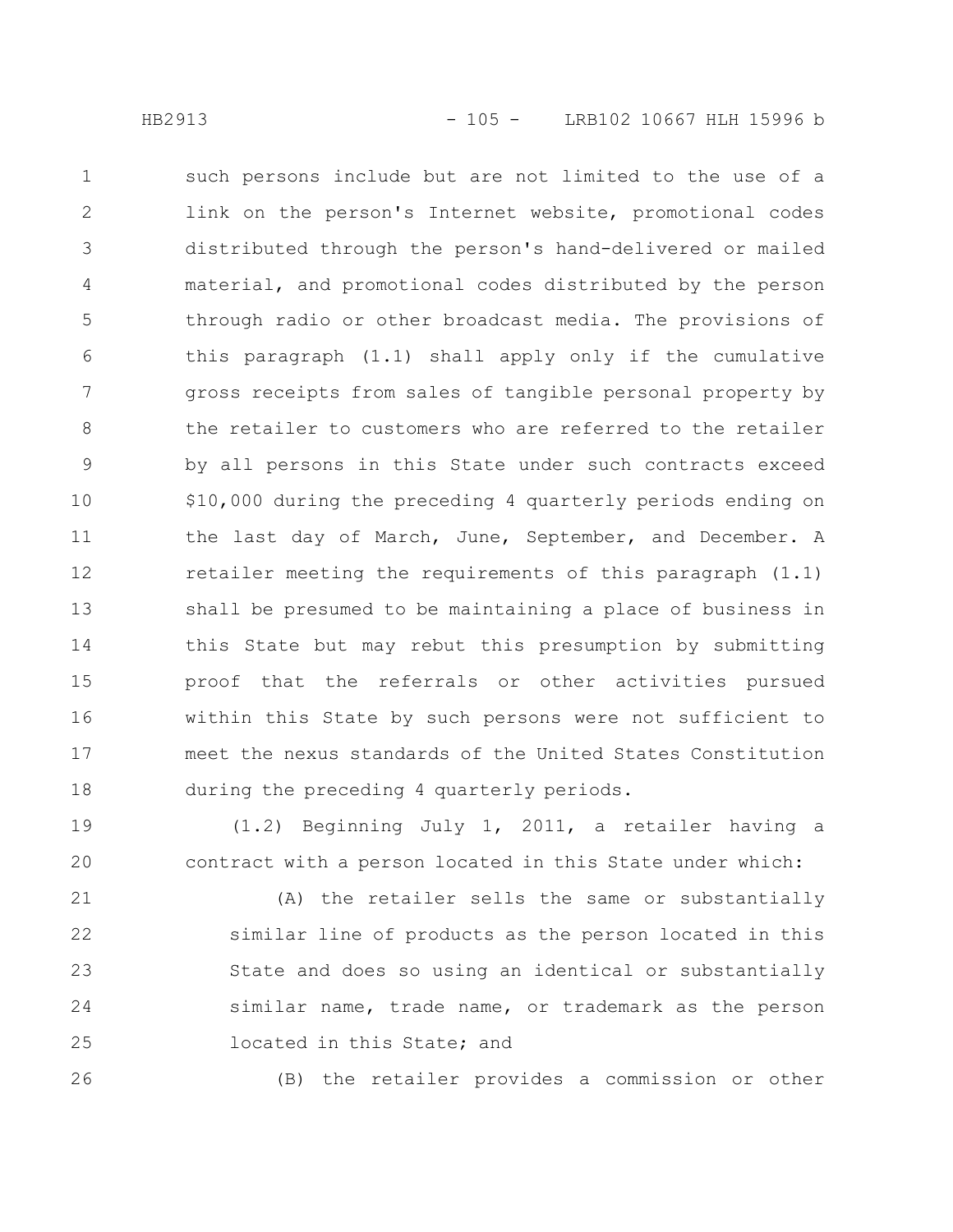consideration to the person located in this State based upon the sale of tangible personal property by the retailer. 1 2 3

The provisions of this paragraph (1.2) shall apply only if the cumulative gross receipts from sales of tangible personal property by the retailer to customers in this State under all such contracts exceed \$10,000 during the preceding 4 quarterly periods ending on the last day of March, June, September, and December. 4 5 6 7 8 9

(2) (Blank).

10

- (3) (Blank). 11
- (4) (Blank). 12
- (5) (Blank). 13
- (6) (Blank). 14
- (7) (Blank). 15
- (8) (Blank). 16

(9) Beginning October 1, 2018, a retailer making sales of tangible personal property to purchasers in Illinois from outside of Illinois if: 17 18 19

(A) the cumulative gross receipts from sales of tangible personal property to purchasers in Illinois are \$100,000 or more; or 20 21 22

(B) the retailer enters into 200 or more separate transactions for the sale of tangible personal property to purchasers in Illinois. 23 24 25

The retailer shall determine on a quarterly basis, 26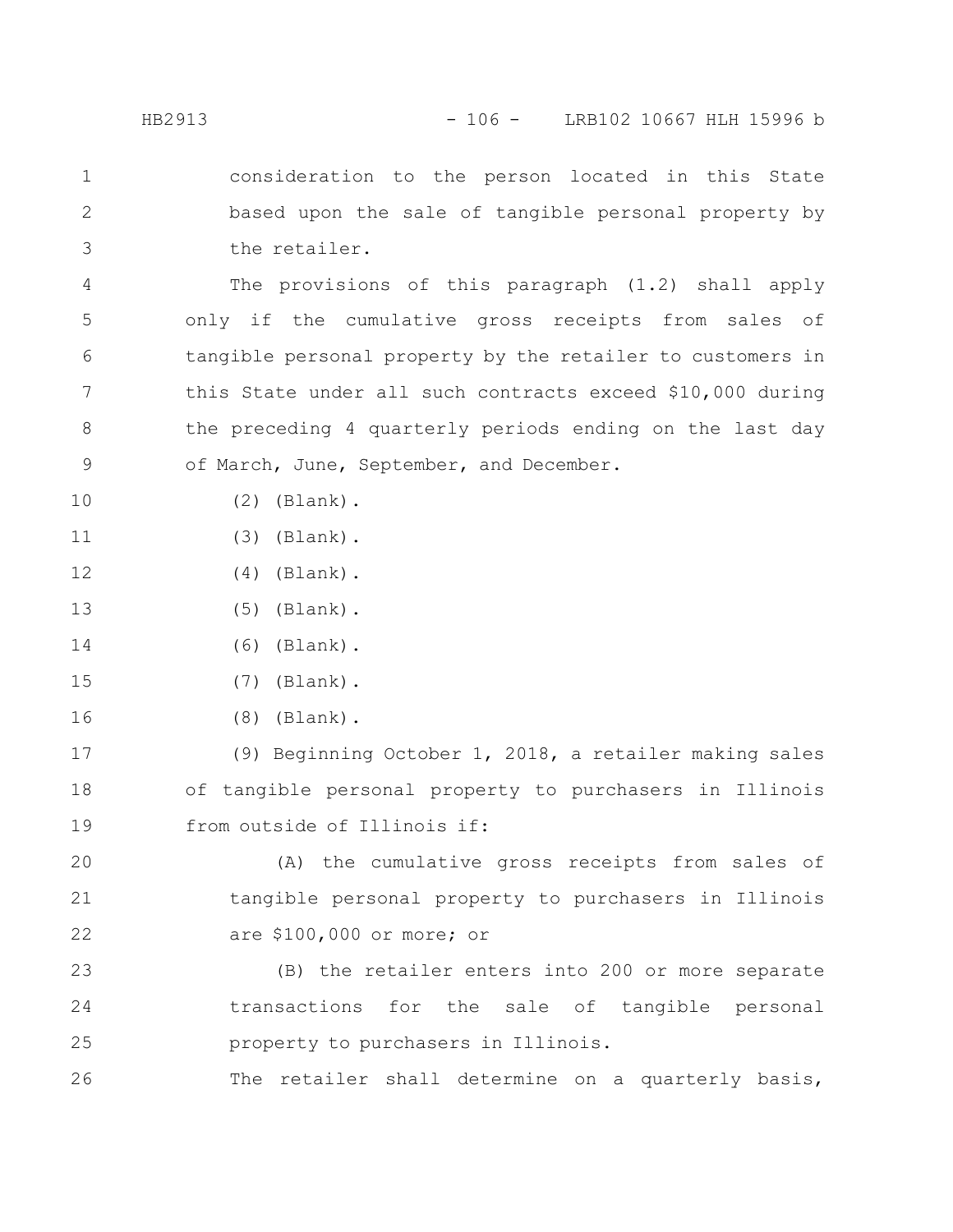ending on the last day of March, June, September, and December, whether he or she meets the criteria of either subparagraph (A) or (B) of this paragraph (9) for the preceding 12-month period. If the retailer meets the threshold of either subparagraph (A) or (B) for a 12-month period, he or she is considered a retailer maintaining a place of business in this State and is required to collect and remit the tax imposed under this Act and file returns for one year. At the end of that one-year period, the retailer shall determine whether he or she met the threshold of either subparagraph (A) or (B) during the preceding 12-month period. If the retailer met the criteria in either subparagraph (A) or (B) for the preceding 12-month period, he or she is considered a retailer maintaining a place of business in this State and is required to collect and remit the tax imposed under this Act and file returns for the subsequent year. If at the end of a one-year period a retailer that was required to collect and remit the tax imposed under this Act determines that he or she did not meet the threshold in either subparagraph (A) or (B) during the preceding 12-month period, the retailer shall subsequently determine on a quarterly basis, ending on the last day of March, June, September, and December, whether he or she meets the threshold of either subparagraph (A) or (B) for the preceding 12-month period. 1 2 3 4 5 6 7 8 9 10 11 12 13 14 15 16 17 18 19 20 21 22 23 24 25 26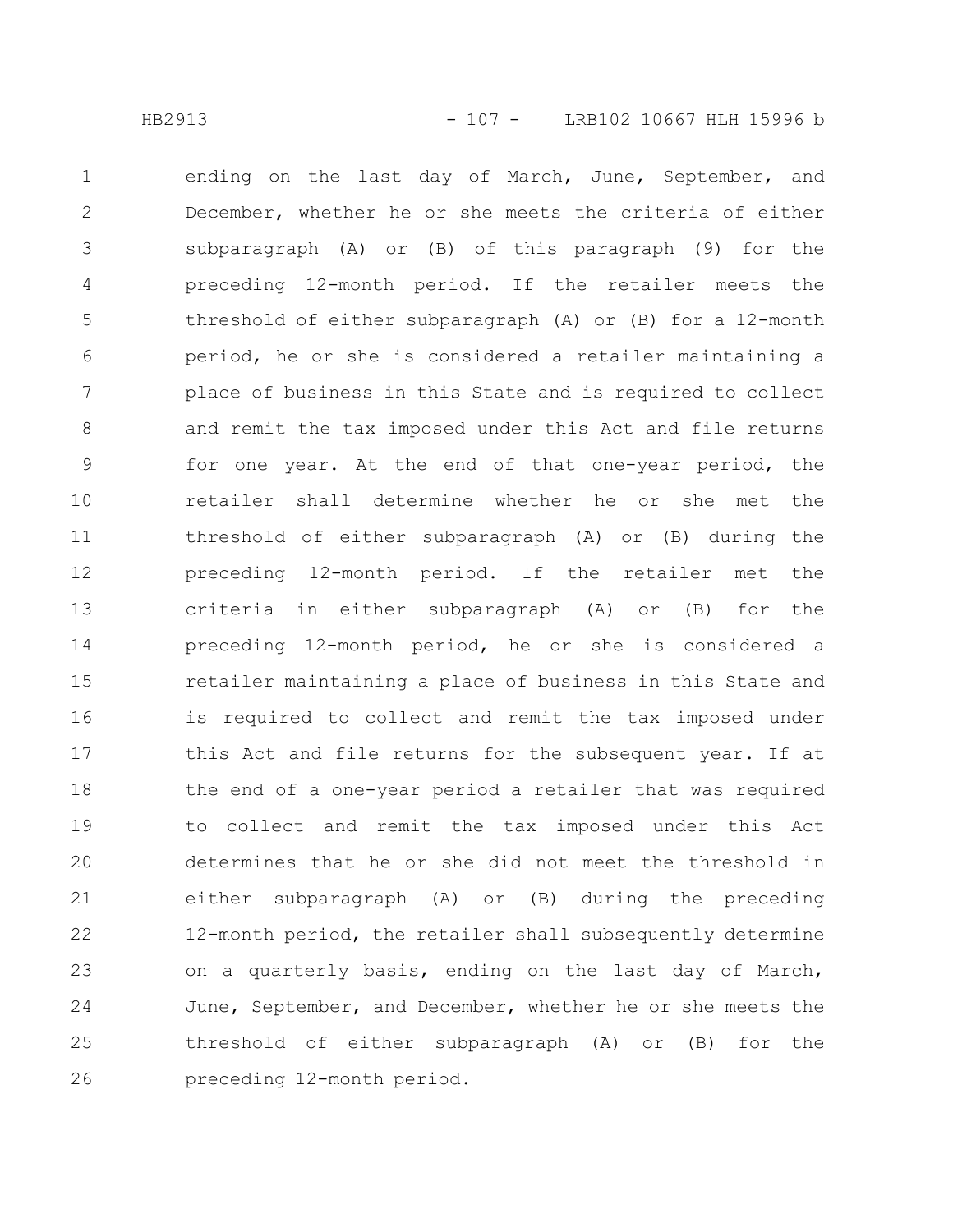Beginning January 1, 2020, neither the gross receipts from nor the number of separate transactions for sales of tangible personal property to purchasers in Illinois that a retailer makes through a marketplace facilitator and for which the retailer has received a certification from the marketplace facilitator pursuant to Section 2d of this Act shall be included for purposes of determining whether he or she has met the thresholds of this paragraph (9). 1 2 3 4 5 6 7 8

(10) Beginning January 1, 2020, a marketplace facilitator that meets a threshold set forth in subsection (b) of Section 2d of this Act. 9 10 11

"Bulk vending machine" means a vending machine, containing unsorted confections, nuts, toys, or other items designed primarily to be used or played with by children which, when a coin or coins of a denomination not larger than \$0.50 are inserted, are dispensed in equal portions, at random and without selection by the customer. 12 13 14 15 16 17

(Source: P.A. 100-587, eff. 6-4-18; 101-9, eff. 6-5-19; 101-31, eff. 1-1-20; 101-604, eff. 1-1-20.) 18 19

(35 ILCS 105/3-5) 20

Sec. 3-5. Exemptions. Use of the following tangible personal property is exempt from the tax imposed by this Act: 21 22

(1) Personal property purchased from a corporation, society, association, foundation, institution, or organization, other than a limited liability company, that is 23 24 25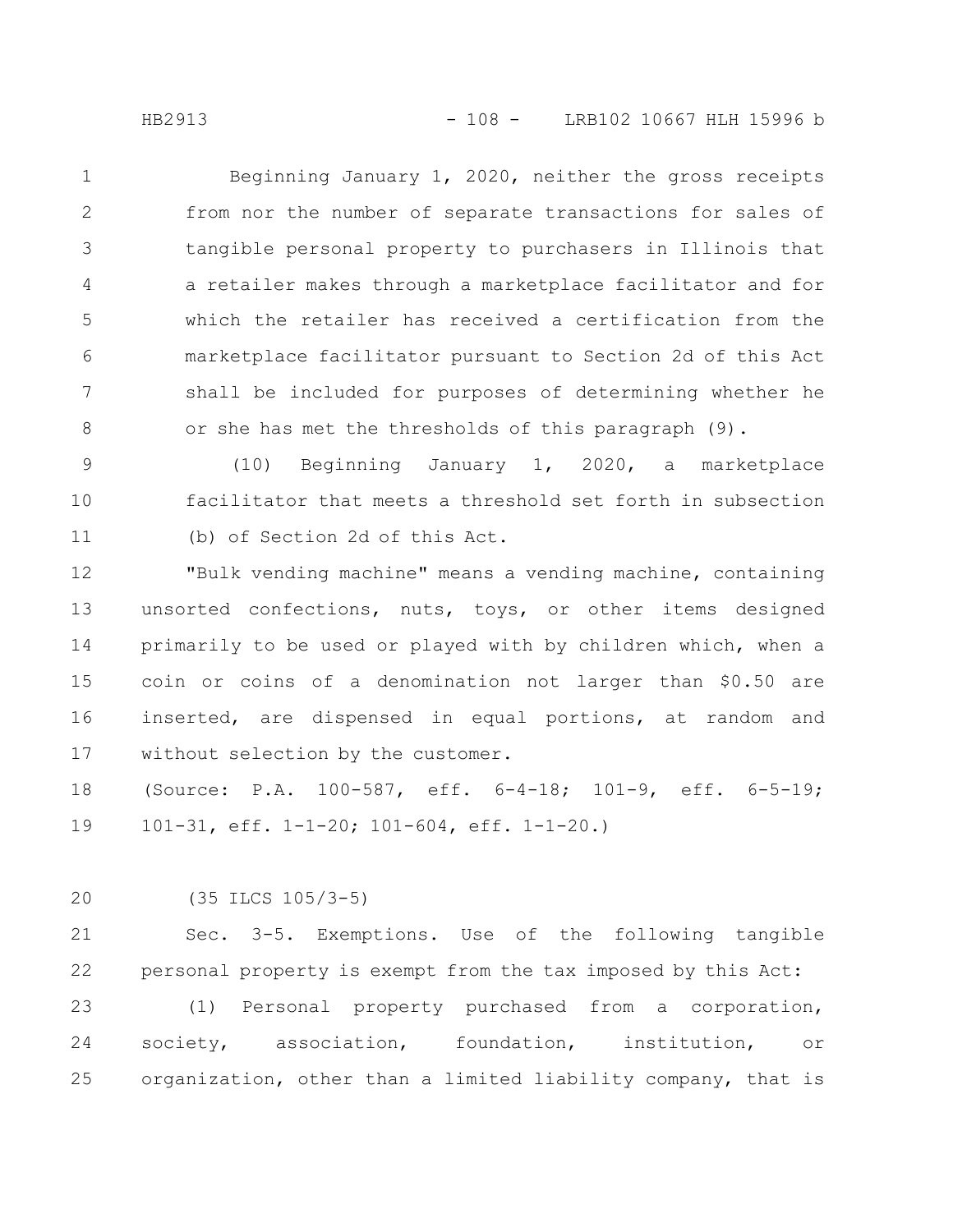organized and operated as a not-for-profit service enterprise for the benefit of persons 65 years of age or older if the personal property was not purchased by the enterprise for the purpose of resale by the enterprise. 1 2 3 4

(2) Personal property purchased by a not-for-profit Illinois county fair association for use in conducting, operating, or promoting the county fair. 5 6 7

(3) Personal property purchased by a not-for-profit arts or cultural organization that establishes, by proof required by the Department by rule, that it has received an exemption under Section 501(c)(3) of the Internal Revenue Code and that is organized and operated primarily for the presentation or support of arts or cultural programming, activities, or services. These organizations include, but are not limited to, music and dramatic arts organizations such as symphony orchestras and theatrical groups, arts and cultural service organizations, local arts councils, visual arts organizations, and media arts organizations. On and after July 1, 2001 (the effective date of Public Act 92-35), however, an entity otherwise eligible for this exemption shall not make tax-free purchases unless it has an active identification number issued by the Department. 8 9 10 11 12 13 14 15 16 17 18 19 20 21 22

(4) Personal property purchased by a governmental body, by a corporation, society, association, foundation, or institution organized and operated exclusively for charitable, religious, or educational purposes, or by a not-for-profit 23 24 25 26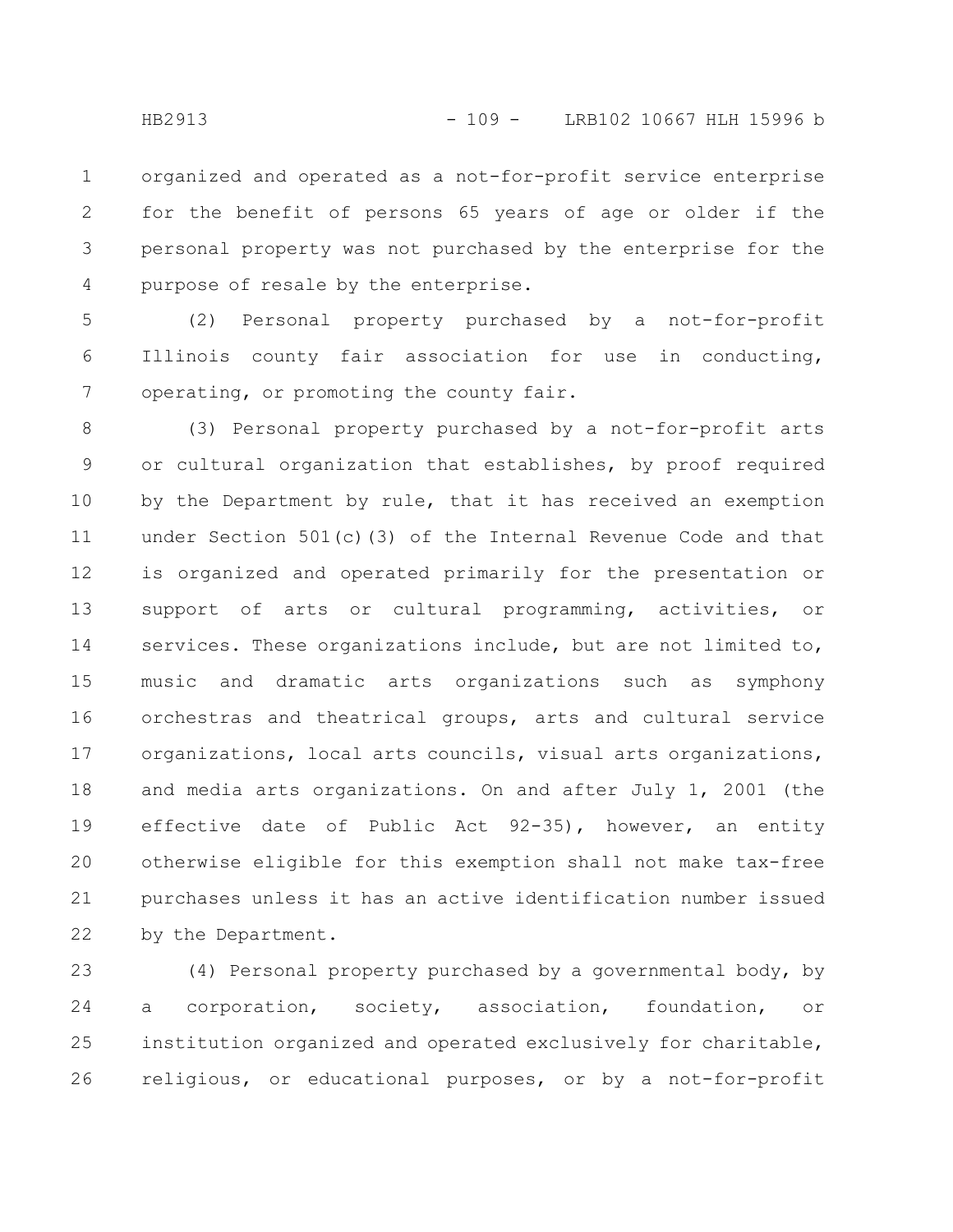corporation, society, association, foundation, institution, or organization that has no compensated officers or employees and that is organized and operated primarily for the recreation of persons 55 years of age or older. A limited liability company may qualify for the exemption under this paragraph only if the limited liability company is organized and operated exclusively for educational purposes. On and after July 1, 1987, however, no entity otherwise eligible for this exemption shall make tax-free purchases unless it has an active exemption identification number issued by the Department. 1 2 3 4 5 6 7 8 9 10

(5) Until July 1, 2003, a passenger car that is a replacement vehicle to the extent that the purchase price of the car is subject to the Replacement Vehicle Tax. 11 12 13

(6) Until July 1, 2003 and beginning again on September 1, 2004 through August 30, 2014, graphic arts machinery and equipment, including repair and replacement parts, both new and used, and including that manufactured on special order, certified by the purchaser to be used primarily for graphic arts production, and including machinery and equipment purchased for lease. Equipment includes chemicals or chemicals acting as catalysts but only if the chemicals or chemicals acting as catalysts effect a direct and immediate change upon a graphic arts product. Beginning on July 1, 2017, graphic arts machinery and equipment is included in the manufacturing and assembling machinery and equipment exemption under paragraph (18). 14 15 16 17 18 19 20 21 22 23 24 25 26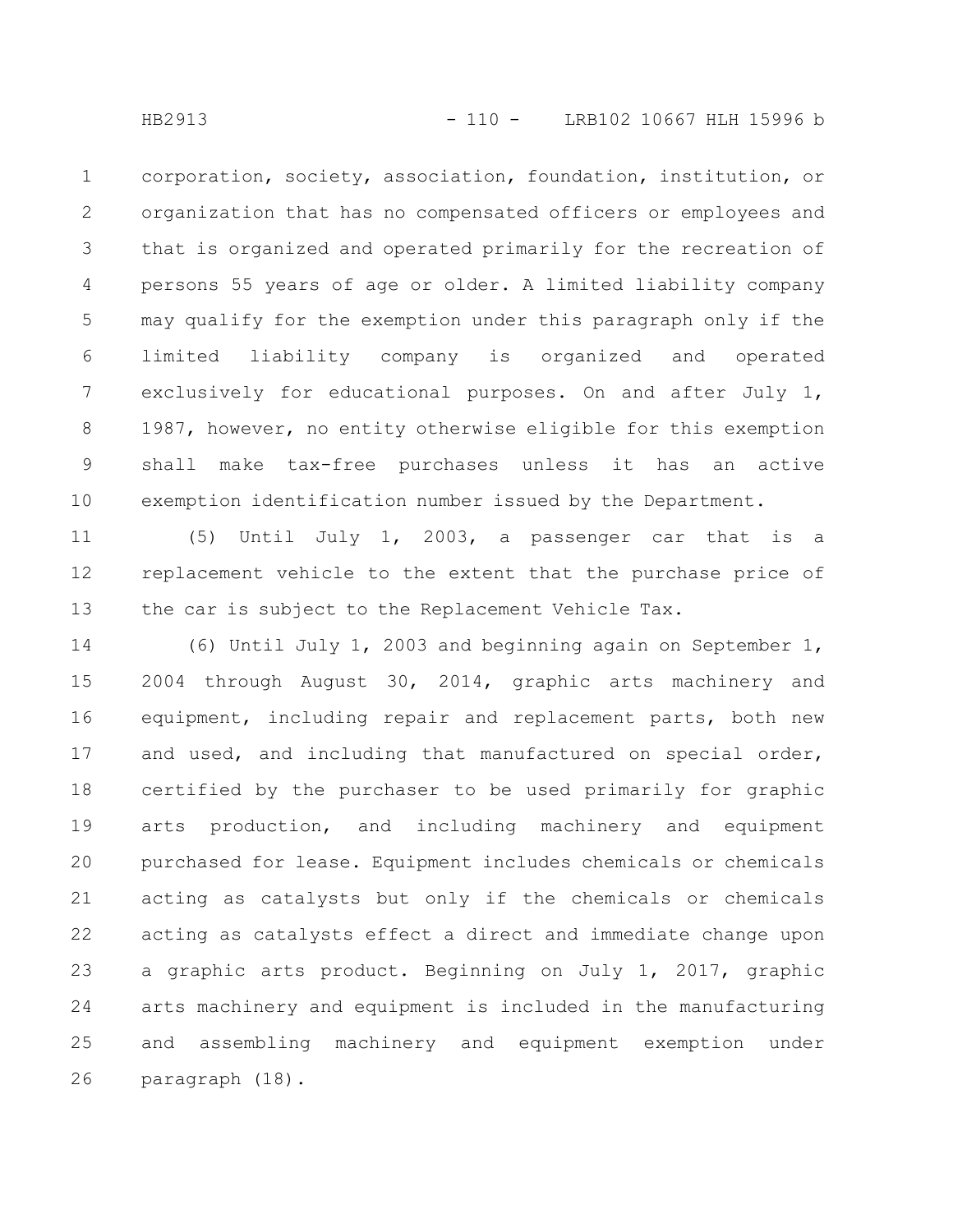1

(7) Farm chemicals.

(8) Legal tender, currency, medallions, or gold or silver coinage issued by the State of Illinois, the government of the United States of America, or the government of any foreign country, and bullion. 2 3 4 5

(9) Personal property purchased from a teacher-sponsored student organization affiliated with an elementary or secondary school located in Illinois. 6 7 8

(10) A motor vehicle that is used for automobile renting, as defined in the Automobile Renting Occupation and Use Tax Act. 9 10 11

(11) Farm machinery and equipment, both new and used, including that manufactured on special order, certified by the purchaser to be used primarily for production agriculture or State or federal agricultural programs, including individual replacement parts for the machinery and equipment, including machinery and equipment purchased for lease, and including implements of husbandry defined in Section 1-130 of the Illinois Vehicle Code, farm machinery and agricultural chemical and fertilizer spreaders, and nurse wagons required to be registered under Section 3-809 of the Illinois Vehicle Code, but excluding other motor vehicles required to be registered under the Illinois Vehicle Code. Horticultural polyhouses or hoop houses used for propagating, growing, or overwintering plants shall be considered farm machinery and equipment under this item (11). Agricultural chemical tender 12 13 14 15 16 17 18 19 20 21 22 23 24 25 26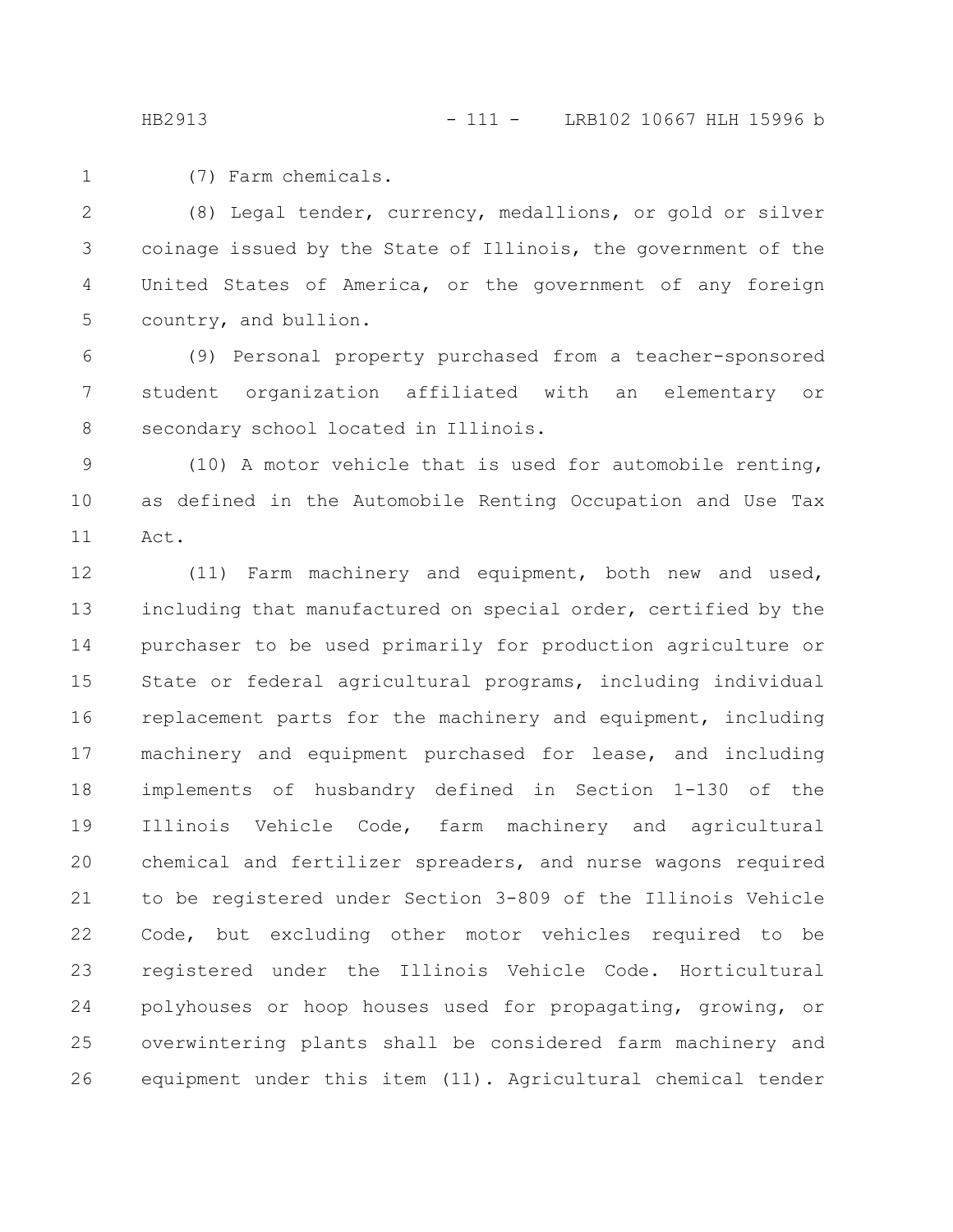tanks and dry boxes shall include units sold separately from a motor vehicle required to be licensed and units sold mounted on a motor vehicle required to be licensed if the selling price of the tender is separately stated. 1 2 3 4

Farm machinery and equipment shall include precision farming equipment that is installed or purchased to be installed on farm machinery and equipment including, but not limited to, tractors, harvesters, sprayers, planters, seeders, or spreaders. Precision farming equipment includes, but is not limited to, soil testing sensors, computers, monitors, software, global positioning and mapping systems, and other such equipment. 5 6 7 8 9 10 11 12

Farm machinery and equipment also includes computers, sensors, software, and related equipment used primarily in the computer-assisted operation of production agriculture facilities, equipment, and activities such as, but not limited to, the collection, monitoring, and correlation of animal and crop data for the purpose of formulating animal diets and agricultural chemicals. This item (11) is exempt from the provisions of Section 3-90. 13 14 15 16 17 18 19 20

(12) Until June 30, 2013, fuel and petroleum products sold to or used by an air common carrier, certified by the carrier to be used for consumption, shipment, or storage in the conduct of its business as an air common carrier, for a flight destined for or returning from a location or locations outside the United States without regard to previous or subsequent 21 22 23 24 25 26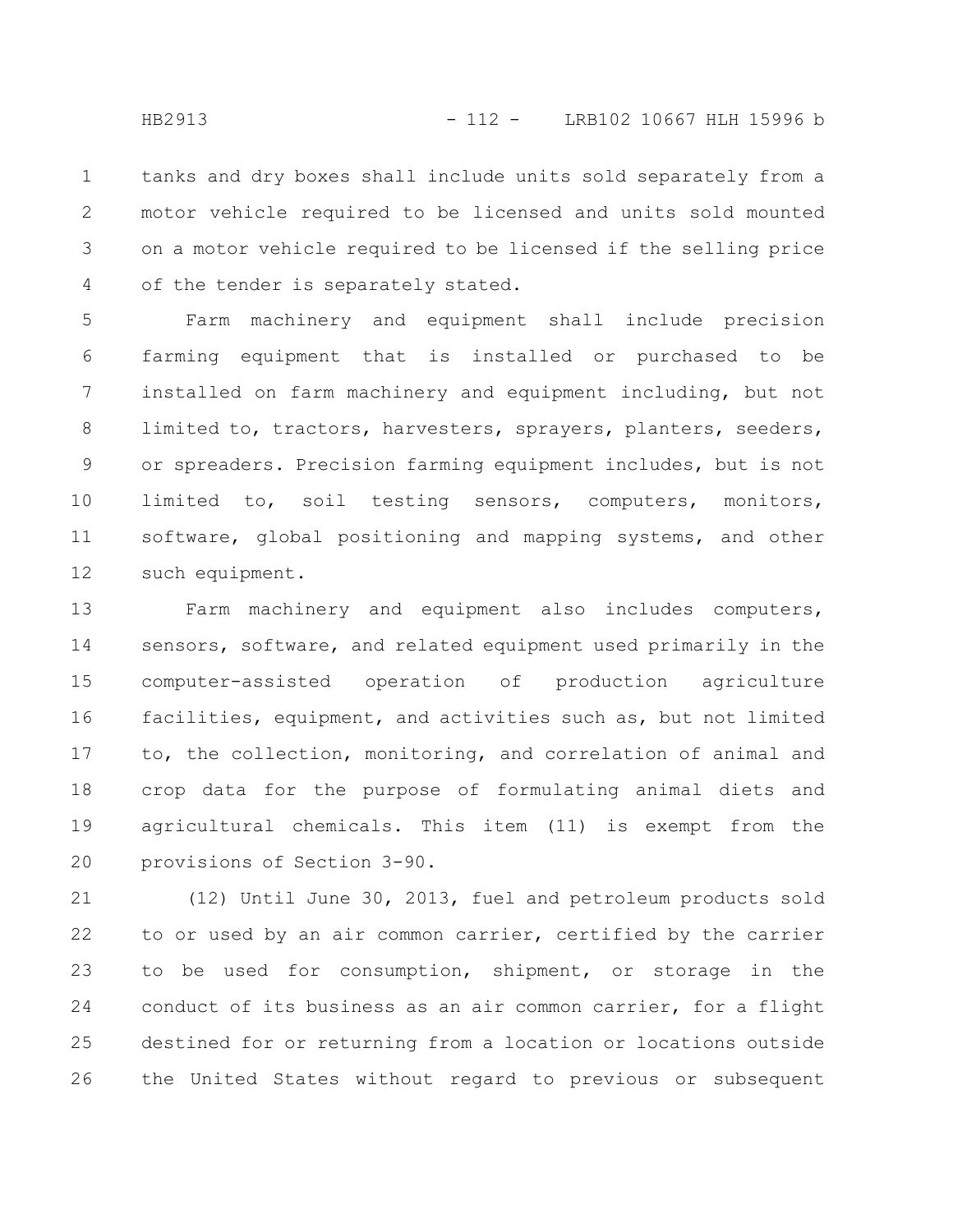domestic stopovers. 1

Beginning July 1, 2013, fuel and petroleum products sold to or used by an air carrier, certified by the carrier to be used for consumption, shipment, or storage in the conduct of its business as an air common carrier, for a flight that (i) is engaged in foreign trade or is engaged in trade between the United States and any of its possessions and (ii) transports at least one individual or package for hire from the city of origination to the city of final destination on the same aircraft, without regard to a change in the flight number of that aircraft. 2 3 4 5 6 7 8 9 10 11

(13) Proceeds of mandatory service charges separately stated on customers' bills for the purchase and consumption of food and beverages purchased at retail from a retailer, to the extent that the proceeds of the service charge are in fact turned over as tips or as a substitute for tips to the employees who participate directly in preparing, serving, hosting or cleaning up the food or beverage function with respect to which the service charge is imposed. 12 13 14 15 16 17 18 19

(14) Until July 1, 2003, oil field exploration, drilling, and production equipment, including (i) rigs and parts of rigs, rotary rigs, cable tool rigs, and workover rigs, (ii) pipe and tubular goods, including casing and drill strings, (iii) pumps and pump-jack units, (iv) storage tanks and flow lines, (v) any individual replacement part for oil field exploration, drilling, and production equipment, and (vi) 20 21 22 23 24 25 26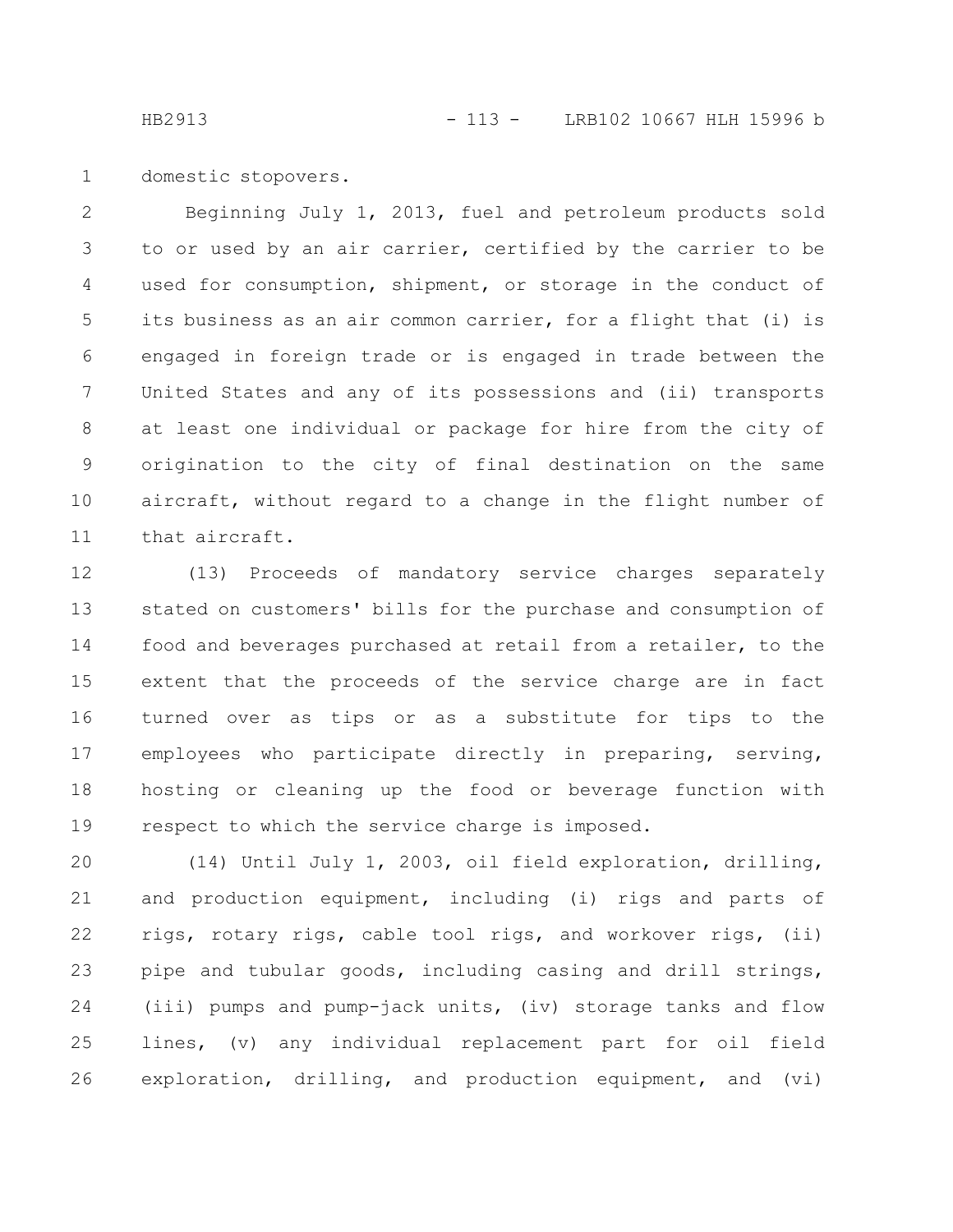machinery and equipment purchased for lease; but excluding motor vehicles required to be registered under the Illinois Vehicle Code. 1 2 3

(15) Photoprocessing machinery and equipment, including repair and replacement parts, both new and used, including that manufactured on special order, certified by the purchaser to be used primarily for photoprocessing, and including photoprocessing machinery and equipment purchased for lease. 4 5 6 7 8

(16) Until July 1, 2023, coal and aggregate exploration, mining, off-highway hauling, processing, maintenance, and reclamation equipment, including replacement parts and equipment, and including equipment purchased for lease, but excluding motor vehicles required to be registered under the Illinois Vehicle Code. The changes made to this Section by Public Act 97-767 apply on and after July 1, 2003, but no claim for credit or refund is allowed on or after August 16, 2013 (the effective date of Public Act 98-456) for such taxes paid during the period beginning July 1, 2003 and ending on August 16, 2013 (the effective date of Public Act 98-456). 9 10 11 12 13 14 15 16 17 18 19

(17) Until July 1, 2003, distillation machinery and equipment, sold as a unit or kit, assembled or installed by the retailer, certified by the user to be used only for the production of ethyl alcohol that will be used for consumption as motor fuel or as a component of motor fuel for the personal use of the user, and not subject to sale or resale. 20 21 22 23 24 25

(18) Manufacturing and assembling machinery and equipment 26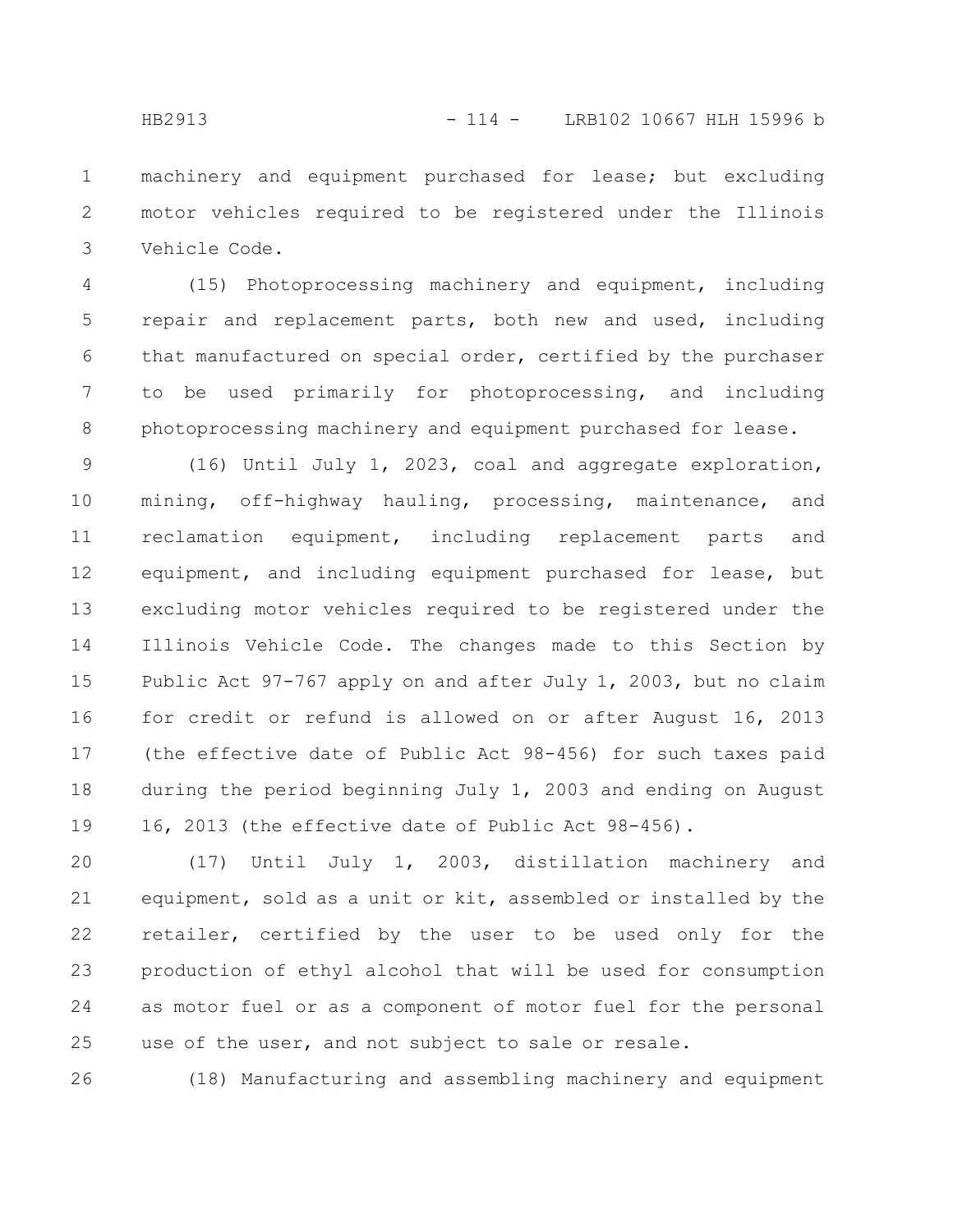used primarily in the process of manufacturing or assembling tangible personal property for wholesale or retail sale or lease, whether that sale or lease is made directly by the manufacturer or by some other person, whether the materials used in the process are owned by the manufacturer or some other person, or whether that sale or lease is made apart from or as an incident to the seller's engaging in the service occupation of producing machines, tools, dies, jigs, patterns, gauges, or other similar items of no commercial value on special order for a particular purchaser. The exemption provided by this paragraph (18) includes production related tangible personal property, as defined in Section 3-50, purchased on or after July 1, 2019. The exemption provided by this paragraph (18) does not include machinery and equipment used in (i) the generation of electricity for wholesale or retail sale; (ii) the generation or treatment of natural or artificial gas for wholesale or retail sale that is delivered to customers through pipes, pipelines, or mains; or (iii) the treatment of water for wholesale or retail sale that is delivered to customers through pipes, pipelines, or mains. The provisions of Public Act 98-583 are declaratory of existing law as to the meaning and scope of this exemption. Beginning on July 1, 2017, the exemption provided by this paragraph (18) includes, but is not limited to, graphic arts machinery and equipment, as defined in paragraph (6) of this Section. 1 2 3 4 5 6 7 8 9 10 11 12 13 14 15 16 17 18 19 20 21 22 23 24 25

(19) Personal property delivered to a purchaser or 26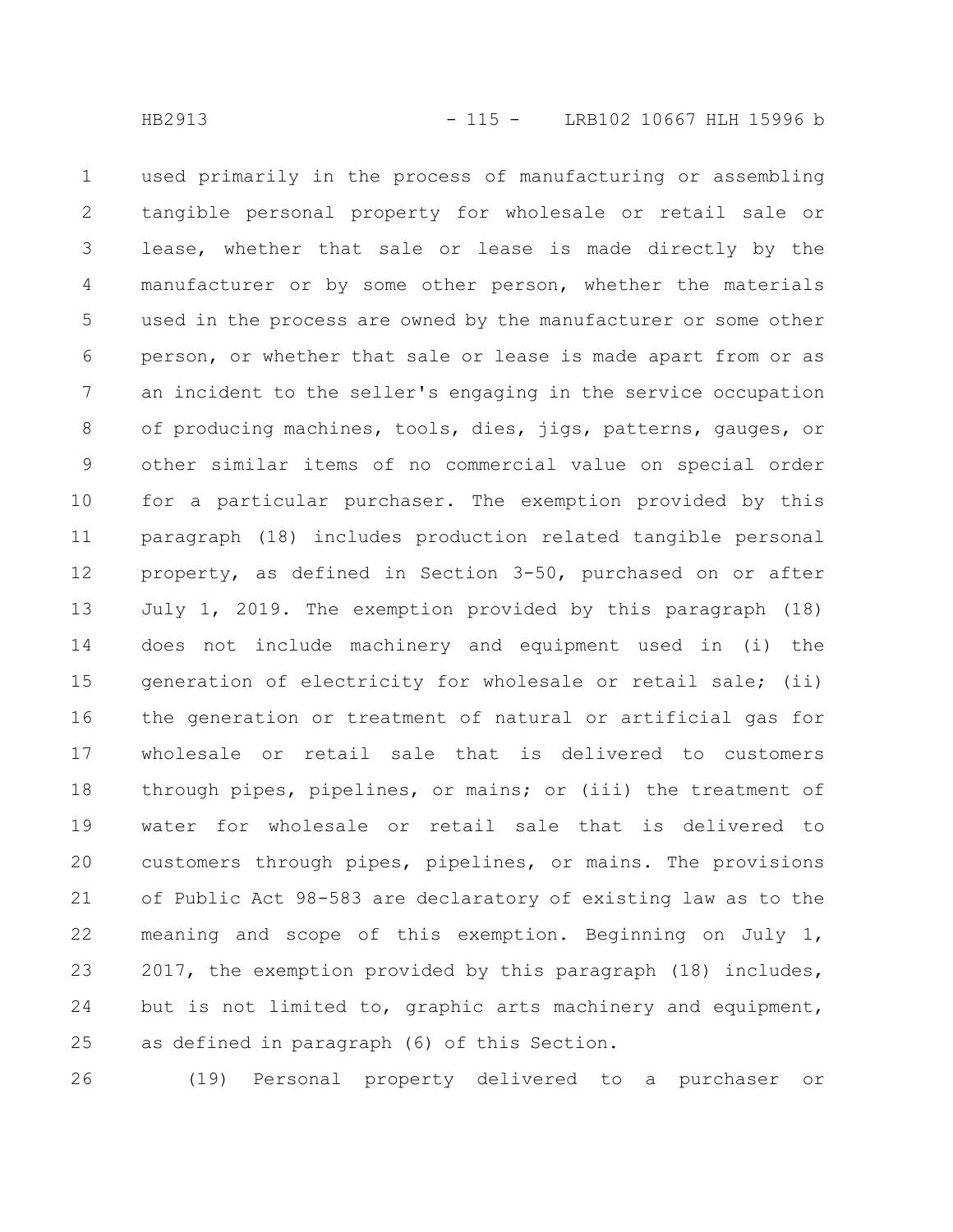purchaser's donee inside Illinois when the purchase order for that personal property was received by a florist located outside Illinois who has a florist located inside Illinois deliver the personal property. 1 2 3 4

(20) Semen used for artificial insemination of livestock for direct agricultural production. 5 6

(21) Horses, or interests in horses, registered with and meeting the requirements of any of the Arabian Horse Club Registry of America, Appaloosa Horse Club, American Quarter Horse Association, United States Trotting Association, or Jockey Club, as appropriate, used for purposes of breeding or racing for prizes. This item (21) is exempt from the provisions of Section 3-90, and the exemption provided for under this item (21) applies for all periods beginning May 30, 1995, but no claim for credit or refund is allowed on or after January 1, 2008 for such taxes paid during the period beginning May 30, 2000 and ending on January 1, 2008. 7 8 9 10 11 12 13 14 15 16 17

(22) Computers and communications equipment utilized for any hospital purpose and equipment used in the diagnosis, analysis, or treatment of hospital patients purchased by a lessor who leases the equipment, under a lease of one year or longer executed or in effect at the time the lessor would otherwise be subject to the tax imposed by this Act, to a hospital that has been issued an active tax exemption identification number by the Department under Section 1g of the Retailers' Occupation Tax Act. If the equipment is leased 18 19 20 21 22 23 24 25 26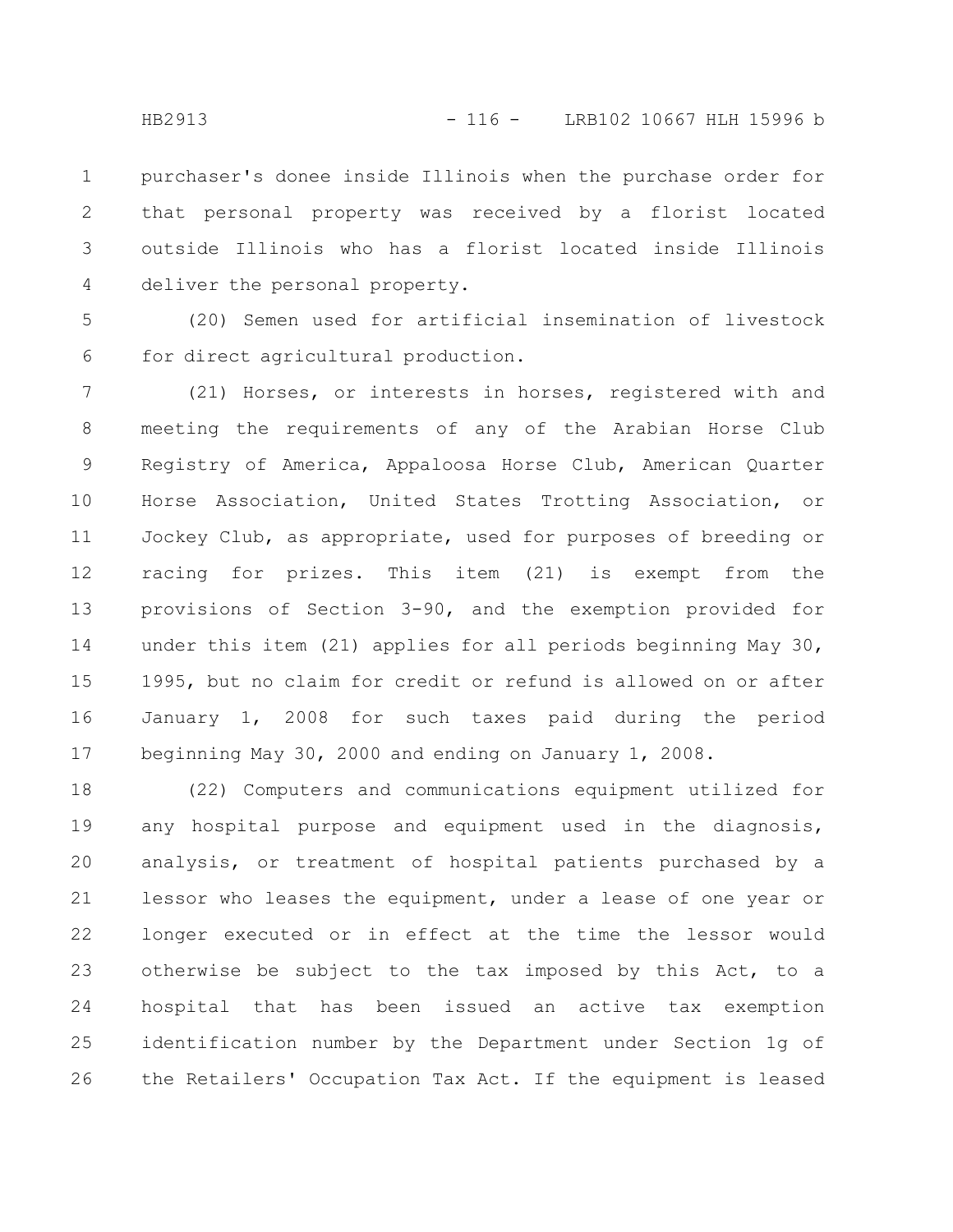in a manner that does not qualify for this exemption or is used in any other non-exempt manner, the lessor shall be liable for the tax imposed under this Act or the Service Use Tax Act, as the case may be, based on the fair market value of the property at the time the non-qualifying use occurs. No lessor shall collect or attempt to collect an amount (however designated) that purports to reimburse that lessor for the tax imposed by this Act or the Service Use Tax Act, as the case may be, if the tax has not been paid by the lessor. If a lessor improperly collects any such amount from the lessee, the lessee shall have a legal right to claim a refund of that amount from the lessor. If, however, that amount is not refunded to the lessee for any reason, the lessor is liable to pay that amount to the Department. 1 2 3 4 5 6 7 8 9 10 11 12 13 14

(23) Personal property purchased by a lessor who leases the property, under a lease of one year or longer executed or in effect at the time the lessor would otherwise be subject to the tax imposed by this Act, to a governmental body that has been issued an active sales tax exemption identification number by the Department under Section 1g of the Retailers' Occupation Tax Act. If the property is leased in a manner that does not qualify for this exemption or used in any other non-exempt manner, the lessor shall be liable for the tax imposed under this Act or the Service Use Tax Act, as the case may be, based on the fair market value of the property at the time the non-qualifying use occurs. No lessor shall collect or 15 16 17 18 19 20 21 22 23 24 25 26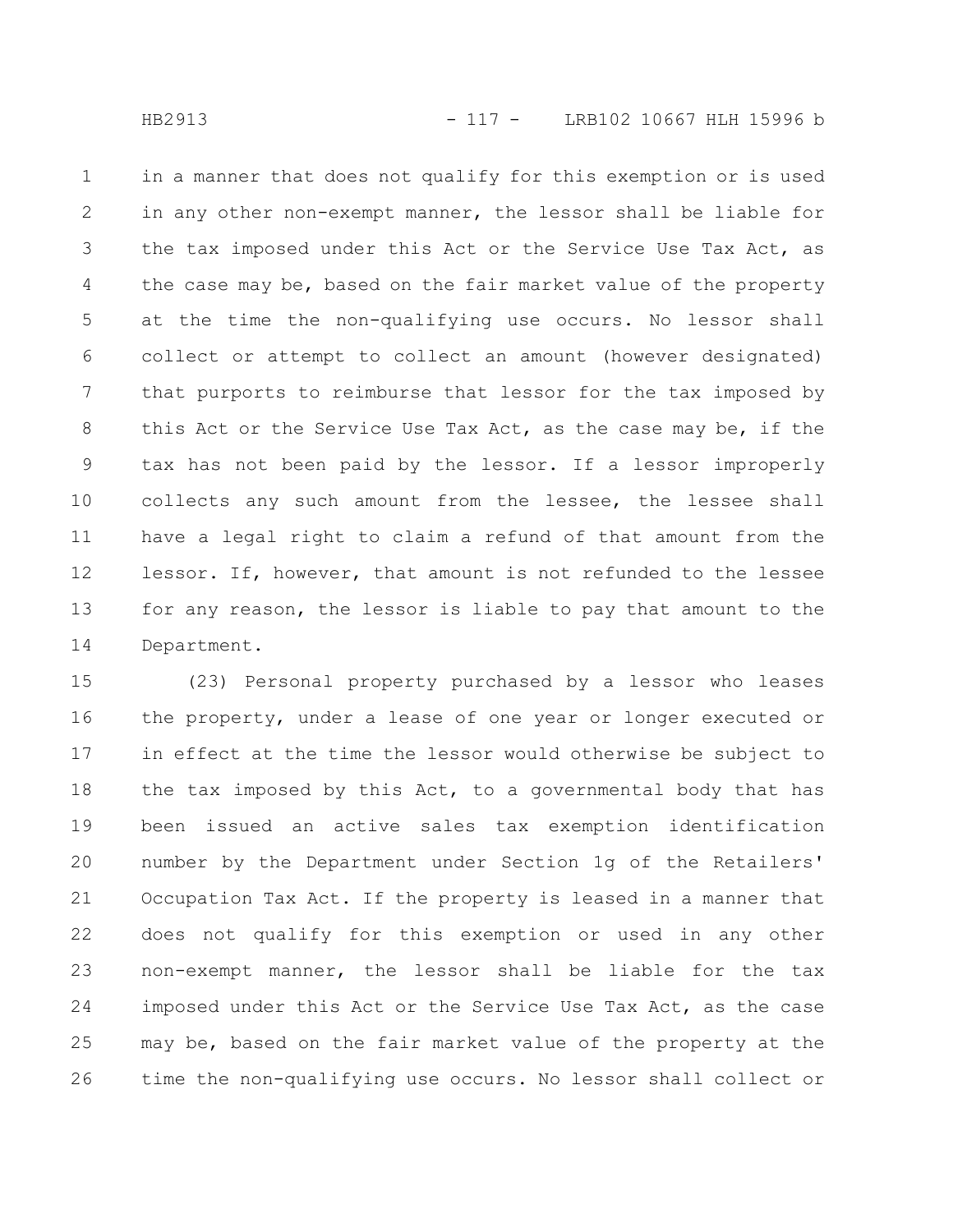attempt to collect an amount (however designated) that purports to reimburse that lessor for the tax imposed by this Act or the Service Use Tax Act, as the case may be, if the tax has not been paid by the lessor. If a lessor improperly collects any such amount from the lessee, the lessee shall have a legal right to claim a refund of that amount from the lessor. If, however, that amount is not refunded to the lessee for any reason, the lessor is liable to pay that amount to the Department. 1 2 3 4 5 6 7 8 9

(24) Beginning with taxable years ending on or after December 31, 1995 and ending with taxable years ending on or before December 31, 2004, personal property that is donated for disaster relief to be used in a State or federally declared disaster area in Illinois or bordering Illinois by a manufacturer or retailer that is registered in this State to a corporation, society, association, foundation, or institution that has been issued a sales tax exemption identification number by the Department that assists victims of the disaster who reside within the declared disaster area. 10 11 12 13 14 15 16 17 18 19

(25) Beginning with taxable years ending on or after December 31, 1995 and ending with taxable years ending on or before December 31, 2004, personal property that is used in the performance of infrastructure repairs in this State, including but not limited to municipal roads and streets, access roads, bridges, sidewalks, waste disposal systems, water and sewer line extensions, water distribution and 20 21 22 23 24 25 26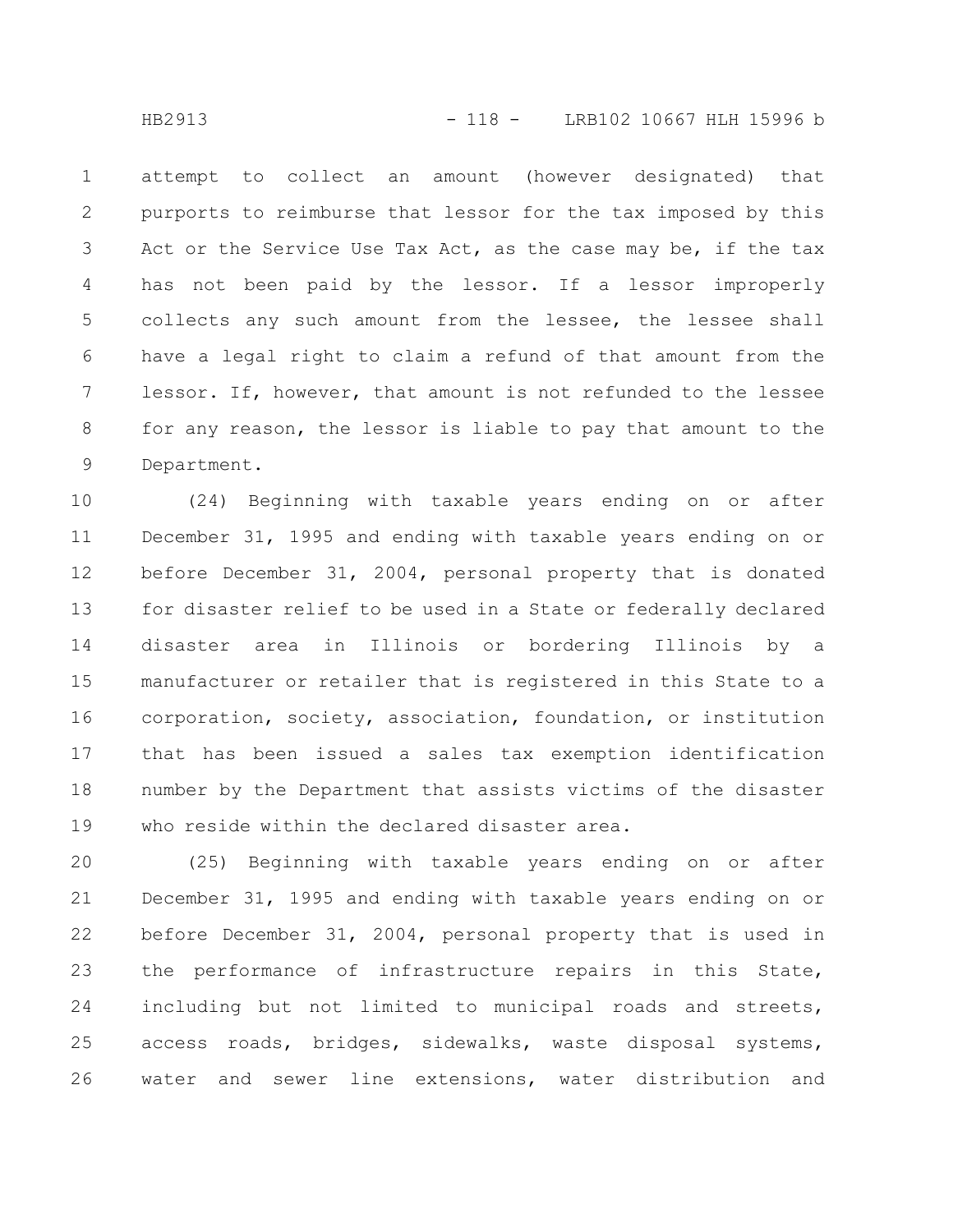purification facilities, storm water drainage and retention facilities, and sewage treatment facilities, resulting from a State or federally declared disaster in Illinois or bordering Illinois when such repairs are initiated on facilities located in the declared disaster area within 6 months after the disaster. 1 2 3 4 5 6

(26) Beginning July 1, 1999, game or game birds purchased at a "game breeding and hunting preserve area" as that term is used in the Wildlife Code. This paragraph is exempt from the provisions of Section 3-90. 7 8 9 10

(27) A motor vehicle, as that term is defined in Section 1-146 of the Illinois Vehicle Code, that is donated to a corporation, limited liability company, society, association, foundation, or institution that is determined by the Department to be organized and operated exclusively for educational purposes. For purposes of this exemption, "a corporation, limited liability company, society, association, foundation, or institution organized and operated exclusively for educational purposes" means all tax-supported public schools, private schools that offer systematic instruction in useful branches of learning by methods common to public schools and that compare favorably in their scope and intensity with the course of study presented in tax-supported schools, and vocational or technical schools or institutes organized and operated exclusively to provide a course of study of not less than 6 weeks duration and designed to prepare 11 12 13 14 15 16 17 18 19 20 21 22 23 24 25 26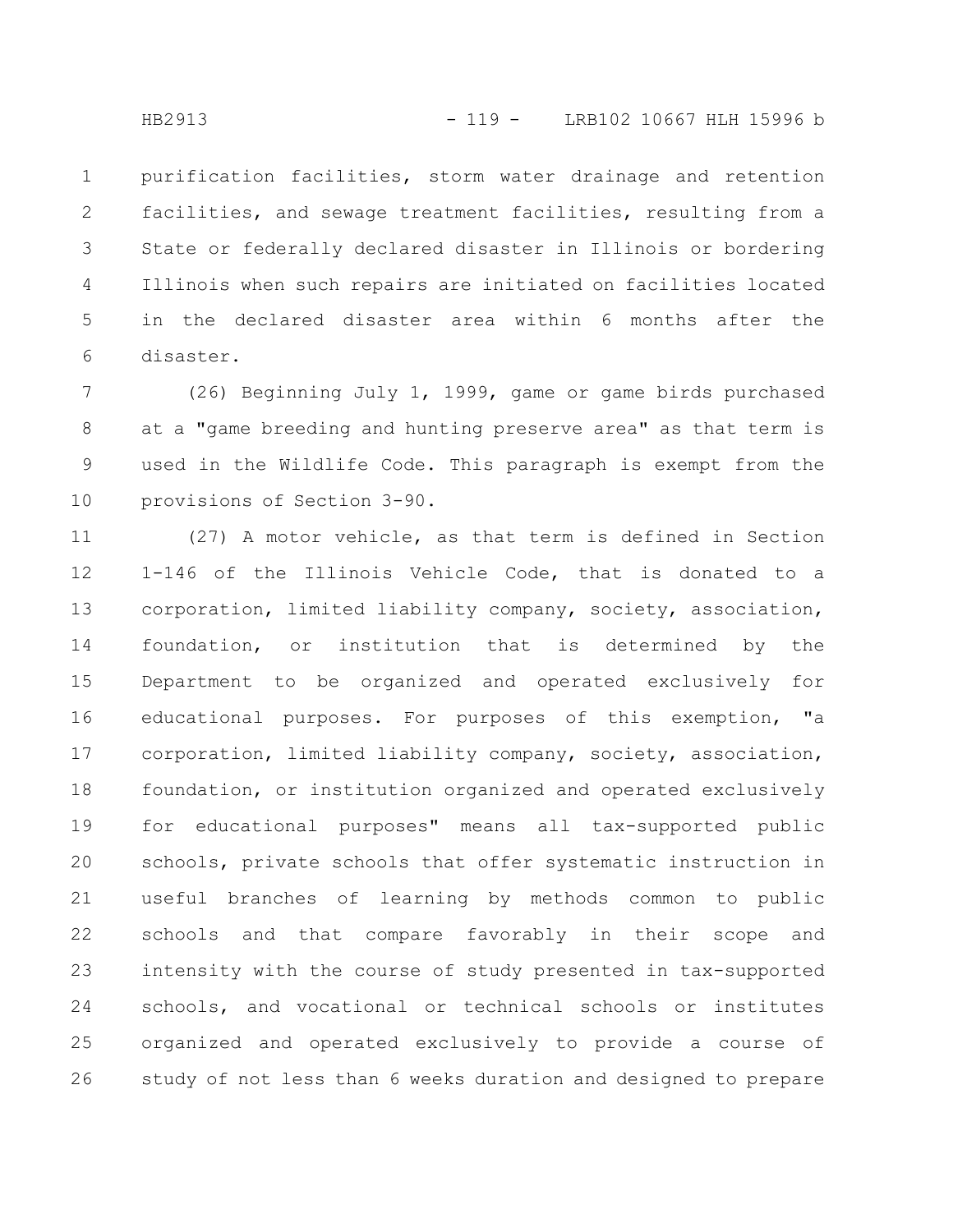individuals to follow a trade or to pursue a manual, technical, mechanical, industrial, business, or commercial occupation. 1 2 3

(28) Beginning January 1, 2000, personal property, including food, purchased through fundraising events for the benefit of a public or private elementary or secondary school, a group of those schools, or one or more school districts if the events are sponsored by an entity recognized by the school district that consists primarily of volunteers and includes parents and teachers of the school children. This paragraph does not apply to fundraising events (i) for the benefit of private home instruction or (ii) for which the fundraising entity purchases the personal property sold at the events from another individual or entity that sold the property for the purpose of resale by the fundraising entity and that profits from the sale to the fundraising entity. This paragraph is exempt from the provisions of Section 3-90. 4 5 6 7 8 9 10 11 12 13 14 15 16 17

(29) Beginning January 1, 2000 and through December 31, 2001, new or used automatic vending machines that prepare and serve hot food and beverages, including coffee, soup, and other items, and replacement parts for these machines. Beginning January 1, 2002 and through June 30, 2003, machines and parts for machines used in commercial, coin-operated amusement and vending business if a use or occupation tax is paid on the gross receipts derived from the use of the commercial, coin-operated amusement and vending machines. This 18 19 20 21 22 23 24 25 26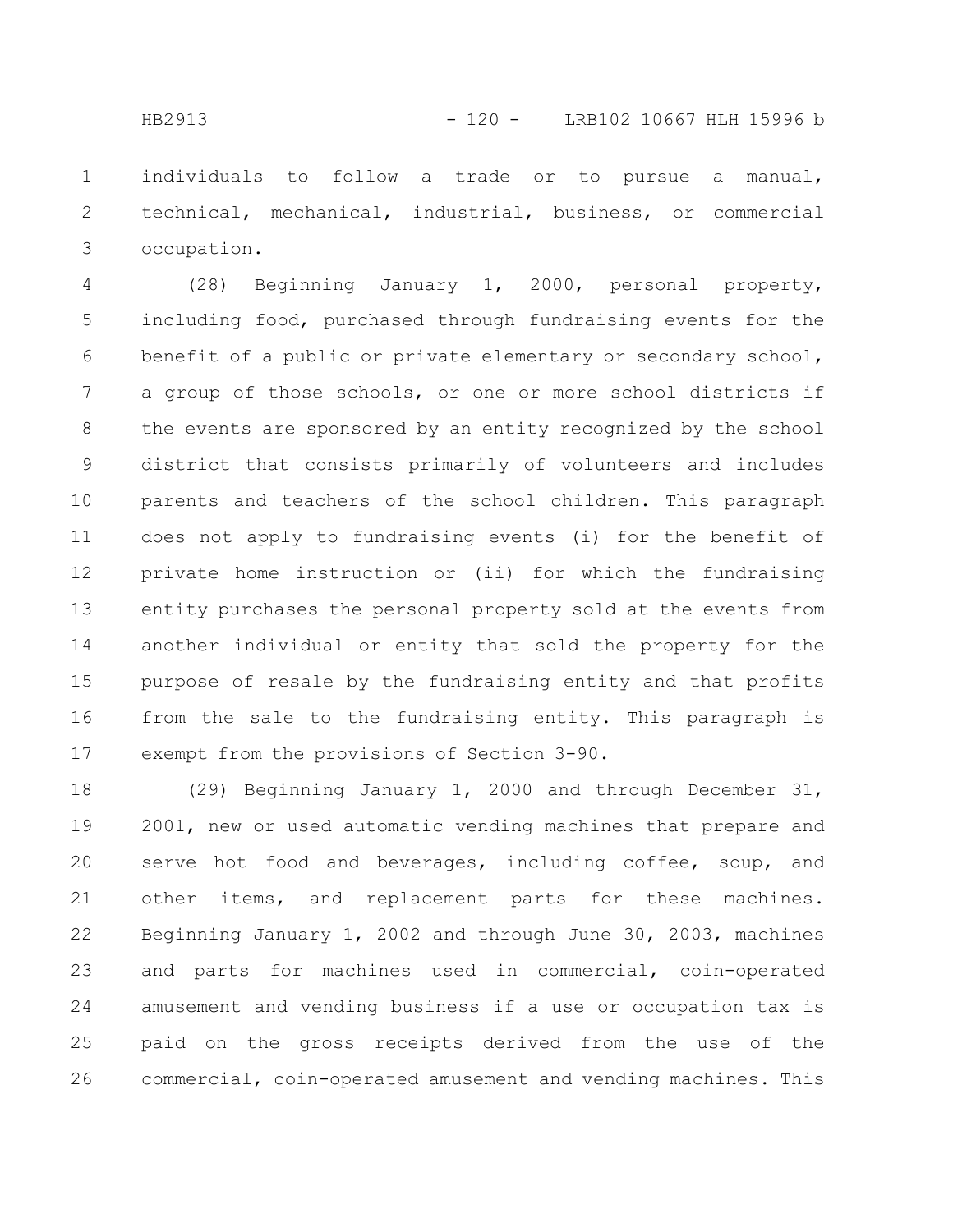1

paragraph is exempt from the provisions of Section 3-90.

(30) Beginning January 1, 2001 and through June 30, 2016, food for human consumption that is to be consumed off the premises where it is sold (other than alcoholic beverages, soft drinks, and food that has been prepared for immediate consumption) and prescription and nonprescription medicines, drugs, medical appliances, and insulin, urine testing materials, syringes, and needles used by diabetics, for human use, when purchased for use by a person receiving medical assistance under Article V of the Illinois Public Aid Code who resides in a licensed long-term care facility, as defined in the Nursing Home Care Act, or in a licensed facility as defined in the ID/DD Community Care Act, the MC/DD Act, or the Specialized Mental Health Rehabilitation Act of 2013. 2 3 4 5 6 7 8 9 10 11 12 13 14

(31) Beginning on August 2, 2001 (the effective date of Public Act 92-227), computers and communications equipment utilized for any hospital purpose and equipment used in the diagnosis, analysis, or treatment of hospital patients purchased by a lessor who leases the equipment, under a lease of one year or longer executed or in effect at the time the lessor would otherwise be subject to the tax imposed by this Act, to a hospital that has been issued an active tax exemption identification number by the Department under Section 1g of the Retailers' Occupation Tax Act. If the equipment is leased in a manner that does not qualify for this exemption or is used in any other nonexempt manner, the lessor shall be liable for 15 16 17 18 19 20 21 22 23 24 25 26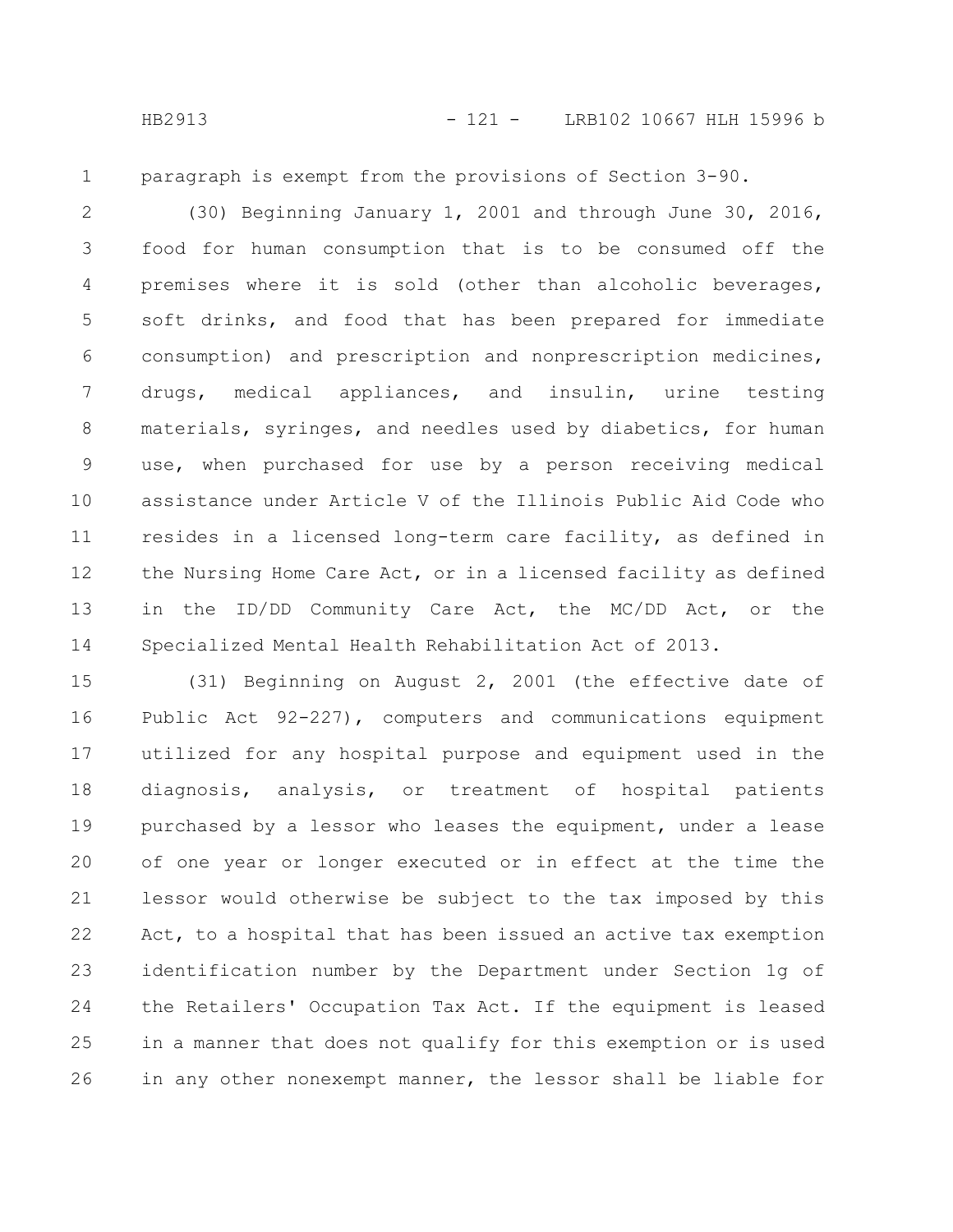the tax imposed under this Act or the Service Use Tax Act, as the case may be, based on the fair market value of the property at the time the nonqualifying use occurs. No lessor shall collect or attempt to collect an amount (however designated) that purports to reimburse that lessor for the tax imposed by this Act or the Service Use Tax Act, as the case may be, if the tax has not been paid by the lessor. If a lessor improperly collects any such amount from the lessee, the lessee shall have a legal right to claim a refund of that amount from the lessor. If, however, that amount is not refunded to the lessee for any reason, the lessor is liable to pay that amount to the Department. This paragraph is exempt from the provisions of Section 3-90. 1 2 3 4 5 6 7 8 9 10 11 12 13

(32) Beginning on August 2, 2001 (the effective date of Public Act 92-227), personal property purchased by a lessor who leases the property, under a lease of one year or longer executed or in effect at the time the lessor would otherwise be subject to the tax imposed by this Act, to a governmental body that has been issued an active sales tax exemption identification number by the Department under Section 1g of the Retailers' Occupation Tax Act. If the property is leased in a manner that does not qualify for this exemption or used in any other nonexempt manner, the lessor shall be liable for the tax imposed under this Act or the Service Use Tax Act, as the case may be, based on the fair market value of the property at the time the nonqualifying use occurs. No lessor shall collect 14 15 16 17 18 19 20 21 22 23 24 25 26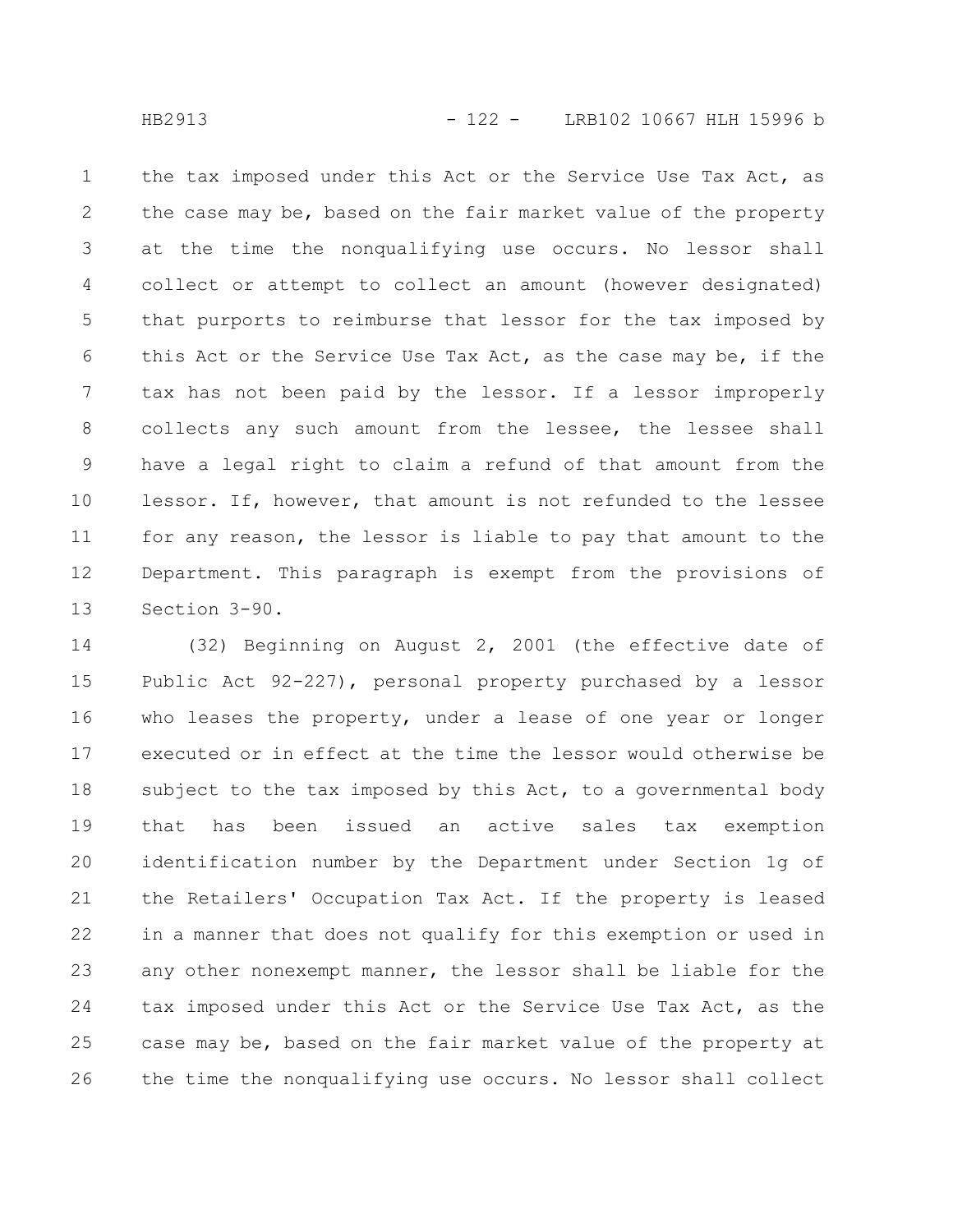or attempt to collect an amount (however designated) that purports to reimburse that lessor for the tax imposed by this Act or the Service Use Tax Act, as the case may be, if the tax has not been paid by the lessor. If a lessor improperly collects any such amount from the lessee, the lessee shall have a legal right to claim a refund of that amount from the lessor. If, however, that amount is not refunded to the lessee for any reason, the lessor is liable to pay that amount to the Department. This paragraph is exempt from the provisions of Section 3-90. 1 2 3 4 5 6 7 8 9 10

(33) On and after July 1, 2003 and through June 30, 2004, the use in this State of motor vehicles of the second division with a gross vehicle weight in excess of 8,000 pounds and that are subject to the commercial distribution fee imposed under Section 3-815.1 of the Illinois Vehicle Code. Beginning on July 1, 2004 and through June 30, 2005, the use in this State of motor vehicles of the second division: (i) with a gross vehicle weight rating in excess of 8,000 pounds; (ii) that are subject to the commercial distribution fee imposed under Section 3-815.1 of the Illinois Vehicle Code; and (iii) that are primarily used for commercial purposes. Through June 30, 2005, this exemption applies to repair and replacement parts added after the initial purchase of such a motor vehicle if that motor vehicle is used in a manner that would qualify for the rolling stock exemption otherwise provided for in this Act. For purposes of this paragraph, the term "used for 11 12 13 14 15 16 17 18 19 20 21 22 23 24 25 26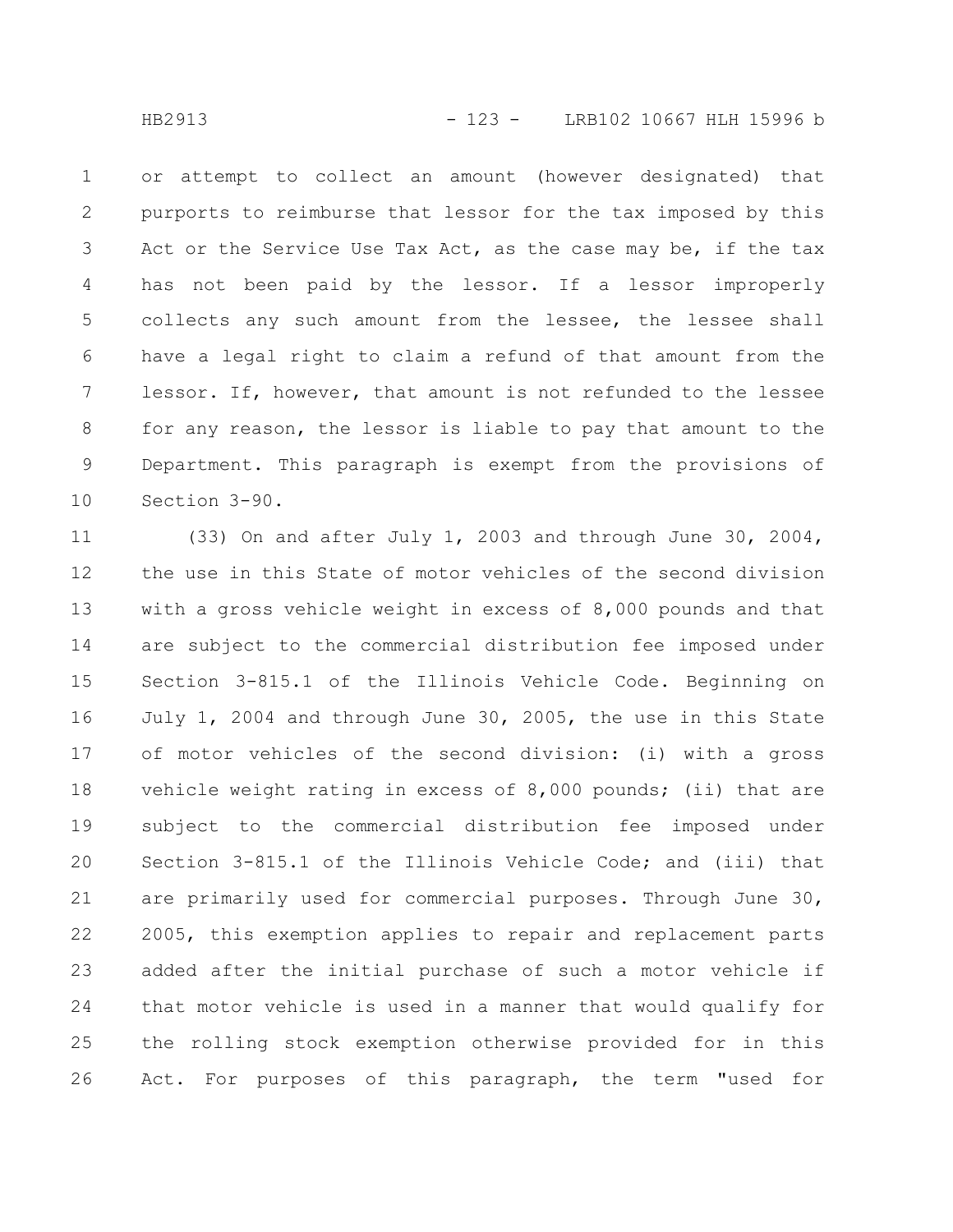commercial purposes" means the transportation of persons or property in furtherance of any commercial or industrial enterprise, whether for-hire or not. 1 2 3

(34) Beginning January 1, 2008, tangible personal property used in the construction or maintenance of a community water supply, as defined under Section 3.145 of the Environmental Protection Act, that is operated by a not-for-profit corporation that holds a valid water supply permit issued under Title IV of the Environmental Protection Act. This paragraph is exempt from the provisions of Section 3-90. 4 5 6 7 8 9 10

(35) Beginning January 1, 2010 and continuing through December 31, 2024, materials, parts, equipment, components, and furnishings incorporated into or upon an aircraft as part of the modification, refurbishment, completion, replacement, repair, or maintenance of the aircraft. This exemption includes consumable supplies used in the modification, refurbishment, completion, replacement, repair, and maintenance of aircraft, but excludes any materials, parts, equipment, components, and consumable supplies used in the modification, replacement, repair, and maintenance of aircraft engines or power plants, whether such engines or power plants are installed or uninstalled upon any such aircraft. "Consumable supplies" include, but are not limited to, adhesive, tape, sandpaper, general purpose lubricants, cleaning solution, latex gloves, and protective films. This exemption applies only to the use of qualifying tangible 11 12 13 14 15 16 17 18 19 20 21 22 23 24 25 26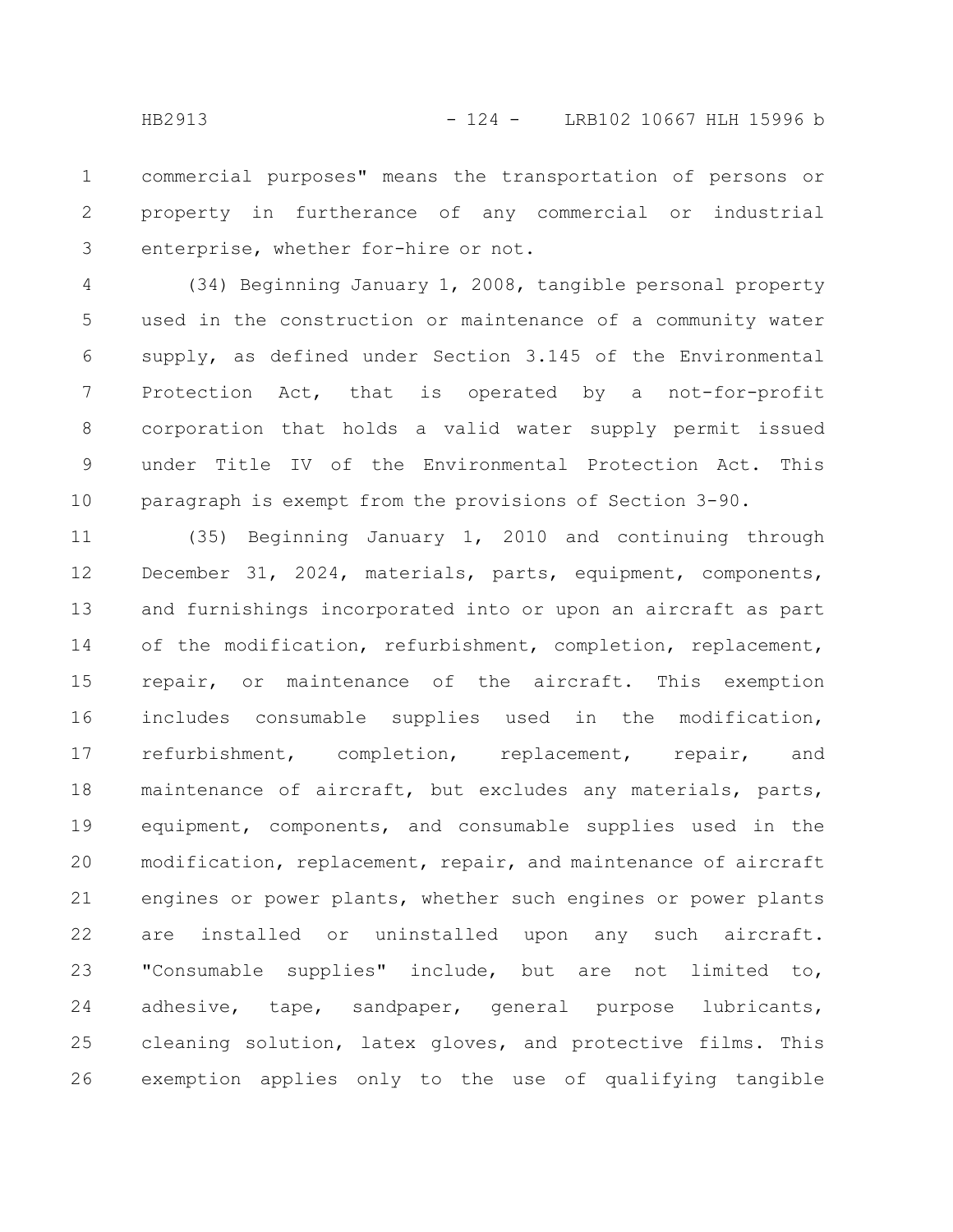personal property by persons who modify, refurbish, complete, repair, replace, or maintain aircraft and who (i) hold an Air Agency Certificate and are empowered to operate an approved repair station by the Federal Aviation Administration, (ii) have a Class IV Rating, and (iii) conduct operations in accordance with Part 145 of the Federal Aviation Regulations. The exemption does not include aircraft operated by a commercial air carrier providing scheduled passenger air service pursuant to authority issued under Part 121 or Part 129 of the Federal Aviation Regulations. The changes made to this paragraph (35) by Public Act 98-534 are declarative of existing law. It is the intent of the General Assembly that the exemption under this paragraph (35) applies continuously from January 1, 2010 through December 31, 2024; however, no claim for credit or refund is allowed for taxes paid as a result of the disallowance of this exemption on or after January 1, 2015 and prior to the effective date of this amendatory Act of the 101st General Assembly. 1 2 3 4 5 6 7 8 9 10 11 12 13 14 15 16 17 18

(36) Tangible personal property purchased by a public-facilities corporation, as described in Section 11-65-10 of the Illinois Municipal Code, for purposes of constructing or furnishing a municipal convention hall, but only if the legal title to the municipal convention hall is transferred to the municipality without any further consideration by or on behalf of the municipality at the time of the completion of the municipal convention hall or upon the 19 20 21 22 23 24 25 26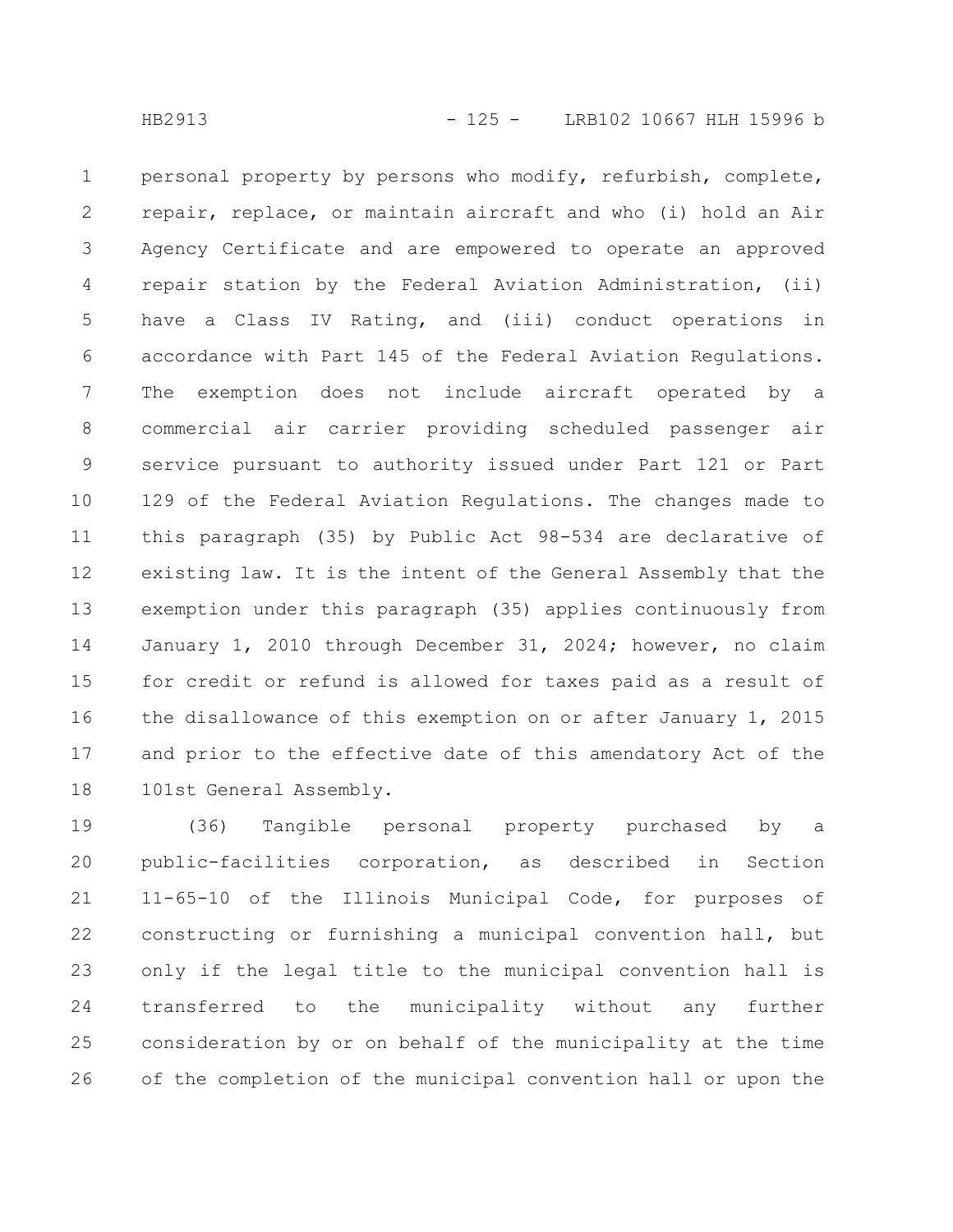retirement or redemption of any bonds or other debt instruments issued by the public-facilities corporation in connection with the development of the municipal convention hall. This exemption includes existing public-facilities corporations as provided in Section 11-65-25 of the Illinois Municipal Code. This paragraph is exempt from the provisions of Section 3-90. 1 2 3 4 5 6 7

(37) Beginning January 1, 2017, menstrual pads, tampons, and menstrual cups. 8 9

(38) Merchandise that is subject to the Rental Purchase Agreement Occupation and Use Tax. The purchaser must certify that the item is purchased to be rented subject to a rental purchase agreement, as defined in the Rental Purchase Agreement Act, and provide proof of registration under the Rental Purchase Agreement Occupation and Use Tax Act. This paragraph is exempt from the provisions of Section 3-90. 10 11 12 13 14 15 16

(39) Tangible personal property purchased by a purchaser who is exempt from the tax imposed by this Act by operation of federal law. This paragraph is exempt from the provisions of Section 3-90. 17 18 19 20

(40) Qualified tangible personal property used in the construction or operation of a data center that has been granted a certificate of exemption by the Department of Commerce and Economic Opportunity, whether that tangible personal property is purchased by the owner, operator, or tenant of the data center or by a contractor or subcontractor 21 22 23 24 25 26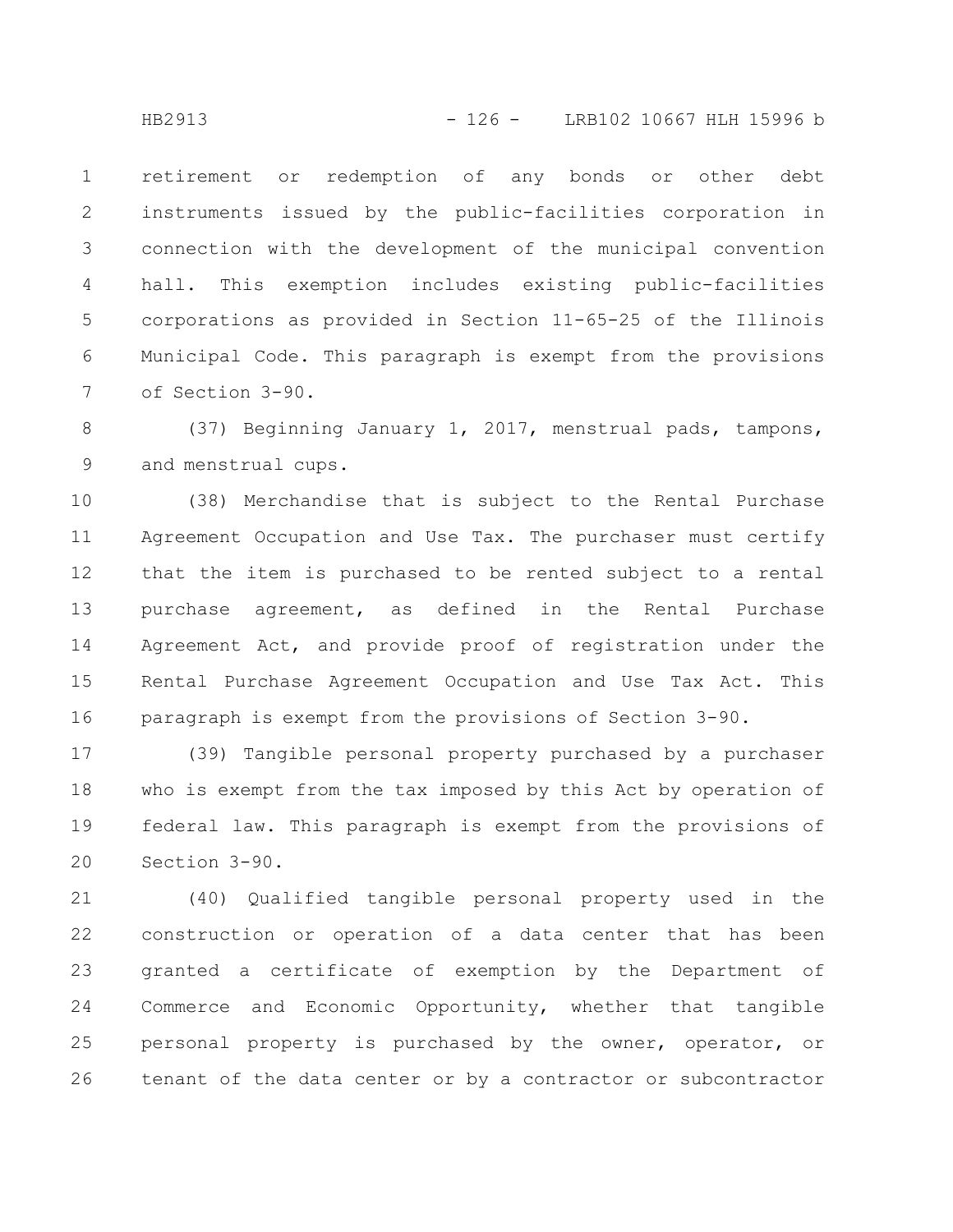of the owner, operator, or tenant. Data centers that would have qualified for a certificate of exemption prior to January 1, 2020 had Public Act 101-31 been in effect may apply for and obtain an exemption for subsequent purchases of computer equipment or enabling software purchased or leased to upgrade, supplement, or replace computer equipment or enabling software purchased or leased in the original investment that would have qualified. 1 2 3 4 5 6 7 8

The Department of Commerce and Economic Opportunity shall grant a certificate of exemption under this item (40) to qualified data centers as defined by Section 605-1025 of the Department of Commerce and Economic Opportunity Law of the Civil Administrative Code of Illinois. 9 10 11 12 13

For the purposes of this item (40): 14

"Data center" means a building or a series of buildings rehabilitated or constructed to house working servers in one physical location or multiple sites within the State of Illinois. 15 16 17 18

"Qualified tangible personal property" means: electrical systems and equipment; climate control and chilling equipment and systems; mechanical systems and equipment; monitoring and secure systems; emergency generators; hardware; computers; servers; data storage devices; network connectivity equipment; racks; cabinets; telecommunications cabling infrastructure; raised floor systems; peripheral components or systems; software; 19 20 21 22 23 24 25 26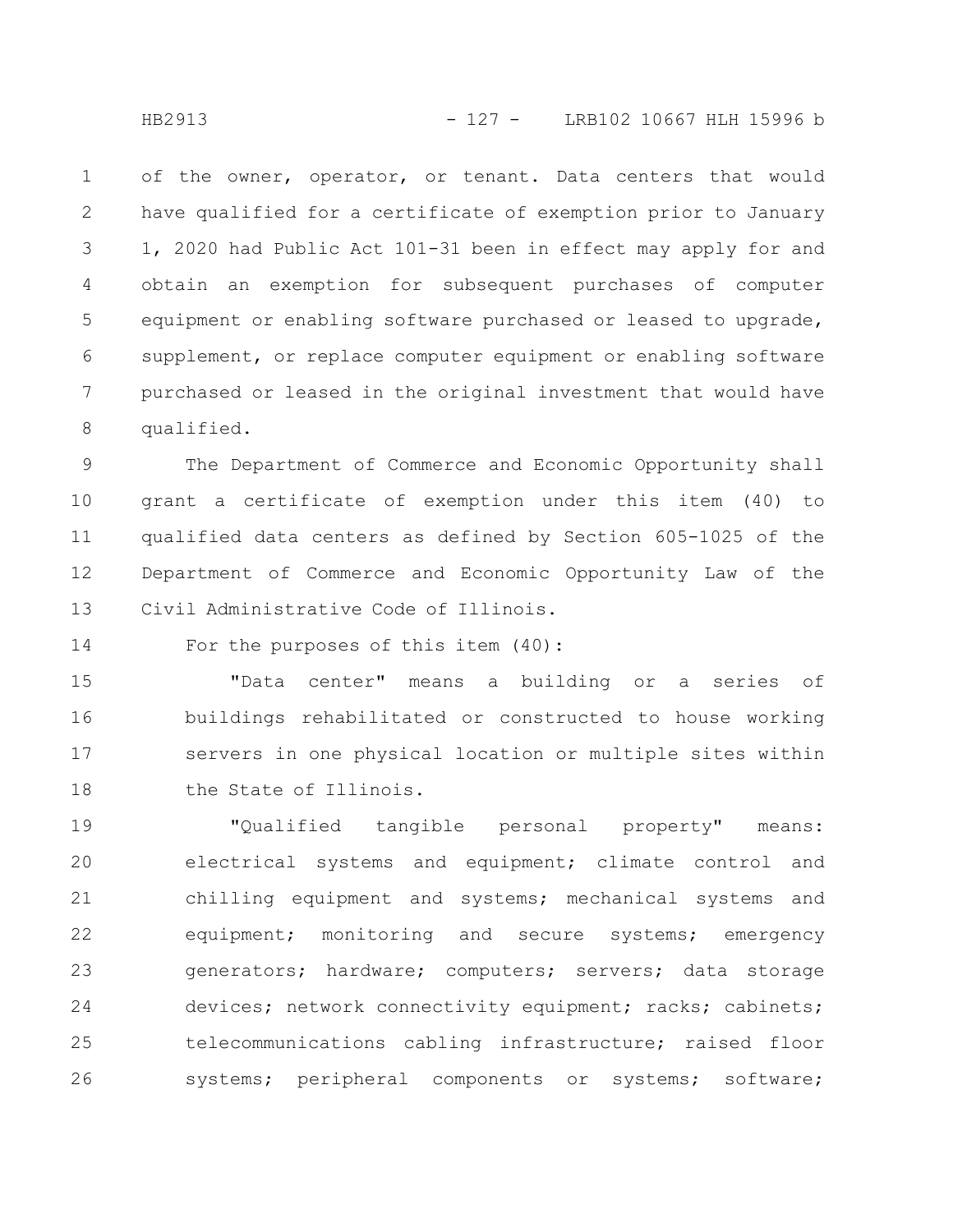mechanical, electrical, or plumbing systems; battery systems; cooling systems and towers; temperature control systems; other cabling; and other data center infrastructure equipment and systems necessary to operate qualified tangible personal property, including fixtures; and component parts of any of the foregoing, including installation, maintenance, repair, refurbishment, and replacement of qualified tangible personal property to generate, transform, transmit, distribute, or manage electricity necessary to operate qualified tangible personal property; and all other tangible personal property that is essential to the operations of a computer data center. The term "qualified tangible personal property" also includes building materials physically incorporated in to the qualifying data center. To document the exemption allowed under this Section, the retailer must obtain from the purchaser a copy of the certificate of eligibility issued by the Department of Commerce and Economic Opportunity. 1 2 3 4 5 6 7 8 9 10 11 12 13 14 15 16 17 18 19

This item (40) is exempt from the provisions of Section  $3 - 90.$ 20 21

(41) Until December 31, 2025, equipment and material deployed after January 1, 2021 in a county in the State with a population of fewer than 40,000 people or a township in the State with a population density of less than 50 households per square mile in a county with a population of less than 300,000 22 23 24 25 26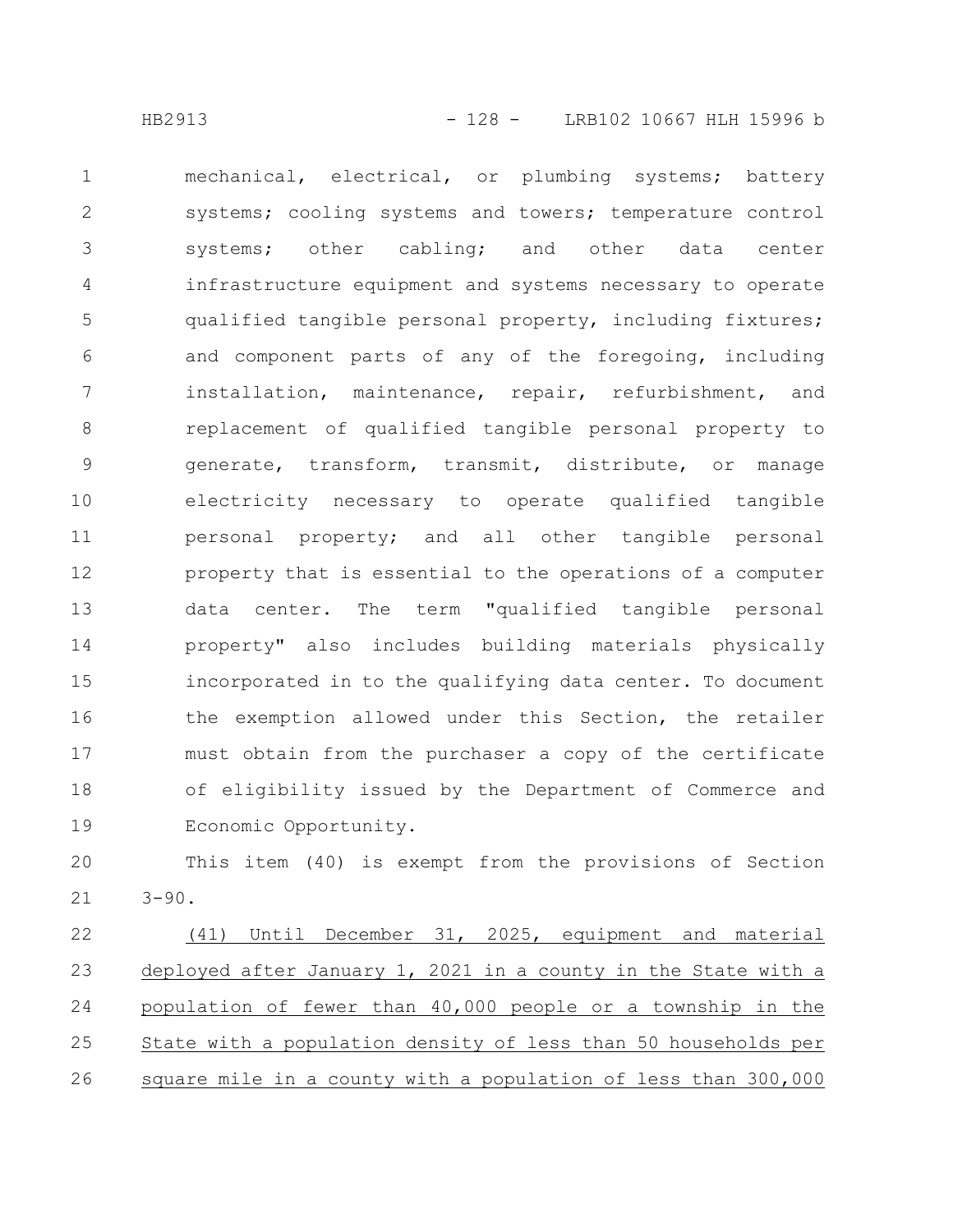| $\mathbf 1$     | people during that year that is incorporated into or used in                     |
|-----------------|----------------------------------------------------------------------------------|
| $\mathbf{2}$    | the business of providing broadband services, including all                      |
| $\mathfrak{Z}$  | equipment and material, machinery, software, or other tangible                   |
| $\overline{4}$  | personal property that is used in whole or in part in                            |
| $\mathsf S$     | producing, broadcasting, distributing, sending, receiving,                       |
| 6               | storing, transmitting, retransmitting, amplifying, switching,                    |
| $7\phantom{.0}$ | or routing broadband services, including the monitoring,                         |
| $\,8\,$         | testing, maintaining, enabling, or facilitating of such                          |
| $\mathsf 9$     | equipment, machinery, software, or other infrastructure. Such                    |
| 10              | property includes, but is not limited to, wires, cables                          |
| 11              | including fiber optic cables, antennas, poles, switches,                         |
| 12              | routers, amplifiers, rectifiers, repeaters, receivers,                           |
| 13              | multiplexers, duplexers, transmitters, power equipment, backup                   |
| 14              | power equipment, diagnostic equipment, storage devices,                          |
| 15              | modems, and other general central office equipment, such as                      |
| 16              | channel cards, frames, and cabinets.                                             |
| 17              | (Source: P.A. 100-22, eff. 7-6-17; 100-437, eff. 1-1-18;                         |
| 18              | 100-594, eff. 6-29-18; 100-863, eff. 8-14-18; 100-1171, eff.                     |
| 19              | $1-4-19$ ; $101-9$ , eff. $6-5-19$ ; $101-31$ , eff. $6-28-19$ ; $101-81$ , eff. |
| 20              | 7-12-19; 101-629, eff. 2-5-20.)                                                  |
|                 |                                                                                  |
| 21              | Section 15. The Service Use Tax Act is amended by changing                       |
| 22              | Sections 2 and 3-5 as follows:                                                   |
|                 |                                                                                  |
| 23              | (35 ILCS 110/2) (from Ch. 120, par. 439.32)                                      |
| 24              | Sec. 2. Definitions. In this Act:                                                |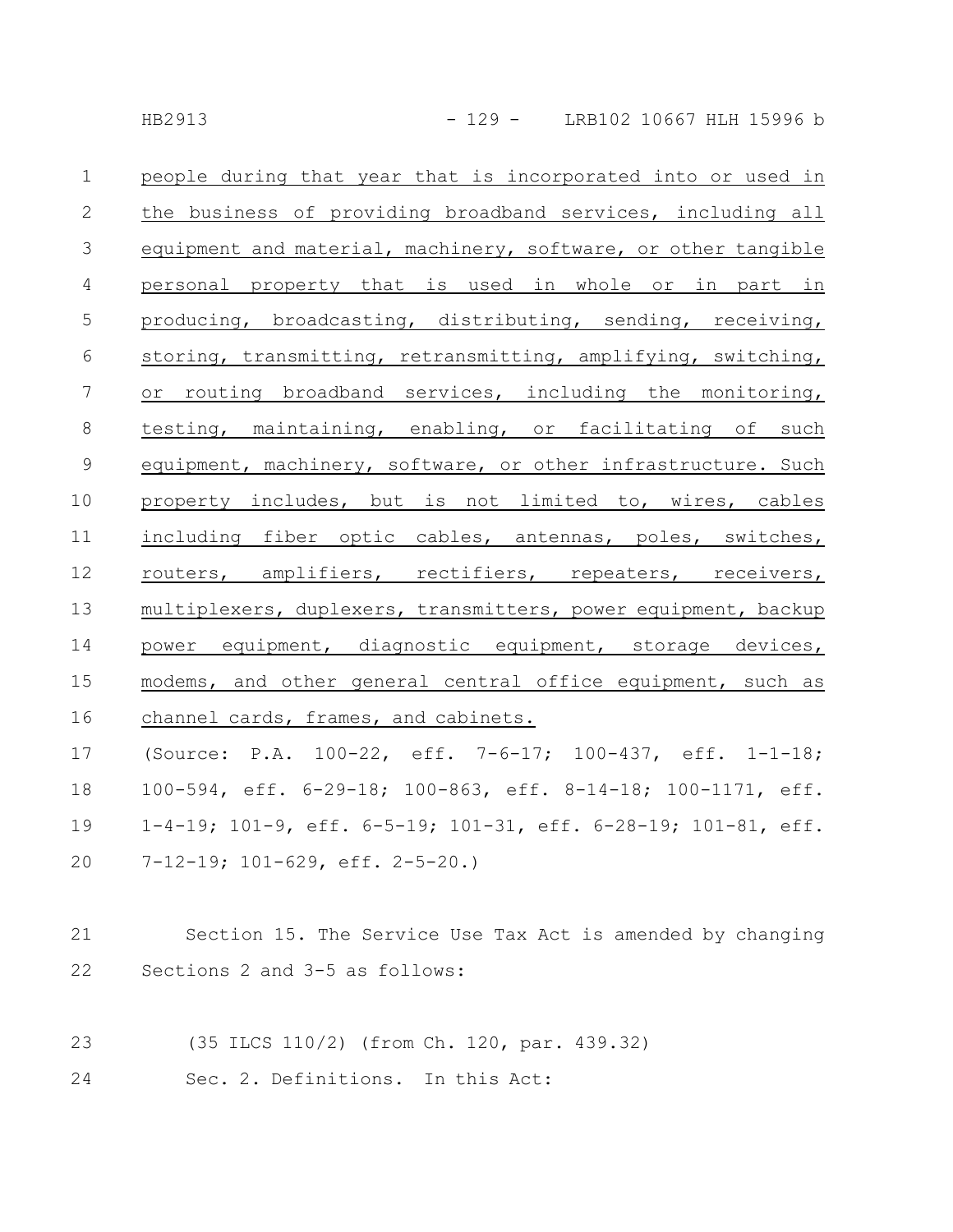"Broadband service" means a service provided by wireline or wireless means capable of delivering high-speed internet access at speeds of at least 25 megabits per second of download speed and 3 megabits per second of upload speed. 1 2 3 4

"Use" means the exercise by any person of any right or power over tangible personal property incident to the ownership of that property, but does not include the sale or use for demonstration by him of that property in any form as tangible personal property in the regular course of business. "Use" does not mean the interim use of tangible personal property nor the physical incorporation of tangible personal property, as an ingredient or constituent, into other tangible personal property, (a) which is sold in the regular course of business or (b) which the person incorporating such ingredient or constituent therein has undertaken at the time of such purchase to cause to be transported in interstate commerce to destinations outside the State of Illinois. 5 6 7 8 9 10 11 12 13 14 15 16 17

"Purchased from a serviceman" means the acquisition of the ownership of, or title to, tangible personal property through a sale of service. 18 19 20

"Purchaser" means any person who, through a sale of service, acquires the ownership of, or title to, any tangible personal property. 21 22 23

"Cost price" means the consideration paid by the serviceman for a purchase valued in money, whether paid in money or otherwise, including cash, credits and services, and 24 25 26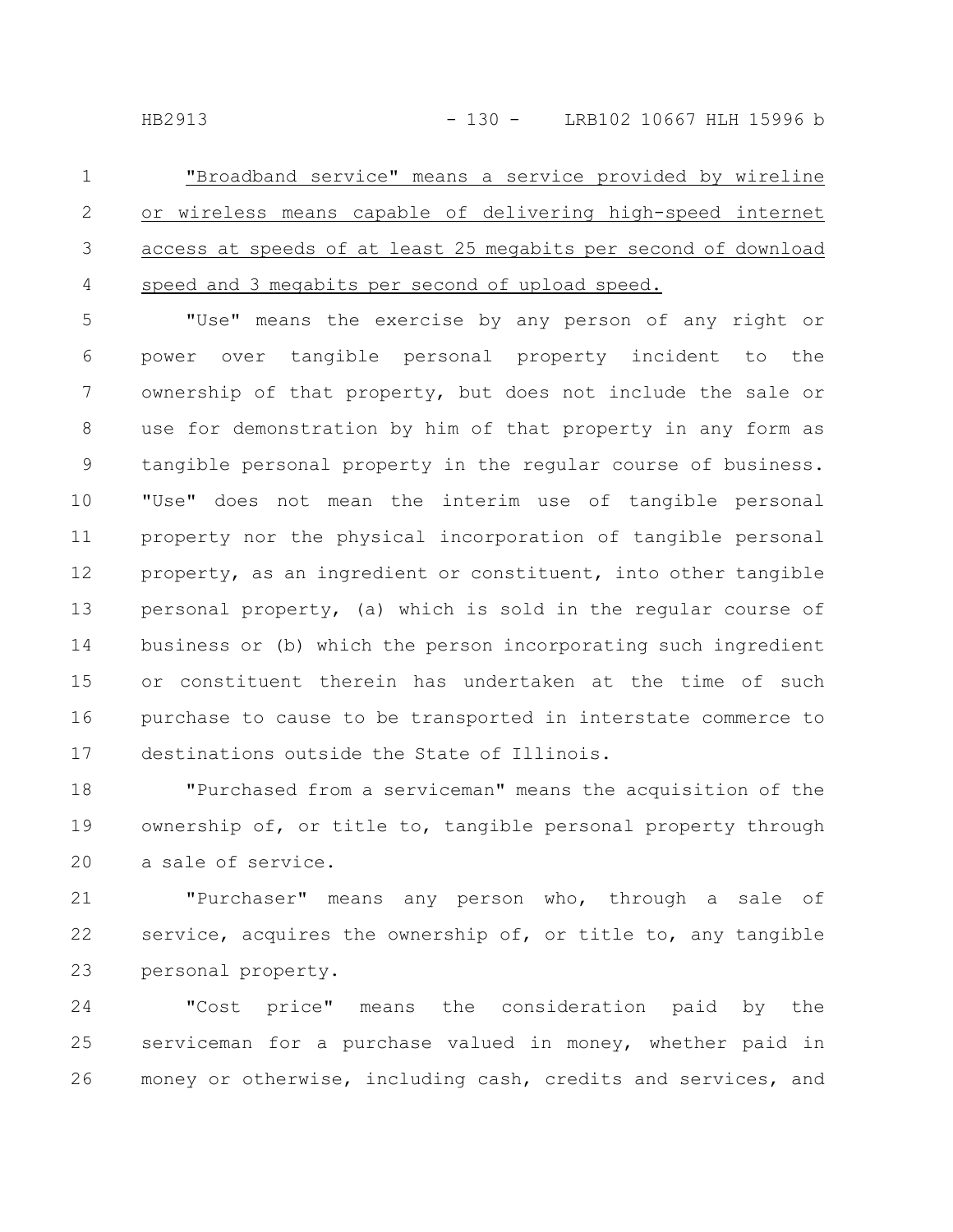shall be determined without any deduction on account of the supplier's cost of the property sold or on account of any other expense incurred by the supplier. When a serviceman contracts out part or all of the services required in his sale of service, it shall be presumed that the cost price to the serviceman of the property transferred to him or her by his or her subcontractor is equal to 50% of the subcontractor's charges to the serviceman in the absence of proof of the consideration paid by the subcontractor for the purchase of such property. 1 2 3 4 5 6 7 8 9 10

"Selling price" means the consideration for a sale valued in money whether received in money or otherwise, including cash, credits and service, and shall be determined without any deduction on account of the serviceman's cost of the property sold, the cost of materials used, labor or service cost or any other expense whatsoever, but does not include interest or finance charges which appear as separate items on the bill of sale or sales contract nor charges that are added to prices by sellers on account of the seller's duty to collect, from the purchaser, the tax that is imposed by this Act. 11 12 13 14 15 16 17 18 19 20

"Department" means the Department of Revenue.

"Person" means any natural individual, firm, partnership, association, joint stock company, joint venture, public or private corporation, limited liability company, and any receiver, executor, trustee, guardian or other representative appointed by order of any court. 22 23 24 25 26

21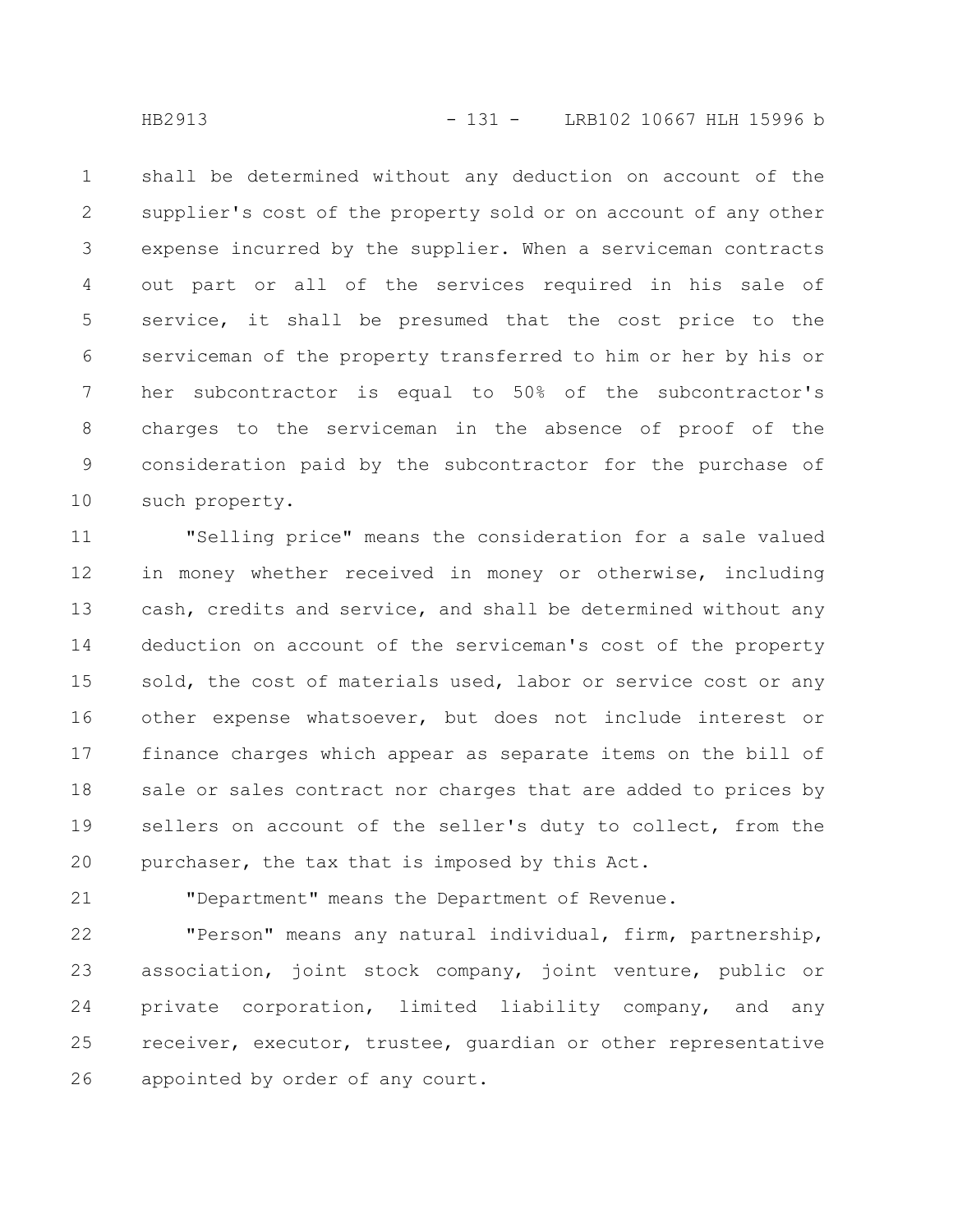1

"Sale of service" means any transaction except:

(1) a retail sale of tangible personal property taxable under the Retailers' Occupation Tax Act or under the Use Tax Act. 2 3 4

(2) a sale of tangible personal property for the purpose of resale made in compliance with Section 2c of the Retailers' Occupation Tax Act. 5 6 7

(3) except as hereinafter provided, a sale or transfer of tangible personal property as an incident to the rendering of service for or by any governmental body, or for or by any corporation, society, association, foundation or institution organized and operated exclusively for charitable, religious or educational purposes or any not-for-profit corporation, society, association, foundation, institution or organization which has no compensated officers or employees and which is organized and operated primarily for the recreation of persons 55 years of age or older. A limited liability company may qualify for the exemption under this paragraph only if the limited liability company is organized and operated exclusively for educational purposes. 8 9 10 11 12 13 14 15 16 17 18 19 20 21

22

(4) (blank).

(4a) a sale or transfer of tangible personal property as an incident to the rendering of service for owners, lessors, or shippers of tangible personal property which is utilized by interstate carriers for hire for use as 23 24 25 26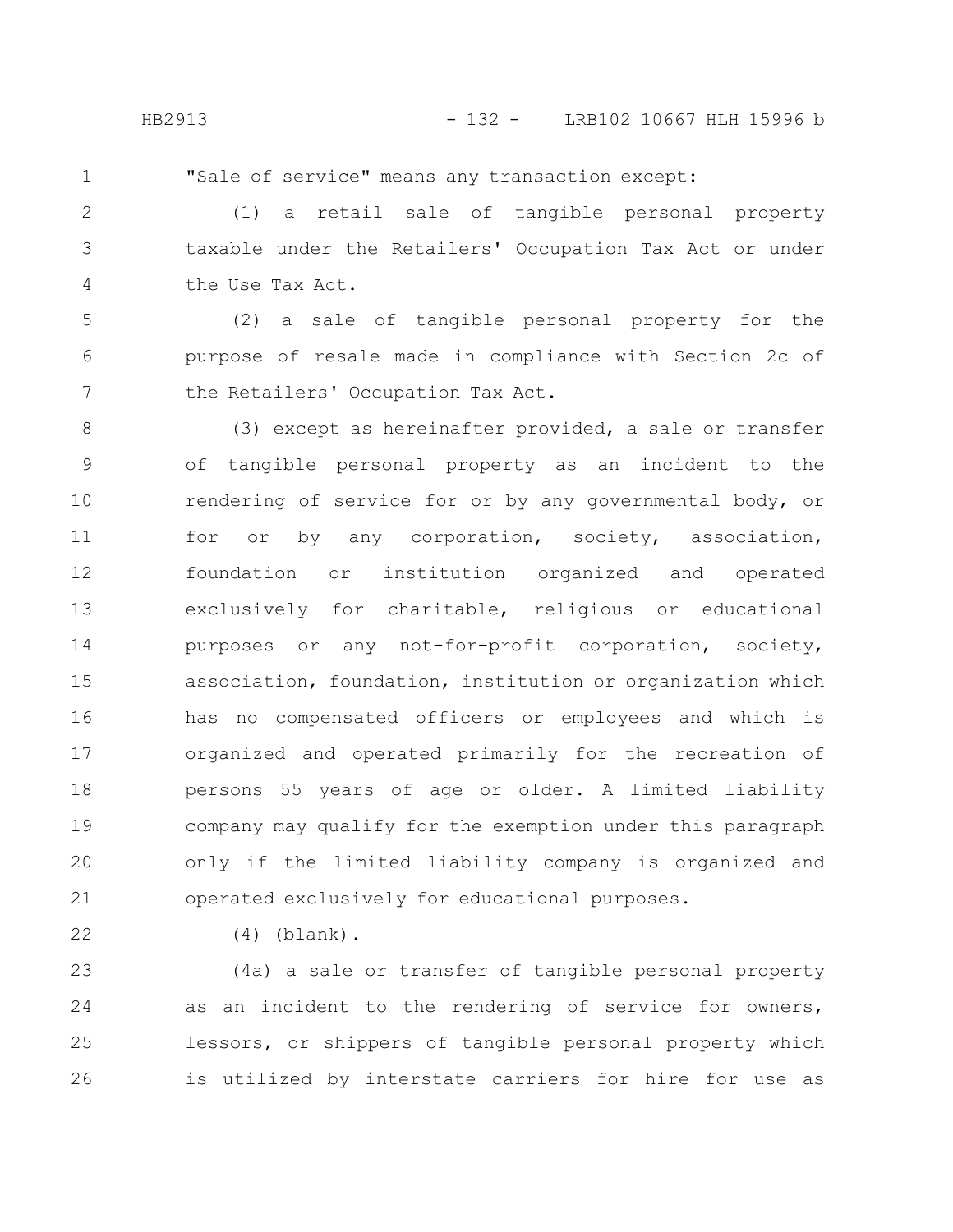rolling stock moving in interstate commerce so long as so used by interstate carriers for hire, and equipment operated by a telecommunications provider, licensed as a common carrier by the Federal Communications Commission, which is permanently installed in or affixed to aircraft moving in interstate commerce. 1 2 3 4 5 6

(4a-5) on and after July 1, 2003 and through June 30, 2004, a sale or transfer of a motor vehicle of the second division with a gross vehicle weight in excess of 8,000 pounds as an incident to the rendering of service if that motor vehicle is subject to the commercial distribution fee imposed under Section 3-815.1 of the Illinois Vehicle Code. Beginning on July 1, 2004 and through June 30, 2005, the use in this State of motor vehicles of the second division: (i) with a gross vehicle weight rating in excess of 8,000 pounds; (ii) that are subject to the commercial distribution fee imposed under Section 3-815.1 of the Illinois Vehicle Code; and (iii) that are primarily used for commercial purposes. Through June 30, 2005, this exemption applies to repair and replacement parts added after the initial purchase of such a motor vehicle if that motor vehicle is used in a manner that would qualify for the rolling stock exemption otherwise provided for in this Act. For purposes of this paragraph, "used for commercial purposes" means the transportation of persons or property in furtherance of any commercial or industrial enterprise 7 8 9 10 11 12 13 14 15 16 17 18 19 20 21 22 23 24 25 26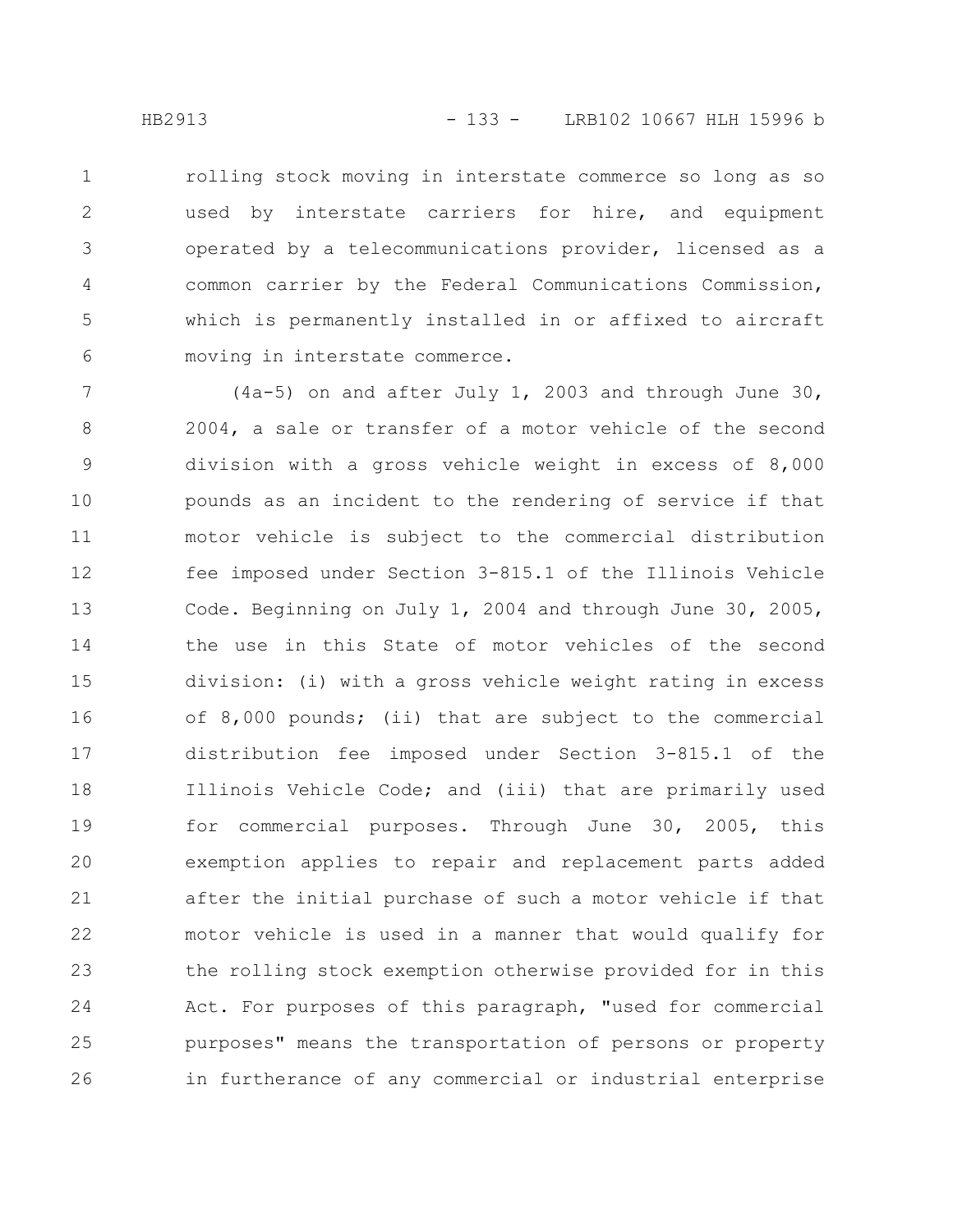whether for-hire or not. 1

(5) a sale or transfer of machinery and equipment used primarily in the process of the manufacturing or assembling, either in an existing, an expanded or a new manufacturing facility, of tangible personal property for wholesale or retail sale or lease, whether such sale or lease is made directly by the manufacturer or by some other person, whether the materials used in the process are owned by the manufacturer or some other person, or whether such sale or lease is made apart from or as an incident to the seller's engaging in a service occupation and the applicable tax is a Service Use Tax or Service Occupation Tax, rather than Use Tax or Retailers' Occupation Tax. The exemption provided by this paragraph (5) includes production related tangible personal property, as defined in Section 3-50 of the Use Tax Act, purchased on or after July 1, 2019. The exemption provided by this paragraph (5) does not include machinery and equipment used in (i) the generation of electricity for wholesale or retail sale; (ii) the generation or treatment of natural or artificial gas for wholesale or retail sale that is delivered to customers through pipes, pipelines, or mains; or (iii) the treatment of water for wholesale or retail sale that is delivered to customers through pipes, pipelines, or mains. The provisions of Public Act 98-583 are declaratory of existing law as to the meaning and 2 3 4 5 6 7 8 9 10 11 12 13 14 15 16 17 18 19 20 21 22 23 24 25 26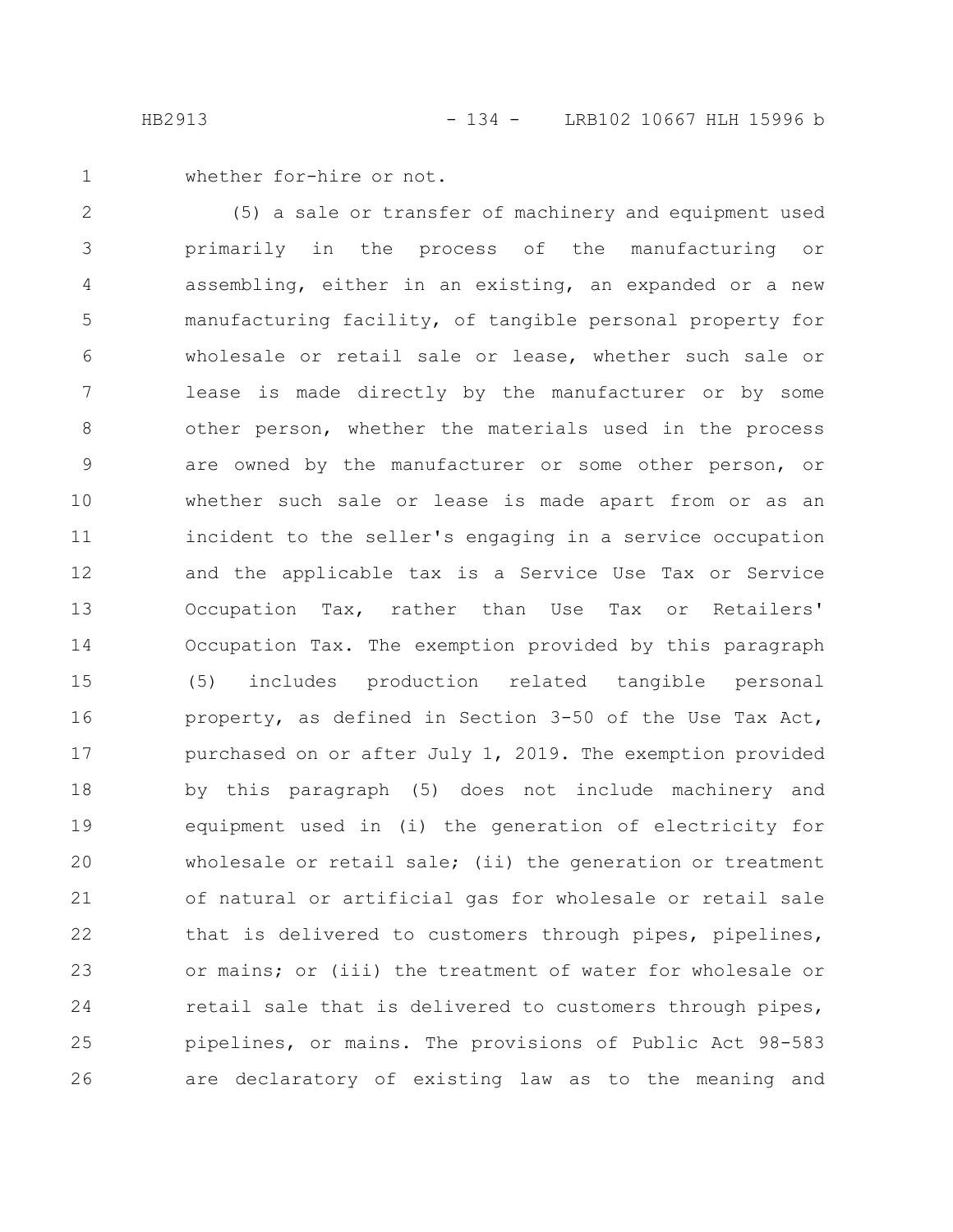scope of this exemption. The exemption under this paragraph (5) is exempt from the provisions of Section 1 2

(5a) the repairing, reconditioning or remodeling, for a common carrier by rail, of tangible personal property which belongs to such carrier for hire, and as to which such carrier receives the physical possession of the repaired, reconditioned or remodeled item of tangible personal property in Illinois, and which such carrier transports, or shares with another common carrier in the transportation of such property, out of Illinois on a standard uniform bill of lading showing the person who repaired, reconditioned or remodeled the property to a destination outside Illinois, for use outside Illinois. 4 5 6 7 8 9 10 11 12 13 14

(5b) a sale or transfer of tangible personal property which is produced by the seller thereof on special order in such a way as to have made the applicable tax the Service Occupation Tax or the Service Use Tax, rather than the Retailers' Occupation Tax or the Use Tax, for an interstate carrier by rail which receives the physical possession of such property in Illinois, and which transports such property, or shares with another common carrier in the transportation of such property, out of Illinois on a standard uniform bill of lading showing the seller of the property as the shipper or consignor of such property to a destination outside Illinois, for use 15 16 17 18 19 20 21 22 23 24 25 26

3

 $3 - 75.$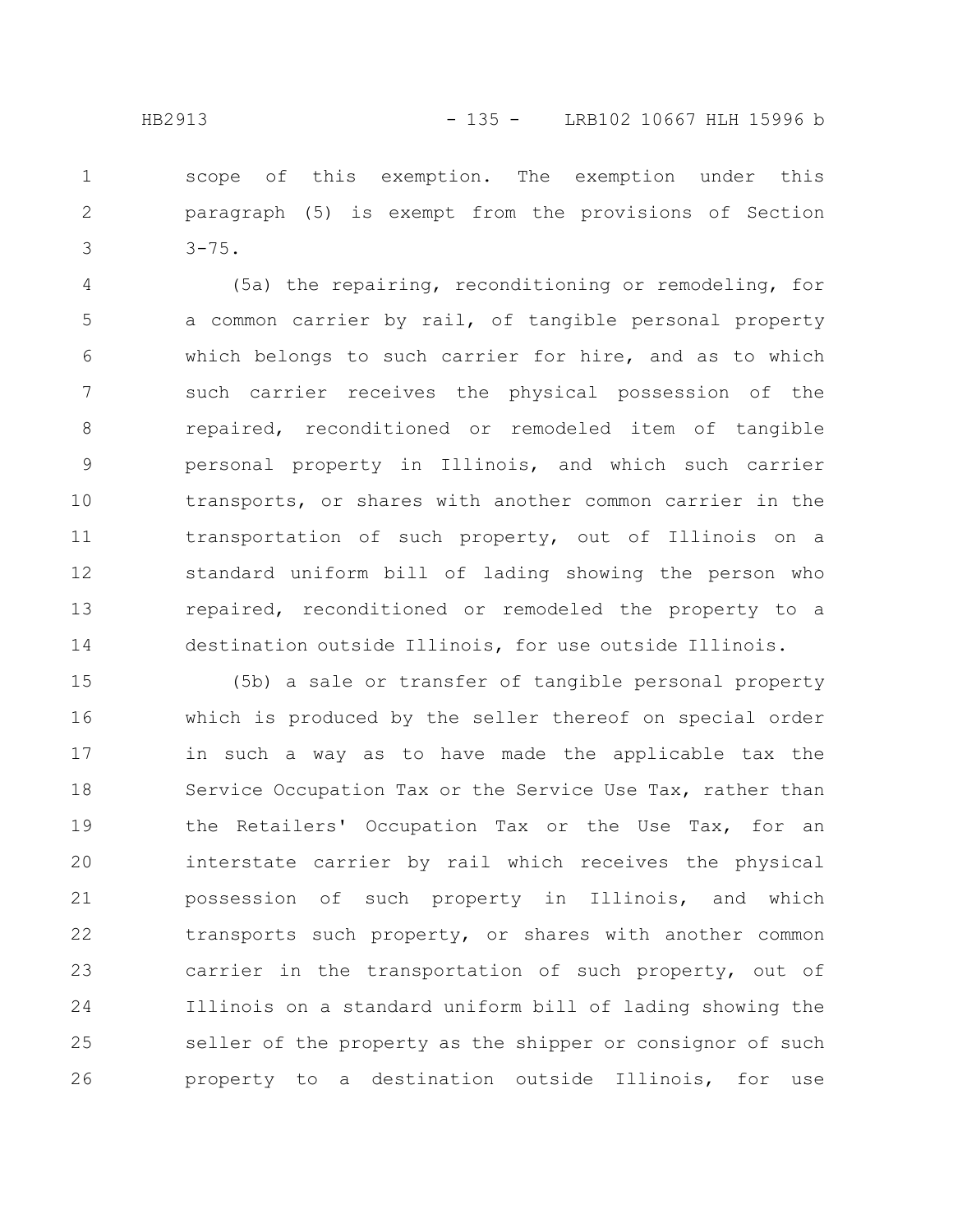outside Illinois. 1

(6) until July 1, 2003, a sale or transfer of distillation machinery and equipment, sold as a unit or kit and assembled or installed by the retailer, which machinery and equipment is certified by the user to be used only for the production of ethyl alcohol that will be used for consumption as motor fuel or as a component of motor fuel for the personal use of such user and not subject to sale or resale. 2 3 4 5 6 7 8 9

(7) at the election of any serviceman not required to be otherwise registered as a retailer under Section 2a of the Retailers' Occupation Tax Act, made for each fiscal year sales of service in which the aggregate annual cost price of tangible personal property transferred as an incident to the sales of service is less than 35%, or 75% in the case of servicemen transferring prescription drugs or servicemen engaged in graphic arts production, of the aggregate annual total gross receipts from all sales of service. The purchase of such tangible personal property by the serviceman shall be subject to tax under the Retailers' Occupation Tax Act and the Use Tax Act. However, if a primary serviceman who has made the election described in this paragraph subcontracts service work to a secondary serviceman who has also made the election described in this paragraph, the primary serviceman does not incur a Use Tax liability if the secondary serviceman 10 11 12 13 14 15 16 17 18 19 20 21 22 23 24 25 26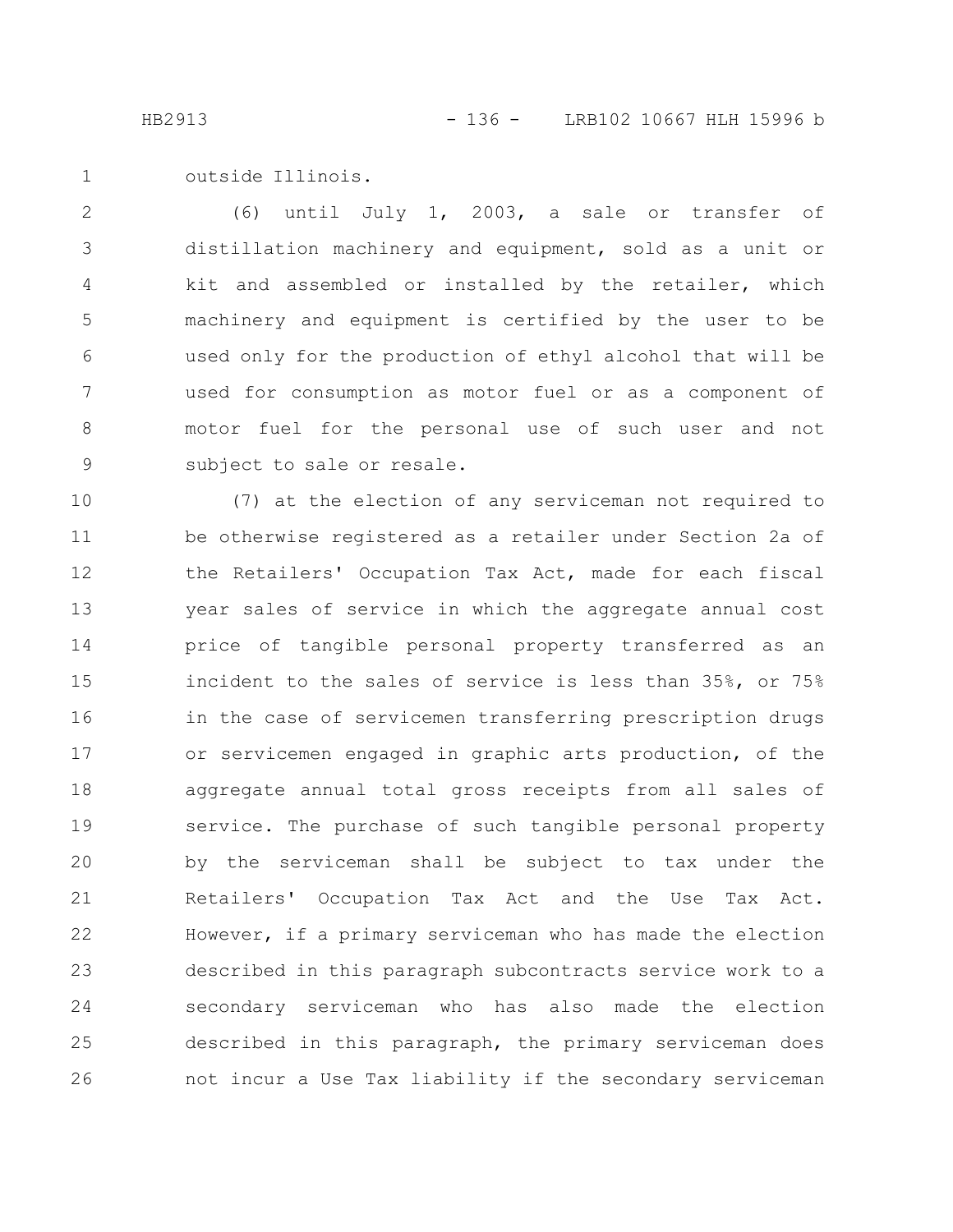(i) has paid or will pay Use Tax on his or her cost price of any tangible personal property transferred to the primary serviceman and (ii) certifies that fact in writing to the primary serviceman. 1 2 3 4

Tangible personal property transferred incident to the completion of a maintenance agreement is exempt from the tax imposed pursuant to this Act. 5 6 7

Exemption (5) also includes machinery and equipment used in the general maintenance or repair of such exempt machinery and equipment or for in-house manufacture of exempt machinery and equipment. On and after July 1, 2017, exemption (5) also includes graphic arts machinery and equipment, as defined in paragraph (5) of Section 3-5. The machinery and equipment exemption does not include machinery and equipment used in (i) the generation of electricity for wholesale or retail sale; (ii) the generation or treatment of natural or artificial gas for wholesale or retail sale that is delivered to customers through pipes, pipelines, or mains; or (iii) the treatment of water for wholesale or retail sale that is delivered to customers through pipes, pipelines, or mains. The provisions of Public Act 98-583 are declaratory of existing law as to the meaning and scope of this exemption. For the purposes of exemption (5), each of these terms shall have the following meanings: (1) "manufacturing process" shall mean the production of any article of tangible personal property, whether such article is a finished product or an article for 8 9 10 11 12 13 14 15 16 17 18 19 20 21 22 23 24 25 26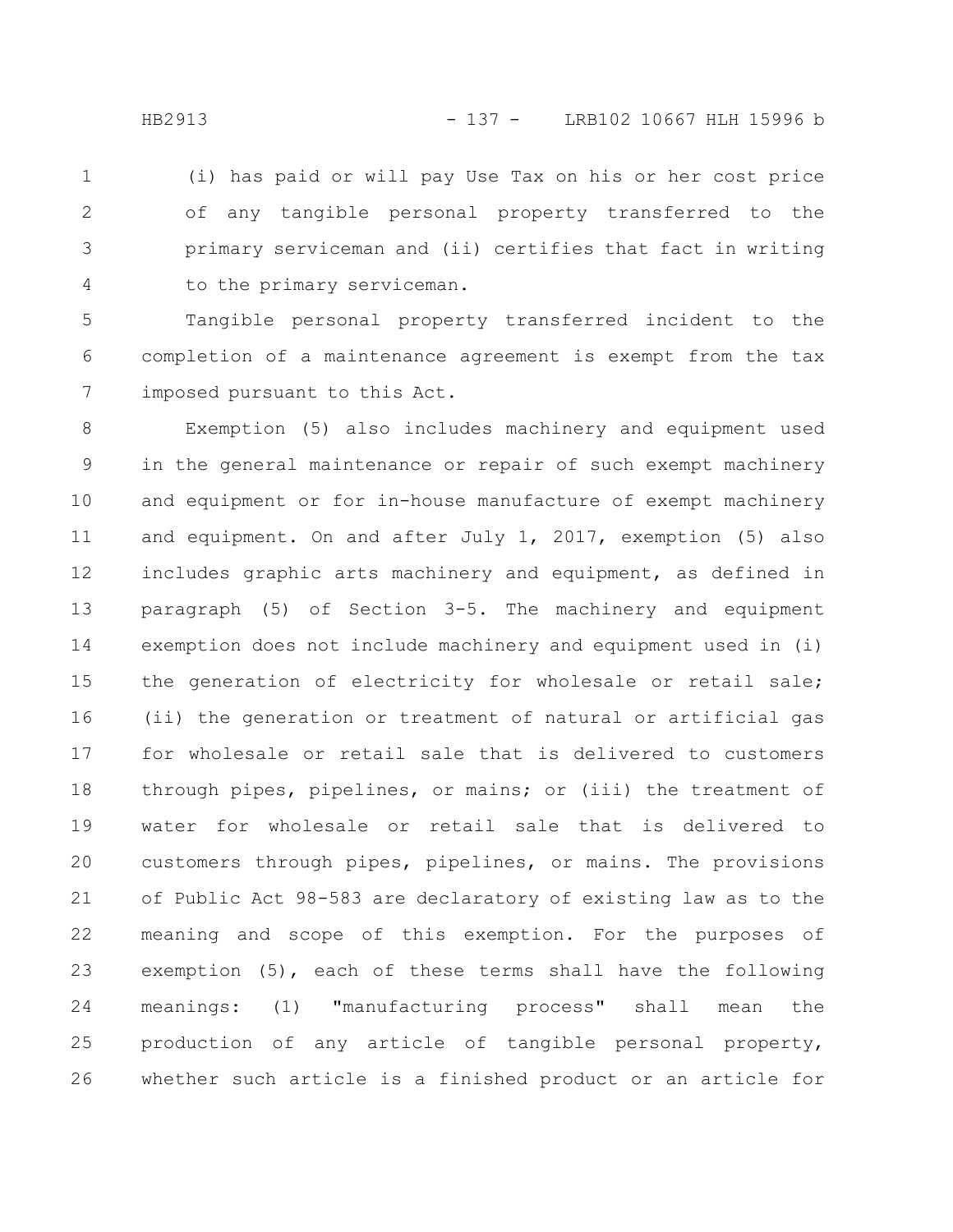use in the process of manufacturing or assembling a different article of tangible personal property, by procedures commonly regarded as manufacturing, processing, fabricating, or refining which changes some existing material or materials into a material with a different form, use or name. In relation to a recognized integrated business composed of a series of operations which collectively constitute manufacturing, or individually constitute manufacturing operations, the manufacturing process shall be deemed to commence with the first operation or stage of production in the series, and shall not be deemed to end until the completion of the final product in the last operation or stage of production in the series; and further, for purposes of exemption (5), photoprocessing is deemed to be a manufacturing process of tangible personal property for wholesale or retail sale; (2) "assembling process" shall mean the production of any article of tangible personal property, whether such article is a finished product or an article for use in the process of manufacturing or assembling a different article of tangible personal property, by the combination of existing materials in a manner commonly regarded as assembling which results in a material of a different form, use or name; (3) "machinery" shall mean major mechanical machines or major components of such machines contributing to a manufacturing or assembling process; and (4) "equipment" shall include any independent device or tool separate from any machinery but essential to an 1 2 3 4 5 6 7 8 9 10 11 12 13 14 15 16 17 18 19 20 21 22 23 24 25 26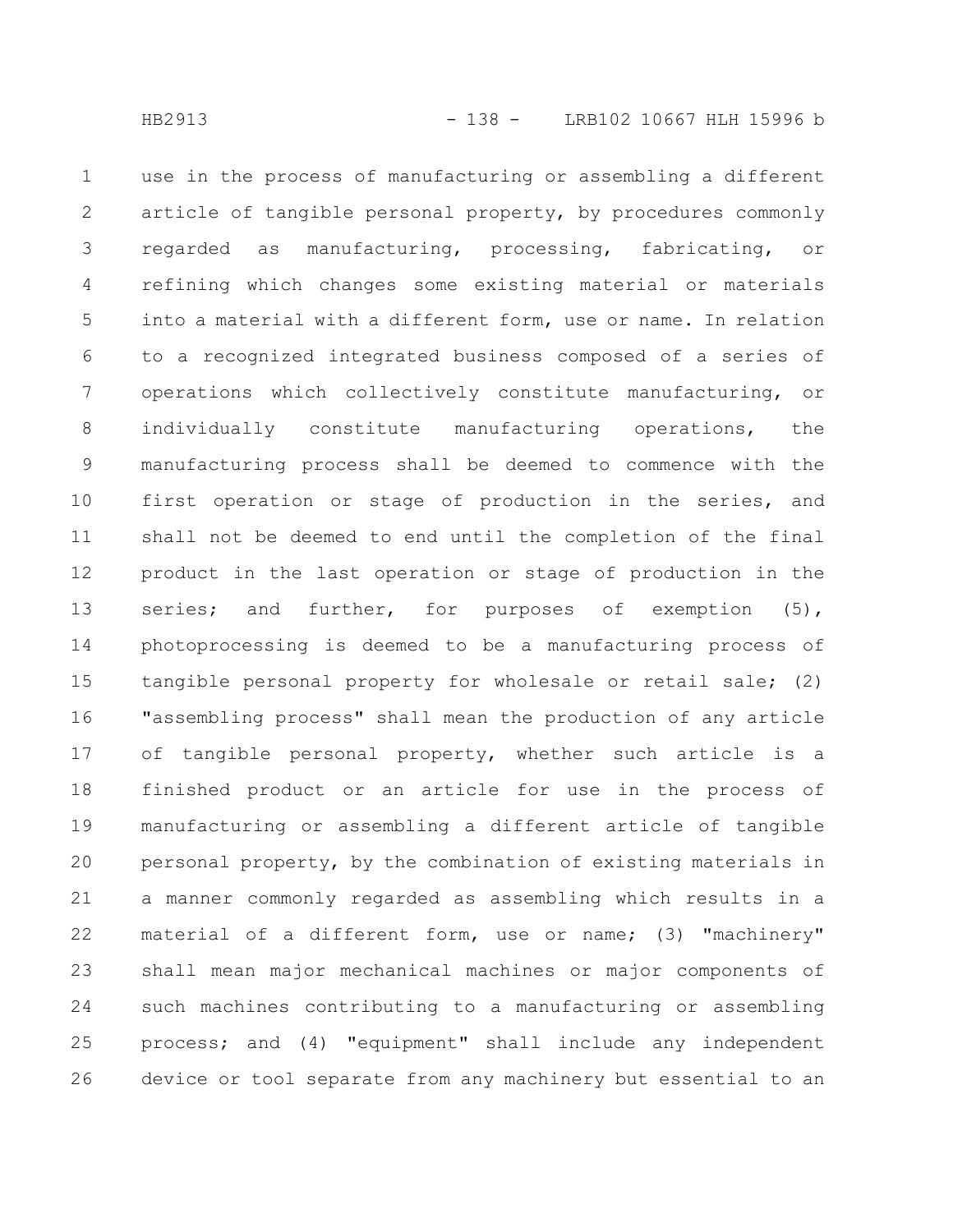integrated manufacturing or assembly process; including computers used primarily in a manufacturer's computer assisted design, computer assisted manufacturing (CAD/CAM) system; or any subunit or assembly comprising a component of any machinery or auxiliary, adjunct or attachment parts of machinery, such as tools, dies, jigs, fixtures, patterns and molds; or any parts which require periodic replacement in the course of normal operation; but shall not include hand tools. Equipment includes chemicals or chemicals acting as catalysts but only if the chemicals or chemicals acting as catalysts effect a direct and immediate change upon a product being manufactured or assembled for wholesale or retail sale or lease. The purchaser of such machinery and equipment who has an active resale registration number shall furnish such number to the seller at the time of purchase. The purchaser of such machinery and equipment and tools without an active resale registration number shall prepare a certificate of exemption stating facts establishing the exemption, which certificate shall be available to the Department for inspection or audit. The Department shall prescribe the form of the certificate. 1 2 3 4 5 6 7 8 9 10 11 12 13 14 15 16 17 18 19 20

Any informal rulings, opinions or letters issued by the Department in response to an inquiry or request for any opinion from any person regarding the coverage and applicability of exemption (5) to specific devices shall be published, maintained as a public record, and made available for public inspection and copying. If the informal ruling, 21 22 23 24 25 26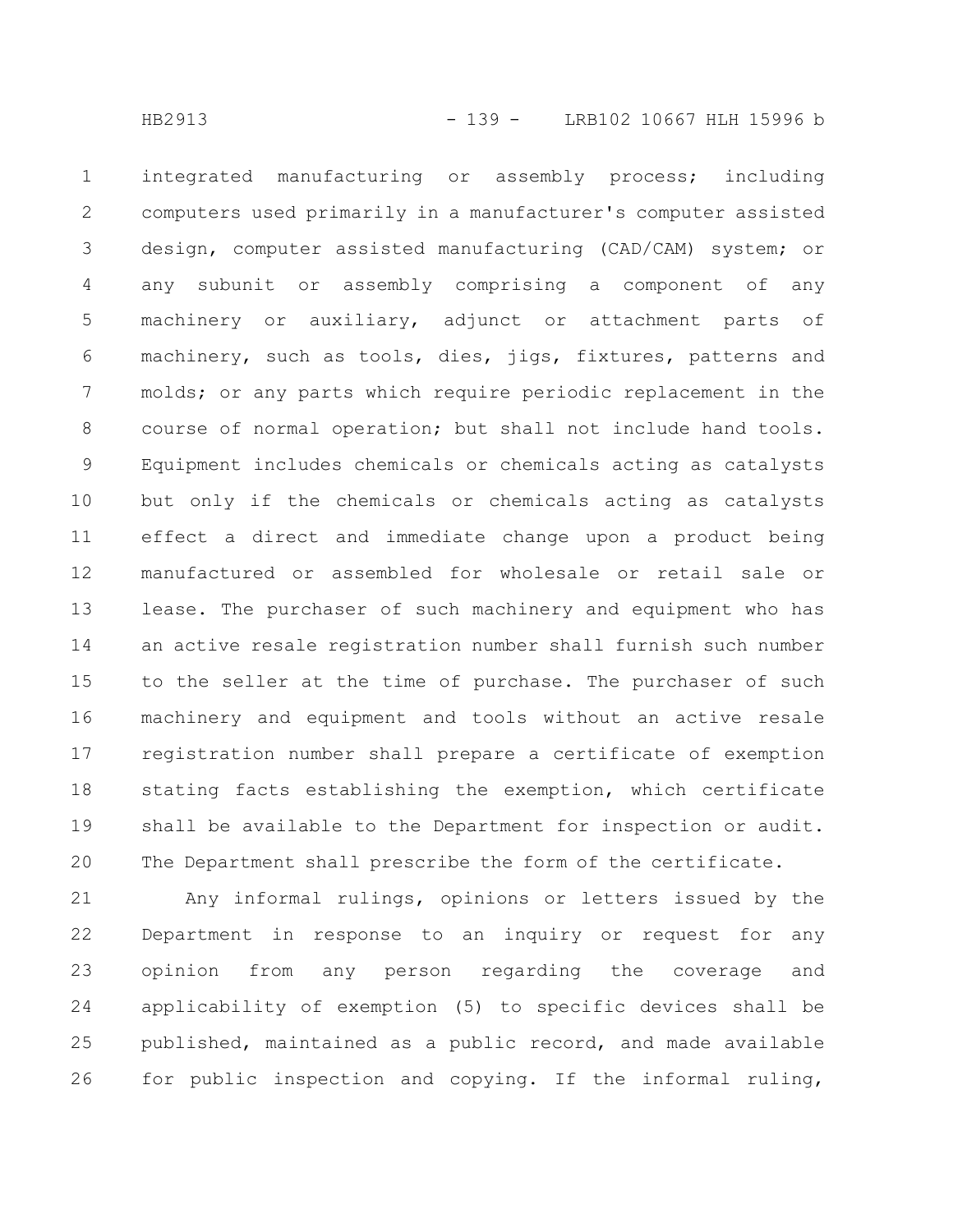opinion or letter contains trade secrets or other confidential information, where possible the Department shall delete such information prior to publication. Whenever such informal rulings, opinions, or letters contain any policy of general applicability, the Department shall formulate and adopt such policy as a rule in accordance with the provisions of the Illinois Administrative Procedure Act. 1 2 3 4 5 6 7

On and after July 1, 1987, no entity otherwise eligible under exemption (3) of this Section shall make tax-free purchases unless it has an active exemption identification number issued by the Department. 8 9 10 11

The purchase, employment and transfer of such tangible personal property as newsprint and ink for the primary purpose of conveying news (with or without other information) is not a purchase, use or sale of service or of tangible personal property within the meaning of this Act. 12 13 14 15 16

"Serviceman" means any person who is engaged in the occupation of making sales of service. 17 18

"Sale at retail" means "sale at retail" as defined in the Retailers' Occupation Tax Act. 19 20

"Supplier" means any person who makes sales of tangible personal property to servicemen for the purpose of resale as an incident to a sale of service. 21 22 23

"Serviceman maintaining a place of business in this State", or any like term, means and includes any serviceman: (1) having or maintaining within this State, directly 24 25 26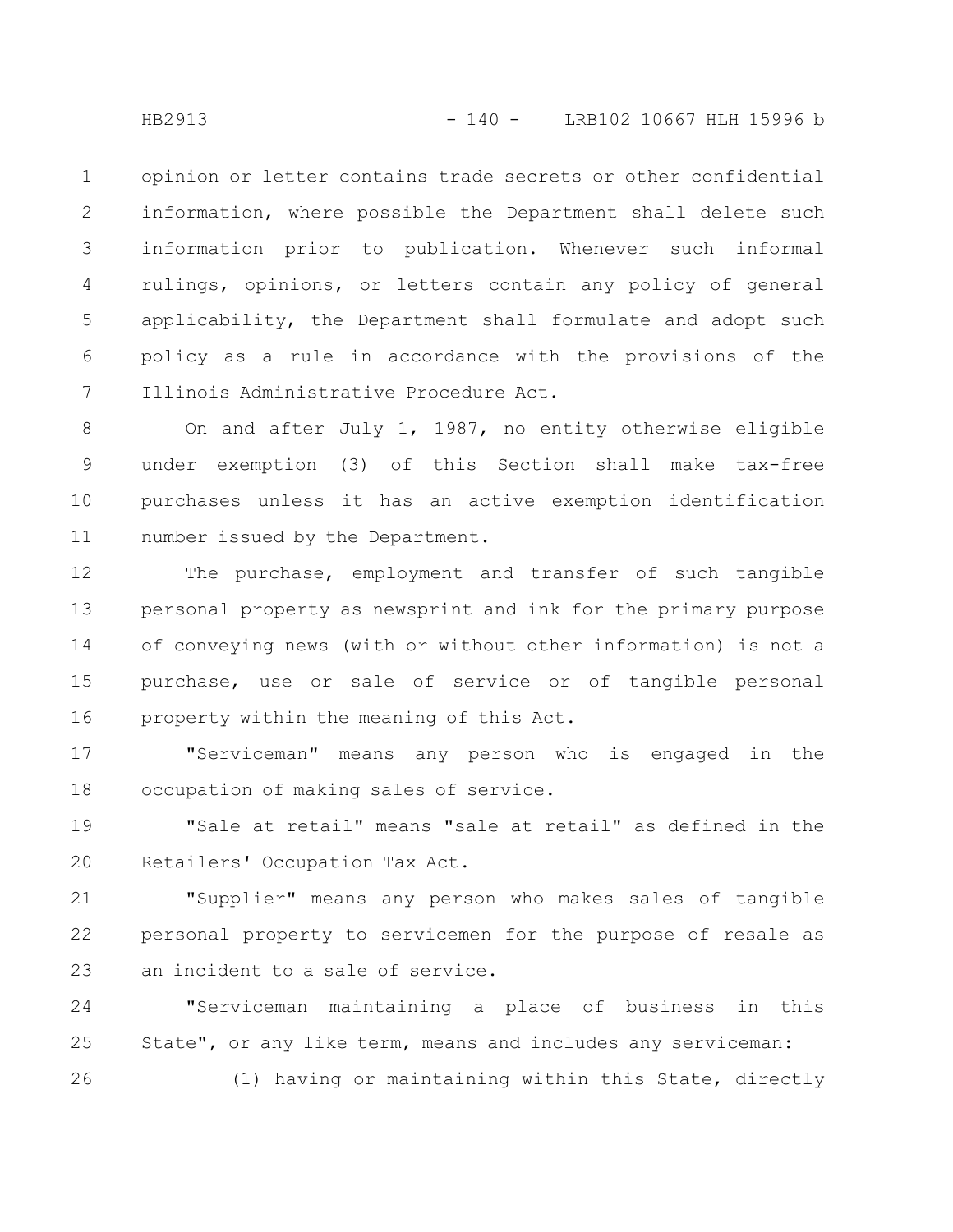or by a subsidiary, an office, distribution house, sales house, warehouse or other place of business, or any agent or other representative operating within this State under the authority of the serviceman or its subsidiary, irrespective of whether such place of business or agent or other representative is located here permanently or temporarily, or whether such serviceman or subsidiary is licensed to do business in this State; 1 2 3 4 5 6 7 8

(1.1) having a contract with a person located in this State under which the person, for a commission or other consideration based on the sale of service by the serviceman, directly or indirectly refers potential customers to the serviceman by providing to the potential customers a promotional code or other mechanism that allows the serviceman to track purchases referred by such persons. Examples of mechanisms that allow the serviceman to track purchases referred by such persons include but are not limited to the use of a link on the person's Internet website, promotional codes distributed through the person's hand-delivered or mailed material, and promotional codes distributed by the person through radio or other broadcast media. The provisions of this paragraph (1.1) shall apply only if the cumulative gross receipts from sales of service by the serviceman to customers who are referred to the serviceman by all persons in this State under such contracts exceed \$10,000 during the 9 10 11 12 13 14 15 16 17 18 19 20 21 22 23 24 25 26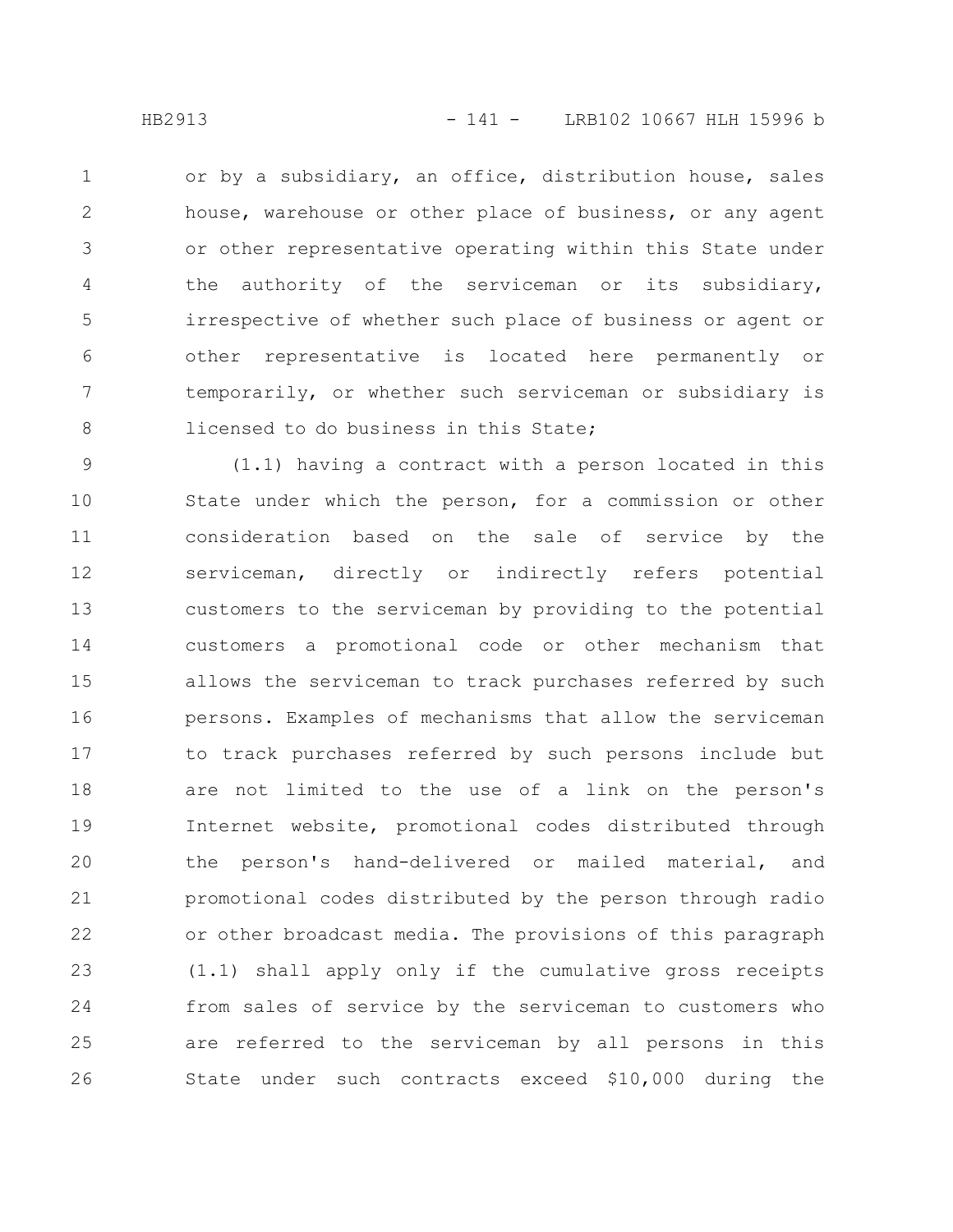preceding 4 quarterly periods ending on the last day of March, June, September, and December; a serviceman meeting the requirements of this paragraph (1.1) shall be presumed to be maintaining a place of business in this State but may rebut this presumption by submitting proof that the referrals or other activities pursued within this State by such persons were not sufficient to meet the nexus standards of the United States Constitution during the preceding 4 quarterly periods; 1 2 3 4 5 6 7 8 9

(1.2) beginning July 1, 2011, having a contract with a person located in this State under which: 10 11

(A) the serviceman sells the same or substantially similar line of services as the person located in this State and does so using an identical or substantially similar name, trade name, or trademark as the person located in this State; and 12 13 14 15 16

(B) the serviceman provides a commission or other consideration to the person located in this State based upon the sale of services by the serviceman. 17 18 19

The provisions of this paragraph (1.2) shall apply only if the cumulative gross receipts from sales of service by the serviceman to customers in this State under all such contracts exceed \$10,000 during the preceding 4 quarterly periods ending on the last day of March, June, September, and December; 20 21 22 23 24 25

26

(2) soliciting orders for tangible personal property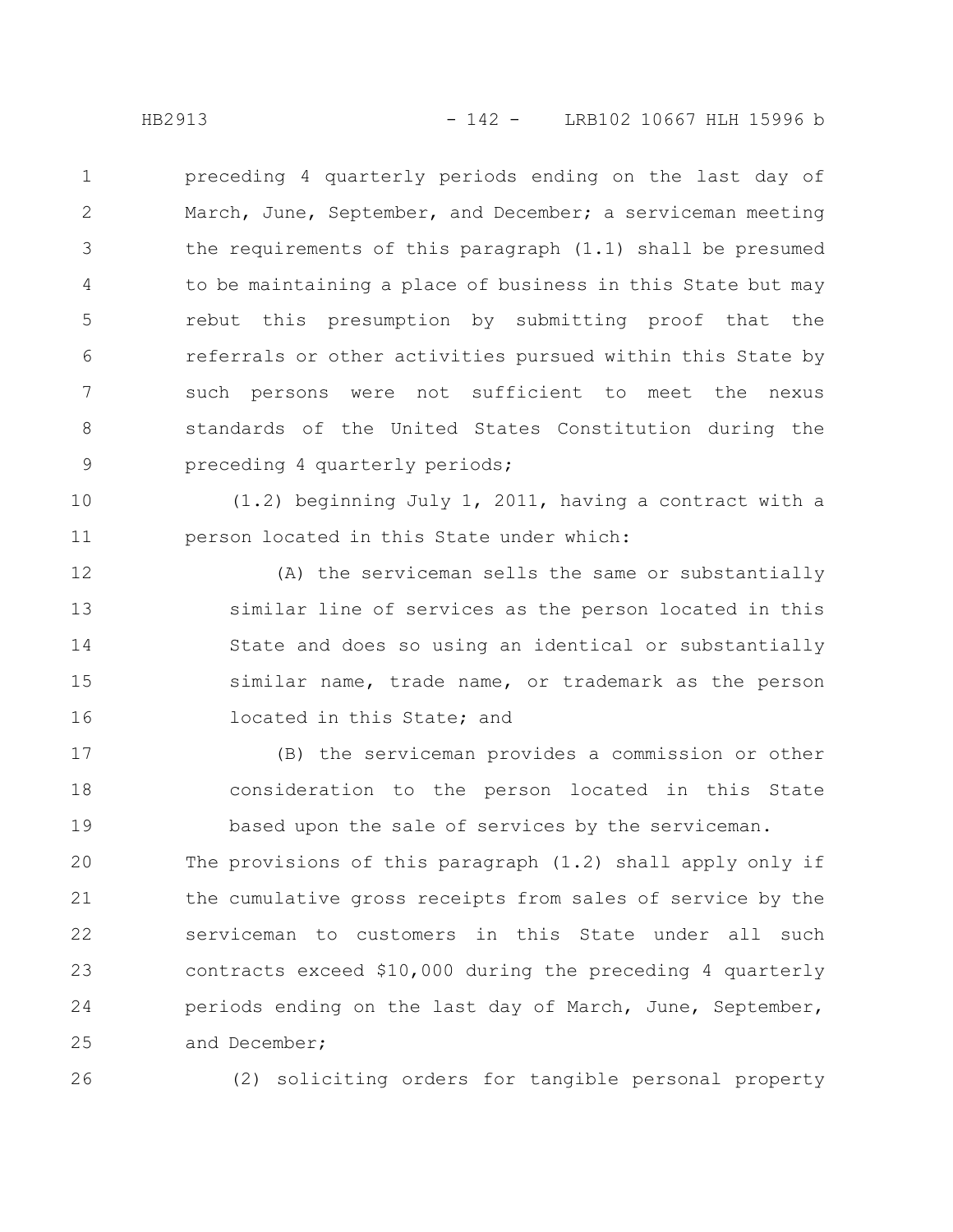by means of a telecommunication or television shopping system (which utilizes toll free numbers) which is intended by the retailer to be broadcast by cable television or other means of broadcasting, to consumers located in this State; 1 2 3 4 5

(3) pursuant to a contract with a broadcaster or publisher located in this State, soliciting orders for tangible personal property by means of advertising which is disseminated primarily to consumers located in this State and only secondarily to bordering jurisdictions; 6 7 8 9 10

(4) soliciting orders for tangible personal property by mail if the solicitations are substantial and recurring and if the retailer benefits from any banking, financing, debt collection, telecommunication, or marketing activities occurring in this State or benefits from the location in this State of authorized installation, servicing, or repair facilities; 11 12 13 14 15 16 17

(5) being owned or controlled by the same interests which own or control any retailer engaging in business in the same or similar line of business in this State; 18 19 20

(6) having a franchisee or licensee operating under its trade name if the franchisee or licensee is required to collect the tax under this Section; 21 22 23

(7) pursuant to a contract with a cable television operator located in this State, soliciting orders for tangible personal property by means of advertising which 24 25 26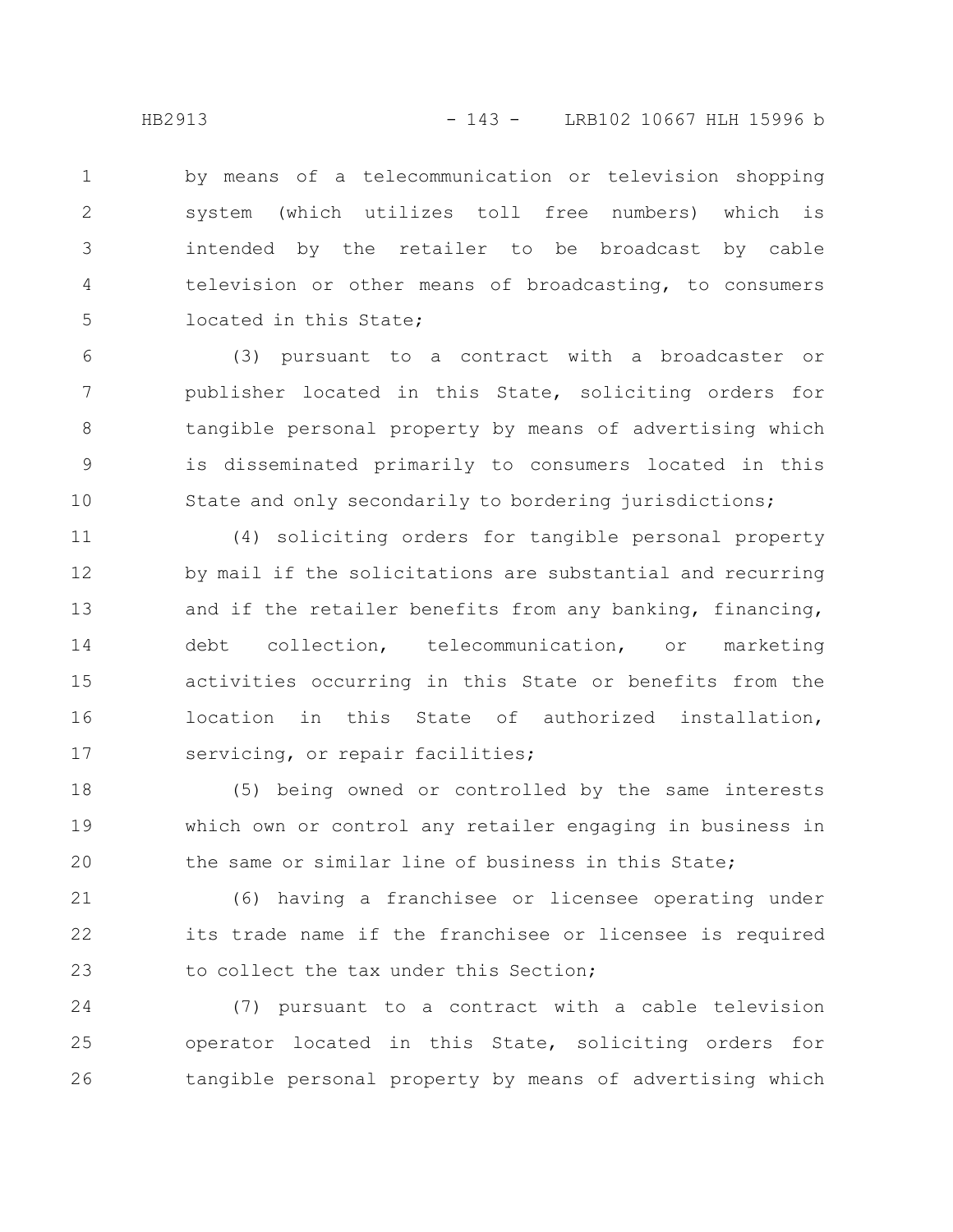is transmitted or distributed over a cable television system in this State; 1 2

(8) engaging in activities in Illinois, which activities in the state in which the supply business engaging in such activities is located would constitute maintaining a place of business in that state; or 3 4 5 6

(9) beginning October 1, 2018, making sales of service to purchasers in Illinois from outside of Illinois if: 7 8

(A) the cumulative gross receipts from sales of service to purchasers in Illinois are \$100,000 or more; or 9 10 11

(B) the serviceman enters into 200 or more separate transactions for sales of service to purchasers in Illinois. 12 13 14

The serviceman shall determine on a quarterly basis, ending on the last day of March, June, September, and December, whether he or she meets the criteria of either subparagraph (A) or (B) of this paragraph (9) for the preceding 12-month period. If the serviceman meets the criteria of either subparagraph (A) or (B) for a 12-month period, he or she is considered a serviceman maintaining a place of business in this State and is required to collect and remit the tax imposed under this Act and file returns for one year. At the end of that one-year period, the serviceman shall determine whether the serviceman met the criteria of either subparagraph (A) or (B) during the 15 16 17 18 19 20 21 22 23 24 25 26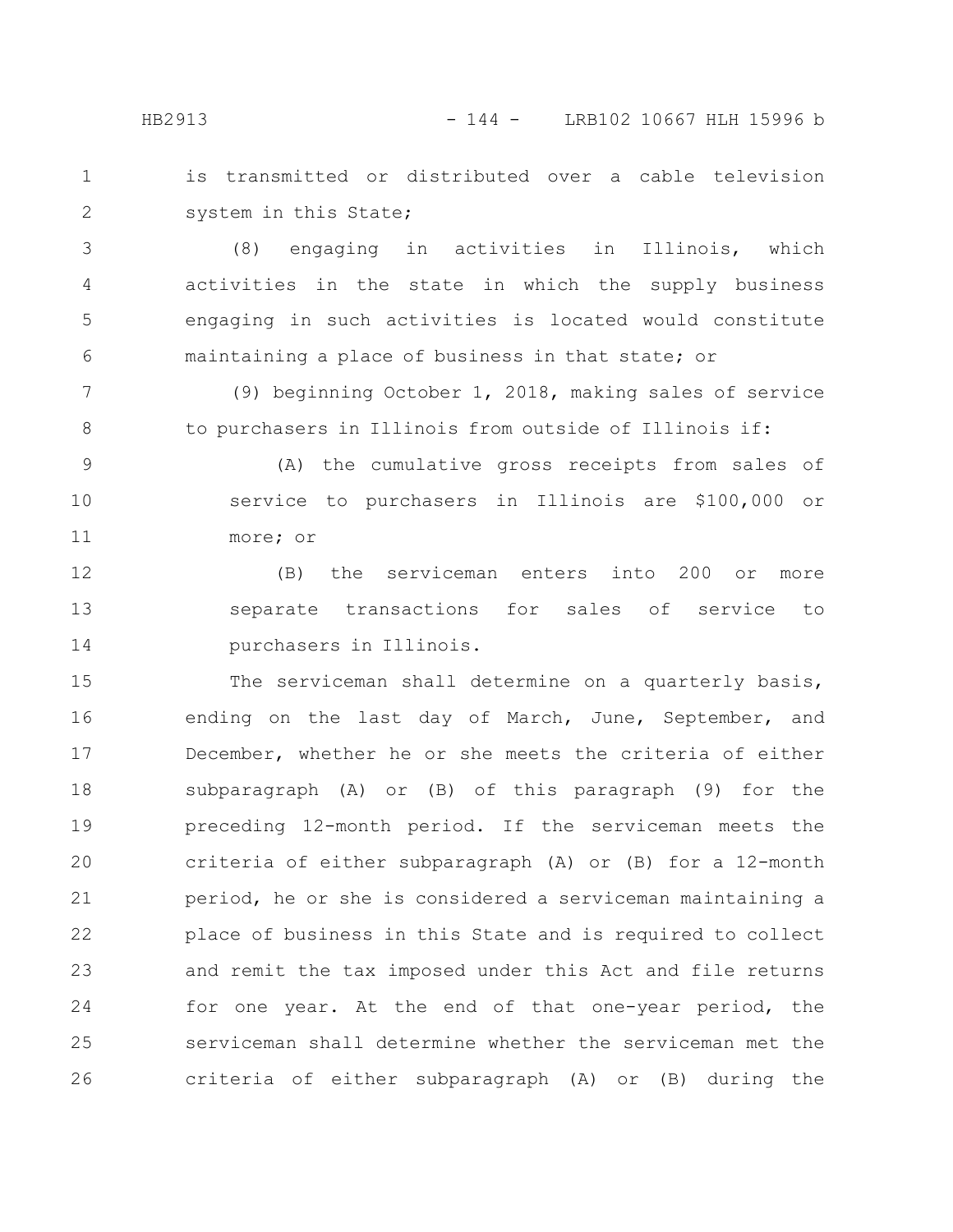preceding 12-month period. If the serviceman met the criteria in either subparagraph (A) or (B) for the preceding 12-month period, he or she is considered a serviceman maintaining a place of business in this State and is required to collect and remit the tax imposed under this Act and file returns for the subsequent year. If at the end of a one-year period a serviceman that was required to collect and remit the tax imposed under this Act determines that he or she did not meet the criteria in either subparagraph (A) or (B) during the preceding 12-month period, the serviceman subsequently shall determine on a quarterly basis, ending on the last day of March, June, September, and December, whether he or she meets the criteria of either subparagraph (A) or (B) for the preceding 12-month period. 1 2 3 4 5 6 7 8 9 10 11 12 13 14 15

Beginning January 1, 2020, neither the gross receipts from nor the number of separate transactions for sales of service to purchasers in Illinois that a serviceman makes through a marketplace facilitator and for which the serviceman has received a certification from the marketplace facilitator pursuant to Section 2d of this Act shall be included for purposes of determining whether he or she has met the thresholds of this paragraph (9). 16 17 18 19 20 21 22 23

(10) Beginning January 1, 2020, a marketplace facilitator, as defined in Section 2d of this Act. (Source: P.A. 100-22, eff. 7-6-17; 100-321, eff. 8-24-17; 24 25 26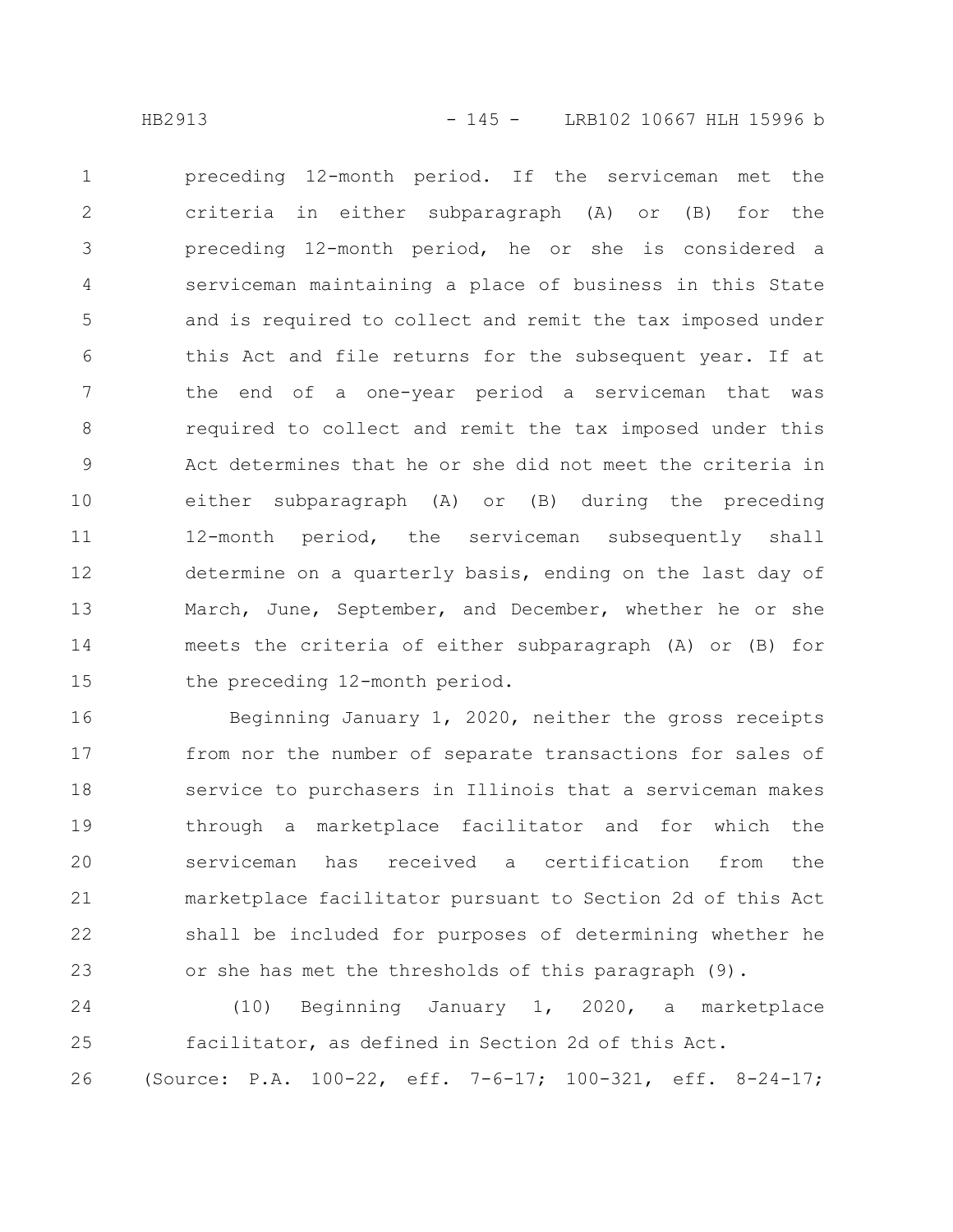100-587, eff. 6-4-18; 100-863, eff. 8-14-18; 101-9, Article 10, Section 10-15, eff. 6-5-19; 101-9, Article 25, Section 25-10, eff. 6-5-19; 101-604, eff. 12-13-19.) 1 2 3

(35 ILCS 110/3-5) 4

Sec. 3-5. Exemptions. Use of the following tangible personal property is exempt from the tax imposed by this Act: 5 6

(1) Personal property purchased from a corporation, society, association, foundation, institution, or organization, other than a limited liability company, that is organized and operated as a not-for-profit service enterprise for the benefit of persons 65 years of age or older if the personal property was not purchased by the enterprise for the purpose of resale by the enterprise. 7 8 9 10 11 12 13

(2) Personal property purchased by a non-profit Illinois county fair association for use in conducting, operating, or promoting the county fair. 14 15 16

(3) Personal property purchased by a not-for-profit arts or cultural organization that establishes, by proof required by the Department by rule, that it has received an exemption under Section 501(c)(3) of the Internal Revenue Code and that is organized and operated primarily for the presentation or support of arts or cultural programming, activities, or services. These organizations include, but are not limited to, music and dramatic arts organizations such as symphony orchestras and theatrical groups, arts and cultural service 17 18 19 20 21 22 23 24 25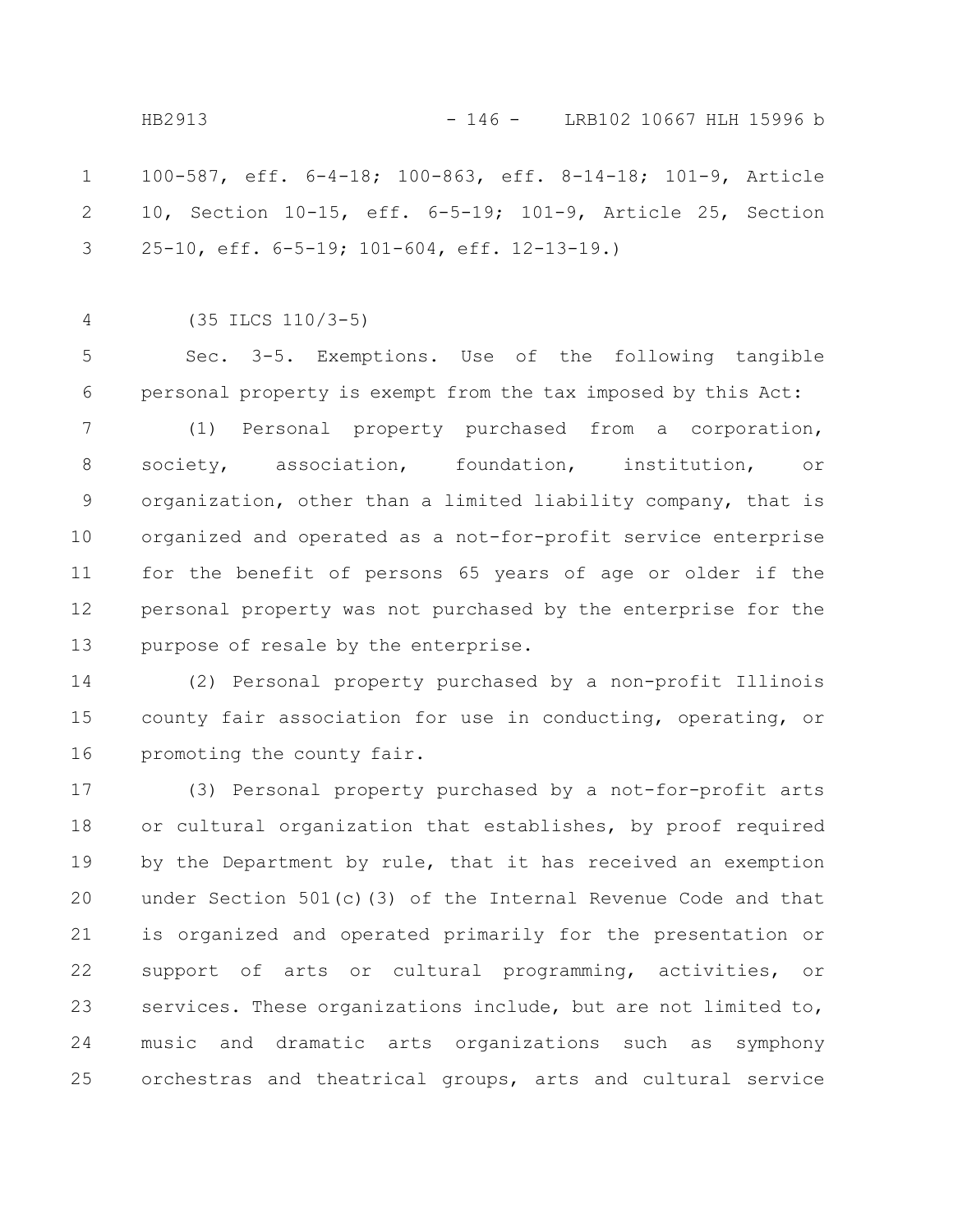organizations, local arts councils, visual arts organizations, and media arts organizations. On and after July 1, 2001 (the effective date of Public Act 92-35), however, an entity otherwise eligible for this exemption shall not make tax-free purchases unless it has an active identification number issued by the Department. 1 2 3 4 5 6

(4) Legal tender, currency, medallions, or gold or silver coinage issued by the State of Illinois, the government of the United States of America, or the government of any foreign country, and bullion. 7 8 9 10

(5) Until July 1, 2003 and beginning again on September 1, 2004 through August 30, 2014, graphic arts machinery and equipment, including repair and replacement parts, both new and used, and including that manufactured on special order or purchased for lease, certified by the purchaser to be used primarily for graphic arts production. Equipment includes chemicals or chemicals acting as catalysts but only if the chemicals or chemicals acting as catalysts effect a direct and immediate change upon a graphic arts product. Beginning on July 1, 2017, graphic arts machinery and equipment is included in the manufacturing and assembling machinery and equipment exemption under Section 2 of this Act. 11 12 13 14 15 16 17 18 19 20 21 22

(6) Personal property purchased from a teacher-sponsored student organization affiliated with an elementary or secondary school located in Illinois. 23 24 25

(7) Farm machinery and equipment, both new and used, 26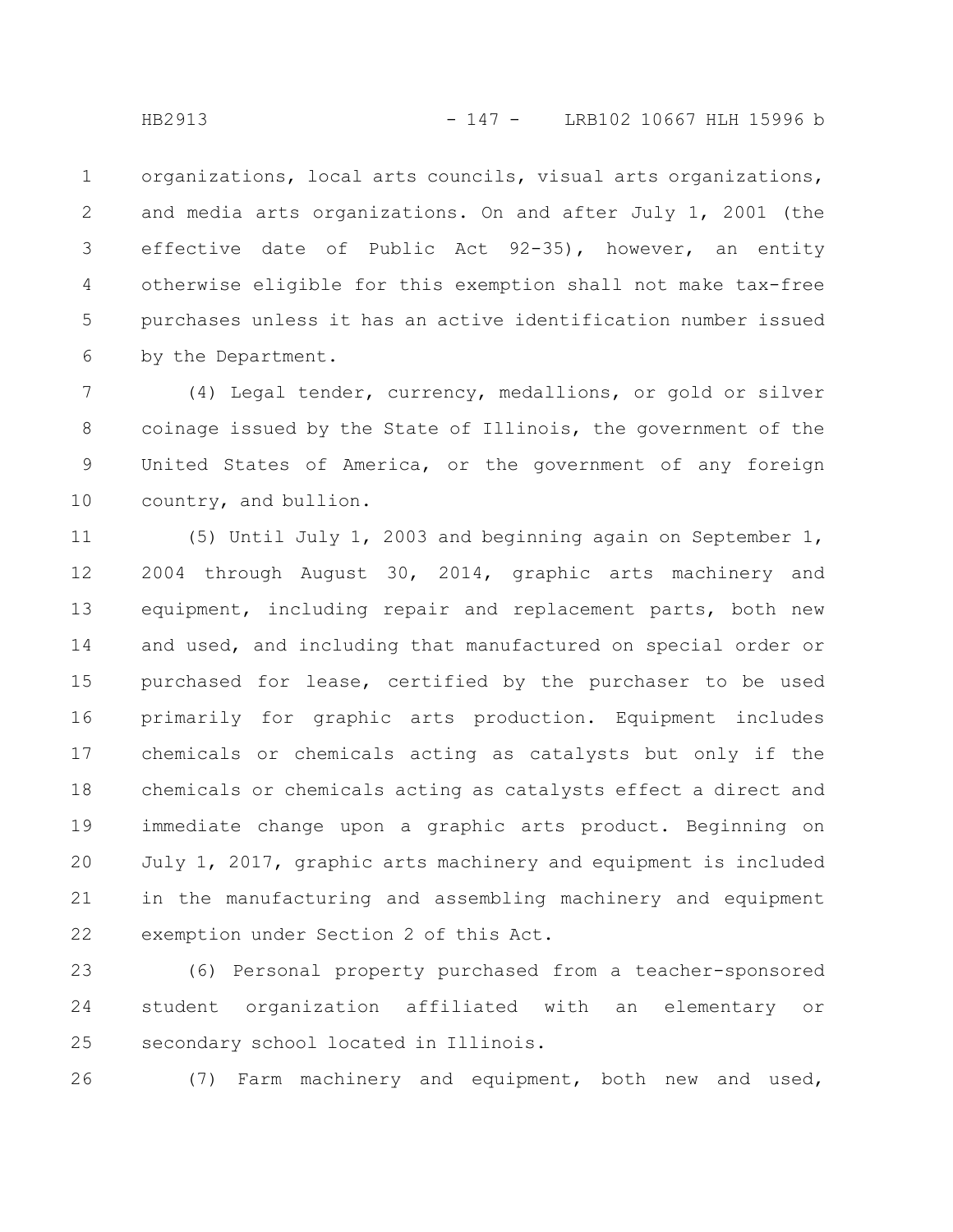including that manufactured on special order, certified by the purchaser to be used primarily for production agriculture or State or federal agricultural programs, including individual replacement parts for the machinery and equipment, including machinery and equipment purchased for lease, and including implements of husbandry defined in Section 1-130 of the Illinois Vehicle Code, farm machinery and agricultural chemical and fertilizer spreaders, and nurse wagons required to be registered under Section 3-809 of the Illinois Vehicle Code, but excluding other motor vehicles required to be registered under the Illinois Vehicle Code. Horticultural polyhouses or hoop houses used for propagating, growing, or overwintering plants shall be considered farm machinery and equipment under this item (7). Agricultural chemical tender tanks and dry boxes shall include units sold separately from a motor vehicle required to be licensed and units sold mounted on a motor vehicle required to be licensed if the selling price of the tender is separately stated. 1 2 3 4 5 6 7 8 9 10 11 12 13 14 15 16 17 18

Farm machinery and equipment shall include precision farming equipment that is installed or purchased to be installed on farm machinery and equipment including, but not limited to, tractors, harvesters, sprayers, planters, seeders, or spreaders. Precision farming equipment includes, but is not limited to, soil testing sensors, computers, monitors, software, global positioning and mapping systems, and other such equipment. 19 20 21 22 23 24 25 26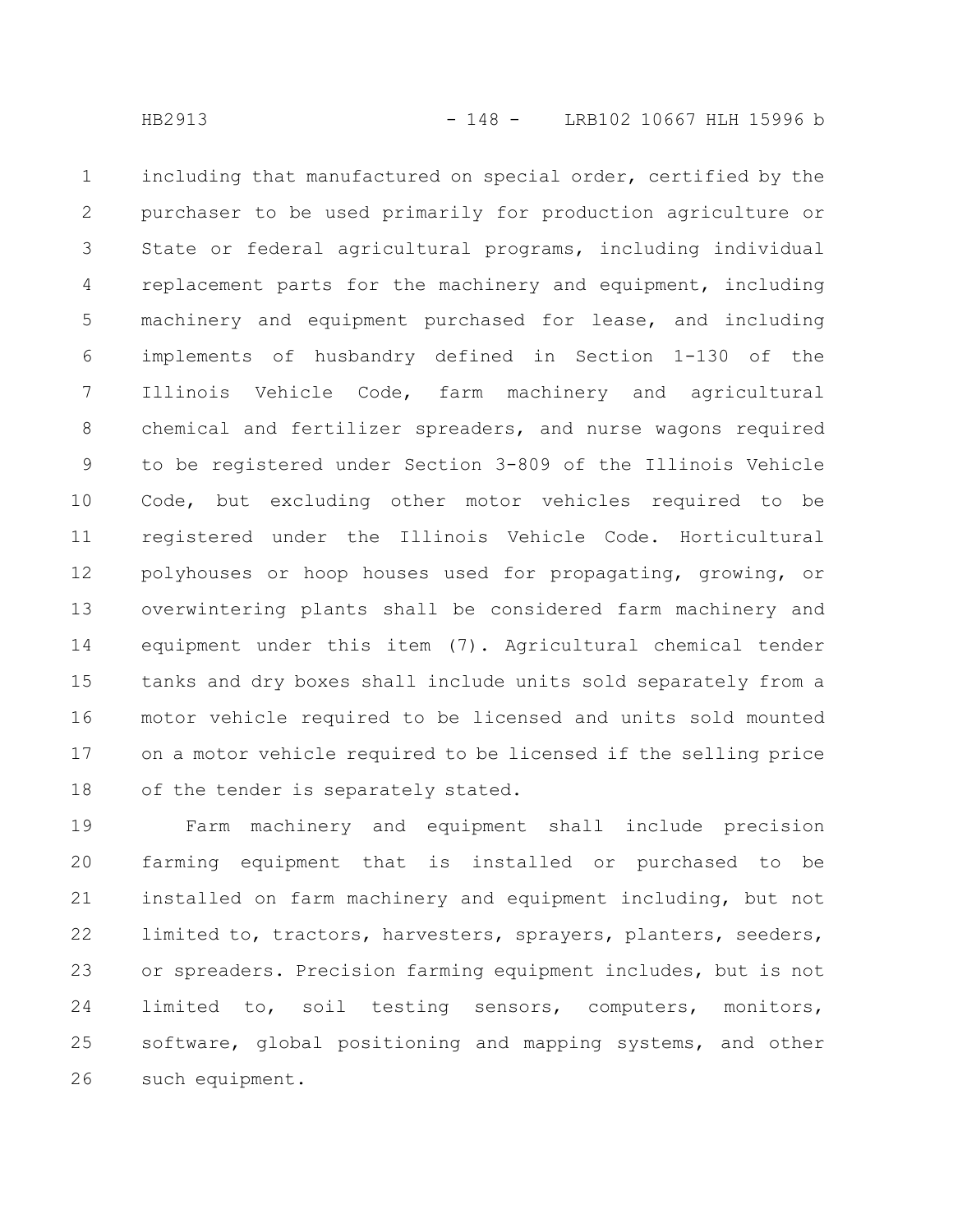Farm machinery and equipment also includes computers, sensors, software, and related equipment used primarily in the computer-assisted operation of production agriculture facilities, equipment, and activities such as, but not limited to, the collection, monitoring, and correlation of animal and crop data for the purpose of formulating animal diets and agricultural chemicals. This item (7) is exempt from the provisions of Section 3-75. 1 2 3 4 5 6 7 8

(8) Until June 30, 2013, fuel and petroleum products sold to or used by an air common carrier, certified by the carrier to be used for consumption, shipment, or storage in the conduct of its business as an air common carrier, for a flight destined for or returning from a location or locations outside the United States without regard to previous or subsequent domestic stopovers. 9 10 11 12 13 14 15

Beginning July 1, 2013, fuel and petroleum products sold to or used by an air carrier, certified by the carrier to be used for consumption, shipment, or storage in the conduct of its business as an air common carrier, for a flight that (i) is engaged in foreign trade or is engaged in trade between the United States and any of its possessions and (ii) transports at least one individual or package for hire from the city of origination to the city of final destination on the same aircraft, without regard to a change in the flight number of that aircraft. 16 17 18 19 20 21 22 23 24 25

26

(9) Proceeds of mandatory service charges separately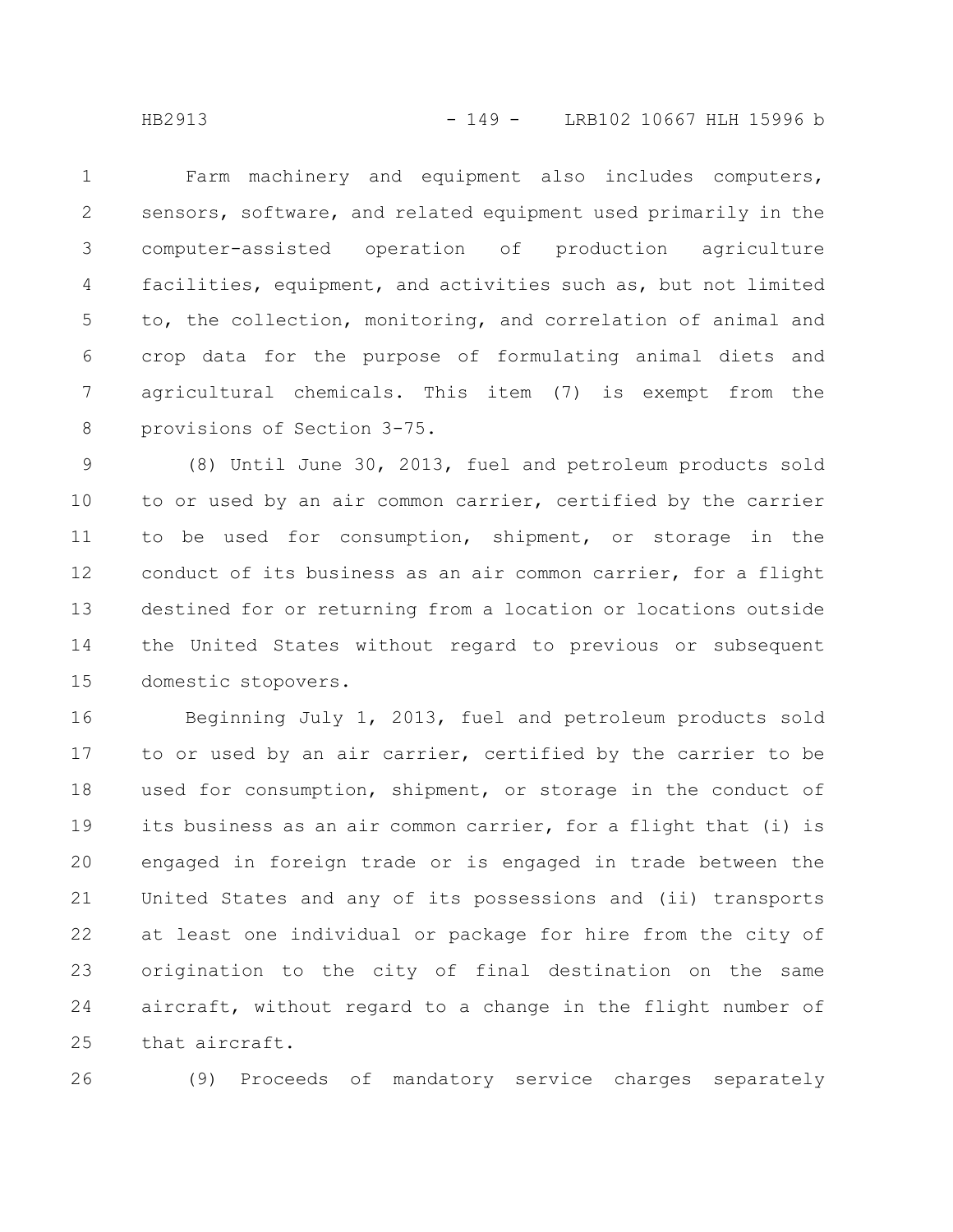stated on customers' bills for the purchase and consumption of food and beverages acquired as an incident to the purchase of a service from a serviceman, to the extent that the proceeds of the service charge are in fact turned over as tips or as a substitute for tips to the employees who participate directly in preparing, serving, hosting or cleaning up the food or beverage function with respect to which the service charge is imposed. 1 2 3 4 5 6 7 8

(10) Until July 1, 2003, oil field exploration, drilling, and production equipment, including (i) rigs and parts of rigs, rotary rigs, cable tool rigs, and workover rigs, (ii) pipe and tubular goods, including casing and drill strings, (iii) pumps and pump-jack units, (iv) storage tanks and flow lines, (v) any individual replacement part for oil field exploration, drilling, and production equipment, and (vi) machinery and equipment purchased for lease; but excluding motor vehicles required to be registered under the Illinois Vehicle Code. 9 10 11 12 13 14 15 16 17 18

(11) Proceeds from the sale of photoprocessing machinery and equipment, including repair and replacement parts, both new and used, including that manufactured on special order, certified by the purchaser to be used primarily for photoprocessing, and including photoprocessing machinery and equipment purchased for lease. 19 20 21 22 23 24

(12) Until July 1, 2023, coal and aggregate exploration, mining, off-highway hauling, processing, maintenance, and 25 26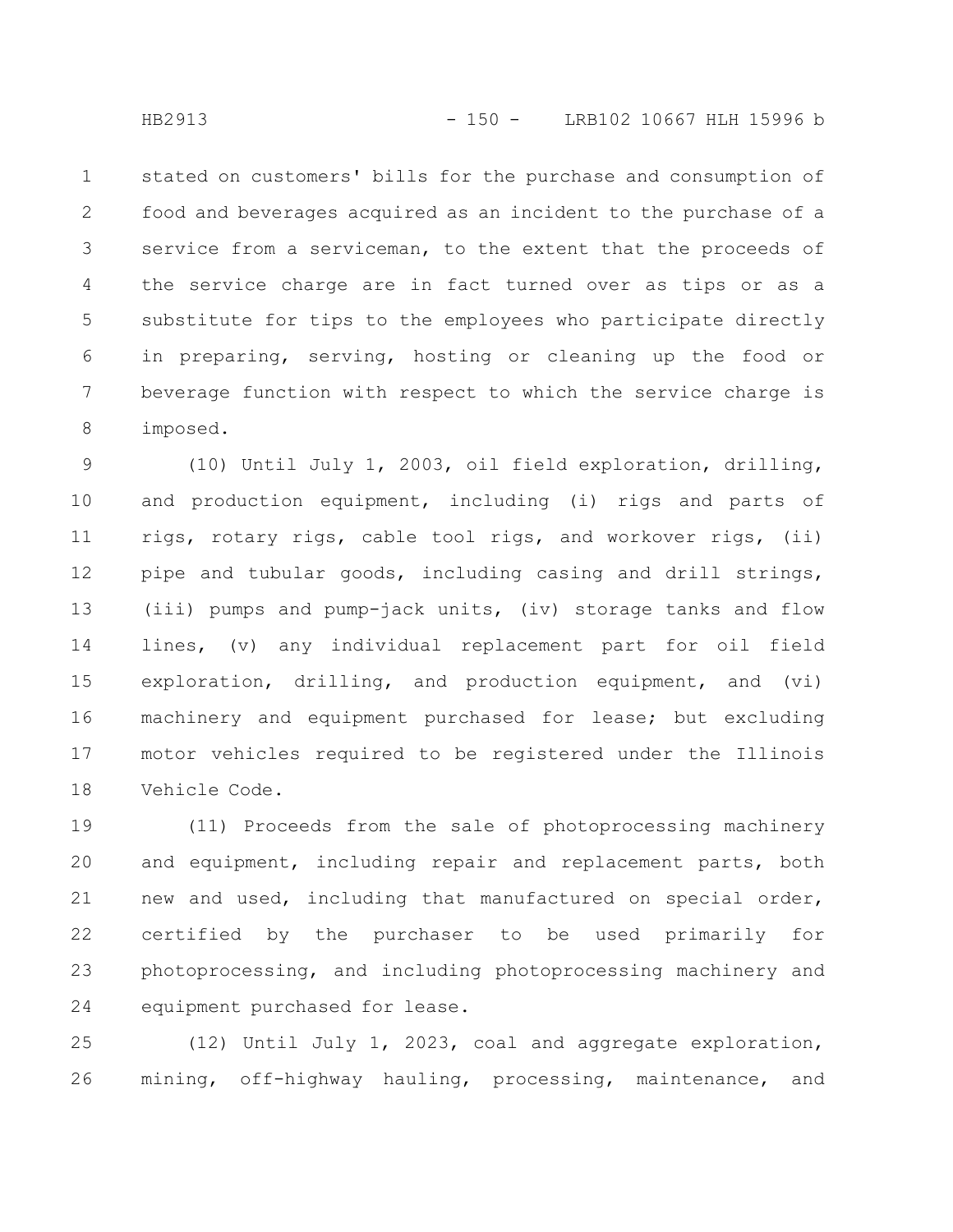reclamation equipment, including replacement parts and equipment, and including equipment purchased for lease, but excluding motor vehicles required to be registered under the Illinois Vehicle Code. The changes made to this Section by Public Act 97-767 apply on and after July 1, 2003, but no claim for credit or refund is allowed on or after August 16, 2013 (the effective date of Public Act 98-456) for such taxes paid during the period beginning July 1, 2003 and ending on August 16, 2013 (the effective date of Public Act 98-456). 1 2 3 4 5 6 7 8 9

(13) Semen used for artificial insemination of livestock for direct agricultural production. 10 11

(14) Horses, or interests in horses, registered with and meeting the requirements of any of the Arabian Horse Club Registry of America, Appaloosa Horse Club, American Quarter Horse Association, United States Trotting Association, or Jockey Club, as appropriate, used for purposes of breeding or racing for prizes. This item (14) is exempt from the provisions of Section 3-75, and the exemption provided for under this item (14) applies for all periods beginning May 30, 1995, but no claim for credit or refund is allowed on or after January 1, 2008 (the effective date of Public Act 95-88) for such taxes paid during the period beginning May 30, 2000 and ending on January 1, 2008 (the effective date of Public Act 95-88). 12 13 14 15 16 17 18 19 20 21 22 23 24

(15) Computers and communications equipment utilized for any hospital purpose and equipment used in the diagnosis, 25 26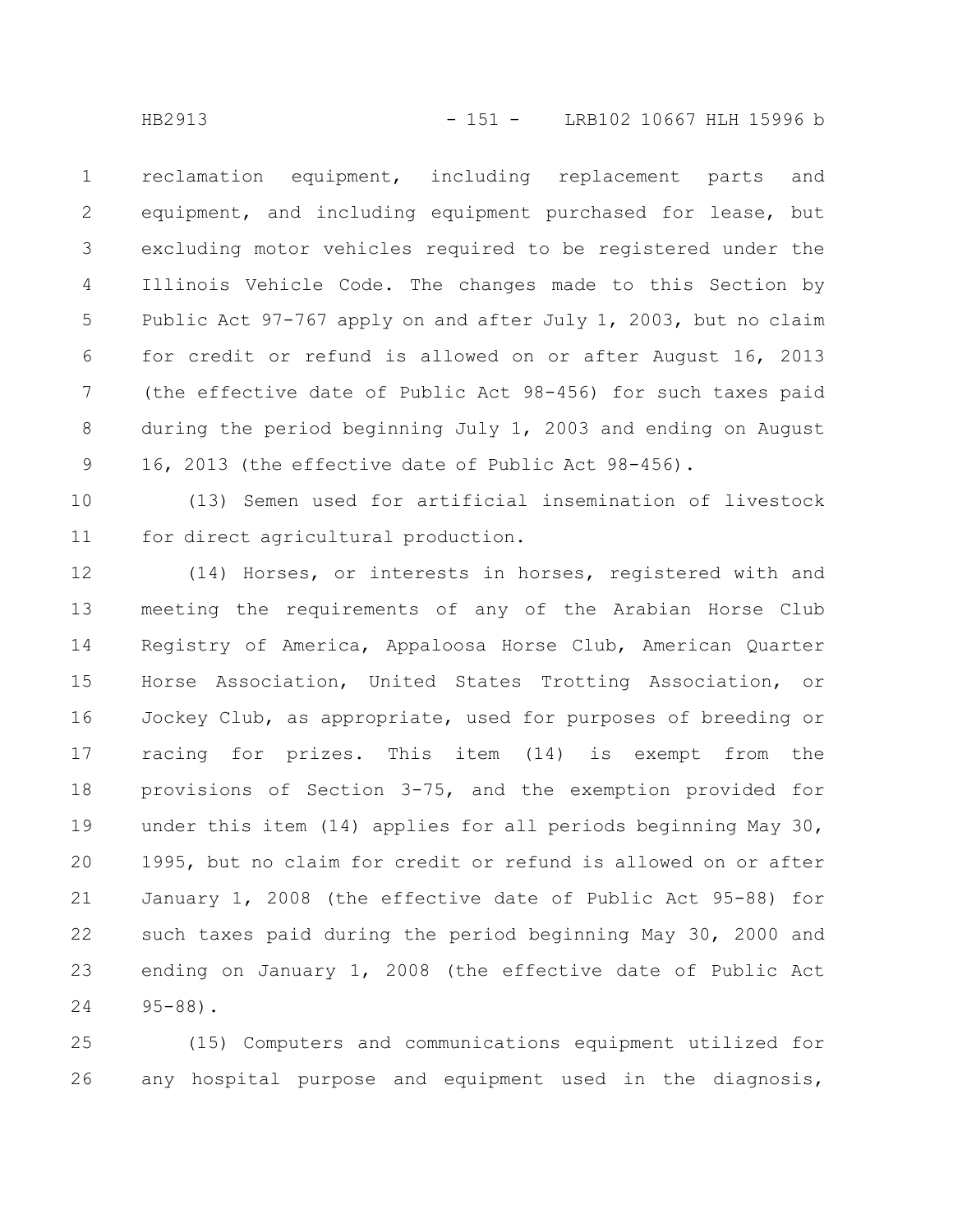analysis, or treatment of hospital patients purchased by a lessor who leases the equipment, under a lease of one year or longer executed or in effect at the time the lessor would otherwise be subject to the tax imposed by this Act, to a hospital that has been issued an active tax exemption identification number by the Department under Section 1g of the Retailers' Occupation Tax Act. If the equipment is leased in a manner that does not qualify for this exemption or is used in any other non-exempt manner, the lessor shall be liable for the tax imposed under this Act or the Use Tax Act, as the case may be, based on the fair market value of the property at the time the non-qualifying use occurs. No lessor shall collect or attempt to collect an amount (however designated) that purports to reimburse that lessor for the tax imposed by this Act or the Use Tax Act, as the case may be, if the tax has not been paid by the lessor. If a lessor improperly collects any such amount from the lessee, the lessee shall have a legal right to claim a refund of that amount from the lessor. If, however, that amount is not refunded to the lessee for any reason, the lessor is liable to pay that amount to the Department. 1 2 3 4 5 6 7 8 9 10 11 12 13 14 15 16 17 18 19 20 21

(16) Personal property purchased by a lessor who leases the property, under a lease of one year or longer executed or in effect at the time the lessor would otherwise be subject to the tax imposed by this Act, to a governmental body that has been issued an active tax exemption identification number by 22 23 24 25 26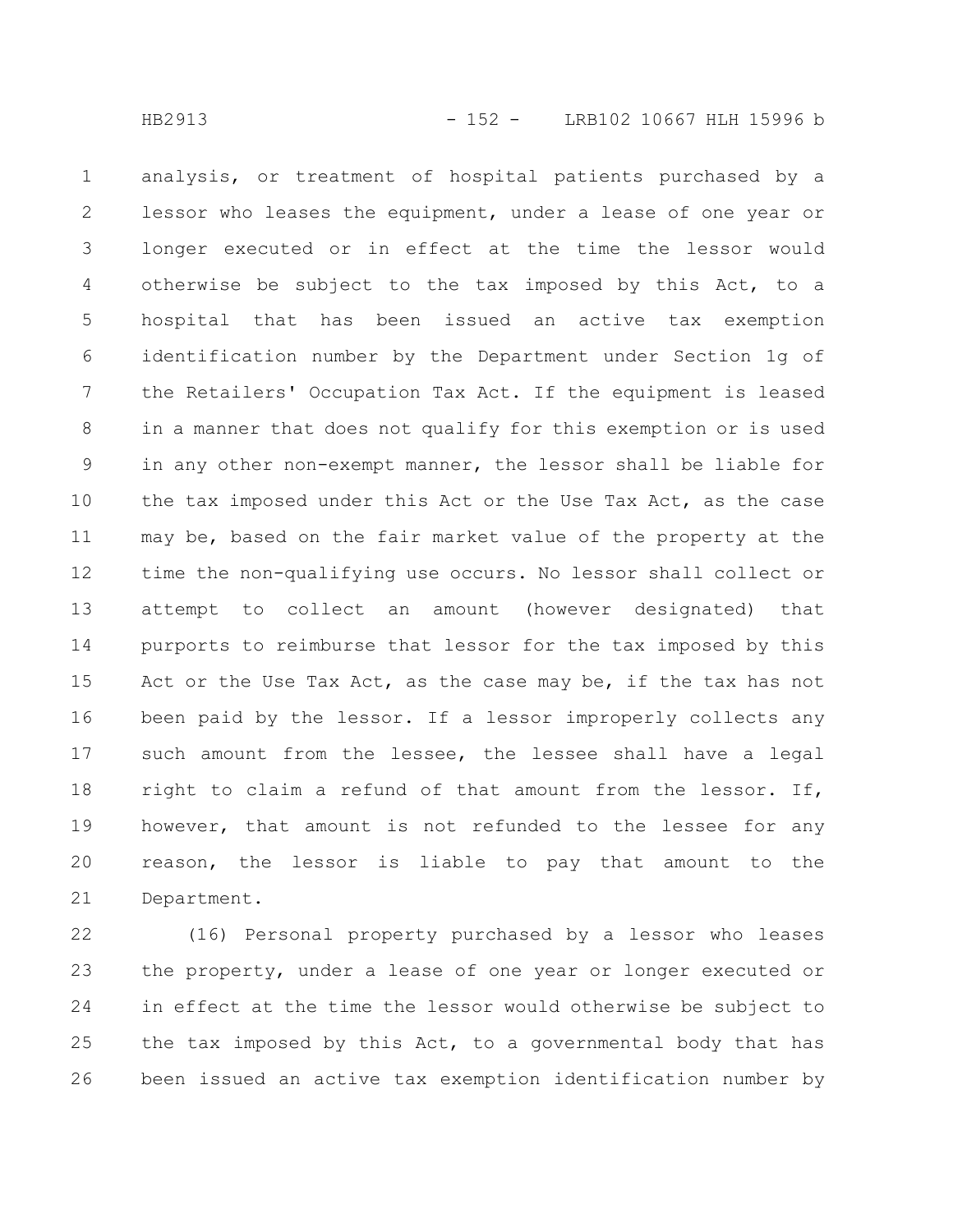the Department under Section 1g of the Retailers' Occupation Tax Act. If the property is leased in a manner that does not qualify for this exemption or is used in any other non-exempt manner, the lessor shall be liable for the tax imposed under this Act or the Use Tax Act, as the case may be, based on the fair market value of the property at the time the non-qualifying use occurs. No lessor shall collect or attempt to collect an amount (however designated) that purports to reimburse that lessor for the tax imposed by this Act or the Use Tax Act, as the case may be, if the tax has not been paid by the lessor. If a lessor improperly collects any such amount from the lessee, the lessee shall have a legal right to claim a refund of that amount from the lessor. If, however, that amount is not refunded to the lessee for any reason, the lessor is liable to pay that amount to the Department. 1 2 3 4 5 6 7 8 9 10 11 12 13 14 15

(17) Beginning with taxable years ending on or after December 31, 1995 and ending with taxable years ending on or before December 31, 2004, personal property that is donated for disaster relief to be used in a State or federally declared disaster area in Illinois or bordering Illinois by a manufacturer or retailer that is registered in this State to a corporation, society, association, foundation, or institution that has been issued a sales tax exemption identification number by the Department that assists victims of the disaster who reside within the declared disaster area. 16 17 18 19 20 21 22 23 24 25

(18) Beginning with taxable years ending on or after 26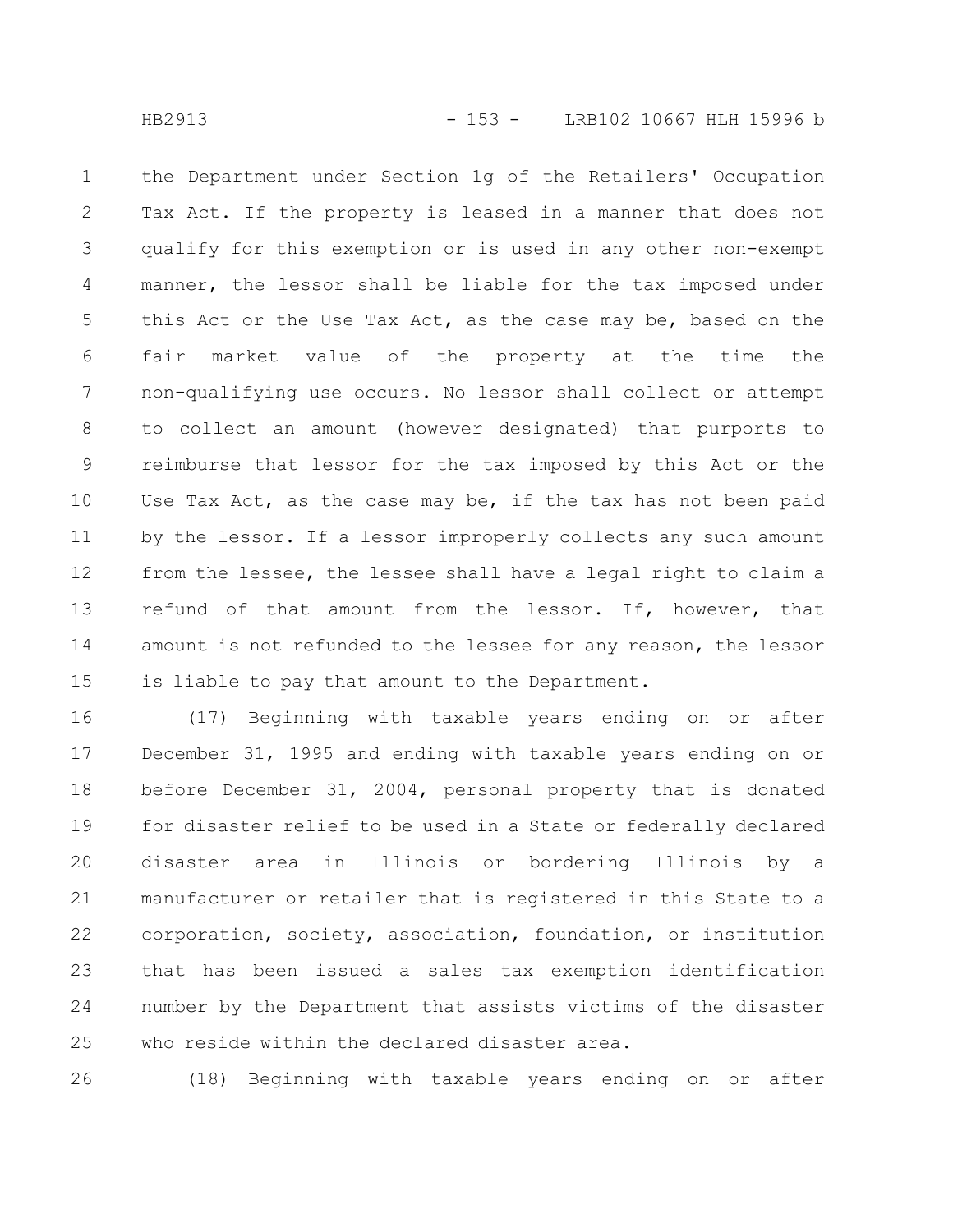December 31, 1995 and ending with taxable years ending on or before December 31, 2004, personal property that is used in the performance of infrastructure repairs in this State, including but not limited to municipal roads and streets, access roads, bridges, sidewalks, waste disposal systems, water and sewer line extensions, water distribution and purification facilities, storm water drainage and retention facilities, and sewage treatment facilities, resulting from a State or federally declared disaster in Illinois or bordering Illinois when such repairs are initiated on facilities located in the declared disaster area within 6 months after the disaster. 1 2 3 4 5 6 7 8 9 10 11 12

(19) Beginning July 1, 1999, game or game birds purchased at a "game breeding and hunting preserve area" as that term is used in the Wildlife Code. This paragraph is exempt from the provisions of Section 3-75. 13 14 15 16

(20) A motor vehicle, as that term is defined in Section 1-146 of the Illinois Vehicle Code, that is donated to a corporation, limited liability company, society, association, foundation, or institution that is determined by the Department to be organized and operated exclusively for educational purposes. For purposes of this exemption, "a corporation, limited liability company, society, association, foundation, or institution organized and operated exclusively for educational purposes" means all tax-supported public schools, private schools that offer systematic instruction in 17 18 19 20 21 22 23 24 25 26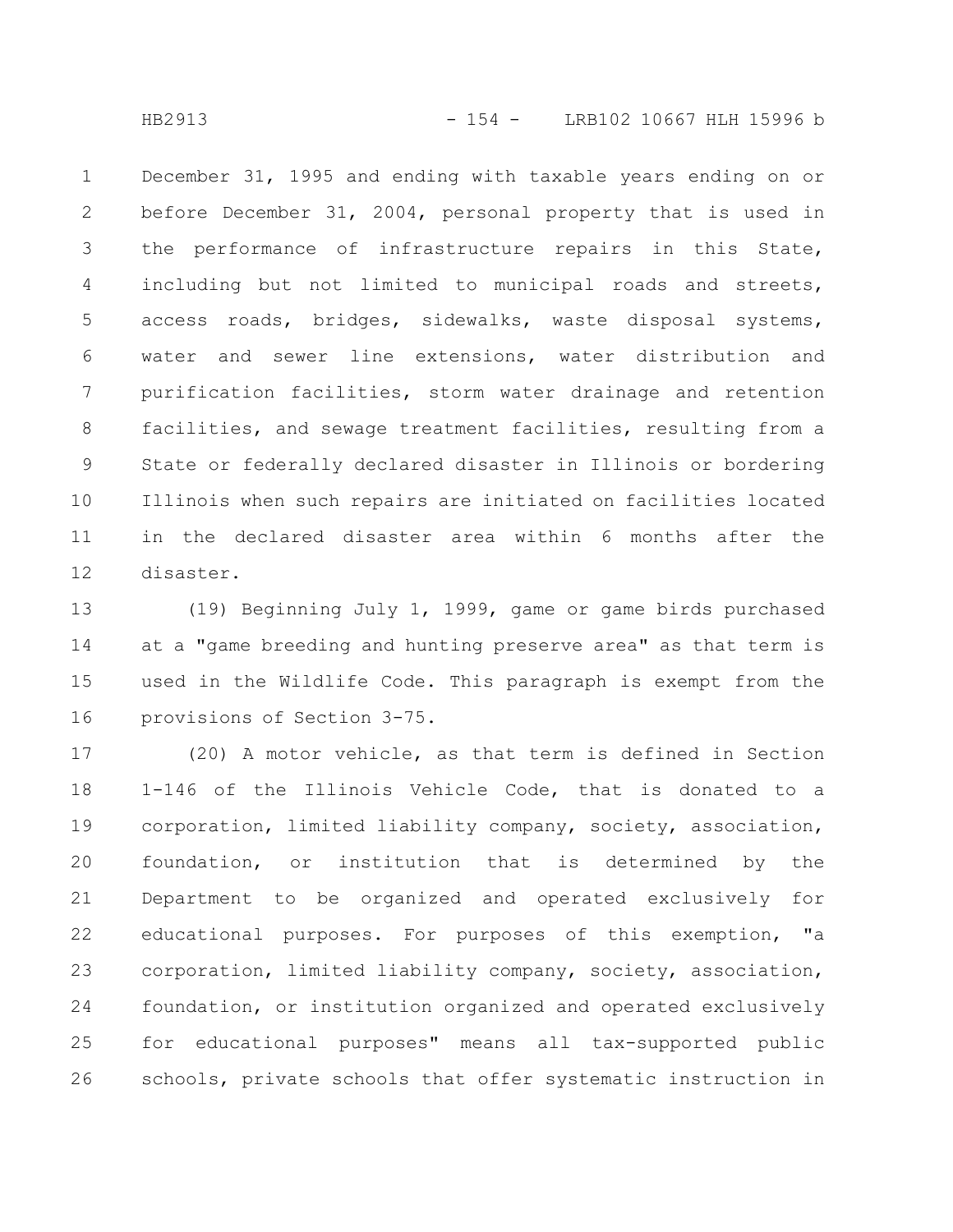useful branches of learning by methods common to public schools and that compare favorably in their scope and intensity with the course of study presented in tax-supported schools, and vocational or technical schools or institutes organized and operated exclusively to provide a course of study of not less than 6 weeks duration and designed to prepare individuals to follow a trade or to pursue a manual, technical, mechanical, industrial, business, or commercial occupation. 1 2 3 4 5 6 7 8 9

(21) Beginning January 1, 2000, personal property, including food, purchased through fundraising events for the benefit of a public or private elementary or secondary school, a group of those schools, or one or more school districts if the events are sponsored by an entity recognized by the school district that consists primarily of volunteers and includes parents and teachers of the school children. This paragraph does not apply to fundraising events (i) for the benefit of private home instruction or (ii) for which the fundraising entity purchases the personal property sold at the events from another individual or entity that sold the property for the purpose of resale by the fundraising entity and that profits from the sale to the fundraising entity. This paragraph is exempt from the provisions of Section 3-75. 10 11 12 13 14 15 16 17 18 19 20 21 22 23

(22) Beginning January 1, 2000 and through December 31, 2001, new or used automatic vending machines that prepare and serve hot food and beverages, including coffee, soup, and 24 25 26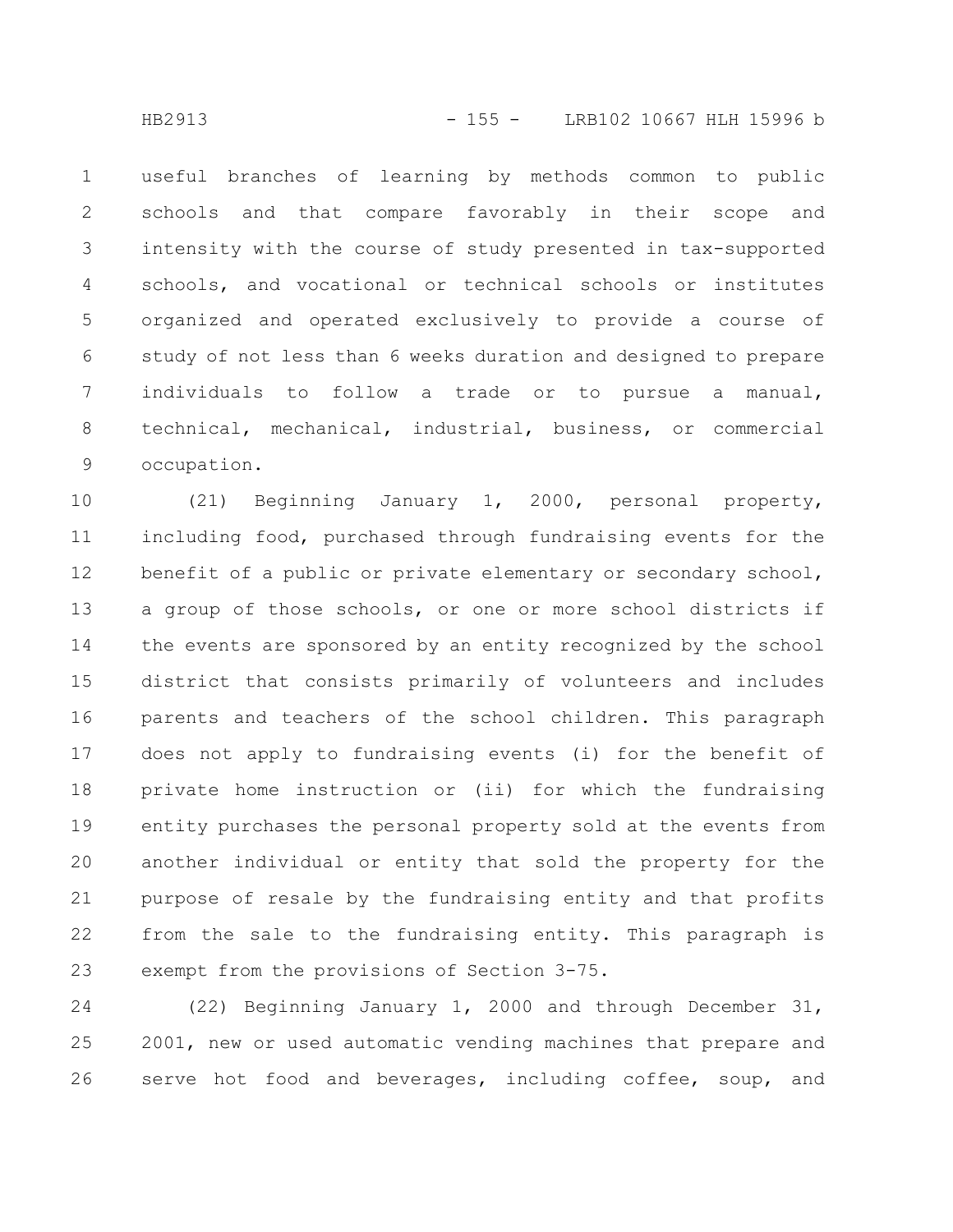other items, and replacement parts for these machines. Beginning January 1, 2002 and through June 30, 2003, machines and parts for machines used in commercial, coin-operated amusement and vending business if a use or occupation tax is paid on the gross receipts derived from the use of the commercial, coin-operated amusement and vending machines. This paragraph is exempt from the provisions of Section 3-75. 1 2 3 4 5 6 7

(23) Beginning August 23, 2001 and through June 30, 2016, food for human consumption that is to be consumed off the premises where it is sold (other than alcoholic beverages, soft drinks, and food that has been prepared for immediate consumption) and prescription and nonprescription medicines, drugs, medical appliances, and insulin, urine testing materials, syringes, and needles used by diabetics, for human use, when purchased for use by a person receiving medical assistance under Article V of the Illinois Public Aid Code who resides in a licensed long-term care facility, as defined in the Nursing Home Care Act, or in a licensed facility as defined in the ID/DD Community Care Act, the MC/DD Act, or the Specialized Mental Health Rehabilitation Act of 2013. 8 9 10 11 12 13 14 15 16 17 18 19 20

(24) Beginning on August 2, 2001 (the effective date of Public Act 92-227), computers and communications equipment utilized for any hospital purpose and equipment used in the diagnosis, analysis, or treatment of hospital patients purchased by a lessor who leases the equipment, under a lease of one year or longer executed or in effect at the time the 21 22 23 24 25 26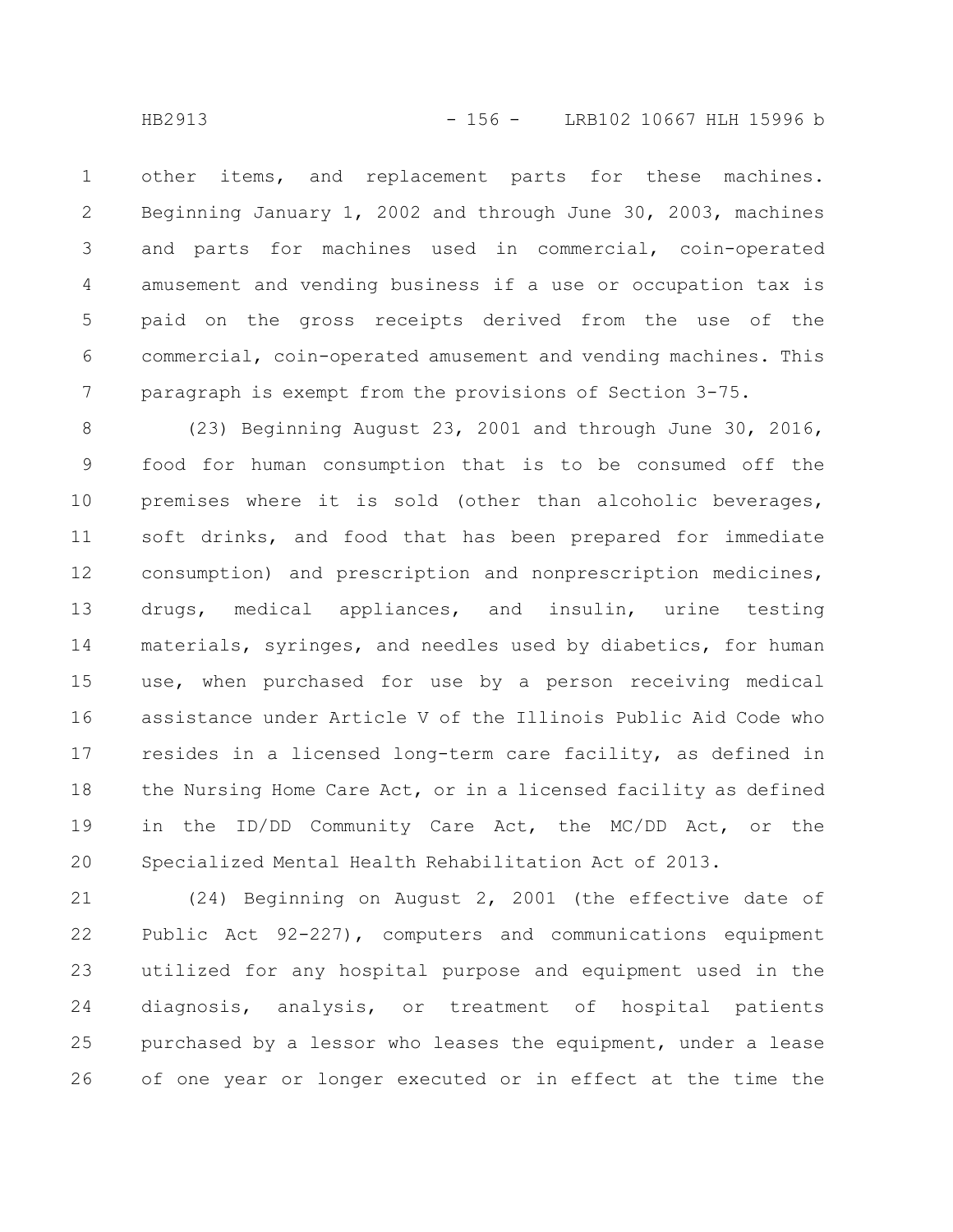lessor would otherwise be subject to the tax imposed by this Act, to a hospital that has been issued an active tax exemption identification number by the Department under Section 1g of the Retailers' Occupation Tax Act. If the equipment is leased in a manner that does not qualify for this exemption or is used in any other nonexempt manner, the lessor shall be liable for the tax imposed under this Act or the Use Tax Act, as the case may be, based on the fair market value of the property at the time the nonqualifying use occurs. No lessor shall collect or attempt to collect an amount (however designated) that purports to reimburse that lessor for the tax imposed by this Act or the Use Tax Act, as the case may be, if the tax has not been paid by the lessor. If a lessor improperly collects any such amount from the lessee, the lessee shall have a legal right to claim a refund of that amount from the lessor. If, however, that amount is not refunded to the lessee for any reason, the lessor is liable to pay that amount to the Department. This paragraph is exempt from the provisions of Section 3-75. 1 2 3 4 5 6 7 8 9 10 11 12 13 14 15 16 17 18 19

(25) Beginning on August 2, 2001 (the effective date of Public Act 92-227), personal property purchased by a lessor who leases the property, under a lease of one year or longer executed or in effect at the time the lessor would otherwise be subject to the tax imposed by this Act, to a governmental body that has been issued an active tax exemption identification number by the Department under Section 1g of the Retailers' 20 21 22 23 24 25 26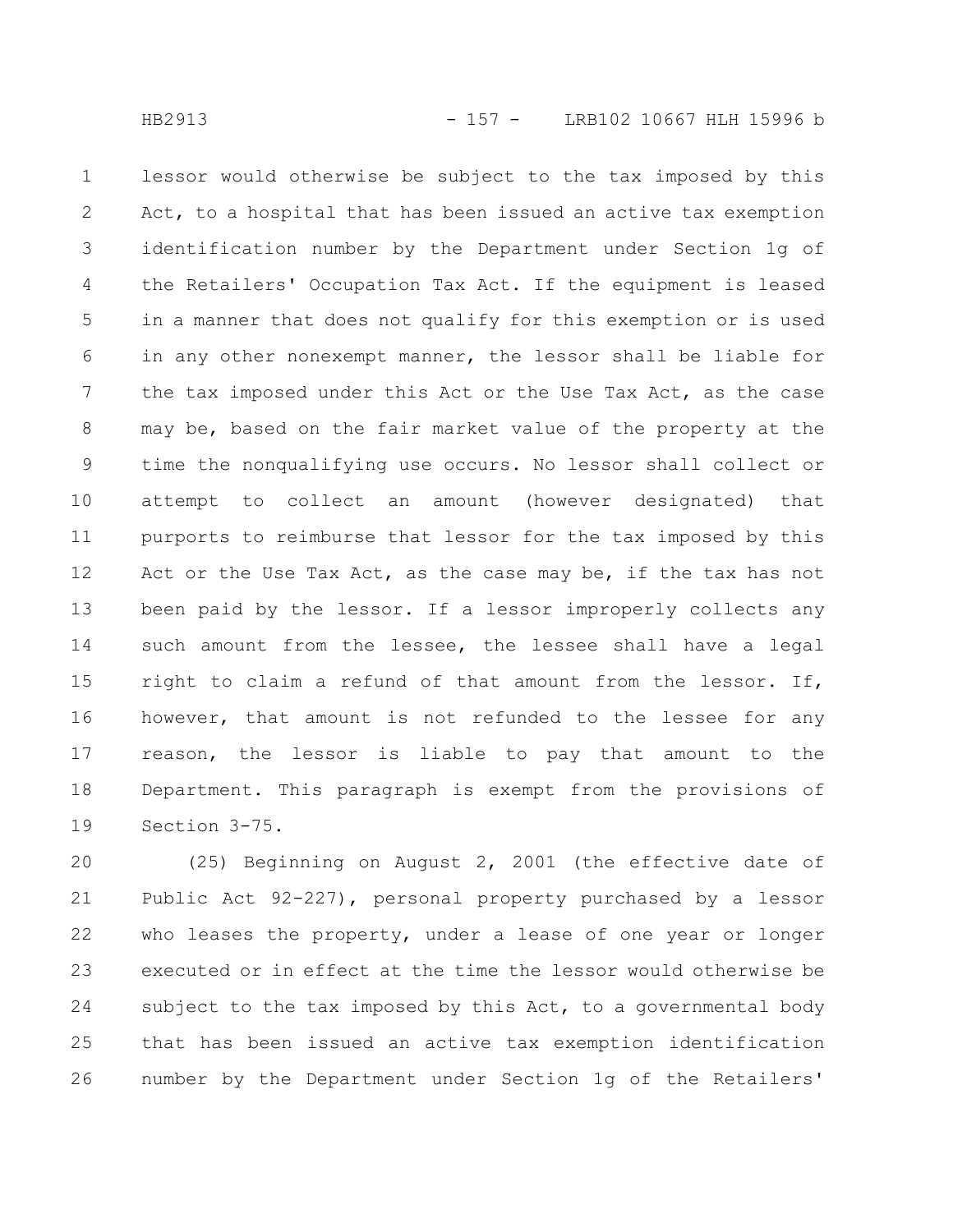Occupation Tax Act. If the property is leased in a manner that does not qualify for this exemption or is used in any other nonexempt manner, the lessor shall be liable for the tax imposed under this Act or the Use Tax Act, as the case may be, based on the fair market value of the property at the time the nonqualifying use occurs. No lessor shall collect or attempt to collect an amount (however designated) that purports to reimburse that lessor for the tax imposed by this Act or the Use Tax Act, as the case may be, if the tax has not been paid by the lessor. If a lessor improperly collects any such amount from the lessee, the lessee shall have a legal right to claim a refund of that amount from the lessor. If, however, that amount is not refunded to the lessee for any reason, the lessor is liable to pay that amount to the Department. This paragraph is exempt from the provisions of Section 3-75. 1 2 3 4 5 6 7 8 9 10 11 12 13 14 15

(26) Beginning January 1, 2008, tangible personal property used in the construction or maintenance of a community water supply, as defined under Section 3.145 of the Environmental Protection Act, that is operated by a not-for-profit corporation that holds a valid water supply permit issued under Title IV of the Environmental Protection Act. This paragraph is exempt from the provisions of Section 3-75. 16 17 18 19 20 21 22

(27) Beginning January 1, 2010 and continuing through December 31, 2024, materials, parts, equipment, components, and furnishings incorporated into or upon an aircraft as part of the modification, refurbishment, completion, replacement, 23 24 25 26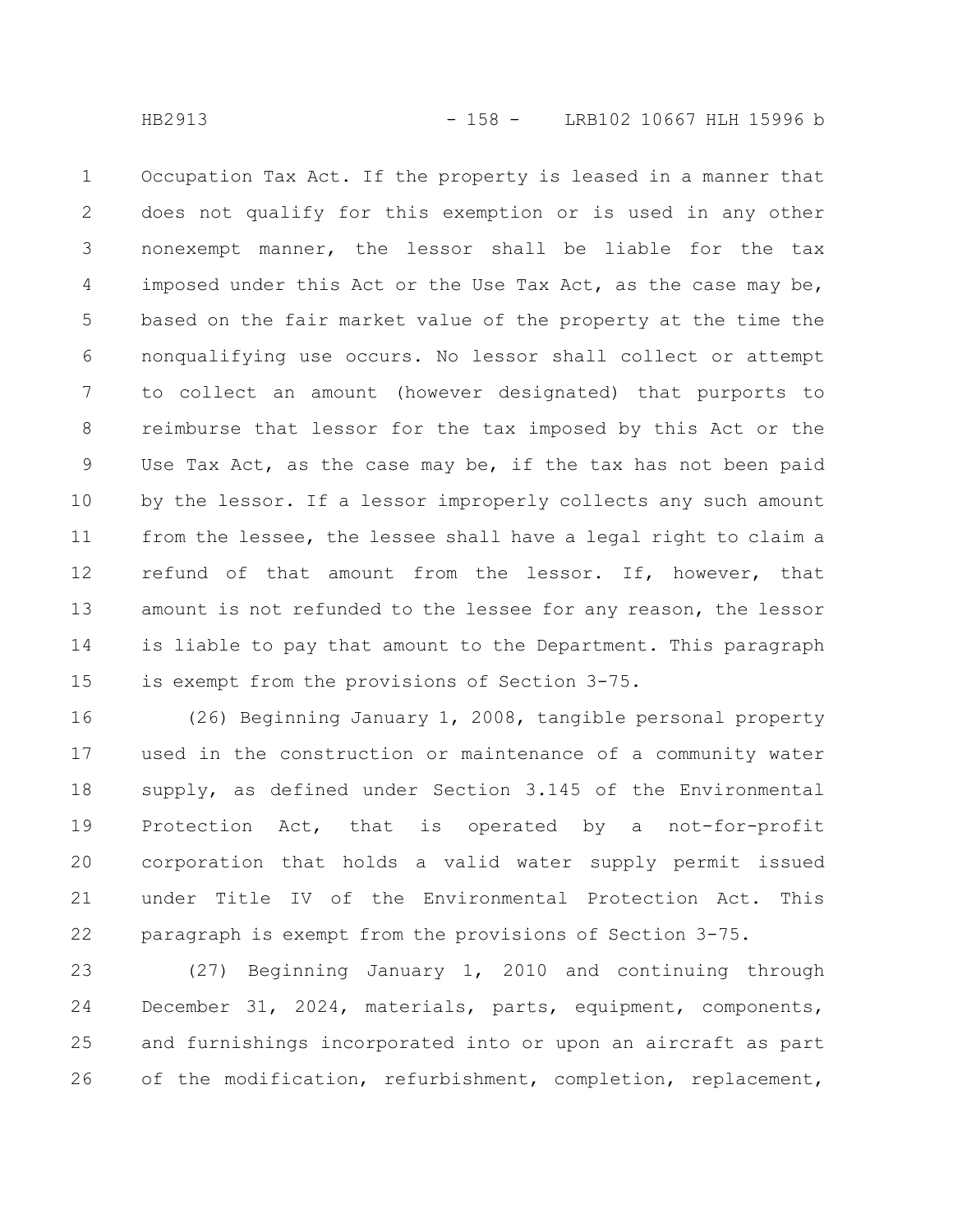repair, or maintenance of the aircraft. This exemption includes consumable supplies used in the modification, refurbishment, completion, replacement, repair, and maintenance of aircraft, but excludes any materials, parts, equipment, components, and consumable supplies used in the modification, replacement, repair, and maintenance of aircraft engines or power plants, whether such engines or power plants are installed or uninstalled upon any such aircraft. "Consumable supplies" include, but are not limited to, adhesive, tape, sandpaper, general purpose lubricants, cleaning solution, latex gloves, and protective films. This exemption applies only to the use of qualifying tangible personal property transferred incident to the modification, refurbishment, completion, replacement, repair, or maintenance of aircraft by persons who (i) hold an Air Agency Certificate and are empowered to operate an approved repair station by the Federal Aviation Administration, (ii) have a Class IV Rating, and (iii) conduct operations in accordance with Part 145 of the Federal Aviation Regulations. The exemption does not include aircraft operated by a commercial air carrier providing scheduled passenger air service pursuant to authority issued under Part 121 or Part 129 of the Federal Aviation Regulations. The changes made to this paragraph (27) by Public Act 98-534 are declarative of existing law. It is the intent of the General Assembly that the exemption under this paragraph (27) applies continuously from January 1, 2010 1 2 3 4 5 6 7 8 9 10 11 12 13 14 15 16 17 18 19 20 21 22 23 24 25 26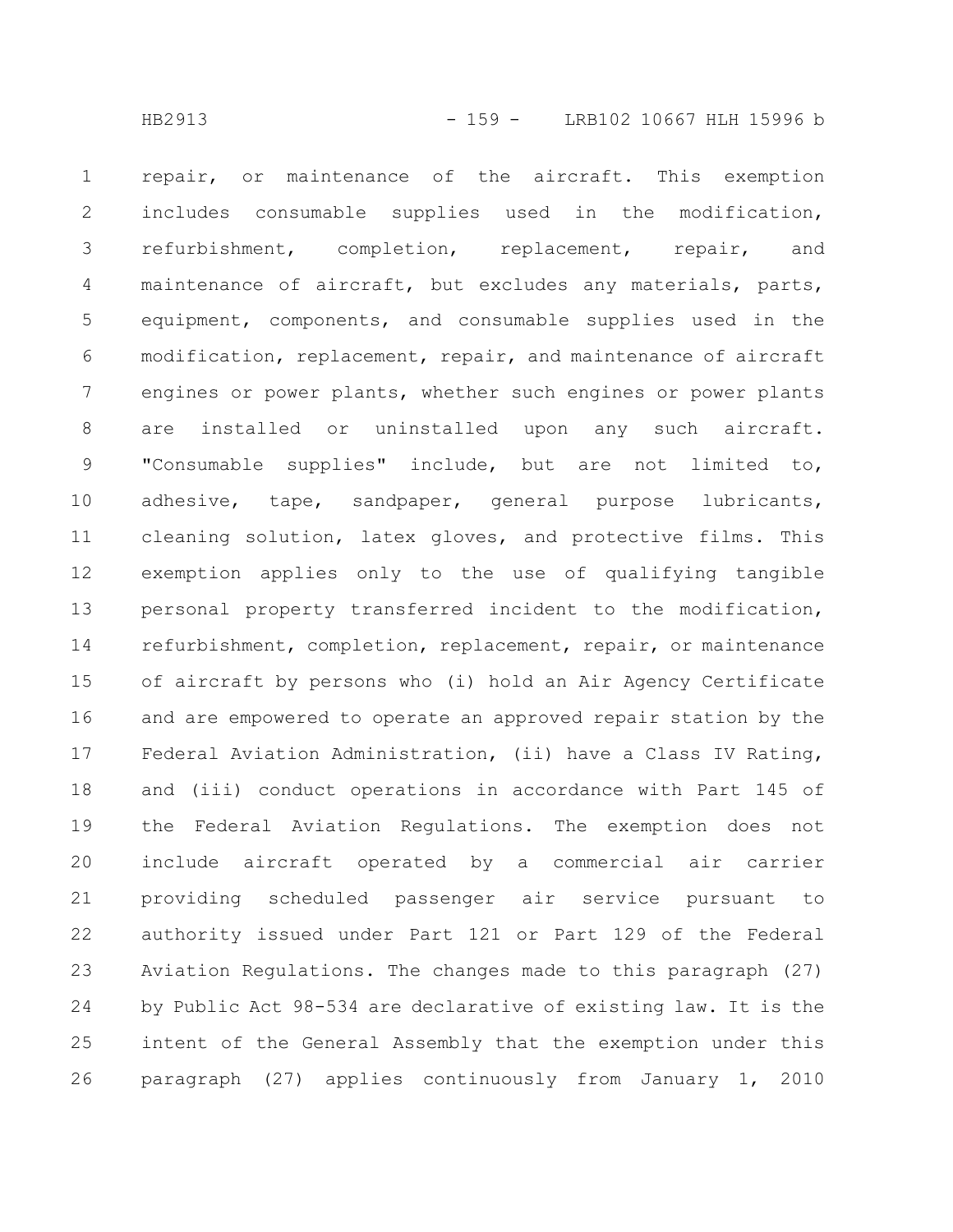through December 31, 2024; however, no claim for credit or refund is allowed for taxes paid as a result of the disallowance of this exemption on or after January 1, 2015 and prior to the effective date of this amendatory Act of the 101st General Assembly. 1 2 3 4 5

(28) Tangible personal property purchased by a public-facilities corporation, as described in Section 11-65-10 of the Illinois Municipal Code, for purposes of constructing or furnishing a municipal convention hall, but only if the legal title to the municipal convention hall is transferred to the municipality without any further consideration by or on behalf of the municipality at the time of the completion of the municipal convention hall or upon the retirement or redemption of any bonds or other debt instruments issued by the public-facilities corporation in connection with the development of the municipal convention hall. This exemption includes existing public-facilities corporations as provided in Section 11-65-25 of the Illinois Municipal Code. This paragraph is exempt from the provisions of Section 3-75. 6 7 8 9 10 11 12 13 14 15 16 17 18 19 20

(29) Beginning January 1, 2017, menstrual pads, tampons, and menstrual cups. 21 22

(30) Tangible personal property transferred to a purchaser who is exempt from the tax imposed by this Act by operation of federal law. This paragraph is exempt from the provisions of Section 3-75. 23 24 25 26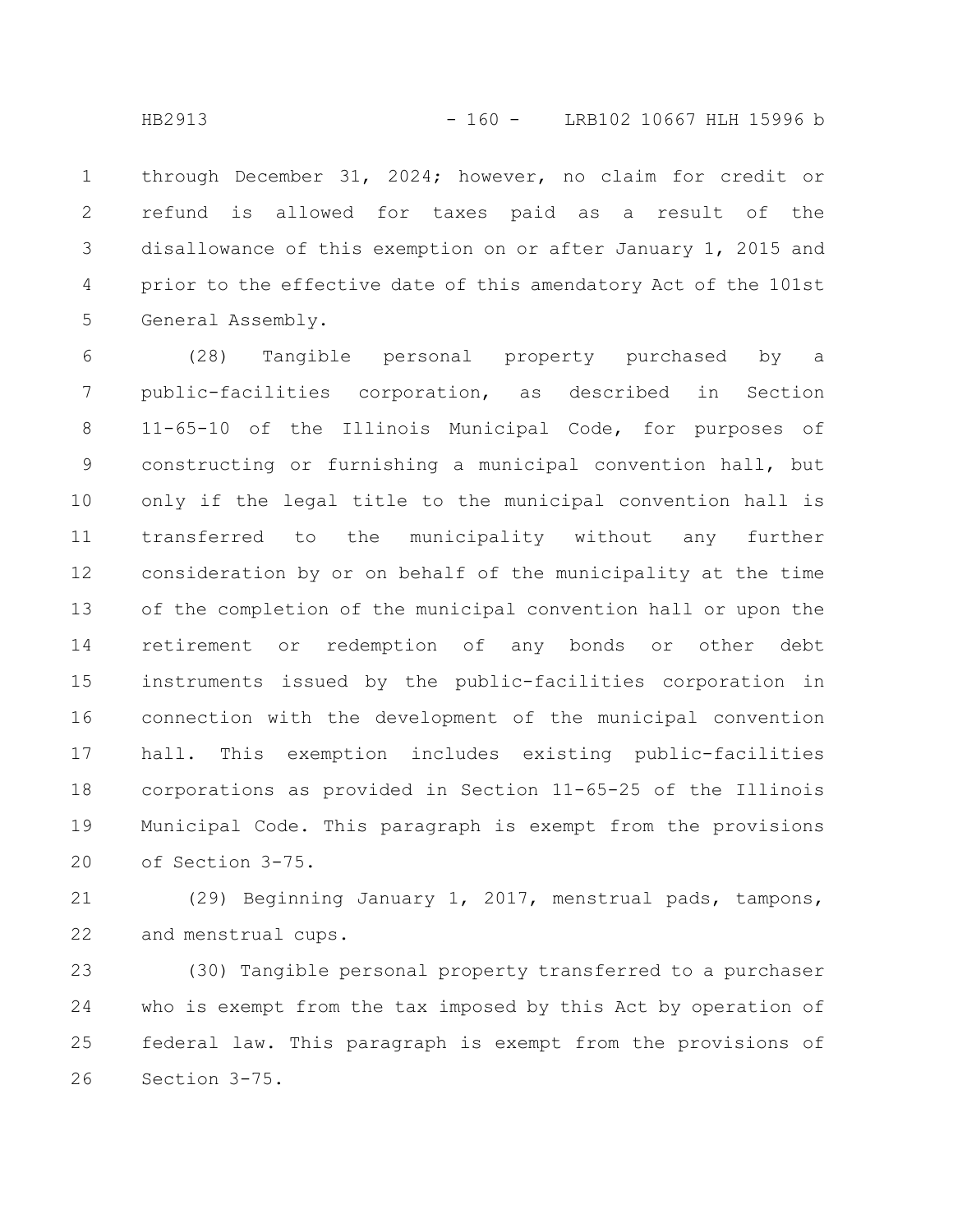HB2913 - 161 - LRB102 10667 HLH 15996 b

(31) Qualified tangible personal property used in the construction or operation of a data center that has been granted a certificate of exemption by the Department of Commerce and Economic Opportunity, whether that tangible personal property is purchased by the owner, operator, or tenant of the data center or by a contractor or subcontractor of the owner, operator, or tenant. Data centers that would have qualified for a certificate of exemption prior to January 1, 2020 had this amendatory Act of the 101st General Assembly been in effect, may apply for and obtain an exemption for subsequent purchases of computer equipment or enabling software purchased or leased to upgrade, supplement, or replace computer equipment or enabling software purchased or leased in the original investment that would have qualified. 1 2 3 4 5 6 7 8 9 10 11 12 13 14

The Department of Commerce and Economic Opportunity shall grant a certificate of exemption under this item (31) to qualified data centers as defined by Section 605-1025 of the Department of Commerce and Economic Opportunity Law of the Civil Administrative Code of Illinois. 15 16 17 18 19

For the purposes of this item (31): 20

"Data center" means a building or a series of buildings rehabilitated or constructed to house working servers in one physical location or multiple sites within the State of Illinois. 21 22 23 24

"Qualified tangible personal property" means: electrical systems and equipment; climate control and 25 26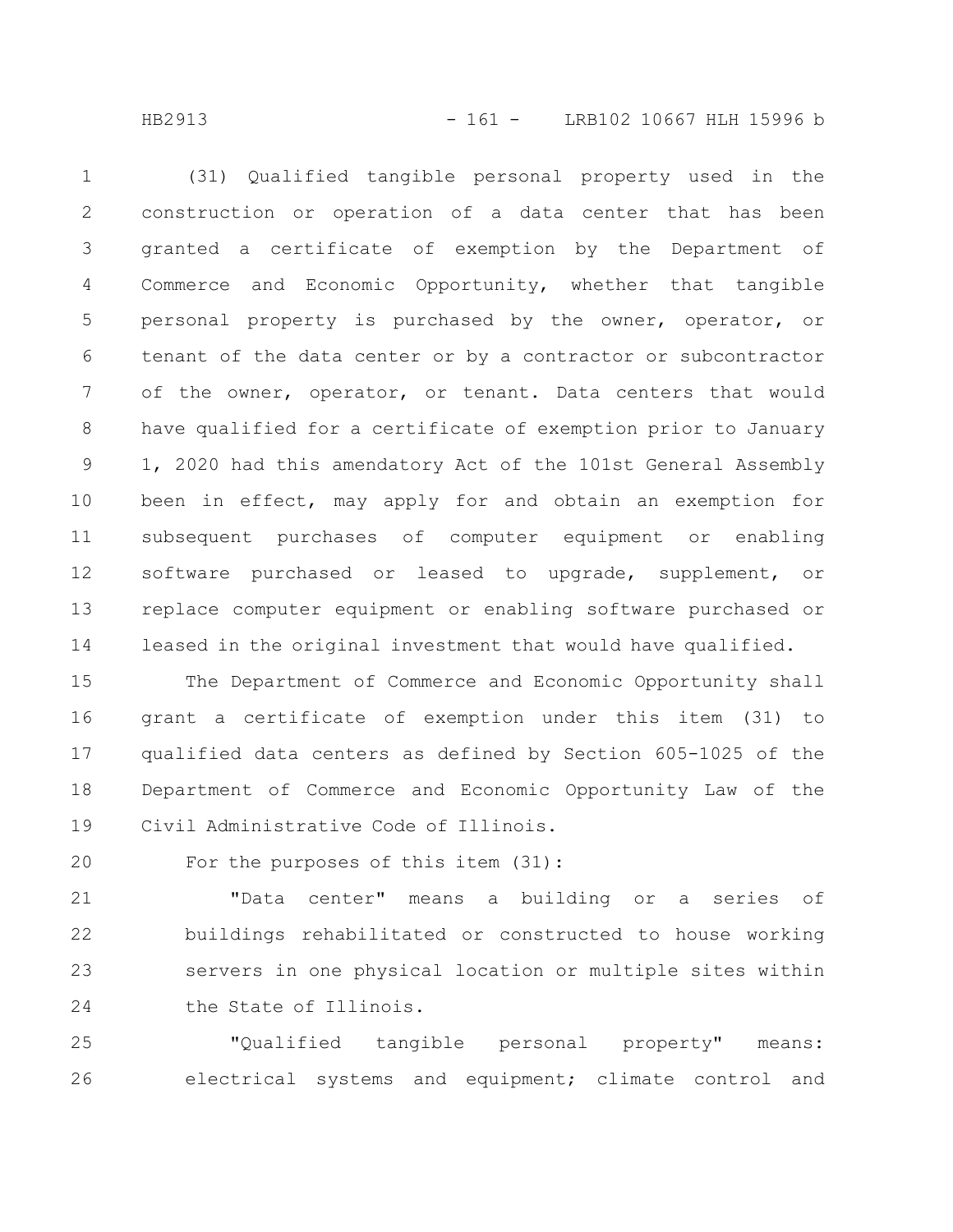chilling equipment and systems; mechanical systems and equipment; monitoring and secure systems; emergency generators; hardware; computers; servers; data storage devices; network connectivity equipment; racks; cabinets; telecommunications cabling infrastructure; raised floor systems; peripheral components or systems; software; mechanical, electrical, or plumbing systems; battery systems; cooling systems and towers; temperature control systems; other cabling; and other data center infrastructure equipment and systems necessary to operate qualified tangible personal property, including fixtures; and component parts of any of the foregoing, including installation, maintenance, repair, refurbishment, and replacement of qualified tangible personal property to generate, transform, transmit, distribute, or manage electricity necessary to operate qualified tangible personal property; and all other tangible personal property that is essential to the operations of a computer data center. The term "qualified tangible personal property" also includes building materials physically incorporated in to the qualifying data center. To document the exemption allowed under this Section, the retailer must obtain from the purchaser a copy of the certificate of eligibility issued by the Department of Commerce and Economic Opportunity. 1 2 3 4 5 6 7 8 9 10 11 12 13 14 15 16 17 18 19 20 21 22 23 24 25

26

This item (31) is exempt from the provisions of Section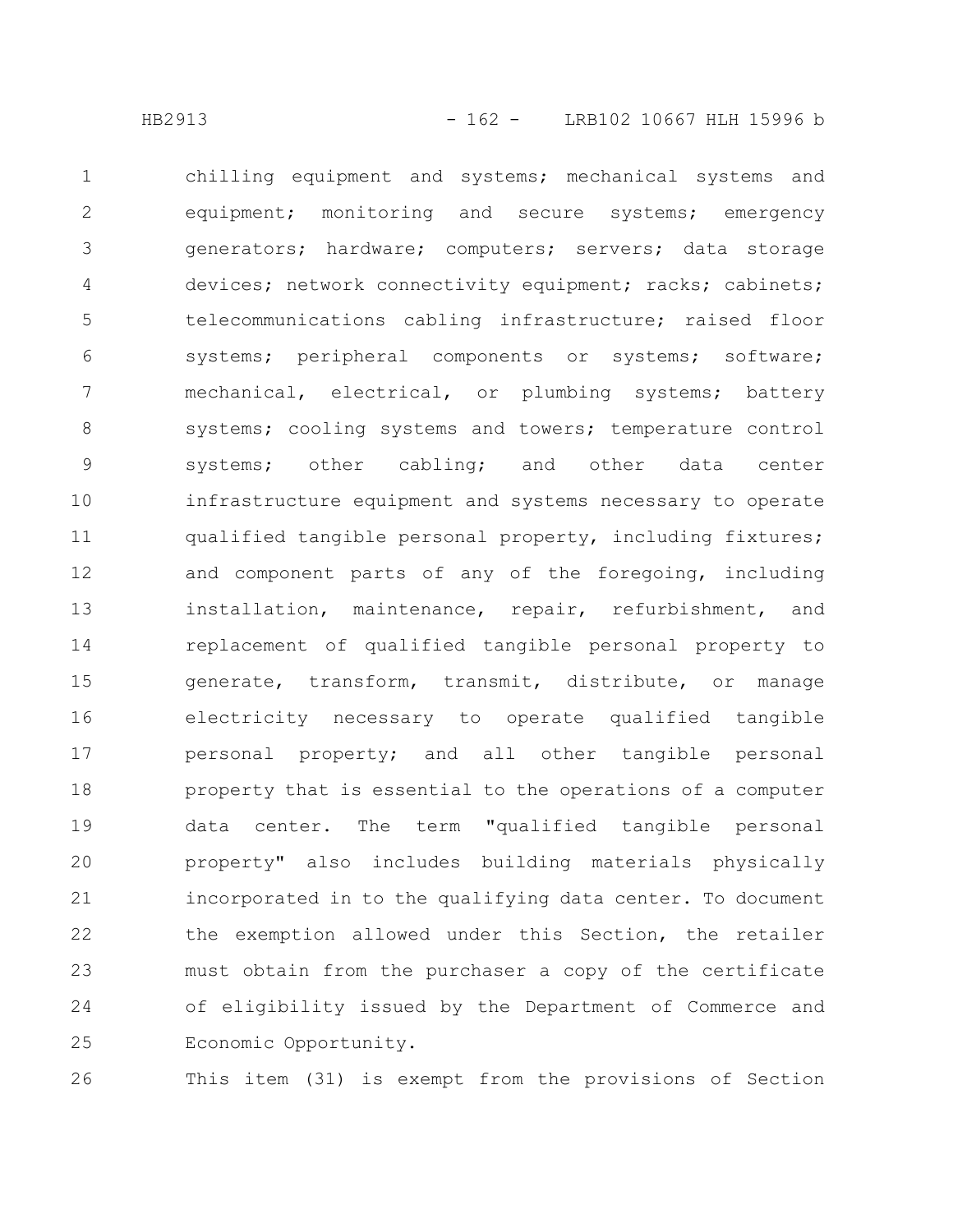HB2913 - 163 - LRB102 10667 HLH 15996 b

3-75. 1

| $\overline{2}$ | (32) Until December 31, 2025, equipment and material           |
|----------------|----------------------------------------------------------------|
| $\mathcal{S}$  | deployed on or after January 1, 2021 in a county in the State  |
| $\overline{4}$ | with a population of fewer than 40,000 people or a township in |
| 5              | the State with a population density of less than 50 households |
| 6              | per square mile in a county with a population of less than     |
| 7              | 300,000 people that is incorporated into or used in the        |
| $8\,$          | business of providing broadband services, including all        |
| $\mathsf 9$    | equipment and material, machinery, software, or other tangible |
| 10             | personal property that is used in whole or in part in          |
| 11             | producing, broadcasting, distributing, sending, receiving,     |
| 12             | storing, transmitting, retransmitting, amplifying, switching,  |
| 13             | or routing broadband services, including the monitoring,       |
| 14             | testing, maintaining, enabling, or facilitating of such        |
| 15             | equipment, machinery, software, or other infrastructure. Such  |
| 16             | property includes, but is not limited to, wires, cables        |
| 17             | including fiber optic cables, antennas, poles, switches,       |
| 18             | routers, amplifiers, rectifiers, repeaters, receivers,         |
| 19             | multiplexers, duplexers, transmitters, power equipment, backup |
| 20             | power equipment, diagnostic equipment, storage devices,        |
| $2\sqrt{1}$    | modems, and other general central office equipment, such as    |
| 22             | channel cards, frames, and cabinets.                           |
| 23             | (Source: P.A. 100-22, eff. 7-6-17; 100-594, eff. 6-29-18;      |
| 24             | 100-1171, eff. 1-4-19; 101-31, eff. 6-28-19; 101-81, eff.      |
| 25             | $7-12-19$ ; $101-629$ , eff. $2-5-20$ .)                       |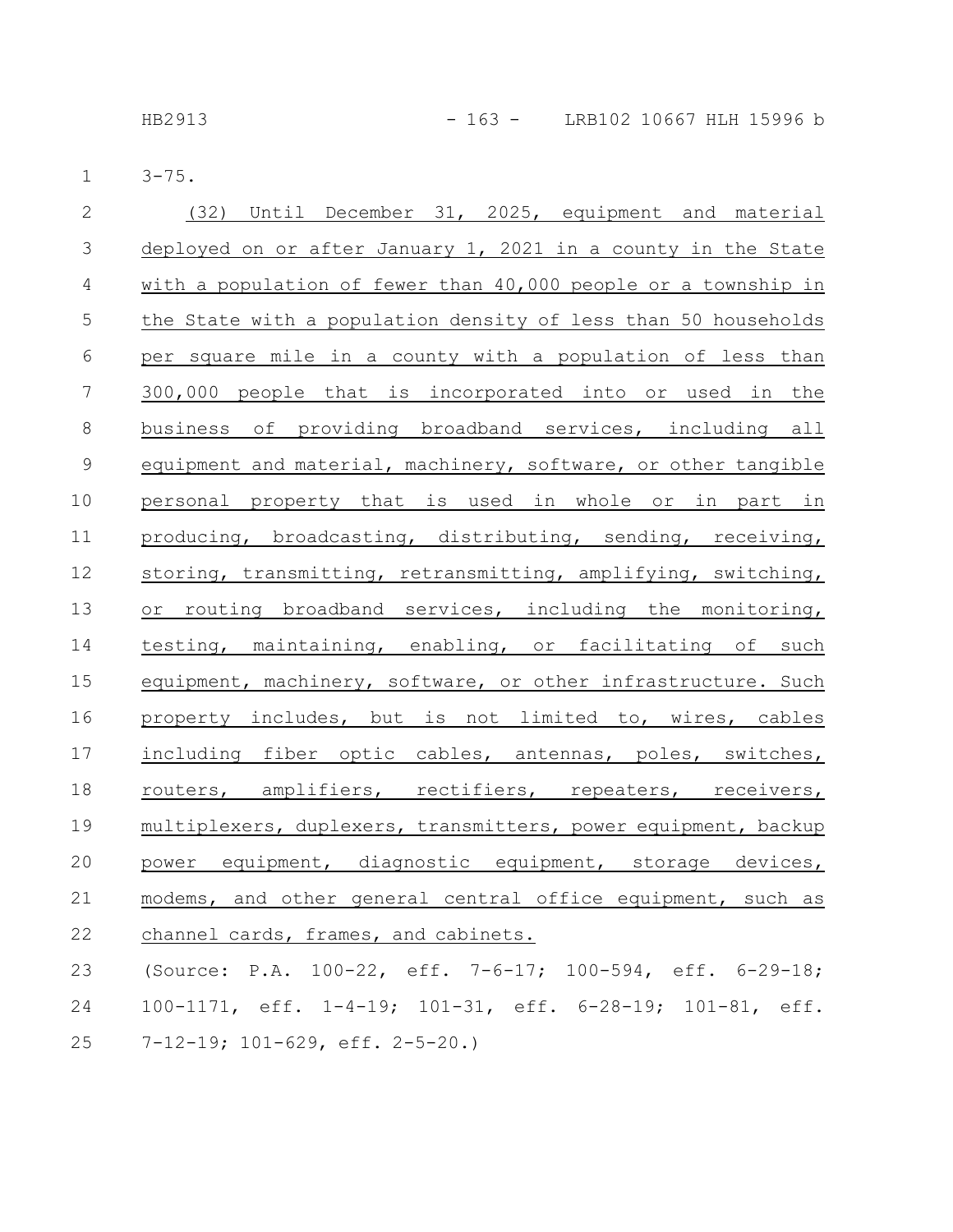HB2913 - 164 - LRB102 10667 HLH 15996 b

Section 20. The Service Occupation Tax Act is amended by changing Sections 2 and 3-5 as follows: 1 2

(35 ILCS 115/2) (from Ch. 120, par. 439.102) 3

Sec. 2. In this Act: 4

25

"Broadband service" means a service provided by wireline or wireless means capable of delivering high-speed internet access at speeds of at least 25 megabits per second of download speed and 3 megabits per second of upload speed. 5 6 7 8

"Transfer" means any transfer of the title to property or of the ownership of property whether or not the transferor retains title as security for the payment of amounts due him from the transferee. 9 10 11 12

"Cost Price" means the consideration paid by the serviceman for a purchase valued in money, whether paid in money or otherwise, including cash, credits and services, and shall be determined without any deduction on account of the supplier's cost of the property sold or on account of any other expense incurred by the supplier. When a serviceman contracts out part or all of the services required in his sale of service, it shall be presumed that the cost price to the serviceman of the property transferred to him by his or her subcontractor is equal to 50% of the subcontractor's charges to the serviceman in the absence of proof of the consideration paid by the subcontractor for the purchase of such property. 13 14 15 16 17 18 19 20 21 22 23 24

"Department" means the Department of Revenue.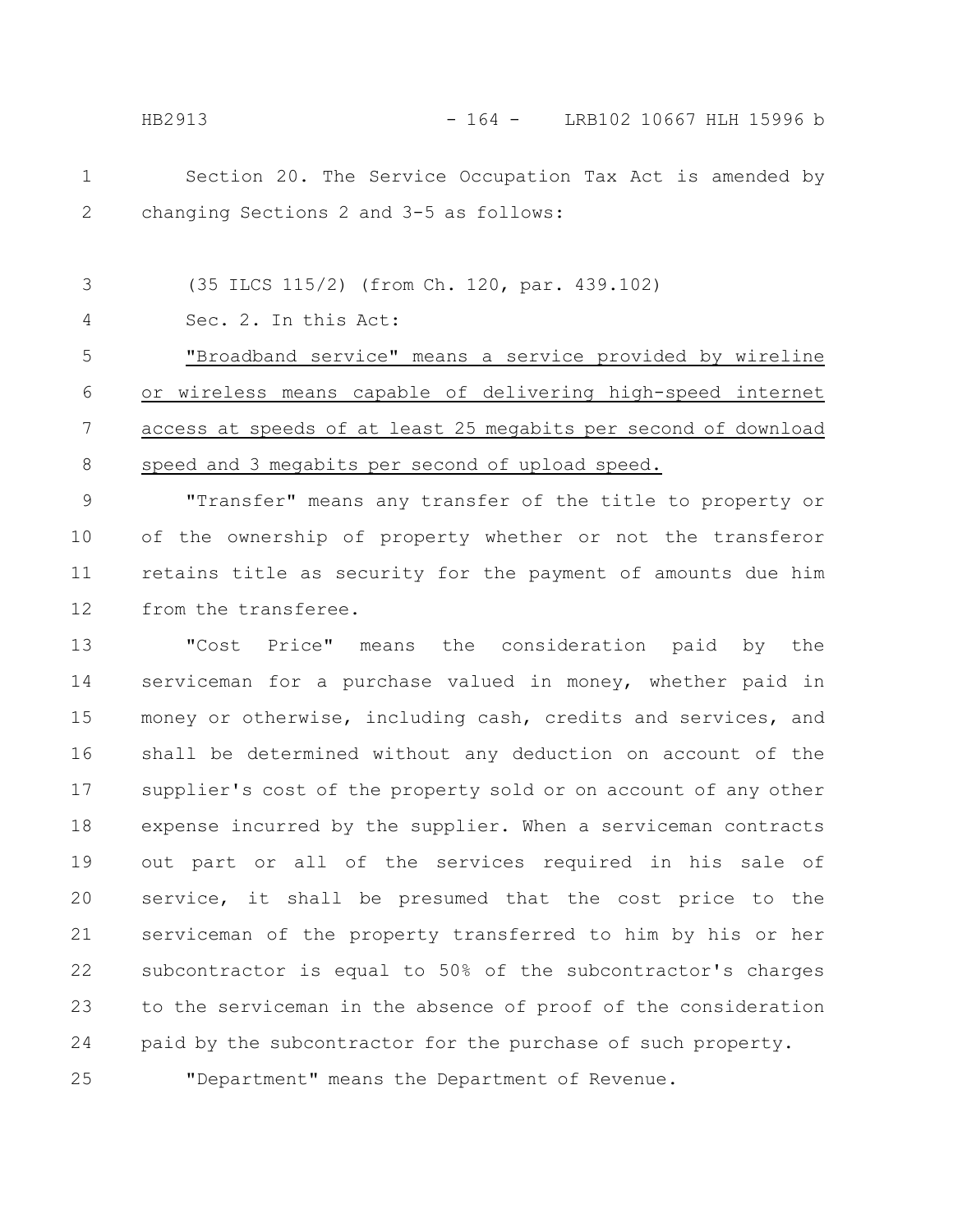"Person" means any natural individual, firm, partnership, association, joint stock company, joint venture, public or private corporation, limited liability company, and any receiver, executor, trustee, guardian or other representative appointed by order of any court. 1 2 3 4 5

"Sale of Service" means any transaction except:

(a) A retail sale of tangible personal property taxable under the Retailers' Occupation Tax Act or under the Use Tax Act. 7 8 9

(b) A sale of tangible personal property for the purpose of resale made in compliance with Section 2c of the Retailers' Occupation Tax Act. 10 11 12

(c) Except as hereinafter provided, a sale or transfer of tangible personal property as an incident to the rendering of service for or by any governmental body or for or by any corporation, society, association, foundation or institution organized and operated exclusively for charitable, religious or educational purposes or any not-for-profit corporation, society, association, foundation, institution or organization which has no compensated officers or employees and which is organized and operated primarily for the recreation of persons 55 years of age or older. A limited liability company may qualify for the exemption under this paragraph only if the limited liability company is organized and operated exclusively for educational purposes. 13 14 15 16 17 18 19 20 21 22 23 24 25

(d) (Blank). 26

6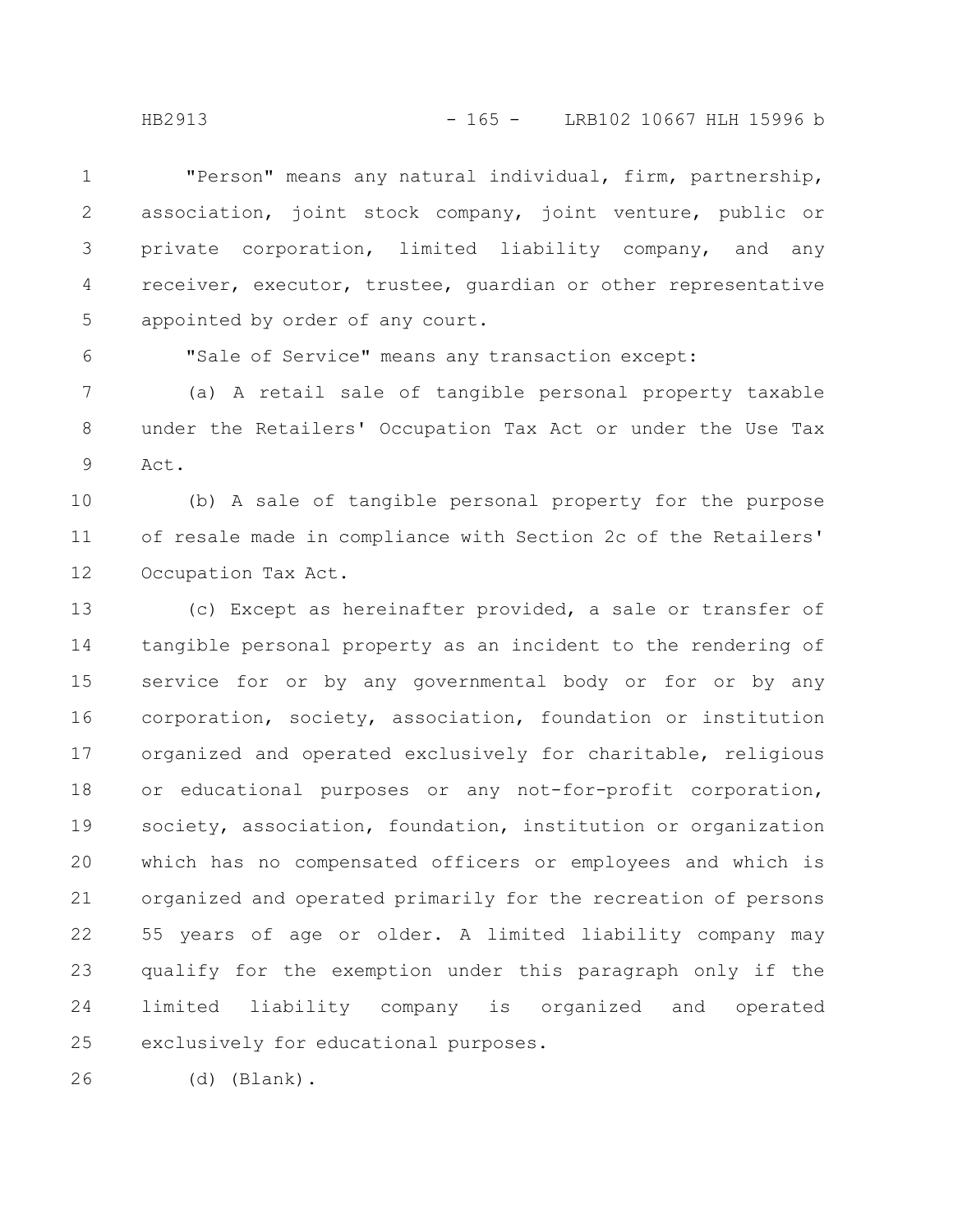(d-1) A sale or transfer of tangible personal property as an incident to the rendering of service for owners, lessors or shippers of tangible personal property which is utilized by interstate carriers for hire for use as rolling stock moving in interstate commerce, and equipment operated by a telecommunications provider, licensed as a common carrier by the Federal Communications Commission, which is permanently installed in or affixed to aircraft moving in interstate commerce. 1 2 3 4 5 6 7 8 9

(d-1.1) On and after July 1, 2003 and through June 30, 2004, a sale or transfer of a motor vehicle of the second division with a gross vehicle weight in excess of 8,000 pounds as an incident to the rendering of service if that motor vehicle is subject to the commercial distribution fee imposed under Section 3-815.1 of the Illinois Vehicle Code. Beginning on July 1, 2004 and through June 30, 2005, the use in this State of motor vehicles of the second division: (i) with a gross vehicle weight rating in excess of 8,000 pounds; (ii) that are subject to the commercial distribution fee imposed under Section 3-815.1 of the Illinois Vehicle Code; and (iii) that are primarily used for commercial purposes. Through June 30, 2005, this exemption applies to repair and replacement parts added after the initial purchase of such a motor vehicle if that motor vehicle is used in a manner that would qualify for the rolling stock exemption otherwise provided for in this Act. For purposes of this paragraph, "used for commercial 10 11 12 13 14 15 16 17 18 19 20 21 22 23 24 25 26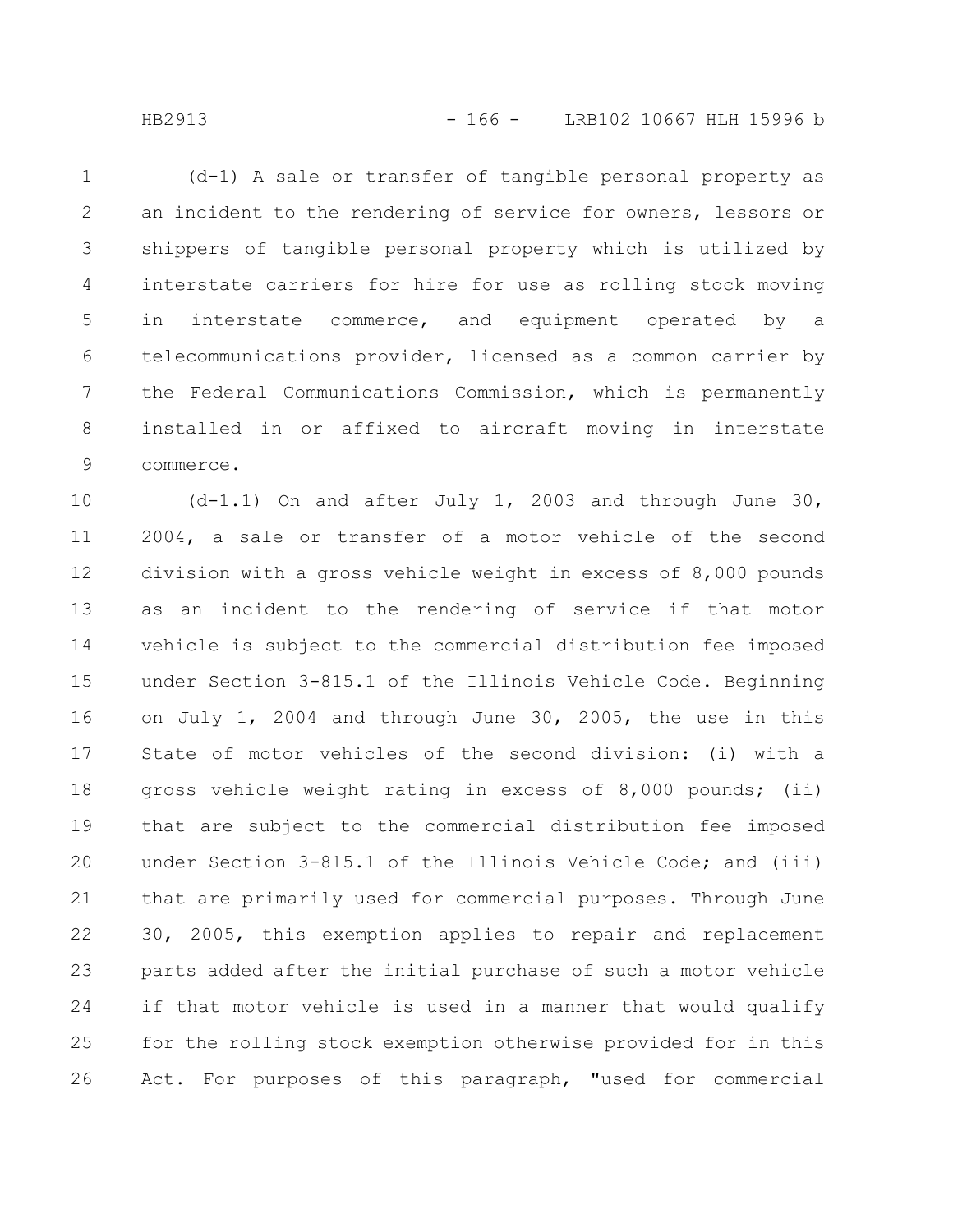purposes" means the transportation of persons or property in furtherance of any commercial or industrial enterprise whether for-hire or not. 1 2 3

(d-2) The repairing, reconditioning or remodeling, for a common carrier by rail, of tangible personal property which belongs to such carrier for hire, and as to which such carrier receives the physical possession of the repaired, reconditioned or remodeled item of tangible personal property in Illinois, and which such carrier transports, or shares with another common carrier in the transportation of such property, out of Illinois on a standard uniform bill of lading showing the person who repaired, reconditioned or remodeled the property as the shipper or consignor of such property to a destination outside Illinois, for use outside Illinois. 4 5 6 7 8 9 10 11 12 13 14

(d-3) A sale or transfer of tangible personal property which is produced by the seller thereof on special order in such a way as to have made the applicable tax the Service Occupation Tax or the Service Use Tax, rather than the Retailers' Occupation Tax or the Use Tax, for an interstate carrier by rail which receives the physical possession of such property in Illinois, and which transports such property, or shares with another common carrier in the transportation of such property, out of Illinois on a standard uniform bill of lading showing the seller of the property as the shipper or consignor of such property to a destination outside Illinois, for use outside Illinois. 15 16 17 18 19 20 21 22 23 24 25 26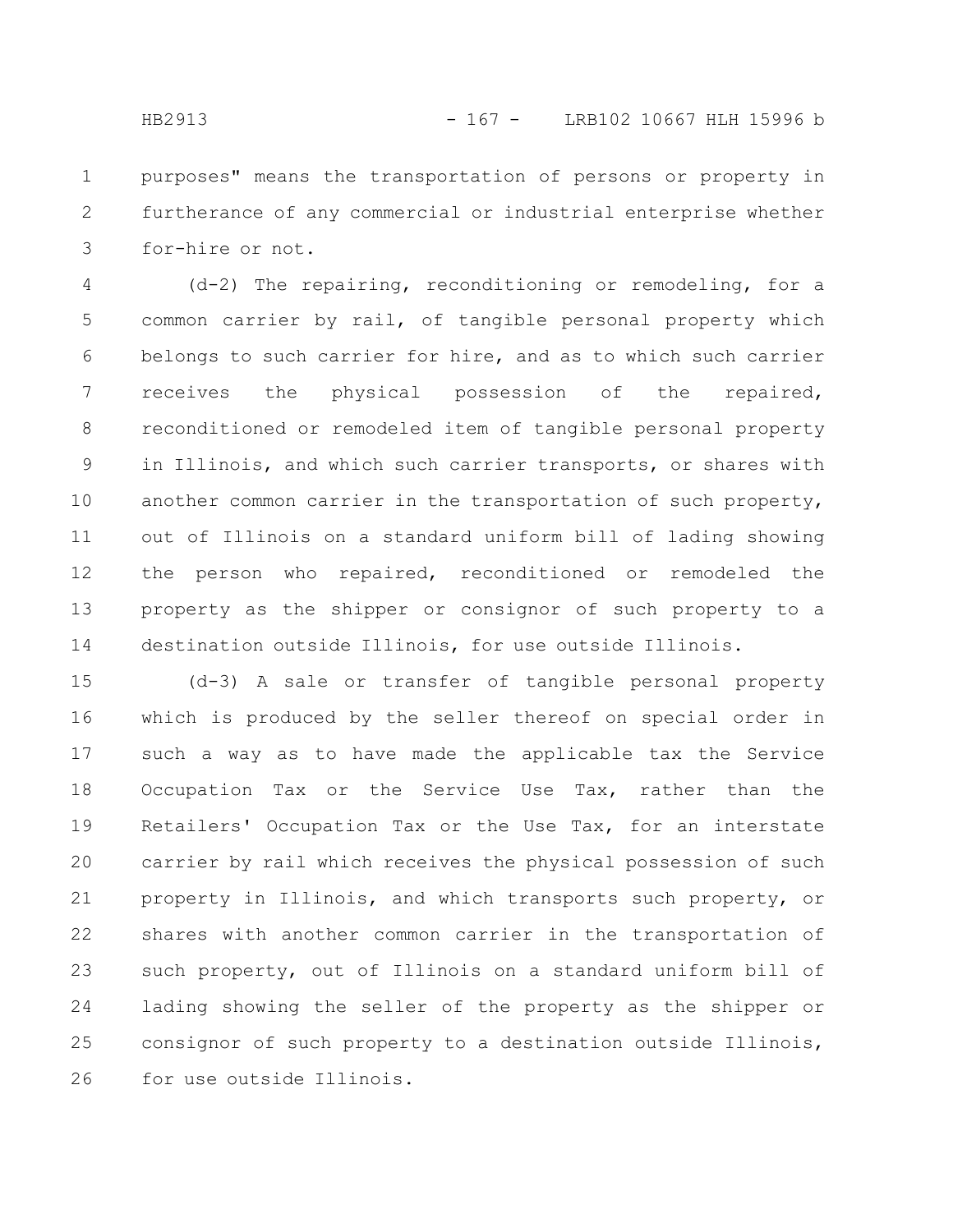(d-4) Until January 1, 1997, a sale, by a registered serviceman paying tax under this Act to the Department, of special order printed materials delivered outside Illinois and which are not returned to this State, if delivery is made by the seller or agent of the seller, including an agent who causes the product to be delivered outside Illinois by a common carrier or the U.S. postal service. 1 2 3 4 5 6 7

(e) A sale or transfer of machinery and equipment used primarily in the process of the manufacturing or assembling, either in an existing, an expanded or a new manufacturing facility, of tangible personal property for wholesale or retail sale or lease, whether such sale or lease is made directly by the manufacturer or by some other person, whether the materials used in the process are owned by the manufacturer or some other person, or whether such sale or lease is made apart from or as an incident to the seller's engaging in a service occupation and the applicable tax is a Service Occupation Tax or Service Use Tax, rather than Retailers' Occupation Tax or Use Tax. The exemption provided by this paragraph (e) includes production related tangible personal property, as defined in Section 3-50 of the Use Tax Act, purchased on or after July 1, 2019. The exemption provided by this paragraph (e) does not include machinery and equipment used in (i) the generation of electricity for wholesale or retail sale; (ii) the generation or treatment of natural or artificial gas for wholesale or retail sale that is 8 9 10 11 12 13 14 15 16 17 18 19 20 21 22 23 24 25 26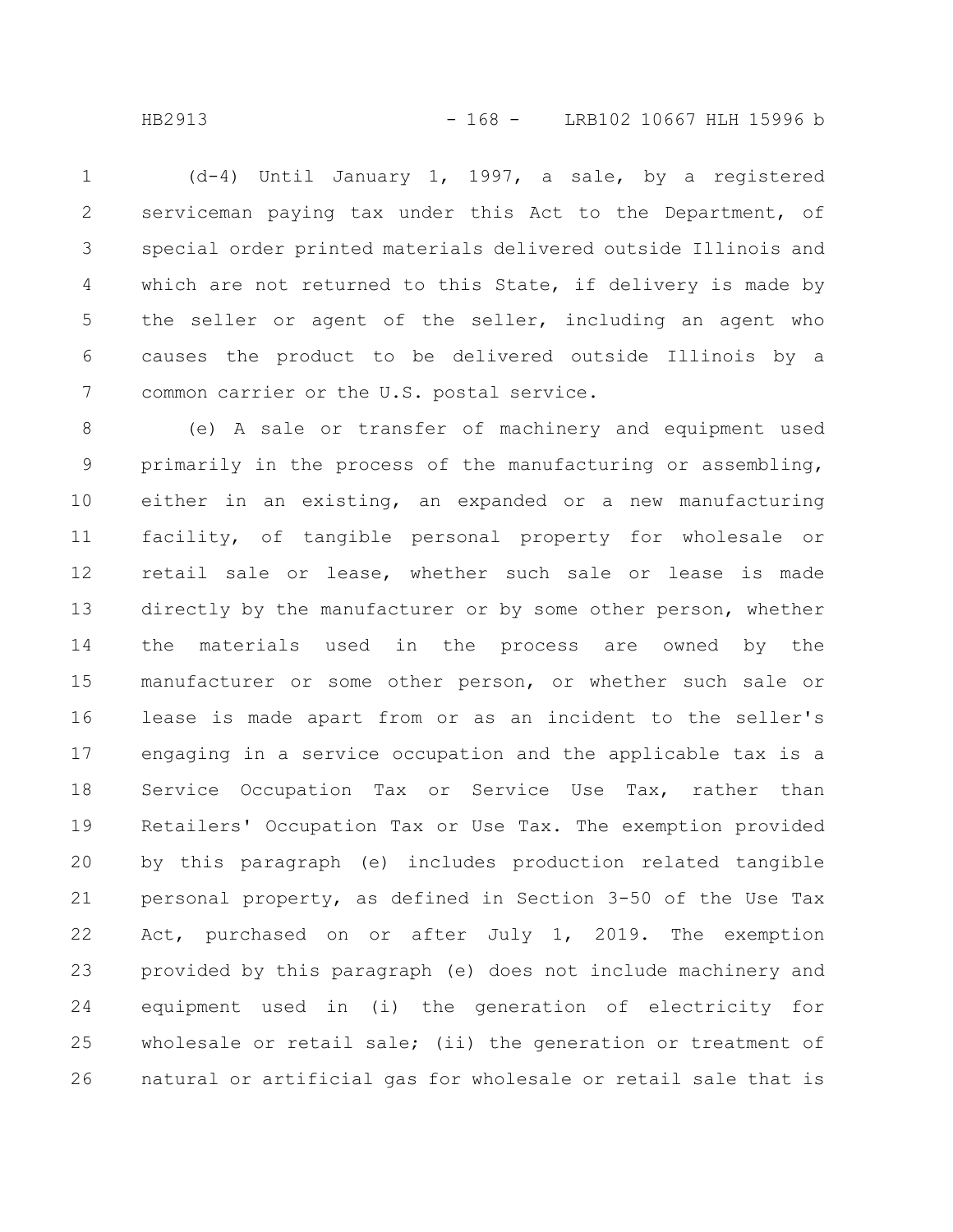delivered to customers through pipes, pipelines, or mains; or (iii) the treatment of water for wholesale or retail sale that is delivered to customers through pipes, pipelines, or mains. The provisions of Public Act 98-583 are declaratory of existing law as to the meaning and scope of this exemption. The exemption under this subsection (e) is exempt from the provisions of Section 3-75. 1 2 3 4 5 6 7

(f) Until July 1, 2003, the sale or transfer of distillation machinery and equipment, sold as a unit or kit and assembled or installed by the retailer, which machinery and equipment is certified by the user to be used only for the production of ethyl alcohol that will be used for consumption as motor fuel or as a component of motor fuel for the personal use of such user and not subject to sale or resale. 8 9 10 11 12 13 14

(g) At the election of any serviceman not required to be otherwise registered as a retailer under Section 2a of the Retailers' Occupation Tax Act, made for each fiscal year sales of service in which the aggregate annual cost price of tangible personal property transferred as an incident to the sales of service is less than 35% (75% in the case of servicemen transferring prescription drugs or servicemen engaged in graphic arts production) of the aggregate annual total gross receipts from all sales of service. The purchase of such tangible personal property by the serviceman shall be subject to tax under the Retailers' Occupation Tax Act and the Use Tax Act. However, if a primary serviceman who has made the 15 16 17 18 19 20 21 22 23 24 25 26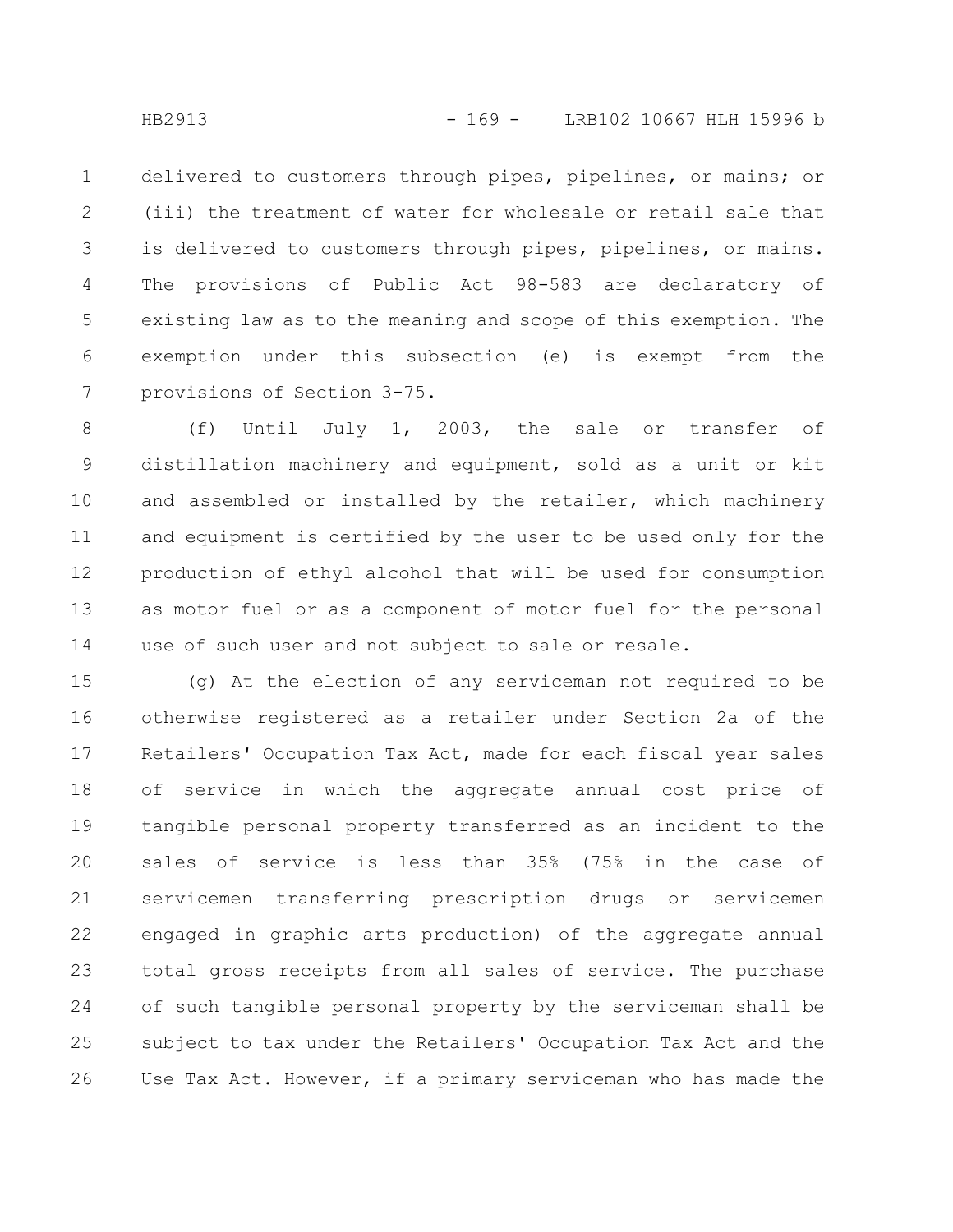election described in this paragraph subcontracts service work to a secondary serviceman who has also made the election described in this paragraph, the primary serviceman does not incur a Use Tax liability if the secondary serviceman (i) has paid or will pay Use Tax on his or her cost price of any tangible personal property transferred to the primary serviceman and (ii) certifies that fact in writing to the primary serviceman. 1 2 3 4 5 6 7 8

Tangible personal property transferred incident to the completion of a maintenance agreement is exempt from the tax imposed pursuant to this Act. 9 10 11

Exemption (e) also includes machinery and equipment used in the general maintenance or repair of such exempt machinery and equipment or for in-house manufacture of exempt machinery and equipment. On and after July 1, 2017, exemption (e) also includes graphic arts machinery and equipment, as defined in paragraph (5) of Section 3-5. The machinery and equipment exemption does not include machinery and equipment used in (i) the generation of electricity for wholesale or retail sale; (ii) the generation or treatment of natural or artificial gas for wholesale or retail sale that is delivered to customers through pipes, pipelines, or mains; or (iii) the treatment of water for wholesale or retail sale that is delivered to customers through pipes, pipelines, or mains. The provisions of Public Act 98-583 are declaratory of existing law as to the meaning and scope of this exemption. For the purposes of 12 13 14 15 16 17 18 19 20 21 22 23 24 25 26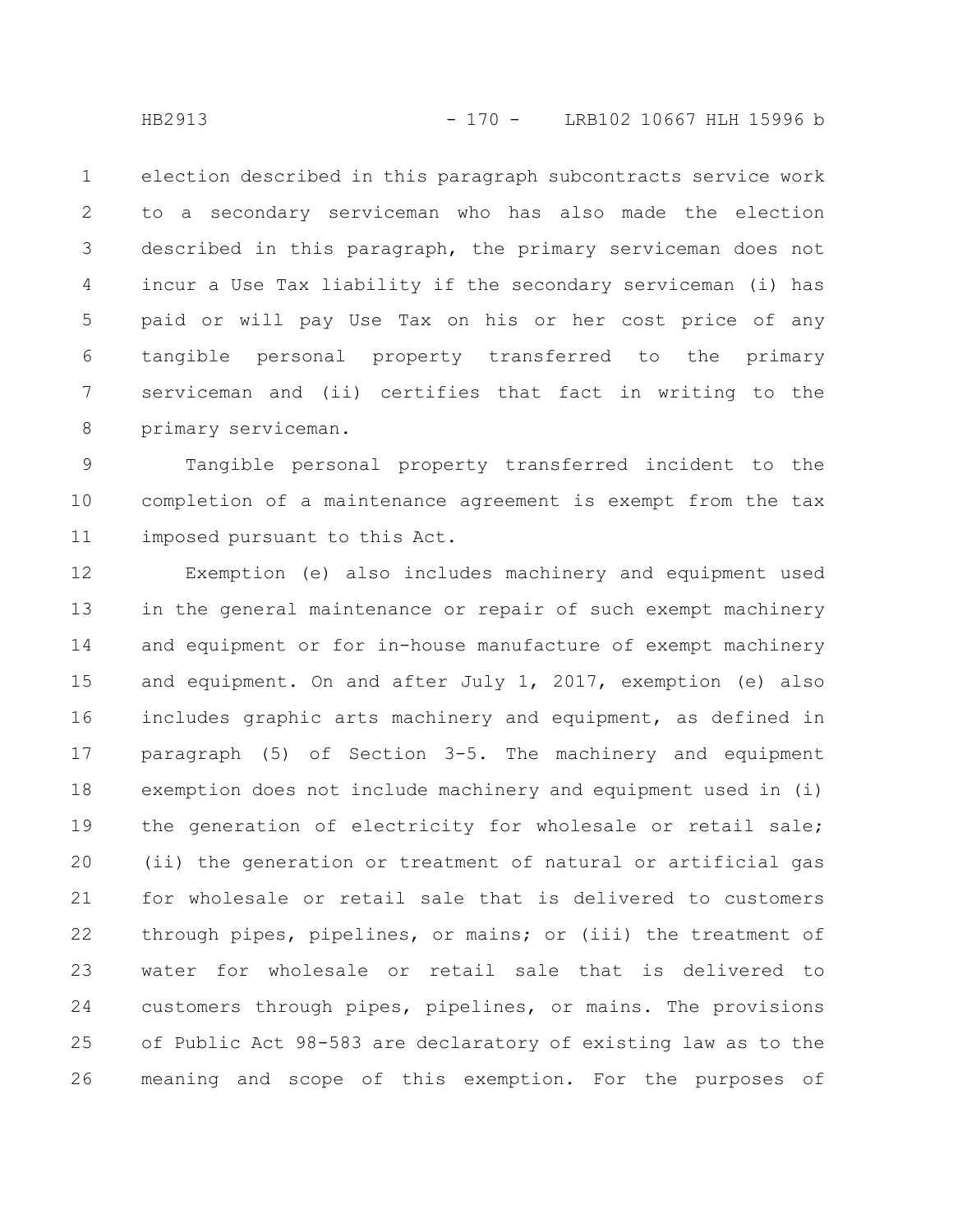exemption (e), each of these terms shall have the following meanings: (1) "manufacturing process" shall mean the production of any article of tangible personal property, whether such article is a finished product or an article for use in the process of manufacturing or assembling a different article of tangible personal property, by procedures commonly regarded as manufacturing, processing, fabricating, or refining which changes some existing material or materials into a material with a different form, use or name. In relation to a recognized integrated business composed of a series of operations which collectively constitute manufacturing, or individually constitute manufacturing operations, the manufacturing process shall be deemed to commence with the first operation or stage of production in the series, and shall not be deemed to end until the completion of the final product in the last operation or stage of production in the series; and further for purposes of exemption (e), photoprocessing is deemed to be a manufacturing process of tangible personal property for wholesale or retail sale; (2) "assembling process" shall mean the production of any article of tangible personal property, whether such article is a finished product or an article for use in the process of manufacturing or assembling a different article of tangible personal property, by the combination of existing materials in a manner commonly regarded as assembling which results in a material of a different form, use or name; (3) "machinery" 1 2 3 4 5 6 7 8 9 10 11 12 13 14 15 16 17 18 19 20 21 22 23 24 25 26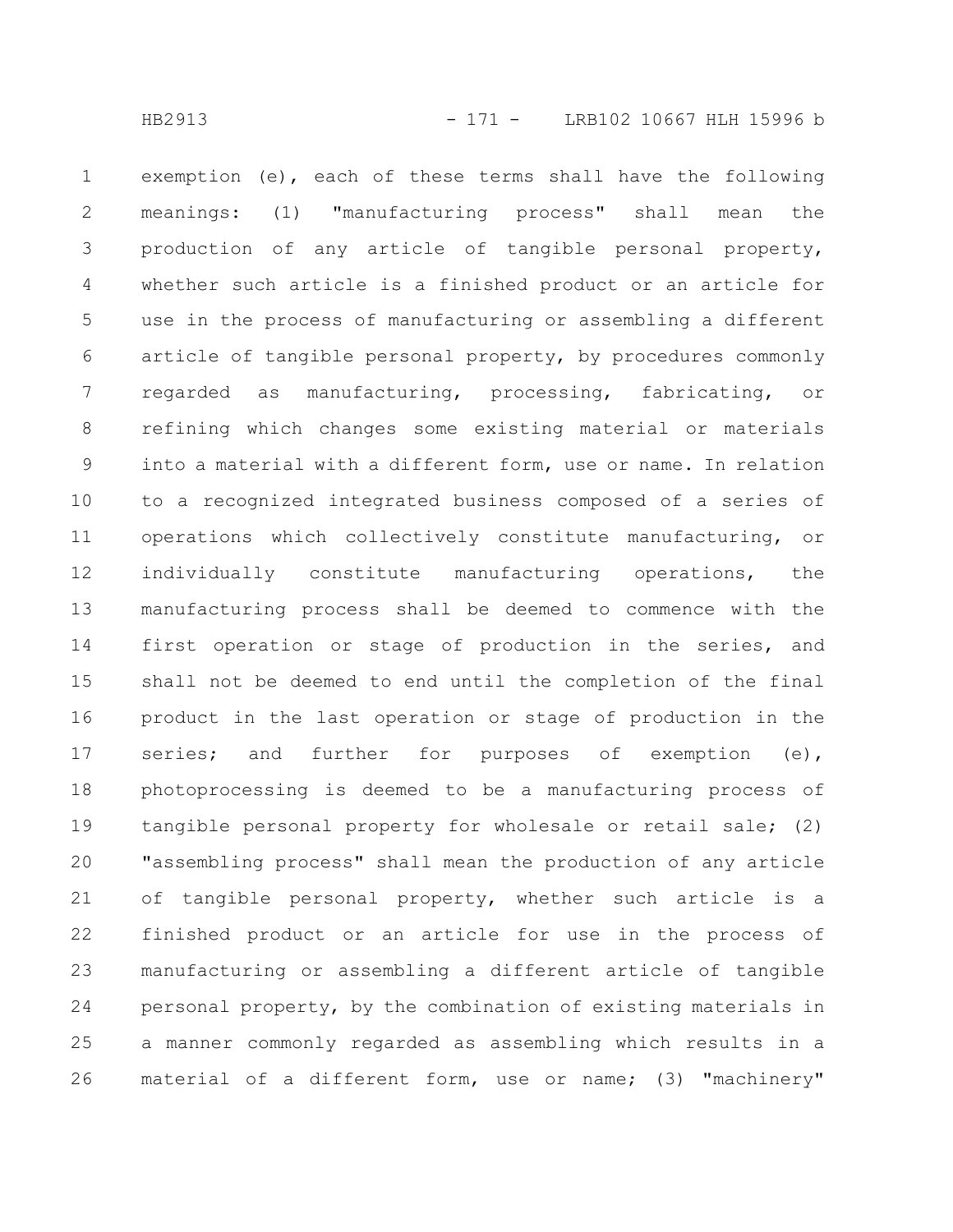shall mean major mechanical machines or major components of such machines contributing to a manufacturing or assembling process; and (4) "equipment" shall include any independent device or tool separate from any machinery but essential to an integrated manufacturing or assembly process; including computers used primarily in a manufacturer's computer assisted design, computer assisted manufacturing (CAD/CAM) system; or any subunit or assembly comprising a component of any machinery or auxiliary, adjunct or attachment parts of machinery, such as tools, dies, jigs, fixtures, patterns and molds; or any parts which require periodic replacement in the course of normal operation; but shall not include hand tools. Equipment includes chemicals or chemicals acting as catalysts but only if the chemicals or chemicals acting as catalysts effect a direct and immediate change upon a product being manufactured or assembled for wholesale or retail sale or lease. The purchaser of such machinery and equipment who has an active resale registration number shall furnish such number to the seller at the time of purchase. The purchaser of such machinery and equipment and tools without an active resale registration number shall furnish to the seller a certificate of exemption stating facts establishing the exemption, which certificate shall be available to the Department for inspection or audit. 1 2 3 4 5 6 7 8 9 10 11 12 13 14 15 16 17 18 19 20 21 22 23 24

Except as provided in Section 2d of this Act, the rolling stock exemption applies to rolling stock used by an interstate 25 26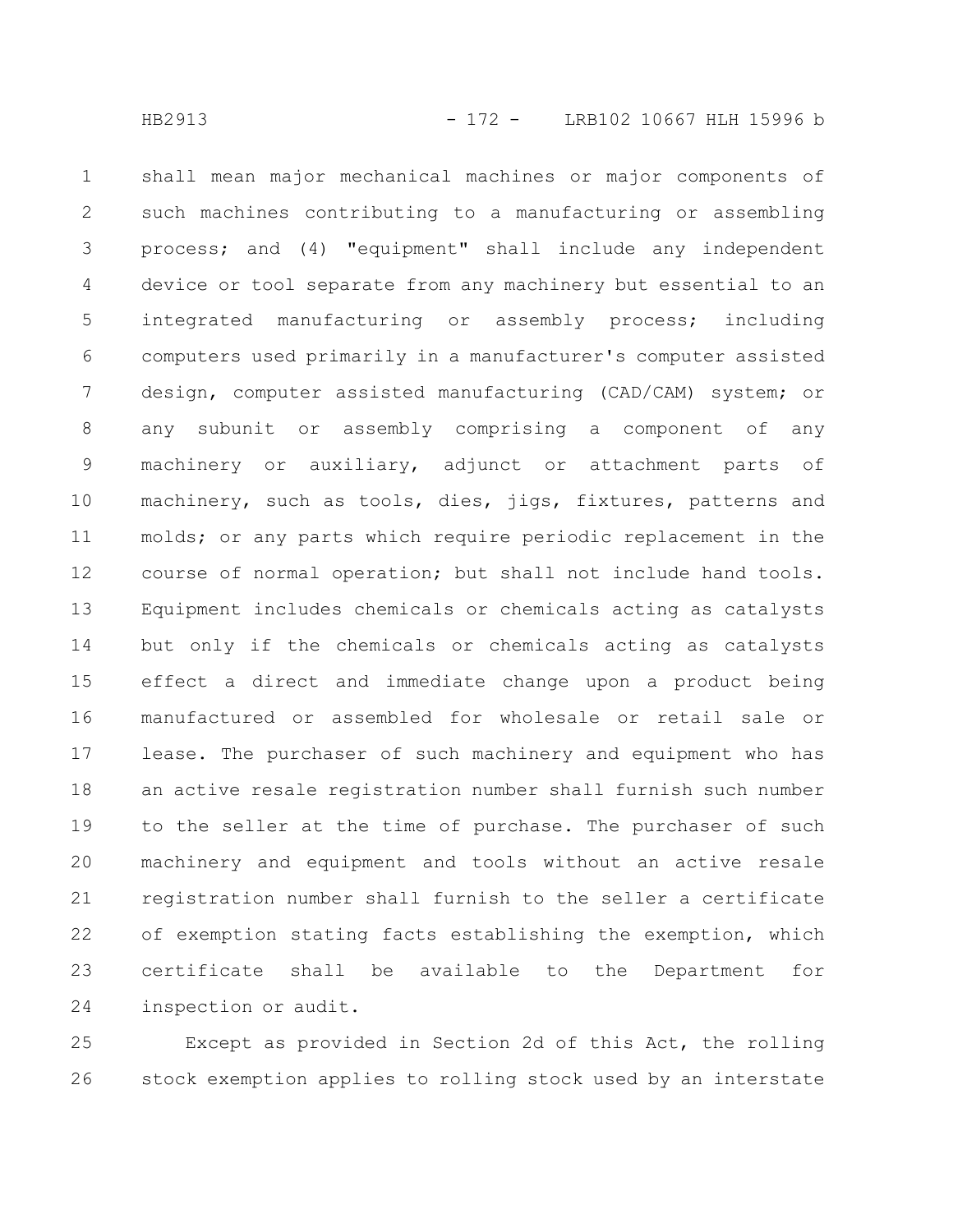carrier for hire, even just between points in Illinois, if such rolling stock transports, for hire, persons whose journeys or property whose shipments originate or terminate outside Illinois. 1 2 3 4

Any informal rulings, opinions or letters issued by the Department in response to an inquiry or request for any opinion from any person regarding the coverage and applicability of exemption (e) to specific devices shall be published, maintained as a public record, and made available for public inspection and copying. If the informal ruling, opinion or letter contains trade secrets or other confidential information, where possible the Department shall delete such information prior to publication. Whenever such informal rulings, opinions, or letters contain any policy of general applicability, the Department shall formulate and adopt such policy as a rule in accordance with the provisions of the Illinois Administrative Procedure Act. 5 6 7 8 9 10 11 12 13 14 15 16 17

On and after July 1, 1987, no entity otherwise eligible under exemption (c) of this Section shall make tax-free purchases unless it has an active exemption identification number issued by the Department. 18 19 20 21

"Serviceman" means any person who is engaged in the occupation of making sales of service. 22 23

"Sale at Retail" means "sale at retail" as defined in the Retailers' Occupation Tax Act. 24 25

"Supplier" means any person who makes sales of tangible 26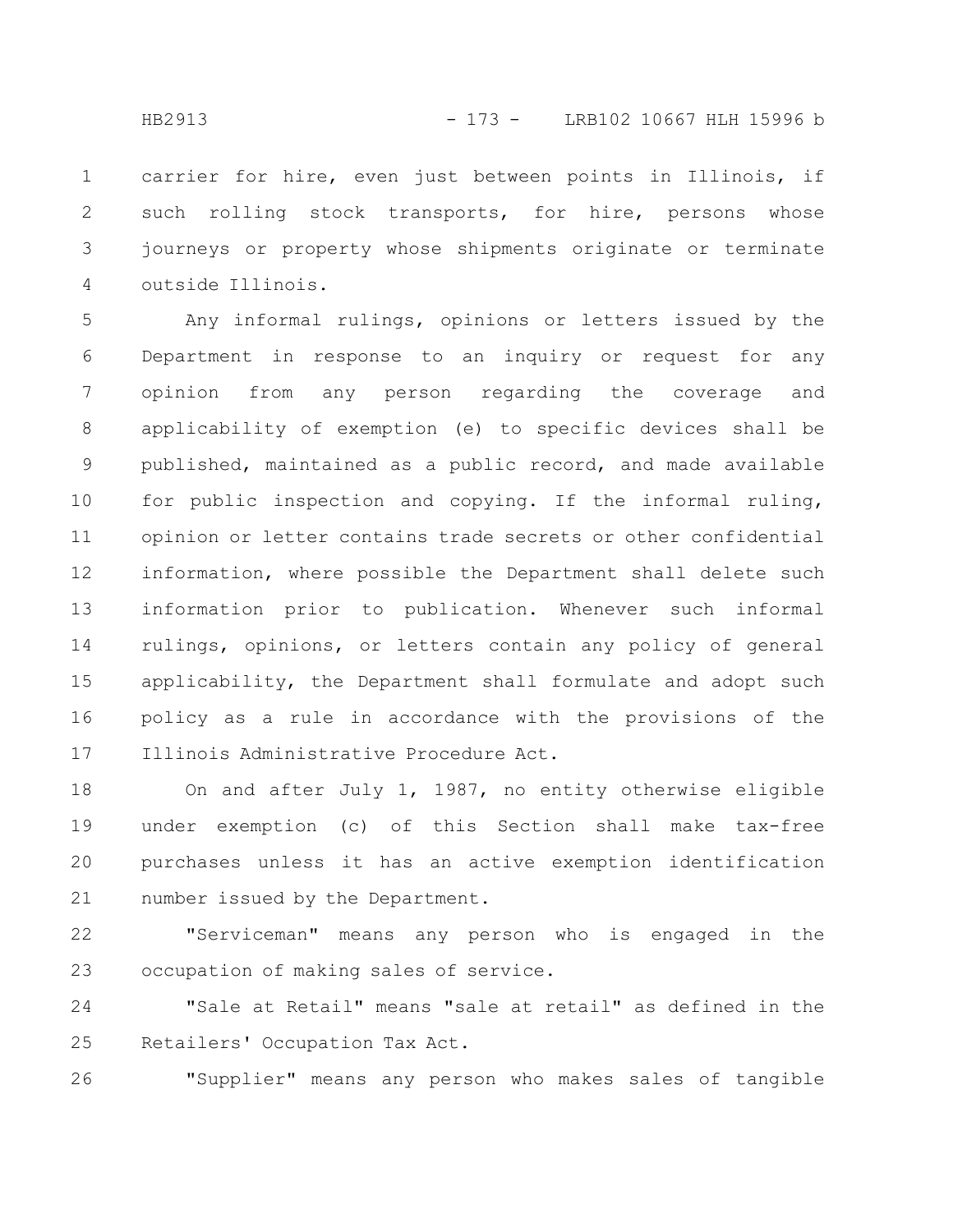HB2913 - 174 - LRB102 10667 HLH 15996 b

personal property to servicemen for the purpose of resale as an incident to a sale of service. 1 2

(Source: P.A. 100-22, eff. 7-6-17; 100-321, eff. 8-24-17; 100-863, eff. 8-14-18; 101-9, eff. 6-5-19; 101-604, eff.  $12 - 13 - 19.$ 3 4 5

6

(35 ILCS 115/3-5)

Sec. 3-5. Exemptions. The following tangible personal property is exempt from the tax imposed by this Act: 7 8

(1) Personal property sold by a corporation, society, association, foundation, institution, or organization, other than a limited liability company, that is organized and operated as a not-for-profit service enterprise for the benefit of persons 65 years of age or older if the personal property was not purchased by the enterprise for the purpose of resale by the enterprise. 9 10 11 12 13 14 15

(2) Personal property purchased by a not-for-profit Illinois county fair association for use in conducting, operating, or promoting the county fair. 16 17 18

(3) Personal property purchased by any not-for-profit arts or cultural organization that establishes, by proof required by the Department by rule, that it has received an exemption under Section 501(c)(3) of the Internal Revenue Code and that is organized and operated primarily for the presentation or support of arts or cultural programming, activities, or services. These organizations include, but are not limited to, 19 20 21 22 23 24 25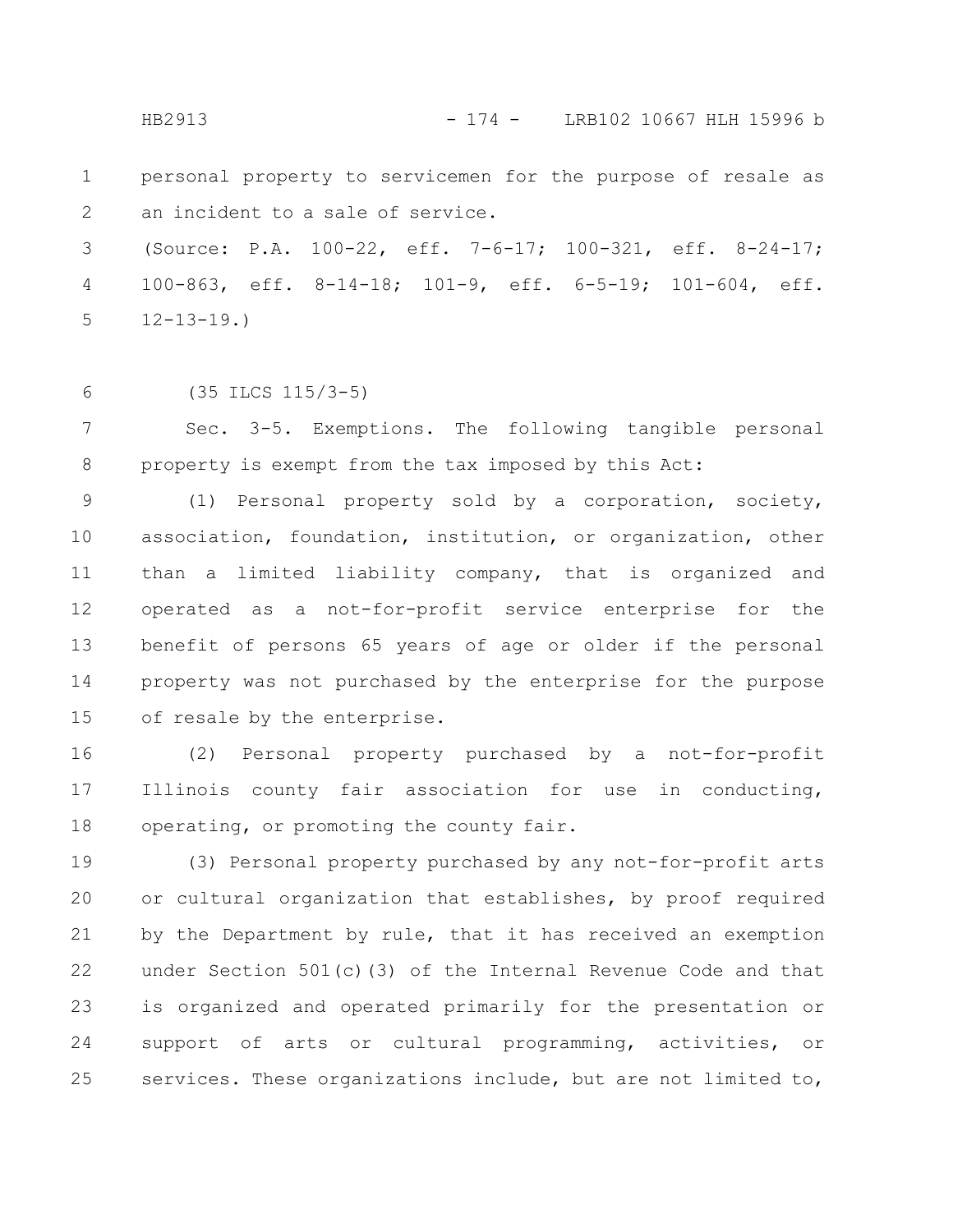music and dramatic arts organizations such as symphony orchestras and theatrical groups, arts and cultural service organizations, local arts councils, visual arts organizations, and media arts organizations. On and after July 1, 2001 (the effective date of Public Act 92-35), however, an entity otherwise eligible for this exemption shall not make tax-free purchases unless it has an active identification number issued by the Department. 1 2 3 4 5 6 7 8

(4) Legal tender, currency, medallions, or gold or silver coinage issued by the State of Illinois, the government of the United States of America, or the government of any foreign country, and bullion. 9 10 11 12

(5) Until July 1, 2003 and beginning again on September 1, 2004 through August 30, 2014, graphic arts machinery and equipment, including repair and replacement parts, both new and used, and including that manufactured on special order or purchased for lease, certified by the purchaser to be used primarily for graphic arts production. Equipment includes chemicals or chemicals acting as catalysts but only if the chemicals or chemicals acting as catalysts effect a direct and immediate change upon a graphic arts product. Beginning on July 1, 2017, graphic arts machinery and equipment is included in the manufacturing and assembling machinery and equipment exemption under Section 2 of this Act. 13 14 15 16 17 18 19 20 21 22 23 24

(6) Personal property sold by a teacher-sponsored student organization affiliated with an elementary or secondary school 25 26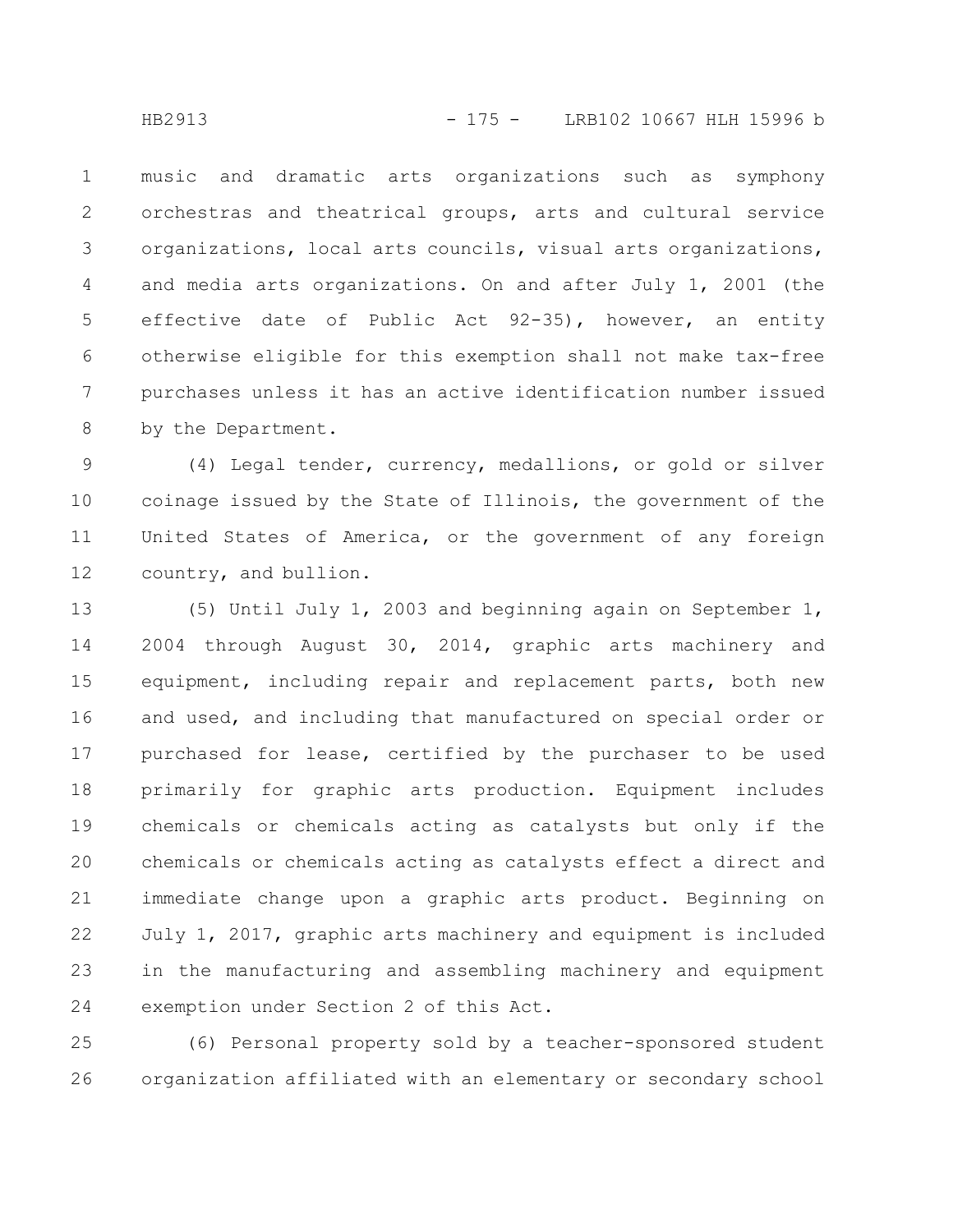located in Illinois. 1

(7) Farm machinery and equipment, both new and used, including that manufactured on special order, certified by the purchaser to be used primarily for production agriculture or State or federal agricultural programs, including individual replacement parts for the machinery and equipment, including machinery and equipment purchased for lease, and including implements of husbandry defined in Section 1-130 of the Illinois Vehicle Code, farm machinery and agricultural chemical and fertilizer spreaders, and nurse wagons required to be registered under Section 3-809 of the Illinois Vehicle Code, but excluding other motor vehicles required to be registered under the Illinois Vehicle Code. Horticultural polyhouses or hoop houses used for propagating, growing, or overwintering plants shall be considered farm machinery and equipment under this item (7). Agricultural chemical tender tanks and dry boxes shall include units sold separately from a motor vehicle required to be licensed and units sold mounted on a motor vehicle required to be licensed if the selling price of the tender is separately stated. 2 3 4 5 6 7 8 9 10 11 12 13 14 15 16 17 18 19 20

Farm machinery and equipment shall include precision farming equipment that is installed or purchased to be installed on farm machinery and equipment including, but not limited to, tractors, harvesters, sprayers, planters, seeders, or spreaders. Precision farming equipment includes, but is not limited to, soil testing sensors, computers, monitors, 21 22 23 24 25 26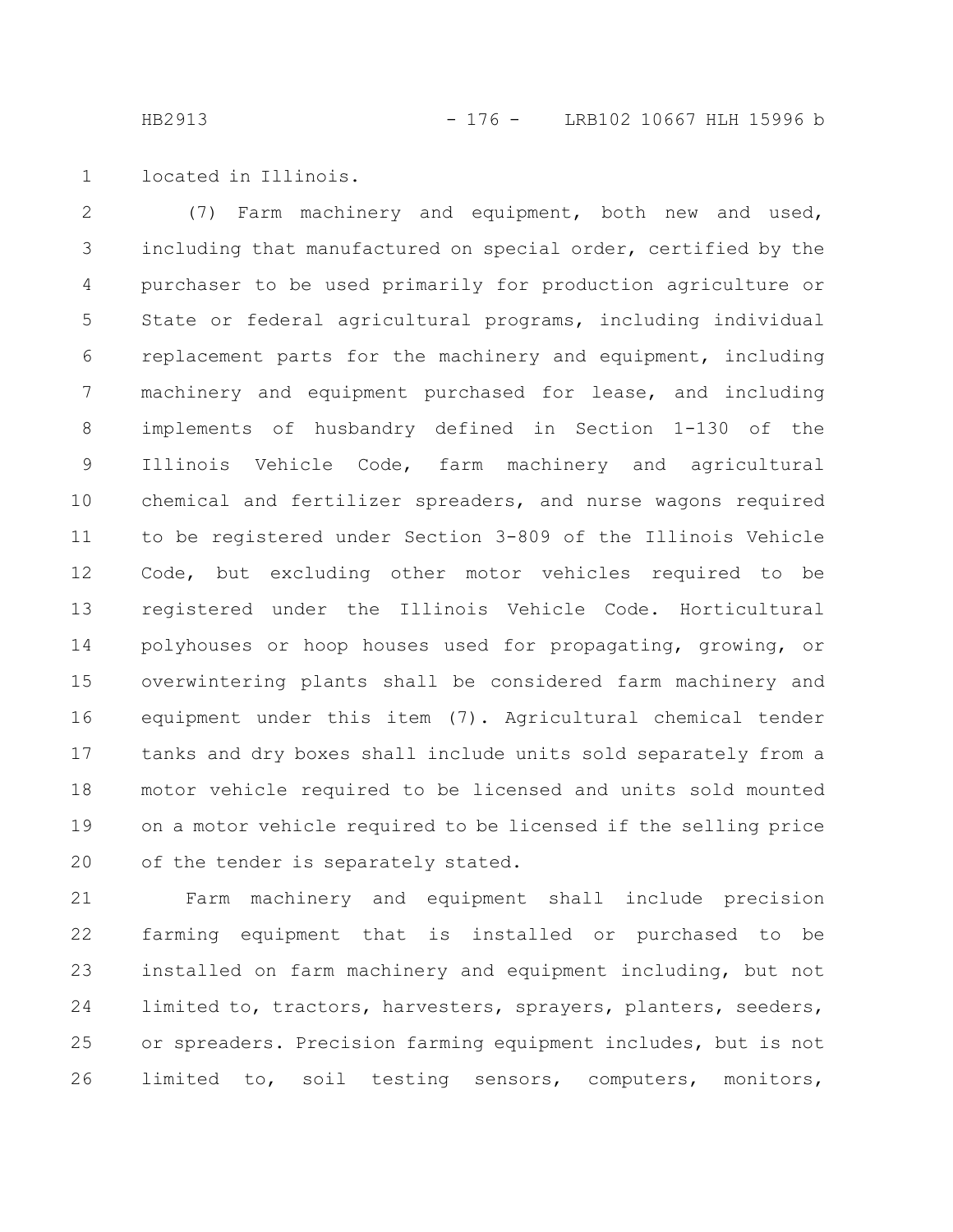software, global positioning and mapping systems, and other such equipment. 1 2

Farm machinery and equipment also includes computers, sensors, software, and related equipment used primarily in the computer-assisted operation of production agriculture facilities, equipment, and activities such as, but not limited to, the collection, monitoring, and correlation of animal and crop data for the purpose of formulating animal diets and agricultural chemicals. This item (7) is exempt from the provisions of Section 3-55. 3 4 5 6 7 8 9 10

(8) Until June 30, 2013, fuel and petroleum products sold to or used by an air common carrier, certified by the carrier to be used for consumption, shipment, or storage in the conduct of its business as an air common carrier, for a flight destined for or returning from a location or locations outside the United States without regard to previous or subsequent domestic stopovers. 11 12 13 14 15 16 17

Beginning July 1, 2013, fuel and petroleum products sold to or used by an air carrier, certified by the carrier to be used for consumption, shipment, or storage in the conduct of its business as an air common carrier, for a flight that (i) is engaged in foreign trade or is engaged in trade between the United States and any of its possessions and (ii) transports at least one individual or package for hire from the city of origination to the city of final destination on the same aircraft, without regard to a change in the flight number of 18 19 20 21 22 23 24 25 26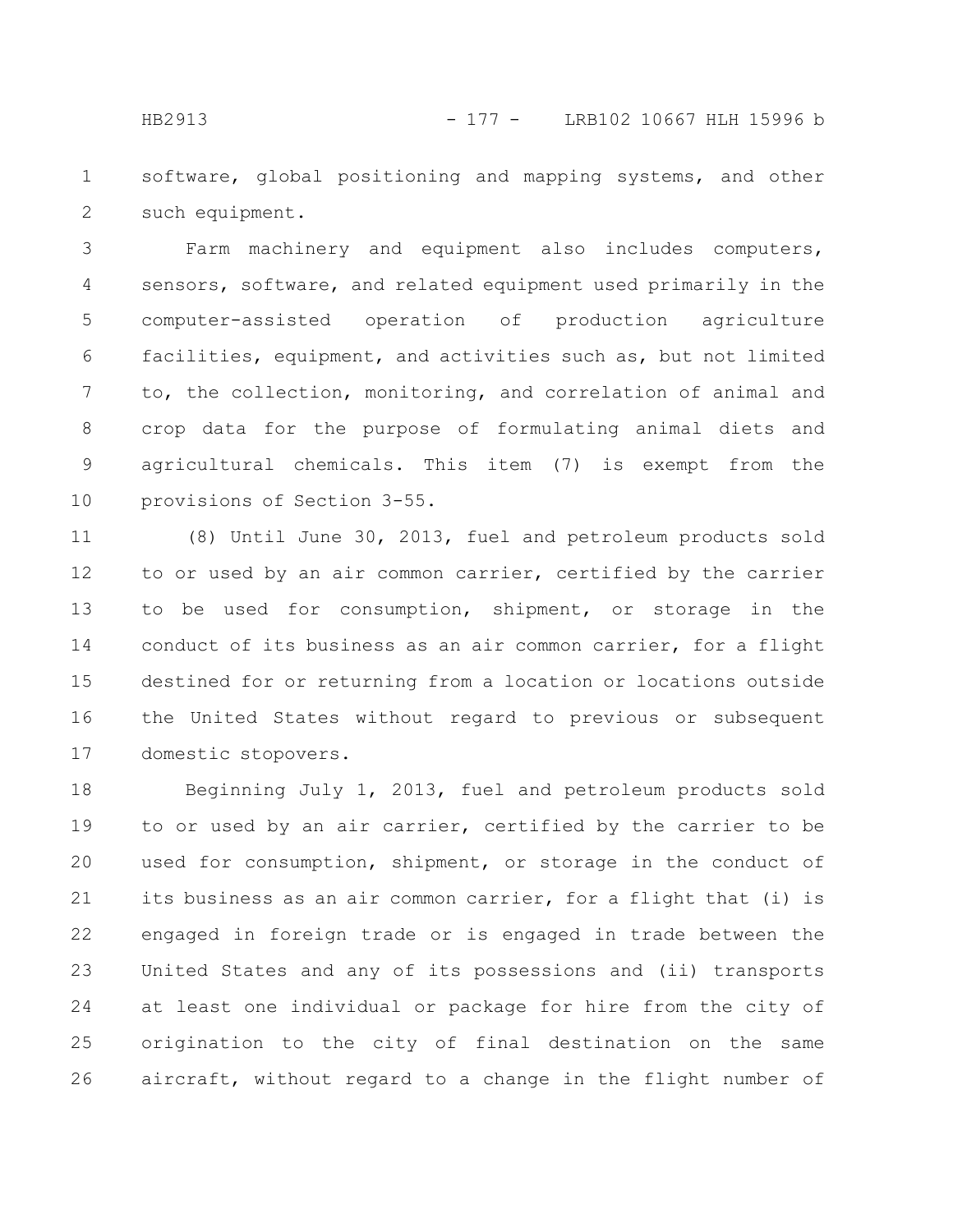that aircraft. 1

(9) Proceeds of mandatory service charges separately stated on customers' bills for the purchase and consumption of food and beverages, to the extent that the proceeds of the service charge are in fact turned over as tips or as a substitute for tips to the employees who participate directly in preparing, serving, hosting or cleaning up the food or beverage function with respect to which the service charge is imposed. 2 3 4 5 6 7 8 9

(10) Until July 1, 2003, oil field exploration, drilling, and production equipment, including (i) rigs and parts of rigs, rotary rigs, cable tool rigs, and workover rigs, (ii) pipe and tubular goods, including casing and drill strings, (iii) pumps and pump-jack units, (iv) storage tanks and flow lines, (v) any individual replacement part for oil field exploration, drilling, and production equipment, and (vi) machinery and equipment purchased for lease; but excluding motor vehicles required to be registered under the Illinois Vehicle Code. 10 11 12 13 14 15 16 17 18 19

(11) Photoprocessing machinery and equipment, including repair and replacement parts, both new and used, including that manufactured on special order, certified by the purchaser to be used primarily for photoprocessing, and including photoprocessing machinery and equipment purchased for lease. 20 21 22 23 24

(12) Until July 1, 2023, coal and aggregate exploration, mining, off-highway hauling, processing, maintenance, and 25 26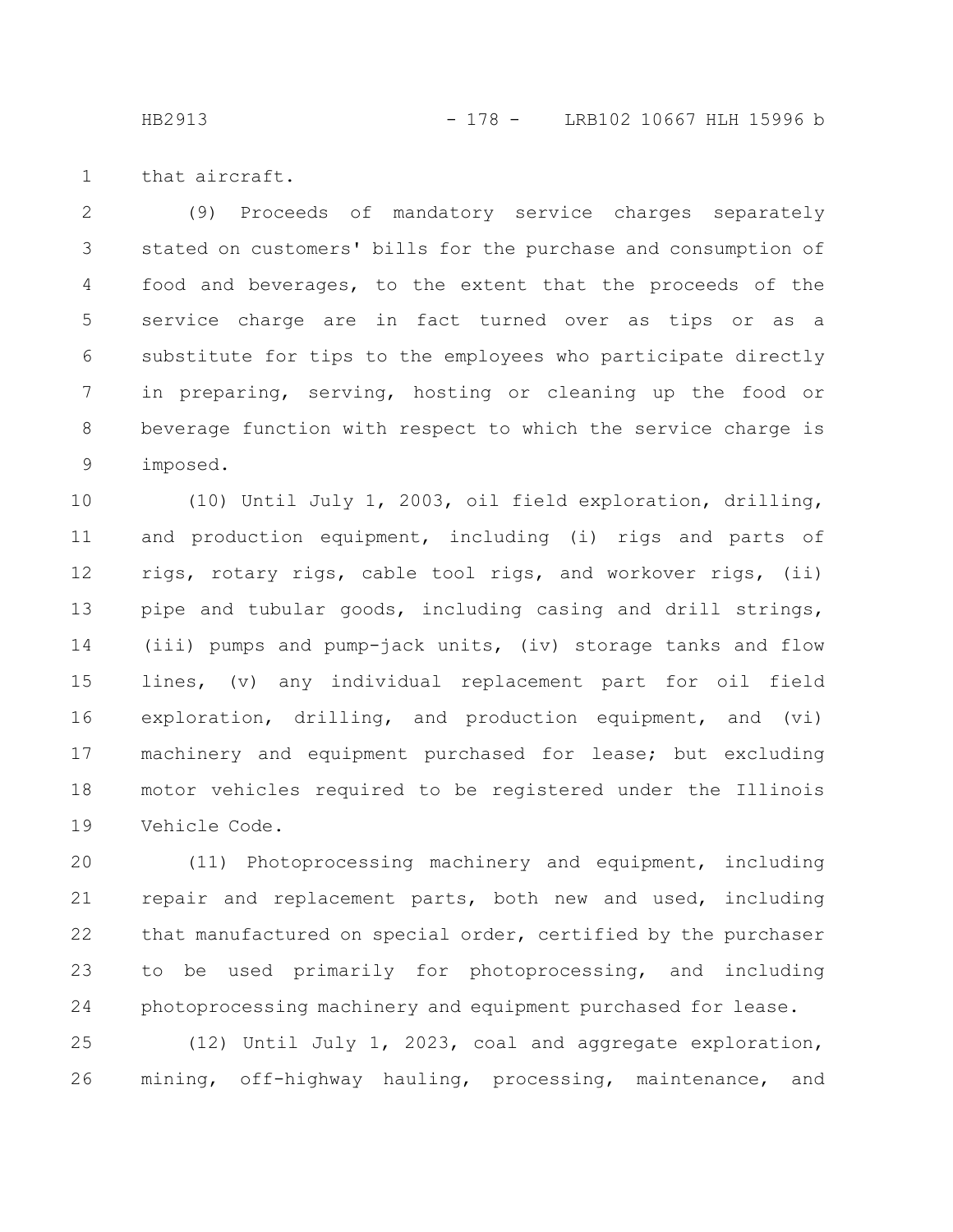reclamation equipment, including replacement parts and equipment, and including equipment purchased for lease, but excluding motor vehicles required to be registered under the Illinois Vehicle Code. The changes made to this Section by Public Act 97-767 apply on and after July 1, 2003, but no claim for credit or refund is allowed on or after August 16, 2013 (the effective date of Public Act 98-456) for such taxes paid during the period beginning July 1, 2003 and ending on August 16, 2013 (the effective date of Public Act 98-456). 1 2 3 4 5 6 7 8 9

(13) Beginning January 1, 1992 and through June 30, 2016, food for human consumption that is to be consumed off the premises where it is sold (other than alcoholic beverages, soft drinks and food that has been prepared for immediate consumption) and prescription and non-prescription medicines, drugs, medical appliances, and insulin, urine testing materials, syringes, and needles used by diabetics, for human use, when purchased for use by a person receiving medical assistance under Article V of the Illinois Public Aid Code who resides in a licensed long-term care facility, as defined in the Nursing Home Care Act, or in a licensed facility as defined in the ID/DD Community Care Act, the MC/DD Act, or the Specialized Mental Health Rehabilitation Act of 2013. 10 11 12 13 14 15 16 17 18 19 20 21 22

(14) Semen used for artificial insemination of livestock for direct agricultural production. 23 24

(15) Horses, or interests in horses, registered with and meeting the requirements of any of the Arabian Horse Club 25 26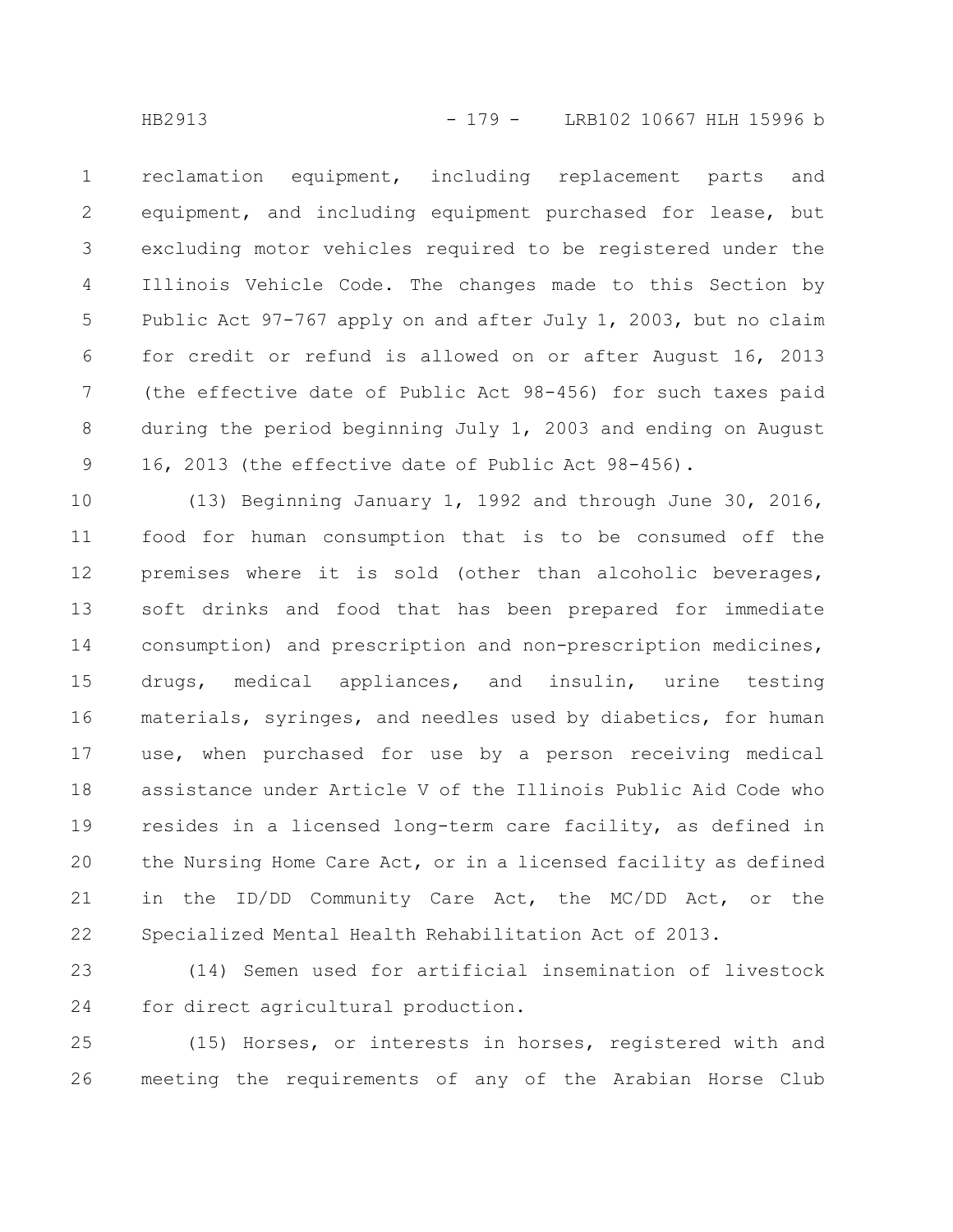Registry of America, Appaloosa Horse Club, American Quarter Horse Association, United States Trotting Association, or Jockey Club, as appropriate, used for purposes of breeding or racing for prizes. This item (15) is exempt from the provisions of Section 3-55, and the exemption provided for under this item (15) applies for all periods beginning May 30, 1995, but no claim for credit or refund is allowed on or after January 1, 2008 (the effective date of Public Act 95-88) for such taxes paid during the period beginning May 30, 2000 and ending on January 1, 2008 (the effective date of Public Act 95-88). 1 2 3 4 5 6 7 8 9 10 11

(16) Computers and communications equipment utilized for any hospital purpose and equipment used in the diagnosis, analysis, or treatment of hospital patients sold to a lessor who leases the equipment, under a lease of one year or longer executed or in effect at the time of the purchase, to a hospital that has been issued an active tax exemption identification number by the Department under Section 1g of the Retailers' Occupation Tax Act. 12 13 14 15 16 17 18 19

(17) Personal property sold to a lessor who leases the property, under a lease of one year or longer executed or in effect at the time of the purchase, to a governmental body that has been issued an active tax exemption identification number by the Department under Section 1g of the Retailers' Occupation Tax Act. 20 21 22 23 24 25

(18) Beginning with taxable years ending on or after 26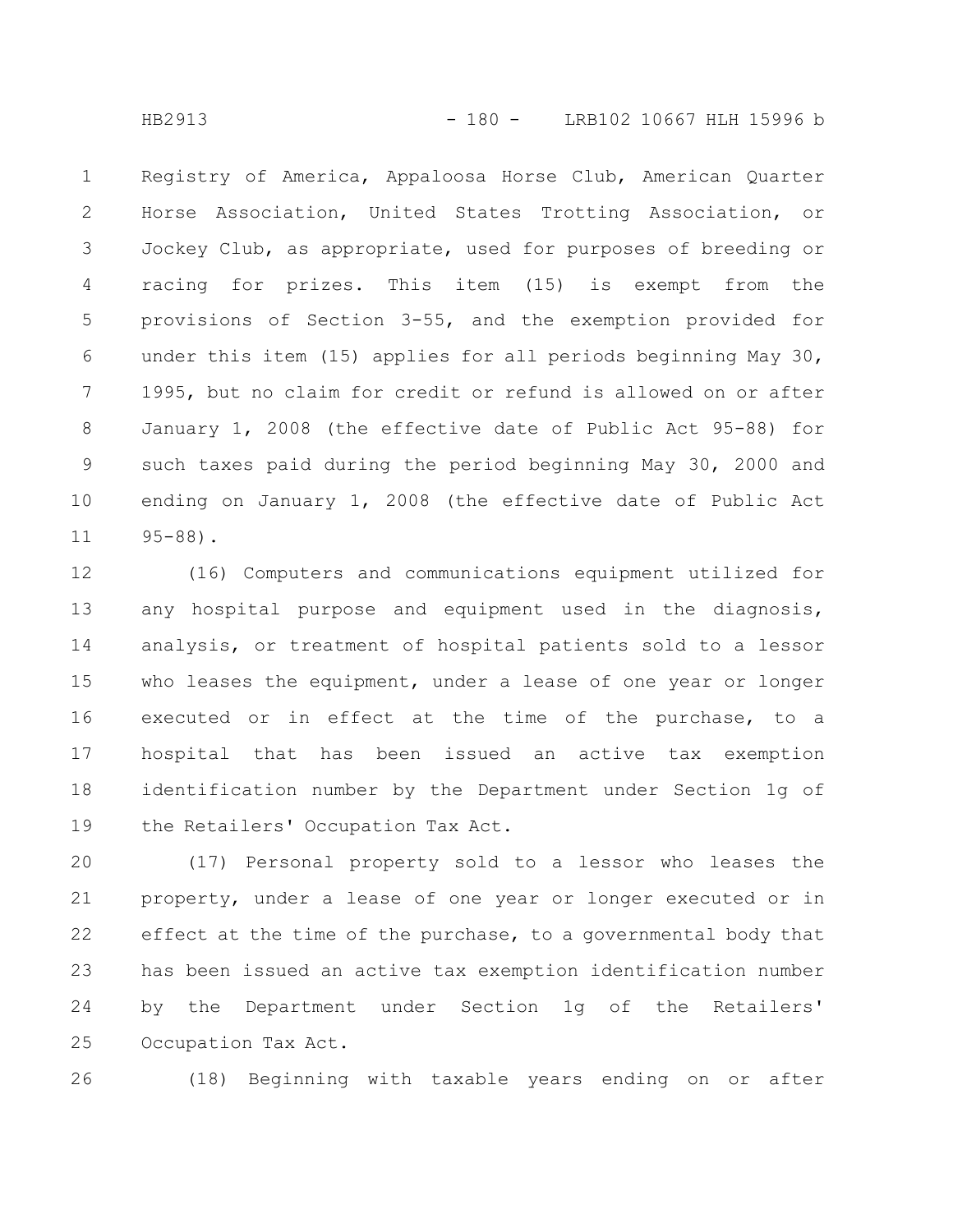December 31, 1995 and ending with taxable years ending on or before December 31, 2004, personal property that is donated for disaster relief to be used in a State or federally declared disaster area in Illinois or bordering Illinois by a manufacturer or retailer that is registered in this State to a corporation, society, association, foundation, or institution that has been issued a sales tax exemption identification number by the Department that assists victims of the disaster who reside within the declared disaster area. 1 2 3 4 5 6 7 8 9

(19) Beginning with taxable years ending on or after December 31, 1995 and ending with taxable years ending on or before December 31, 2004, personal property that is used in the performance of infrastructure repairs in this State, including but not limited to municipal roads and streets, access roads, bridges, sidewalks, waste disposal systems, water and sewer line extensions, water distribution and purification facilities, storm water drainage and retention facilities, and sewage treatment facilities, resulting from a State or federally declared disaster in Illinois or bordering Illinois when such repairs are initiated on facilities located in the declared disaster area within 6 months after the disaster. 10 11 12 13 14 15 16 17 18 19 20 21 22

(20) Beginning July 1, 1999, game or game birds sold at a "game breeding and hunting preserve area" as that term is used in the Wildlife Code. This paragraph is exempt from the provisions of Section 3-55. 23 24 25 26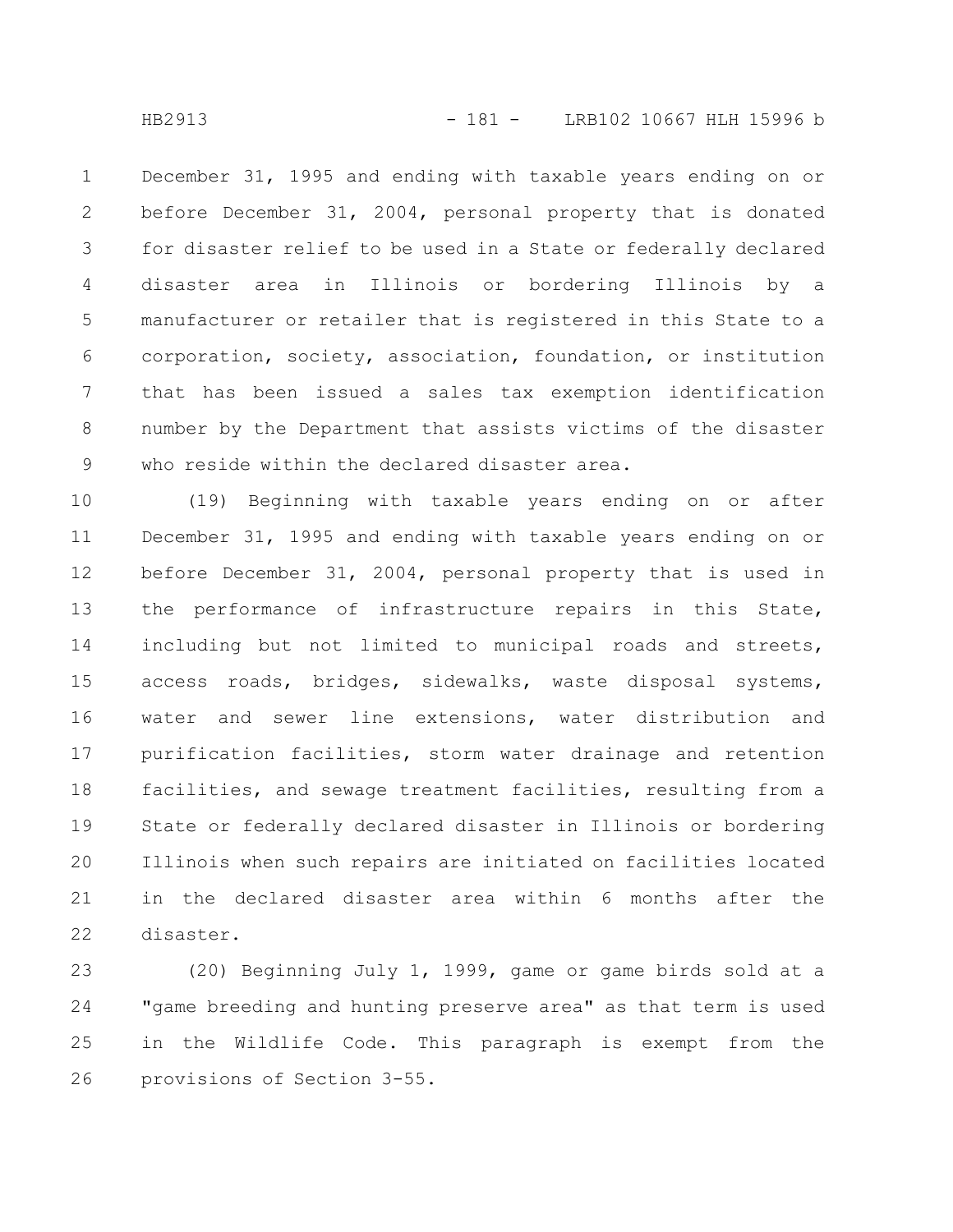HB2913 - 182 - LRB102 10667 HLH 15996 b

(21) A motor vehicle, as that term is defined in Section 1-146 of the Illinois Vehicle Code, that is donated to a corporation, limited liability company, society, association, foundation, or institution that is determined by the Department to be organized and operated exclusively for educational purposes. For purposes of this exemption, "a corporation, limited liability company, society, association, foundation, or institution organized and operated exclusively for educational purposes" means all tax-supported public schools, private schools that offer systematic instruction in useful branches of learning by methods common to public schools and that compare favorably in their scope and intensity with the course of study presented in tax-supported schools, and vocational or technical schools or institutes organized and operated exclusively to provide a course of study of not less than 6 weeks duration and designed to prepare individuals to follow a trade or to pursue a manual, technical, mechanical, industrial, business, or commercial occupation. 1 2 3 4 5 6 7 8 9 10 11 12 13 14 15 16 17 18 19

(22) Beginning January 1, 2000, personal property, including food, purchased through fundraising events for the benefit of a public or private elementary or secondary school, a group of those schools, or one or more school districts if the events are sponsored by an entity recognized by the school district that consists primarily of volunteers and includes parents and teachers of the school children. This paragraph 20 21 22 23 24 25 26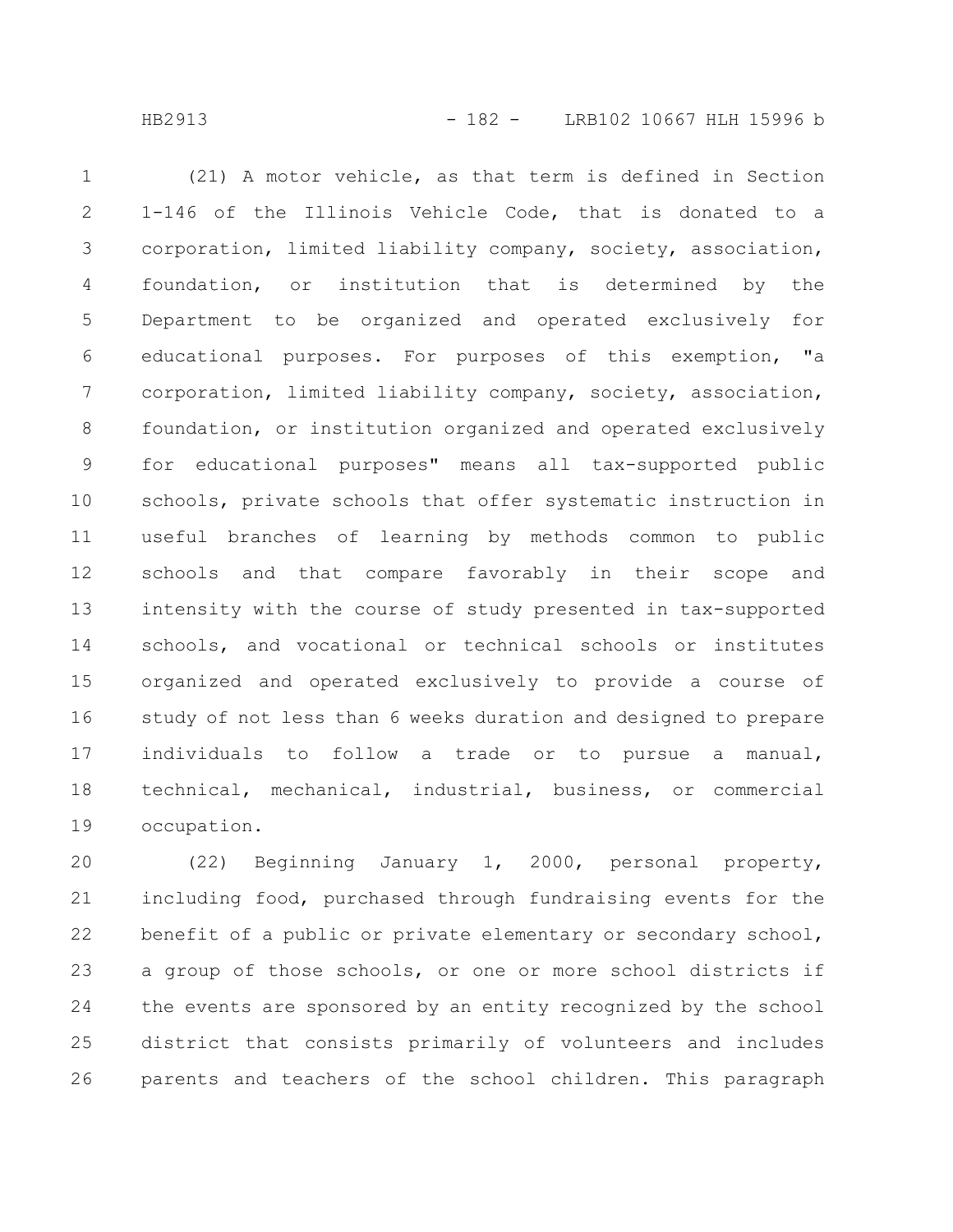does not apply to fundraising events (i) for the benefit of private home instruction or (ii) for which the fundraising entity purchases the personal property sold at the events from another individual or entity that sold the property for the purpose of resale by the fundraising entity and that profits from the sale to the fundraising entity. This paragraph is exempt from the provisions of Section 3-55. 1 2 3 4 5 6 7

(23) Beginning January 1, 2000 and through December 31, 2001, new or used automatic vending machines that prepare and serve hot food and beverages, including coffee, soup, and other items, and replacement parts for these machines. Beginning January 1, 2002 and through June 30, 2003, machines and parts for machines used in commercial, coin-operated amusement and vending business if a use or occupation tax is paid on the gross receipts derived from the use of the commercial, coin-operated amusement and vending machines. This paragraph is exempt from the provisions of Section 3-55. 8 9 10 11 12 13 14 15 16 17

(24) Beginning on August 2, 2001 (the effective date of Public Act 92-227), computers and communications equipment utilized for any hospital purpose and equipment used in the diagnosis, analysis, or treatment of hospital patients sold to a lessor who leases the equipment, under a lease of one year or longer executed or in effect at the time of the purchase, to a hospital that has been issued an active tax exemption identification number by the Department under Section 1g of the Retailers' Occupation Tax Act. This paragraph is exempt 18 19 20 21 22 23 24 25 26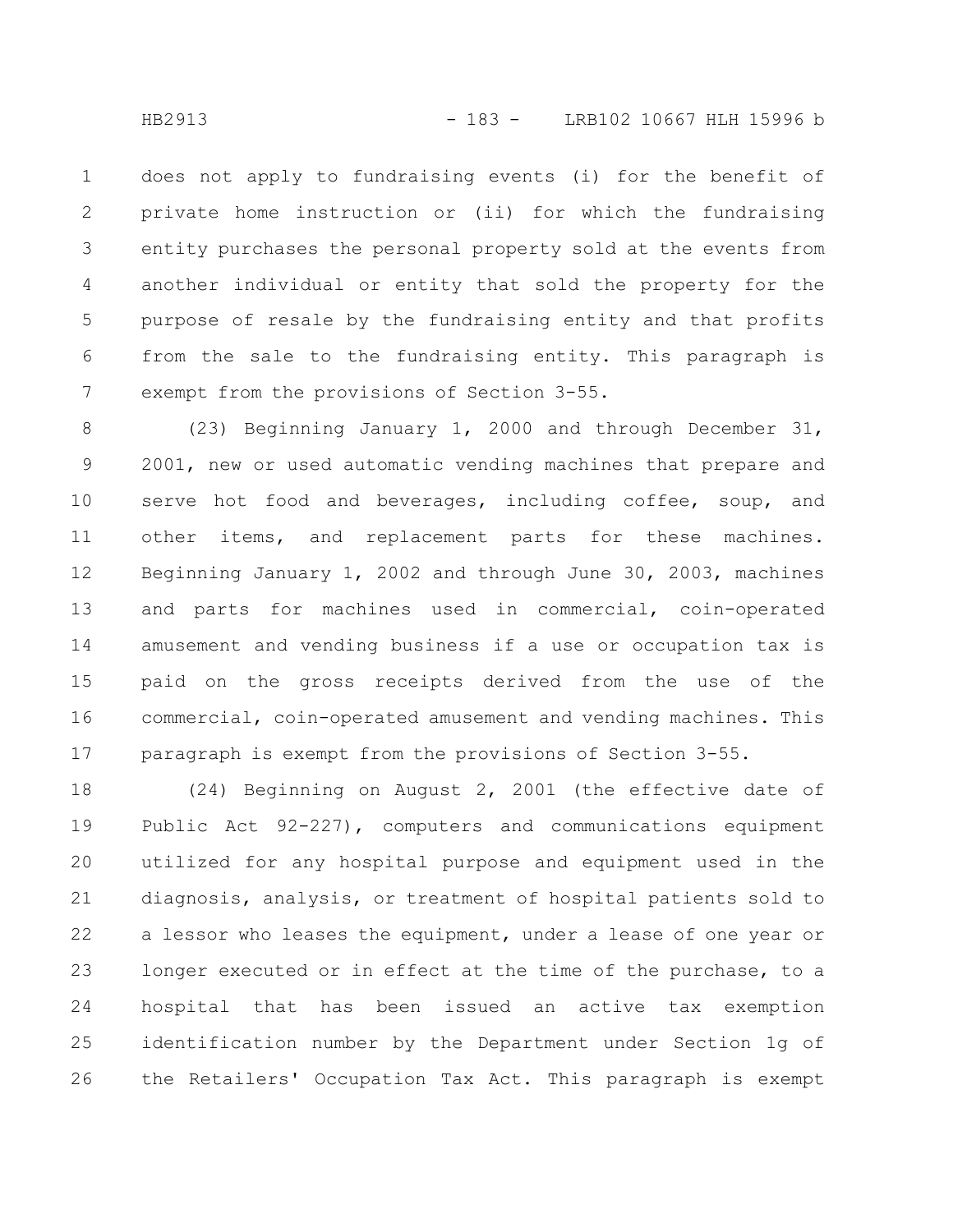from the provisions of Section 3-55. 1

(25) Beginning on August 2, 2001 (the effective date of Public Act 92-227), personal property sold to a lessor who leases the property, under a lease of one year or longer executed or in effect at the time of the purchase, to a governmental body that has been issued an active tax exemption identification number by the Department under Section 1g of the Retailers' Occupation Tax Act. This paragraph is exempt from the provisions of Section 3-55. 2 3 4 5 6 7 8 9

(26) Beginning on January 1, 2002 and through June 30, 2016, tangible personal property purchased from an Illinois retailer by a taxpayer engaged in centralized purchasing activities in Illinois who will, upon receipt of the property in Illinois, temporarily store the property in Illinois (i) for the purpose of subsequently transporting it outside this State for use or consumption thereafter solely outside this State or (ii) for the purpose of being processed, fabricated, or manufactured into, attached to, or incorporated into other tangible personal property to be transported outside this State and thereafter used or consumed solely outside this State. The Director of Revenue shall, pursuant to rules adopted in accordance with the Illinois Administrative Procedure Act, issue a permit to any taxpayer in good standing with the Department who is eligible for the exemption under this paragraph (26). The permit issued under this paragraph (26) shall authorize the holder, to the extent and in the 10 11 12 13 14 15 16 17 18 19 20 21 22 23 24 25 26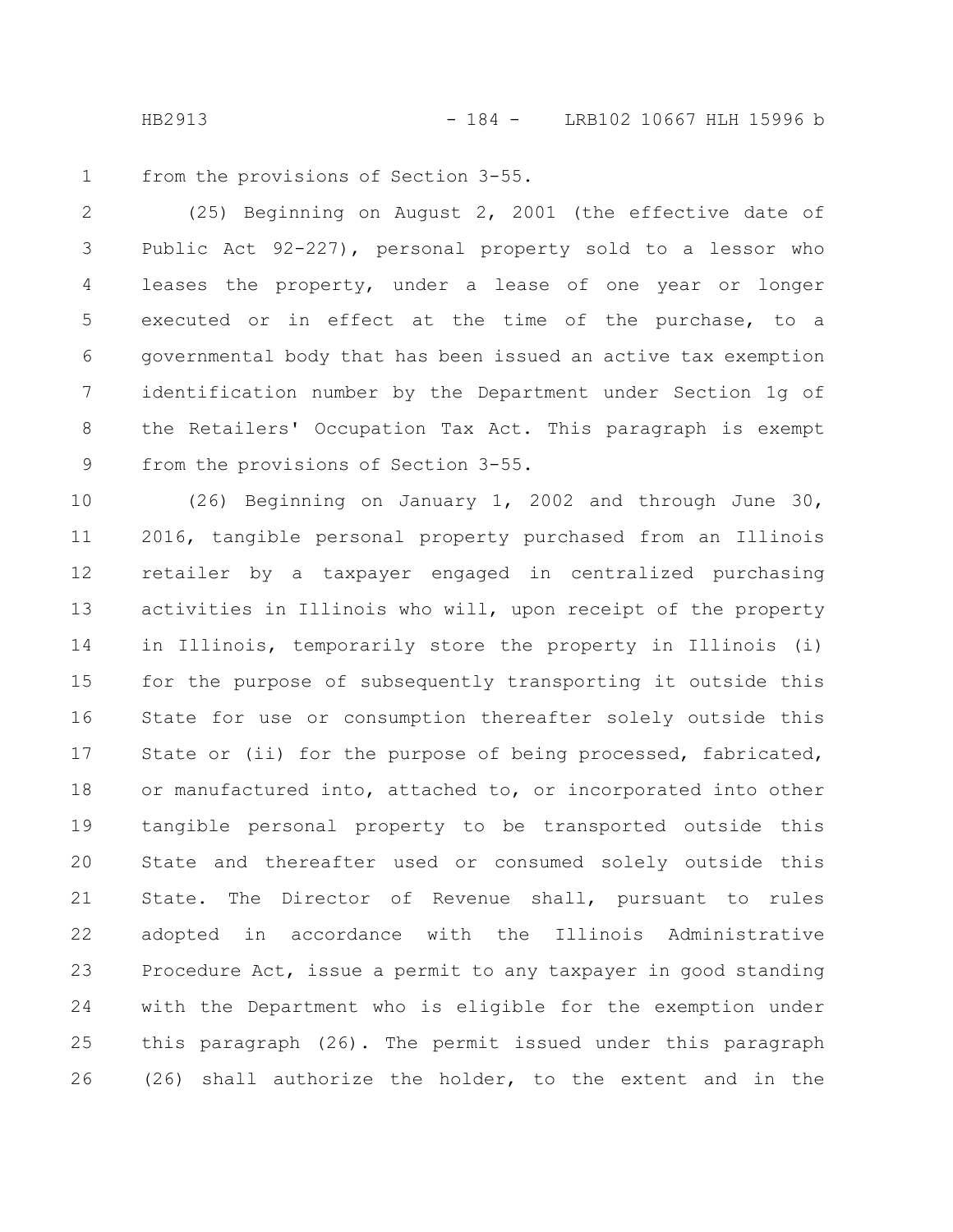manner specified in the rules adopted under this Act, to purchase tangible personal property from a retailer exempt from the taxes imposed by this Act. Taxpayers shall maintain all necessary books and records to substantiate the use and consumption of all such tangible personal property outside of the State of Illinois. 1 2 3 4 5 6

(27) Beginning January 1, 2008, tangible personal property used in the construction or maintenance of a community water supply, as defined under Section 3.145 of the Environmental Protection Act, that is operated by a not-for-profit corporation that holds a valid water supply permit issued under Title IV of the Environmental Protection Act. This paragraph is exempt from the provisions of Section 3-55. 7 8 9 10 11 12 13

(28) Tangible personal property sold to a public-facilities corporation, as described in Section 11-65-10 of the Illinois Municipal Code, for purposes of constructing or furnishing a municipal convention hall, but only if the legal title to the municipal convention hall is transferred to the municipality without any further consideration by or on behalf of the municipality at the time of the completion of the municipal convention hall or upon the retirement or redemption of any bonds or other debt instruments issued by the public-facilities corporation in connection with the development of the municipal convention hall. This exemption includes existing public-facilities corporations as provided in Section 11-65-25 of the Illinois 14 15 16 17 18 19 20 21 22 23 24 25 26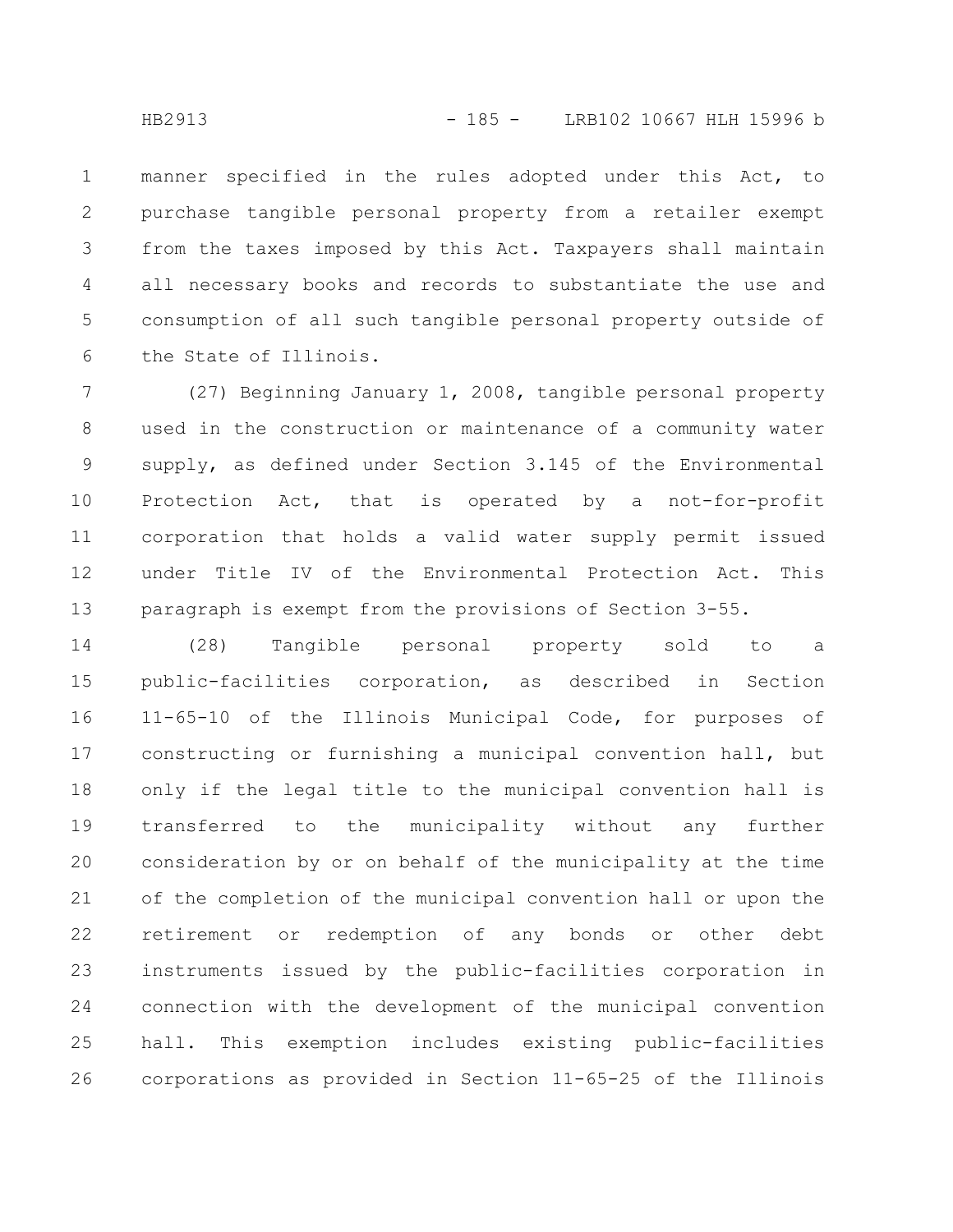Municipal Code. This paragraph is exempt from the provisions of Section 3-55. 1 2

(29) Beginning January 1, 2010 and continuing through December 31, 2024, materials, parts, equipment, components, and furnishings incorporated into or upon an aircraft as part of the modification, refurbishment, completion, replacement, repair, or maintenance of the aircraft. This exemption includes consumable supplies used in the modification, refurbishment, completion, replacement, repair, and maintenance of aircraft, but excludes any materials, parts, equipment, components, and consumable supplies used in the modification, replacement, repair, and maintenance of aircraft engines or power plants, whether such engines or power plants are installed or uninstalled upon any such aircraft. "Consumable supplies" include, but are not limited to, adhesive, tape, sandpaper, general purpose lubricants, cleaning solution, latex gloves, and protective films. This exemption applies only to the transfer of qualifying tangible personal property incident to the modification, refurbishment, completion, replacement, repair, or maintenance of an aircraft by persons who (i) hold an Air Agency Certificate and are empowered to operate an approved repair station by the Federal Aviation Administration, (ii) have a Class IV Rating, and (iii) conduct operations in accordance with Part 145 of the Federal Aviation Regulations. The exemption does not include aircraft operated by a commercial air carrier providing 3 4 5 6 7 8 9 10 11 12 13 14 15 16 17 18 19 20 21 22 23 24 25 26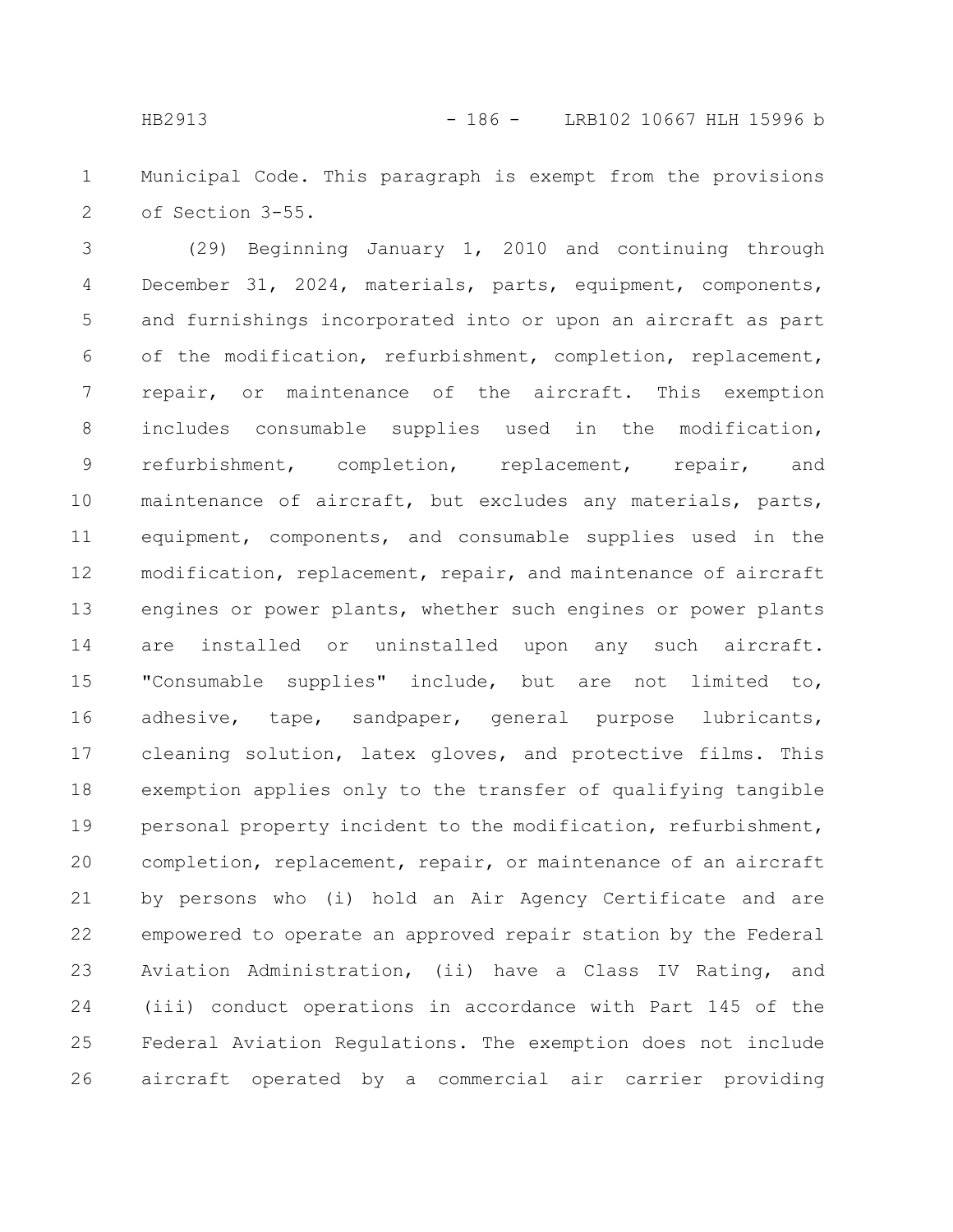scheduled passenger air service pursuant to authority issued under Part 121 or Part 129 of the Federal Aviation Regulations. The changes made to this paragraph (29) by Public Act 98-534 are declarative of existing law. It is the intent of the General Assembly that the exemption under this paragraph (29) applies continuously from January 1, 2010 through December 31, 2024; however, no claim for credit or refund is allowed for taxes paid as a result of the disallowance of this exemption on or after January 1, 2015 and prior to the effective date of this amendatory Act of the 101st General Assembly. 1 2 3 4 5 6 7 8 9 10 11

(30) Beginning January 1, 2017, menstrual pads, tampons, and menstrual cups. 12 13

(31) Tangible personal property transferred to a purchaser who is exempt from tax by operation of federal law. This paragraph is exempt from the provisions of Section 3-55. 14 15 16

(32) Qualified tangible personal property used in the construction or operation of a data center that has been granted a certificate of exemption by the Department of Commerce and Economic Opportunity, whether that tangible personal property is purchased by the owner, operator, or tenant of the data center or by a contractor or subcontractor of the owner, operator, or tenant. Data centers that would have qualified for a certificate of exemption prior to January 1, 2020 had this amendatory Act of the 101st General Assembly been in effect, may apply for and obtain an exemption for 17 18 19 20 21 22 23 24 25 26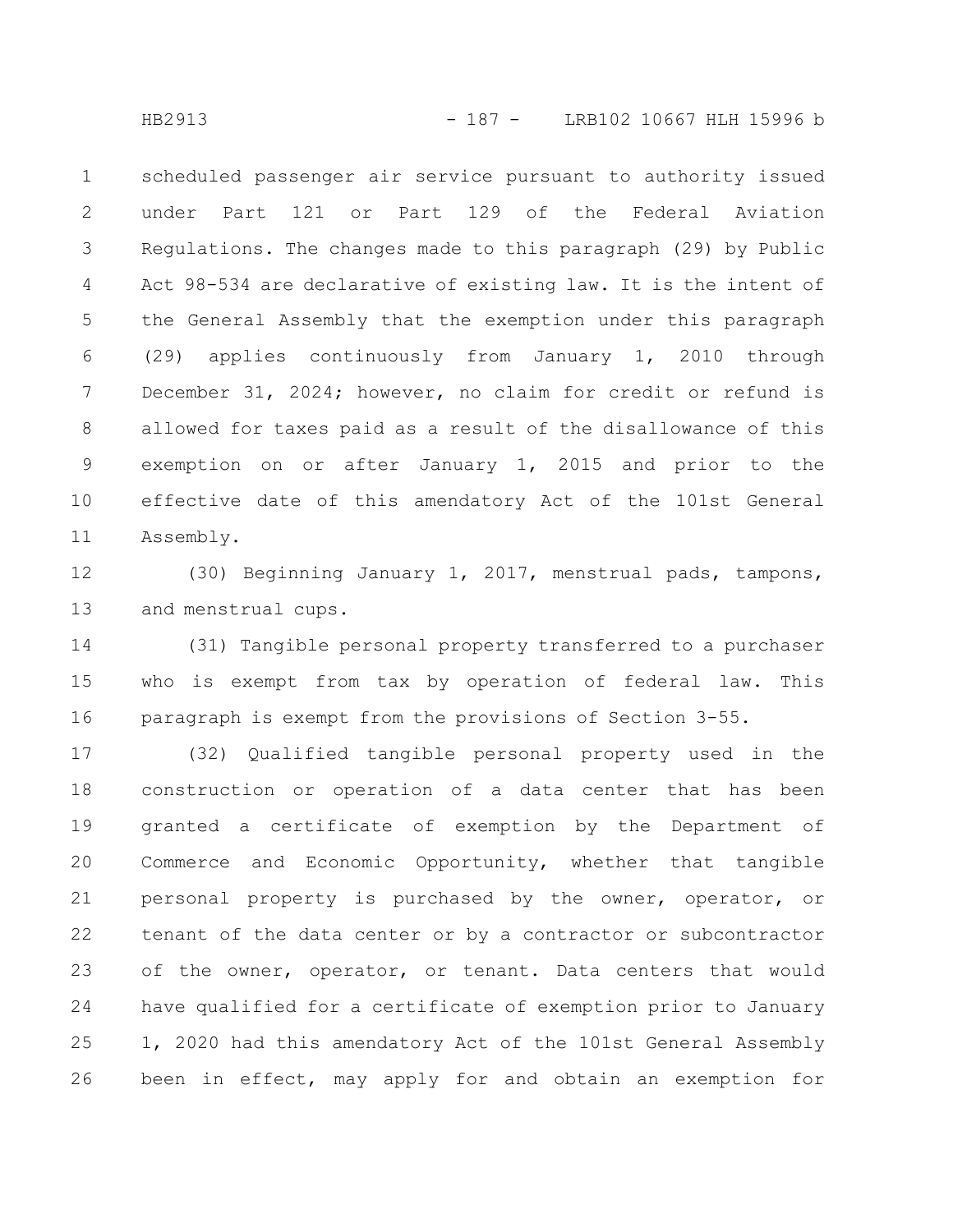subsequent purchases of computer equipment or enabling software purchased or leased to upgrade, supplement, or replace computer equipment or enabling software purchased or leased in the original investment that would have qualified. 1 2 3 4

The Department of Commerce and Economic Opportunity shall grant a certificate of exemption under this item (32) to qualified data centers as defined by Section 605-1025 of the Department of Commerce and Economic Opportunity Law of the Civil Administrative Code of Illinois. 5 6 7 8 9

10

For the purposes of this item (32):

"Data center" means a building or a series of buildings rehabilitated or constructed to house working servers in one physical location or multiple sites within the State of Illinois. 11 12 13 14

"Qualified tangible personal property" means: electrical systems and equipment; climate control and chilling equipment and systems; mechanical systems and equipment; monitoring and secure systems; emergency generators; hardware; computers; servers; data storage devices; network connectivity equipment; racks; cabinets; telecommunications cabling infrastructure; raised floor systems; peripheral components or systems; software; mechanical, electrical, or plumbing systems; battery systems; cooling systems and towers; temperature control systems; other cabling; and other data center infrastructure equipment and systems necessary to operate 15 16 17 18 19 20 21 22 23 24 25 26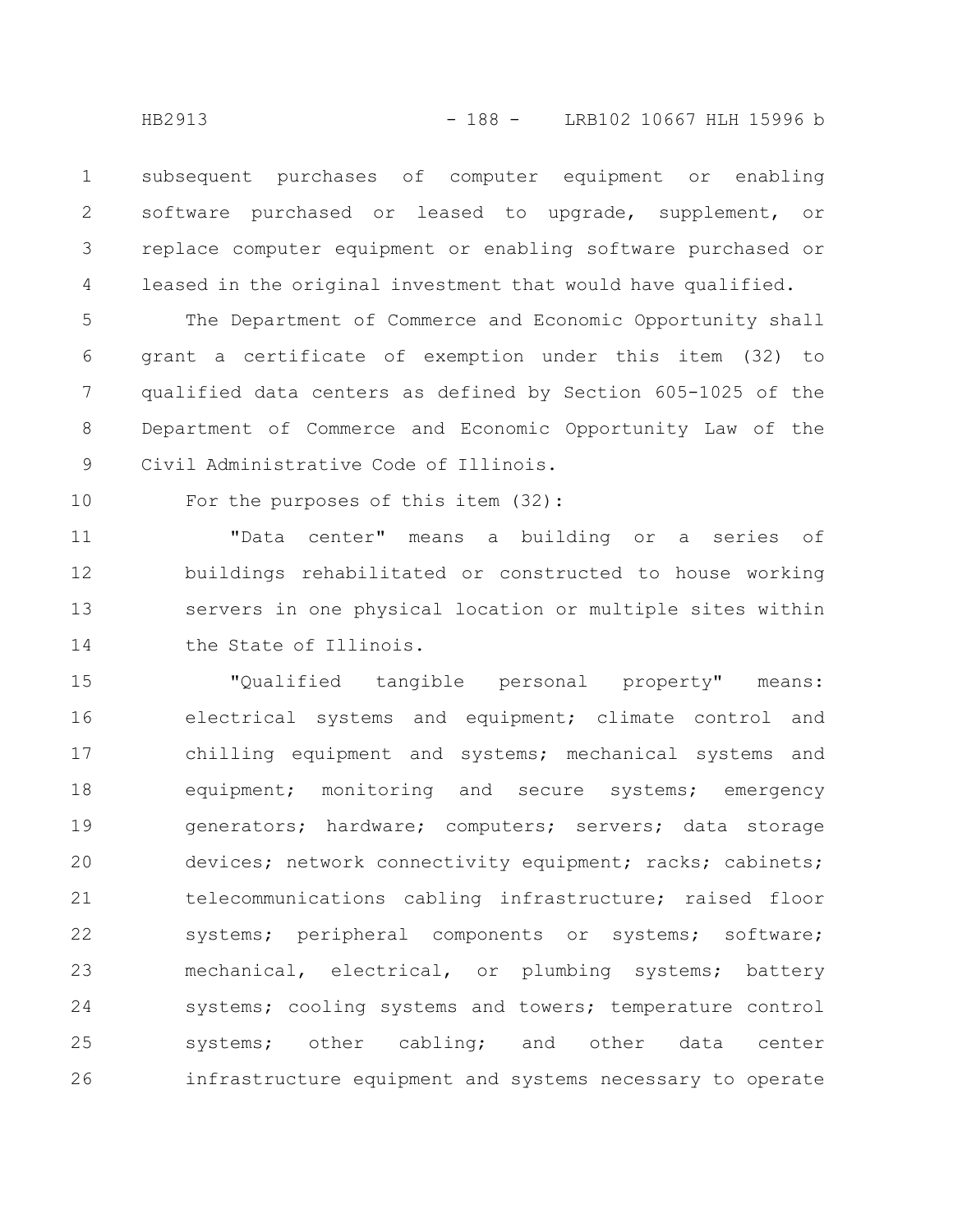qualified tangible personal property, including fixtures; and component parts of any of the foregoing, including installation, maintenance, repair, refurbishment, and replacement of qualified tangible personal property to generate, transform, transmit, distribute, or manage electricity necessary to operate qualified tangible personal property; and all other tangible personal property that is essential to the operations of a computer data center. The term "qualified tangible personal property" also includes building materials physically incorporated in to the qualifying data center. To document the exemption allowed under this Section, the retailer must obtain from the purchaser a copy of the certificate of eligibility issued by the Department of Commerce and Economic Opportunity. 1 2 3 4 5 6 7 8 9 10 11 12 13 14 15

This item (32) is exempt from the provisions of Section  $3 - 55$ . 16 17

(33) Until December 31, 2025, equipment and material deployed on or after January 1, 2021 in a county in the State with a population of fewer than 40,000 people or a township in the State with a population density of less than 50 households per square mile in a county with a population of less than 300,000 people that is incorporated into or used in the business of providing broadband services, including all equipment and material, machinery, software, or other tangible personal property that is used in whole or in part in 18 19 20 21 22 23 24 25 26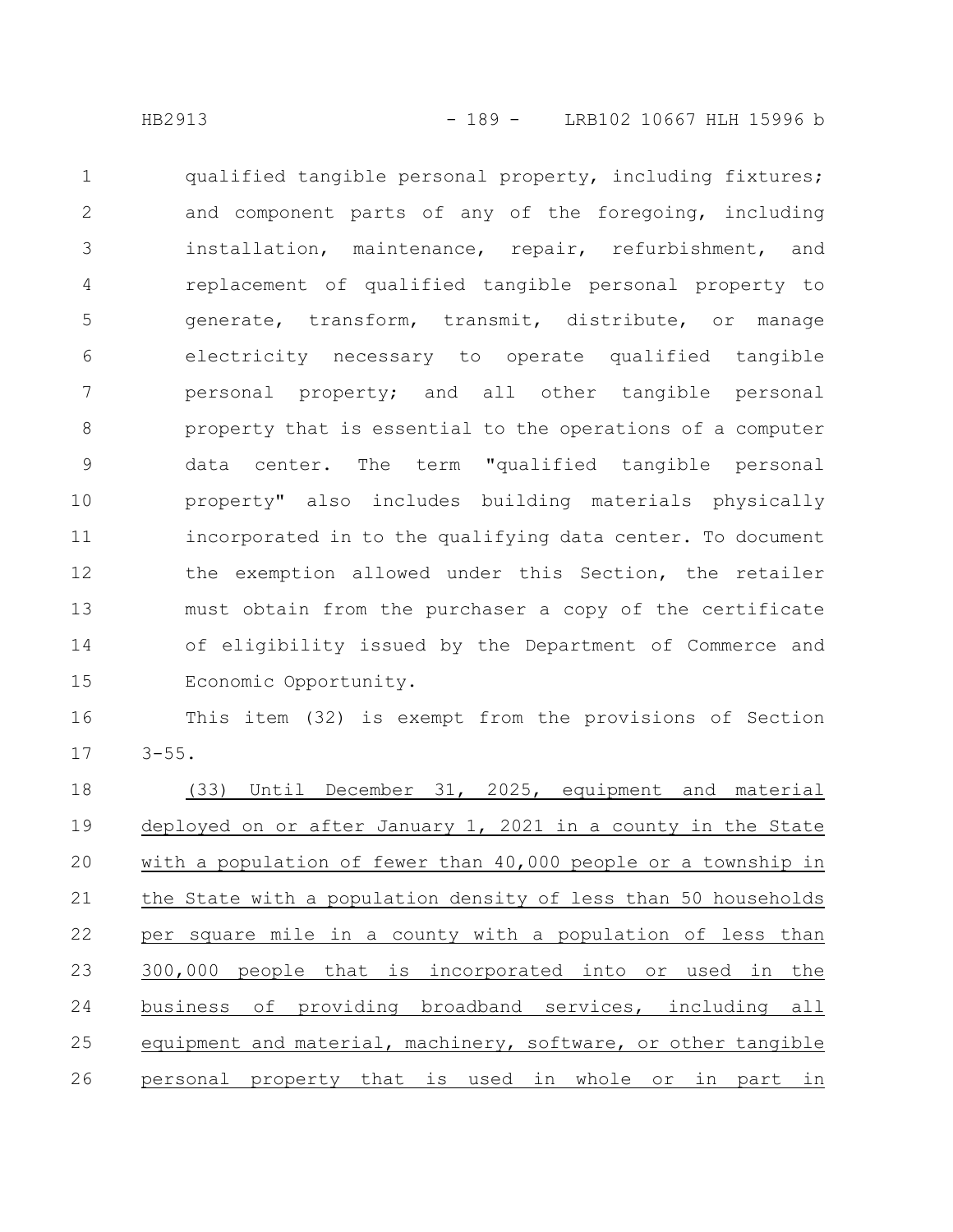| $\mathbf{1}$   | producing, broadcasting, distributing, sending, receiving,      |
|----------------|-----------------------------------------------------------------|
| 2              | storing, transmitting, retransmitting, amplifying, switching,   |
| 3              | or routing broadband services, including the monitoring,        |
| 4              | testing, maintaining, enabling, or facilitating of such         |
| 5              | equipment, machinery, software, or other infrastructure. Such   |
| 6              | property includes, but is not limited to, wires, cables         |
| 7              | including fiber optic cables, antennas, poles, switches,        |
| 8              | routers, amplifiers, rectifiers, repeaters, receivers,          |
| $\overline{9}$ | multiplexers, duplexers, transmitters, power equipment, backup  |
| 10             | power equipment, diagnostic equipment, storage devices,         |
| 11             | modems, and other general central office equipment, such as     |
| 12             | channel cards, frames, and cabinets.                            |
| 13             | (Source: P.A. 100-22, eff. 7-6-17; 100-594, eff. 6-29-18;       |
| 14             | 100-1171, eff. 1-4-19; 101-31, eff. 6-28-19; 101-81, eff.       |
| 15             | $7-12-19$ ; $101-629$ , eff. $2-5-20$ .)                        |
| 16             | Section 25. The Retailers' Occupation Tax Act is amended        |
| 17             | by changing Sections 1 and 2-5 as follows:                      |
| 18             | (35 ILCS 120/1) (from Ch. 120, par. 440)                        |
| 19             | Sec. 1. Definitions. As used in this Act:                       |
| 20             | "Broadband service" means a service provided by wireline        |
| 21             | or wireless means capable of delivering high-speed internet     |
| 22             | access at speeds of at least 25 megabits per second of download |
| 23             | speed and 3 megabits per second of upload speed.                |
| 24             | "Sale at retail" means any transfer of the ownership of or      |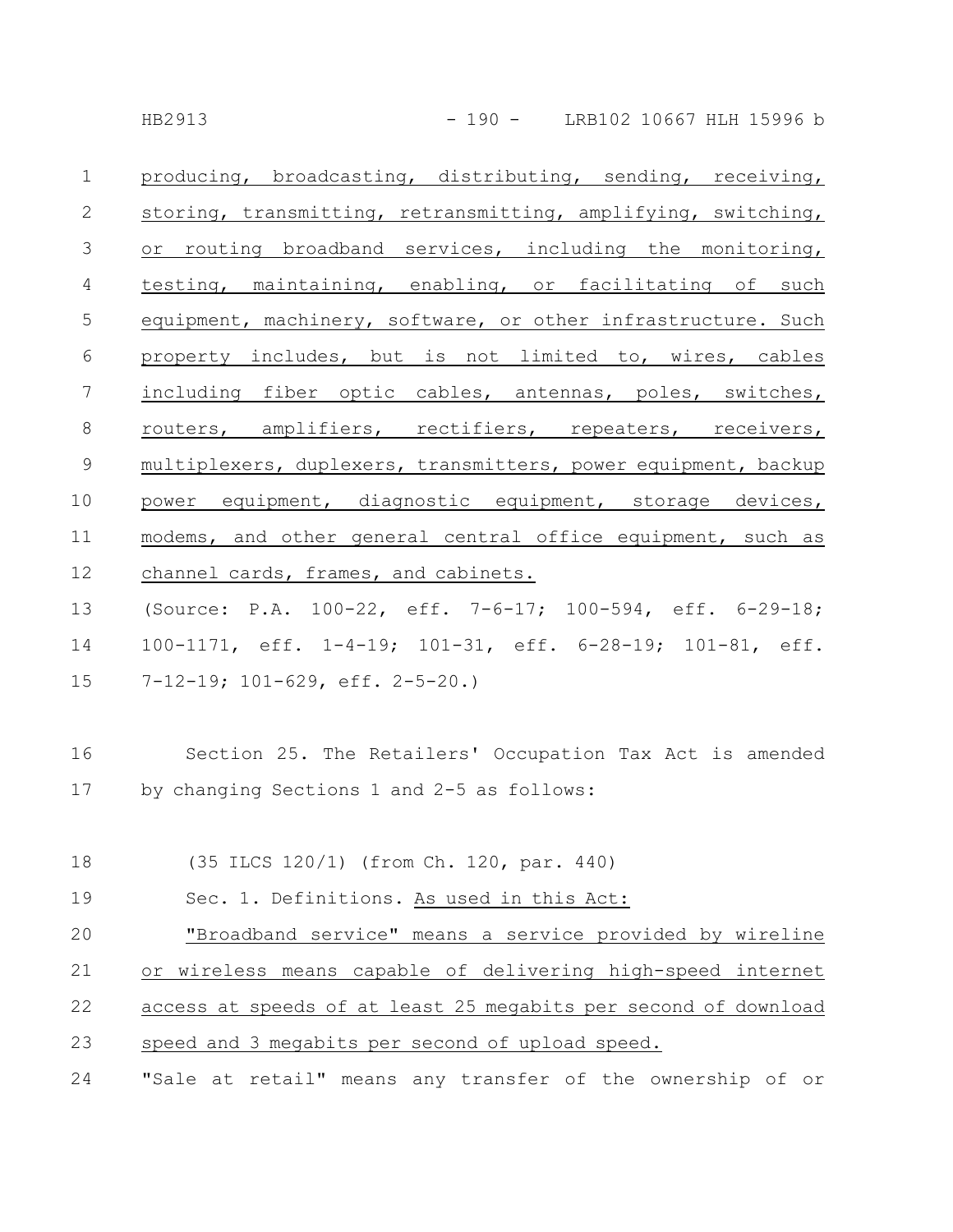title to tangible personal property to a purchaser, for the purpose of use or consumption, and not for the purpose of resale in any form as tangible personal property to the extent not first subjected to a use for which it was purchased, for a valuable consideration: Provided that the property purchased is deemed to be purchased for the purpose of resale, despite first being used, to the extent to which it is resold as an ingredient of an intentionally produced product or byproduct of manufacturing. For this purpose, slag produced as an incident to manufacturing pig iron or steel and sold is considered to be an intentionally produced byproduct of manufacturing. Transactions whereby the possession of the property is transferred but the seller retains the title as security for payment of the selling price shall be deemed to be sales. 1 2 3 4 5 6 7 8 9 10 11 12 13 14 15

"Sale at retail" shall be construed to include any transfer of the ownership of or title to tangible personal property to a purchaser, for use or consumption by any other person to whom such purchaser may transfer the tangible personal property without a valuable consideration, and to include any transfer, whether made for or without a valuable consideration, for resale in any form as tangible personal property unless made in compliance with Section 2c of this Act. 16 17 18 19 20 21 22 23 24

Sales of tangible personal property, which property, to the extent not first subjected to a use for which it was 25 26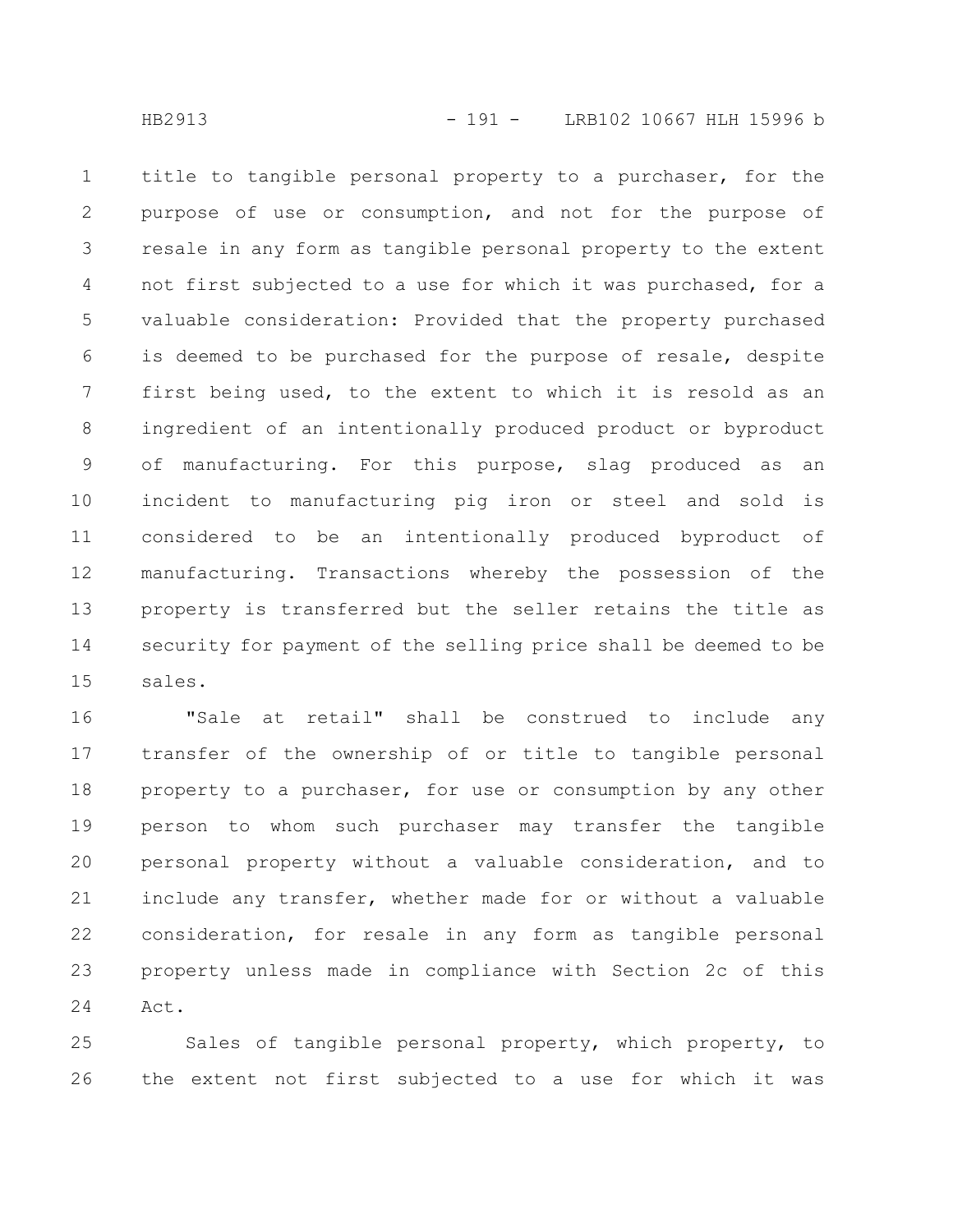purchased, as an ingredient or constituent, goes into and forms a part of tangible personal property subsequently the subject of a "Sale at retail", are not sales at retail as defined in this Act: Provided that the property purchased is deemed to be purchased for the purpose of resale, despite first being used, to the extent to which it is resold as an ingredient of an intentionally produced product or byproduct of manufacturing. 1 2 3 4 5 6 7 8

"Sale at retail" shall be construed to include any Illinois florist's sales transaction in which the purchase order is received in Illinois by a florist and the sale is for use or consumption, but the Illinois florist has a florist in another state deliver the property to the purchaser or the purchaser's donee in such other state. 9 10 11 12 13 14

Nonreusable tangible personal property that is used by persons engaged in the business of operating a restaurant, cafeteria, or drive-in is a sale for resale when it is transferred to customers in the ordinary course of business as part of the sale of food or beverages and is used to deliver, package, or consume food or beverages, regardless of where consumption of the food or beverages occurs. Examples of those items include, but are not limited to nonreusable, paper and plastic cups, plates, baskets, boxes, sleeves, buckets or other containers, utensils, straws, placemats, napkins, doggie bags, and wrapping or packaging materials that are transferred to customers as part of the sale of food or beverages in the 15 16 17 18 19 20 21 22 23 24 25 26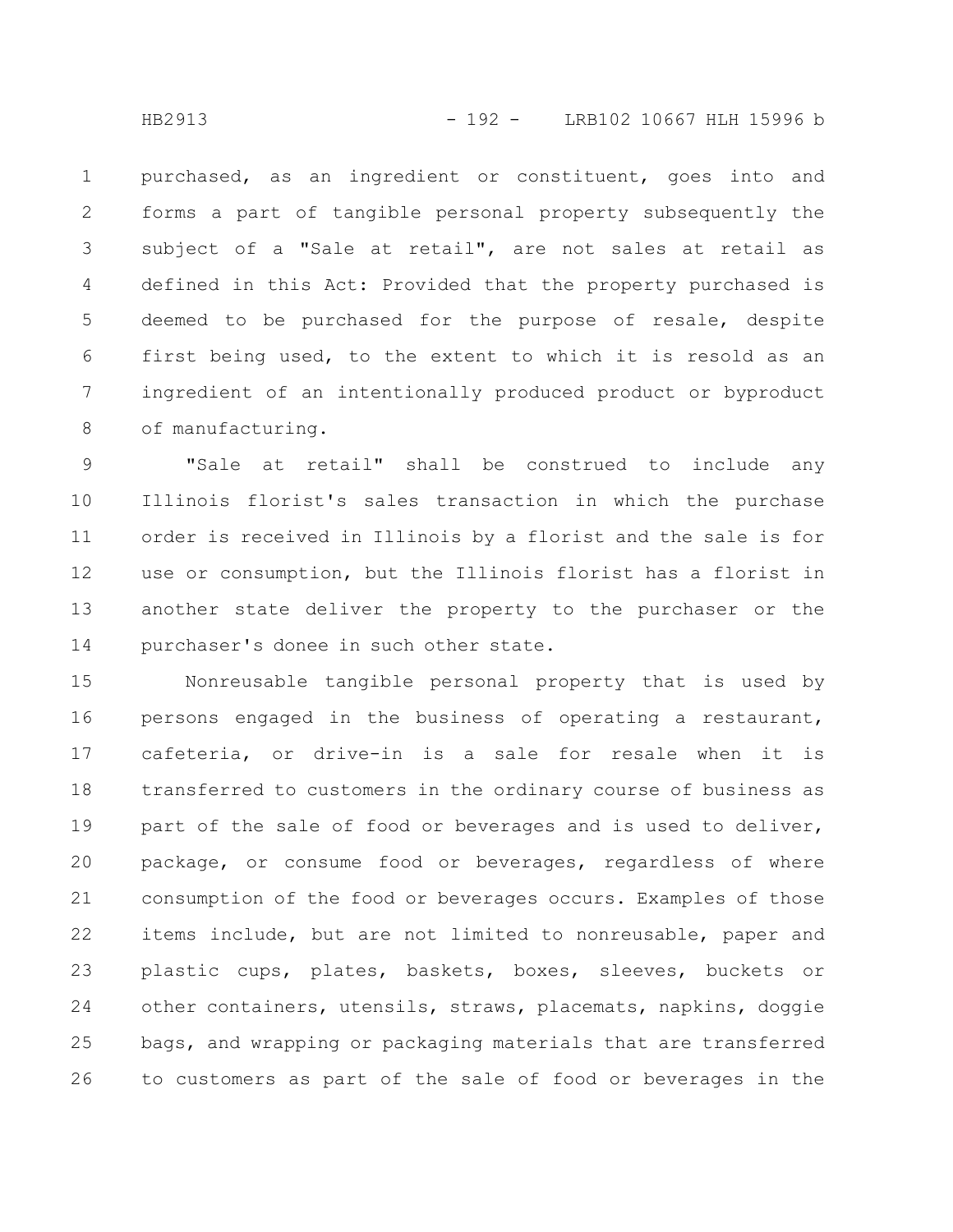ordinary course of business. 1

The purchase, employment and transfer of such tangible personal property as newsprint and ink for the primary purpose of conveying news (with or without other information) is not a purchase, use or sale of tangible personal property. 2 3 4 5

A person whose activities are organized and conducted primarily as a not-for-profit service enterprise, and who engages in selling tangible personal property at retail (whether to the public or merely to members and their guests) is engaged in the business of selling tangible personal property at retail with respect to such transactions, excepting only a person organized and operated exclusively for charitable, religious or educational purposes either (1), to the extent of sales by such person to its members, students, patients or inmates of tangible personal property to be used primarily for the purposes of such person, or (2), to the extent of sales by such person of tangible personal property which is not sold or offered for sale by persons organized for profit. The selling of school books and school supplies by schools at retail to students is not "primarily for the purposes of" the school which does such selling. The provisions of this paragraph shall not apply to nor subject to taxation occasional dinners, socials or similar activities of a person organized and operated exclusively for charitable, religious or educational purposes, whether or not such activities are open to the public. 6 7 8 9 10 11 12 13 14 15 16 17 18 19 20 21 22 23 24 25 26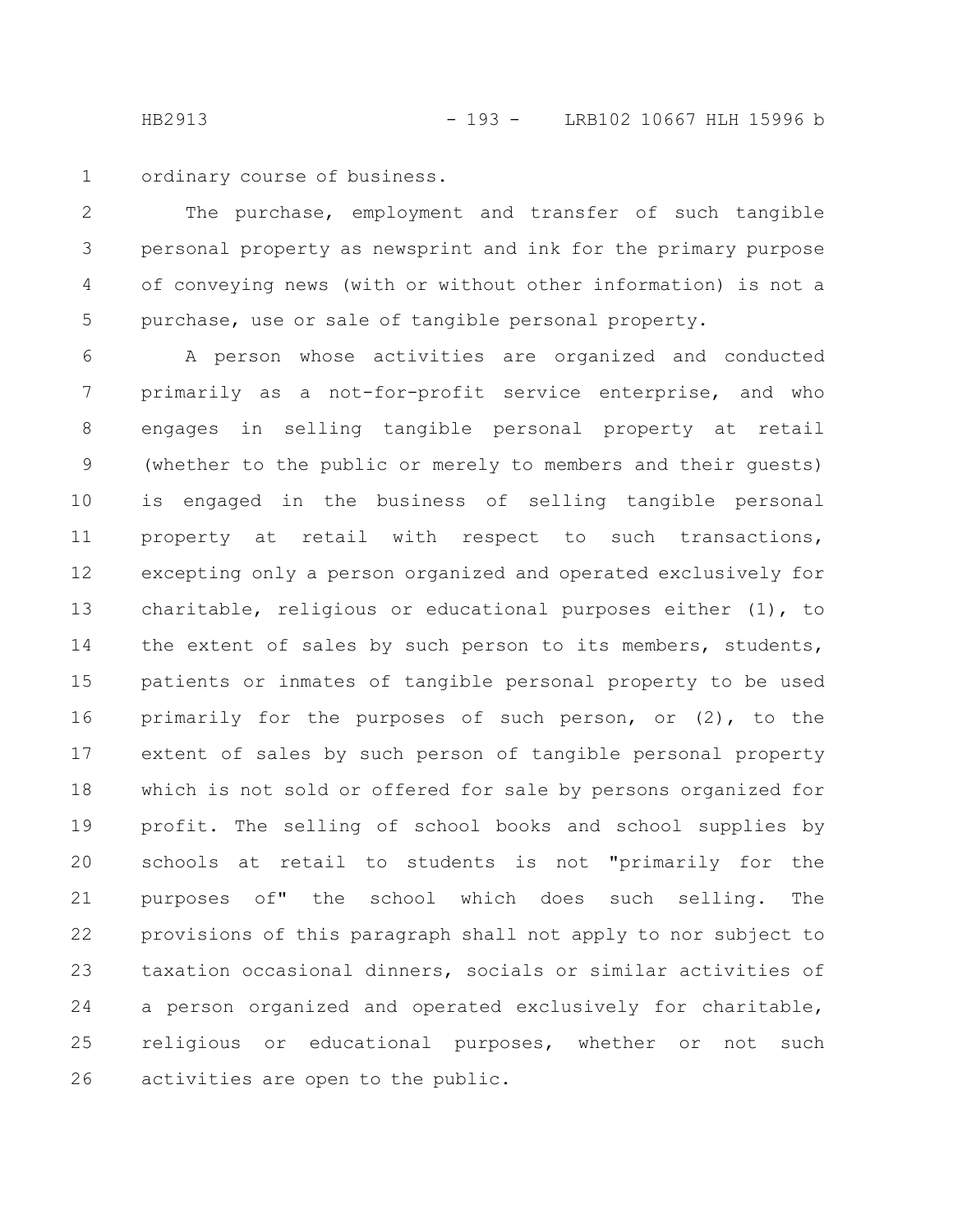HB2913 - 194 - LRB102 10667 HLH 15996 b

A person who is the recipient of a grant or contract under Title VII of the Older Americans Act of 1965 (P.L. 92-258) and serves meals to participants in the federal Nutrition Program for the Elderly in return for contributions established in amount by the individual participant pursuant to a schedule of suggested fees as provided for in the federal Act is not engaged in the business of selling tangible personal property at retail with respect to such transactions. 1 2 3 4 5 6 7 8

"Purchaser" means anyone who, through a sale at retail, acquires the ownership of or title to tangible personal property for a valuable consideration. 9 10 11

"Reseller of motor fuel" means any person engaged in the business of selling or delivering or transferring title of motor fuel to another person other than for use or consumption. No person shall act as a reseller of motor fuel within this State without first being registered as a reseller pursuant to Section 2c or a retailer pursuant to Section 2a. 12 13 14 15 16 17

"Selling price" or the "amount of sale" means the consideration for a sale valued in money whether received in money or otherwise, including cash, credits, property, other than as hereinafter provided, and services, but, prior to January 1, 2020, not including the value of or credit given for traded-in tangible personal property where the item that is traded-in is of like kind and character as that which is being sold; beginning January 1, 2020, "selling price" includes the portion of the value of or credit given for traded-in motor 18 19 20 21 22 23 24 25 26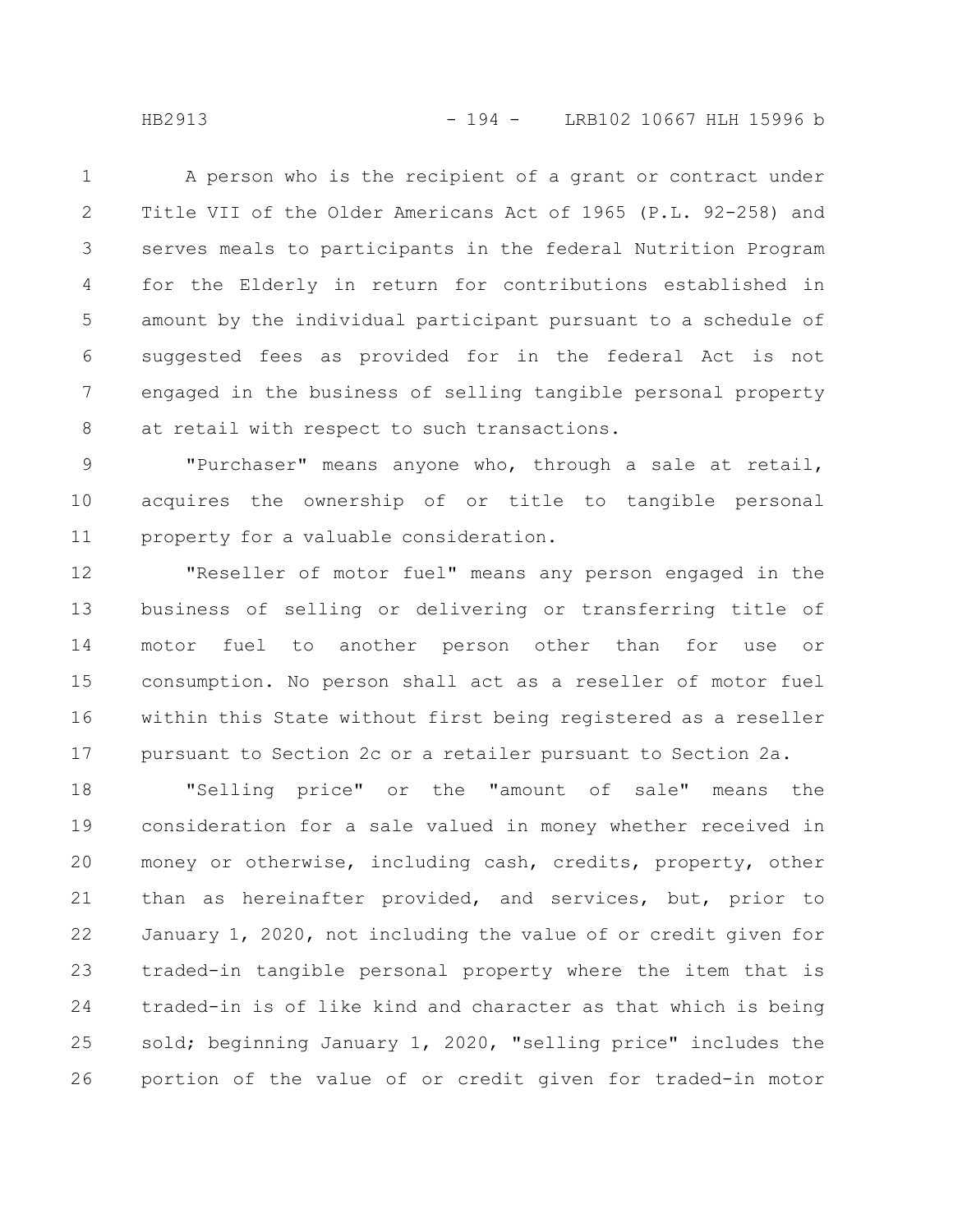vehicles of the First Division as defined in Section 1-146 of the Illinois Vehicle Code of like kind and character as that which is being sold that exceeds \$10,000. "Selling price" shall be determined without any deduction on account of the cost of the property sold, the cost of materials used, labor or service cost or any other expense whatsoever, but does not include charges that are added to prices by sellers on account of the seller's tax liability under this Act, or on account of the seller's duty to collect, from the purchaser, the tax that is imposed by the Use Tax Act, or, except as otherwise provided with respect to any cigarette tax imposed by a home rule unit, on account of the seller's tax liability under any local occupation tax administered by the Department, or, except as otherwise provided with respect to any cigarette tax imposed by a home rule unit on account of the seller's duty to collect, from the purchasers, the tax that is imposed under any local use tax administered by the Department. Effective December 1, 1985, "selling price" shall include charges that are added to prices by sellers on account of the seller's tax liability under the Cigarette Tax Act, on account of the sellers' duty to collect, from the purchaser, the tax imposed under the Cigarette Use Tax Act, and on account of the seller's duty to collect, from the purchaser, any cigarette tax imposed by a home rule unit. 1 2 3 4 5 6 7 8 9 10 11 12 13 14 15 16 17 18 19 20 21 22 23 24

Notwithstanding any law to the contrary, for any motor vehicle, as defined in Section 1-146 of the Vehicle Code, that 25 26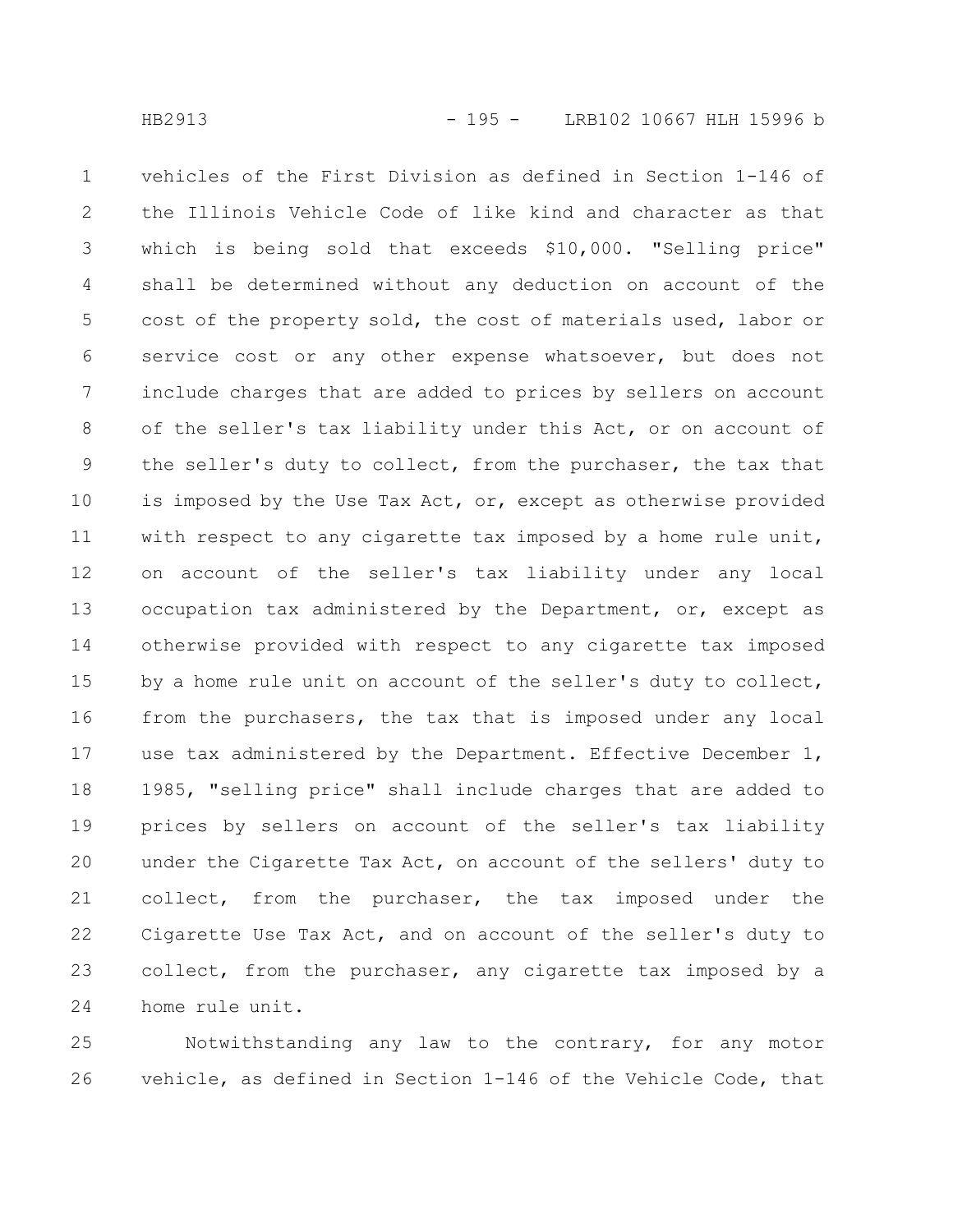is sold on or after January 1, 2015 for the purpose of leasing the vehicle for a defined period that is longer than one year and (1) is a motor vehicle of the second division that: (A) is a self-contained motor vehicle designed or permanently converted to provide living quarters for recreational, camping, or travel use, with direct walk through access to the living quarters from the driver's seat; (B) is of the van configuration designed for the transportation of not less than 7 nor more than 16 passengers; or (C) has a gross vehicle weight rating of 8,000 pounds or less or (2) is a motor vehicle of the first division, "selling price" or "amount of sale" means the consideration received by the lessor pursuant to the lease contract, including amounts due at lease signing and all monthly or other regular payments charged over the term of the lease. Also included in the selling price is any amount received by the lessor from the lessee for the leased vehicle that is not calculated at the time the lease is executed, including, but not limited to, excess mileage charges and charges for excess wear and tear. For sales that occur in Illinois, with respect to any amount received by the lessor from the lessee for the leased vehicle that is not calculated at the time the lease is executed, the lessor who purchased the motor vehicle does not incur the tax imposed by the Use Tax Act on those amounts, and the retailer who makes the retail sale of the motor vehicle to the lessor is not required to collect the tax imposed by the Use Tax Act or to pay the tax imposed by 1 2 3 4 5 6 7 8 9 10 11 12 13 14 15 16 17 18 19 20 21 22 23 24 25 26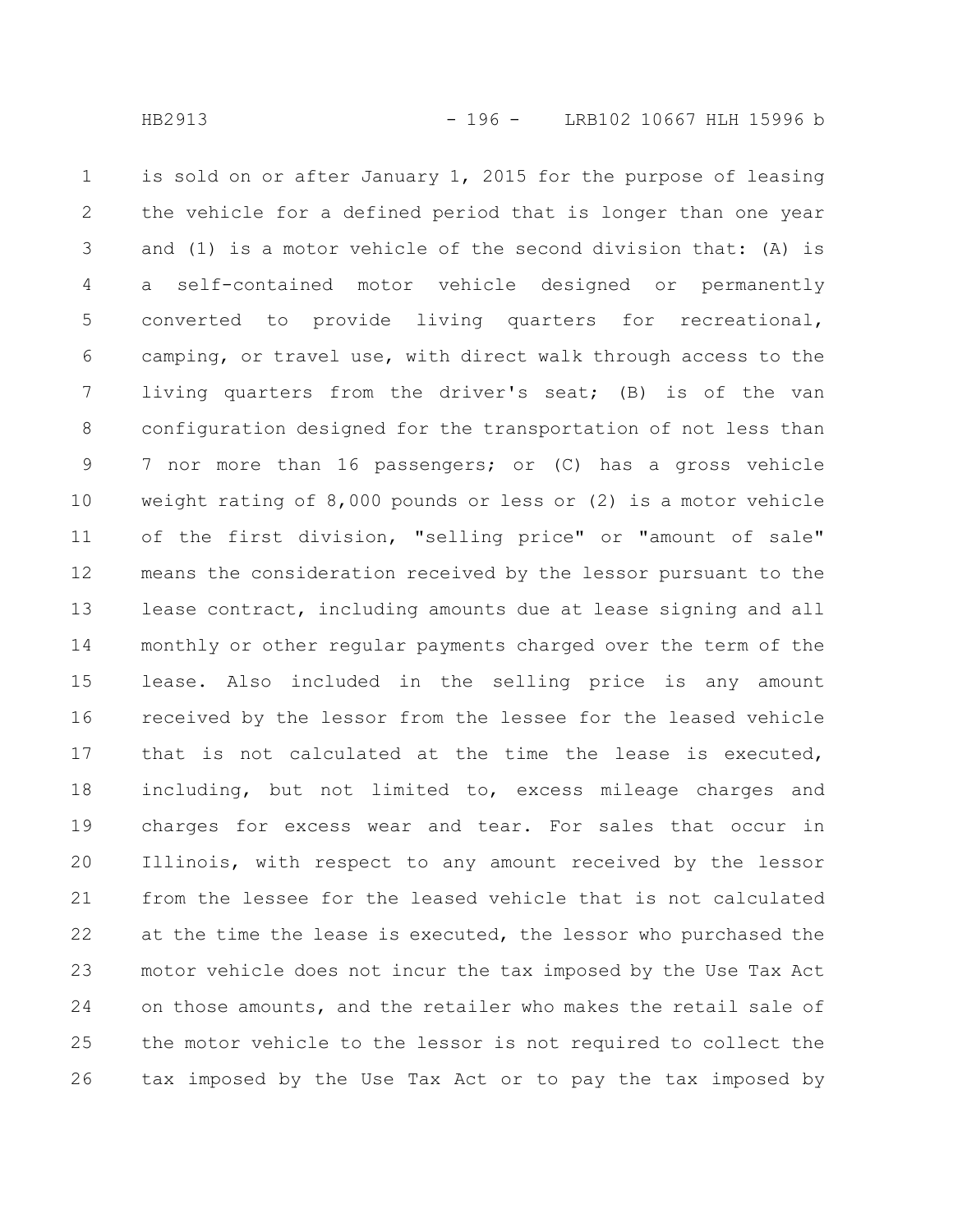this Act on those amounts. However, the lessor who purchased the motor vehicle assumes the liability for reporting and paying the tax on those amounts directly to the Department in the same form (Illinois Retailers' Occupation Tax, and local retailers' occupation taxes, if applicable) in which the retailer would have reported and paid such tax if the retailer had accounted for the tax to the Department. For amounts received by the lessor from the lessee that are not calculated at the time the lease is executed, the lessor must file the return and pay the tax to the Department by the due date otherwise required by this Act for returns other than transaction returns. If the retailer is entitled under this Act to a discount for collecting and remitting the tax imposed under this Act to the Department with respect to the sale of the motor vehicle to the lessor, then the right to the discount provided in this Act shall be transferred to the lessor with respect to the tax paid by the lessor for any amount received by the lessor from the lessee for the leased vehicle that is not calculated at the time the lease is executed; provided that the discount is only allowed if the return is timely filed and for amounts timely paid. The "selling price" of a motor vehicle that is sold on or after January 1, 2015 for the purpose of leasing for a defined period of longer than one year shall not be reduced by the value of or credit given for traded-in tangible personal property owned by the lessor, nor shall it be reduced by the value of or credit given for 1 2 3 4 5 6 7 8 9 10 11 12 13 14 15 16 17 18 19 20 21 22 23 24 25 26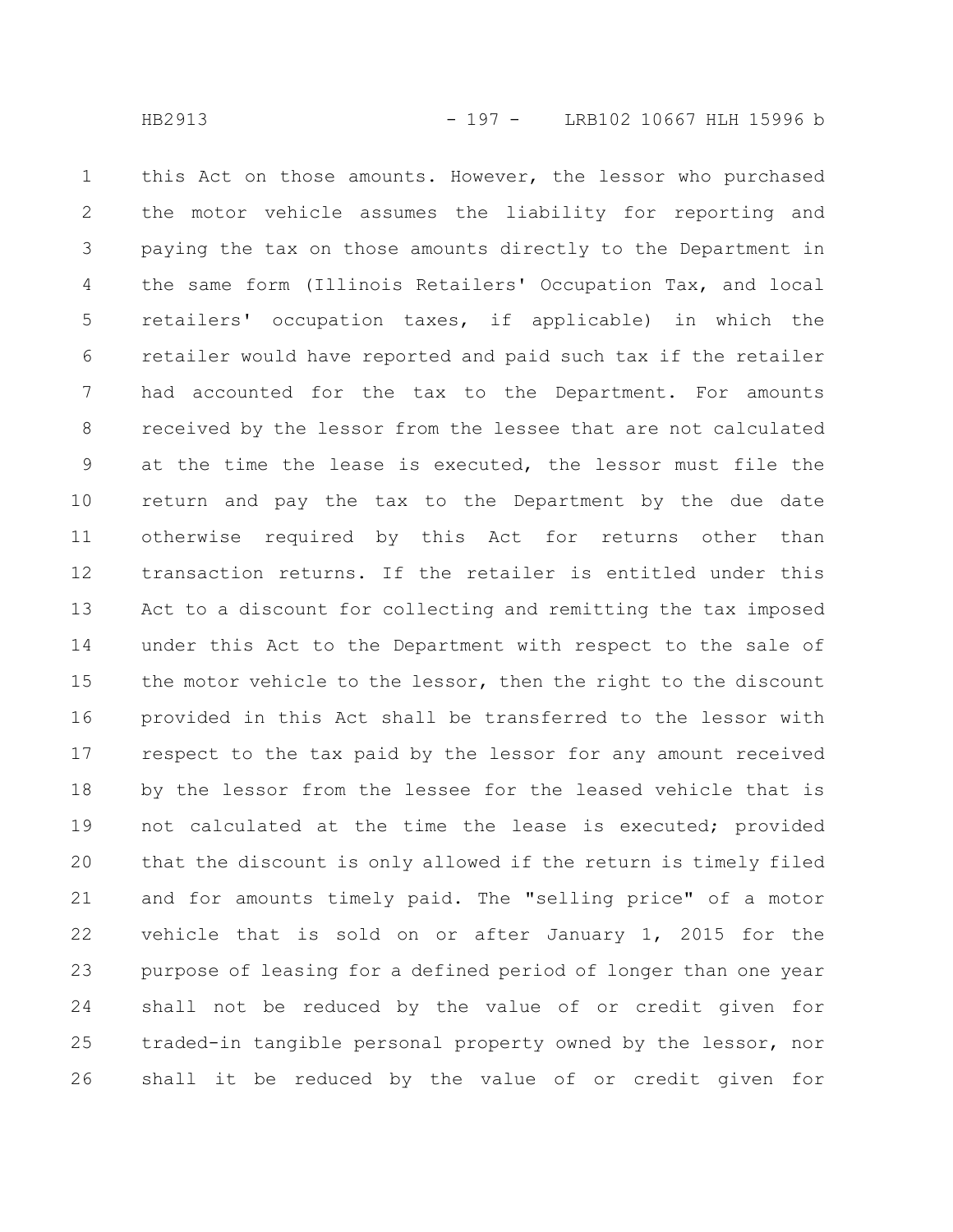traded-in tangible personal property owned by the lessee, regardless of whether the trade-in value thereof is assigned by the lessee to the lessor. In the case of a motor vehicle that is sold for the purpose of leasing for a defined period of longer than one year, the sale occurs at the time of the delivery of the vehicle, regardless of the due date of any lease payments. A lessor who incurs a Retailers' Occupation Tax liability on the sale of a motor vehicle coming off lease may not take a credit against that liability for the Use Tax the lessor paid upon the purchase of the motor vehicle (or for any tax the lessor paid with respect to any amount received by the lessor from the lessee for the leased vehicle that was not calculated at the time the lease was executed) if the selling price of the motor vehicle at the time of purchase was calculated using the definition of "selling price" as defined in this paragraph. Notwithstanding any other provision of this Act to the contrary, lessors shall file all returns and make all payments required under this paragraph to the Department by electronic means in the manner and form as required by the Department. This paragraph does not apply to leases of motor vehicles for which, at the time the lease is entered into, the term of the lease is not a defined period, including leases with a defined initial period with the option to continue the lease on a month-to-month or other basis beyond the initial defined period. 1 2 3 4 5 6 7 8 9 10 11 12 13 14 15 16 17 18 19 20 21 22 23 24 25

26

The phrase "like kind and character" shall be liberally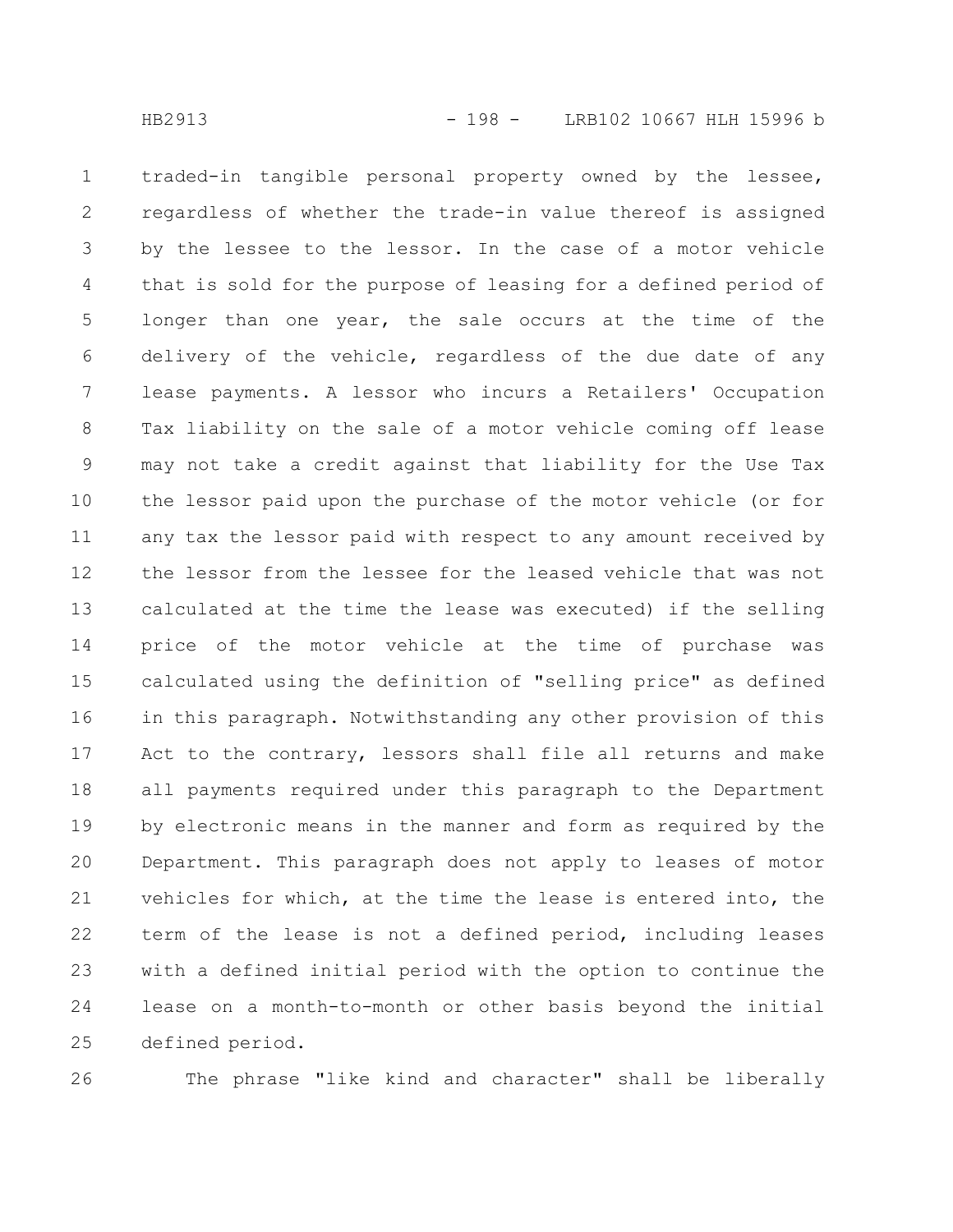construed (including but not limited to any form of motor vehicle for any form of motor vehicle, or any kind of farm or agricultural implement for any other kind of farm or agricultural implement), while not including a kind of item which, if sold at retail by that retailer, would be exempt from retailers' occupation tax and use tax as an isolated or occasional sale. 1 2 3 4 5 6 7

"Gross receipts" from the sales of tangible personal property at retail means the total selling price or the amount of such sales, as hereinbefore defined. In the case of charge and time sales, the amount thereof shall be included only as and when payments are received by the seller. Receipts or other consideration derived by a seller from the sale, transfer or assignment of accounts receivable to a wholly owned subsidiary will not be deemed payments prior to the time the purchaser makes payment on such accounts. 8 9 10 11 12 13 14 15 16

17

"Department" means the Department of Revenue.

"Person" means any natural individual, firm, partnership, association, joint stock company, joint adventure, public or private corporation, limited liability company, or a receiver, executor, trustee, guardian or other representative appointed by order of any court. 18 19 20 21 22

The isolated or occasional sale of tangible personal property at retail by a person who does not hold himself out as being engaged (or who does not habitually engage) in selling such tangible personal property at retail, or a sale through a 23 24 25 26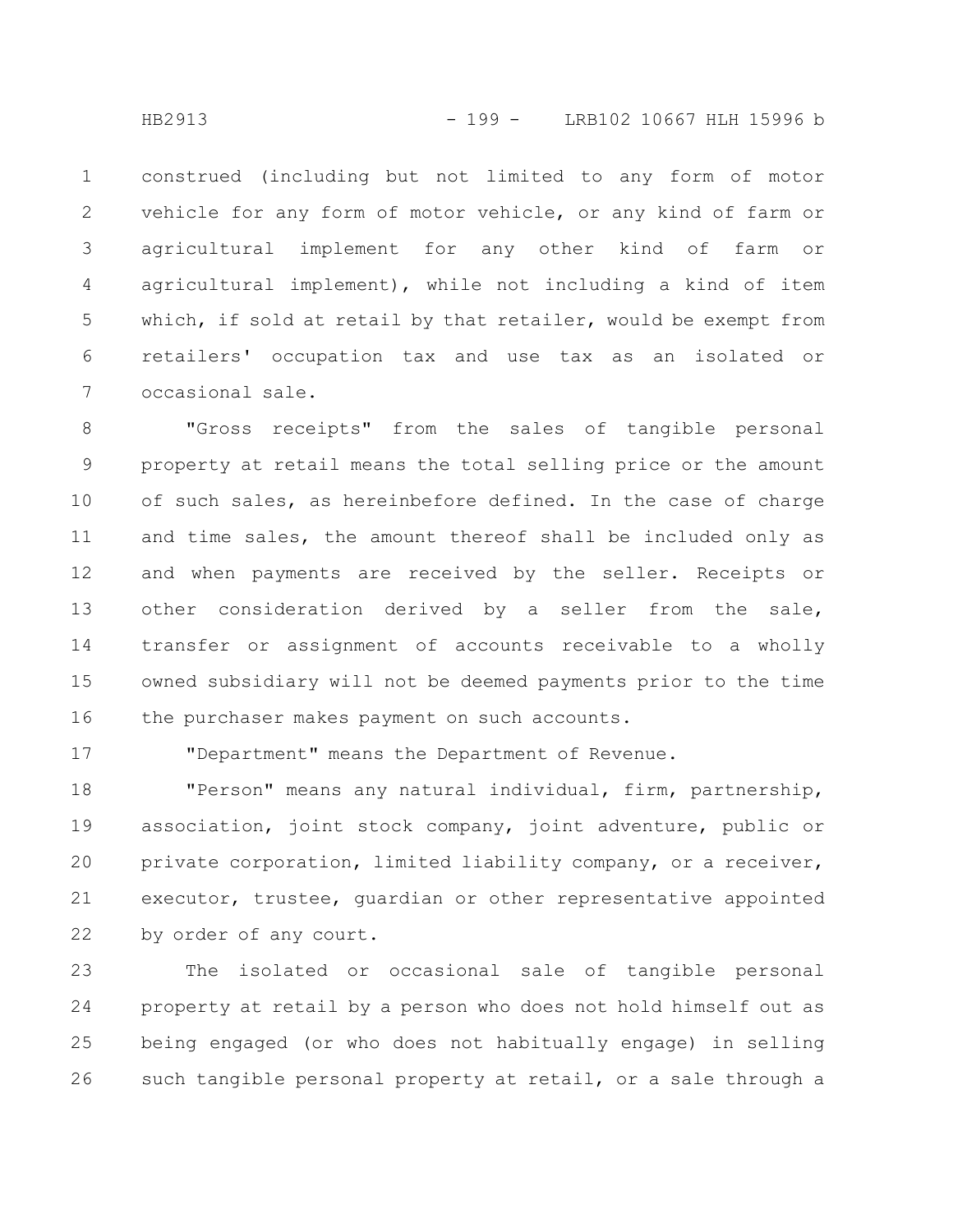bulk vending machine, does not constitute engaging in a business of selling such tangible personal property at retail within the meaning of this Act; provided that any person who is engaged in a business which is not subject to the tax imposed by this Act because of involving the sale of or a contract to sell real estate or a construction contract to improve real estate or a construction contract to engineer, install, and maintain an integrated system of products, but who, in the course of conducting such business, transfers tangible personal property to users or consumers in the finished form in which it was purchased, and which does not become real estate or was not engineered and installed, under any provision of a construction contract or real estate sale or real estate sales agreement entered into with some other person arising out of or because of such nontaxable business, is engaged in the business of selling tangible personal property at retail to the extent of the value of the tangible personal property so transferred. If, in such a transaction, a separate charge is made for the tangible personal property so transferred, the value of such property, for the purpose of this Act, shall be the amount so separately charged, but not less than the cost of such property to the transferor; if no separate charge is made, the value of such property, for the purposes of this Act, is the cost to the transferor of such tangible personal property. Construction contracts for the improvement of real estate consisting of engineering, 1 2 3 4 5 6 7 8 9 10 11 12 13 14 15 16 17 18 19 20 21 22 23 24 25 26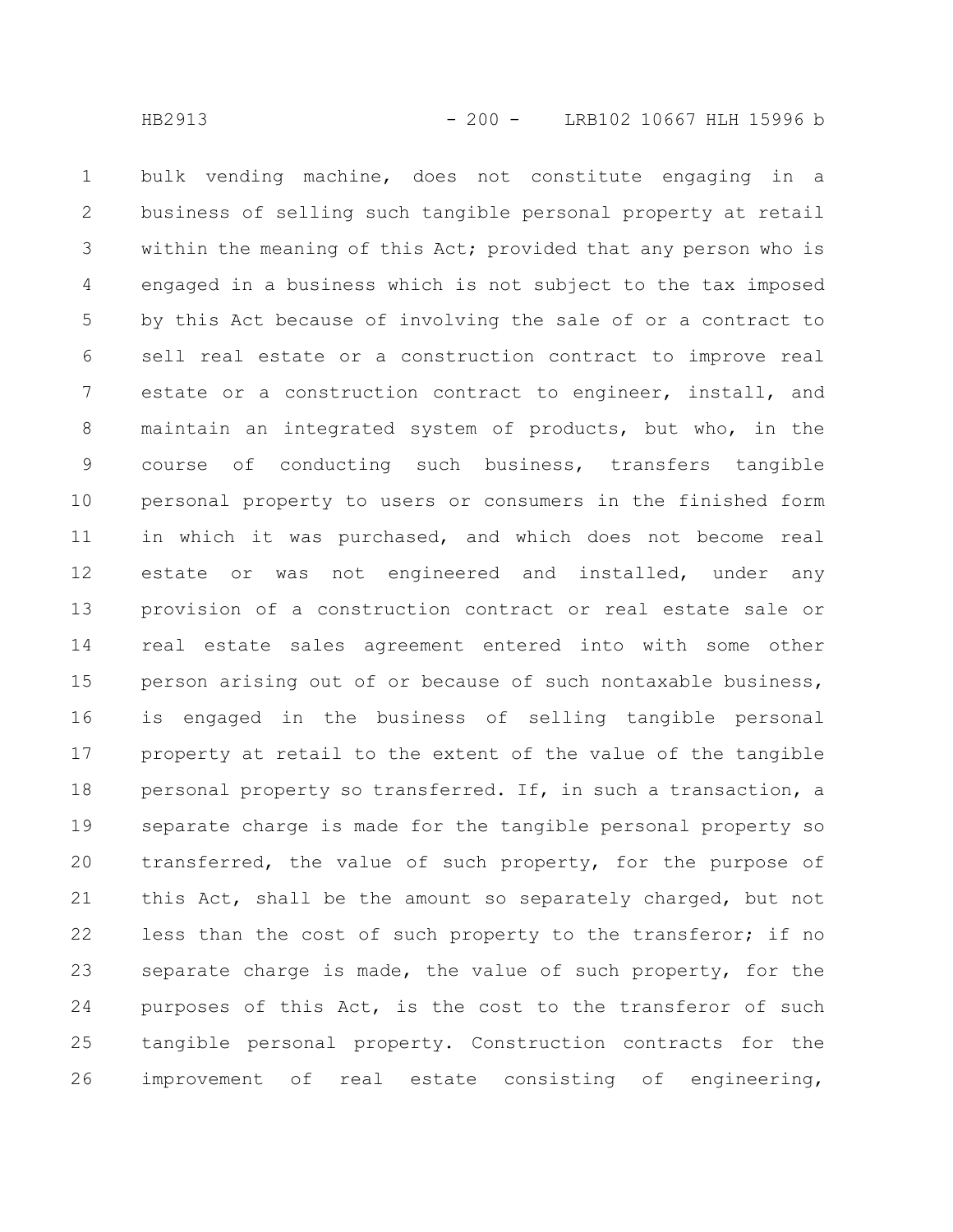installation, and maintenance of voice, data, video, security, and all telecommunication systems do not constitute engaging in a business of selling tangible personal property at retail within the meaning of this Act if they are sold at one specified contract price. 1 2 3 4 5

A person who holds himself or herself out as being engaged (or who habitually engages) in selling tangible personal property at retail is a person engaged in the business of selling tangible personal property at retail hereunder with respect to such sales (and not primarily in a service occupation) notwithstanding the fact that such person designs and produces such tangible personal property on special order for the purchaser and in such a way as to render the property of value only to such purchaser, if such tangible personal property so produced on special order serves substantially the same function as stock or standard items of tangible personal property that are sold at retail. 6 7 8 9 10 11 12 13 14 15 16 17

Persons who engage in the business of transferring tangible personal property upon the redemption of trading stamps are engaged in the business of selling such property at retail and shall be liable for and shall pay the tax imposed by this Act on the basis of the retail value of the property transferred upon redemption of such stamps. 18 19 20 21 22 23

"Bulk vending machine" means a vending machine, containing unsorted confections, nuts, toys, or other items designed primarily to be used or played with by children which, when a 24 25 26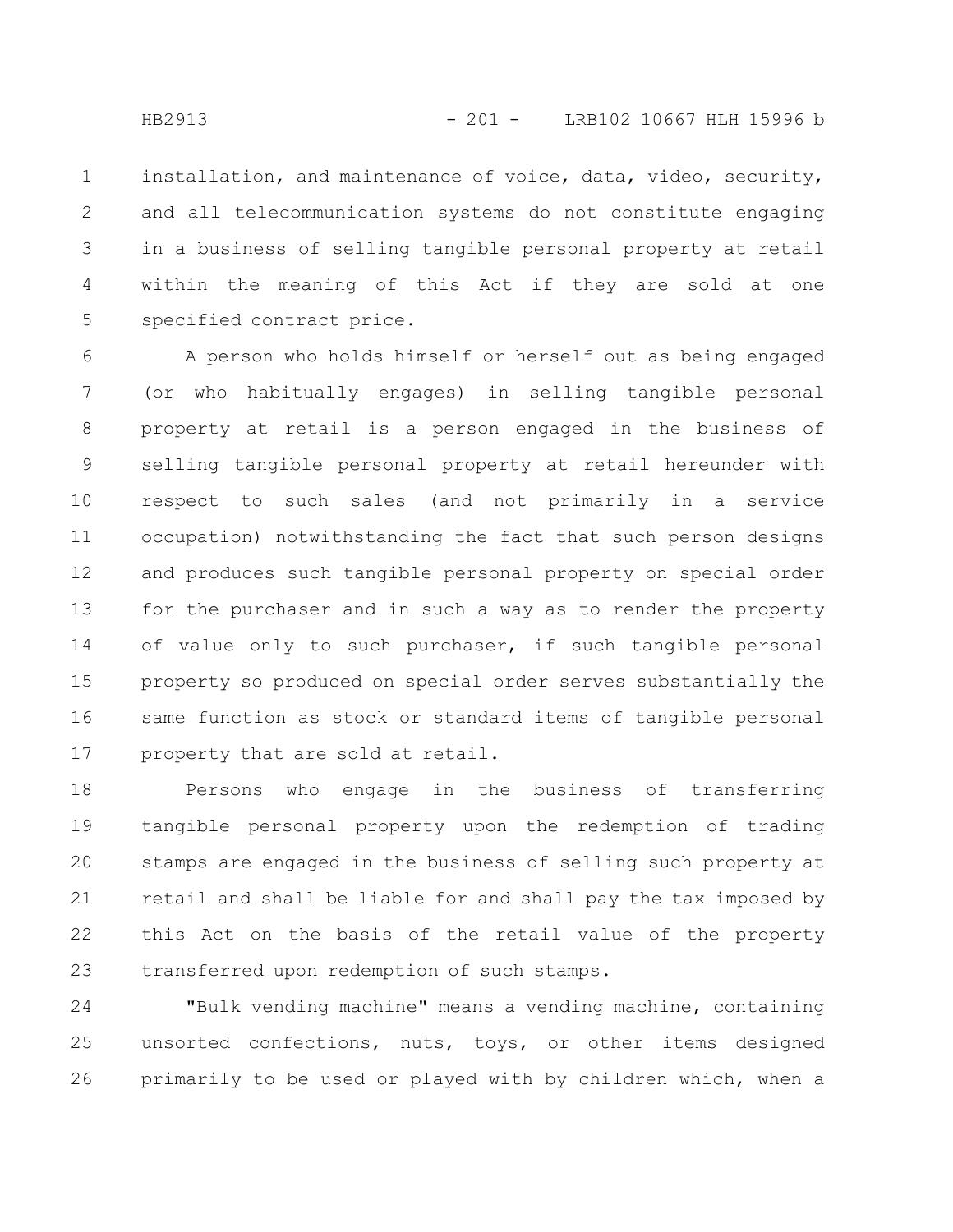coin or coins of a denomination not larger than \$0.50 are inserted, are dispensed in equal portions, at random and without selection by the customer. 1 2 3

"Remote retailer" means a retailer that does not maintain within this State, directly or by a subsidiary, an office, distribution house, sales house, warehouse or other place of business, or any agent or other representative operating within this State under the authority of the retailer or its subsidiary, irrespective of whether such place of business or agent is located here permanently or temporarily or whether such retailer or subsidiary is licensed to do business in this State. 4 5 6 7 8 9 10 11 12

"Marketplace" means a physical or electronic place, forum, platform, application, or other method by which a marketplace seller sells or offers to sell items. 13 14 15

"Marketplace facilitator" means a person who, pursuant to an agreement with an unrelated third-party marketplace seller, directly or indirectly through one or more affiliates facilitates a retail sale by an unrelated third party marketplace seller by: 16 17 18 19 20

(1) listing or advertising for sale by the marketplace seller in a marketplace, tangible personal property that is subject to tax under this Act; and 21 22 23

(2) either directly or indirectly, through agreements or arrangements with third parties, collecting payment from the customer and transmitting that payment to the 24 25 26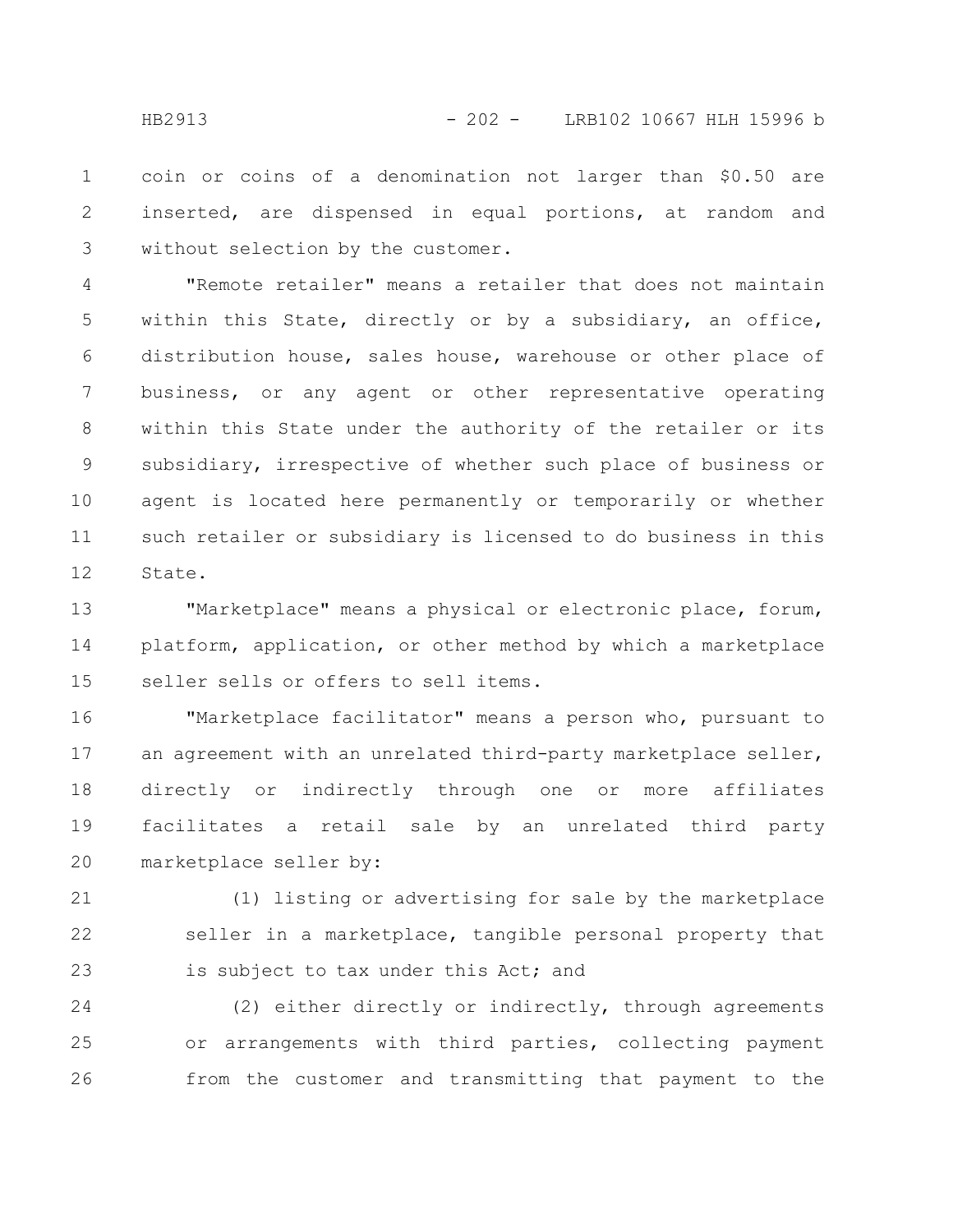marketplace seller regardless of whether the marketplace facilitator receives compensation or other consideration in exchange for its services. 1 2 3

A person who provides advertising services, including listing products for sale, is not considered a marketplace facilitator, so long as the advertising service platform or forum does not engage, directly or indirectly through one or more affiliated persons, in the activities described in paragraph (2) of this definition of "marketplace facilitator". 4 5 6 7 8 9

"Marketplace seller" means a person that makes sales through a marketplace operated by an unrelated third party marketplace facilitator. 10 11 12

(Source: P.A. 101-31, eff. 6-28-19; 101-604, eff. 1-1-20.) 13

(35 ILCS 120/2-5) 14

Sec. 2-5. Exemptions. Gross receipts from proceeds from the sale of the following tangible personal property are exempt from the tax imposed by this Act: 15 16 17

18

(1) Farm chemicals.

(2) Farm machinery and equipment, both new and used, including that manufactured on special order, certified by the purchaser to be used primarily for production agriculture or State or federal agricultural programs, including individual replacement parts for the machinery and equipment, including machinery and equipment purchased for lease, and including implements of husbandry defined 19 20 21 22 23 24 25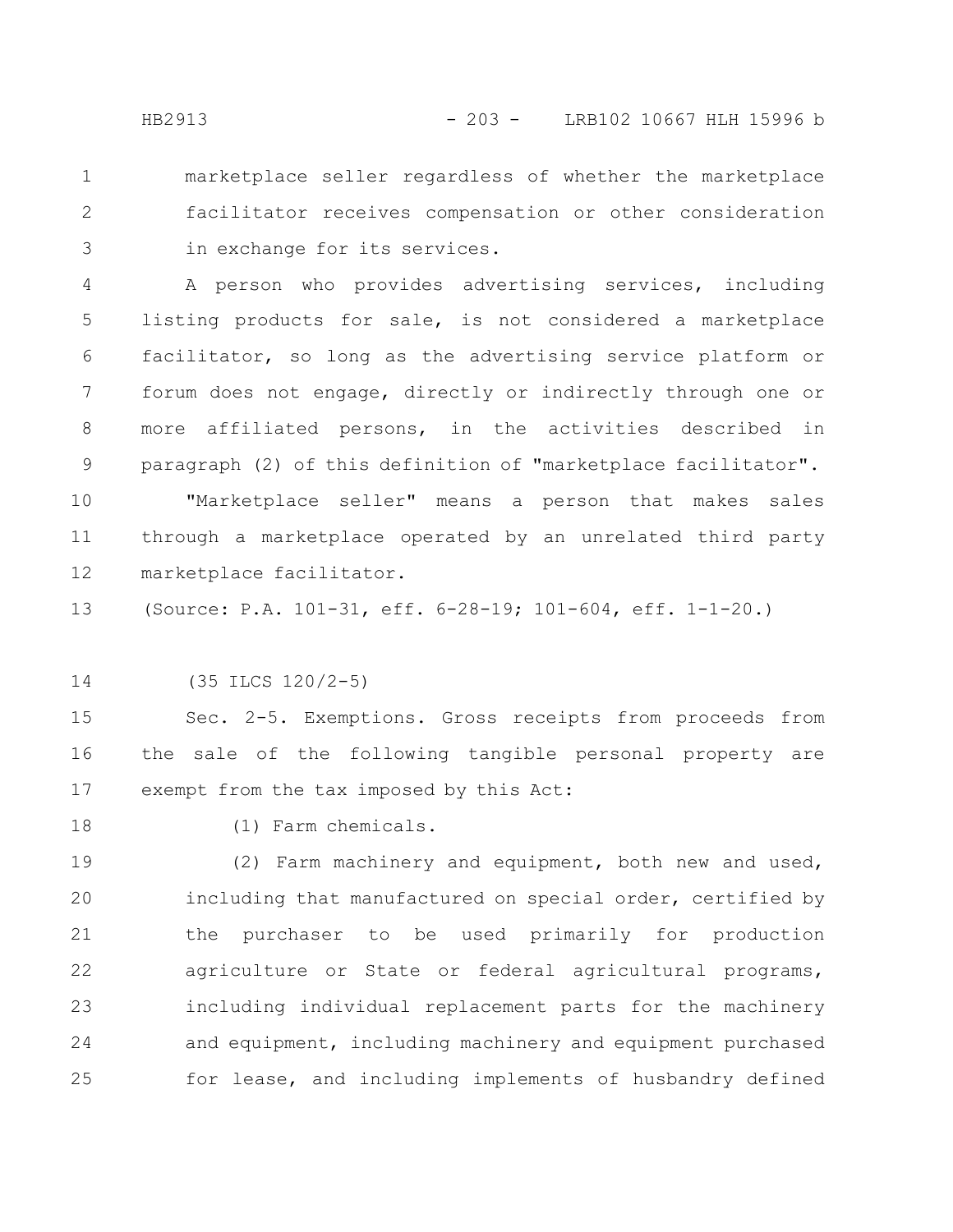in Section 1-130 of the Illinois Vehicle Code, farm machinery and agricultural chemical and fertilizer spreaders, and nurse wagons required to be registered under Section 3-809 of the Illinois Vehicle Code, but excluding other motor vehicles required to be registered under the Illinois Vehicle Code. Horticultural polyhouses or hoop houses used for propagating, growing, or overwintering plants shall be considered farm machinery and equipment under this item (2). Agricultural chemical tender tanks and dry boxes shall include units sold separately from a motor vehicle required to be licensed and units sold mounted on a motor vehicle required to be licensed, if the selling price of the tender is separately stated. 1 2 3 4 5 6 7 8 9 10 11 12 13 14

Farm machinery and equipment shall include precision farming equipment that is installed or purchased to be installed on farm machinery and equipment including, but not limited to, tractors, harvesters, sprayers, planters, seeders, or spreaders. Precision farming equipment includes, but is not limited to, soil testing sensors, computers, monitors, software, global positioning and mapping systems, and other such equipment. 15 16 17 18 19 20 21 22

Farm machinery and equipment also includes computers, sensors, software, and related equipment used primarily in the computer-assisted operation of production agriculture facilities, equipment, and activities such as, but not 23 24 25 26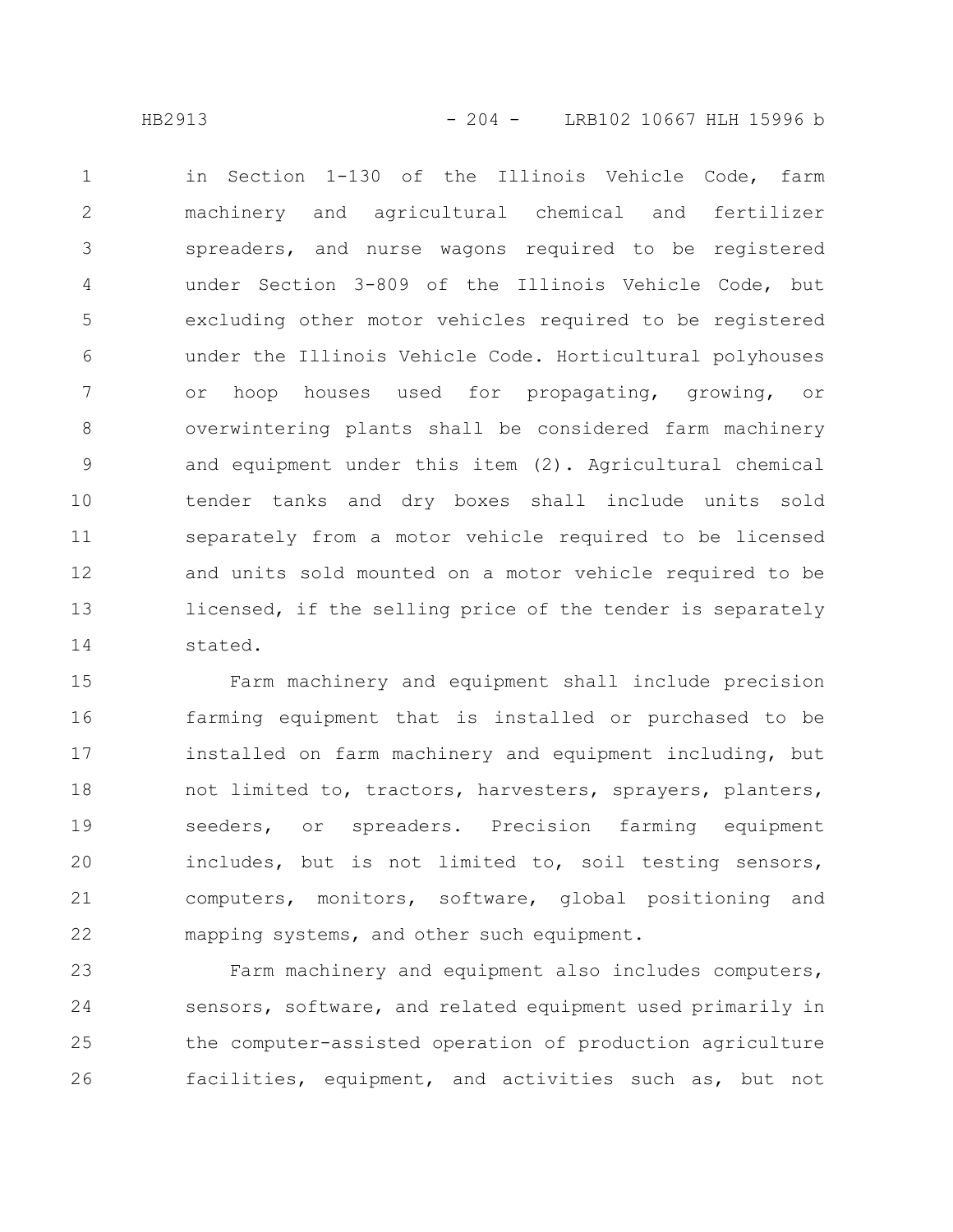limited to, the collection, monitoring, and correlation of animal and crop data for the purpose of formulating animal diets and agricultural chemicals. This item (2) is exempt from the provisions of Section 2-70. 1 2 3 4

(3) Until July 1, 2003, distillation machinery and equipment, sold as a unit or kit, assembled or installed by the retailer, certified by the user to be used only for the production of ethyl alcohol that will be used for consumption as motor fuel or as a component of motor fuel for the personal use of the user, and not subject to sale or resale. 5 6 7 8 9 10 11

(4) Until July 1, 2003 and beginning again September 1, 2004 through August 30, 2014, graphic arts machinery and equipment, including repair and replacement parts, both new and used, and including that manufactured on special order or purchased for lease, certified by the purchaser to be used primarily for graphic arts production. Equipment includes chemicals or chemicals acting as catalysts but only if the chemicals or chemicals acting as catalysts effect a direct and immediate change upon a graphic arts product. Beginning on July 1, 2017, graphic arts machinery and equipment is included in the manufacturing and assembling machinery and equipment exemption under paragraph (14). 12 13 14 15 16 17 18 19 20 21 22 23 24

(5) A motor vehicle that is used for automobile renting, as defined in the Automobile Renting Occupation 25 26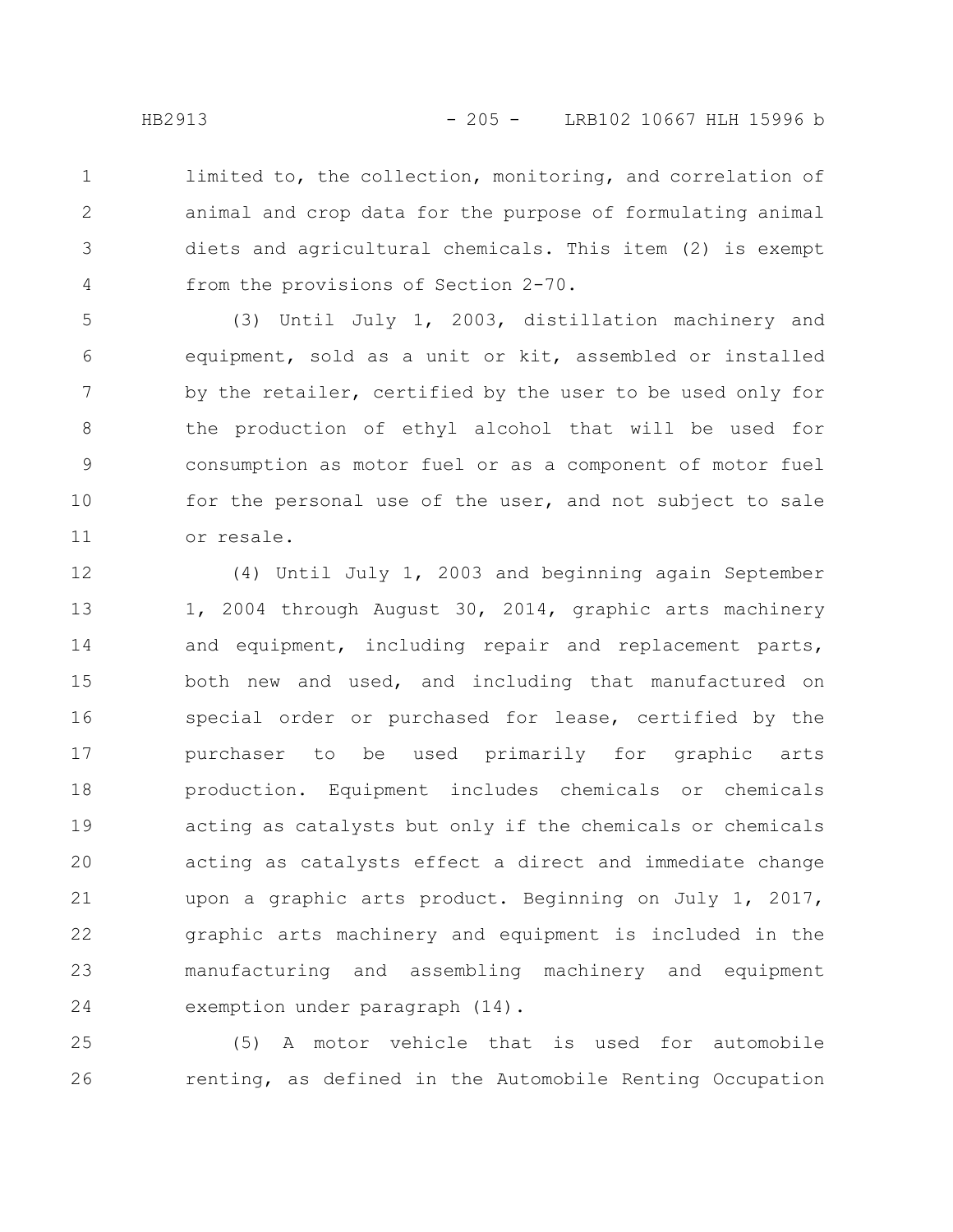and Use Tax Act. This paragraph is exempt from the provisions of Section 2-70. 1 2

(6) Personal property sold by a teacher-sponsored student organization affiliated with an elementary or secondary school located in Illinois. 3 4 5

(7) Until July 1, 2003, proceeds of that portion of the selling price of a passenger car the sale of which is subject to the Replacement Vehicle Tax. 6 7 8

(8) Personal property sold to an Illinois county fair association for use in conducting, operating, or promoting the county fair. 9 10 11

(9) Personal property sold to a not-for-profit arts or cultural organization that establishes, by proof required by the Department by rule, that it has received an exemption under Section 501(c)(3) of the Internal Revenue Code and that is organized and operated primarily for the presentation or support of arts or cultural programming, activities, or services. These organizations include, but are not limited to, music and dramatic arts organizations such as symphony orchestras and theatrical groups, arts and cultural service organizations, local arts councils, visual arts organizations, and media arts organizations. On and after July 1, 2001 (the effective date of Public Act 92-35), however, an entity otherwise eligible for this exemption shall not make tax-free purchases unless it has an active identification number issued by the Department. 12 13 14 15 16 17 18 19 20 21 22 23 24 25 26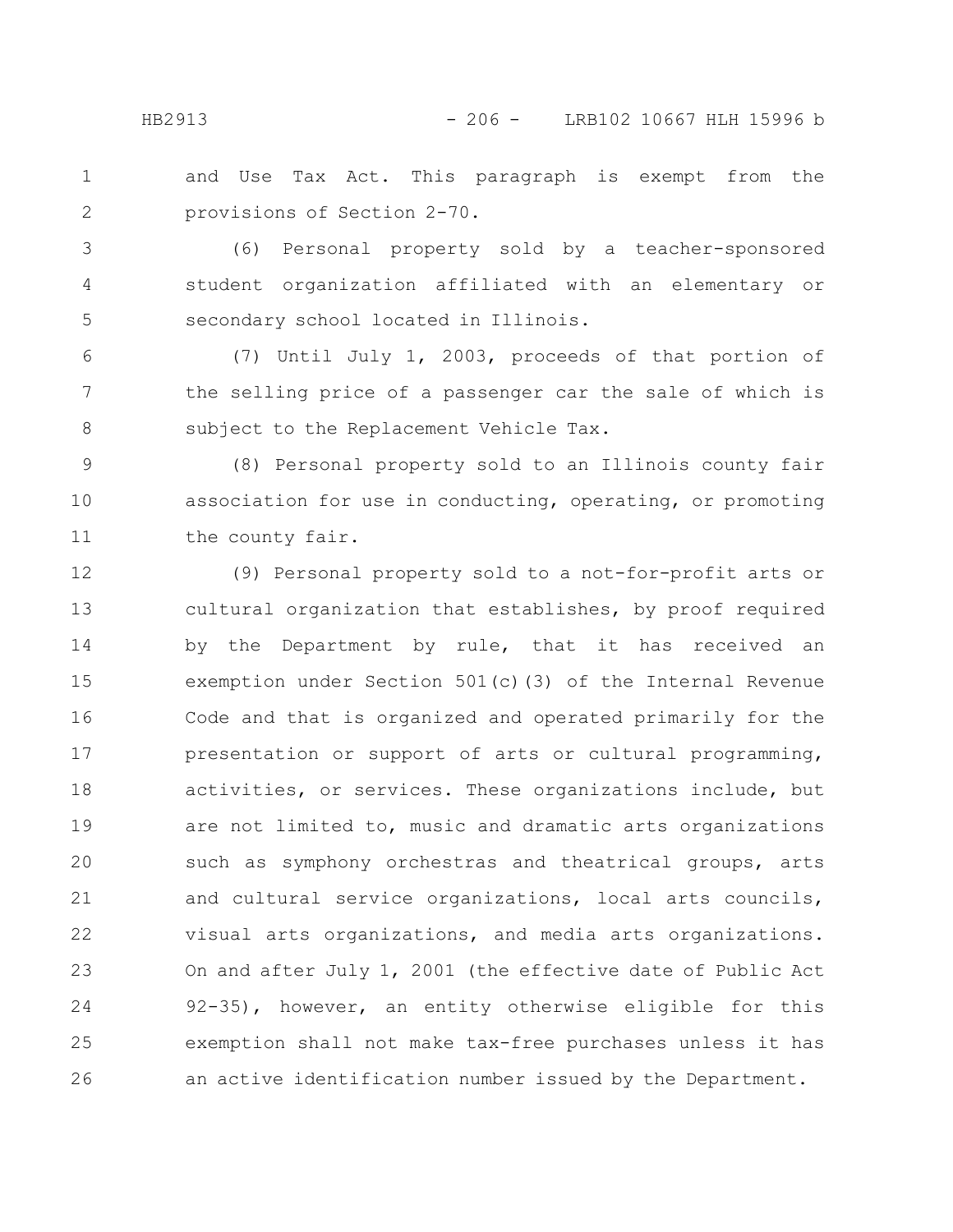(10) Personal property sold by a corporation, society, association, foundation, institution, or organization, other than a limited liability company, that is organized and operated as a not-for-profit service enterprise for the benefit of persons 65 years of age or older if the personal property was not purchased by the enterprise for the purpose of resale by the enterprise. 1 2 3 4 5 6 7

(11) Personal property sold to a governmental body, to a corporation, society, association, foundation, or institution organized and operated exclusively for charitable, religious, or educational purposes, or to a not-for-profit corporation, society, association, foundation, institution, or organization that has no compensated officers or employees and that is organized and operated primarily for the recreation of persons 55 years of age or older. A limited liability company may qualify for the exemption under this paragraph only if the limited liability company is organized and operated exclusively for educational purposes. On and after July 1, 1987, however, no entity otherwise eligible for this exemption shall make tax-free purchases unless it has an active identification number issued by the Department. 8 9 10 11 12 13 14 15 16 17 18 19 20 21 22

23

(12) (Blank).

(12-5) On and after July 1, 2003 and through June 30, 2004, motor vehicles of the second division with a gross vehicle weight in excess of 8,000 pounds that are subject 24 25 26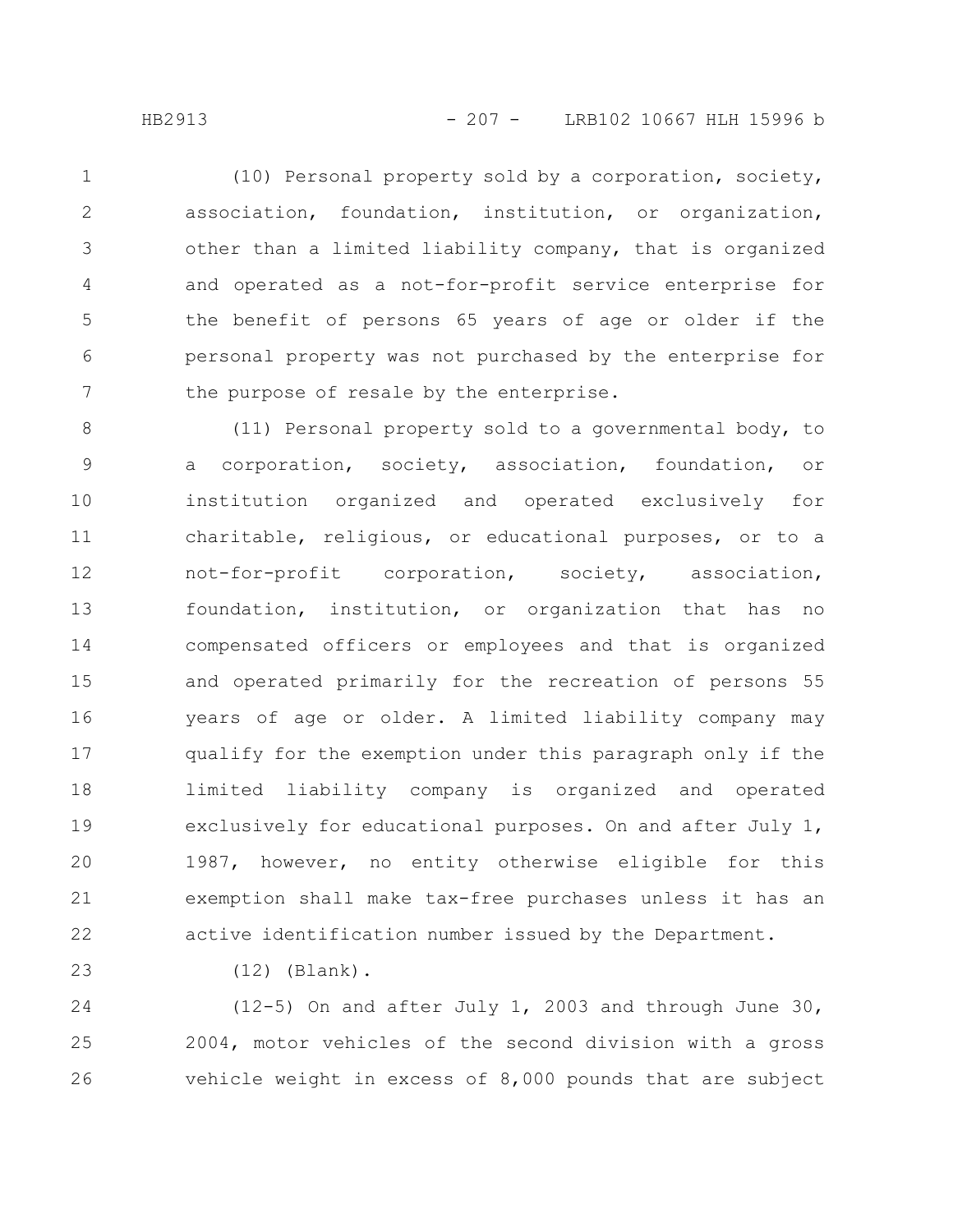to the commercial distribution fee imposed under Section 3-815.1 of the Illinois Vehicle Code. Beginning on July 1, 2004 and through June 30, 2005, the use in this State of motor vehicles of the second division: (i) with a gross vehicle weight rating in excess of 8,000 pounds; (ii) that are subject to the commercial distribution fee imposed under Section 3-815.1 of the Illinois Vehicle Code; and (iii) that are primarily used for commercial purposes. Through June 30, 2005, this exemption applies to repair and replacement parts added after the initial purchase of such a motor vehicle if that motor vehicle is used in a manner that would qualify for the rolling stock exemption otherwise provided for in this Act. For purposes of this paragraph, "used for commercial purposes" means the transportation of persons or property in furtherance of any commercial or industrial enterprise whether for-hire or not. 1 2 3 4 5 6 7 8 9 10 11 12 13 14 15 16 17

(13) Proceeds from sales to owners, lessors, or shippers of tangible personal property that is utilized by interstate carriers for hire for use as rolling stock moving in interstate commerce and equipment operated by a telecommunications provider, licensed as a common carrier by the Federal Communications Commission, which is permanently installed in or affixed to aircraft moving in interstate commerce. 18 19 20 21 22 23 24 25

26

(14) Machinery and equipment that will be used by the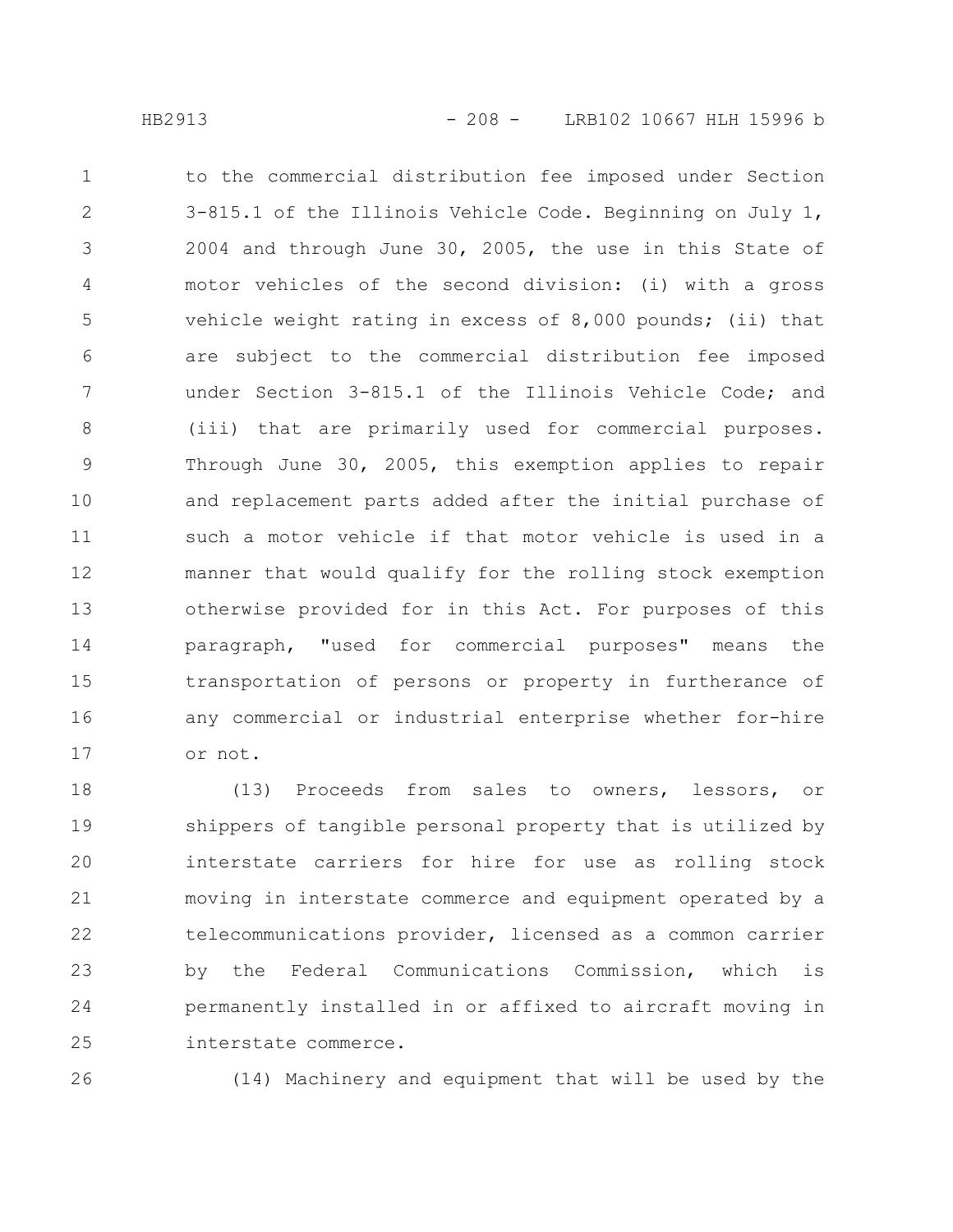purchaser, or a lessee of the purchaser, primarily in the process of manufacturing or assembling tangible personal property for wholesale or retail sale or lease, whether the sale or lease is made directly by the manufacturer or by some other person, whether the materials used in the process are owned by the manufacturer or some other person, or whether the sale or lease is made apart from or as an incident to the seller's engaging in the service occupation of producing machines, tools, dies, jigs, patterns, gauges, or other similar items of no commercial value on special order for a particular purchaser. The exemption provided by this paragraph (14) does not include machinery and equipment used in (i) the generation of electricity for wholesale or retail sale; (ii) the generation or treatment of natural or artificial gas for wholesale or retail sale that is delivered to customers through pipes, pipelines, or mains; or (iii) the treatment of water for wholesale or retail sale that is delivered to customers through pipes, pipelines, or mains. The provisions of Public Act 98-583 are declaratory of existing law as to the meaning and scope of this exemption. Beginning on July 1, 2017, the exemption provided by this paragraph (14) includes, but is not limited to, graphic arts machinery and equipment, as defined in paragraph (4) of this Section. 1 2 3 4 5 6 7 8 9 10 11 12 13 14 15 16 17 18 19 20 21 22 23 24 25

26

(15) Proceeds of mandatory service charges separately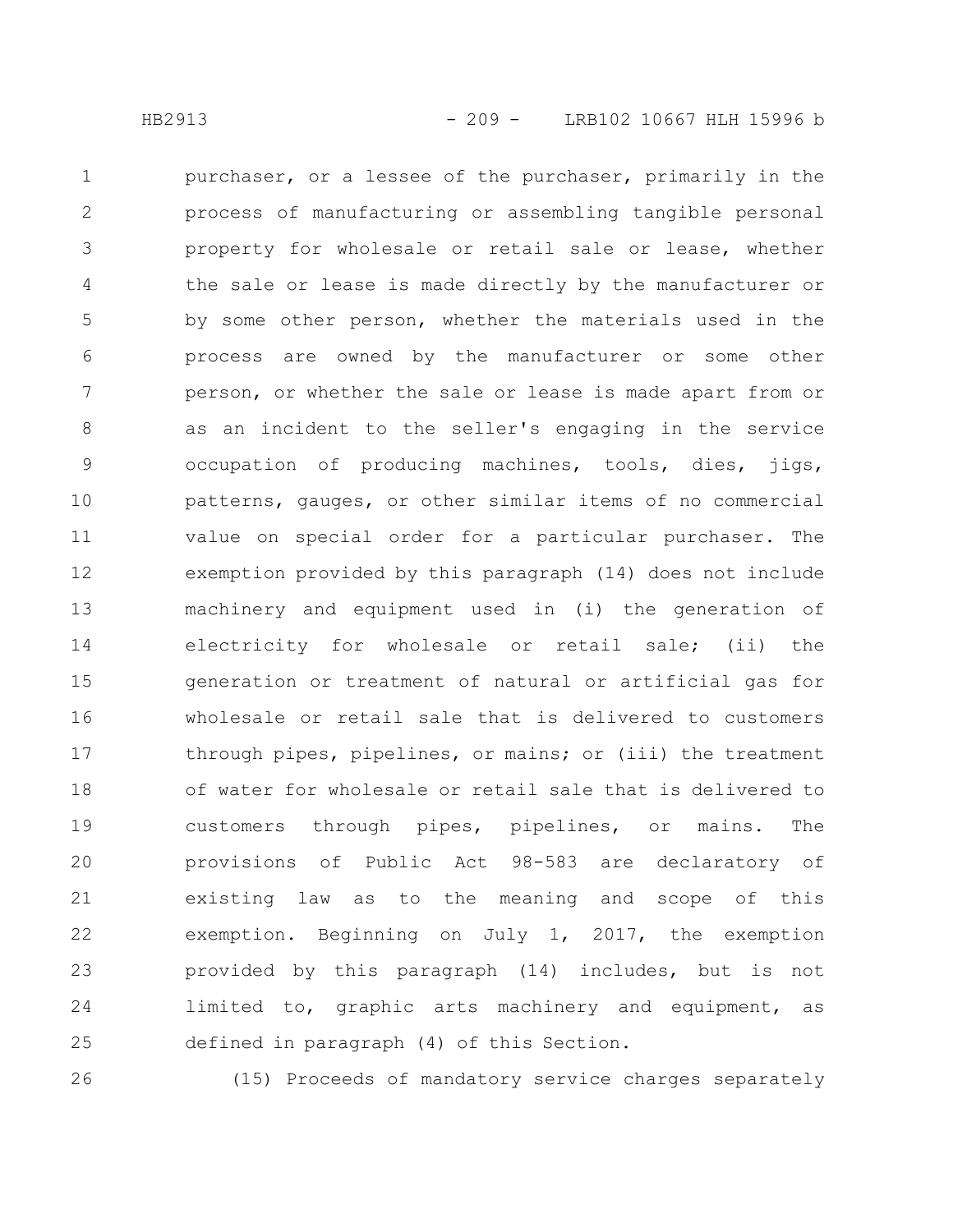stated on customers' bills for purchase and consumption of food and beverages, to the extent that the proceeds of the service charge are in fact turned over as tips or as a substitute for tips to the employees who participate directly in preparing, serving, hosting or cleaning up the food or beverage function with respect to which the service charge is imposed. 1 2 3 4 5 6 7

(16) Tangible personal property sold to a purchaser if the purchaser is exempt from use tax by operation of federal law. This paragraph is exempt from the provisions of Section 2-70. 8 9 10 11

(17) Tangible personal property sold to a common carrier by rail or motor that receives the physical possession of the property in Illinois and that transports the property, or shares with another common carrier in the transportation of the property, out of Illinois on a standard uniform bill of lading showing the seller of the property as the shipper or consignor of the property to a destination outside Illinois, for use outside Illinois. 12 13 14 15 16 17 18 19

(18) Legal tender, currency, medallions, or gold or silver coinage issued by the State of Illinois, the government of the United States of America, or the government of any foreign country, and bullion. 20 21 22 23

(19) Until July 1, 2003, oil field exploration, drilling, and production equipment, including (i) rigs and parts of rigs, rotary rigs, cable tool rigs, and workover 24 25 26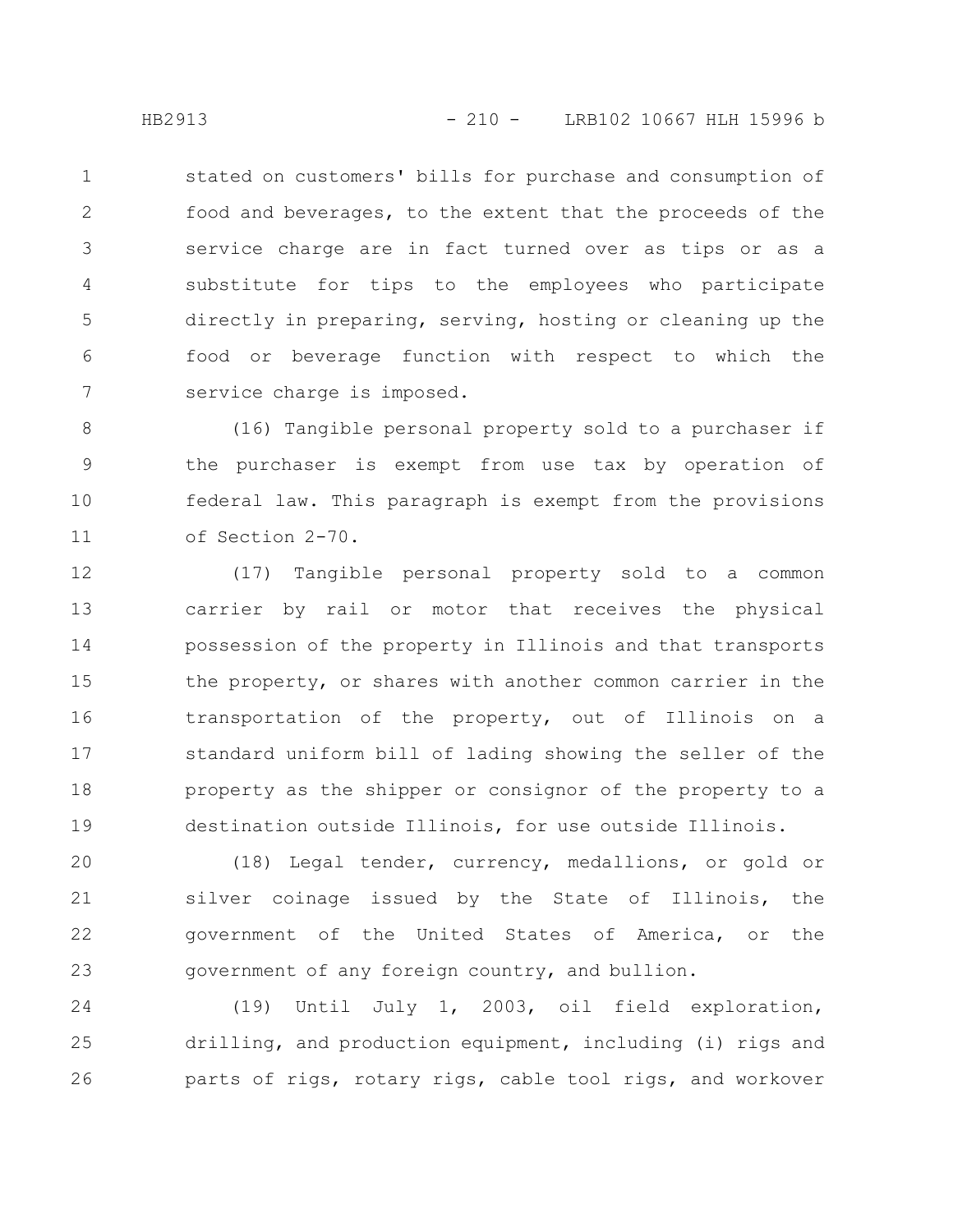rigs, (ii) pipe and tubular goods, including casing and drill strings, (iii) pumps and pump-jack units, (iv) storage tanks and flow lines, (v) any individual replacement part for oil field exploration, drilling, and production equipment, and (vi) machinery and equipment purchased for lease; but excluding motor vehicles required to be registered under the Illinois Vehicle Code. 1 2 3 4 5 6 7

(20) Photoprocessing machinery and equipment, including repair and replacement parts, both new and used, including that manufactured on special order, certified by the purchaser to be used primarily for photoprocessing, and including photoprocessing machinery and equipment purchased for lease. 8 9 10 11 12 13

(21) Until July 1, 2023, coal and aggregate exploration, mining, off-highway hauling, processing, maintenance, and reclamation equipment, including replacement parts and equipment, and including equipment purchased for lease, but excluding motor vehicles required to be registered under the Illinois Vehicle Code. The changes made to this Section by Public Act 97-767 apply on and after July 1, 2003, but no claim for credit or refund is allowed on or after August 16, 2013 (the effective date of Public Act 98-456) for such taxes paid during the period beginning July 1, 2003 and ending on August 16, 2013 (the effective date of Public Act 98-456). 14 15 16 17 18 19 20 21 22 23 24 25

26

(22) Until June 30, 2013, fuel and petroleum products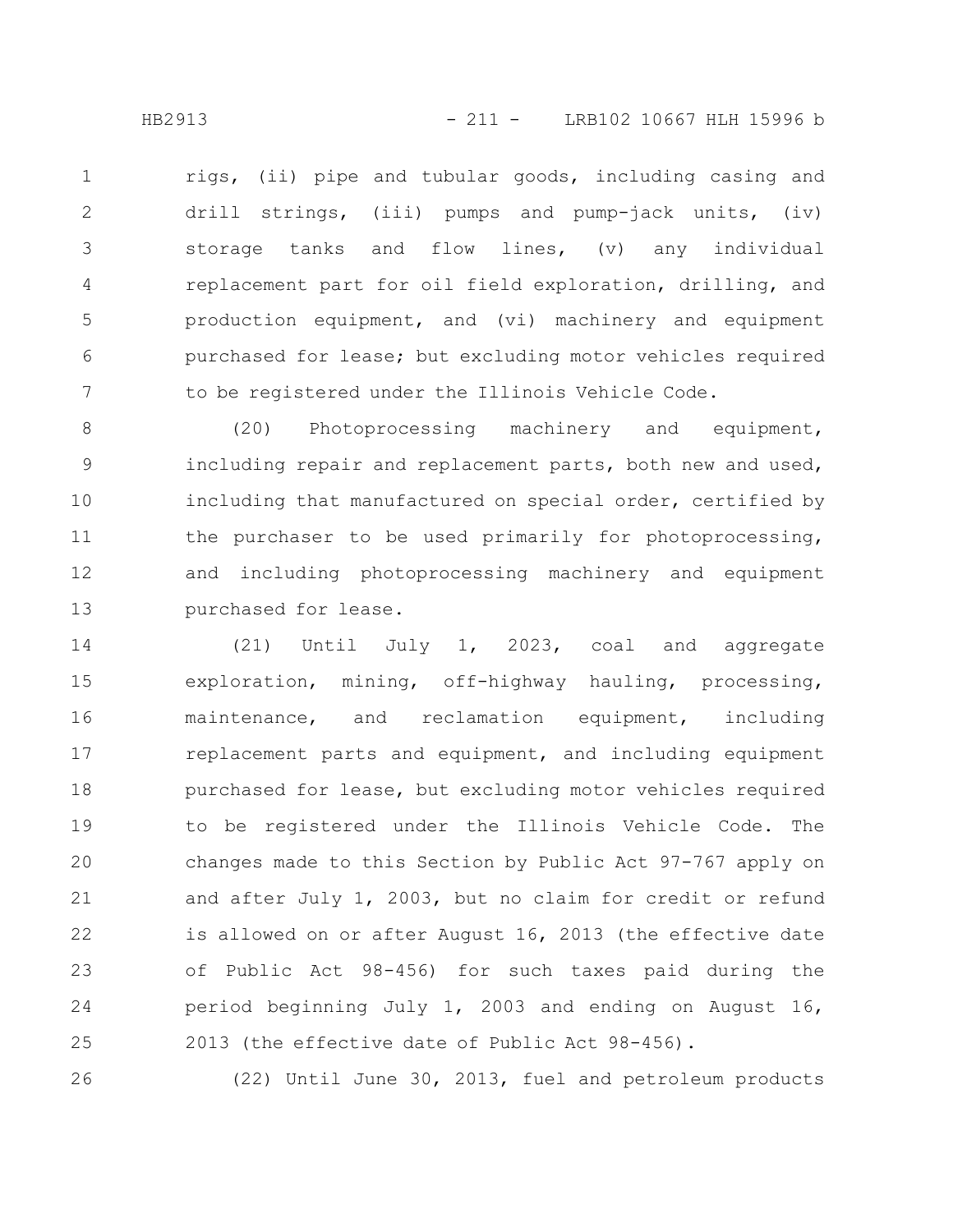sold to or used by an air carrier, certified by the carrier to be used for consumption, shipment, or storage in the conduct of its business as an air common carrier, for a flight destined for or returning from a location or locations outside the United States without regard to previous or subsequent domestic stopovers. 1 2 3 4 5 6

Beginning July 1, 2013, fuel and petroleum products sold to or used by an air carrier, certified by the carrier to be used for consumption, shipment, or storage in the conduct of its business as an air common carrier, for a flight that (i) is engaged in foreign trade or is engaged in trade between the United States and any of its possessions and (ii) transports at least one individual or package for hire from the city of origination to the city of final destination on the same aircraft, without regard to a change in the flight number of that aircraft. 7 8 9 10 11 12 13 14 15 16

(23) A transaction in which the purchase order is received by a florist who is located outside Illinois, but who has a florist located in Illinois deliver the property to the purchaser or the purchaser's donee in Illinois. 17 18 19 20

(24) Fuel consumed or used in the operation of ships, barges, or vessels that are used primarily in or for the transportation of property or the conveyance of persons for hire on rivers bordering on this State if the fuel is delivered by the seller to the purchaser's barge, ship, or vessel while it is afloat upon that bordering river. 21 22 23 24 25 26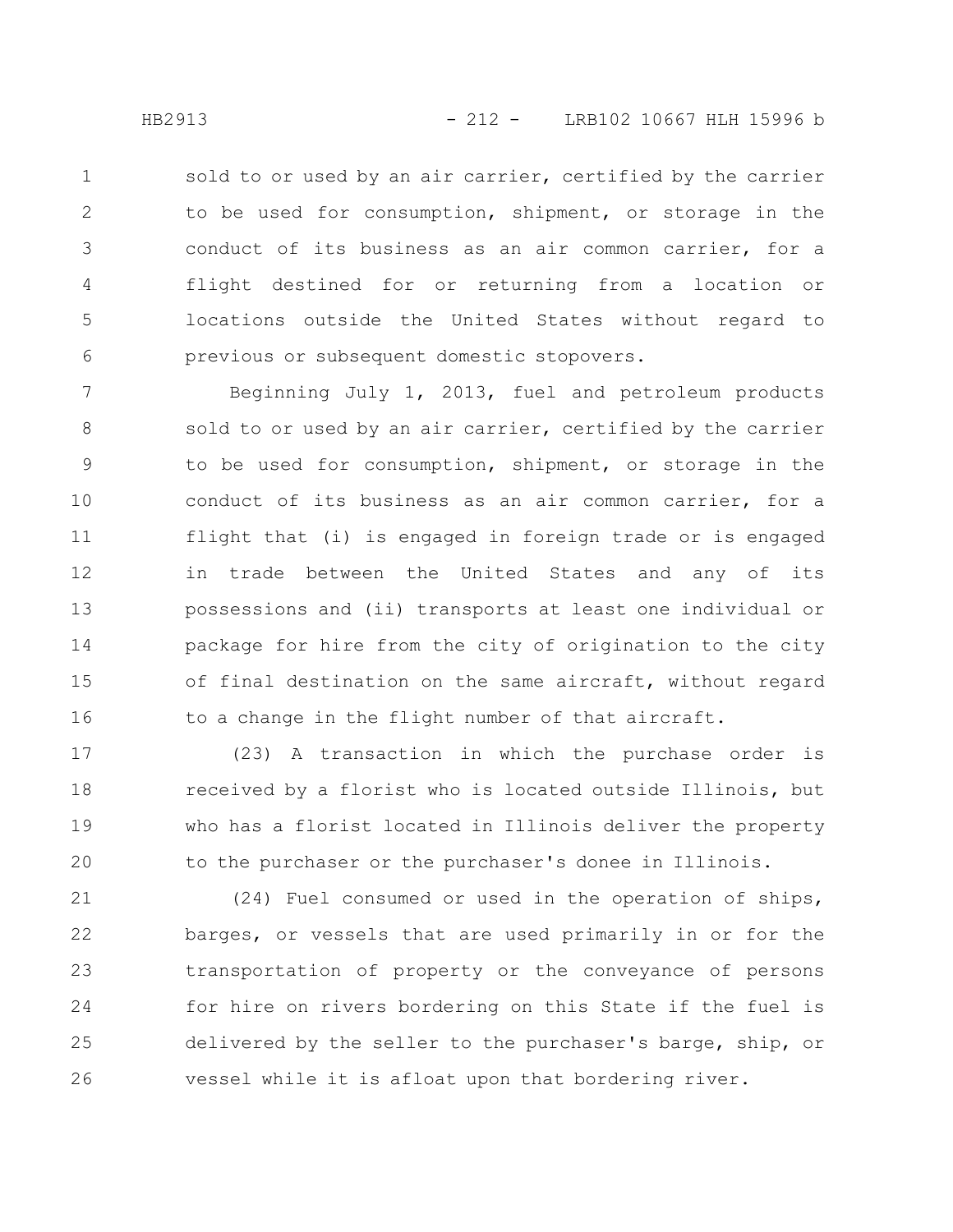HB2913 - 213 - LRB102 10667 HLH 15996 b

(25) Except as provided in item (25-5) of this Section, a motor vehicle sold in this State to a nonresident even though the motor vehicle is delivered to the nonresident in this State, if the motor vehicle is not to be titled in this State, and if a drive-away permit is issued to the motor vehicle as provided in Section 3-603 of the Illinois Vehicle Code or if the nonresident purchaser has vehicle registration plates to transfer to the motor vehicle upon returning to his or her home state. The issuance of the drive-away permit or having the out-of-state registration plates to be transferred is prima facie evidence that the motor vehicle will not be titled in this State. 1 2 3 4 5 6 7 8 9 10 11 12 13

(25-5) The exemption under item (25) does not apply if the state in which the motor vehicle will be titled does not allow a reciprocal exemption for a motor vehicle sold and delivered in that state to an Illinois resident but titled in Illinois. The tax collected under this Act on the sale of a motor vehicle in this State to a resident of another state that does not allow a reciprocal exemption shall be imposed at a rate equal to the state's rate of tax on taxable property in the state in which the purchaser is a resident, except that the tax shall not exceed the tax that would otherwise be imposed under this Act. At the time of the sale, the purchaser shall execute a statement, signed under penalty of perjury, of his or her intent to 14 15 16 17 18 19 20 21 22 23 24 25 26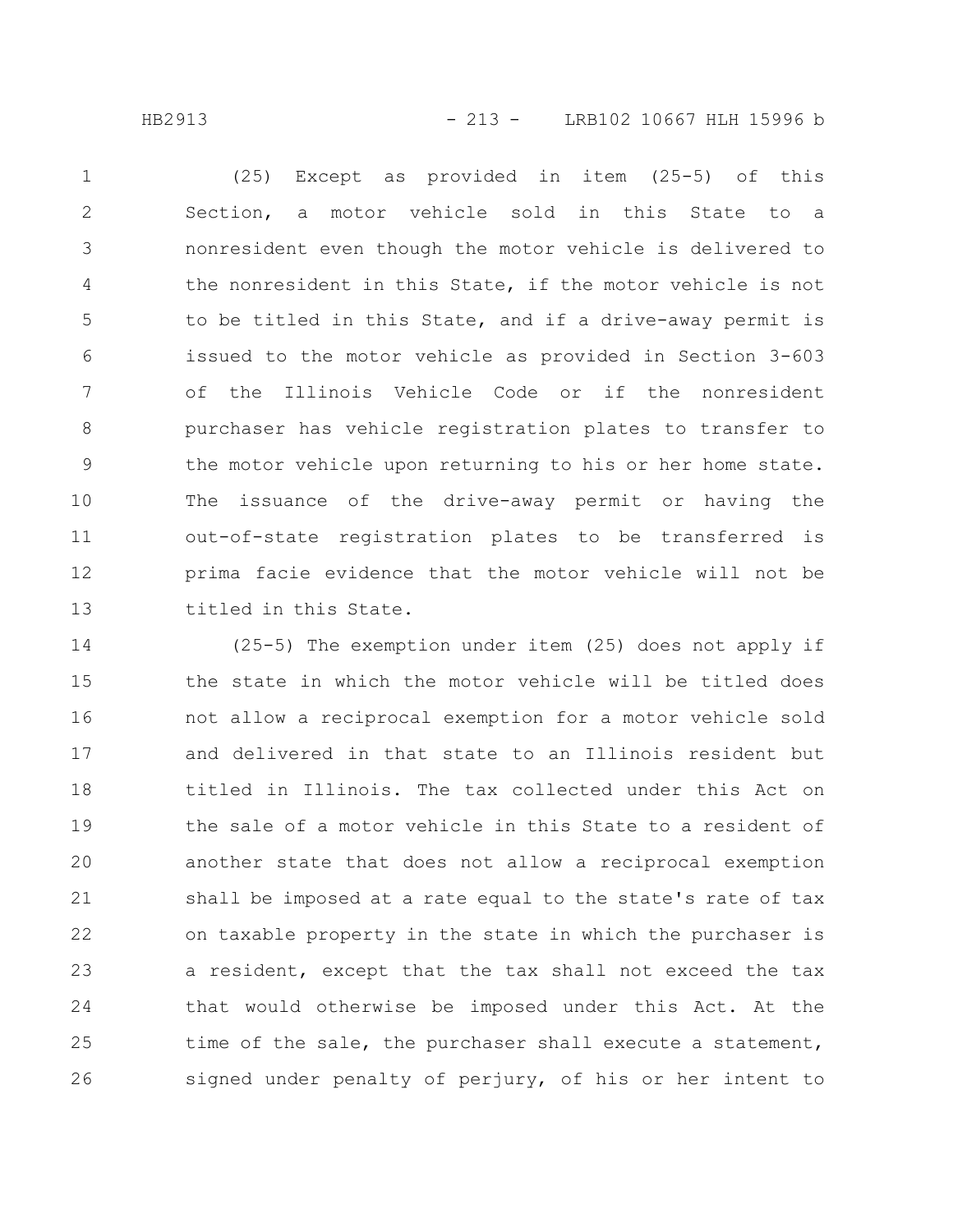title the vehicle in the state in which the purchaser is a resident within 30 days after the sale and of the fact of the payment to the State of Illinois of tax in an amount equivalent to the state's rate of tax on taxable property in his or her state of residence and shall submit the statement to the appropriate tax collection agency in his or her state of residence. In addition, the retailer must retain a signed copy of the statement in his or her records. Nothing in this item shall be construed to require the removal of the vehicle from this state following the filing of an intent to title the vehicle in the purchaser's state of residence if the purchaser titles the vehicle in his or her state of residence within 30 days after the date of sale. The tax collected under this Act in accordance with this item (25-5) shall be proportionately distributed as if the tax were collected at the 6.25% general rate imposed under this Act. 1 2 3 4 5 6 7 8 9 10 11 12 13 14 15 16 17

(25-7) Beginning on July 1, 2007, no tax is imposed under this Act on the sale of an aircraft, as defined in Section 3 of the Illinois Aeronautics Act, if all of the following conditions are met: 18 19 20 21

(1) the aircraft leaves this State within 15 days after the later of either the issuance of the final billing for the sale of the aircraft, or the authorized approval for return to service, completion of the maintenance record entry, and completion of the 22 23 24 25 26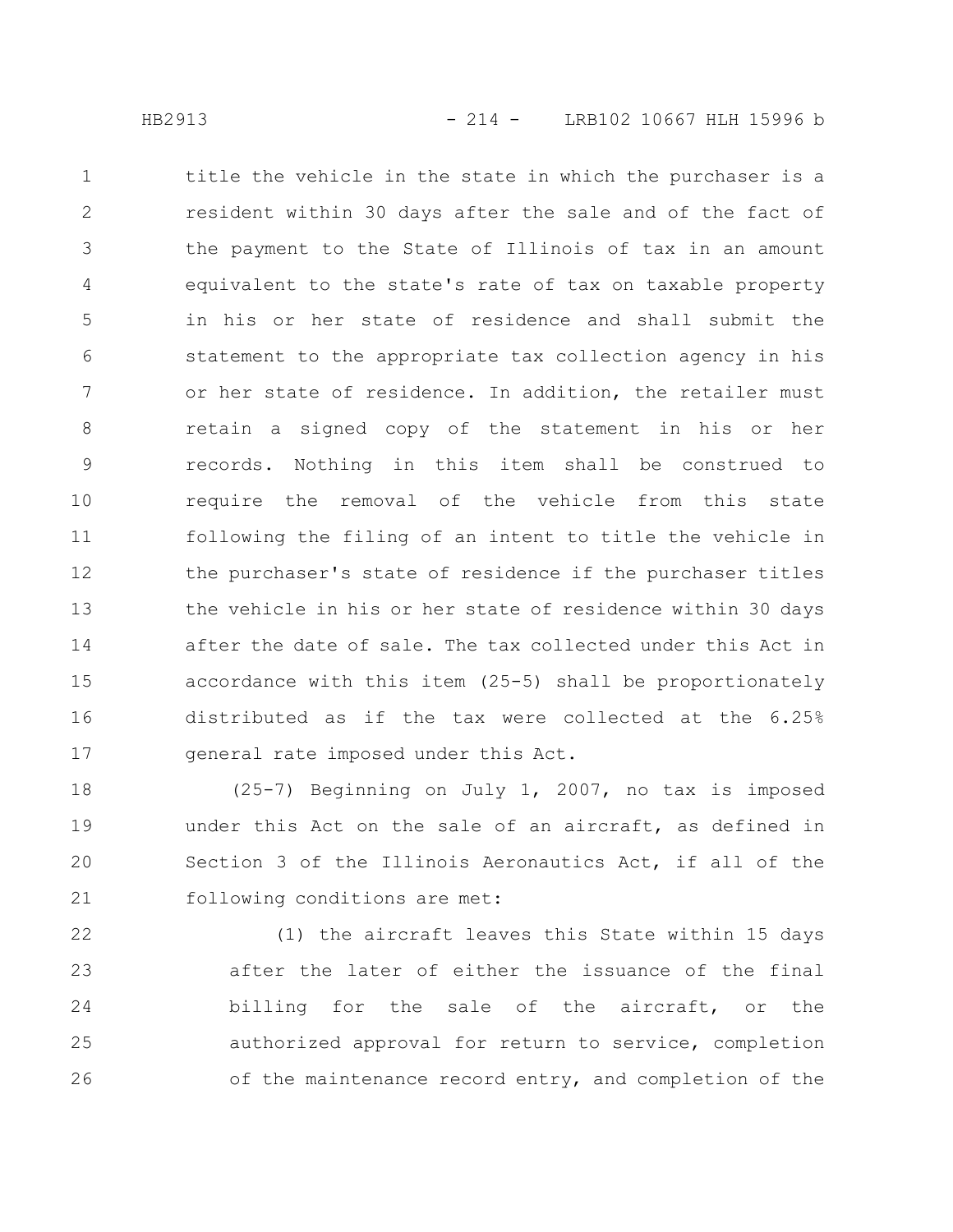test flight and ground test for inspection, as required by 14 C.F.R. 91.407;

3 4

1

2

(2) the aircraft is not based or registered in this State after the sale of the aircraft; and

(3) the seller retains in his or her books and records and provides to the Department a signed and dated certification from the purchaser, on a form prescribed by the Department, certifying that the requirements of this item (25-7) are met. The certificate must also include the name and address of the purchaser, the address of the location where the aircraft is to be titled or registered, the address of the primary physical location of the aircraft, and other information that the Department may reasonably require. 5 6 7 8 9 10 11 12 13 14 15

For purposes of this item (25-7): 16

"Based in this State" means hangared, stored, or otherwise used, excluding post-sale customizations as defined in this Section, for 10 or more days in each 12-month period immediately following the date of the sale of the aircraft. 17 18 19 20 21

"Registered in this State" means an aircraft registered with the Department of Transportation, Aeronautics Division, or titled or registered with the Federal Aviation Administration to an address located in this State. 22 23 24 25 26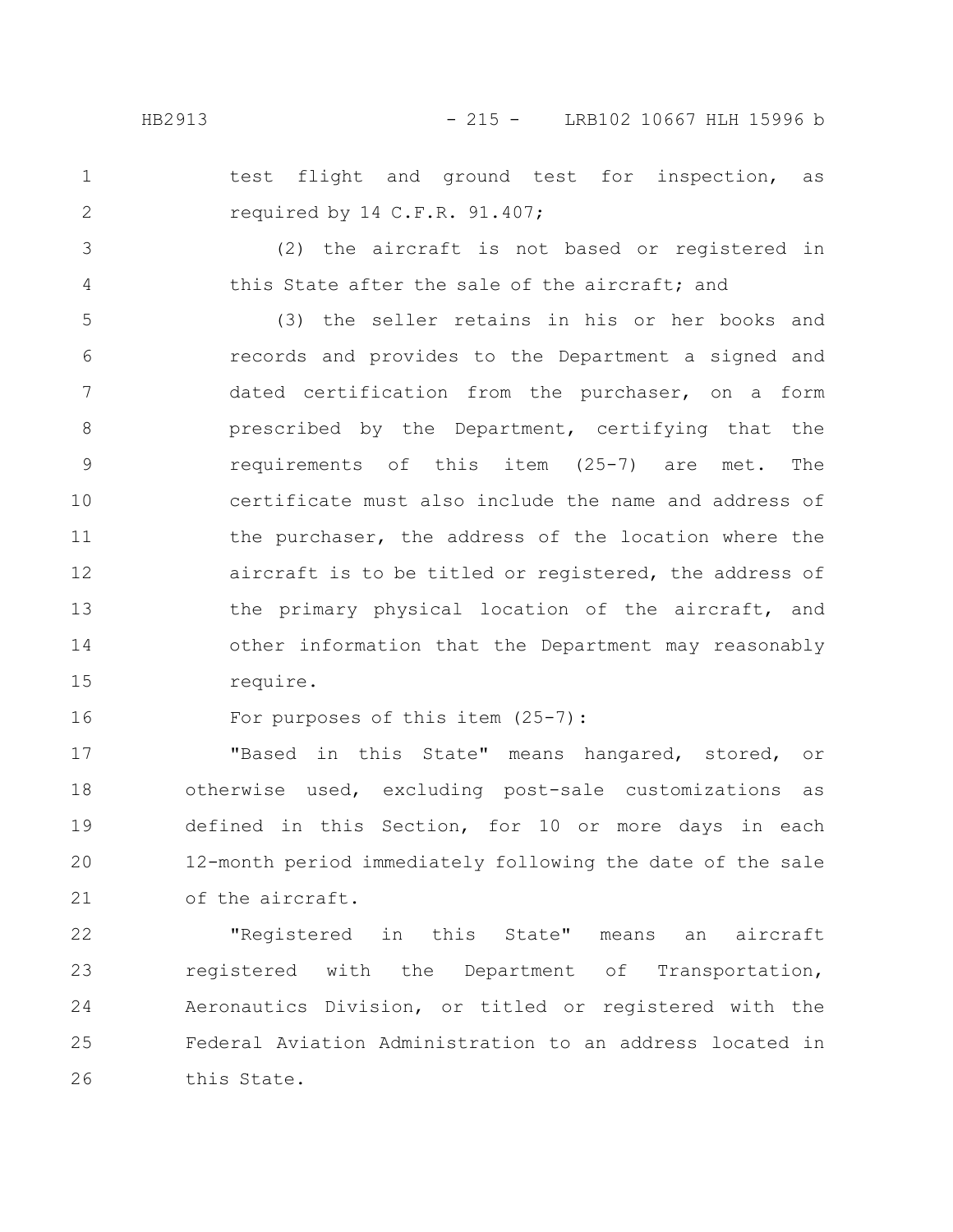This paragraph (25-7) is exempt from the provisions of Section 2-70. 1 2

3

4

(26) Semen used for artificial insemination of livestock for direct agricultural production.

(27) Horses, or interests in horses, registered with and meeting the requirements of any of the Arabian Horse Club Registry of America, Appaloosa Horse Club, American Quarter Horse Association, United States Trotting Association, or Jockey Club, as appropriate, used for purposes of breeding or racing for prizes. This item (27) is exempt from the provisions of Section 2-70, and the exemption provided for under this item (27) applies for all periods beginning May 30, 1995, but no claim for credit or refund is allowed on or after January 1, 2008 (the effective date of Public Act 95-88) for such taxes paid during the period beginning May 30, 2000 and ending on January 1, 2008 (the effective date of Public Act 95-88). 5 6 7 8 9 10 11 12 13 14 15 16 17 18

(28) Computers and communications equipment utilized for any hospital purpose and equipment used in the diagnosis, analysis, or treatment of hospital patients sold to a lessor who leases the equipment, under a lease of one year or longer executed or in effect at the time of the purchase, to a hospital that has been issued an active tax exemption identification number by the Department under Section 1g of this Act. 19 20 21 22 23 24 25 26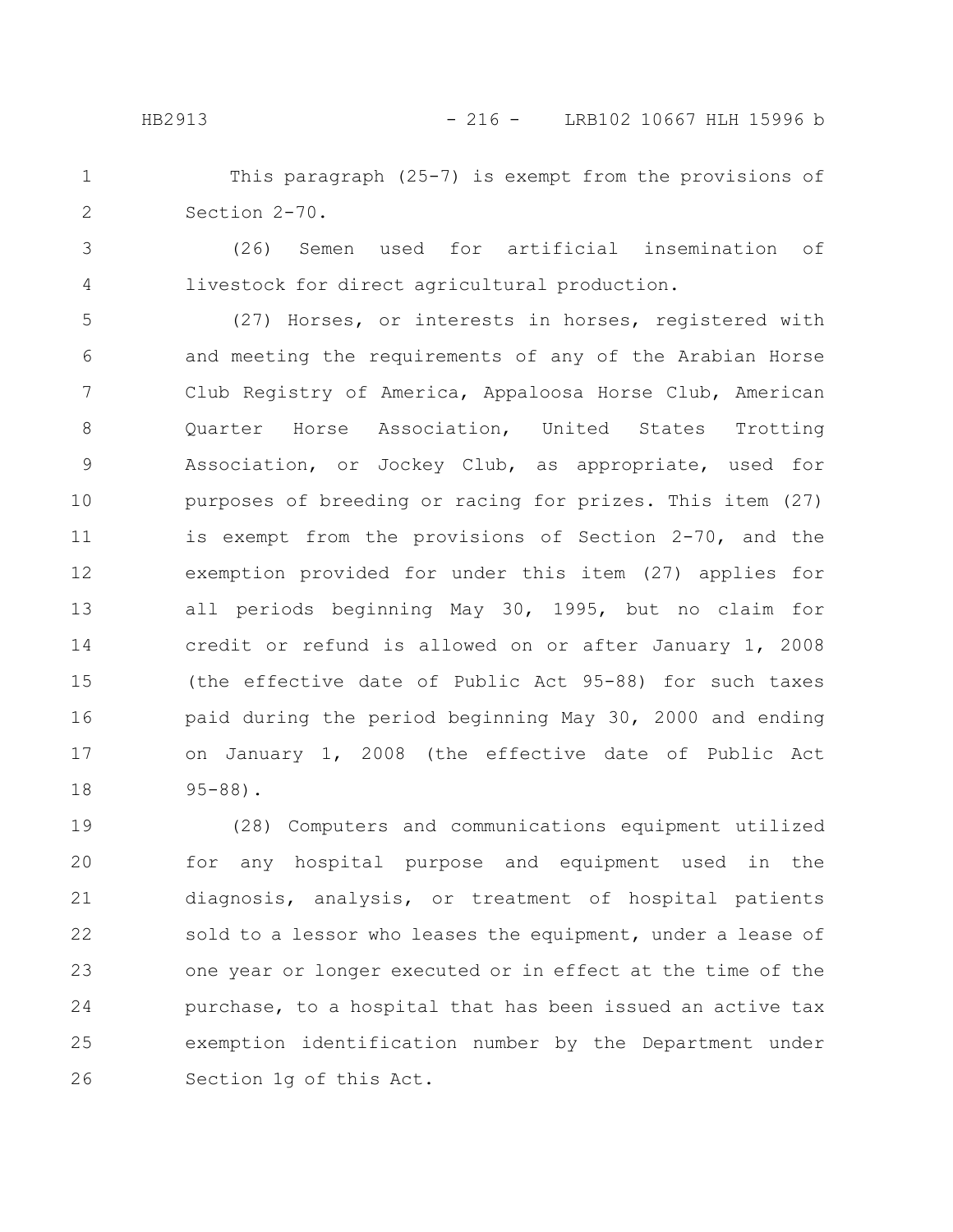(29) Personal property sold to a lessor who leases the property, under a lease of one year or longer executed or in effect at the time of the purchase, to a governmental body that has been issued an active tax exemption identification number by the Department under Section 1g of this Act. 1 2 3 4 5 6

(30) Beginning with taxable years ending on or after December 31, 1995 and ending with taxable years ending on or before December 31, 2004, personal property that is donated for disaster relief to be used in a State or federally declared disaster area in Illinois or bordering Illinois by a manufacturer or retailer that is registered in this State to a corporation, society, association, foundation, or institution that has been issued a sales tax exemption identification number by the Department that assists victims of the disaster who reside within the declared disaster area. 7 8 9 10 11 12 13 14 15 16 17

(31) Beginning with taxable years ending on or after December 31, 1995 and ending with taxable years ending on or before December 31, 2004, personal property that is used in the performance of infrastructure repairs in this State, including but not limited to municipal roads and streets, access roads, bridges, sidewalks, waste disposal systems, water and sewer line extensions, water distribution and purification facilities, storm water drainage and retention facilities, and sewage treatment 18 19 20 21 22 23 24 25 26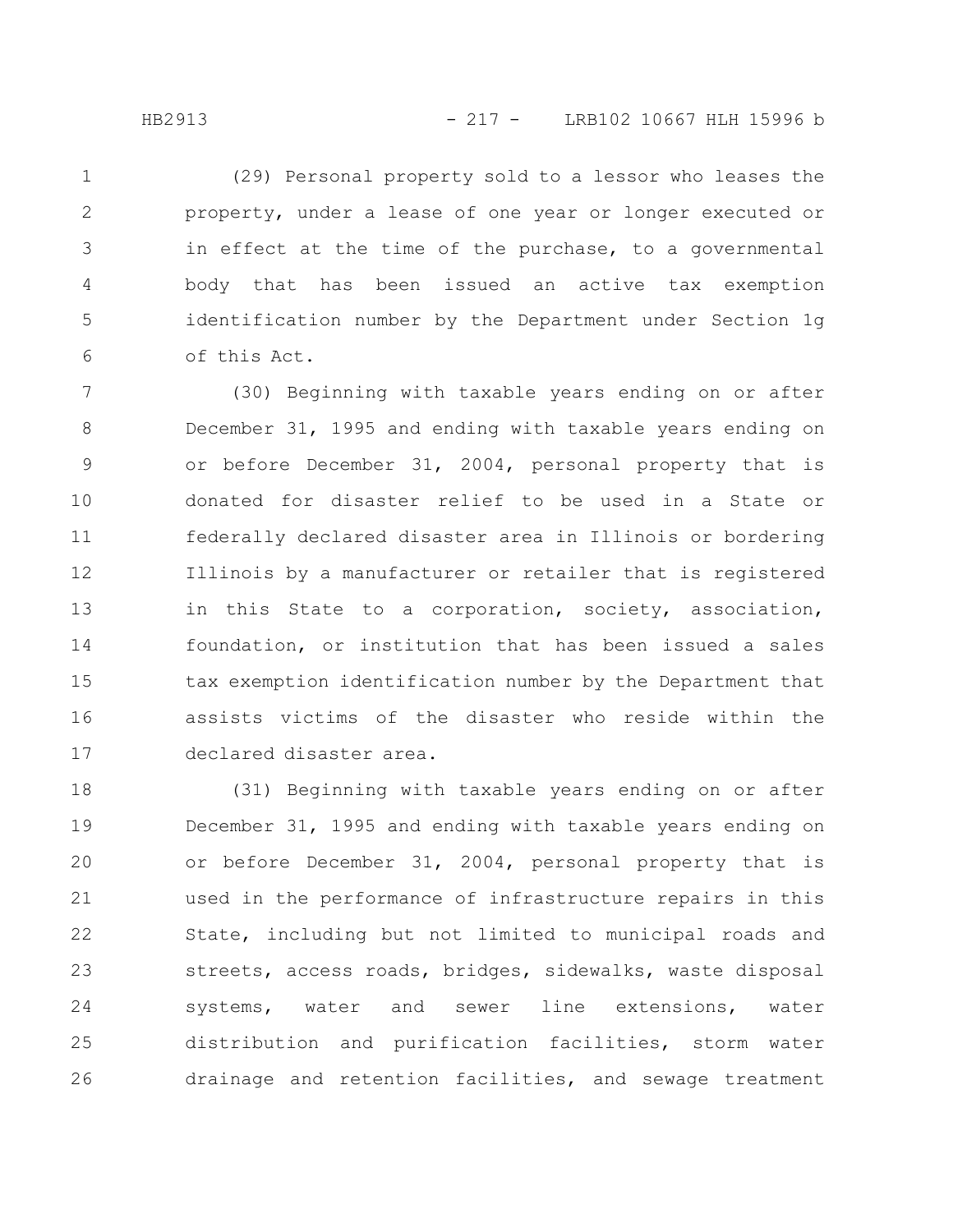1

2

3

4

facilities, resulting from a State or federally declared disaster in Illinois or bordering Illinois when such repairs are initiated on facilities located in the declared disaster area within 6 months after the disaster.

(32) Beginning July 1, 1999, game or game birds sold at a "game breeding and hunting preserve area" as that term is used in the Wildlife Code. This paragraph is exempt from the provisions of Section 2-70. 5 6 7 8

(33) A motor vehicle, as that term is defined in Section 1-146 of the Illinois Vehicle Code, that is donated to a corporation, limited liability company, society, association, foundation, or institution that is determined by the Department to be organized and operated exclusively for educational purposes. For purposes of this exemption, "a corporation, limited liability company, society, association, foundation, or institution organized and operated exclusively for educational purposes" means all tax-supported public schools, private schools that offer systematic instruction in useful branches of learning by methods common to public schools and that compare favorably in their scope and intensity with the course of study presented in tax-supported schools, and vocational or technical schools or institutes organized and operated exclusively to provide a course of study of not less than 6 weeks duration and designed to prepare individuals to follow a trade or to pursue a manual, 9 10 11 12 13 14 15 16 17 18 19 20 21 22 23 24 25 26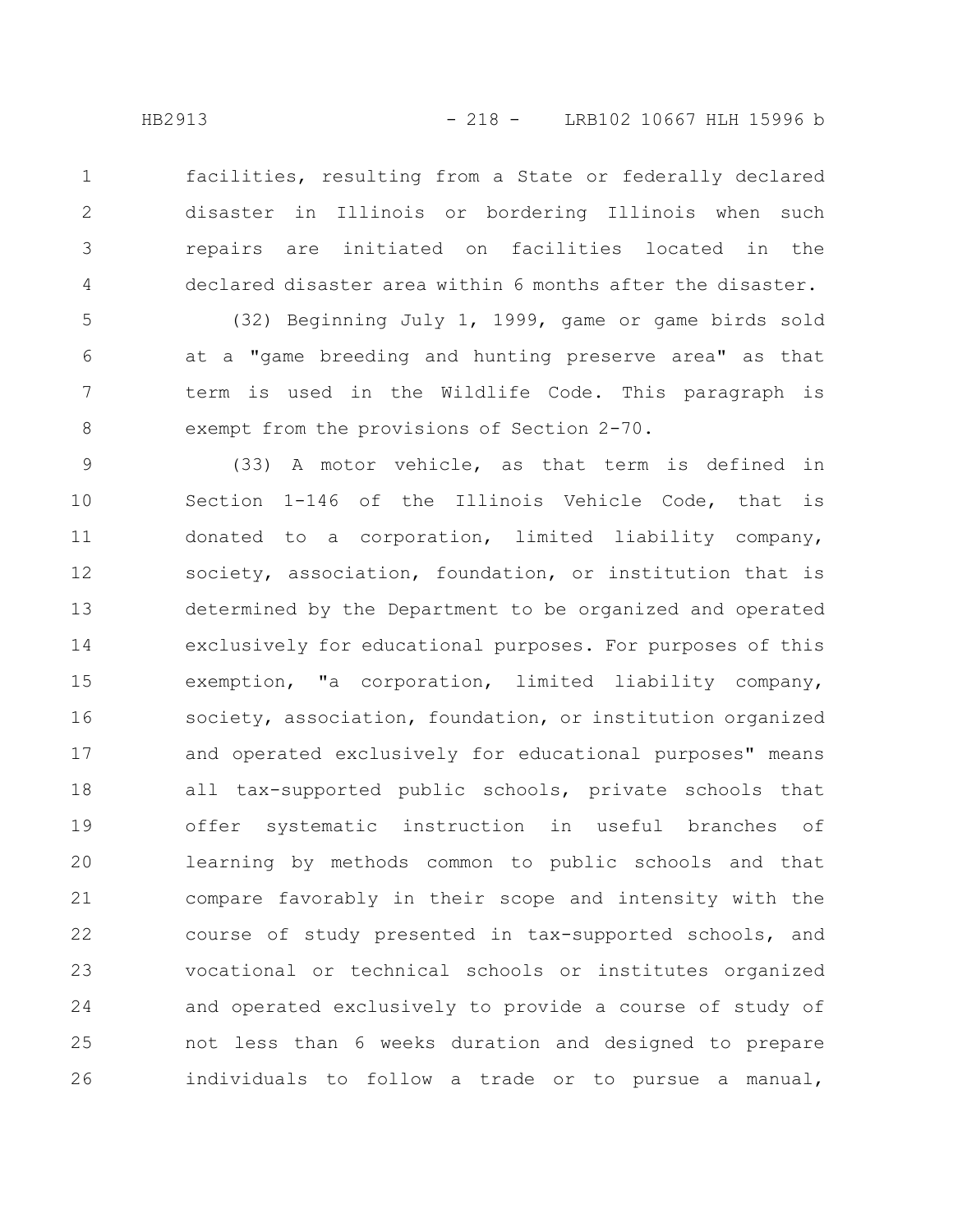1

2

technical, mechanical, industrial, business, or commercial occupation.

(34) Beginning January 1, 2000, personal property, including food, purchased through fundraising events for the benefit of a public or private elementary or secondary school, a group of those schools, or one or more school districts if the events are sponsored by an entity recognized by the school district that consists primarily of volunteers and includes parents and teachers of the school children. This paragraph does not apply to fundraising events (i) for the benefit of private home instruction or (ii) for which the fundraising entity purchases the personal property sold at the events from another individual or entity that sold the property for the purpose of resale by the fundraising entity and that profits from the sale to the fundraising entity. This paragraph is exempt from the provisions of Section 2-70. 3 4 5 6 7 8 9 10 11 12 13 14 15 16 17

(35) Beginning January 1, 2000 and through December 31, 2001, new or used automatic vending machines that prepare and serve hot food and beverages, including coffee, soup, and other items, and replacement parts for these machines. Beginning January 1, 2002 and through June 30, 2003, machines and parts for machines used in commercial, coin-operated amusement and vending business if a use or occupation tax is paid on the gross receipts derived from the use of the commercial, coin-operated 18 19 20 21 22 23 24 25 26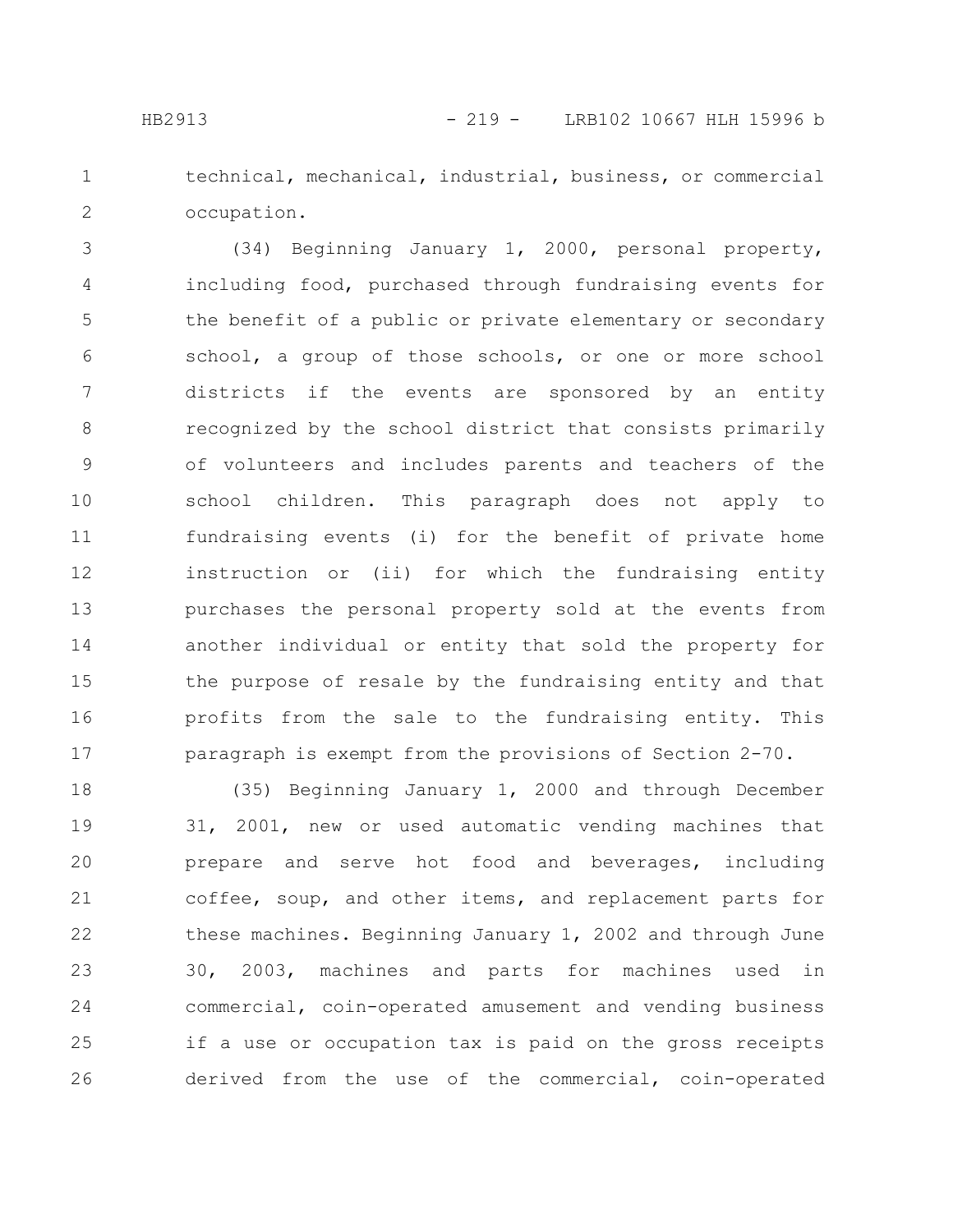- 
- 1 2

amusement and vending machines. This paragraph is exempt from the provisions of Section 2-70.

(35-5) Beginning August 23, 2001 and through June 30, 2016, food for human consumption that is to be consumed off the premises where it is sold (other than alcoholic beverages, soft drinks, and food that has been prepared for immediate consumption) and prescription and nonprescription medicines, drugs, medical appliances, and insulin, urine testing materials, syringes, and needles used by diabetics, for human use, when purchased for use by a person receiving medical assistance under Article V of the Illinois Public Aid Code who resides in a licensed long-term care facility, as defined in the Nursing Home Care Act, or a licensed facility as defined in the ID/DD Community Care Act, the MC/DD Act, or the Specialized Mental Health Rehabilitation Act of 2013. 3 4 5 6 7 8 9 10 11 12 13 14 15 16

(36) Beginning August 2, 2001, computers and communications equipment utilized for any hospital purpose and equipment used in the diagnosis, analysis, or treatment of hospital patients sold to a lessor who leases the equipment, under a lease of one year or longer executed or in effect at the time of the purchase, to a hospital that has been issued an active tax exemption identification number by the Department under Section 1g of this Act. This paragraph is exempt from the provisions of Section 2-70. 17 18 19 20 21 22 23 24 25 26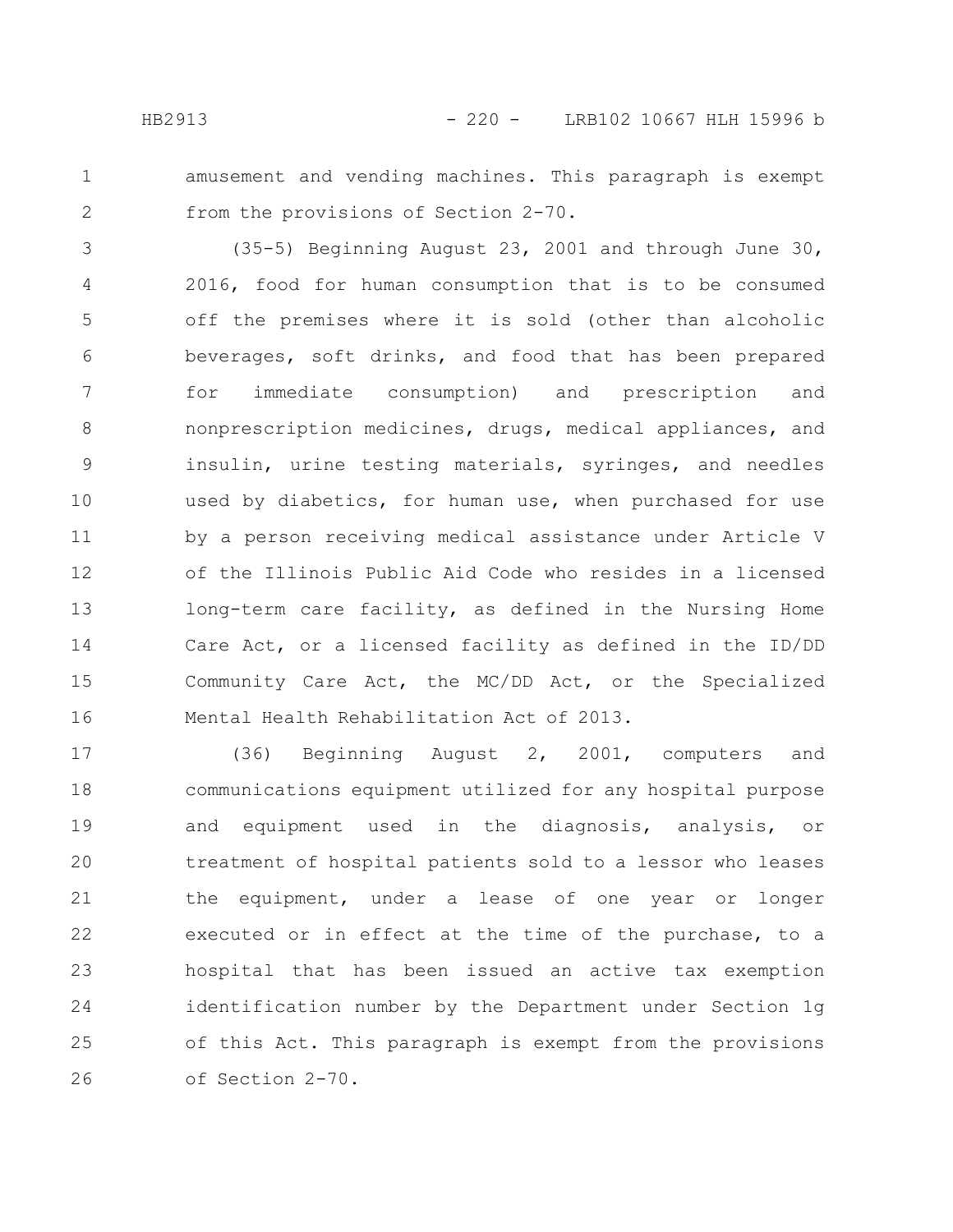(37) Beginning August 2, 2001, personal property sold to a lessor who leases the property, under a lease of one year or longer executed or in effect at the time of the purchase, to a governmental body that has been issued an active tax exemption identification number by the Department under Section 1g of this Act. This paragraph is exempt from the provisions of Section 2-70. 1 2 3 4 5 6 7

(38) Beginning on January 1, 2002 and through June 30, 2016, tangible personal property purchased from an Illinois retailer by a taxpayer engaged in centralized purchasing activities in Illinois who will, upon receipt of the property in Illinois, temporarily store the property in Illinois (i) for the purpose of subsequently transporting it outside this State for use or consumption thereafter solely outside this State or (ii) for the purpose of being processed, fabricated, or manufactured into, attached to, or incorporated into other tangible personal property to be transported outside this State and thereafter used or consumed solely outside this State. The Director of Revenue shall, pursuant to rules adopted in accordance with the Illinois Administrative Procedure Act, issue a permit to any taxpayer in good standing with the Department who is eligible for the exemption under this paragraph (38). The permit issued under this paragraph (38) shall authorize the holder, to the extent and in the manner specified in the rules adopted under this Act, to 8 9 10 11 12 13 14 15 16 17 18 19 20 21 22 23 24 25 26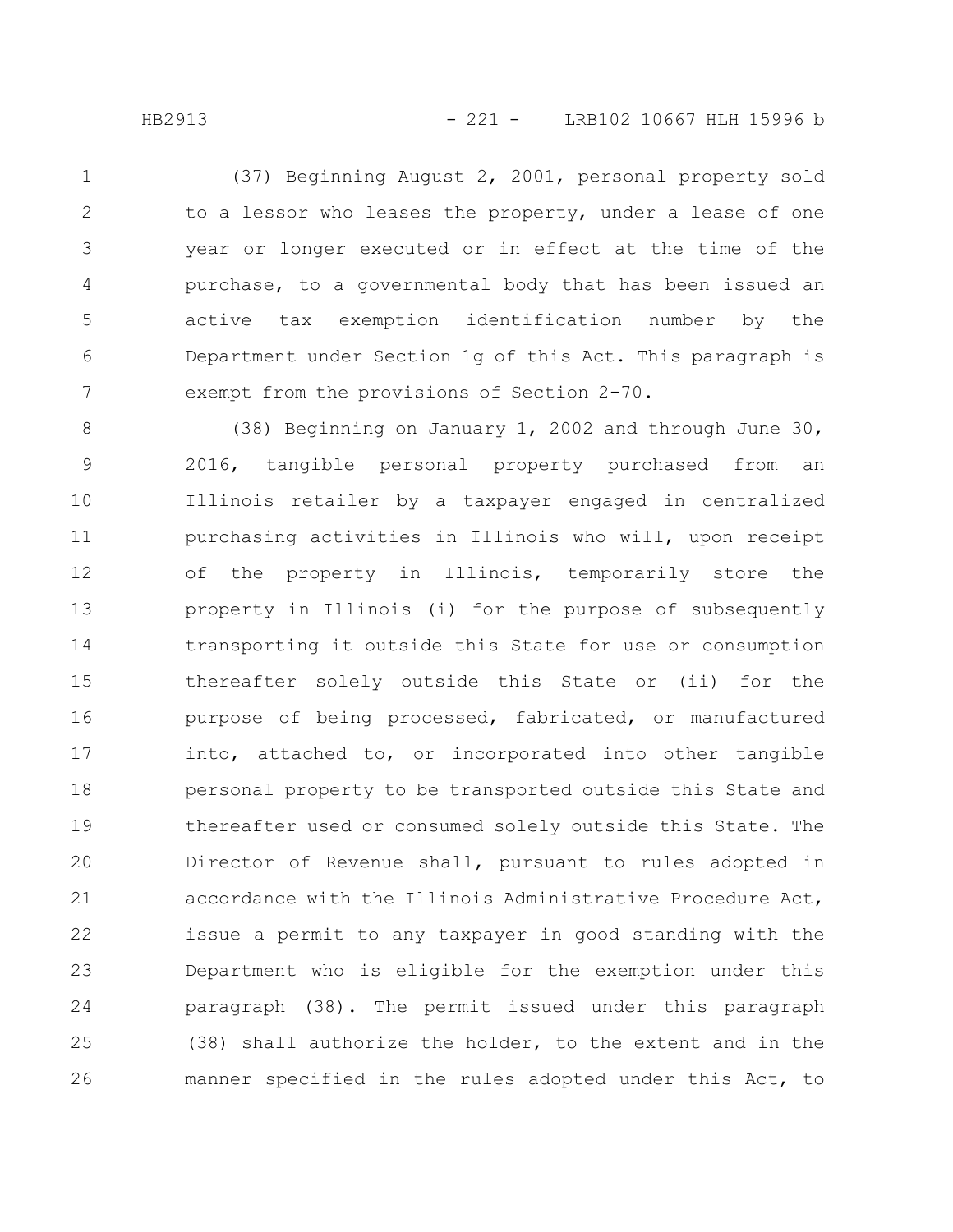purchase tangible personal property from a retailer exempt from the taxes imposed by this Act. Taxpayers shall maintain all necessary books and records to substantiate the use and consumption of all such tangible personal property outside of the State of Illinois. 1 2 3 4 5

(39) Beginning January 1, 2008, tangible personal property used in the construction or maintenance of a community water supply, as defined under Section 3.145 of the Environmental Protection Act, that is operated by a not-for-profit corporation that holds a valid water supply permit issued under Title IV of the Environmental Protection Act. This paragraph is exempt from the provisions of Section 2-70. 6 7 8 9 10 11 12 13

(40) Beginning January 1, 2010 and continuing through December 31, 2024, materials, parts, equipment, components, and furnishings incorporated into or upon an aircraft as part of the modification, refurbishment, completion, replacement, repair, or maintenance of the aircraft. This exemption includes consumable supplies used in the modification, refurbishment, completion, replacement, repair, and maintenance of aircraft, but excludes any materials, parts, equipment, components, and consumable supplies used in the modification, replacement, repair, and maintenance of aircraft engines or power plants, whether such engines or power plants are installed or uninstalled upon any such aircraft. "Consumable 14 15 16 17 18 19 20 21 22 23 24 25 26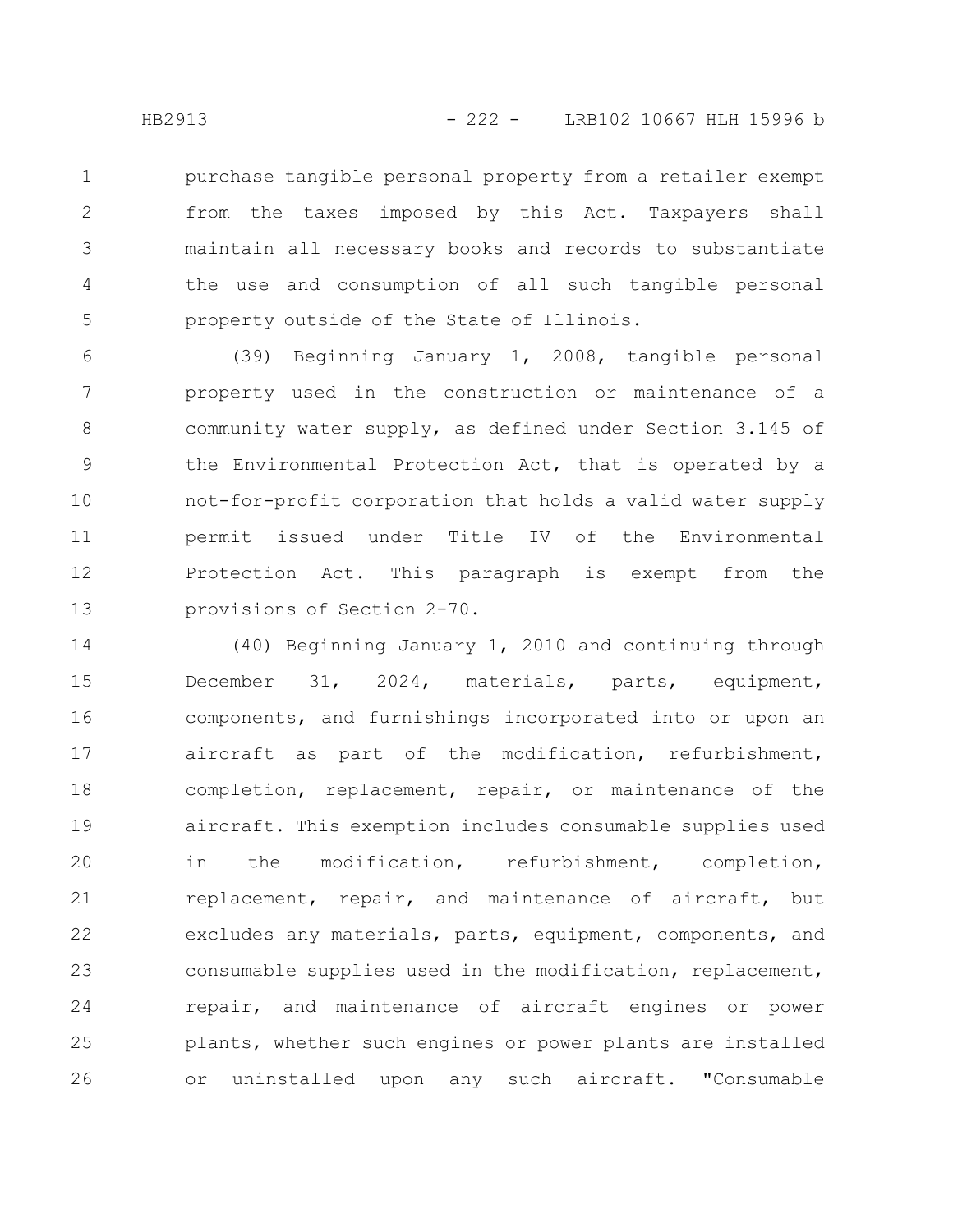supplies" include, but are not limited to, adhesive, tape, sandpaper, general purpose lubricants, cleaning solution, latex gloves, and protective films. This exemption applies only to the sale of qualifying tangible personal property to persons who modify, refurbish, complete, replace, or maintain an aircraft and who (i) hold an Air Agency Certificate and are empowered to operate an approved repair station by the Federal Aviation Administration, (ii) have a Class IV Rating, and (iii) conduct operations in accordance with Part 145 of the Federal Aviation Regulations. The exemption does not include aircraft operated by a commercial air carrier providing scheduled passenger air service pursuant to authority issued under Part 121 or Part 129 of the Federal Aviation Regulations. The changes made to this paragraph (40) by Public Act 98-534 are declarative of existing law. It is the intent of the General Assembly that the exemption under this paragraph (40) applies continuously from January 1, 2010 through December 31, 2024; however, no claim for credit or refund is allowed for taxes paid as a result of the disallowance of this exemption on or after January 1, 2015 and prior to the effective date of this amendatory Act of the 101st General Assembly. 1 2 3 4 5 6 7 8 9 10 11 12 13 14 15 16 17 18 19 20 21 22 23

(41) Tangible personal property sold to a public-facilities corporation, as described in Section 11-65-10 of the Illinois Municipal Code, for purposes of 24 25 26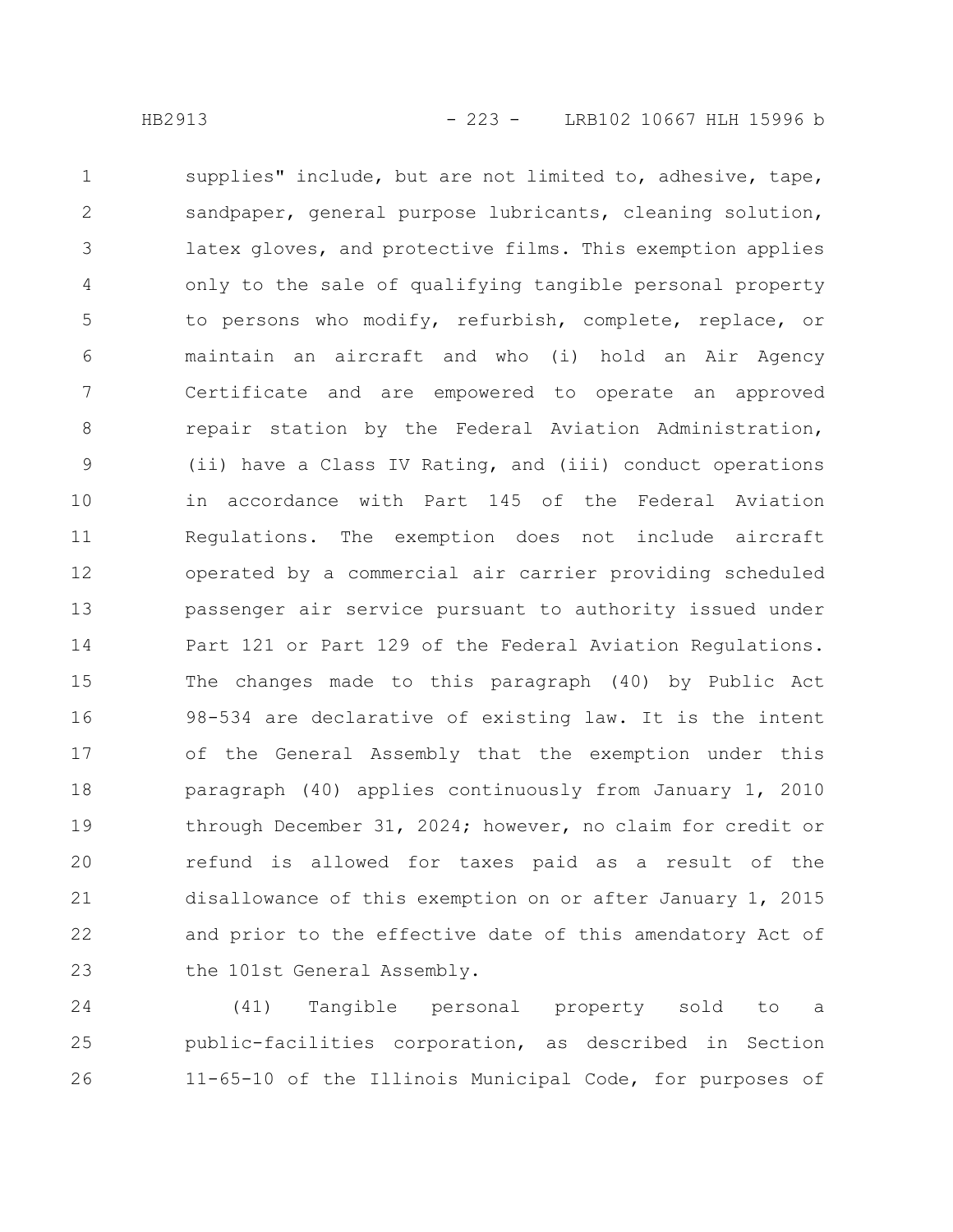constructing or furnishing a municipal convention hall, but only if the legal title to the municipal convention hall is transferred to the municipality without any further consideration by or on behalf of the municipality at the time of the completion of the municipal convention hall or upon the retirement or redemption of any bonds or other debt instruments issued by the public-facilities corporation in connection with the development of the municipal convention hall. This exemption includes existing public-facilities corporations as provided in Section 11-65-25 of the Illinois Municipal Code. This paragraph is exempt from the provisions of Section 2-70. 1 2 3 4 5 6 7 8 9 10 11 12

(42) Beginning January 1, 2017, menstrual pads, tampons, and menstrual cups. 13 14

(43) Merchandise that is subject to the Rental Purchase Agreement Occupation and Use Tax. The purchaser must certify that the item is purchased to be rented subject to a rental purchase agreement, as defined in the Rental Purchase Agreement Act, and provide proof of registration under the Rental Purchase Agreement Occupation and Use Tax Act. This paragraph is exempt from the provisions of Section 2-70. 15 16 17 18 19 20 21 22

(44) Qualified tangible personal property used in the construction or operation of a data center that has been granted a certificate of exemption by the Department of Commerce and Economic Opportunity, whether that tangible 23 24 25 26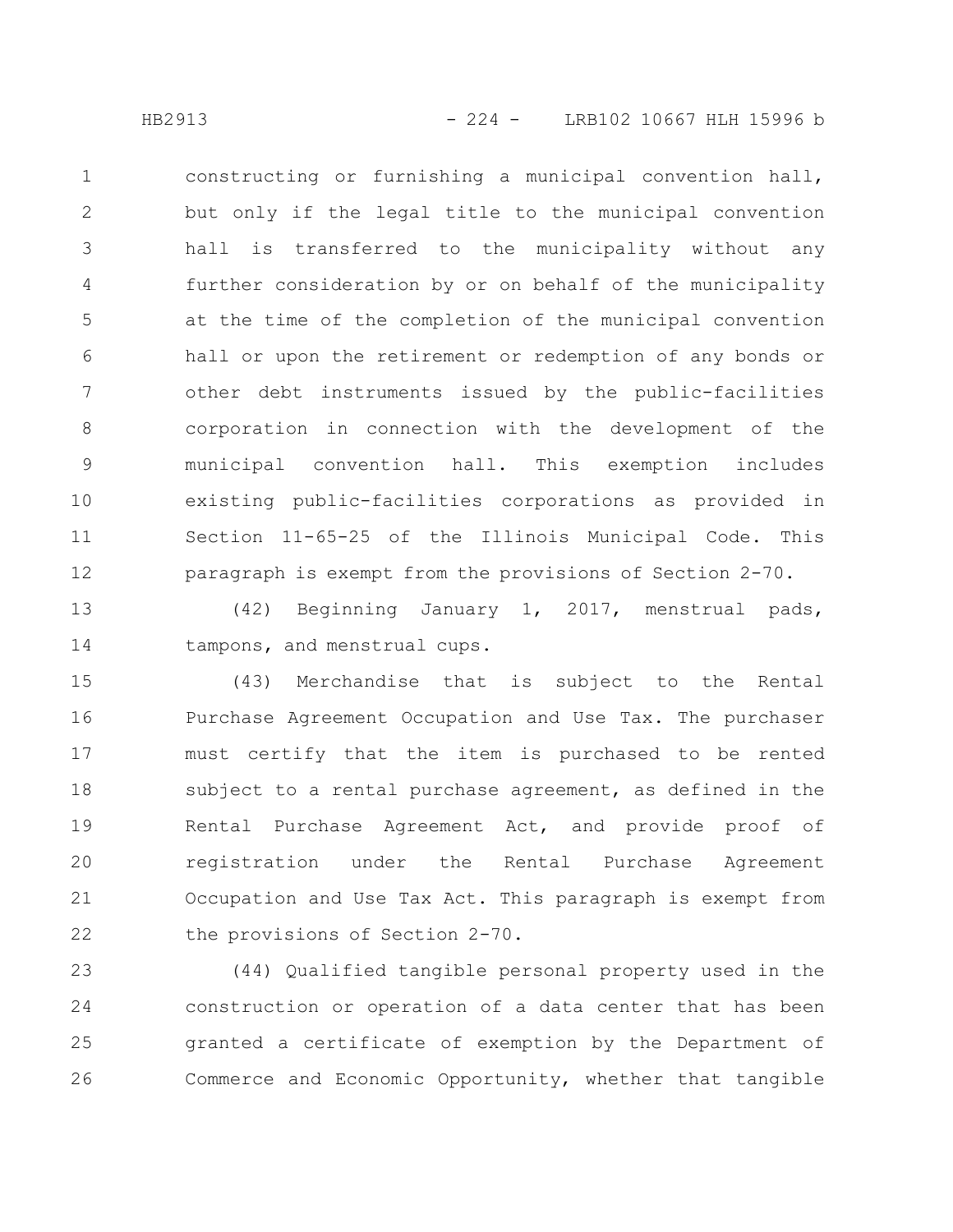personal property is purchased by the owner, operator, or tenant of the data center or by a contractor or subcontractor of the owner, operator, or tenant. Data centers that would have qualified for a certificate of exemption prior to January 1, 2020 had this amendatory Act of the 101st General Assembly been in effect, may apply for and obtain an exemption for subsequent purchases of computer equipment or enabling software purchased or leased to upgrade, supplement, or replace computer equipment or enabling software purchased or leased in the original investment that would have qualified. 1 2 3 4 5 6 7 8 9 10 11

The Department of Commerce and Economic Opportunity shall grant a certificate of exemption under this item (44) to qualified data centers as defined by Section 605-1025 of the Department of Commerce and Economic Opportunity Law of the Civil Administrative Code of Illinois. 12 13 14 15 16 17

18

For the purposes of this item (44):

"Data center" means a building or a series of buildings rehabilitated or constructed to house working servers in one physical location or multiple sites within the State of Illinois. 19 20 21 22

"Qualified tangible personal property" means: electrical systems and equipment; climate control and chilling equipment and systems; mechanical systems and equipment; monitoring and secure systems; emergency 23 24 25 26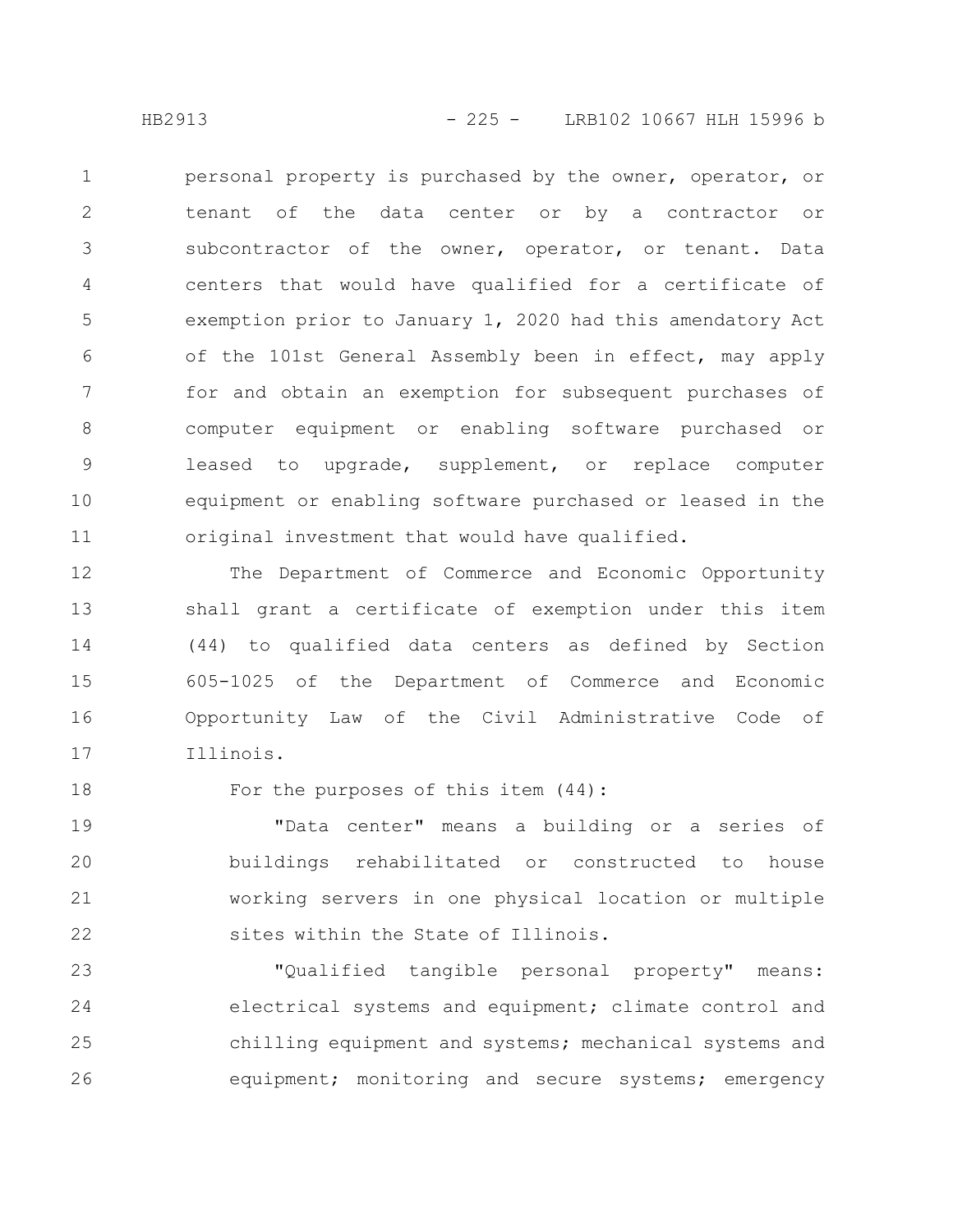generators; hardware; computers; servers; data storage devices; network connectivity equipment; racks; cabinets; telecommunications cabling infrastructure; raised floor systems; peripheral components or systems; software; mechanical, electrical, or plumbing systems; battery systems; cooling systems and towers; temperature control systems; other cabling; and other data center infrastructure equipment and systems necessary to operate qualified tangible personal property, including fixtures; and component parts of any of the foregoing, including installation, maintenance, repair, refurbishment, and replacement of qualified tangible personal property to generate, transform, transmit, distribute, or manage electricity necessary to operate qualified tangible personal property; and all other tangible personal property that is essential to the operations of a computer data center. The term "qualified tangible personal property" also includes building materials physically incorporated in to the qualifying data center. To document the exemption allowed under this Section, the retailer must obtain from the purchaser a copy of the certificate of eligibility issued by the Department of Commerce and Economic Opportunity. 1 2 3 4 5 6 7 8 9 10 11 12 13 14 15 16 17 18 19 20 21 22 23 24

This item (44) is exempt from the provisions of Section 2-70. 25 26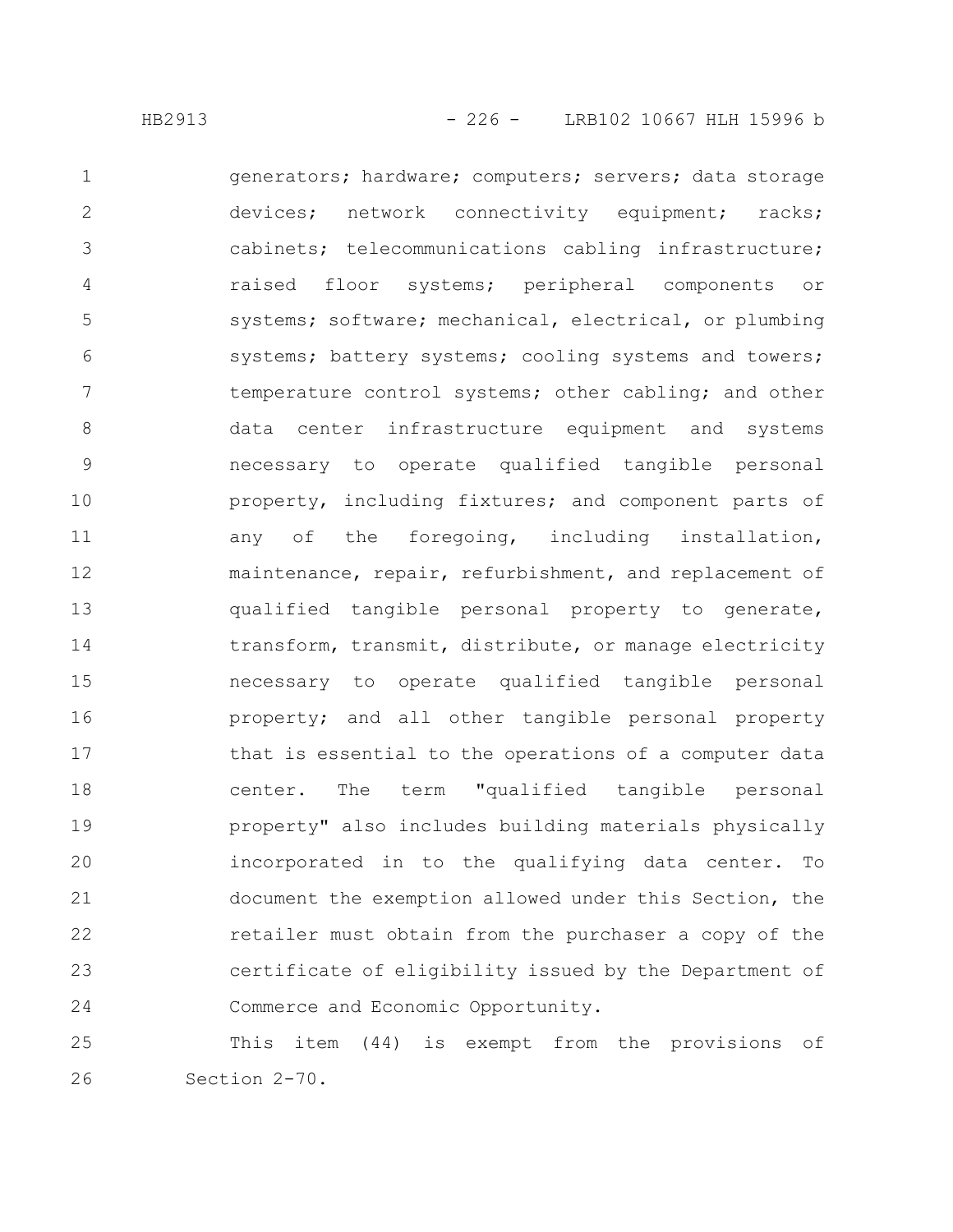HB2913 - 227 - LRB102 10667 HLH 15996 b

| $\mathbf{1}$    | (45) Until December 31, 2025, equipment and material            |
|-----------------|-----------------------------------------------------------------|
| 2               | deployed on or after January 1, 2021 in a county in the State   |
| $\mathcal{S}$   | with a population of fewer than 40,000 people or a township in  |
| $\overline{4}$  | the State with a population density of less than 50 households  |
| $\mathbf 5$     | per square mile in a county with a population of less than      |
| 6               | 300,000 people that is incorporated into or used in the         |
| $7\phantom{.0}$ | business of providing broadband services, including all         |
| 8               | equipment and material, machinery, software, or other tangible  |
| $\mathcal{G}$   | personal property that is used in whole or in part in           |
| 10              | producing, broadcasting, distributing, sending, receiving,      |
| 11              | storing, transmitting, retransmitting, amplifying, switching,   |
| 12              | or routing broadband services, including the monitoring,        |
| 13              | testing, maintaining, enabling, or facilitating of such         |
| 14              | equipment, machinery, software, or other infrastructure. Such   |
| 15              | property includes, but is not limited to, wires, cables         |
| 16              | including fiber optic cables, antennas, poles, switches,        |
| 17              | routers, amplifiers, rectifiers, repeaters, receivers,          |
| 18              | multiplexers, duplexers, transmitters, power equipment, backup  |
| 19              | power equipment, diagnostic equipment, storage devices,         |
| 20              | modems, and other general central office equipment, such as     |
| 21              | channel cards, frames, and cabinets.                            |
| 22              | (Source: P.A. $100-22$ , eff. 7-6-17; $100-321$ , eff. 8-24-17; |
| 23              | 100-437, eff. 1-1-18; 100-594, eff. 6-29-18; 100-863, eff.      |
| 24              | 8-14-18; 100-1171, eff. 1-4-19; 101-31, eff. 6-28-19; 101-81,   |

eff. 7-12-19; 101-629, eff. 2-5-20.) 25